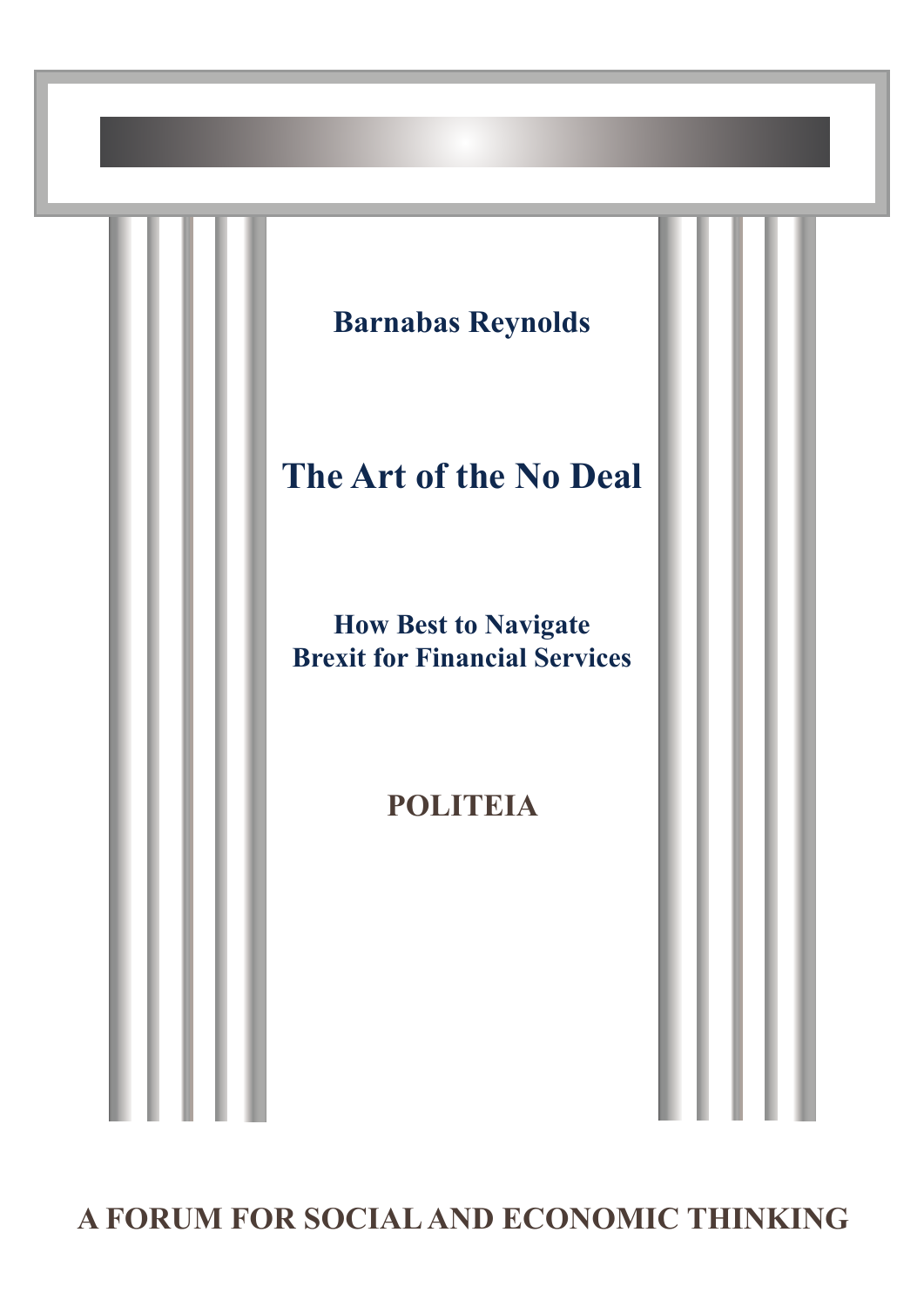

# **POLITEIA**

A Forum for Social and Economic Thinking

Politeia commissions and publishes discussions by specialists about social and economic ideas and policies. It aims to encourage public discussion on the relationship between the state and the people. Its aim is not to influence people to support any given political party, candidates for election, or position in a referendum, but to inform public discussion of policy.

The forum is independently funded; and the publications do not express a corporate opinion, but the views of their individual authors.

**www.politeia.co.uk**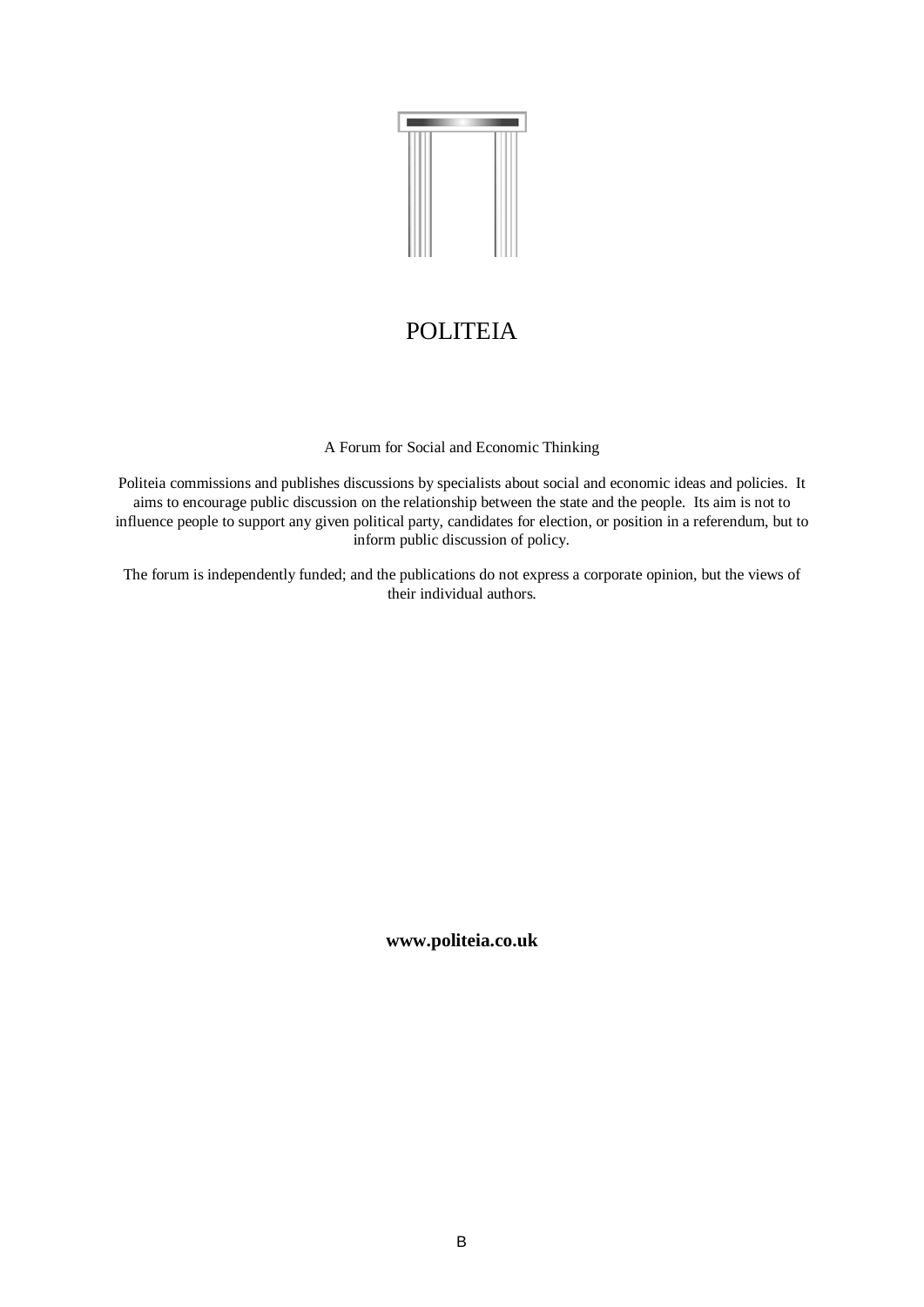# The Art of the No Deal

# How Best to Navigate Brexit for Financial Services

Barnabas Reynolds

# **POLITEIA**

2017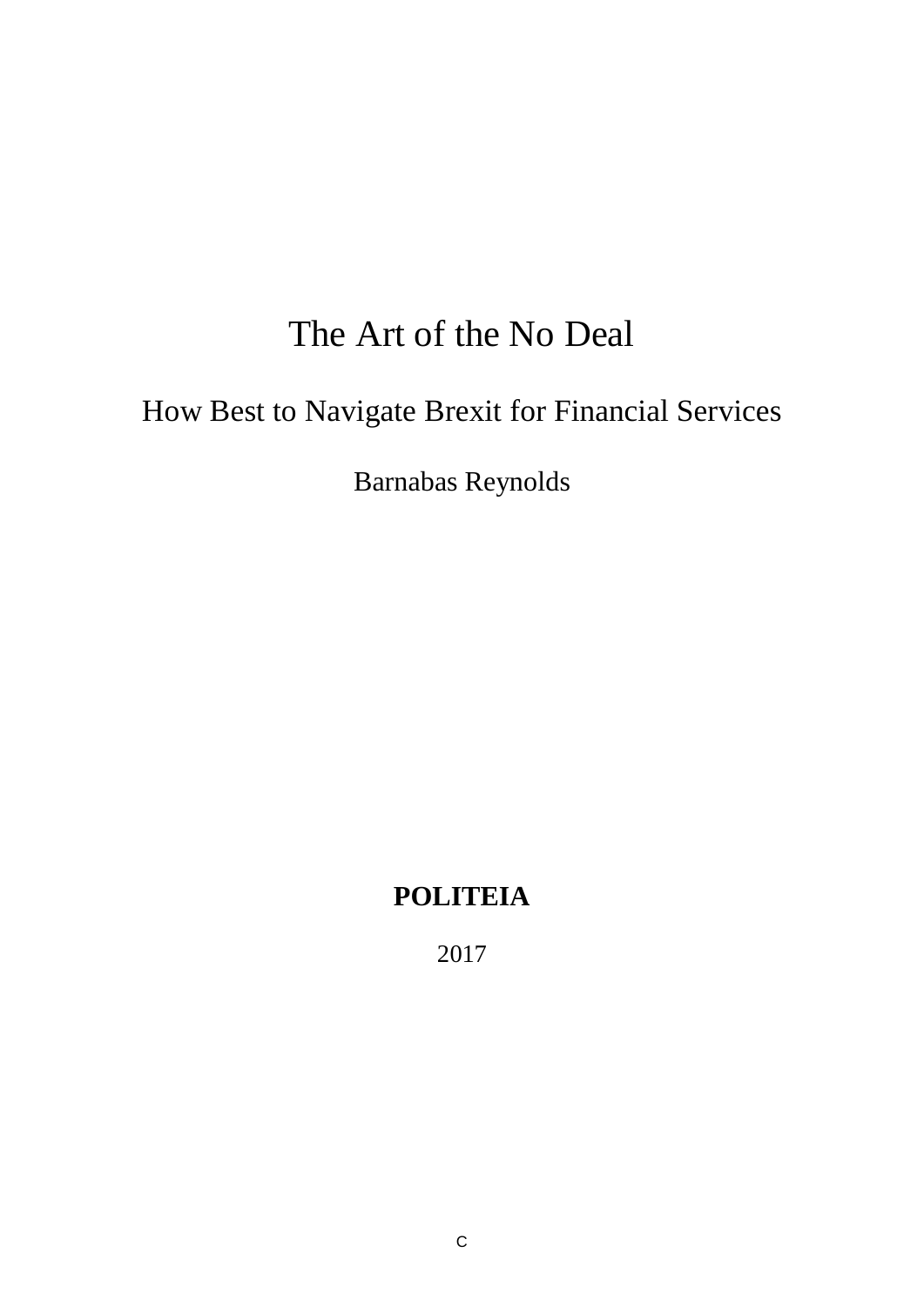First published in 2017 by Politeia 14a Eccleston Street London SW1W 9LT Tel. 0207 799 5034

E-mail: secretary@politeia.co.uk Website: www.politeia.co.uk

© Politeia 2017

ISBN: 978-0-9955699-3-5

Cover design by John Marenbon

Politeia gratefully acknowledges support for this publication from

**Foundation for Social and Economic Thinking (FSET)**

Printed in the United Kingdom by: **Millnet Limited** 6-7 Princes Court 11 Wapping Lane London E1W 2DA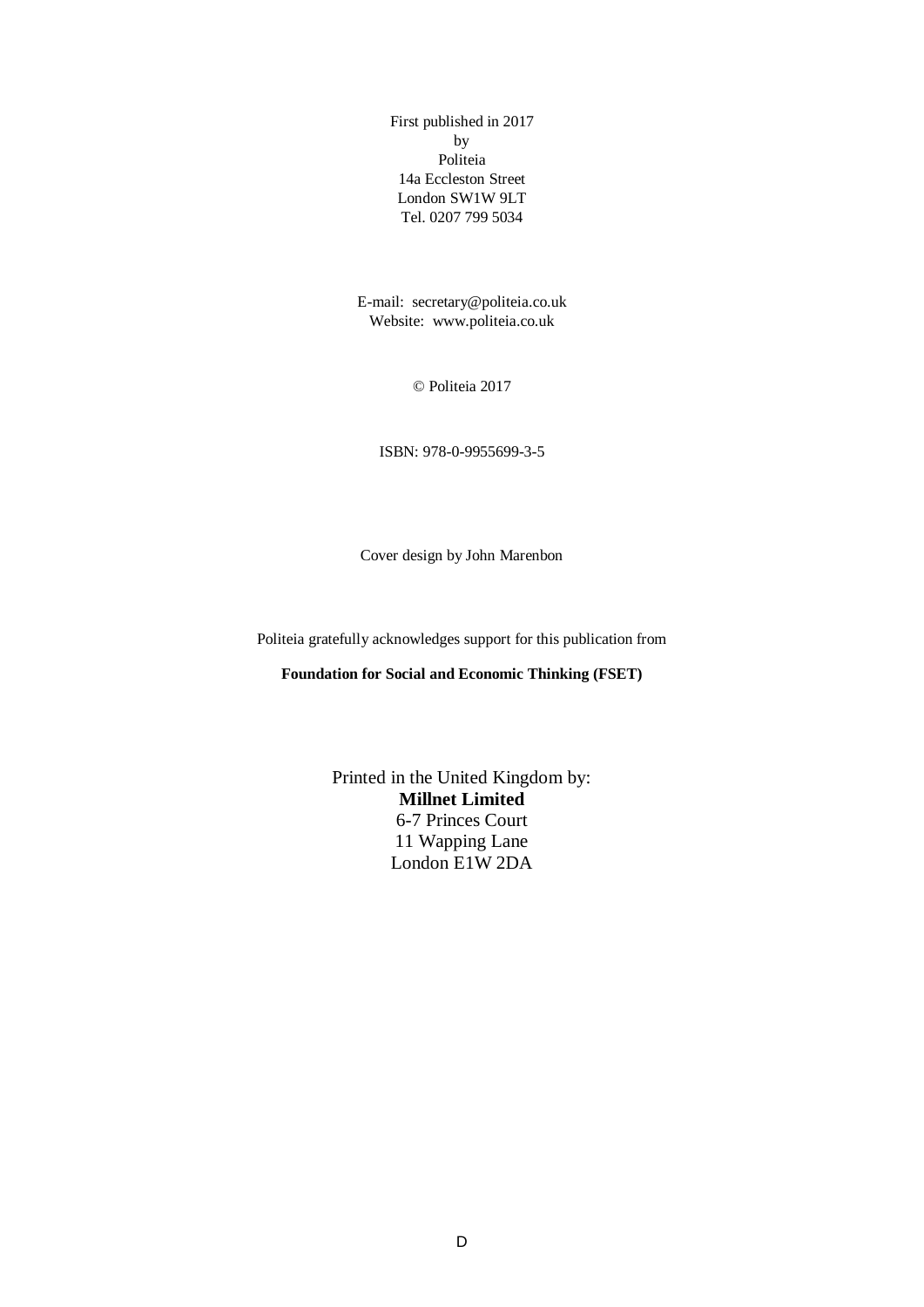## **PREFACE**

The UK's financial services have developed over centuries as a global industry with a huge diversity of activity, range and scale. Success has been built on strong foundations, constitutional and political as well as economic: the common law tradition, stable institutions, freedom under the law and parliamentary democracy – all underwritten by Government's accountability to the electorate. Economically, the UK's openness to global markets and competitive free trade, and London's magnetic attraction for global capital, have also contributed to the success. So much so that today Britain remains one of the most stable, predictable and transparent places where the financial sector can do business and trade globally and with the EU.

That will not change after Brexit. Even France, despite Emmanuel Macron's eagerness to attract UKbased firms, is finding that initial forecasts of thousands preparing to relocate have not materialised. Other fears in the sector about ending the passport have diminished as the true position becomes clear: for most cross-border transactions the passport is unnecessary, and for the small number of activities which need it, different arrangements can be substituted with little extra cost. Nonetheless, though these fears have lessened, others have filled their place, encouraged by the obstacles and delays since June 2016.

In Brussels the EU, contrary to the Article 50 terms, has refused to start trade talks and instead seeks to extract an ever bigger divorce settlement with a high exit fee and numerous other concessions, although Britain is under no legal obligation. In London the interventions of the courts and the House of Lords added their own chapters to the saga, as each seemed to misinterpret its role in Britain's constitutional balance of powers. To the delays can be added the further scaremongering that has distracted focus from the need to be ready for March 2019.

The claim that business faces a 'cliff edge' has re-emerged in Parliament's debate on the EU (Withdrawal) Bill, fuelled by the members of the political opposition.<sup>[1](#page-4-0)</sup> As this volume will explain, the claim is a legal fallacy, because continuity of current operations is protected under EU and International Law. Moreover, a transition deal is unnecessary in law and is a potential distraction from the real goal.

These developments must not be allowed to divert the focus from the fundamental question for this country and its Government, which is about the legal framework for the financial sector's future under which its businesses will operate. They need to prepare now to exploit the new circumstances that Brexit will bring in March 2019. These circumstances will result from one of two outcomes, that of reaching a free trade agreement with the EU, or the alternative, 'no deal' scenario. The Government and the sector's many businesses should prepare for both.

The first, a free trade agreement with the EU based on enhanced equivalence and the mutual recognition of each other's laws and standards is one option, for which the detailed proposals have been explained in previous volumes in this series. The second, 'no deal' outcome, is one which could bring many benefits. Moreover, as in any negotiation, this alternative option should now be prepared, irrespective of the likelihood of an agreement, so that if necessary the arrangements for 'no deal' are in place and ready to come into force in March 2019. This volume will explain the legal framework and the steps which can and should now be taken.

Its author, Barnabas Reynolds, who leads his City law firm's global and EU regulatory practice explains how the Government and its regulators should prepare for no deal. He also sets out in detail the steps that business can take to maintain the benefits of agglomeration. He includes proposals aimed at a range of different types of UK businesses: investment banking and advisory services and commercial banking, asset management, insurance and reinsurance, derivatives and market infrastructure.

<span id="page-4-0"></span>

<sup>&</sup>lt;sup>1</sup> House of Commons Debates, EU (Withdrawal) Bill, Committee Stage, 14-15 November 2017.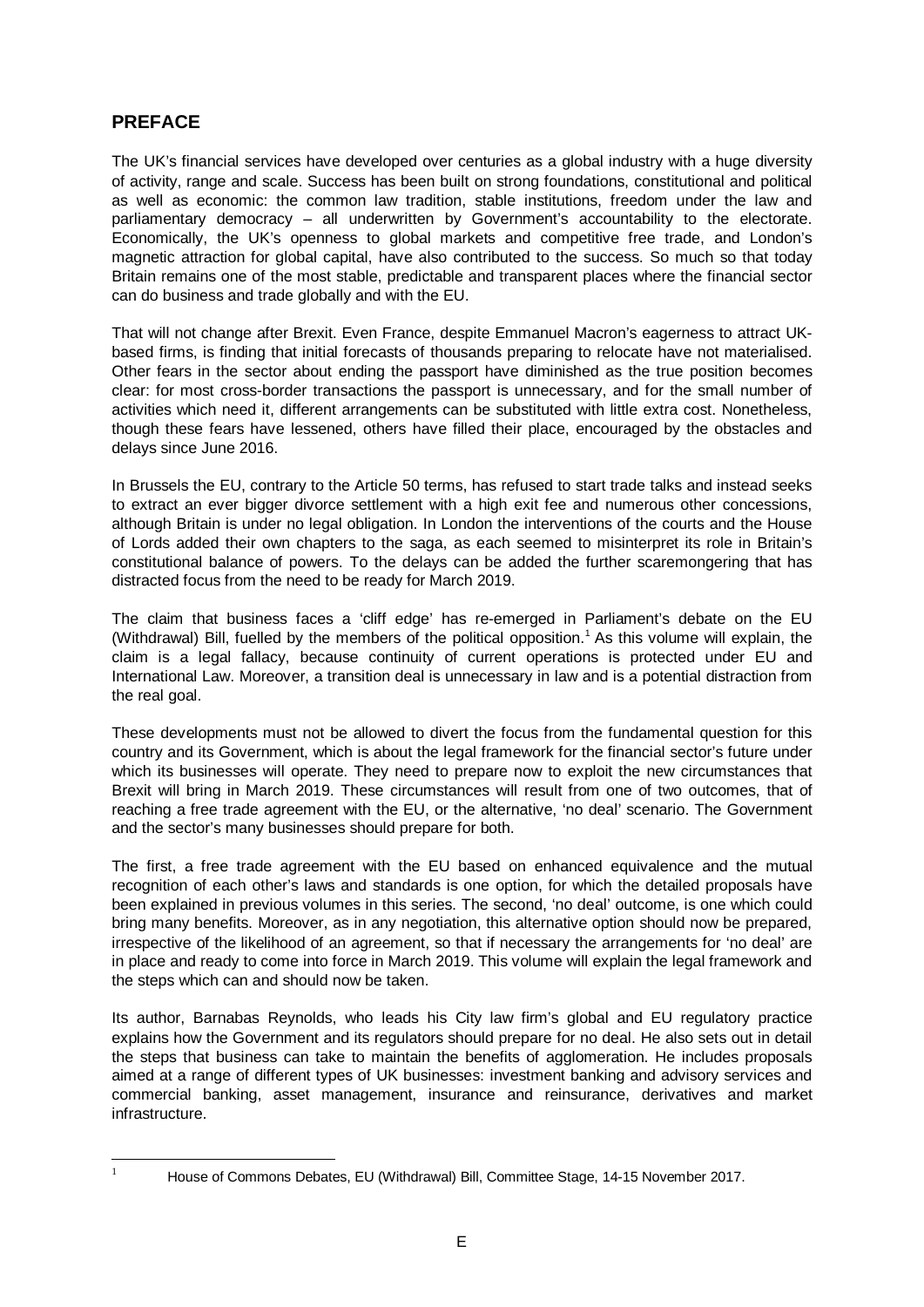These proposals will be welcomed by many keen that Government and country must now be realistic about its future, which should no longer be left hanging on the thread of a possible deal with the EU. A deal, though not yet ruled out, cannot be counted on as a likelihood, given that time has moved on since the referendum, leaving many perplexed by both the slow motion saga of Brexit and the obstacles put in its way. To them the further delay is unwelcome. They voted to leave the EU after the most protracted political debate since that on the Corn Laws almost two centuries ago. They did so because continued membership went against Britain's constitutional freedom, against their ability to hold the Government to account. They now want the Government, without hesitation or prevarication, to do what is needed to shape the future destiny of this country as one of the world's leading market economies.

Sheila Lawlor Director, Politeia 28 November 2017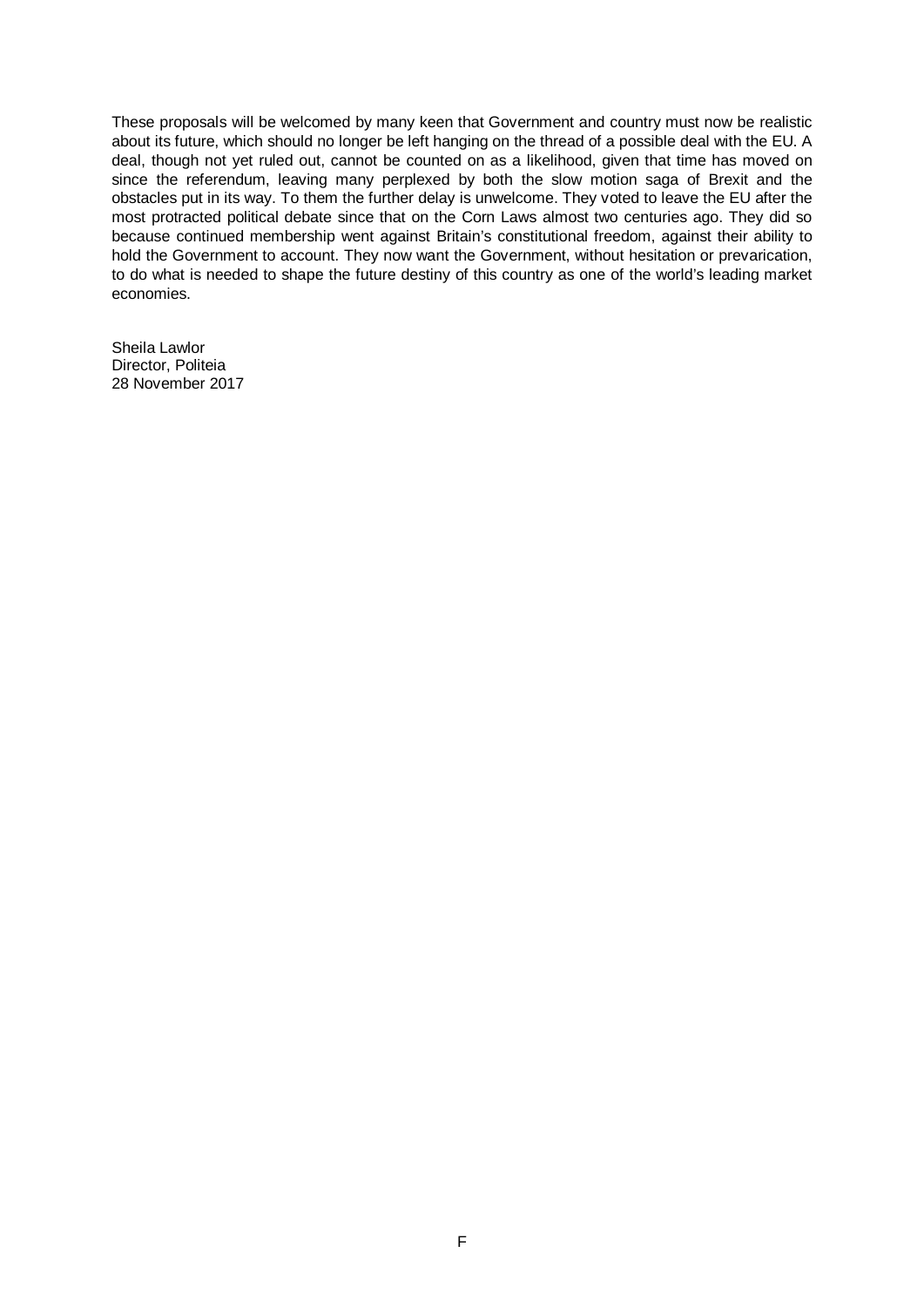### **THE AUTHOR**

Barnabas Reynolds is a partner at Shearman & Sterling LLP where he is head of the global financial institutions and financial advisory practice. He practises in UK and EU financial regulation and advises all types of financial markets participants on their legal and regulatory situations, difficulties and opportunities, and their legal risk profiles. He is the author of *A Template for Enhanced Equivalence: Creating a Lasting Relationship in Financial Services Between the EU and the UK* and *A Blueprint for Brexit: The Future of Global Financial Services and Markets in the UK*, published by Politeia in July 2017 and November 2016 respectively.

After graduating in law from Downing College, Cambridge he took an LLM at Queens' College, Cambridge, and now lives in London.

Reynolds co-edits Sweet & Maxwell's *Journal of International Banking Law and Regulation* and is the co-author of *Shipowners' Limitation of Liability*, Kluwer Law, 2012. He writes regularly on financial services regulatory matters, including recently client money and assets, MiFID II, shadow banking, margin for uncleared swaps, derivatives clearing and senior management liability.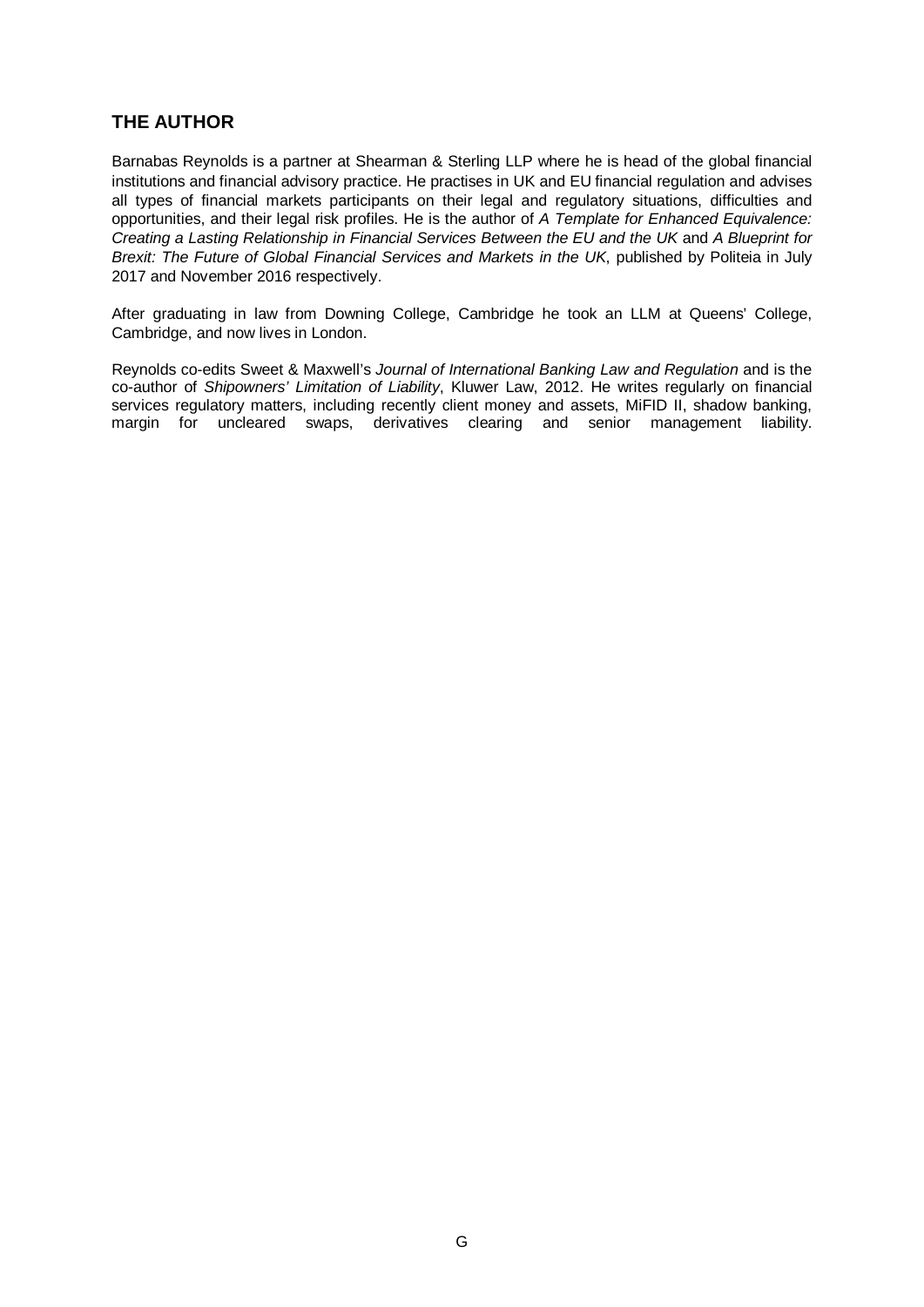# **Table of Contents**

|                                                                          | <b>SUMMARY</b>                                                                                       | 4  |
|--------------------------------------------------------------------------|------------------------------------------------------------------------------------------------------|----|
|                                                                          | The Likelihood and Shape of a Deal                                                                   | 4  |
|                                                                          | The Need for an Attractive Fallback                                                                  | 5  |
|                                                                          | Main Proposed Steps and Techniques in this Book                                                      | 5  |
|                                                                          | Part I: What the UK Must Do and Why                                                                  |    |
|                                                                          | Part II: Steps and Techniques of Reasoning for the Industry to Minimise Business Moves               | 6  |
|                                                                          | <b>Introduction</b>                                                                                  | 8  |
|                                                                          | UK Financial Services and Brexit - Friction-Free Trade, Greater Success                              |    |
|                                                                          | The 'Cliff Edge' Fallacy: Contrary to EU and International Law                                       | 9  |
|                                                                          | A Transition Deal - Unnecessary in Law and a Potential Distraction                                   |    |
|                                                                          | Interim and Long-Term Success - The Best Basis                                                       | 11 |
|                                                                          | <b>PART I THE POLITICAL AND COMMERCIAL BACKDROP</b>                                                  | 13 |
| 1.                                                                       | <b>The Two Basic Brexit Outcomes for Financial Services</b>                                          | 13 |
|                                                                          | Option 1: Mutual Access                                                                              | 13 |
|                                                                          | Option 2: The Financial Centre Model                                                                 | 15 |
| 2.                                                                       | Drivers in Favour of Open Borders for the EU                                                         | 17 |
| The European Union, its Global Aspirations and Needs                     |                                                                                                      | 17 |
| The Particular Need for Openness in the Global Financial Services Sector |                                                                                                      | 17 |
| Issues Largely Aligned, Discounting for Political Rhetoric               |                                                                                                      | 18 |
| What's 'In It' for the EU?                                               |                                                                                                      | 19 |
|                                                                          | What if the EU Fails to See That?                                                                    | 19 |
| 3.                                                                       | <b>Going it Alone: Reinstating Autonomy and Competitiveness</b>                                      | 20 |
|                                                                          | <b>WTO Rules</b>                                                                                     |    |
|                                                                          | The Self-Contained Nature of Regulatory Regimes                                                      |    |
|                                                                          | The Cliff Edge in the Mind - International Law: Property Rights and Contractual Rights are Protected |    |
|                                                                          | The Lessons of History                                                                               |    |
|                                                                          | A Reminder of The UK's Attractiveness                                                                | 24 |
| 4.                                                                       | <b>Navigating the EU Politics</b>                                                                    | 27 |
|                                                                          | Politicisation of the Regulatory Environment in the EU                                               | 27 |
|                                                                          | The Need for Rigorous and Versatile Lawyers                                                          | 29 |
| 5.                                                                       | The Need for the UK to Ensure an Attractive 'No Deal'                                                | 30 |
|                                                                          | The Need to Reconsider Regulation and Remove Red Tape                                                |    |
|                                                                          | Not Being Afraid to Say 'No'                                                                         |    |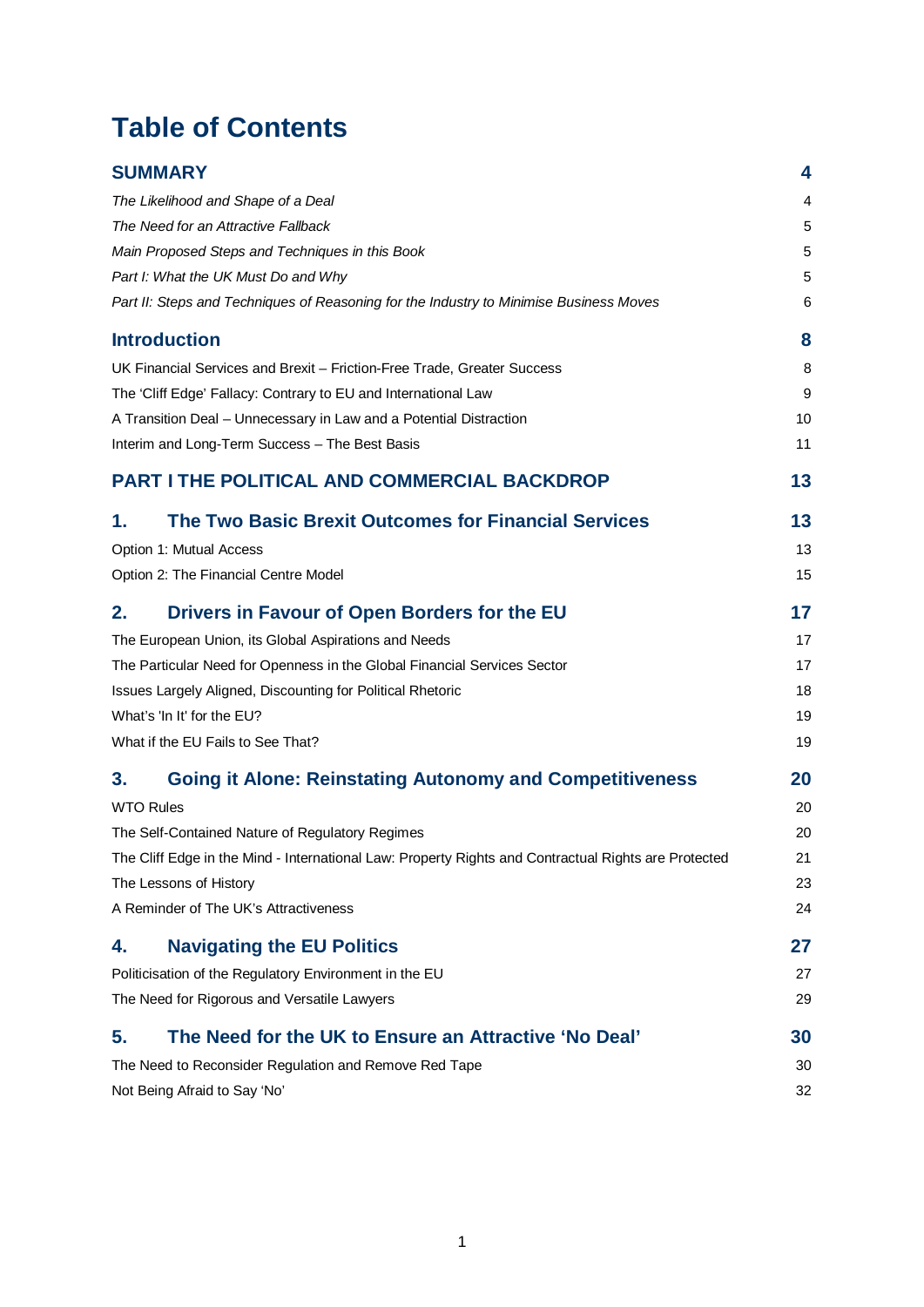| 6.                           | <b>Ten Steps For The UK To Take</b>                                                                                                                                                                                                                                                                                          | 34                               |
|------------------------------|------------------------------------------------------------------------------------------------------------------------------------------------------------------------------------------------------------------------------------------------------------------------------------------------------------------------------|----------------------------------|
| 7.<br>Exchanges              | The Role of Market Infrastructure and Euro Clearing<br><b>Clearing Houses</b><br>The Importance of Not Conceding on Euro Clearing                                                                                                                                                                                            | 39<br>39<br>39<br>40             |
|                              | <b>PART II HOW TO OPTIMISE BUSINESS MODELS FOR A NO DEAL BREXIT</b>                                                                                                                                                                                                                                                          | 42                               |
| 8.                           | How Businesses Can Best Identify the Brexit Opportunities<br>The Approach Necessary from Business<br>Cross-Border Capital Flows: Existing EU Arrangements Facilitating Friction-Free Movement<br>Realistic Assessment of Likely Default Equivalence Arrangements<br>The Silver Bullet<br>The Insurance and Reinsurance Trust | 42<br>42<br>42<br>45<br>45<br>46 |
| 9.                           | Ten Steps for UK-Based Financial Businesses to Take                                                                                                                                                                                                                                                                          | 47                               |
| 10.                          | <b>Investment Banking and Advisory Services</b><br>Regulatory Treatment of Investment Banking Services Under EU Law<br>Structuring Options for Wholesale Investment Banking Business Lines on a No Deal Scenario                                                                                                             | 50<br>50<br>50                   |
| 11.                          | <b>Commercial Banking</b><br>Regulatory Treatment of Commercial Banking Under EU Law<br>Structuring Options for Commercial Banking Business Lines<br>Other Considerations for Commercial Banking                                                                                                                             | 56<br>56<br>56<br>59             |
| 12.                          | <b>Asset Management</b><br>Regulatory Treatment of Asset Management under EU Law<br>Structuring Options for Asset Management Business Lines                                                                                                                                                                                  | 60<br>60<br>61                   |
| 13.                          | <b>Insurance and Reinsurance</b><br>Regulatory Treatment of Insurance and Reinsurance Under EU Law<br>Structuring Options for Insurance and Reinsurance Business Lines                                                                                                                                                       | 63<br>63<br>63                   |
| 14.                          | <b>Derivatives</b><br>Ways to Conduct Cleared Derivatives Business for EU Customers After a Hard Brexit<br><b>Key Considerations</b>                                                                                                                                                                                         | 68<br>68<br>69                   |
| Assumptions<br><b>Issues</b> | <b>Split Clearing Model</b><br>Analysis of the Split Clearing Model                                                                                                                                                                                                                                                          | 69<br>70<br>74<br>75             |
|                              | Indirect Clearing, Agency and Give-Up Models<br>The Indirect Clearing Model<br>The Agency Model<br>The Give-Up Model                                                                                                                                                                                                         | 79<br>80<br>81<br>82             |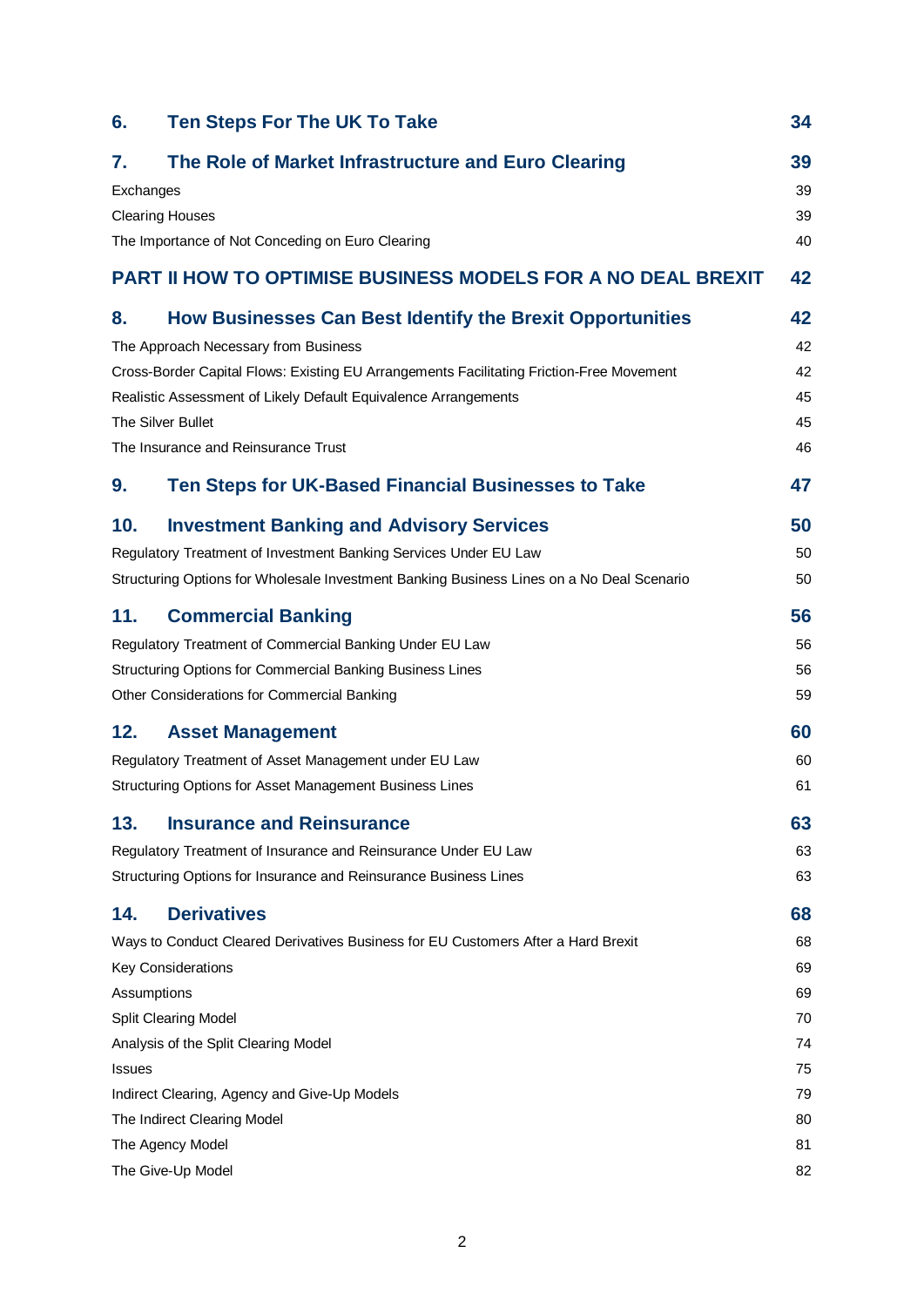| Advantages of the Agency Model and Give-up Model                                                                                   |     |
|------------------------------------------------------------------------------------------------------------------------------------|-----|
| Additional Legal Considerations for Derivatives Clearing                                                                           | 83  |
| <b>Market Infrastructure</b><br>15.                                                                                                | 101 |
| Impact of No Deal on UK Exchanges                                                                                                  | 101 |
| Impact of No Deal on EU Exchanges                                                                                                  | 101 |
| Impact of No Deal on UK Clearing Houses                                                                                            | 102 |
| Impact of No Deal on EU CCPs                                                                                                       | 103 |
| Impact of No Deal on Underlying Trades of EU Customers                                                                             | 103 |
| Impact of No Deal on Resolution and Recovery of Exchanges and CCPs                                                                 | 103 |
| Impact of No Deal on Central Securities Depositaries                                                                               | 103 |
| <b>ANNEX 1 - Key Legal and Regulatory Factors Behind the City's Success</b>                                                        | 105 |
| Use of Common Law and Focused Legislative Approach                                                                                 | 105 |
| Robust Drafting and Straightforward Judicial Interpretations                                                                       | 105 |
| Regulatory Philosophy of Focusing on Outcomes                                                                                      | 105 |
| Highly-Skilled, Market-Experienced Personnel at Regulators, Exercising Real-Time Face-to-Face Judgment,<br>Including in Rulemaking | 106 |
| ANNEX 2 – EU-Driven Erosion of UK Competitiveness in Financial Services 107                                                        |     |
| <b>Civil Law Structures</b>                                                                                                        | 107 |
| One-Size-Fits-All Overly Prescriptive Laws and Regulations                                                                         | 107 |
| Dangerous Splitting of Rule-Making and Supervision                                                                                 | 108 |
| Uncertain and Politicised Rule-Making Processes                                                                                    | 108 |
| Competing Social Priorities, Designed to Promote a More Managed Economy                                                            | 109 |
| <b>ANNEX 3 - MiFID II, MIFIR: EU Law Carve Outs - National Regulators</b>                                                          | 110 |
| ANNEX 4 - EMIR, CRR/CRD IV: EU Law Carve Outs - National Regulators                                                                | 114 |
| ANNEX 5 - Financial Market Infrastructure: EU Law Carve Outs - National<br><b>Regulators</b>                                       | 126 |
| <b>ANNEX 6 - Glossary of Terms Used</b>                                                                                            |     |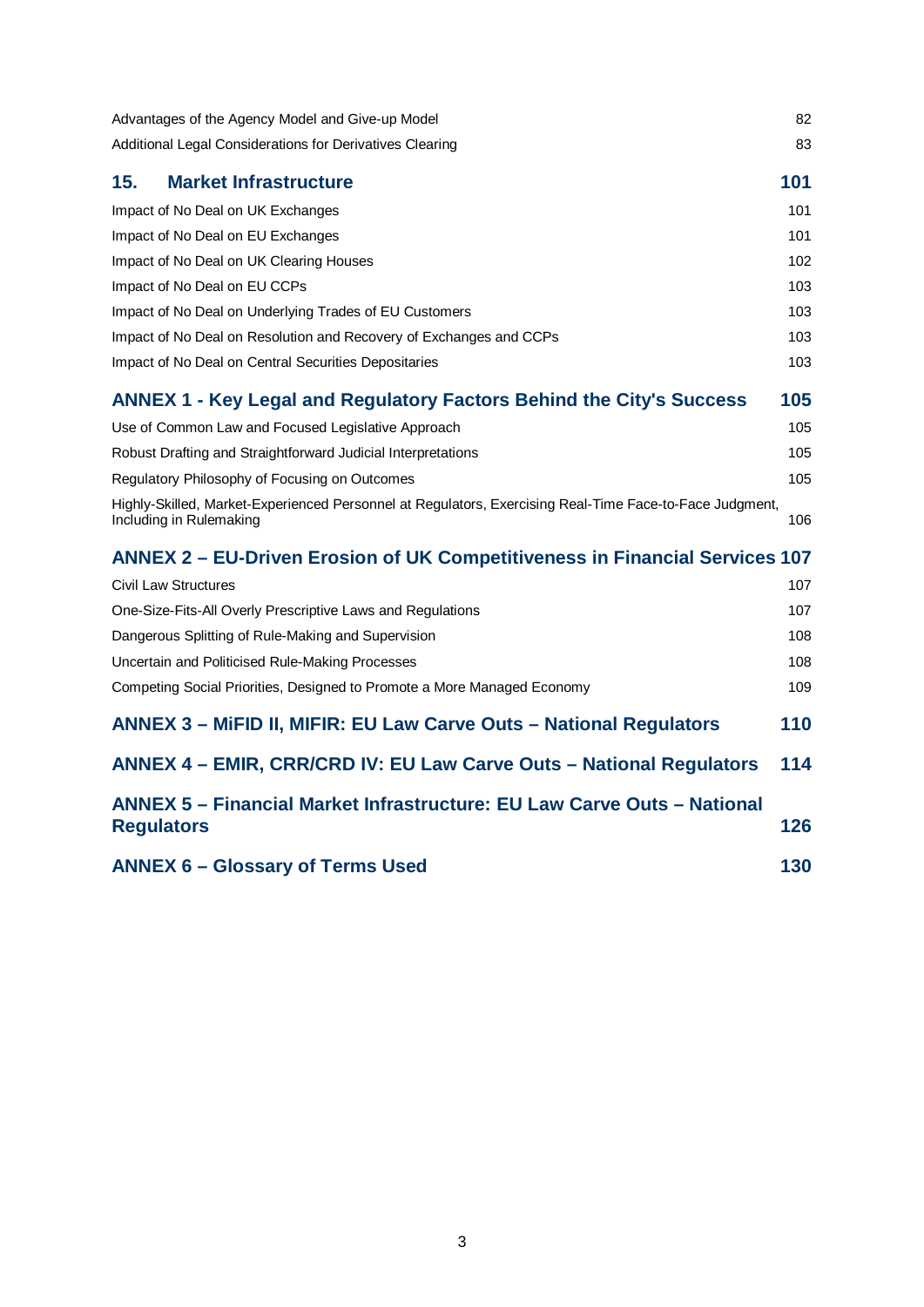## <span id="page-10-0"></span>**SUMMARY**

For the UK's global financial services industry future success and economic efficiency will depend on one of two Brexit scenarios: either a successful outcome of the Brexit negotiations or the UK boldly positioning itself for the default 'no deal' outcome. The City of London, which comprises the global markets hosted in the UK, is in many ways the world's leading financial services hub. It is as vital to the EU's and global economies as it is to that of the UK, and to the success of financial markets across Europe and beyond, that the optimum arrangements for the continued functioning and status of these markets are found. It is clear that the UK ought not to count on a satisfactory deal. It must take steps to ensure that a no deal eventuality is as positive for the market as a negotiated outcome. Planning for both eventualities is both sensible and essential. Such a dual approach should be actively embraced – just as happens in routine business preparations for any pending change of regime.

#### <span id="page-10-1"></span>*The Likelihood and Shape of a Deal*

The most likely basis for a lasting relationship between the UK and the EU in financial services is the mutual recognition of standards in the form of 'enhanced equivalence'. The previous volume in this series, *A Template for Enhanced Equivalence: Creating a Lasting Relationship in Financial Services*  Between the EU and UK,<sup>[2](#page-10-2)</sup> sets out in detail what that relationship could look like, and how it could operate in practice. A regime based on enhanced equivalence  $3$  has the potential, if properly implemented, to form the basis for a mutually-beneficial, stable long-term relationship. As outlined, the proposal would require a qualified majority vote in Council and a majority in the European Parliament in order to be adopted by the EU.

Neither the concept of equivalence nor its practice is new to the EU, having been developed as a regime over the past years within the EU with significant input from the UK. It essentially replicates the passport for non-EU providers and recognises the differences of approach in third country legal and regulatory regimes.

It is possible that the Brexit negotiations could result in a special bilateral mutual recognition arrangement between the UK and the EU across financial services, which would not supplement equivalence at all but could be even more permissive. Depending on the details, a new mutual recognition route could reduce the administrative burden in determining and monitoring equivalence, and give the UK more regulatory autonomy, which would (if achieved) be desirable from both a UK and an EU perspective. This could, however, be more cumbersome to achieve for a number of reasons including the voting requirements for such a deal to be put in place. Depending on its form, it could require Member State unanimity in the European Council unless the EU accepts Article 50 can be used to cover such an agreement. Further, the attractiveness of such an alternative would depend on the precise wording of the agreement. What might appear to be more flexible in terms of how recognition is determined, could be less so if other restrictions are also included.

As discussions with the EU advance, it should quickly become apparent what type of deal is achievable. For the UK, regulatory autonomy is key. This is essential for UK regulators to control systemic risk in the global markets hosted in the UK and so they have the flexibility to think independently of the EU, with its very different concerns mainly focused on its more domestic markets. The UK and its regulators cannot become 'rule-takers' such that they effectively just apply EU laws that are designed principally for users and not providers of financial services, with a protectionist, prescriptive philosophy. That would be a dangerous outcome for the global financial markets, for the UK and for the wider economy.

<span id="page-10-2"></span><sup>2</sup> Barnabas Reynolds, *'A Template for Enhanced Equivalence: Creating a Lasting Relationship in Financial Services between the EU and UK'*, Politeia, 10 July 2017.

<span id="page-10-3"></span><sup>&</sup>lt;sup>3</sup> Including similar concepts such as mutual recognition, however named.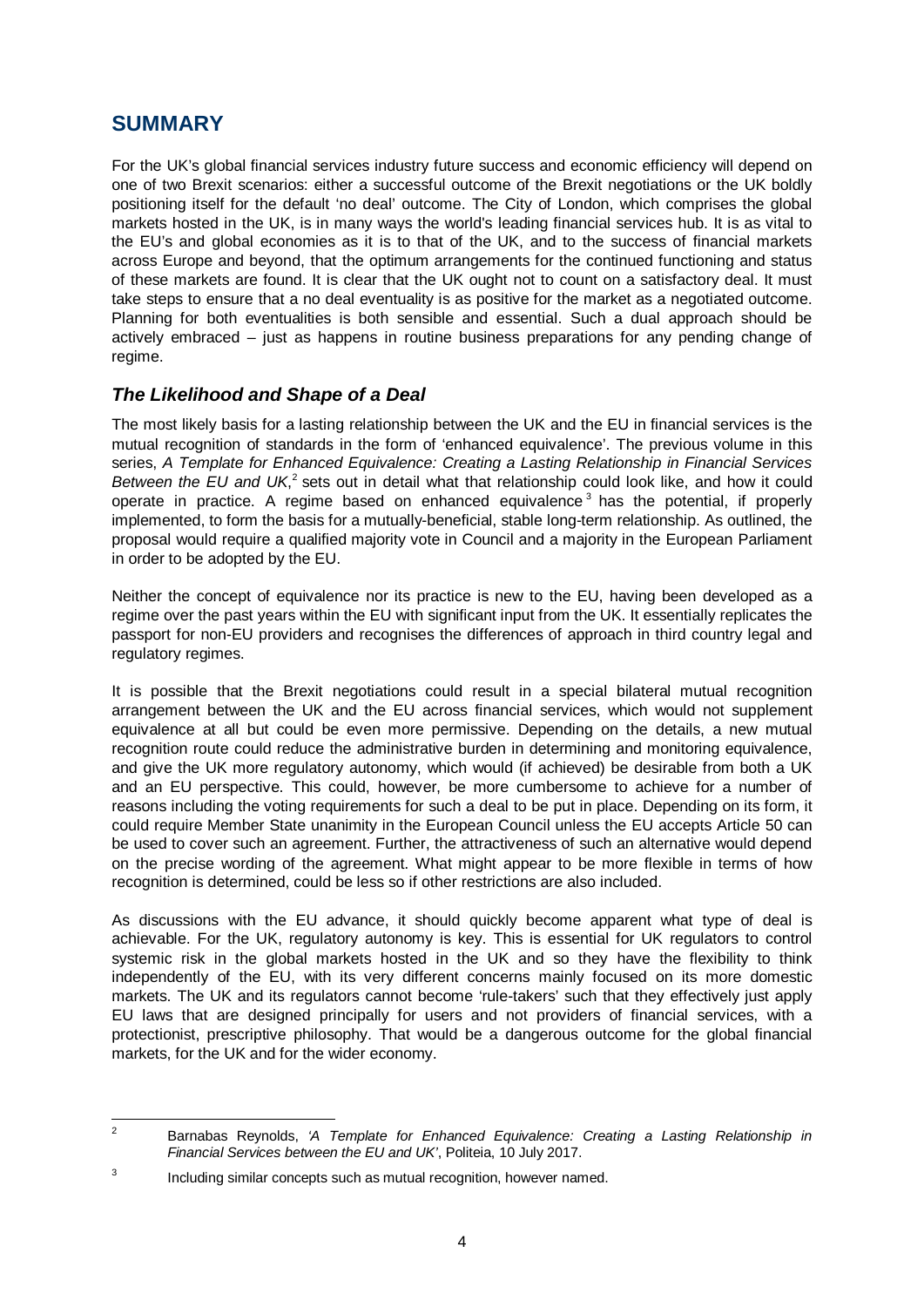## <span id="page-11-0"></span>*The Need for an Attractive Fallback*

As with all negotiations, the parties must prepare as fully as possible for the eventuality that no agreement will be reached. Although the challenges in implementing a mutual recognition arrangement of some sort (whether based on enhanced equivalence or some new concept) can be overcome, it would be naïve to ignore the real possibility that there will not be the political will in the EU to grasp such a deal with the UK at this stage or to make it work.

France, Germany, Luxembourg, Ireland and other EU Member States have been making overtures to UK banks and financial institutions, looking to snap up their business in the event that a deal is not achieved. It would be a dereliction of duty if the UK did not similarly prepare to shore up its own position to protect the financial services industry from the impact of a no deal outcome. EU investors currently come to the City as a result of its competitiveness. But if that competitiveness is lost, they cannot be expected to remain in the City and will have no vested interest in its success. It is therefore up to the UK Government to take steps to preserve the City's attractiveness and avoid the systemic risks and costs associated with fragmentation, and working to that goal should now begin for the event of a no deal outcome.

The UK has a strong hand in relation to financial services, due to the strength of the City and the huge difficulties in separating off any parts without unravelling the complex web it comprises. It is clear that most international (particularly non-EU) institutions have no wish to move any meaningful business to the remaining EU. It is also clear that various senior politicians in the EU are starting to appreciate their economies would be damaged without a deal with the UK for financial services that preserves as much frictionless access as possible for EU customers to the City's innovation and services.

### <span id="page-11-1"></span>*Main Proposed Steps and Techniques in this Book*

This book divides itself into two parts. The first part deals with what the UK must do to optimise its position in the eventuality of a no deal Brexit. The second part addresses the steps businesses can take across the main financial services sectors to avoid moving much, if any, business to the ongoing EU.

### <span id="page-11-2"></span>*Part I: What the UK Must Do and Why*

In Part I, this book sets out what the UK needs to do to plan properly for a no deal outcome in financial services. It sets out ten practical steps the UK should take to bolster its position, as explained in Chapter [6,](#page-40-0) *Ten Steps For the UK to Take*, as follows:

- *1. Re-vamp the UK's legal and regulatory framework for financial services, identifying and tackling key areas where EU requirements have led to a lack of competitiveness and unnecessarily burdensome regulation.*
- *2. Facilitate innovative structuring by financial institutions and help establish private sector UK facilities to enable 'no move' contingency planning.*
- *3. Engage with financial market participants to facilitate 'no move' contingency planning, avoiding the dangerous and unquantifiable systemic risks occasioned by significant moves.*
- *4. Focus on market infrastructure and examine ways to ensure continuity of EU business within the UK's jurisdiction.*
- *5. Defer, where legally possible, the implementation of EU laws and regulations which have yet to be implemented in the UK.*
- *6. Reinstate some form of international competitiveness objective for the UK's regulators (subject to a systemic risk override) and remove the competition-based rulemaking function from the FCA.*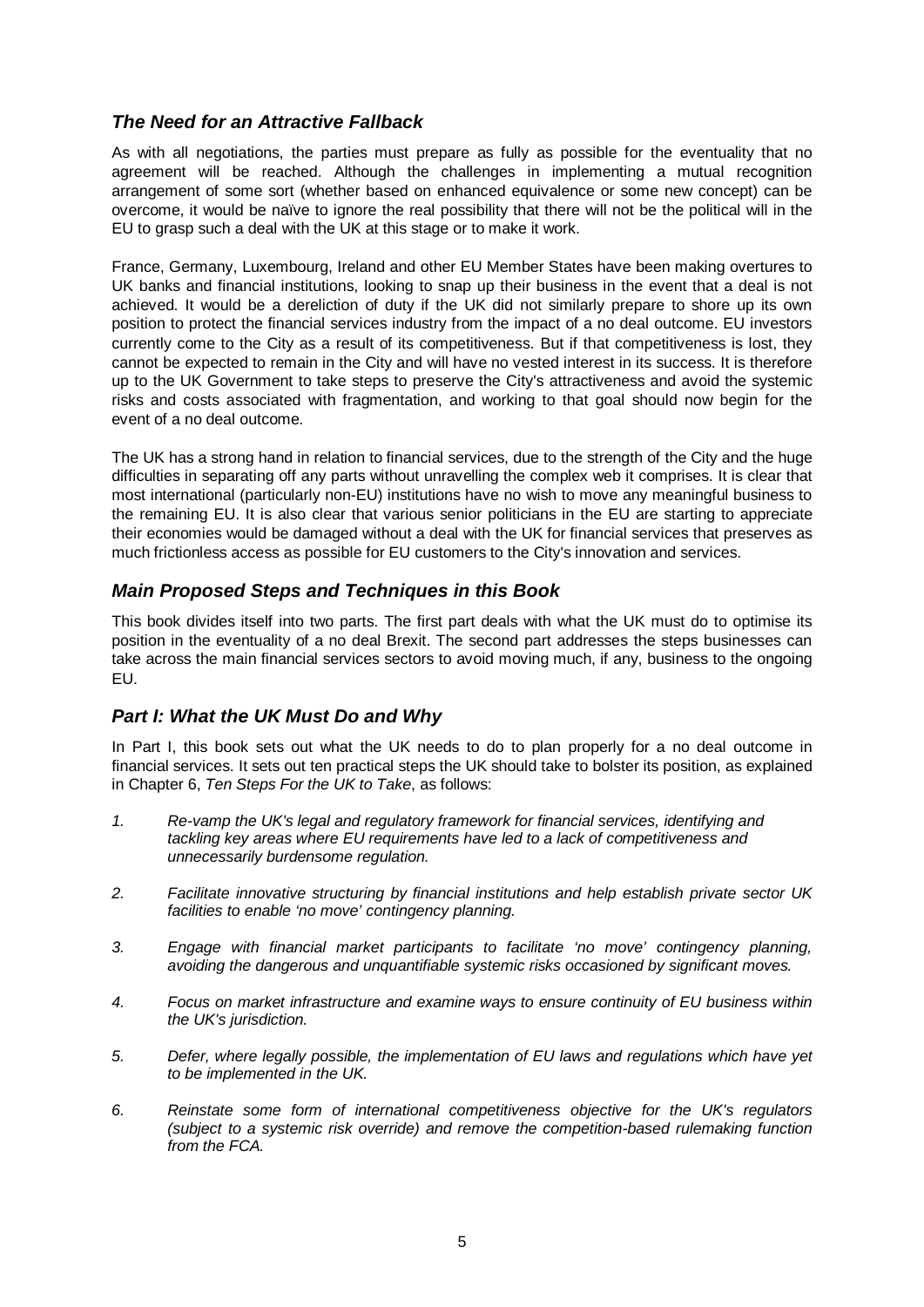- *7. Take steps to form other enhanced equivalence/mutual recognition arrangements internationally and act to reduce any adverse reactions by overseas regulators to 'politicised' EU interpretations of regulation.*
- *8. Enhance the other, including soft, attractions of the City: in particular ensure our courts and ancillary legal fabric continue to be of the very highest standards.*
- *9. Announce tax incentives as a fall-back in the case of a no deal outcome.*
- *10. Insist on the proper interpretation of EU law.*

Most of these points can and should be carried out even if a deal with the EU is reached. Others are just contingency planning for a no deal outcome.

Part I of this book also addresses the two main potential outcomes for financial services after Brexit (Chapter [1\)](#page-19-1), the EU's need to maintain open borders (Chapter [2\)](#page-23-0), the position of the UK after Brexit under the WTO rules including the lack of any cliff edge (Chapter [3\)](#page-26-0), the EU political backdrop and how to navigate that on a no deal scenario (Chapter [4\)](#page-33-0), the ideal state of the UK's legal and regulatory landscape after Brexit (Chapter [5\)](#page-36-0) and the role of market infrastructure and euro clearing (Chapter [7\)](#page-45-0). Chapter [6](#page-40-0) as mentioned above sets out ten steps for the UK to take to capitalise on its position in the event of a no deal outcome for financial services.

#### <span id="page-12-0"></span>*Part II: Steps and Techniques of Reasoning for the Industry to Minimise Business Moves*

In Part II, this book covers various ways in which financial businesses can minimise moves to the EU,<sup>[4](#page-12-1)</sup> so that they can take full advantage of the network effects and talent available to them by being located in the global financial centre situated in the UK. Overall concepts and techniques of reasoning are set out in Chapter [8,](#page-48-1) followed by a list of ten steps business should consider taking in Chapter [9.](#page-53-0) There is then specific analysis of many business lines: Investment Banking and Advisory Services (Chapter [10\)](#page-56-0), Commercial Banking (Chapter [11\)](#page-62-0), Asset Management (Chapter [12\)](#page-66-0), Insurance and Reinsurance (Chapter [13\)](#page-69-0), Derivatives (Chapter 14) and Market Infrastructure (Chapter [15\)](#page-107-0).

The EU applies the rule of law. The EU has made clear that it wishes any on-shore business to be conducted in accordance with existing laws. There are however numerous ways to provide financial services into and out of the EU without tripping over these requirements.

The following ten steps for the private sector (set out in more detail in Chapter [9\)](#page-43-0) would assist it in maintaining the benefits of agglomerating business in the UK and avoiding costly and risky moves to the EU-27:

- *1. Make a robust and thorough assessment of any perceived cliff edge issues for existing client relationships.*
- *2. Make enhancements to existing relationships where possible (for instance by considering assignment clauses and reverse solicitation provisions where desired by the clients), so as to preserve and enhance those relationships post Brexit, allowing for future optionality – by amendments to contracts, side letters or email.*
- *3. Ensure business which comes in through reverse solicitation is properly documented and accepted so that the framework is robust.*

<span id="page-12-1"></span><sup>&</sup>lt;sup>4</sup> This book generally refers to the EU. The position is of course essentially the same for the slightly wider European Economic Area ('**EEA**'), which comprises the EU as well as Iceland, Liechtenstein and Norway. To avoid confusion mention is generally only made of the EU.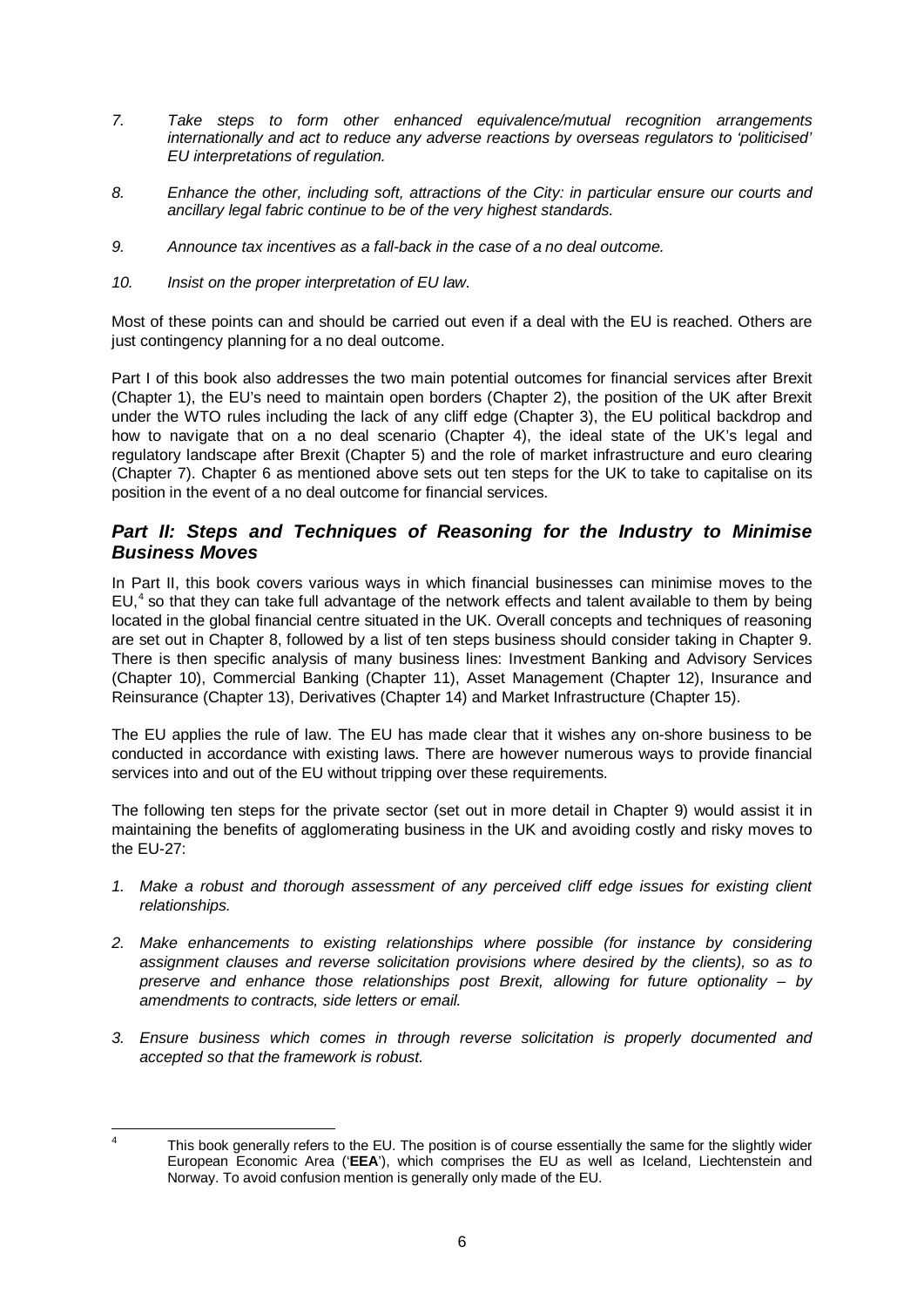- *4. Ensure a thorough analysis is made of what business is truly cross-border in law, so that non-UK regulatory provisions are applied only when necessary, and consider whether, with minor adjustments, the EU's regulatory perimeter need not be invoked at all.*
- *5. Consider the silver bullet and other solutions for assisting customers in 'coming to the UK' in a low-cost way, for instance by establishing a small place of business here such that all future provision of financial service is purely domestic UK, and EU-facing activities are intra-group.*
- *6. Consider other techniques for ensuring that regulatory provision takes place in the UK; for instance, the establishment of a trust to receive insurance policies and hold the benefit on trust for EU-27 customers.*
- *7. Consider in detail individual business areas and the laws surrounding those areas to allow business moves to be minimised, for instance indirect clearing, agency arrangements, give-up*  agreements, delegation, outsourcings, branching back and reinsuring back into the UK from the *EU-27.*
- *8. Consider market-driven and infrastructure-based solutions, for instance UK infrastructure offering derivative or look-alike products which permit trading to continue in the UK in spite of any issues found in trading on EU-27 platforms.*
- *9. Liaise with the UK Government on the introduction of possible tax incentives and regulatory improvements so as to optimise business models whilst ensuring they are safe for the UK, the global markets and the UK taxpayer.*
- *10. Consider taking steps to retain talent and jobs by assisting staff with any immigration approvals or other support needed to allow them to stay in the UK.*

By taking these steps the industry can work with the UK to minimise any business disruption from Brexit. It may well be that this reduces or removes the need for a transitional period. It will also affect the industry's and the UK's view of the best terms for any final trade deal between the UK and the EU in financial services. It should provide upside to the industry so that it can dispassionately and accurately evaluate the options, including the terms on which a post-Brexit trade deal would be attractive against the upside of a more radical set of adjustments to financial regulation – and tax – were there to be no deal.

Barnabas Reynolds

Partner, Shearman & Sterling LLP 28 November 2017

*Special thanks to Daniel Frost for his extensive help in writing this book. Many thanks also to Thomas Donegan for all of his friendship, help and guidance, and to Oliver Linch, Christopher Hobson and Wilf Odgers for all of their assistance. All faults that remain, and the views expressed, are my own.*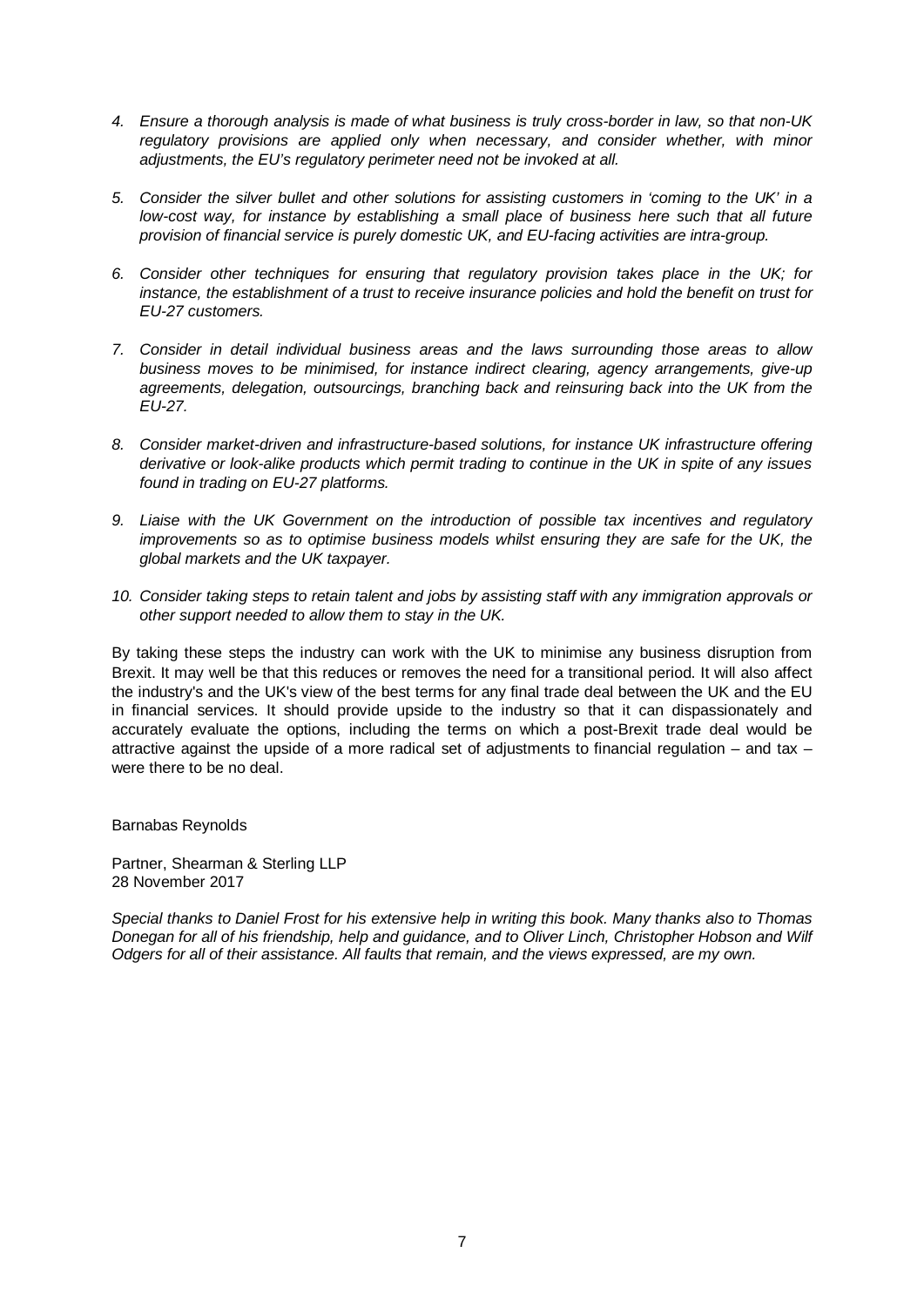## <span id="page-14-0"></span>**Introduction**

Part I of this book (*The Political and Commercial Backdrop*) contains a thematic macro and policy-oriented discussion of how the UK should navigate Brexit for financial services so as to optimise the outcome for the UK and the financial services industry. Those readers solely seeking a technical analysis of various no-move solutions for specific business lines, are directed towards the sector-specific sections of Part II (*How to Optimise Business Models for a No Deal Brexit*).

#### <span id="page-14-1"></span>**UK Financial Services and Brexit – Friction-Free Trade, Greater Success**

The UK's success as a global financial centre is the result of a number of strong and persistent economic drivers. They are what continue to attract business to the UK and will keep it there. The UK's decision to leave the EU has not changed this materially. Institutions that have examined the consequences of moving business from the UK to the remaining 27 EU countries are not keen to move. Indeed there is no need to do so in most cases, and institutions are likely to revise their overly-negative initial impact analyses.<sup>[5](#page-14-2)</sup> There are two forks in the road and either way the UK can continue to attract global business; and EU financial business can remain in the UK under a framework that works in both international and UK law.

#### **A Deal for Brexit**

First, there could be some form of deal between the UK and EU upon Brexit which preserves and enhances the two-way access we now have between UK-based financial institutions and EU customers (and *vice versa*). Provided it is drawn up correctly, the framework would provide for mutual access with a different, UK-based approach to regulation involving higher standards (which it currently adopts through so-called 'gold-plating' of EU rules) and fewer rules. It would allow the UK the freedom to regulate the sector in a more dynamic manner than now happens with EU directives, one which could be outcome-related, judgement-based and grounded in the common law. The UK traditionally applies *caveat emptor* in the wholesale markets (subject to oversight for market abuse and the like) and a more fiduciary-based approach for the retail markets. A return to this would create a framework more attractive to the participants in the global markets hosted in the UK. The basis for such mutual access is set out in two previous volumes, *A Blueprint for Brexit: the Future of Global Financial Services and Markets in the UK* and *A Template for Enhanced Equivalence: Creating a Lasting Relationship*  for Financial Services between the EU and the UK.<sup>[6](#page-14-3)</sup> The approach should be actively pursued in the negotiations with the EU.

Irrespective of whether the EU is likely to agree to such a deal or do so in good time, the second option should now be simultaneously prepared so that in March 2019, deal or no deal, businesses in the EU and the UK can continue to trade without friction and grow their businesses with confidence and security before and after Brexit.

<span id="page-14-2"></span>

<sup>5</sup> '*UBS to move fewer London jobs than initially feared*', Financial Times, 29 October 2017; and '*US banks 'stop gap' Brexit plans set to retain London jobs'*, Financial Times, 14 November 2017.

<span id="page-14-3"></span> $6$  By Barnabas Reynolds, published by Politeia on 3 November 2016 and 10 July 2017, respectively.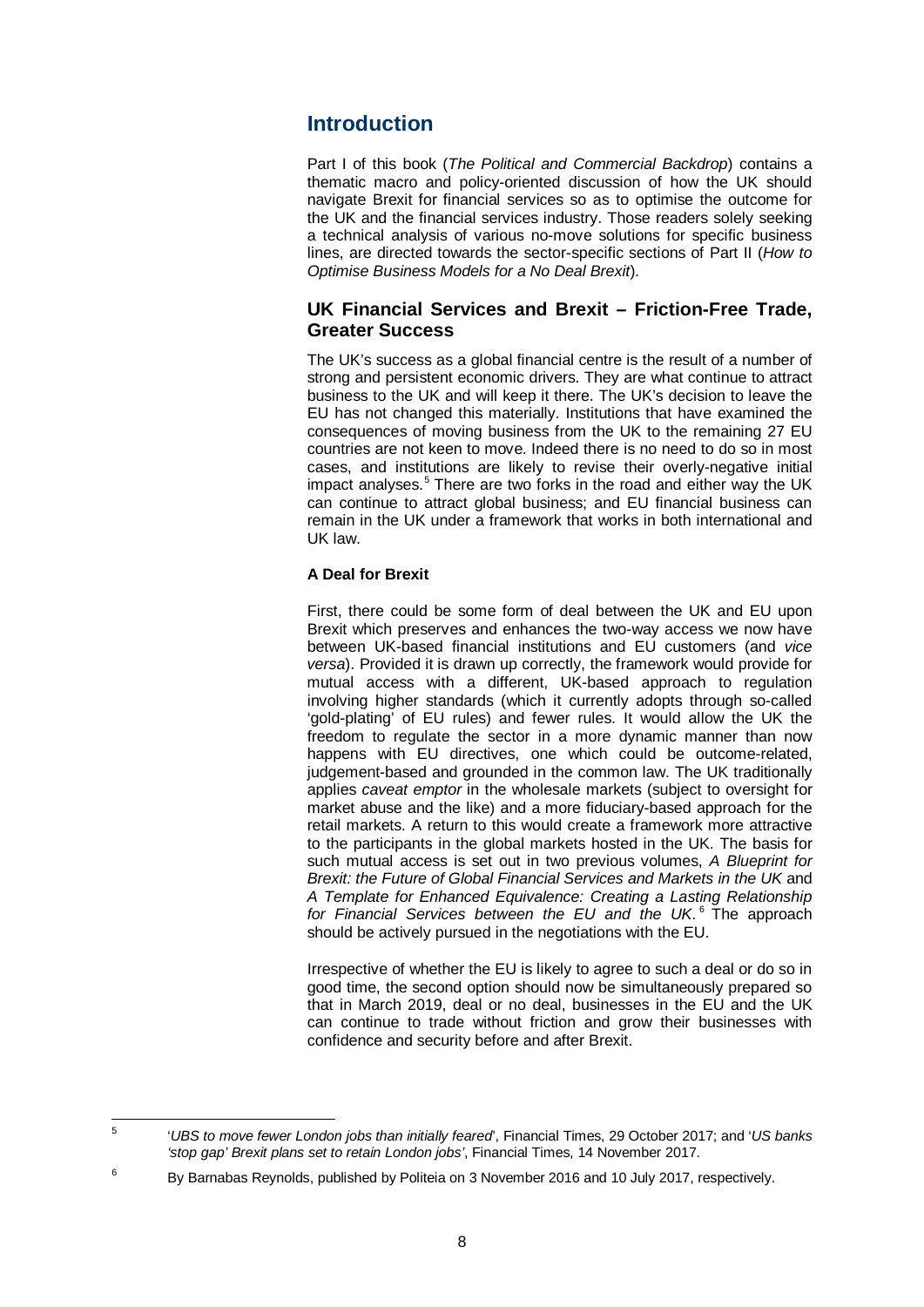#### **The Financial Centre Model**

If no mutual access deal is possible the second option involves the UK pursuing the 'Financial Centre Model' to facilitate successful EU client business and avoid the friction, costs and inefficiencies of moving financial business merely in order to service EU clients. This publication, *The Art of the No Deal: How to Navigate Brexit for Financial Services*  sets out the legal framework for the Financial Centre Model for the eventuality of a 'no deal Brexit'. It shows that businesses do not need to move much, if any, business to the EU-27 to continue their service provision to EU customers. It sets out several ways and legal structures to achieve such an outcome, so that businesses can make preparations now. There may be a small number of borderline cases where such techniques do not apply, for instance, where EU businesses are required under their constitutive documents or EU rules to purchase services only from EU providers. This can arise, for instance, for certain EU purchasers of insurance or in Member State government bond markets. However, the steps proposed for becoming an independent financial centre remove the need to move the vast majority of the most expensive resources – people and infrastructure. Those cases involving restrictive rules are likely to create what will swiftly be seen as an additional cost for EU counterparties, which will lead to those restrictions being quickly removed. It is unlikely that commercial bodies – or even governments seeking funding – will pay for any such point of EU principle over the medium term.

In essence, UK businesses can assist clients' continued access by repapering – i.e. putting new or amended terms of business, or even just new side letters or email indications of agreement in place with – their EU clients or by making minor adjustments to the way they provide their services so as to help EU customers to continue to benefit from the depth, breadth and cost efficiencies of the UK's markets. Such adjustments will be discussed below, but they include (amongst other things), reverse solicitation, trust models, utilising EU affiliates or third parties to introduce or refer EU clients, or entering into transactions with EU clients which are then 'given up' to UK entities.

EU customers would not, as a result, incur significant or continued friction costs from having to change arrangements to access services from what now are less efficient and innovative financial centres in the EU or elsewhere. The framework for doing so is explained separately for the different parts of the financial sector and is set out in the later parts of this present publication.

#### <span id="page-15-0"></span>**The 'Cliff Edge' Fallacy: Contrary to EU and International Law**

The scaremongering about an alleged 'cliff-edge' on Brexit, and claims that many client contracts between UK providers and EU customers will become illegal or unenforceable after Brexit,<sup>[7](#page-15-1)</sup> take no account of protections afforded under EU and international law. The worst-case forecasts in fact run against the EU's application of the rule of law. The suggestion that the EU runs a capricious, whimsical and politicised system of law, capable of manipulation to political wishes, and which provides no coherent system of first-world governance, is far from the

'… businesses do not need to move much, if any, business to the EU-27 to continue their service provision to EU customers.'

<span id="page-15-1"></span> $7$  See, e.g., the Bank of England's Record of the Financial Policy Committee Meeting on 20 September 2017; and '*German regulator seeks Brexit plans from UK-based insurers*', Financial Times, 30 October 2017.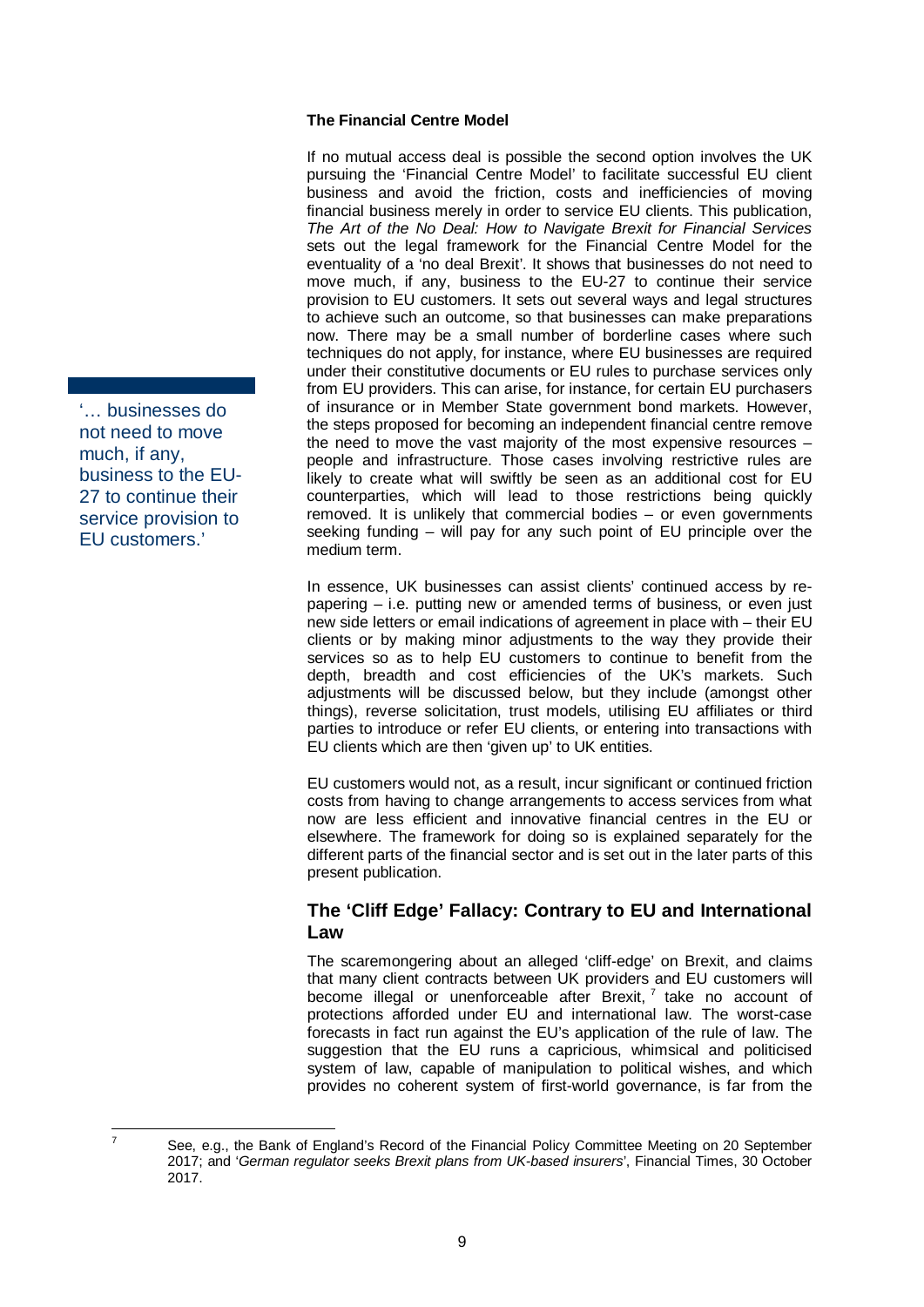truth. Whatever its flaws and irrespective of the EU's failings, the EU does respect the rule of law and its international obligations.

Three supra-national regimes, applicable within the EU, provide for the continuity of contracts. The right to property, as enshrined in Article 1, Protocol 1 of the European Convention on Human Rights (the '**Convention**') and the mirroring provision in the EU Charter of Fundamental Rights (the '**Charter**') protect persons' 'possessions' against interference. Contractual rights with economic value, existing at the time of Brexit, will constitute 'possessions' under the Charter and the Convention. It is hard to conceive of an existing financial instrument between UK and EU-27 businesses that will not have an ascertainable economic value and therefore fail to attract Convention and Charter protection. For example, under derivative contracts, where cash flows depend upon future price movements in a particular asset or benchmark, the value of the contract is estimable and will have an economic value at any given point. This applies even to unexercised rights, such as options that have been entered but not exercised prior to Brexit. Simply because the parties can elect not to trigger a contractual right until a later time, as is the case for options, it cannot be argued that such rights lack an economic value.

Under the public international law concept of 'acquired rights', certain rights derived from an international treaty and vested in individuals up until the termination of that treaty may be shielded from intervention occasioned by treaty withdrawal. The concept of acquired rights should encompass contractual rights vested in specific businesses that have an ascertainable value at the point that Brexit takes effect. This will be the case for most financial contracts for the same reasons.

Contractual rights deriving from financial contracts will therefore benefit from protection against interference under public international law and both the Convention and the Charter. Indeed, private agreements can be adjusted to take full advantage of these protections prior to Brexit so as to broaden the parties' rights to ongoing contractual performance.<sup>[8](#page-16-1)</sup> (This will be discussed in more detail below in Chapter [3,](#page-26-0) *Going it Alone: Reinstating Autonomy and Competitiveness*, in the section entitled *The Cliff Edge in the Mind – International Law: Property Rights and Contractual Rights are Protected*.)

#### <span id="page-16-0"></span>**A Transition Deal – Unnecessary in Law and a Potential Distraction**

The mistaken focus on an over-exaggerated cliff-edge has had unintended consequences, by prompting a view that the UK must negotiate a transitional deal to avoid an apocalyptic outcome. A transitional deal would clearly give businesses, government and citizens more time to prepare for Brexit, and so has various advantages. However, there is a danger that such a deal would be difficult to agree satisfactorily in the short timeframe available and would also distract from the ultimate goal. Any such deal might permit and facilitate the collection of the Eurozone's desired Financial Transactions Tax within the UK during the transition period. It could also facilitate the European Central Bank's ('**ECB**') wish to move euro clearing to the Eurozone in order to have control over margining and haircutting decisions, a policy which seeks artificially to support the value of euro sovereign debt and offloads

'Whatever its flaws … the EU does respect the rule of law and its international obligations.'

<span id="page-16-1"></span><sup>8</sup> For a full technical analysis see '*Continuity of Contracts and Business on a 'Hard' Brexit: Human Rights and Reverse Solicitation to the Rescue!*', Shearman and Sterling LLP, 31 October 2017.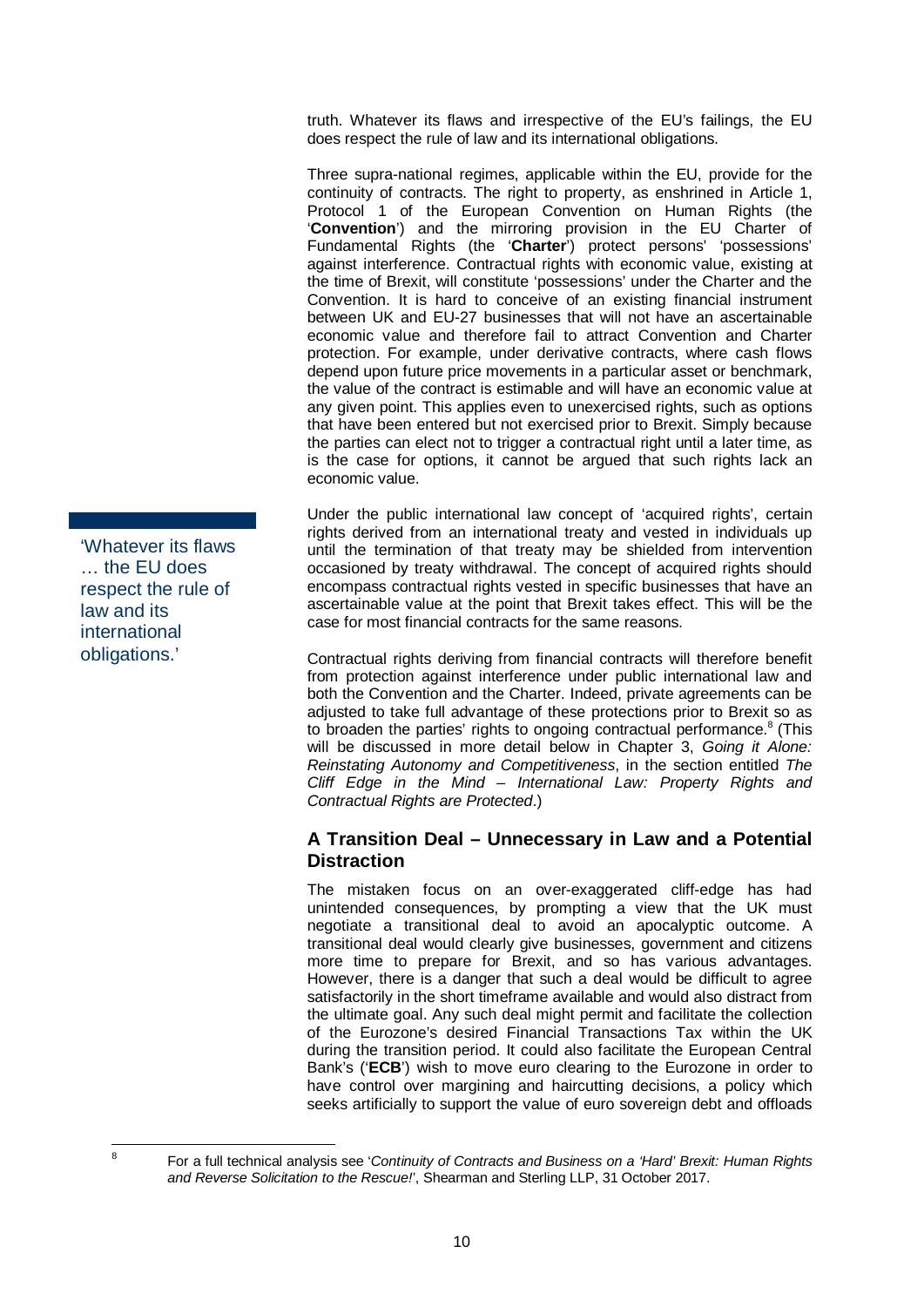the risk of that support onto the international financial markets.<sup>[9](#page-17-1)</sup> There is also a fundamental conflict between the EU's desire to impose its framework, rules and budget costs on the UK, and the UK and Government's wish to exit the EU framework and reclaim sovereignty in line with the referendum mandate. It is difficult to reconcile the UK's position on sovereignty with a lengthy transitional period, after Brexit.

A transitional deal might not harm the financial sector so long as it is carefully negotiated and at the least it assuages those who have an exaggerated fear of discontinuity and regulatory change. However, it is not strictly necessary. Instead, by engaging in repapering and other limited adjustments to prepare for a no deal scenario, financial institutions can put themselves in a strong position, prepared for every eventuality. Either it is heads they win, because the UK obtains a mutual access deal that allows for more focused, less process-ridden and less politicised rule-making in the UK. Or, it is tails they win, because they have taken the steps needed to continue their EU business should there be no deal, and because they benefit significantly from being in a more competitive environment in the UK after Brexit, with better-tailored regulation.

### <span id="page-17-0"></span>**Interim and Long-Term Success – The Best Basis**

Part I of this volume addresses the macro and policy background. It sets out the two basic Brexit outcomes (Chapter [1\)](#page-19-1), the drivers in favour of a deal (Chapter [2\)](#page-23-0), how the UK can go it alone successfully (Chapter [3\)](#page-26-0), the EU political backdrop (Chapter [4\)](#page-33-0), the steps the UK needs to take to ensure a successful no deal outcome (Chapters [5](#page-36-0) and [6\)](#page-40-0) and the role of market infrastructure and euro clearing (Chapter [7\)](#page-45-0).

Part II of this volume explains in detail how certain financial services businesses can operate with EU customers, from the City of London, after a no deal or 'hard' Brexit. The proposals here will be even more effective if the majority of large financial services businesses in the UK follow them, such that decisions taken by one financial institution do not adversely affect the preferences of others.

Part II focuses on specific industry areas and sets out how the following financial services can be provided to EU customers in the EU in the event of a hard Brexit in a number of common cross-border areas. After the conceptual overview (Chapter [8\)](#page-48-1) and the ten steps businesses can take (Chapter 9) the following areas are addressed: investment banking and advisory services (Chapter [10\)](#page-56-0), commercial banking (Chapter [11\)](#page-62-0), asset management (Chapter [12\)](#page-66-0), insurance and reinsurance (Chapter [13\)](#page-69-0), derivatives (Chapter 14) and market infrastructure (Chapter [15\)](#page-107-0). Retail financial services are not specifically addressed, since the cross-border market for such services is small and there are significant barriers to those wishing to deal with retail consumers on a cross-border basis, even within the EU.

This book proposes that financial institutions should concentrate their efforts on taking full advantage of the opportunities that Brexit will make available. Their focus should be on negotiating with the UK Government the incentives needed to cushion any negative impacts for particular sectors, affected at least in the short term by the changes Brexit brings with it. They should also focus on regulatory reform. Because EU rulemaking is federal and supervision is local, there has been over-

<span id="page-17-1"></span><sup>9</sup> For further detail see '*UK Safer for City's Financial Sector than EU, Leading City Lawyer Cautions Firms Against Move to Eurozone*', Politeia, 3 May 2017 by Barnabas Reynolds and '*EU-managed control of euro clearing is not viable*', Financial Times, 15 May 2017 by Barnabas Reynolds.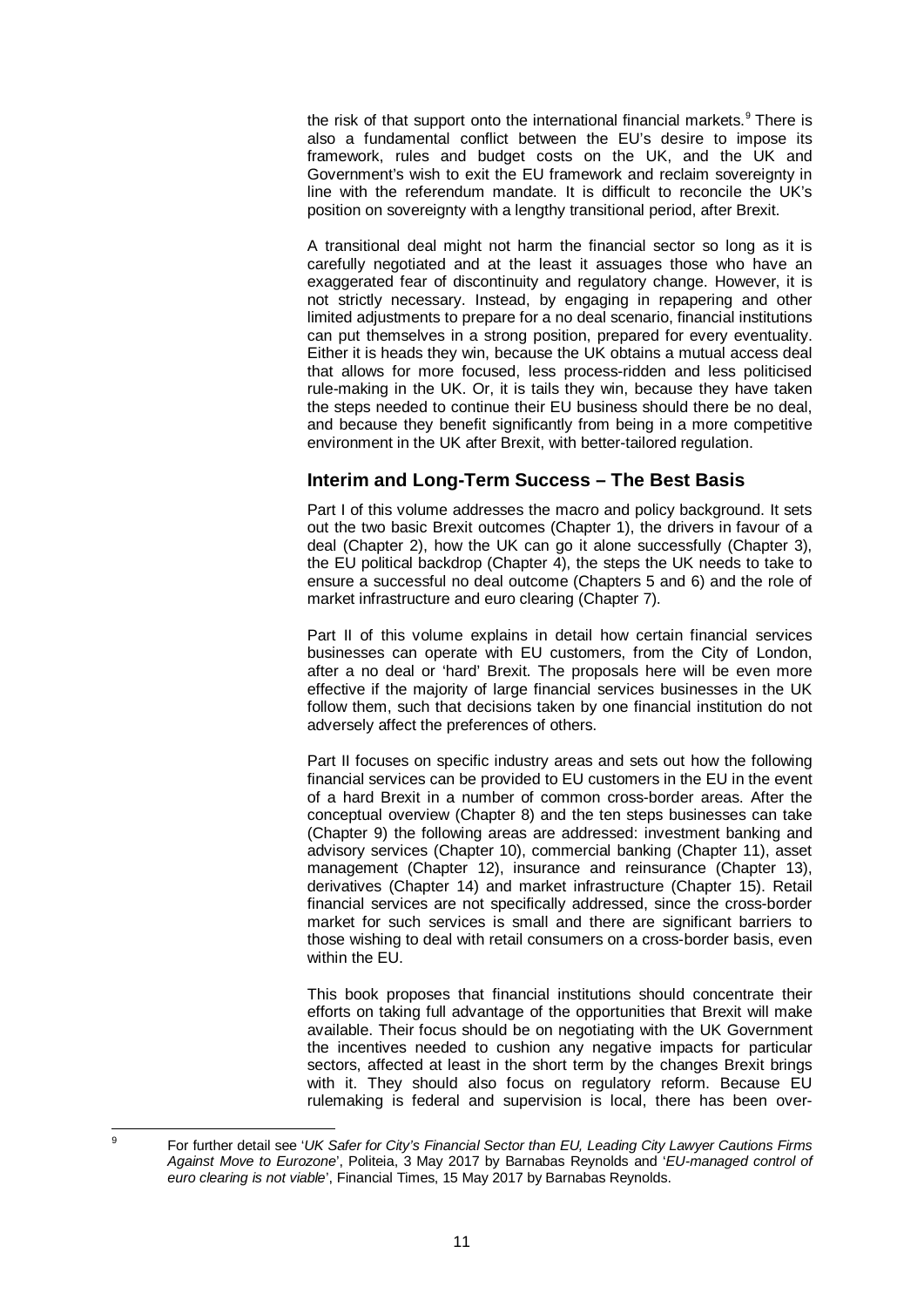regulation. The EU federal authorities have sought to remove as much supervisory discretion as possible from Member States and have introduced rulebooks constituting minutely detailed operations manuals for regulators and businesses which lack flexibility and often bring unintended consequences. Despite this, inconsistencies of supervisory approach have remained, leaving the system in a dangerous state and prone to systemic risks.

By contrast, the UK and global markets now have the opportunity to focus on regulation which ensures a stable financial system with appropriate market conduct without spurious political considerations or overly-prescriptive detail affecting the practice of regulation.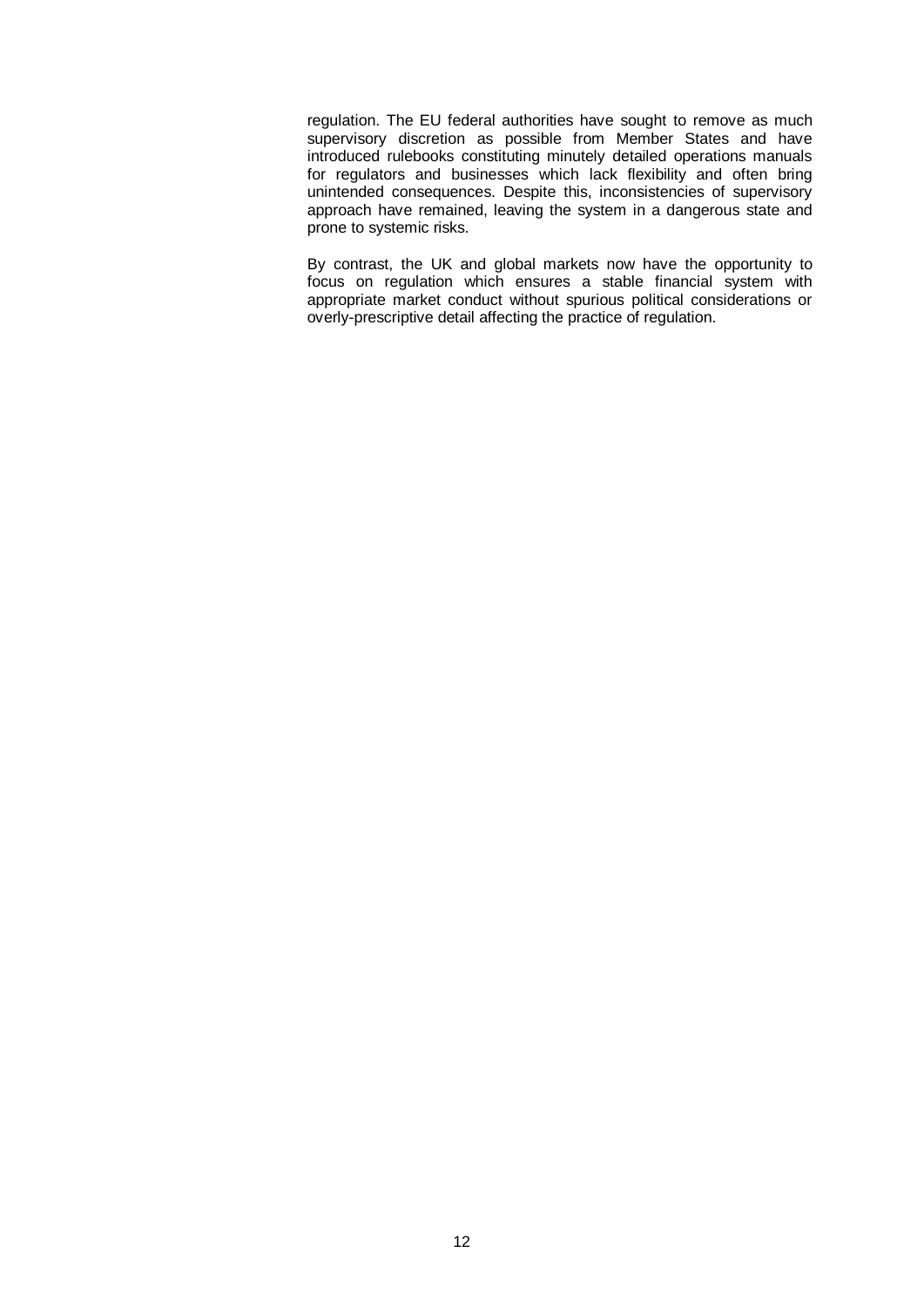# **PART I**

# <span id="page-19-0"></span>**THE POLITICAL AND COMMERCIAL BACKDROP**

## <span id="page-19-1"></span>**1. The Two Basic Brexit Outcomes for Financial Services**

Two broad policy options exist for financial services. First, there could be mutual access through enhanced equivalence or mutual recognition between the UK and the EU of each other's financial regulatory regime, whether through the existing equivalence or a new mutual recognition concept. In that model, trade would continue on a similar basis. If no deal can be reached, or no deal can be reached in time, the solution is the Financial Centre Model. The UK could reinforce its position as the world's financial centre, under the Financial Centre Model, where the UK pursues a 'better regulation' agenda and its regime is not automatically recognised as equivalent in the EU in all areas. Each option has advantages for UK-based financial businesses.

### **Option 1: Mutual Access**

Continuing recognition of each other's regulatory regime, so as to provide for mutual access, is the outcome presently being sought by the UK Government. This involves some form of mutual recognition deal for financial services. Such an outcome could well be positive for both the UK and the EU.

Mutual recognition could be achieved by basing it on one of the two following methods:

- a. Enhancements to the current EU concept of 'equivalence' in financial services regulation ('**Enhanced Equivalence**'). Under this approach, if a non-EU country's laws and regulations in a certain area achieve similar outcomes to those in the EU, businesses incorporated in that non-EU country are able to operate across the EU by providing services cross-border. These would be provided under the local non-EU standards applied by the regulators in the non-EU country. The non-EU country's rules must reach certain desired outcomes determined by reference to international standards, where those have been developed.<sup>[10](#page-19-3)</sup> Where international standards do not exist as a suitable benchmark, principle-based objectives or outcomes can be agreed. In the wholesale context, these would avoid giving rise to significant systemic risk in either jurisdiction. In the retail context, this approach would ensure that firms would comply with the host jurisdiction's consumer protection laws when interacting with consumers in that jurisdiction. The recognition of branches of thirdcountry firms could be based on existing intra-EU arrangements.
- b. Some new form of mutual recognition developed for the purposes of Brexit, which must (if it is to be acceptable) achieve equally as flexible a result, permitting the EU and the UK autonomy of rulemaking and regulation so long as certain agreed outcomes (where possible based on international standards) are met. This would require a free trade agreement, most likely ratified by all

<span id="page-19-2"></span>'The UK could reinforce its position as the world's financial centre, under the Financial Centre Model …'

<span id="page-19-3"></span><sup>&</sup>lt;sup>10</sup> Market bodies and financial regulators meet regularly in international fora to develop agreed international norms of financial regulation for different financial sectors e.g. the Principles for Financial Market Infrastructure, the International Organization of Securities Commissions' standards and the rules of the Basel Committee on Banking Supervision.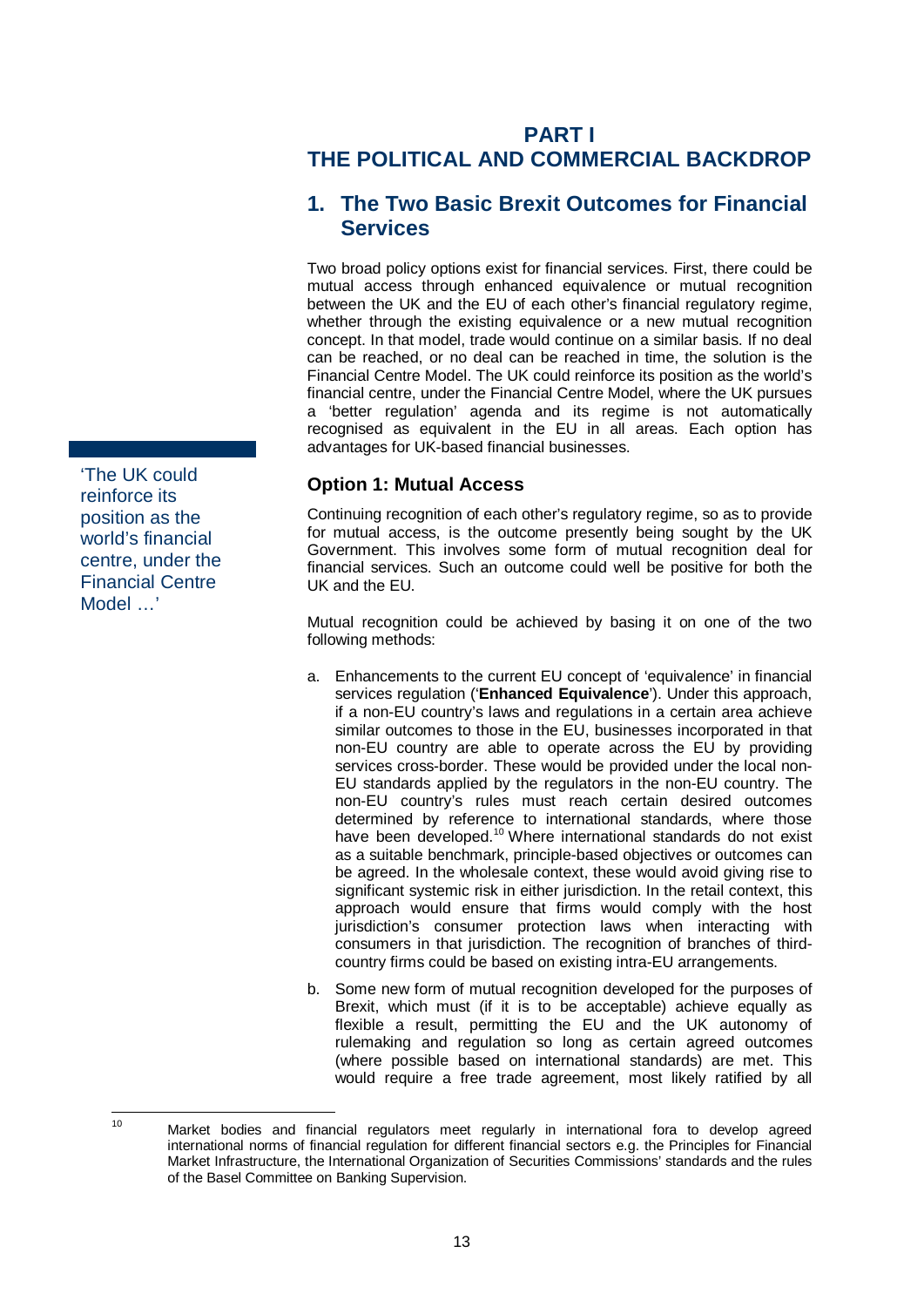Member States. It would also require the development of an entirely novel and wide-ranging mutual recognition concept and the corresponding rewrite of existing EU laws. This option does not depend on equivalence but allows a looser standard of comparability between UK and EU laws, and could be even more desirable, if achievable, since it could reduce the level of monitoring of lawmaking on both sides. However, whether such a wider deal is politically achievable on acceptable terms is unclear at the moment.

It may be that the equivalence route is the only realistic route that is acceptable to all parties since it already exists for many sectors, builds on tried-and-tested technology and does not bring with it politically (or commercially) unacceptable ancillary constructs, for instance restricting the UK from ensuring it is competitive in other areas such as employment law or tax. The UK must of course have one eye on these other available options, but Enhanced Equivalence, properly implemented such that the UK can regulate in its own way in accordance with international standards ought to be politically achievable and attractive.

A detailed exposition of the Enhanced Equivalence model, including drafts of an EU Enhanced Equivalence Regulation, UK implementing measures and a bilateral UK-EU agreement, is set out in my separate publication *A Template for Enhanced Equivalence*. [11](#page-20-0) This route is more easily achievable than developing a novel form of mutual recognition, since a relatively extensive patchwork of equivalency regimes already exists in EU law, which the UK will also implement into its national law under the Great Repeal Bill. Additional procedural protections would be needed to ensure equivalency is granted on a predictable basis and cannot be revoked except after a proper process and notice period, and, for the future relationship, to coordinate new legislative or regulatory initiatives. Gaps in the existing equivalency framework would need to be filled in, for example where there is only a partial equivalence provision available under existing EU law or no equivalence is provided for at all in a specific sector.

The International Regulatory Strategy Group has developed a model which could lead to similar outcomes to the Enhanced Equivalence option. The proposal is for a novel mutual recognition concept whereby fresh rules are created to deal with future divergence between the UK and EU from the currently identical standards in place.<sup>[12](#page-20-1)</sup> A material divergence would trigger a withdrawal of recognition, unless the divergence was rectified or agreed. So long as this model allows for appropriate flexibility and divergence from current standards, in principle it could achieve a similar result to the Enhanced Equivalence proposition.

Any solution will need to ensure that the EU does not attempt to limit or control tax, competition or other areas of UK policy which are not restricted by the Enhanced Equivalence or other mutual recognition concept. The EU has, in constructing its existing equivalence framework, quite rightly not sought to regulate such other areas of policy for the third country seeking recognition. Any approach of this nature would be inconsistent with international norms and global trade. Given the political

<span id="page-20-0"></span><sup>11</sup> *'A Template for Enhanced Equivalence: Creating a Lasting Relationship for Financial Services between the EU and the UK'*, Politeia, 10 July 2017 by Barnabas Reynolds. The model was also summarised in *'A Blueprint for Brexit: the Future of Global Financial Services and Markets in the UK',* Politeia, 3 November 2016 by Barnabas Reynolds.

<span id="page-20-1"></span><sup>12</sup> '*Mutual Recognition – a Basis for Market Access After Brexit*', International Regulatory Strategy Group, 11 April 2017.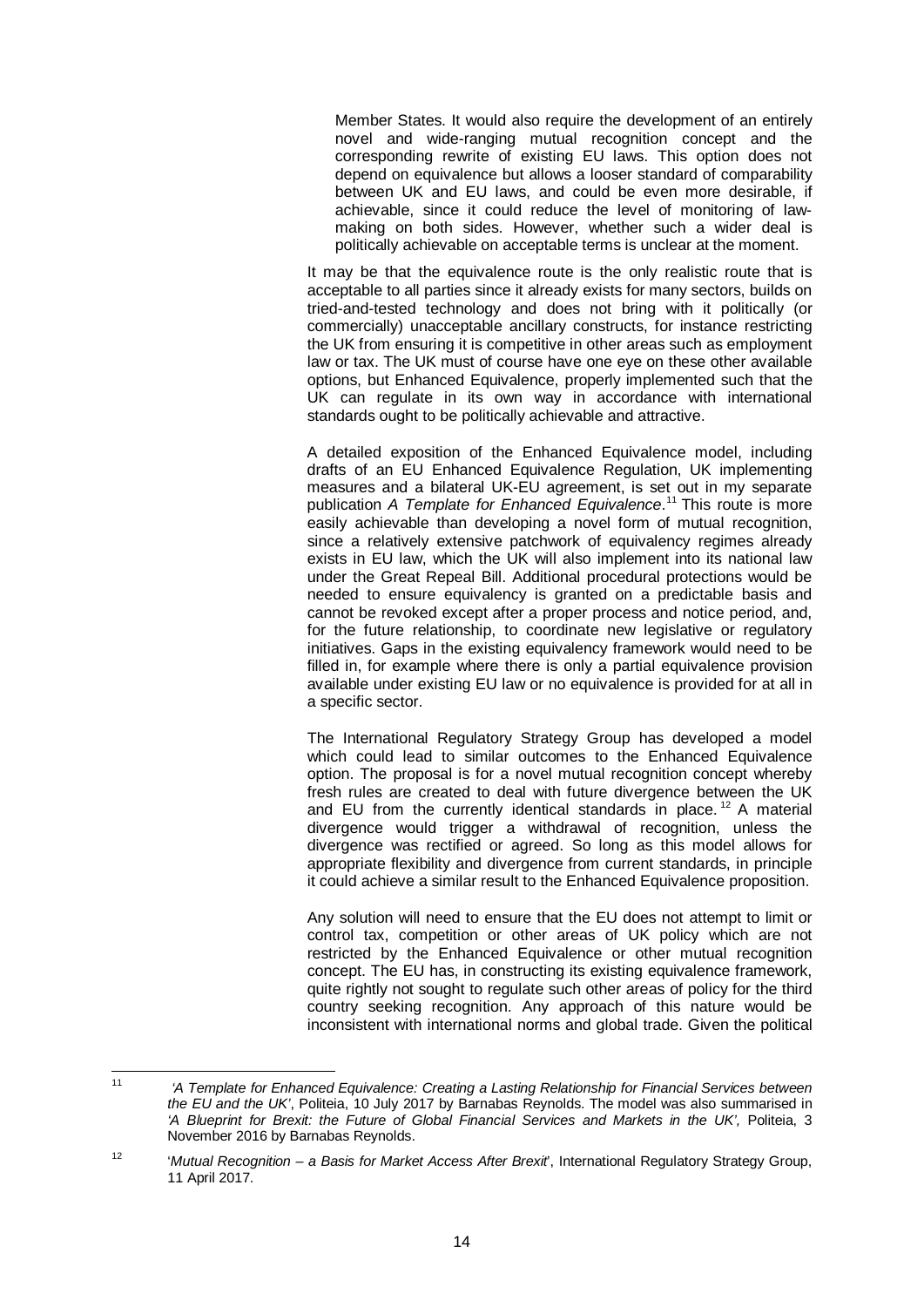backdrop, avoiding such an outcome being proposed will require good will, good faith, and cooperation on both sides of the Channel.

## **Option 2: The Financial Centre Model**

The benefits of a 'no deal' Brexit can be capitalised under the 'Financial Centre Model'. Simultaneously with exploring the possibility of a deal, the UK Government must prepare for no meaningful deal being reached and commit to implementing a successful and comprehensive alternative, the Financial Centre Model.

This volume sets out a roadmap under which transition can swiftly be made, by the UK Government and businesses, to the Financial Centre Model. It discusses the misleading claims falsely alleging a cliff-edge after the current treaty arrangements are withdrawn. It considers how all of the key financial services (with limited exceptions) can be provided to EU customers without significant cost or friction, even where there is no financial services deal in place between the UK and EU after Brexit.

Under this model the UK would go it alone, refocusing its regulatory and tax regimes to be more rational and competitive, whilst ensuring the markets remain safe and the UK taxpayer is not exposed to bail-out risk.

The Financial Centre Model does not mean severing links with the EU. On the contrary, business and other links should remain strong. A close and lasting relationship with the EU is and will remain important. However, underlying such an approach is the need for the sector to be ready for whatever decision is or is not reached in the negotiations. In particular, businesses need to prepare for an outcome in which the EU may not agree to any mutually beneficial arrangements, such as an Enhanced Equivalence deal. Even though this would be to the detriment of EU customers, who would have to pay more to access the global financial markets on their doorstep, it would not be prudent for businesses to assume that they may continue without change, however unlikely such a scenario may seem. The UK's regulators would not allow them to do so either, as market participants should be fully prepared for future adjustments to their businesses.

It is important to note however, that even on the Financial Centre Model, many of the existing equivalence regimes that exist under EU legislation, such as that in place between the US and EU for derivatives clearing houses or for reinsurance*,* are almost certain to be applied to the UK from the moment of Brexit despite the absence of any deal.

Under these existing equivalence regimes, many UK businesses will be able to operate cross-border into the EU in different ways whilst relying on UK legal and regulatory standards, and being regulated solely in the UK. I set out these equivalence regimes in a set of tables in my first publication, *A Blueprint for Brexit*. [13](#page-21-1) There are existing equivalence regimes in important areas such as capital requirements, which will enable inter-bank exposures between UK and EU institutions to be accounted for in a similar way to the current set up. For derivatives clearing, central counterparties ('**CCPs**') based in the UK are likely to be recognised under the EU equivalence regime, not least because of the negative systemic consequences for the EU if they are not. The number of diverse countries recognised under these regimes makes it politically and legally implausible for the UK, with its identical laws at the point of

<span id="page-21-0"></span>'The Financial Centre Model does not mean severing links with the EU.'

<span id="page-21-1"></span><sup>13</sup> See Annex A of *'A Blueprint for Brexit: the Future of Global Financial Services and Markets in the UK'*, Politeia, 3 November 2016 by Barnabas Reynolds.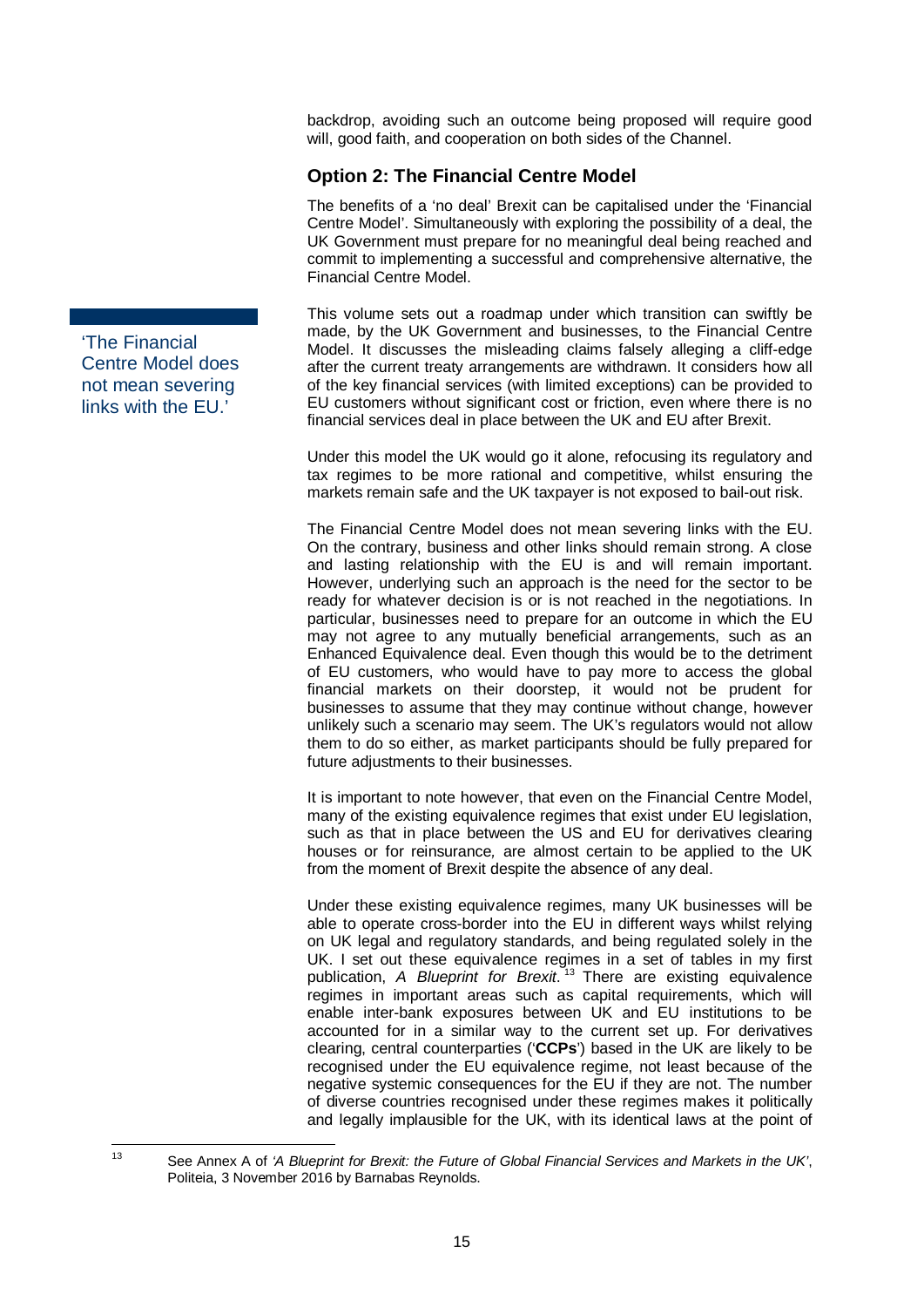Brexit, not to be recognised. There are also new equivalence provisions effective from January 2018 that will enable non-EU firms to provide investment services to wholesale clients throughout the EU on the basis of registration with the European Securities and Markets Authority ('**ESMA**'), as set out in the Markets in Financial Instruments Regulation ('**MiFIR**'). [14](#page-22-0)

There is, of course, a small risk that the UK will be subjected to the equivalence determination process only once it becomes a third country, leaving a gap between the effective date of Brexit and the granting of equivalence status. However, this would be an unattractive situation for both the UK and the EU and could cause real problems for EU customers and the EU economy. For example, for clearing, exchanges and settlement systems, EU businesses would find themselves cut off from access to vital infrastructure and this would create systemic risk, which is something no EU government is likely to want to promote. Therefore, we should be confident that such a risk will not materialise even though the legal structures outlined in this book do not presuppose that such obviously sensible steps are taken.

So, preparations should be made for both the 'deal' and 'no deal' outcomes simultaneously, the latter being addressed on the most pessimistic but realistic of bases, even though there is also a good chance that some level of access through equivalence will in fact be applied even on a hard Brexit.

The first responsibility of the UK Government is to prepare the ground swiftly for, and to support the development of the Financial Centre Model. This would enable the UK's financial markets and the UK more generally to prosper and flourish.

<span id="page-22-0"></span><sup>&</sup>lt;sup>14</sup> Regulation (EU) 600/2014). The UK may, however, choose not to seek equivalence for market access to wholesale investment services clients under MiFIR to avoid having to implement its more problematic aspects without modifications, such as some of the rules on research unbundling and the rules on transparency under MiFID II.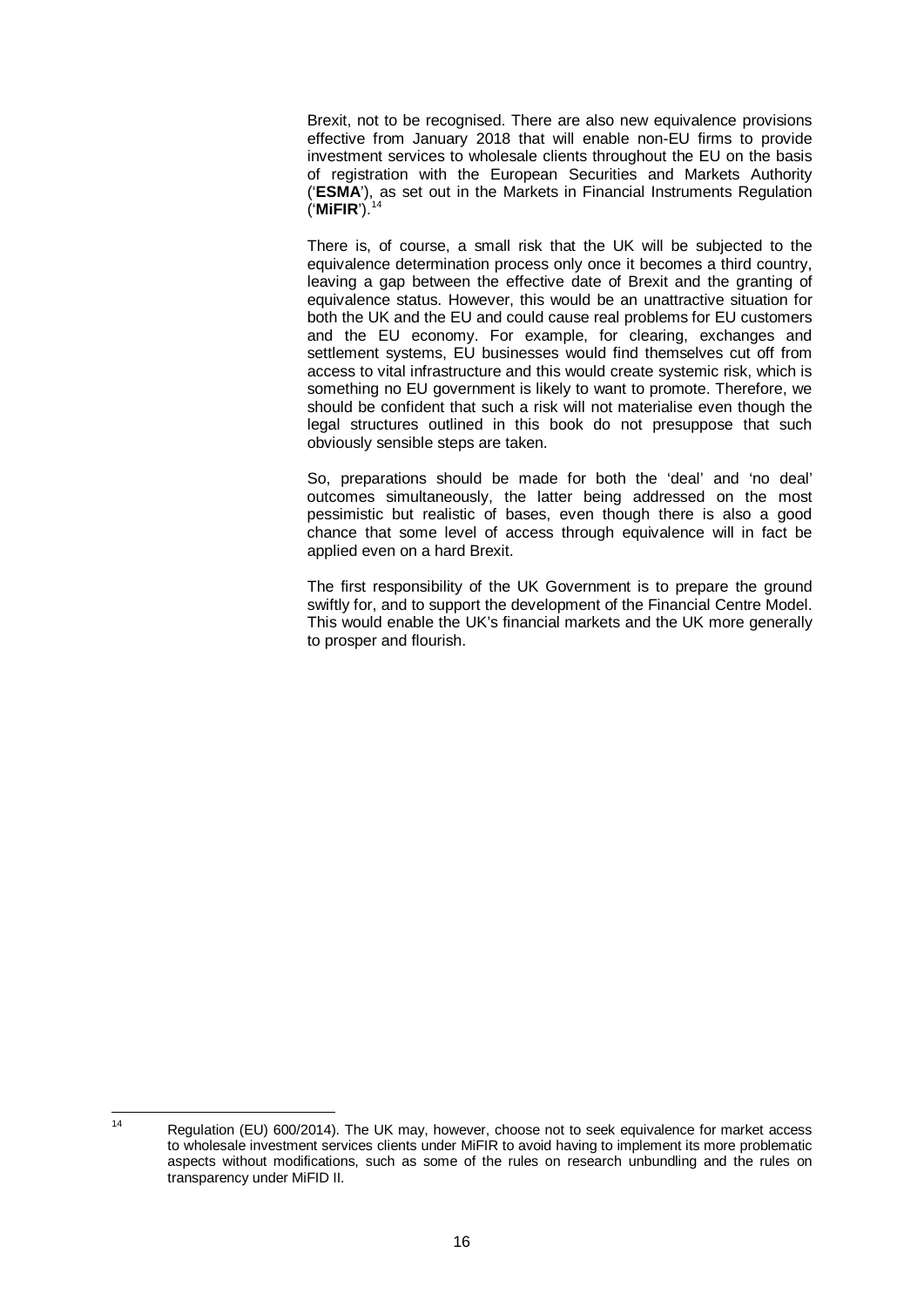<span id="page-23-2"></span>'The EU Parliament's own analysis shows that the vast majority of European capital markets and investment banking revenues are generated in the UK.'

# <span id="page-23-0"></span>**2. Drivers in Favour of Open Borders for the EU**

This Chapter sets out to describe the wider context and why the EU needs open borders for financial business and to permit the free inward flows of financial capital, products and services into the EU.

## <span id="page-23-1"></span>**The European Union, its Global Aspirations and Needs**

The EU's commitment to promoting free and fair trade in its relationship with the wider world is enshrined in Article 21 of the Treaty on European Union (the '**Treaty**'). Furthermore, there is support for improving interconnectivity and openness to global capital pools at the highest levels of the EU. Mario Draghi, President of the European Central Bank, has stated that maintaining 'open trade, investment and financial flows' will be a crucial part of raising productivity as part of the recovery of the global economy.<sup>[15](#page-23-3)</sup>

#### **The Particular Need for Openness in the Global Financial Services Sector**

The international community recognises the interconnected nature of financial markets in the modern era. Financial institutions operate on a global scale and they and their clients rely on seamless access to multinational corporations, banks and other market participants. International bodies, such as the Financial Stability Board ('**FSB**'), the Basel Committee, the International Association of Insurance Supervisors ('**IAIS**') and the International Organization of Securities Commissions ('**IOSCO**'), drive regulatory developments in the context of a globalised financial services market which contributes towards a more harmonised international financial system. Despite occasional protectionist policies and rhetoric, the EU recognises this reality of a global network for the provision of financial services through its use of mutual recognition frameworks. These mutual recognition frameworks include equivalence. The EU recognises the arrangements governing a number of other developed markets and relies on their standards. The EU also plays a key part in the implementation and development of global regulatory standards, something on which the UK has also traditionally taken a leading role.

Viewed against this backdrop of the international financial markets, the EU and Europe as a whole stand to lose out if frictionless access to the City is lost as a result of Brexit. Many participants in the wholesale global markets are based in the City because access to these deep and developed markets could not be easily replicated from the smaller financial centres in the EU, which are not designed to enable global access and do not have the breadth of market participants found in the City or from markets in other time zones. The EU Parliament's own analysis shows that the vast majority of European capital markets and investment banking revenues are generated in the UK. The EU therefore needs to ensure that the fullest possible access to the City is maintained to avoid adverse impacts on individuals and the real economy in the EU that would result should access to the wholesale markets (which are increasingly global in nature) be lost. It is clear that low cost access to the City, and to other financial centres around the globe, can only be achieved on the basis of reciprocity. The EU cannot adopt a 'Fortress Europe' approach to this issue.

<span id="page-23-3"></span><sup>&</sup>lt;sup>15</sup> Mario Draghi, speech to the Economic Policy Symposium of the Federal Reserve Bank of Kansas City, Jackson Hole, 25 August 2017.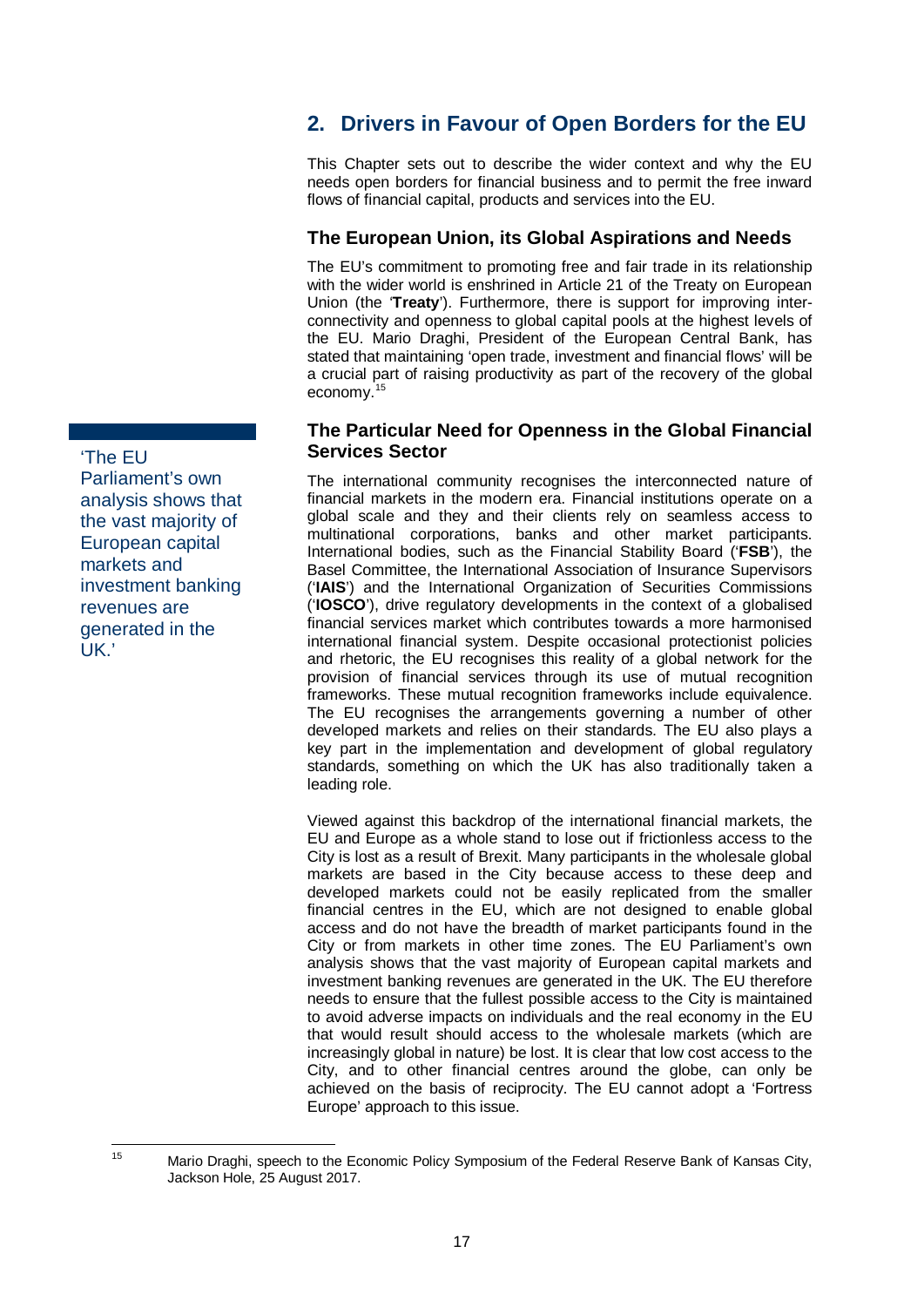The EU is already set up to be outward-looking in its approach to financial services. It is a founding principle of the EU that relationships with third countries (i.e. non-EU countries, as the UK will be after March 2019) should be developed '*to promote multilateral solutions to common problems*'. [16](#page-24-1) This includes adopting policies and actions that '*encourage the integration of all countries into the world economy, including through the progressive abolition of restrictions on international trade*'. The EU must also achieve the object of developing '*a special relationship with neighbouring countries aiming to establish an area of prosperity and good neighbourliness . . . characterised by close and peaceful relations based on cooperation*.'[18](#page-24-3) If the EU is to live up to this principle, it must adopt an open approach to third countries, including the UK when it leaves the EU. This includes adopting a mutual recognition policy which facilitates access to financial services provided by firms that are regulated in a robust manner consistent with international standards.

#### <span id="page-24-0"></span>**Issues Largely Aligned, Discounting for Political Rhetoric**

The interests of the EU and the remaining Member States are in fact to maintain the City as it is and indeed to see an enhancement of its position. The negotiations have been billed in terms of 'UK versus EU'. The reality is that by virtue of shared geography, history and culture, the relationship between the UK and the EU will always be of significant mutual importance. A strong financial centre is beneficial for all, not just the country in which it is based. The EU will continue to benefit greatly from the City being this financial centre following Brexit and, conversely, it will harm itself, its financial institutions and, ultimately, its citizens by attempting to weaken the cohesiveness of the City. Fractured markets are less efficient and to the disadvantage of everyone.

The real 'enemy' is not each other, but the spectre of significant amounts of business moving away from Europe altogether, either spooked by the infighting, or disincentivised by the breakdown of the cohesion of the City as a global financial centre. The concern is that if nationalist interests in France, Germany and elsewhere are engaged principally in attempts to pick bits off the City, they might find they have reduced it in the process, and that the whole of Europe is left with a significantly diminished offering. It is noteworthy that those countries with the least strong protectionist rhetoric at a political level – Ireland, Luxembourg and the Netherlands in particular – appear to be becoming the EU-27 'hub' of choice for many financial institutions.

Roughly 88% of the market in the City is rest-of-world or UK domestic. Only 12%, and for many institutions less than that, is EU-facing or needs to be EU-facing.<sup>[19](#page-24-4)</sup> There is little or no appetite among the City's major institutions to move significant business outside the City; they are looking at 'bare minimum' solutions wherever possible. EU Member States cannot move businesses to their territories by fighting against market forces. They will merely push businesses to adapt their distribution methods to access EU customers, with the increased costs in turn being charged back to their own customers. In the meantime, these attempts at

<span id="page-24-1"></span><sup>16</sup> Article 21(1), Treaty on the European Union.

<span id="page-24-2"></span><sup>&</sup>lt;sup>17</sup> Article 21(2)(e), Treaty on the European Union.

<span id="page-24-3"></span> $18$  Article 8(1), Treaty on the European Union.

<span id="page-24-4"></span><sup>19</sup> '*Brief on the City after Brexit*', Written Submission to House of Commons International Trade Committee, Economists for Britain, 22 December 2016.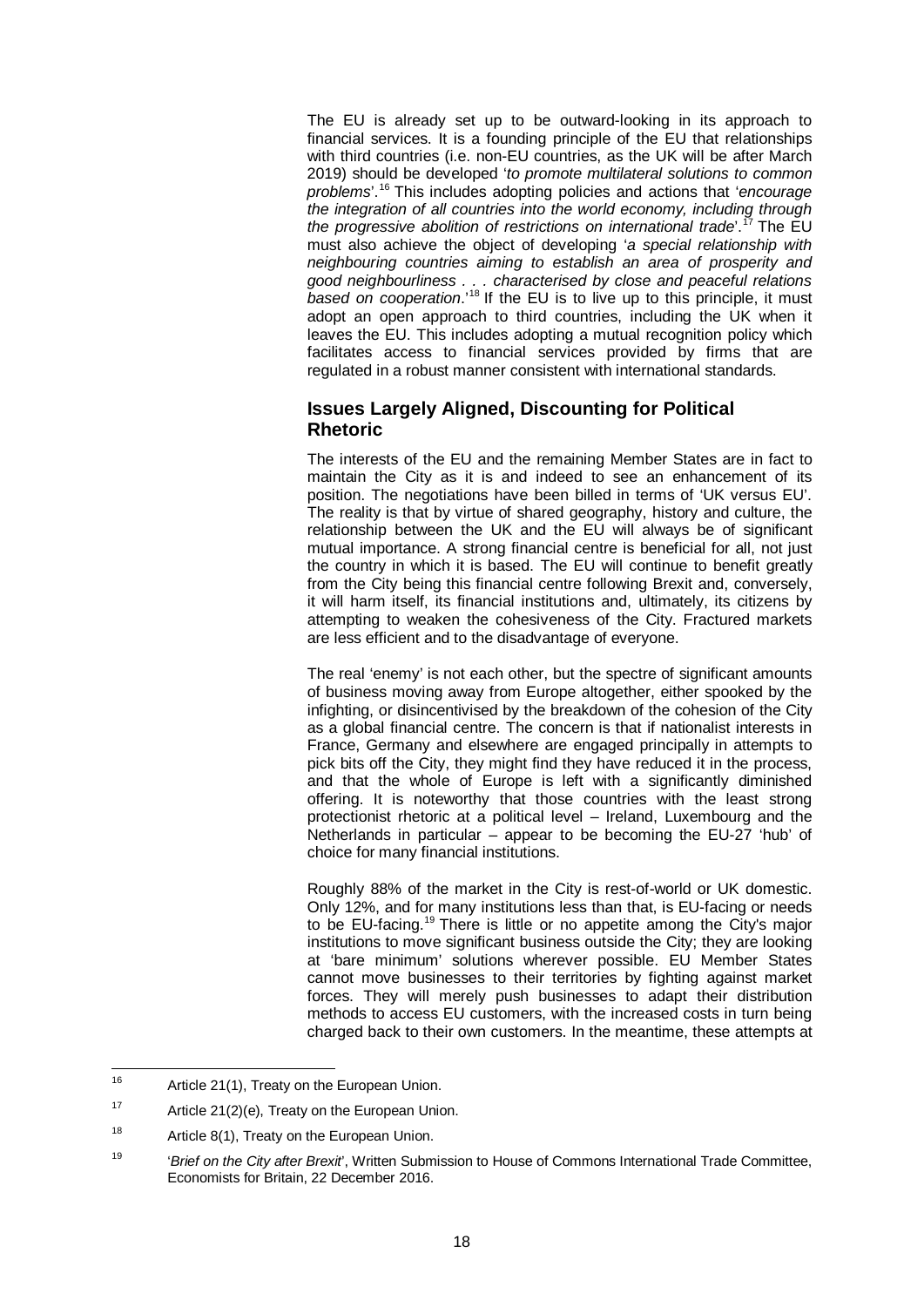attacking the City may have the effect of diminishing the only global financial centre in Europe, which will continue to be the most important market for those same countries.

#### <span id="page-25-0"></span>**What's 'In It' for the EU?**

By continuing to collaborate with the UK, the EU can continue to influence this important market. The EU's voice will then be heard clearly in terms of future regulation of the City. It is to be expected – indeed welcomed – that the UK will take the opportunity to refocus and rebalance some of the more burdensome regulatory approaches and requirements of the EU. But provided the parties are not irreparably alienated, the  $EU - as a significant consumer from the UK's global$ markets – will continue to have an effect on that process. This matters to the EU, as its customers will still have to come to the City for their financing needs, as they have done for centuries and as customers still do from the rest of the world.

### **What if the EU Fails to See That?**

The UK must be prepared for the EU to respond to the steps the UK might take to reinforce the City. The EU might impose protectionist measures on its own institutions by introducing prohibitions on EU financial institutions from taking advantage of certain financial services outside the EU. By way of example, if (as it should) the UK rebuffs any attempt to deprive the City of euro-clearing services, the EU could prevent its own financial institutions from trading or clearing eurodenominated instruments outside the Eurozone. However, this would primarily hurt those it is designed to protect, namely the EU financial institutions, who would be deprived of access to more liquid trading and clearing facilities elsewhere, and would be prevented from directly accessing those non-EU facilities supported by global financial institutions and infrastructure. This would significantly increase their costs and damage their reputation and would not in fact move the bulk of euro clearing out of the UK.

The threat of introducing protectionist measures might seem at first sight to be a useful tool for the EU during the Brexit negotiations. In reality, a proper analysis shows that protectionism will ultimately most adversely affect the EU, its institutions and customers. The EU should be invited to consider whether suffering such significant effects itself is worth it, simply for the price of attempting to give the UK or the City a 'bloody nose'. The success of European financial markets is too important for such nosethumbing. It may stoke populist fires under the mantra, for example, of 'punishing' the UK and discouraging the exit of other countries from the EU, but the reality is that such protectionist responses would be counterproductive. The EU would deprive its own financial institutions and businesses of a vital point of access to the global financial markets and because it would highlight the attractiveness of the UK's free-market response, would more likely drive more business to the UK to the detriment of the EU, for example using some of the alternative structures discussed here.

<span id="page-25-1"></span>'It may stoke populist fires under the mantra, for example, of 'punishing' the UK and discouraging the exit of other countries from the EU, but the reality is that such protectionist responses would be counterproductive.'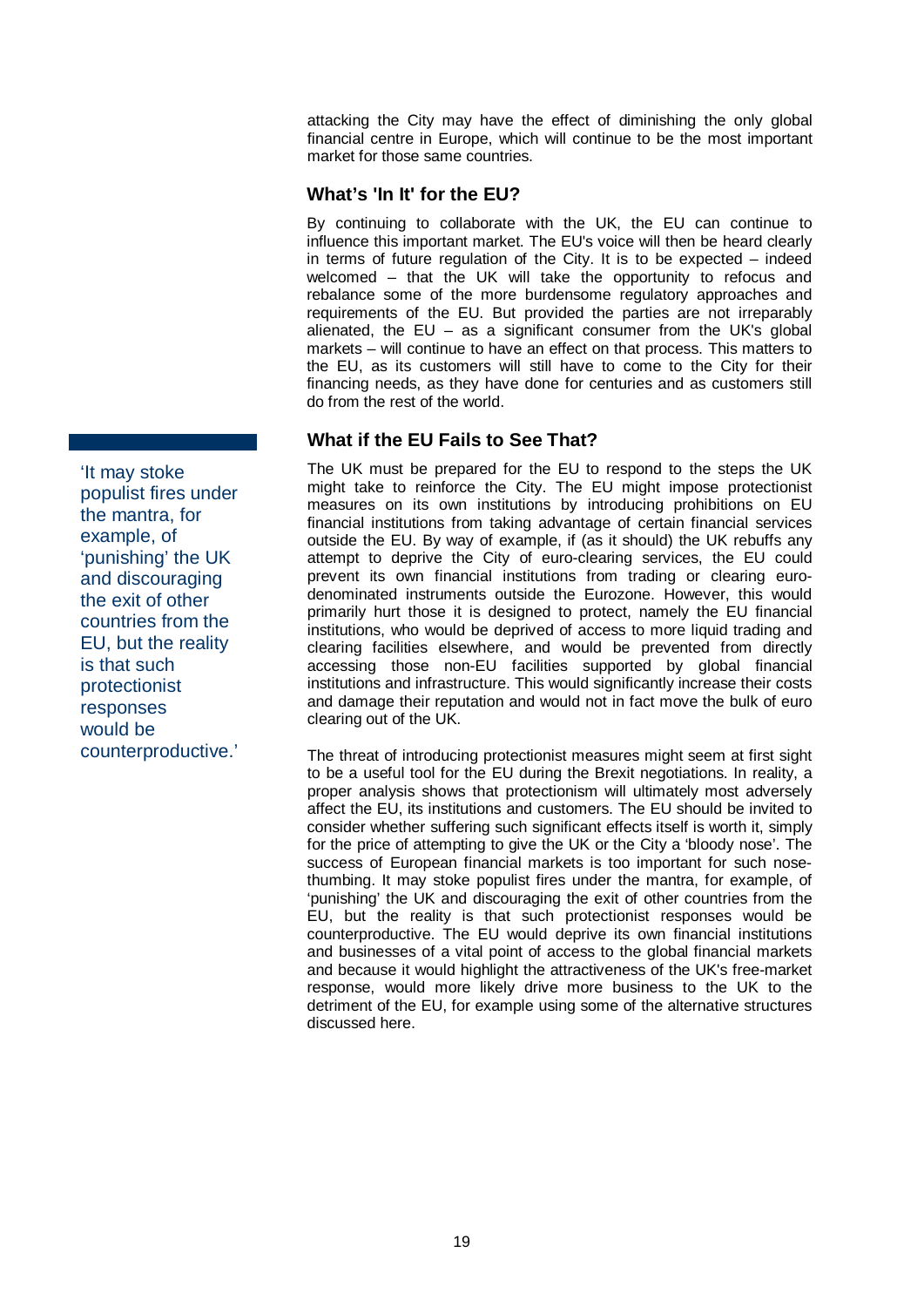## <span id="page-26-0"></span>**3. Going it Alone: Reinstating Autonomy and Competitiveness**

There are a number of reasons why the UK cannot be significantly disadvantaged by forging ahead on its own without a deal.

#### <span id="page-26-1"></span>**WTO Rules**

There are international law restrictions on the EU's room for manoeuvre. The World Trade Organisation ('**WTO**') rules provide a certain level of protection. The UK is not presently a standalone member of the WTO since this is an EU competence, but it is anticipated that the UK will rejoin as an autonomous member after Brexit since it was a signatory of the original General Agreement on Tariffs and Trade upon which the WTO was founded. Each member of the WTO must comply with the General Agreement on Trade in Services ('**GATS**'). In addition to general commitments, GATS includes schedules of specific commitments relating to: (i) market access, (ii) national treatment, and (iii) certain additional commitments.

Trade discrimination between WTO member states is broadly prohibited in GATS through the Most Favoured Nation Principle. This means that countries cannot grant certain trading partners favourable treatment without extending such treatment to all WTO members. The EU, as a trading bloc, is exempt from the Most Favoured Nation Principle under Article V of GATS for internal purposes in that trade preferences that apply among EU Member States do not have to be extended to other WTO members. However, the EU must generally treat all third country services and services suppliers alike in terms of the rules governing access to the EU single market. This means that the EU will not be able to 'punish' the UK by discriminating against it in contravention of WTO rules, for example by arbitrarily refusing to grant equivalence where the UK has similar standards to already recognised third countries, such as the US, Singapore, Hong Kong, Mexico or Bermuda (depending on the equivalency regime).

#### <span id="page-26-2"></span>**The Self-Contained Nature of Regulatory Regimes**

In principle, global regulatory regimes are structured to protect markets and consumers within the relevant country (or, in the case of the EU, the internal market) in question. They do not generally affect those outside the country (or jurisdiction).

#### *How does EU regulation work?*

The UK has been the primary driver behind the development of much EU financial regulation and, in general terms, the outline of EU financial regulation reflects the overall approach that had been adopted by the UK historically. Regulation is undertaken for each defined financial 'service' or 'activity' carried on within the EU, such as the provision of investment advice, agency trading or deposit-taking. This approach was originally developed by the UK for the Financial Services Act 1986. The category or categories of service or activity that an institution conducts determine the extent of the rules to which the institution will be subject.

Thus, for example, a firm might conduct the regulated activity of 'accepting deposits' when it allows a customer to deposit funds in a current account with it, and might also engage in 'portfolio management' when it is given the authority to invest the customer's funds so deposited in different kinds of assets on the customer's behalf. Each regulated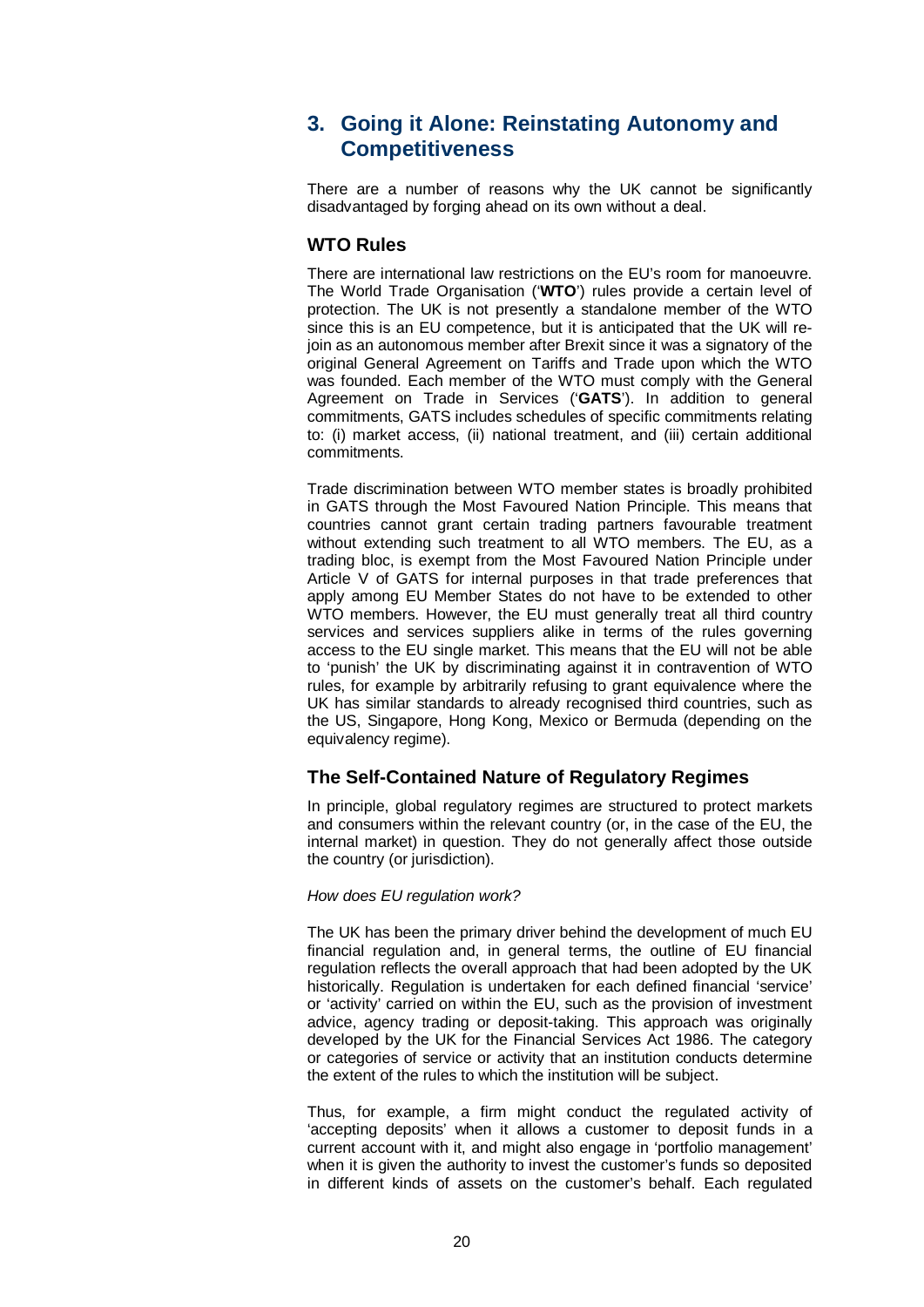service and activity requires a licence and brings with it the application of detailed rules. The UK or EU regulatory lawyer therefore needs to break down each specific activity conducted and apply the legal and regulatory framework to that activity to determine which rules are applicable and how it is to be supervised. The US, by contrast, regulates certain entity types differently, often by reference to the licensing regime that they participate in.

The list of services and activities which are regulated ranges across investment banking, advisory business, commercial banking, fund management, insurance, reinsurance and the provision of financial infrastructure services.

#### *What about supervision?*

Supervision is conducted within each Member State for all sectors with two exceptions. First, for the largest Eurozone banks whose failure would pose a systemic risk to the Eurozone, the ECB acts as a single regulator but operates under local law powers in coordination with local law authorities. Secondly, trade repositories and credit rating agencies are regulated centrally by ESMA.

#### *Extraterritorial application of regulation*

Consistent with global principles of regulation, applicable rules do not generally seek to impose EU regulation on business carried on outside the EU. Any such approach would face obvious practical difficulties, and would likely bring EU and Member State laws into disrepute for attempts to overreach their jurisdiction. Such an approach would also be inconsistent with international law and the wishes of the EU and other jurisdictions to respect each other's sovereignty and autonomy. Any other approach would lead to the application of multiple overlapping, and potentially inconsistent, regulations, stifling business and the real economies within the EU and beyond with red tape. Extraterritorial regulations can reduce or potentially remove local access to international capital flows and are often contrary to the interests of local businesses and consumers. The US regulatory system has some extraterritorial effects but the general, though reluctant, acceptance of these tends to be based on the inescapable importance of the US dollar and the dollar markets.

#### <span id="page-27-0"></span>**The Cliff Edge in the Mind - International Law: Property Rights and Contractual Rights are Protected**

Various voices have expressed concern that financial contracts in existence between UK providers and EU-27 customers or counterparties, or *vice versa*, at the point of Brexit may become illegal to perform due to a loss of 'passporting rights'. The worry is that EU regulations springing up on Brexit will need to be complied with and UK-based businesses will not be able to do so unless there is equivalence-based access between the UK and EU, replicating the passport.

However, the idea of a calamitous cliff edge arising for existing financial contracts upon a no deal Brexit is simply inaccurate. First, not all instances of continued contractual performance will amount to the carrying out of a new regulated activity, triggering EU licensing concerns. Often the regulated activity is deemed to have been carried out at the time the contract was entered into, so continuing to perform pre-Brexit contractual obligations should not attract fresh EU licensing requirements despite the loss of the financial services passport. Secondly, the services

'… the idea of a calamitous cliff edge arising for existing financial contracts upon a no deal Brexit is simply inaccurate.'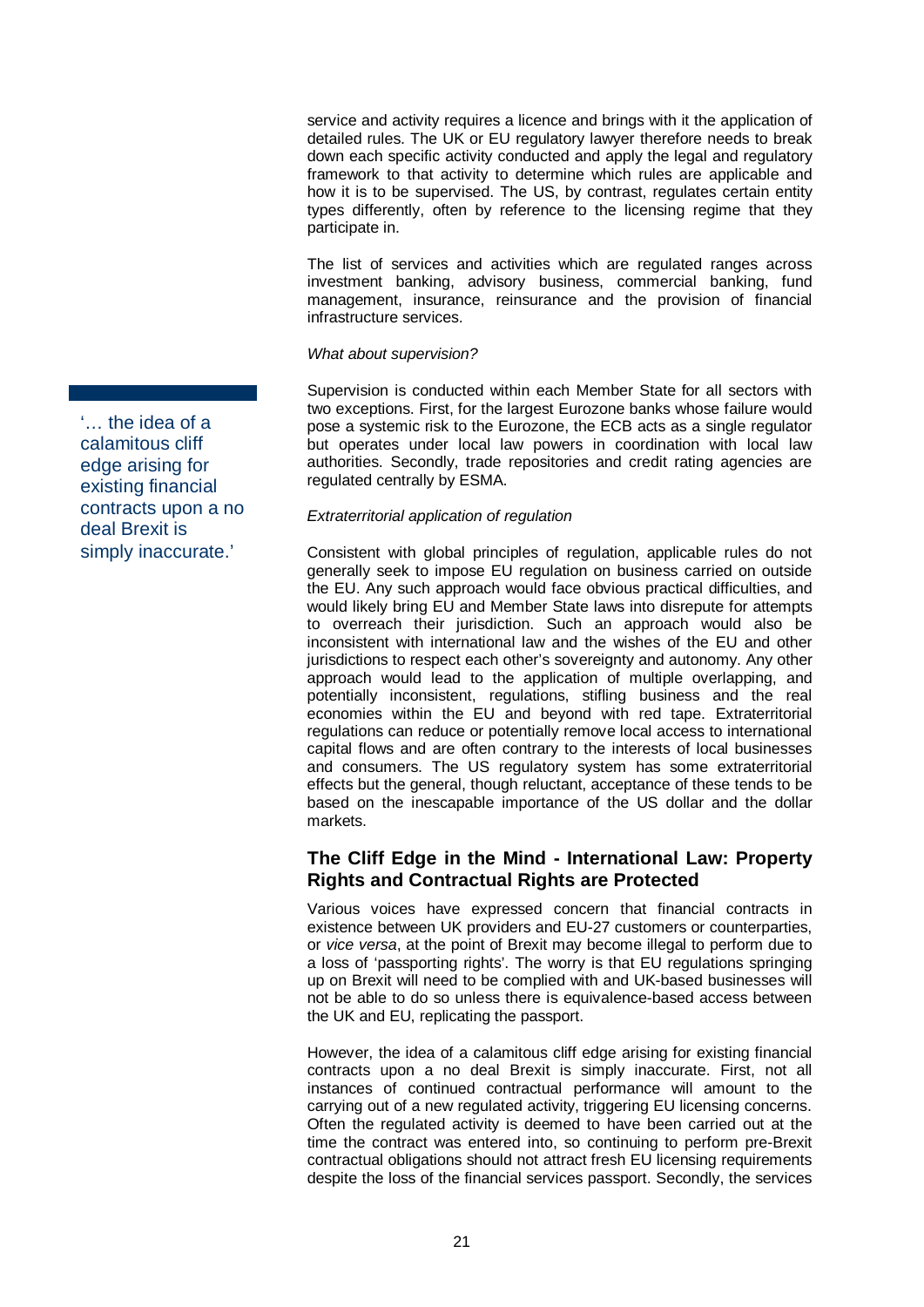or products provided under many financial contracts are not cross-border in law. They are treated as being delivered solely where the provider is located, in this case the UK (or the EU, in the case of an EU provider).

As for the residual category of contracts which are affected, they are protected by the right to property, enshrined in the Convention and the Charter, as well as the international law doctrine of 'acquired rights'.

The right to property, which is to be found in Article 1, Protocol 1 of the Convention and in an equivalent provision in the Charter, protects 'possessions' against interference. 'Possessions' has been interpreted broadly by the European Court of Human Rights and European Court of Justice and includes many kinds of contractual rights. The key question for determining whether an intangible asset, such as a contract, qualifies for protection is whether it '*gave rise to financial rights and interests and thus had an economic value*.' [20](#page-28-0) Tangibility, transmissibility or assignability, realisability and economic value are all relevant indicia for determining whether a contract constitutes a 'possession'. Nonassignable contracts with economic value to the contracting parties are also capable of being 'possessions'. In fact, it is difficult to conceive of a financial instrument existing at the point of Brexit which would not have a calculable economic value and therefore fail to constitute a 'possession'.

In addition, a doctrine of acquired rights under international law has developed to protect a narrow scope of rights derived from an international treaty, and vested in individuals, when the treaty ceases to be effective. Ownership rights in real and personal property, certain contractual rights and concessionary rights are the three broad categories of contracts included under the doctrine of acquired rights. Generally, for a contractual right to be protected under international law, it must have an assessable monetary value and be personal in nature. Financial contracts entered into by businesses prior to the point of Brexit have these characteristics and will, therefore, generally be protected by these acquired rights.

The Convention and the Charter permit interference with contractual rights on proportionate, legitimate grounds, in the interests of the public. Similar public interest overrides apply to the doctrine of acquired rights. However, a UK-based entity will remain regulated by a UK regulator that will employ identical or similar standards to those found in the EU for the foreseeable future and will continue to act in accordance with the highest international supervisory standards. Imposing new regulatory barriers in a way that would render the performance of existing contracts illegal would create huge market disruption in the UK and EU-27, which would be contrary to the interests of the publics in both places. Therefore, it is difficult to see how the EU-27 Member States could succeed in showing that wholesale and abrupt interference with ongoing financial services contracts in these circumstances is necessary or proportionate in order to achieve a legitimate aim in the public interest.

Therefore, businesses should now consider any adjustments to their existing contracts so as to maximise their protections for the possible eventuality of a no deal Brexit. Parties should consider the adoption or adjustment of assignment clauses in their existing and prospective pre-Brexit contracts. Whilst many financial instruments should be protected anyway by virtue of having an economic value, the presence of

<span id="page-28-0"></span><sup>20</sup> *Paeffgen GmbH v Germany* (Application Nos 25379/04, 21688/05, 21722/05 and 21770/05) (unreported) given 18 September 2007, page 8.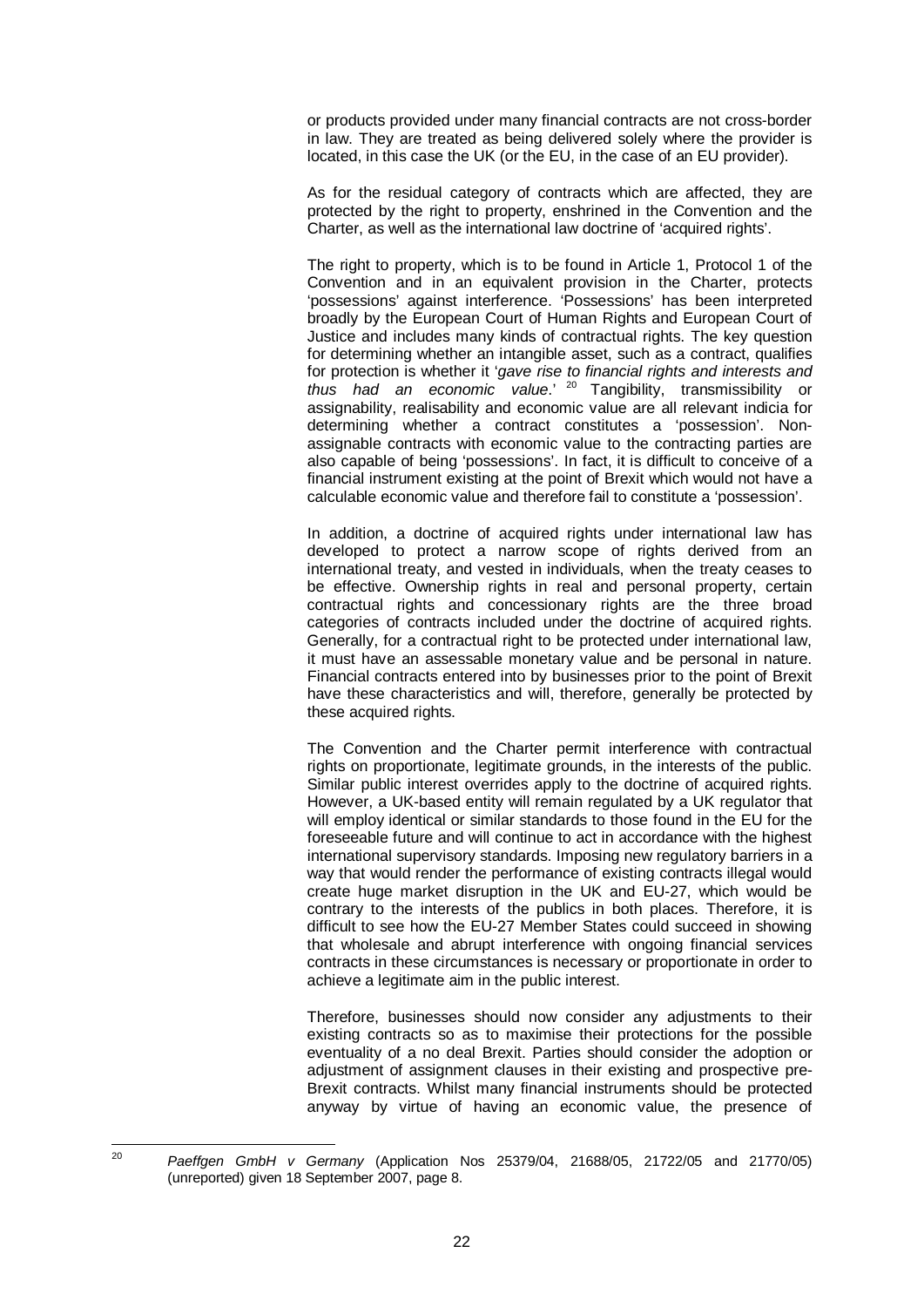assignment rights should put matters beyond doubt. The existence and terms of termination provisions for change of control and other 'partyspecific' clauses should also be re-evaluated. Further, the terms of contracts could be expanded to cover business foreseen as being required to be undertaken around and after Brexit.

In addition, in the context of investment business conducted with large corporate and professional customers, and certain other areas of financial business, the above protections can be augmented by providing, before Brexit, for the application of the EU's reverse solicitation exclusion, due to be formalised in the second Markets in Financial Instruments Directive ('MiFID II') from January 2018.<sup>[21](#page-29-1)</sup> EU-27 customers can indicate, pre-Brexit, that they wish to operate on this basis after Brexit. Reverse solicitation is discussed further in Chapter [10,](#page-56-0) *Investment Banking and Advisory Services*. [22](#page-29-2)

#### **The Lessons of History**

The idea that London could cease to be one of the pre-eminent global financial centres as a result of Brexit has no logical basis. There have arguably only been four truly global financial centres in the last 400 years - Antwerp, Amsterdam, London and New York. Antwerp and Amsterdam lost their pre-eminent positions as a result of war or major shifts in the world balance of power. Occupation by a foreign army displaced activity from Antwerp to Amsterdam in 1585 and from Amsterdam to London in 1795. Likewise, the Second World War was a key factor in the shift from London to New York, while the US balance of payments deficit resulting from the Vietnam War stimulated London's revival in the 1960s as the epicentre of the burgeoning Eurodollar markets. Barring major world events, the network and agglomeration effects inherent in global financial centres make them an enduring feature of the landscape. London recovered from the Second World War, in which a third of the City was destroyed and an estimated 1.7m buildings were damaged in London overall. It takes an extreme calamity to force a financial centre to relocate. The financial services passport has only properly been in place since 2007 and its removal, whilst meaningful, is not such an event, given the relatively small proportion that EU businesses represent to the City.

Global financial centres exist by reason of cost efficiencies and savings, created by the depth and breadth of market participants interacting in one location, and a concentration of expertise. Studies have shown that firms that locate in leading financial centres grow faster than rivals, their superior performance being attributable to the scale and scope benefits of clustering.[23](#page-29-3) Customers are attracted to the superior liquidity, pricing, choice and array of services. The world's next two biggest regional financial centres, Singapore and Hong Kong, have been built on similar premises to the existing global financial centres, London and New York. Business has concentrated in those regional centres for similar reasons of efficiency. Use of the common law is (probably not coincidentally) shared by all four systems. It is hard to see any similar centre developing

<span id="page-29-0"></span>'Studies have shown that firms that locate in leading financial centres grow faster than rivals …'

<span id="page-29-1"></span> $21$  Directive 2014/65/EU.

<span id="page-29-2"></span><sup>22</sup> The law surrounding the so-called cliff-edge is discussed in further detail in '*Continuity of Contracts and Business on a 'Hard' Brexit: Human Rights and Reverse Solicitation to the Rescue!*', Shearman and Sterling LLP, 31 October 2017.

<span id="page-29-3"></span><sup>23</sup> Taylor, A.J., Beaverstock, J.V., Cook, G., Pandit, N. R. and Pain, K., (2003) '*Financial Services Clustering and its significance for London*', citing Pandit, N. R., Cook, G. A. S. and Swann, G. M. P. (2001) '*The dynamics of industrial clustering in British financial services*', The Service Industries Journal, 21, 33-61.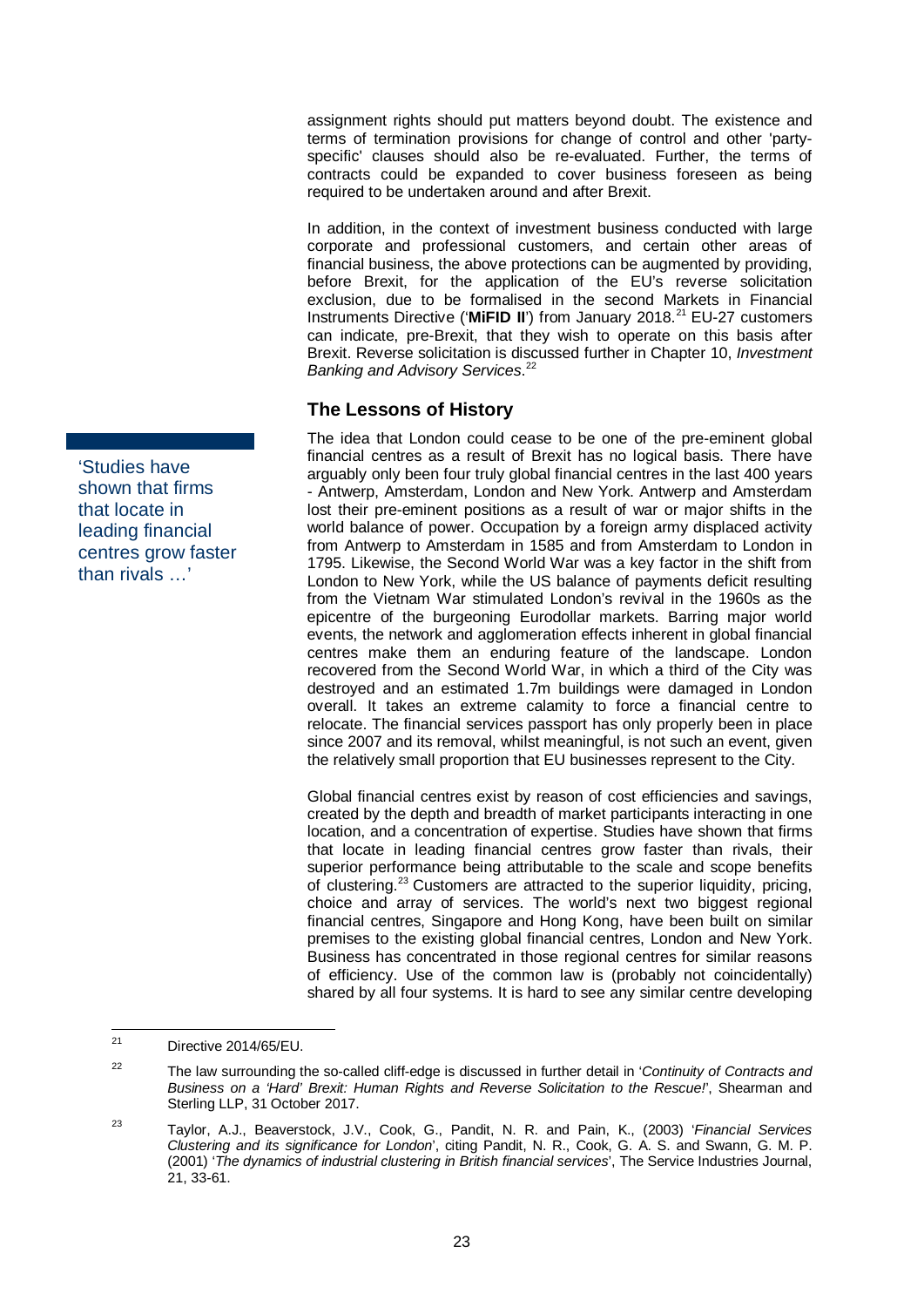within the EU, and the competitive clamouring of regional European cities attempting to attract business from the UK demonstrates why no single centre is likely to emerge. With exception of Ireland, there are no pure common law systems in the EU-27.

Those seeking to provide the best services to their clients whilst also maximising shareholder value must keep in mind the importance of financial centres. Moving the minimum amount of business from London is the key to continued business success. Those who make other decisions now will find new businesses taking their place in the global markets. EU customers will seek out the cheapest and most cost effective financial services and will, over time, gravitate back to the nearest global financial centre, London. No doubt they will be prepared to make the relatively minor adjustments required to achieve such savings.

### <span id="page-30-0"></span>**A Reminder of The UK's Attractiveness**

The attractive force and momentum of the City should not be underestimated. It is based on a large number of well-known, multigenerational factors which have, if anything, become stronger over time. It is also based on the fact that cross-border legal and regulatory divergences add risk to the markets, which the markets seek to avoid by trading so far as possible domestically within a single jurisdiction – the UK.

Important factors that have led to the success of the City over many centuries include its common law tradition, world-respected courts, established financial system, talent pool, English language and timezone. The UK's social, cultural and political strengths have added to its attractiveness. $24$  From a legal perspective, the key factors contributing to the City's success include: the use of common law and a focused legislative approach; robust drafting and straightforward judicial interpretations; regulatory philosophy of focusing on outcomes; and highly skilled, market-experienced personnel at regulators, exercising real-time face-to-face judgement, including in rule-making. These factors are explained in more detail in Annex 1 to this paper.

The most significant benefit the City has enjoyed from being part of the EU has arisen from the so-called 'passport'. This has removed certain barriers to trade in financial services across the EU and allowed regulated institutions to operate solely under UK oversight and without duplicative local regulation and oversight in other EU countries (and *vice versa*). Many European institutions, including many of the EU-27's biggest banking groups, have their largest offices in London.

However it has been questionable throughout, and particularly since 2008, whether the benefits received are worth the price. Key factors that have led to the erosion of the City's competitiveness include: the civil law- 'write everything down' approach to law-making; one-size-fits-all, overly prescriptive laws and regulations; dangerous splitting of rule-making and supervision: unsatisfactory and politicised rule-making processes; and competing social priorities, designed to promote a more managed economy. These factors are explained further in Annex 2 to this paper.

<span id="page-30-1"></span>

'Important factors that have led to the success of the City over many centuries include its common law tradition, worldrespected courts, established financial system, talent pool, English language and timezone.'

<sup>&</sup>lt;sup>24</sup> Further analysis of the factors that contribute to the City's success generally can be found, for example, in the Briefing Document, '*Vision 2025 – The Role of Financial and Related Professional Services*', *TheCityUK*, March 2017. These include: lifestyle factors, tax environment, technology and infrastructure, access to skills, access to other markets, and domestic market size and nature.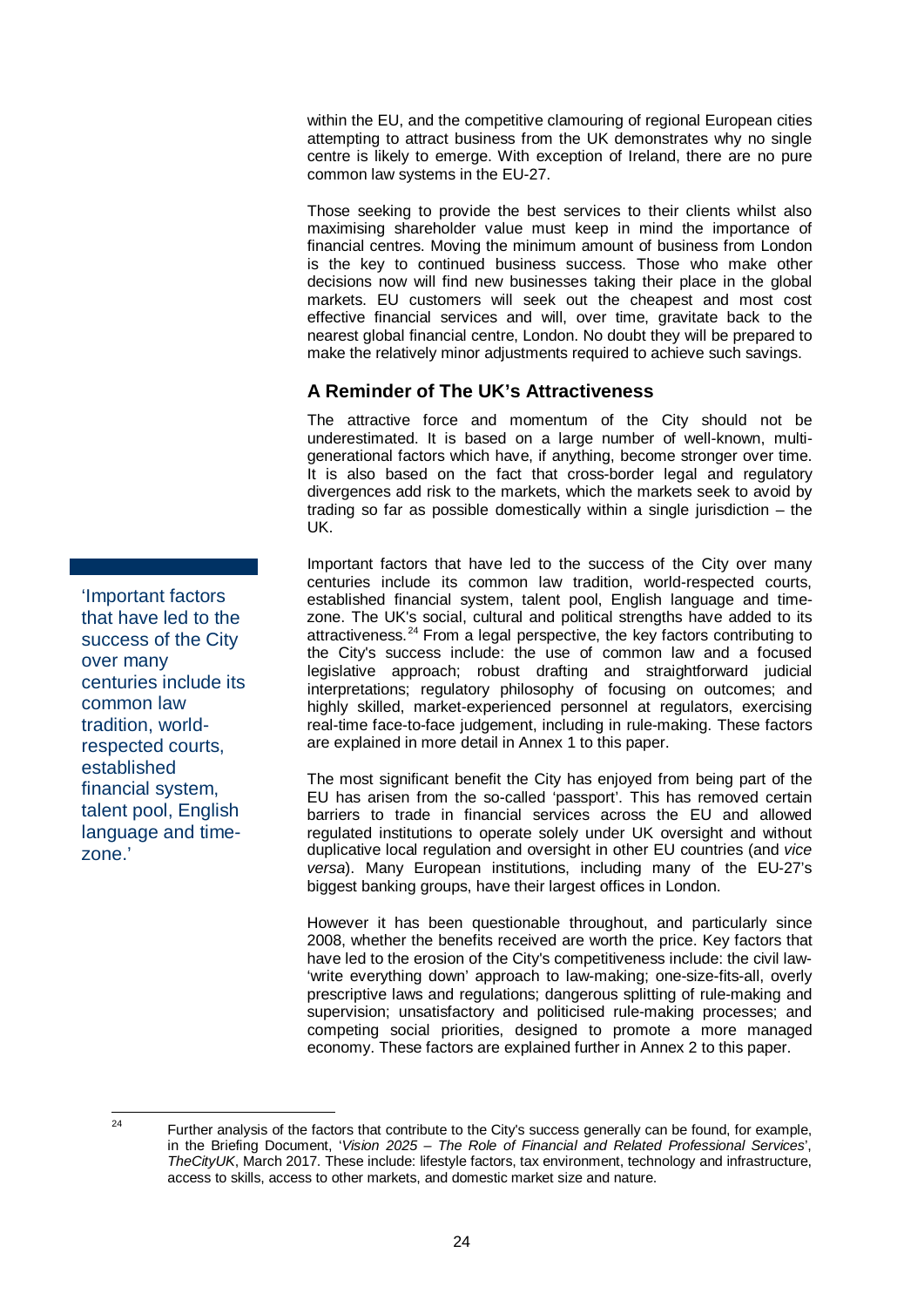The resulting effect has been to force an over-reliance on EU-driven rulemaking and 'tick the box' rules compliance, weakening the impact of focused – and challenging – discussions with boards and executives as was traditionally the case in the UK. Where regulators do try to engage in such processes, they are hampered by the backdrop of distracting and misdirected mandatory compliance requirements emanating from legislative efforts made far away, both geographically and – in terms of market experience and understanding – figuratively. It is arguable that this shift, resulting from EU rulemaking along, of course, with human error (including in the UK), added to the feeling of complacency which contributed in turn to the culture leading to the 2008 crisis itself.

Of course, the US system went through turmoil at that time and was applying a more traditional regulatory approach. It has adopted many of the concepts post 2008 that were originated in the UK and embellished in the EU, but notably without many of the EU's embellishments. The US has been more nimble in its ability to revisit concepts and legislation. The new administration appears likely to make further adjustments. The UK needs to move fast to ensure that it has more rational, tailored and better regulation.

The UK has challenged encroaching EU financial regulation that has threatened the City on several occasions but has sometimes failed in these efforts. By way of important examples, the UK lost its case in the ECJ to prevent Brussels from winning powers to ban short selling in emergencies under Article 28 of the Short Selling Regulation.<sup>[25](#page-31-0)</sup> The UK also failed to overturn the cap on bankers' bonuses under the Fourth Capital Requirements Directive ('**CRD IV**'), [26](#page-31-1) withdrawing its claim after the EU Advocate General recommended that the ECJ dismiss the action.<sup>[27](#page-31-2)</sup> The UK was also unsuccessful in its challenge to the proposals for a pan-EU financial transaction tax.<sup>[28](#page-31-3)</sup>

The UK was successful in its challenge to the ECB's location policy in respect of euro clearing. However, the main basis for the decision was the absence of adequate powers in the ECB's charter to impose a jurisdictional requirement on the provision of clearing services in respect of euro-denominated transactions. This reasoning arguably enables the ECB to try and impose a new location policy if it revises its charter or is given a new remit, as is now being proposed.<sup>[29](#page-31-4)</sup> This low hurdle gives rise to a significant risk that the ECB will implement such a policy.<sup>[30](#page-31-5)</sup>

The cumulative effect of drags on UK competitiveness has been significant. According to a report by Open Europe,  $31$  a sample of the most significant 100 EU measures cost the UK £33.3bn in the 2014-2015 tax year. Among the costliest regulations were the CRD IV package (recurring cost of £4.6bn a year) and the Alternative Investment Fund

<span id="page-31-5"></span> $30$  See further EU Questions and Answers on the proposal to amend the European Market Infrastructure Regulation, 13 June 2017 which includes a new proposal on Euro clearing location requirements.

<span id="page-31-6"></span><sup>31</sup> 'Top 100 EU rules cost Britain £33.3bn', *Open Europe*, 16 March 2015.

'The cumulative effect of drags on UK competitiveness has been significant.'

<span id="page-31-0"></span> $25$  C-270/12.

<span id="page-31-1"></span> $26$  Directive 2013/36/EU.

<span id="page-31-2"></span> $^{27}$  C-507/13.

<span id="page-31-3"></span><sup>28</sup> C-209/13.

<span id="page-31-4"></span> $29$  Proposal for a Regulation of the European Parliament and of the Council amending Regulation (EU) 648/2012 (EMIR) and Proposal for a Regulation of the European Parliament and of the Council amending Regulation (EU) 1095/2010 and amending Regulation (EU) 648/2012 (EMIR).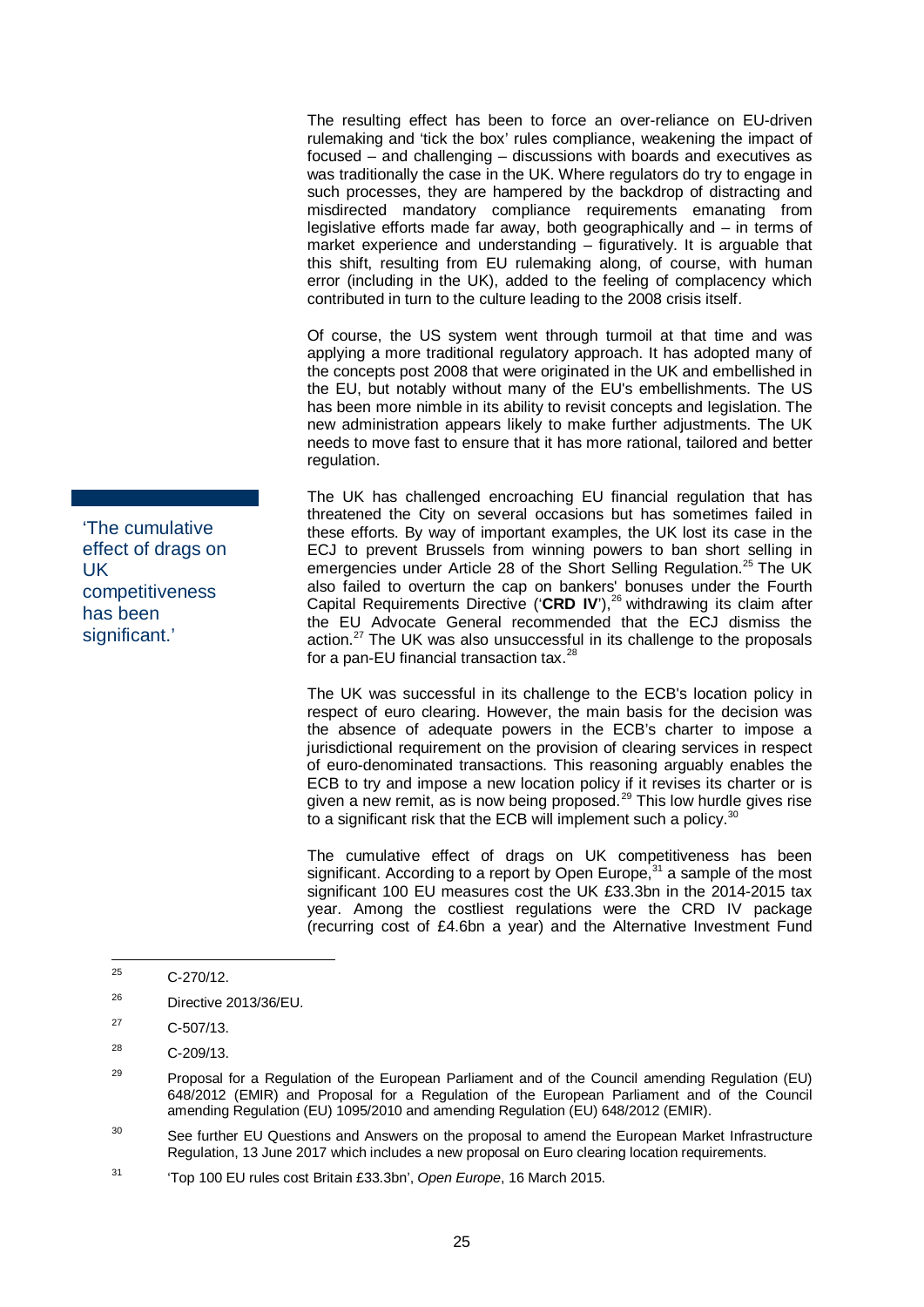Managers Directive (recurring cost of £1.5bn a year). The costs of applying these EU-derived measures could be abrogated were the regulations to be simplified. However, the labyrinthine EU legislative process is inherently weighted against the simplification of regulation. Ultimately, rationalisation of these costly requirements under the EU legislative process would involve approval by qualified majority voting at least, and in practice even greater consensus among Member States.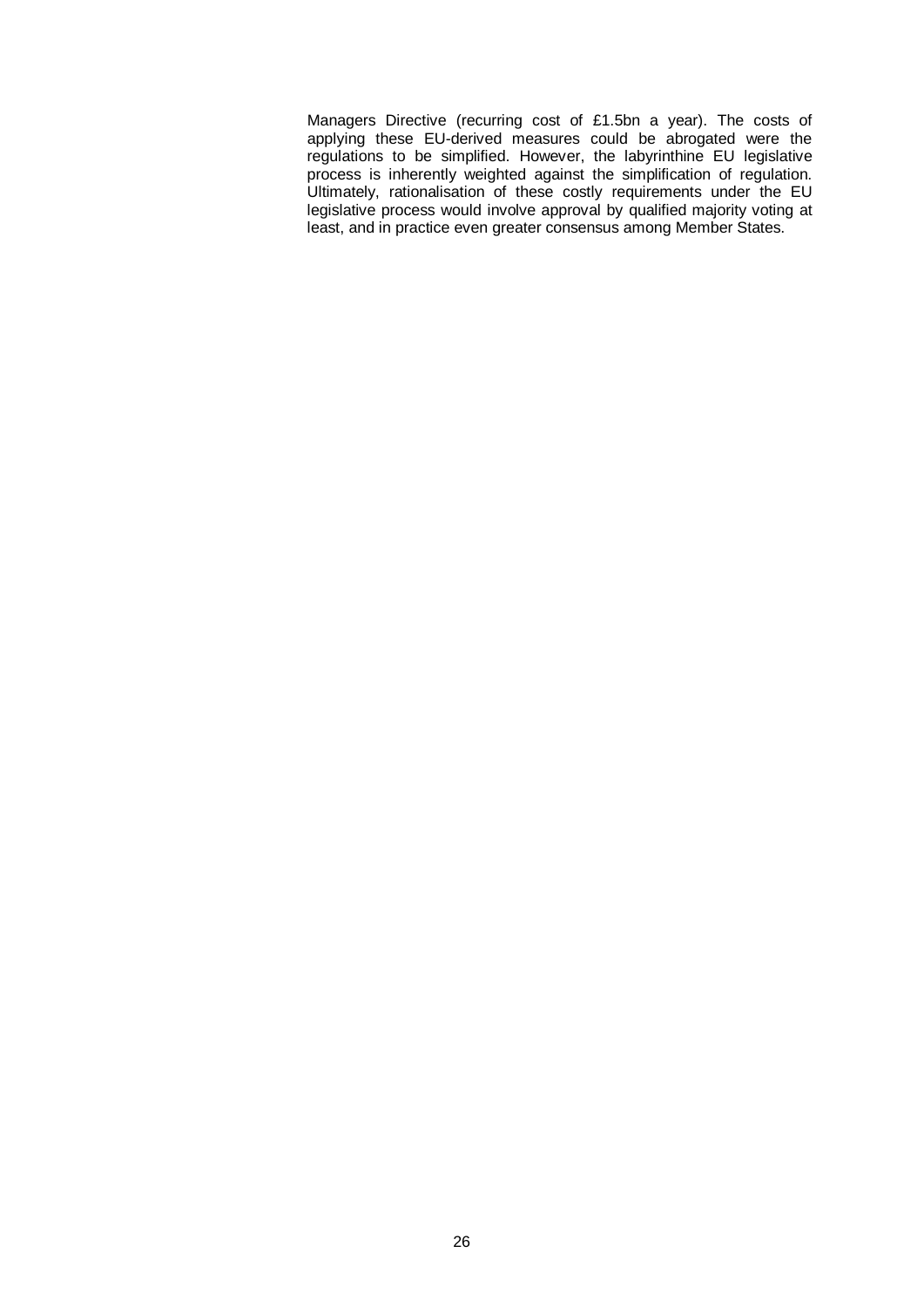## <span id="page-33-0"></span>**4. Navigating the EU Politics**

Like it or not, the EU is using what are at best questionable, and certainly one-sided, legal assertions as a political negotiating ploy. This starts with an assertion that a Brexit payment is owed in law, when it is not. $32$  It continues with the erroneous assertion that the UK cannot negotiate a trade deal prior to Brexit.<sup>[33](#page-33-3)</sup> And in a commercial context it has involved all sorts of questionable assertions as to what business needs to take place where. These propositions have had noticeable impact because before the Brexit referendum the European Commission, which is the body making or orchestrating most of the statements, had a role which was largely impartial. Some people have yet to accept that many of the Commission's pronouncements after the Brexit referendum are nothing of the sort. However, despite such attempts at political level, the EU does in general terms observe the rule of law. When a matter is pressed further within the EU system as a whole, spurious propositions tend to fade away. Also, in general the operational functions within the EU bureaucracy tend to be less politicised.

Given the situation, it is important that businesses undertake a sophisticated analysis of law and regulation and do not rely on assertions.

### **Politicisation of the Regulatory Environment in the EU**

There are certain elements in the EU which would seek to force the relocation of some financial business to the EU by regulatory rulemaking and interpretation. Their endeavours are likely to prove counterproductive given that they are (if persisted with) likely to make EU businesses less competitive and undermine the EU economy. For example:

a. The European Commission has proposed new rules on intermediate holding companies for financial institutions.<sup>[34](#page-33-4)</sup> The ostensible rationale was to match rules in the US, but the US operates a very different system in this context and the EU's proposals are unnecessary to ensure bank and investment bank resolution proceeds smoothly. It is reasonable to question whether the declared motivations for this law are anything but 'tit for tat' for the introduction of the US's intermediate holding company requirements, Brexit-related opportunism (in seeking to pull more post-Brexit business into the EU-27) and protectionist. But, whatever they are for, this is a measure which is backfiring as businesses' interest in low-friction moves of certain aspects of their business wanes.<sup>[35](#page-33-5)</sup>

<span id="page-33-1"></span>'… it is important that businesses undertake a sophisticated analysis of law and regulation and do not rely on assertions.'

<span id="page-33-2"></span><sup>32</sup> See '*Analysis of the UK's potential financial liabilities*', September 2017, by Martin Howe QC and Charlie Elphicke MP, published jointly by Lawyers for Britain and the European Research Group. See also the House of Lords Report, '*Brexit and the EU Budget*', 4 March 2017. The UK Government has also stated that it will '*honour commitments we have made during the period of our membership*' and that the EU-27 should be assured that their liabilities over the remainder of the current budget plan will remain the same despite the UK's decision to leave the EU (Prime Minister Theresa May's Florence speech: '*A new era of cooperation and partnership between the UK and the EU*', 22 September 2017).

<span id="page-33-3"></span><sup>33</sup> See, for example, '*UK's Right to Negotiate Free Trade Agreements before leaving the European Union*', Francis Hoar, 1 October 2016.

<span id="page-33-4"></span><sup>34</sup> Proposal 2016/0360 (COD) amending Regulation (EU) 575/2013 (CRR) and Proposal 2016/0364 (COD) amending Directive 2013/36/EU (CRD IV).

<span id="page-33-5"></span><sup>35</sup> '*UBS to move fewer London jobs than initially feared*', Financial Times, 29 October 2017.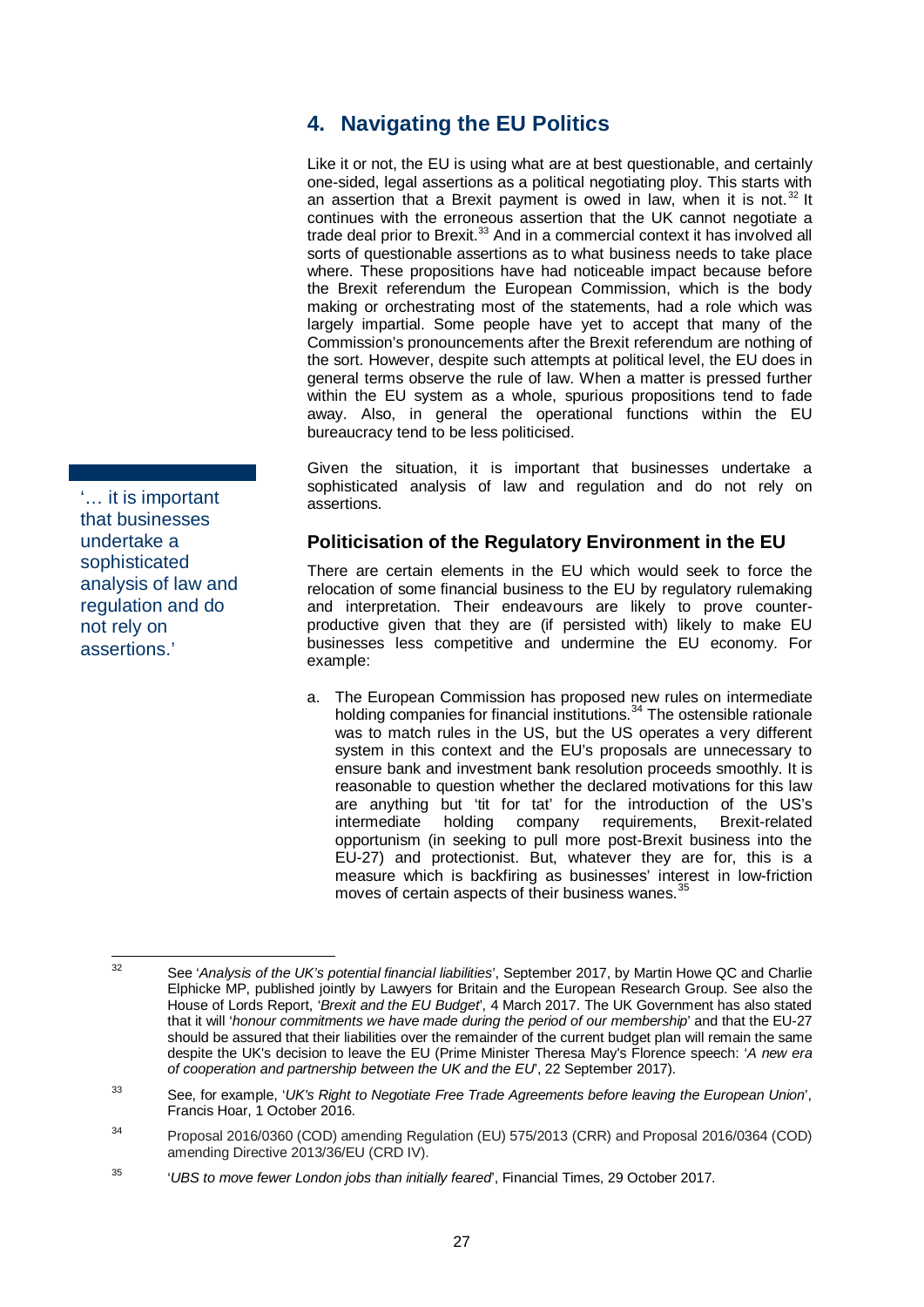- b. Similarly, ESMA and the European Banking Authority (the '**EBA**') have issued five somewhat politicised 'opinions' on aspects of EU regulation which, on some readings, overreach their legal powers and seek to claw more business than the law warrants into the EU by attempting to restrict the discretions available to national regulators.<sup>3</sup> The opinions set out ESMA's and the EBA's detailed ideas on how a supervisor should apply the laws allowing, amongst other things, delegation, outsourcing, back-to-back transactions and intragroup transactions.  $37$  The ECB has also recently issued a press release taking what might be viewed as a politicised approach to what it terms 'empty shells' or 'letter box' banks, covering circumstances where it is quite clear the entities in question are neither empty nor letter boxes.<sup>[38](#page-34-2)</sup>
- c. The euro CCP location policy<sup>[39](#page-34-3)</sup> is designed to ensure the ECB can overrule the market's independent view of the strength (or otherwise) of Eurozone credits and can require that haircutting and margining decisions take a more benign view of the shaky Eurozone system. The policy would subject financial institutions and CCPs to new underlying Eurozone related-systemic risks and legitimate queries have been raised by market participants as to the need for such a policy.[40](#page-34-4)
- d. Some proposals now on hold may be pushed through for political and fiscal reasons. For instance, various key EU politicians have reinvigorated discussions of the financial transactions tax, which they wish to impose in order to fund EU projects through profits from the international financial markets. Many of those pushing the introduction of a Eurozone or pan-EU financial transactions tax also seek to collect that tax through Eurozone-located clearing houses, which adds an additional edge to the wish of some EU politicians to try to force euro clearing into the Eurozone.
- e. Despite matters of taxation being matters of Member State competence under the Treaty, the European Commission has challenged that concept in the case of Ireland and elsewhere by seeking to address matters of taxation through competition laws, which are the provenance of the EU.<sup>[41](#page-34-5)</sup>

- <span id="page-34-3"></span><sup>39</sup> See the European Commission's proposal for amending the regulation on OTC derivatives, central counterparties and trade repositories (Regulation (EU) 648/2012) (COM/2017/0331 final - 2017/0136 (COD)), and ECB Recommendation 2017/18.
- <span id="page-34-4"></span><sup>40</sup> For further detail see '*EU-managed control of euro clearing is not viable*', Financial Times, 15 May 2017 by Barnabas Reynolds and '*Deutsche Bank chief questions EU clearing quest*', Financial Times, 12 November 2017.
- <span id="page-34-5"></span><sup>41</sup> '*State aid: Commission refers Ireland to Court for failure to recover illegal tax benefits from Apple worth up to €13 billion*', European Commission, 4 October 2017.

<span id="page-34-0"></span><sup>36</sup> See ESMA's '*Opinion on general principles to support supervisory convergence in the context of the United Kingdom withdrawing from the European Union*', 31 May 2017 (ESMA42-110-43); '*Opinion to support supervisory convergence in the area of investment firms in the context of the United Kingdom withdrawing from the European Union*', 31 July 2017 (ESMA35-43-762); '*Opinion to support supervisory convergence in the area of secondary markets in the context of the United Kingdom withdrawing from the European Union*', 13 July 2017 (ESMA70-154-270) and '*Opinion to support supervisory convergence in the area of investment management in the context of the United Kingdom withdrawing from the European Union*', 13 July 2017 (ESMA34-45-344). See also the EBA's '*Opinion on issues related to the departure of the United Kingdom from the European Union*', 12 October 2017 (EBA/Op/2017/12).

<span id="page-34-1"></span> $37$  The European Commission's recent proposals to enhance the supervisory powers of the European Supervisory Authorities reveal that the EU intends to extend this federal level of supervision going forward.

<span id="page-34-2"></span><sup>38</sup> See the ECB's press release '*Brexit, an ECB supervision perspective*', 15 November 2017.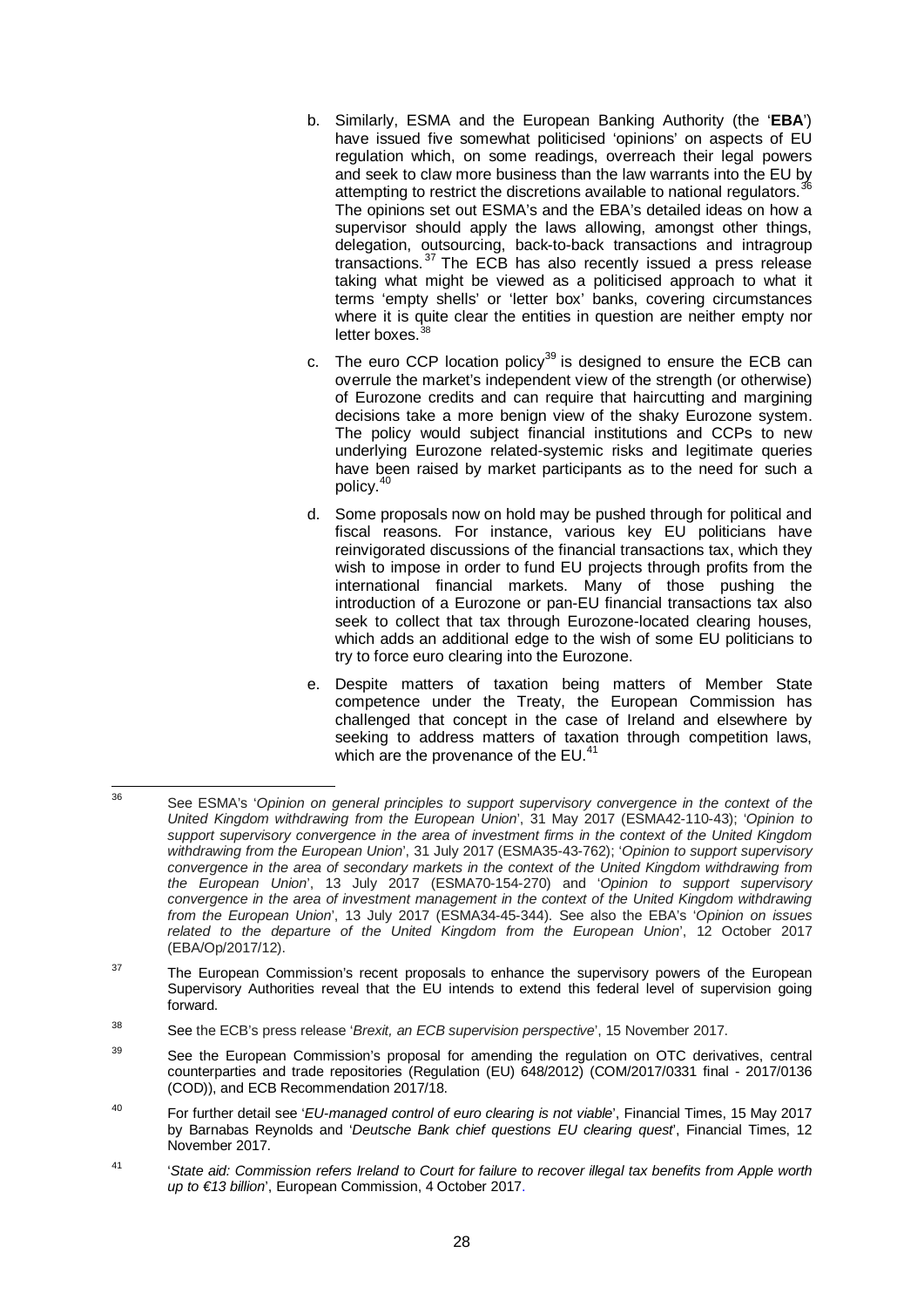<span id="page-35-0"></span>'Some commentary is so extreme that it appears designed for political ends … Whatever one's view of the merits of staying in or leaving the EU, such notions seem unfounded.'

f. The recent attempt by ESMA to restrict direct electronic access to EU trading venues being provided by third country members of those venues (even third country firms licensed in 'equivalent' jurisdictions) by the latest ESMA  $QA^{42}$  $QA^{42}$  $QA^{42}$  is similarly protectionist and inconsistent with the UK's more open approach to facilitating direct electronic access.

All of these steps evidence the sort of protectionist instincts that have rendered financial business in the EU less attractive than it could be. A highly prescriptive approach to regulation means that these instincts permeate the EU financial system. $43$  Institutions should be aware that relocating their businesses (including CCP relocation) will risk further exposure to EU prescription, to policies such as the financial transactions tax and to new underlying Eurozone-related risks.<sup>[44](#page-35-3)</sup>

### **The Need for Rigorous and Versatile Lawyers**

There is some shrill and far-fetched commentary in the legal community regarding Brexit. Some seek to assert that the EU will not apply its laws properly to the UK after Brexit or will change them overnight out of spite. Such thinking is most unlikely to be accurate, unless many, many new laws similar to those listed in the previous section and prohibiting crossborder business are introduced in the EU prior to Brexit – which seems impractical and implausible. The EU operates a system of law which, whilst far from perfect, gives consistent meaning to adopted laws. It applies those laws under the oversight of a court system that, whilst again far from perfect, seeks to ensure that the laws achieve their purpose. Member States also operate under the rule of law.

Some commentary is so extreme that it appears designed for political ends. On the one hand, those making these assertions sometimes argue that the UK has no option but to stay in the EU or accede to any EU demands. On the other, they imply that the EU and its Member States have so little respect for the rule of law that the very system they advocate the UK participating in is actually illusory – since their arguments are based on EU law being an entirely political and arbitrary instrument. This is not the case, especially given the need for the EU to remain internationally credible and to remain an attractive destination for business and investment. Whatever one's view of the merits of staying in or leaving the EU, such notions seem unfounded.

The fact is that Member State laws and pan-EU laws seek to permit business flows in and out of the EU. The Treaties make this clear. Financial flows into the EU are key for providing lending to businesses and access by such businesses to the capital markets. The Eurozone requires such funds if it is to thrive, especially as the euro and the structures underlying it develop.

<span id="page-35-1"></span><sup>42</sup> Answer 25, ESMA Q&A On MiFID II and MiFIR Market Structures Topics, 15 November 2017.

<span id="page-35-2"></span><sup>43</sup> See, for example, '*An EU Plan to Invade US Markets*', Opinion Of CFTC Chairman J. Christopher Giancarlo, 6 November 2017, in which he notes that '*The European Union favours a highly prescriptive and rules-based approach to financial market supervision in contrast to the US principles-based approach.*'

<span id="page-35-3"></span><sup>44</sup> For further detail see *'UK Safer for City's Financial Sector than EU, Leading City Lawyer Cautions Firms Against Move to Eurozone'*, Politeia, 3 May 2017 by Barnabas Reynolds and '*EU-managed control of euro clearing is not viable*', Financial Times, 15 May 2017 by Barnabas Reynolds.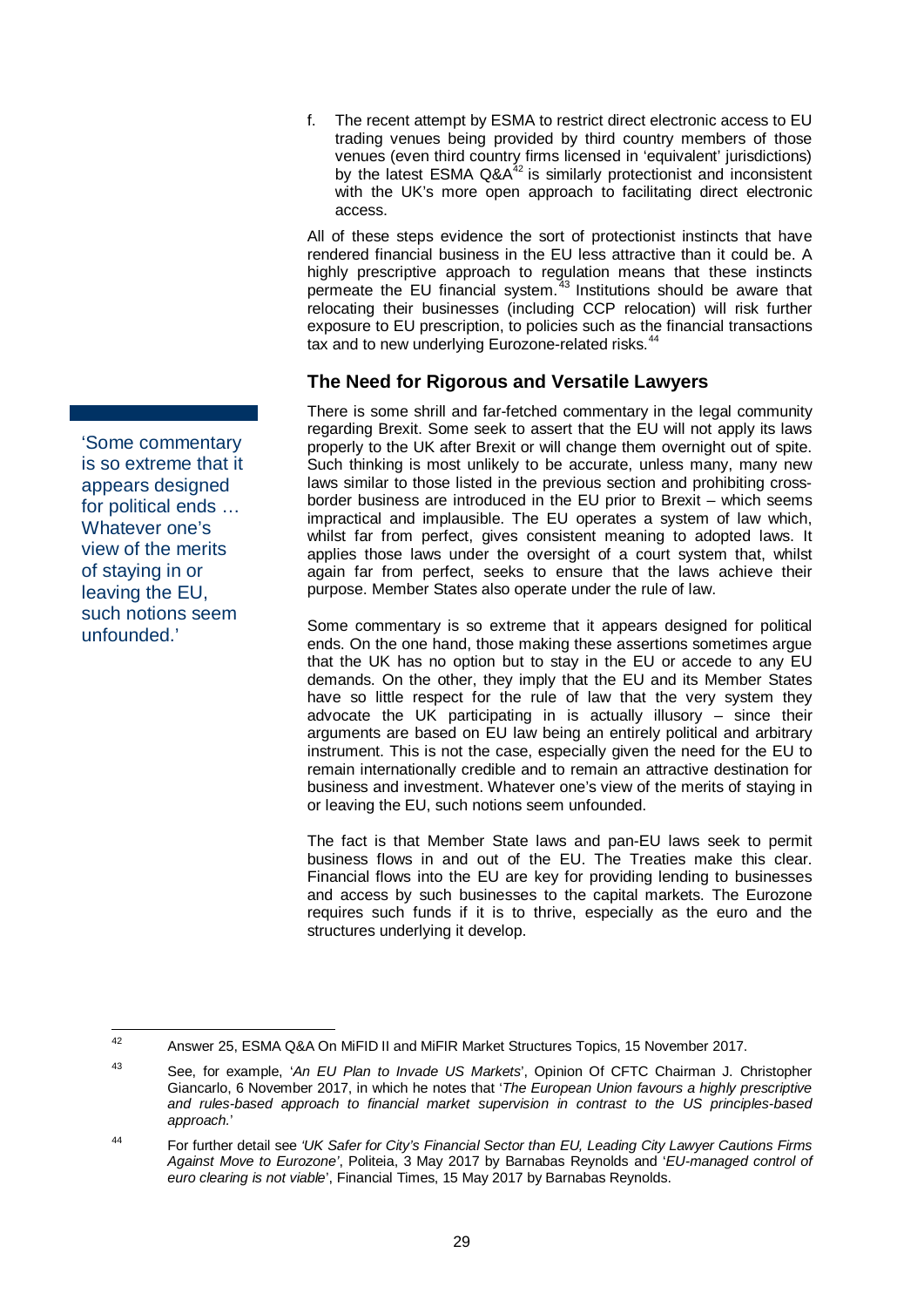# **5. The Need for the UK to Ensure an Attractive 'No Deal'**

The UK has yet to set out its desired position for the post-Brexit legal, regulatory and tax environment. In terms of the financial sector's future, many want continued two-way access between the UK and the EU in financial services. They would like that access to be founded on the mutual recognition of standards and embedded in a free trade agreement or mutual recognition agreement. The UK is seeking such an arrangement and indeed that might be achieved. Others have argued that in many ways the harder the Brexit, the better the consequences for businesses.<sup>[45](#page-36-0)</sup>

The UK Government should take steps to offset the impacts for business in the event of a no deal outcome, and ensure the attractiveness of the UK as a destination for investment. Such steps could involve a 'better regulation' agenda, rationalising regulation to focus on the requirements of the global markets hosted in the UK to ensure they compete and flourish. They could also involve amendments to tax law.

The result of such an approach will be that the position for international financial businesses is 'win-win'. Either there will be some form of deal largely replicating the *status quo* but permitting a greater level of autonomy for UK legislators and rulemakers in ensuring properly dynamic laws and supervision can exist, or the UK's markets will be adjusted to be even more competitive, with a specially focused and tailored approach permitting accelerated capital growth and better value for customers. Many would advocate the attractions of the latter model. If it becomes evident that no reasonable ongoing access and free trade deal is on the cards, the Financial Centre Model remains a viable and workable option and needs to be made all the more so.

In the meantime, the UK should where possible defer any protectionist, unnecessary or anti-competitive EU legal and regulatory provisions due to come into force in the UK (such as the open access requirements of MiFID II and the intermediate holding company rule), and should seek to apply, sensibly, any exemptions and exclusions that meet with regulatory objectives so as to facilitate UK regulation taking a different path after Brexit in a no deal scenario, should that arise. A list of provisions relevant to financial services including derogations and opt-outs that could be considered is set out in Annexes 3, 4 and 5.

## **The Need to Reconsider Regulation and Remove Red Tape**

The global financial markets face change. The regulatory framework put in place after the credit crunch is gradually being re-evaluated, so far principally in the US. Brexit brings with it the potential for more change. Regulatory reform is long overdue. Although the post 2007-2008 financial crisis reforms were put in place pursuant to unprecedented global cooperation, many of the individual reforms were implemented on a unilateral basis in a matter that went beyond what was agreed, and their cumulative impact was not properly considered. Safety belt after safety belt was fastened, resulting in a restriction on the proper functioning of the market and high costs.

'… the UK should where possible defer any protectionist, unnecessary or anti-competitive EU legal and regulatory provisions due to come into force in the UK …'

<span id="page-36-0"></span>

<sup>45</sup> '*Brexit could leave UK better off, says Mervyn King*', The Independent, 29 August 2017; '*UK can expect £135bn windfall after Brexit, say Economists for Free Trade*', Bailiwick Express, 13 November 2017.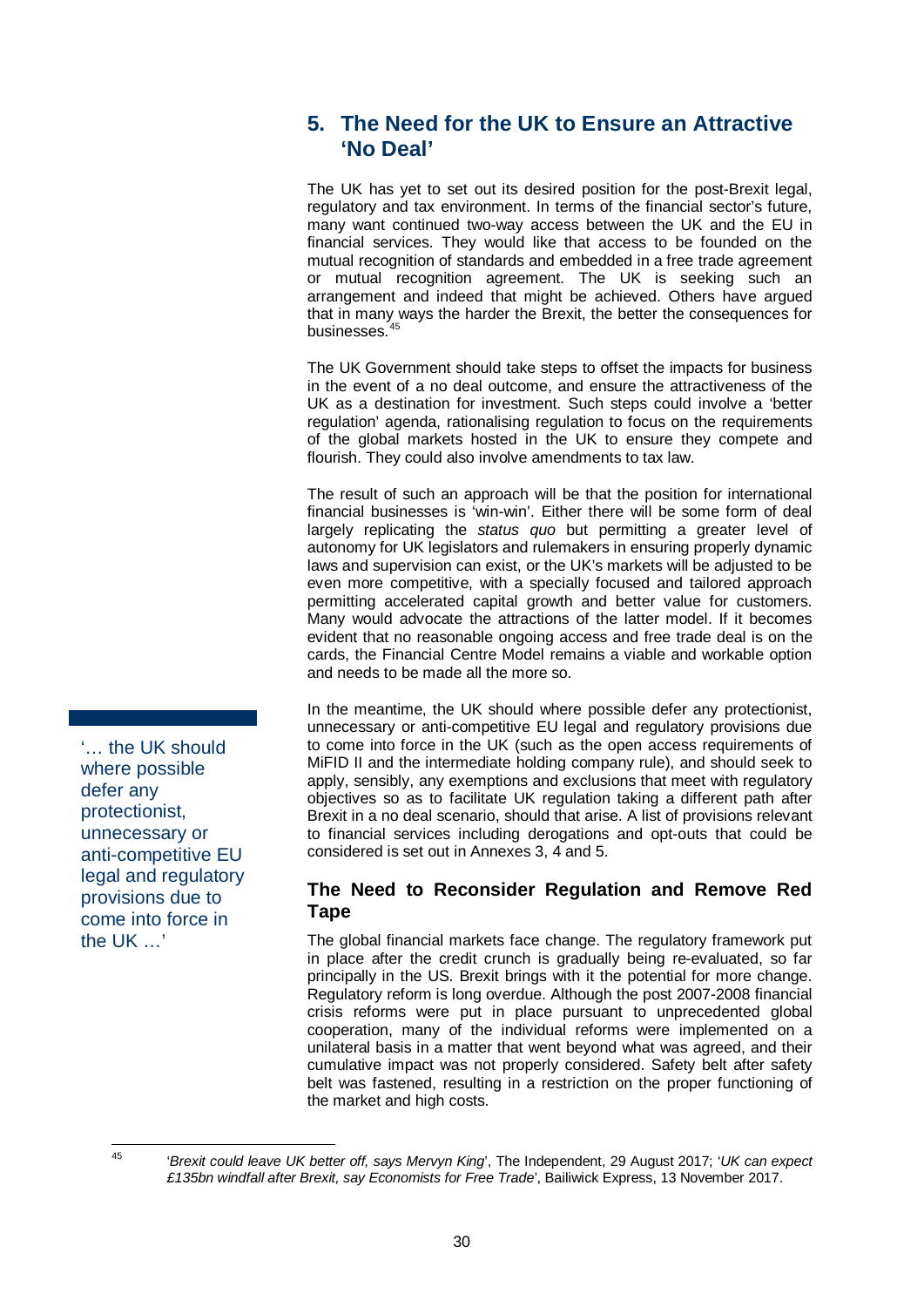This is particularly the case for post-crisis EU regulation. Whilst the underpinnings for most of the EU's reforms were globally-driven (and in fact based significantly on UK expertise), local implementation inevitably involved highly charged political considerations coming to the fore. An irritation and obsession with bankers' pay distracted lawmakers from focusing on safety and soundness considerations, exposing balance sheets to higher fixed overheads. A political suspicion of fund management led to overly intrusive regulation. Insurance was subjected to an extraordinary panoply of solvency regulation that stifles innovation and penalises new product development, based on little or no evidence of the need for such extensive reform. Banking and investment banking, the sectors most in the public eye for a re-vamp of oversight, were enveloped in a plethora of rules. Many of these rules are extraordinarily detailed and went further than necessary, in a Cartesian attempt to throw a safety blanket over the market, prescribing pre-determined business operating models. Civil law thinking, under which absolutely everything was written down in laws, has prevailed and detracts from the common law fabric of the market, resulting in the further stifling of business.

Structurally, the politics predominated also. The UK vote in the EU was temporarily weakened by politicised assertions that somehow the financial crisis in the EU was caused by the UK and not lax EU rulemaking and race-to-the-bottom competition amongst some EU regulators willing effectively to ignore the wording of EU regulation. The EU sought to federalise the oversight of Member State regulators, most notably establishing an overseer for the regulation of the securities markets, ESMA, in Paris in a manner detached physically and practically from the markets themselves. The EU also introduced bureaucratic systems of Colleges of Regulators, further to centralise but in reality to diversify oversight through the dilution of powers of autonomous decision-making. Moreover, this aspect of federalisation has increased regulatory uncertainty. Interpretations are sought to be harmonised across the EU through a Byzantine process which is unresponsive to the detail and dynamism of the market.

These structures ossify business models, slow down new developments and introduce significant systemic risk into the markets by reducing the ability for the sophisticated UK regulators, who are located alongside the markets and most attuned to them, to operate dynamically and responsively. In further evidence of the triumph of politics over safety and soundness, the EU has subsequently sought to add to the powers of the Paris-based ESMA rather than the London-based EBA in relation to many areas – for instance, derivatives regulation, clearing, trade repositories, credit rating agencies and so on – which would far more safely be carried on holistically as part of bank supervision in the UK and, were EU federalism genuinely to have been required, would have fallen most naturally into the remit of the EBA. [46](#page-37-0)

Overall, the EU has, for political reasons, over-emphasised rulemaking (which in the EU is largely federal) at the expense of equally if not more important supervision (which is still essentially local or relies on local powers). The EU has therefore responded to the crisis by creating what are in essence hugely detailed instruction manuals for local EU Member State regulators and regulated firms.

This is not how to regulate a safe market. The good news is that Brexit brings with it the overdue opportunity to re-vamp financial regulation in

<span id="page-37-0"></span><sup>&</sup>lt;sup>46</sup> It has now been announced that the EBA will move to Paris and after the move takes place, it may well be that this phenomenon is reversed.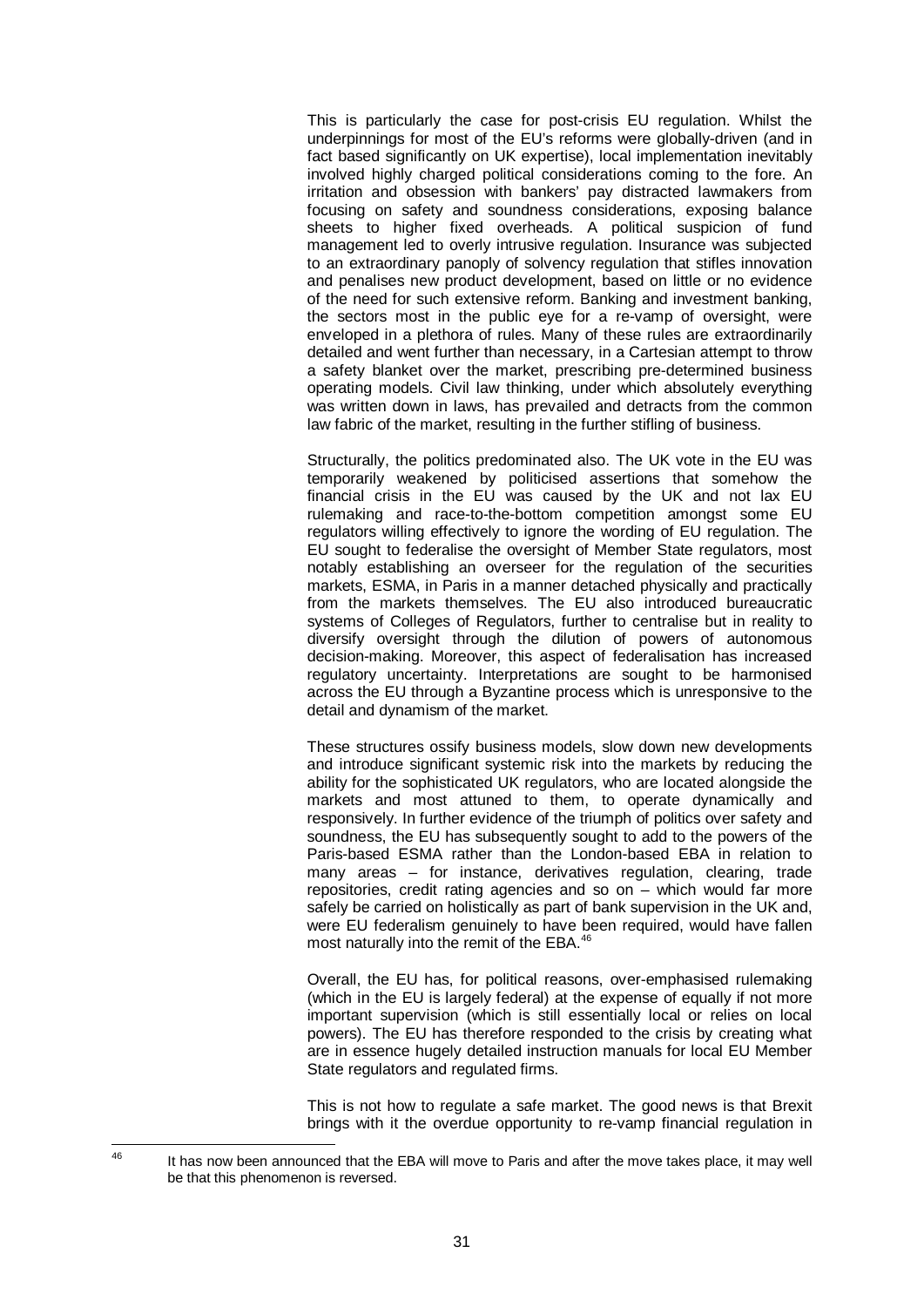one of the world's two global financial centres, and to focus regulatory and supervisory attention on what matters for financial soundness, consumer protection and market safety, rather than on a project of regulatory harmonisation and bureaucracy which in some instances appears to have prioritised consistency and federalisation (including by diversifying decision-making) over what is worthwhile and necessary.

## **Not Being Afraid to Say 'No'**

Two suggestions in particular crop up in the UK's Brexit negotiations. First, that the UK should give away elements of business, perhaps euro clearing, in order to secure a deal. Secondly, that the UK should share regulatory sovereignty with the EU.

#### *Why to say no to business cessation*

It should be up to the markets to decide where they are located, not governments. Quite apart from the absurdity of applying a law in the UK which prevents certain business from being done there, the UK should not concede pieces of business in order to obtain a deal. The UK will only achieve the success it seeks if it negotiates with the understanding that, if it is to survive and thrive, the City cannot be carved up, with bits of its infrastructure sold off as part of a compromise.

A financial centre is more than a collection of parts. Global financial centres comprise a complex web of inter-connected, sophisticated components working together to attract financial services. The City, as one of the two largest financial centres in the world, has many features which make it such a success. But these are not independent features which can be cordoned off and given away. Rather, they all work together to provide for a cohesive, comprehensive centre which continues to attract new business.

Financial centres are successful because they provide a physical location for market participants to engage and trade. A financial centre, if it is to succeed on a global scale, must provide a comprehensive array of services. Financial centres that provide more services are more successful, as market forces drive business to that centre. Government's role, rather than seeking to manipulate or affect these services, must be to support the infrastructure and allow the market to determine where its resources are most efficiently allocated. Fragmentation, or attempting to carve out parts of the network, leads to the introduction of significant legal complexity and risk, as competing legal systems inter-relate in complex and often unpredictable ways.

For the City to continue to build on its status as an international financial centre, it must not allow its advantageous positioning to slip by giving away a vital part of its market infrastructure, and in particular it must remain a key centre for the trading and clearing of instruments denominated in any globally important currencies, including the dollar and sterling as well as the euro. This is explained in Chapter [7,](#page-45-0) *The Role of Market Infrastructure and Euro Clearing*.

### *Not conceding on supervisory sovereignty*

The other suggestion that has been floated is that the UK should somehow share regulatory sovereignty with the EU. This is a most dangerous notion. It is hard to believe the EU would wish to do so reciprocally. In order for regulation to be safe, there needs to be one

'Fragmentation, or attempting to carve out parts of the network, leads to the introduction of significant legal complexity and risk, as competing legal systems inter-relate in complex and often unpredictable ways.'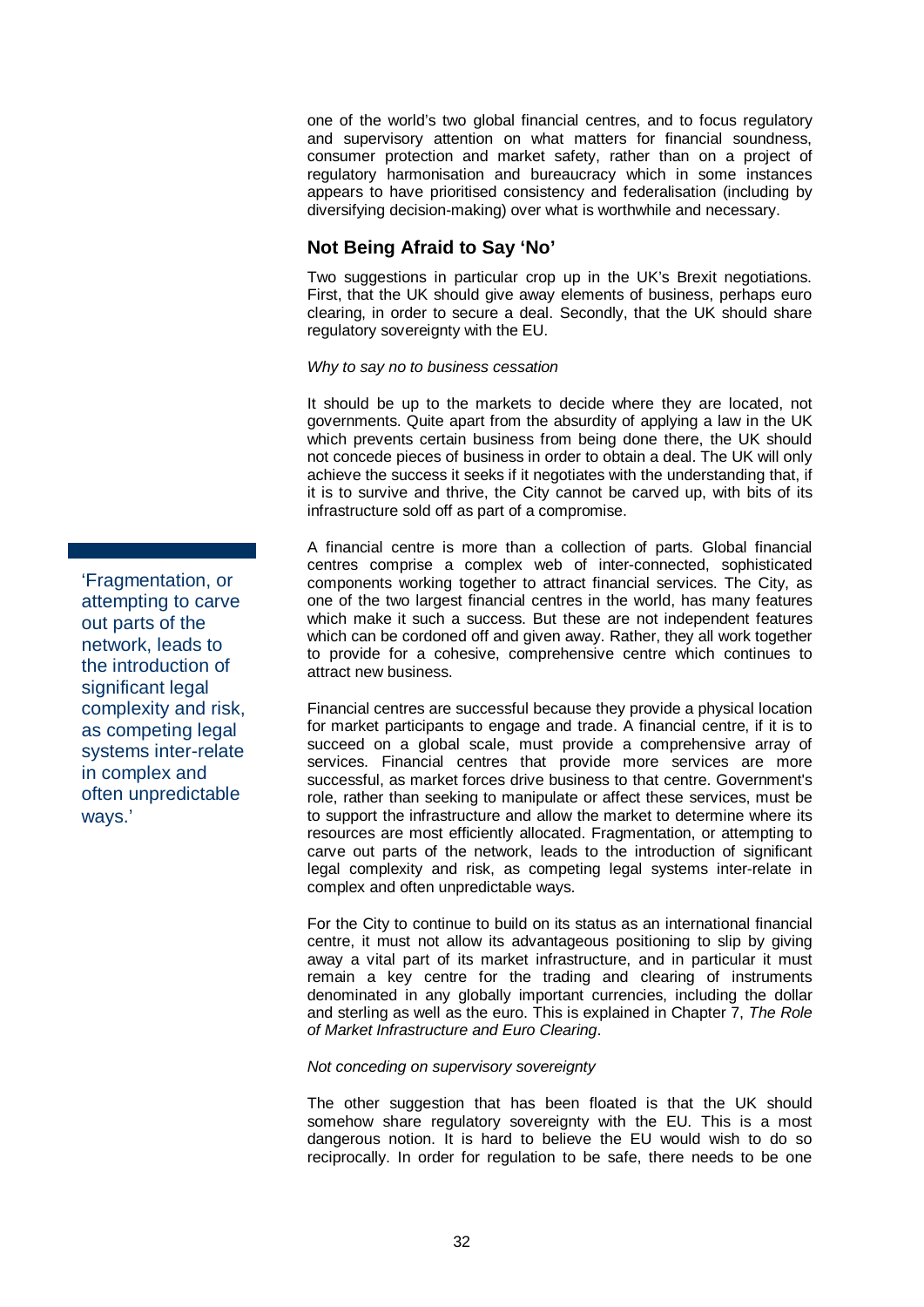ultimate decision-maker, and that needs to be the UK given its taxpayers are ultimately exposed to any mishap.

There is everything to be said for regulatory cooperation between the UK and EU regulators. Indeed, this is provided for in the Enhanced Equivalence proposal set out in *A Template for Enhanced Equivalence*. [47](#page-39-0) However, a situation in which it is unclear who calls the ultimate shots would be highly unsatisfactory.

In addition, a practical outcome where there are regulators operating in some form of College or committee, second-guessing each other and disagreeing on supervisory steps as priorities would be undesirable. It would stifle the dynamism of the markets and would reduce the ability of the markets to respond rapidly to developments, both positive and negative.

Instead, Brexit needs to be seen by all as an opportunity for the EU to complete its integration project and to concentrate sovereignty within itself, in order to operate safely as a single jurisdiction, whilst the UK repatriates sovereignty in order to operate more safely within itself.

<span id="page-39-0"></span><sup>47</sup> *'A Template for Enhanced Equivalence: Creating a Lasting Relationship in Financial Services between the EU and UK'*, Politeia, 10 July 2017 by Barnabas Reynolds.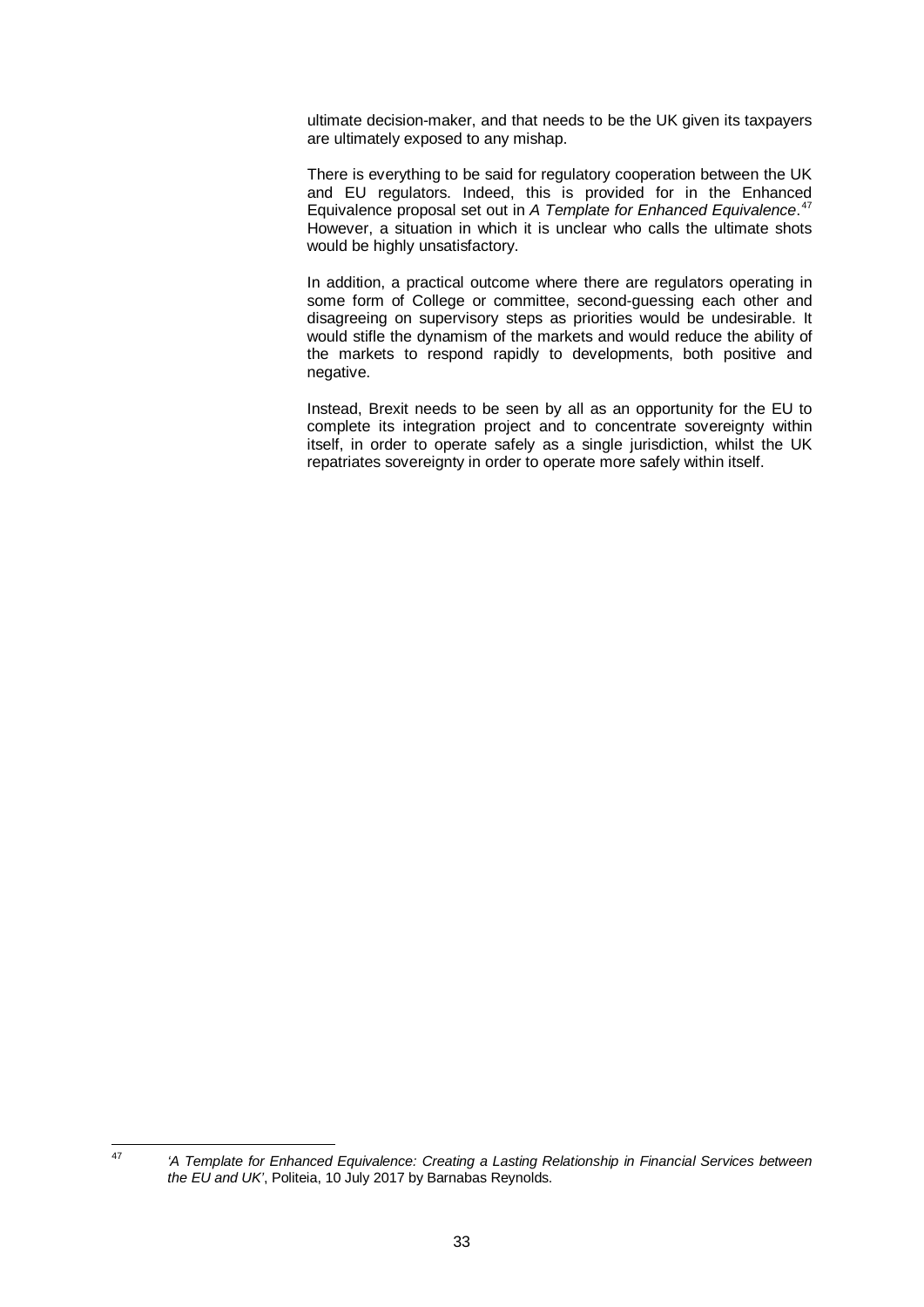# <span id="page-40-0"></span>**6. Ten Steps For The UK To Take**

The UK needs actively to consider steps that would improve its competitiveness and productivity and it should plan for a swift implementation of a fall-back in the case that no deal is struck with the EU. Given the real possibility of such an eventuality, it is only right (and objectively defensible) that the UK should seek to maximise its advantages and put itself in a position to move forward energetically, so that the UK public will, whatever the outcome, see some immediate benefits from Brexit in terms of productivity, market activity and revenue rather than waiting for those benefits to materialise whilst the EU continues to attempt to attract businesses from the City. In addition, a reinvigoration of the City's natural advantages as a financial centre will remove EU drag factors to its success that have resulted from membership and reduce the wish on the part of firms to implement contingency plans for Brexit that involve moving businesses to the EU.

The UK should take the following ten steps right now to secure its financial services sector, whether or not there is a wider economic deal with the EU:

*1. Re-vamp the UK's legal and regulatory framework for financial services*, *identifying and tackling key areas where EU requirements have led to a lack of competitiveness and unnecessarily-burdensome regulation.*

Brexit presents the UK with an opportunity to retake control over its legislation and to develop better, more focused financial regulations. The UK can and should cut back on prescriptive regulatory processes, so long as the desired outcomes are clearly achieved. In rebalancing the UK's regulatory framework, it must be recognised that it is not simply a matter of 'more' or 'less' regulation, but rather *better* regulation to which the UK should aspire. Powers and discretions should be pushed back to the regulators. Committeebased approaches involving possible new European Supervisory Authorities ('**ESAs**') and College-of-Regulator style rule-making institutions without supervisory functions should be eschewed. This would crimp the ability of the UK's regulators to exercise their own judgement in rulemaking and day-to-day regulation.

There are areas where the UK can refocus its regulatory sphere and ensure intelligent oversight and compliance, in line with its status as a global financial centre. The extent to which the UK will have a free hand in designing its post-Brexit rules will depend, to some extent, on the nature of any UK-EU deal. A full Enhanced Equivalence package could bring certain advantages but could limit the UK's abilities to remove itself entirely from the EU's requirements. If such a deal is reached, the UK needs to ensure it has autonomy in how to achieve agreed outcomes and an ability to opt out of equivalence for topics where it disagrees with the EU's approach (and *vice versa*). No deal at all would give the UK a much freer hand, and the UK could align itself purely with global standards and best practices.

The UK also needs to ensure it is free to adopt a 'better regulation' approach under any Enhanced Equivalence/mutual recognition deal, for which it needs to be in a position to identify immediately to the EU what this means in order to avoid any misunderstanding during and after the negotiations. Any lack of meeting of minds on this point could lead to ongoing problems in the implementation of such a deal.

'Brexit presents the UK with an opportunity to retake control over its legislation and to develop better, more focused financial regulations.'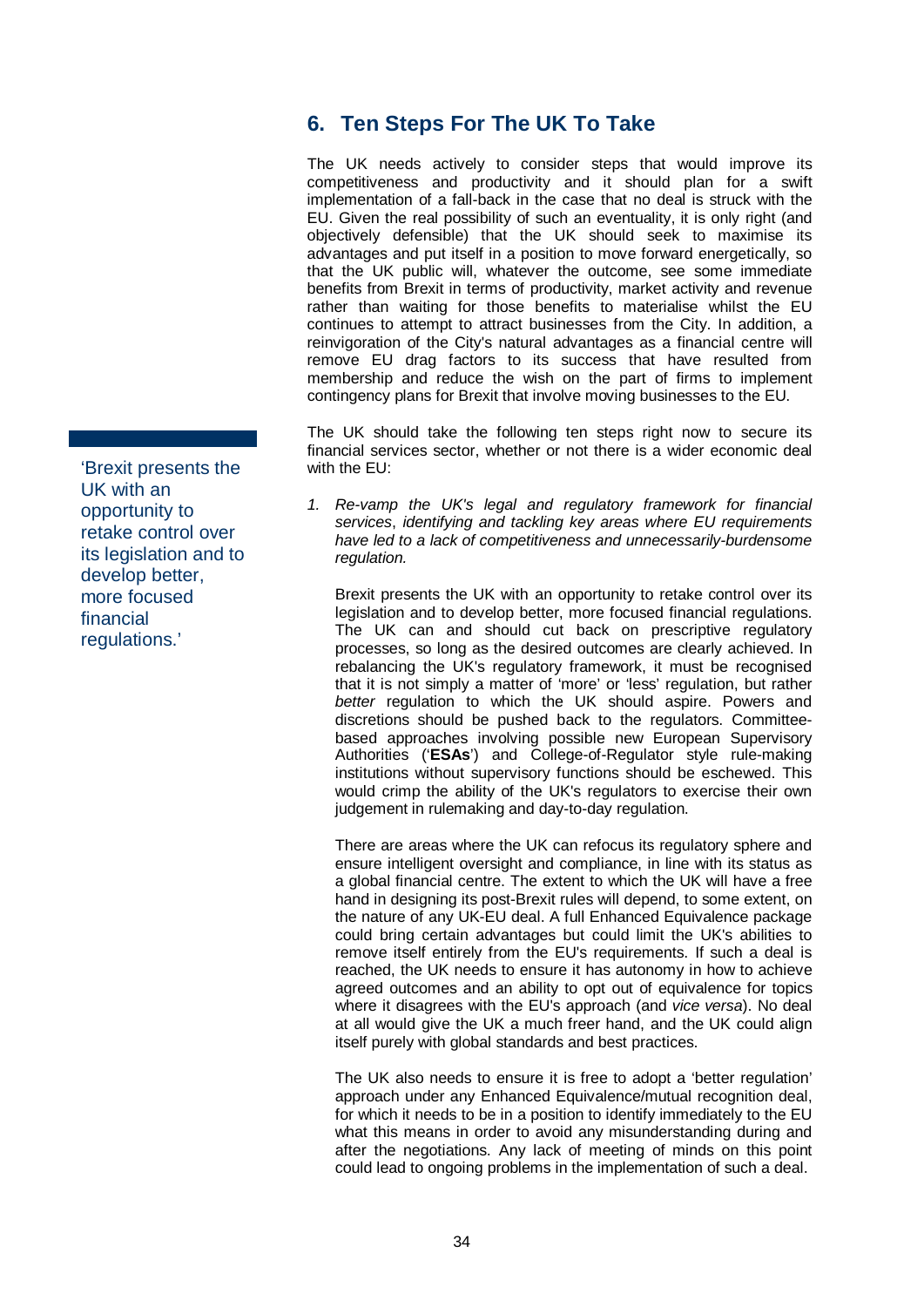Better regulation would reduce costs and allow the City to compete with other financial centres on the basis of international standards. Such efforts would not be deregulatory in the sense of lowering standards, which is a point that must be made clear in any discussions of the topic.<sup>[48](#page-41-0)</sup>

*2. Facilitate innovative structuring by financial institutions and help establish private sector UK facilities to enable 'no move' contingency planning.*

The UK must do all it can to enable freedom of access to the City for EU financial institutions and customers following Brexit. It should avoid any protectionist measures, seeking instead to press on as a global financial centre with, so far as possible, friction-free borders.

On a practical level, this means engaging with innovative structures designed to ensure that the bare minimum of business  $-$  if any  $$ needs to move to the EU, and offering practical assistance to those looking to implement such structures.<sup>[49](#page-41-1)</sup> The UK Government should encourage the development, sharing and use of workaround solutions for any financial institutions considering moving their business or parts of their business to the EU.

The UK should also take active steps to reduce costs for customers coming to the UK's markets by facilitating the establishment of places of business here (which could be staffed and run by people from a UK-based service provider) or through establishing arrangements which make clear that the EU customers are reaching out from the EU under 'reverse solicitation'.<sup>[50](#page-41-2)</sup> This latter concept comprises a technique permitted under EU laws for EU customers to purchase services and products in many instances from outside the EU without triggering EU regulatory requirements applicable to the service provider or seller. UK businesses could set up EU-based agencies which act as agent for the EU customers in reaching into the UK to ask for services to be continued and provided by service providers here, under the 'reverse solicitation' exclusion in MiFID II and more generally.

*3. Engage with financial market participants to facilitate 'no move' contingency planning, avoiding the dangerous and unquantifiable systemic risks occasioned by significant moves.*

The UK regulators (the Bank of England, PRA and FCA) should engage with all firms, and ask them to develop and share with their regulators contingencies for a no deal outcome that do not involve moving, on the basis that any moves would involve potential systemic risk to the global markets the UK hosts. A mass-exodus of firms would overwhelm financial regulators and systems that are untested to the degree required. Just as French, German and other EU governments are 'setting out their stall' for their respective jurisdictions post Brexit, the UK Government should be speaking to key financial institution shareholders and financial institution analysts to get them on board with a different and more positive way of thinking about the UK post Brexit, which is also reflective of the

'Just as French, German and other EU governments are 'setting out their stall' for their respective jurisdictions post-Brexit, the UK Government should be speaking to key financial institution shareholders and financial institution analysts to get them on board with a different and more positive way of thinking about the UK post Brexit …'

<span id="page-41-0"></span><sup>48</sup> See also Annexes 1 and 2, for the background to build on and what to avoid.

<span id="page-41-1"></span><sup>49</sup> See Chapters 8-15.

<span id="page-41-2"></span><sup>50</sup> See further, Chapter 8, *How Businesses Can Best Identify the Brexit Opportunities*.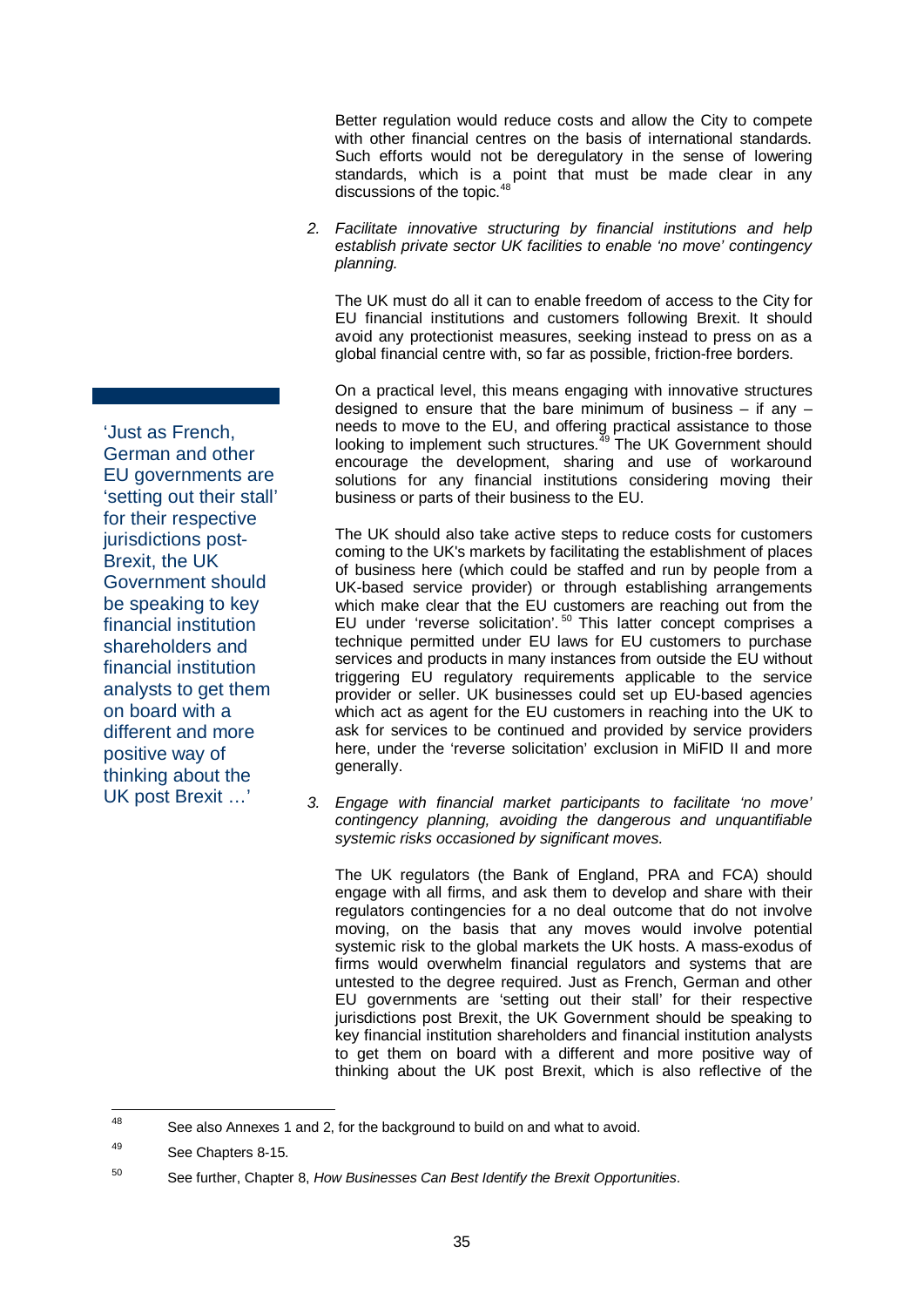significant risks to the global financial system in any meaningful moves to jurisdictions that are untested to the requisite degree.

4. *Focus on market infrastructure and examine ways to ensure continuity of EU business within the UK's jurisdiction.*

The UK must recognise the importance of the cohesiveness of market infrastructure (exchanges, trading venues, clearing houses, settlement systems and trade repositories) to the success of the City.

Several practical steps can be taken. UK regulators can engage with EU-headquartered infrastructure firms, asking them about their contingency plans for a no deal Brexit. UK regulators can also engage with UK infrastructure providers to develop and offer similar products to their EU counterparts so that market participants in the City can continue trading in, clearing or otherwise dealing in these products within the City post Brexit – on UK-based platforms rather than EU-based ones.<sup>[51](#page-42-0)</sup> Finally, the UK Government should consider, at least for a transitional period, unilaterally recognising EU infrastructure as equivalent for UK purposes, regardless of the EU's approach, in order to ensure that businesses here can still access and use EU platforms post Brexit. There is a strategic decision to be taken as to whether withholding recognition of EU infrastructure providers is a useful bargaining chip but recognising those providers and declaring a totally open market from the outset is likely to allow the City to retain and attract the most business.

*5. Defer, where legally possible, the implementation of EU laws and regulations which have yet to be implemented in the UK so as to ensure maximum flexibility for the post-Brexit regulatory environment.*

This includes pushing back so far as possible any unnecessary EU financial regulatory initiatives currently working their way through the EU legislative process. [52](#page-42-1)

*6. Reinstate some form of international competitiveness objective for the UK's regulators (subject to a systemic risk override) and remove the competition-based rulemaking function from the FCA.*

The international competitiveness objective was removed in light of the financial crash of 2007-2008 on the basis it was thought to have led to inappropriately lax regulation. However, the complete removal of the objective was a mistake. Clearly, any such objective should be subsidiary to an objective to ensure the financial markets remain safe from a systemic risk (and UK taxpayer liability) perspective. However, this can be achieved in the statutory drafting and the objective should be reinstated to ensure the UK's regulators are guided by the need to ensure regulation is not unnecessarily damaging to the UK's competitiveness. To date, UK regulators have instead been promoting damage to the City by requiring businesses to make 'worst possible outcome' Brexit contingency plans based on often ludicrous assumptions, such as a lack of mutual QCCP status, whilst making no attempt to ask firms for 'minimum staff disruption' based planning.

The FCA's competition-based rulemaking function is out of sync with the position in the major world markets and involves the potential for

<span id="page-42-0"></span><sup>51</sup> See Chapter 15, *Market Infrastructure*.

<span id="page-42-1"></span><sup>52</sup> See Annexes 3, 4 and 5.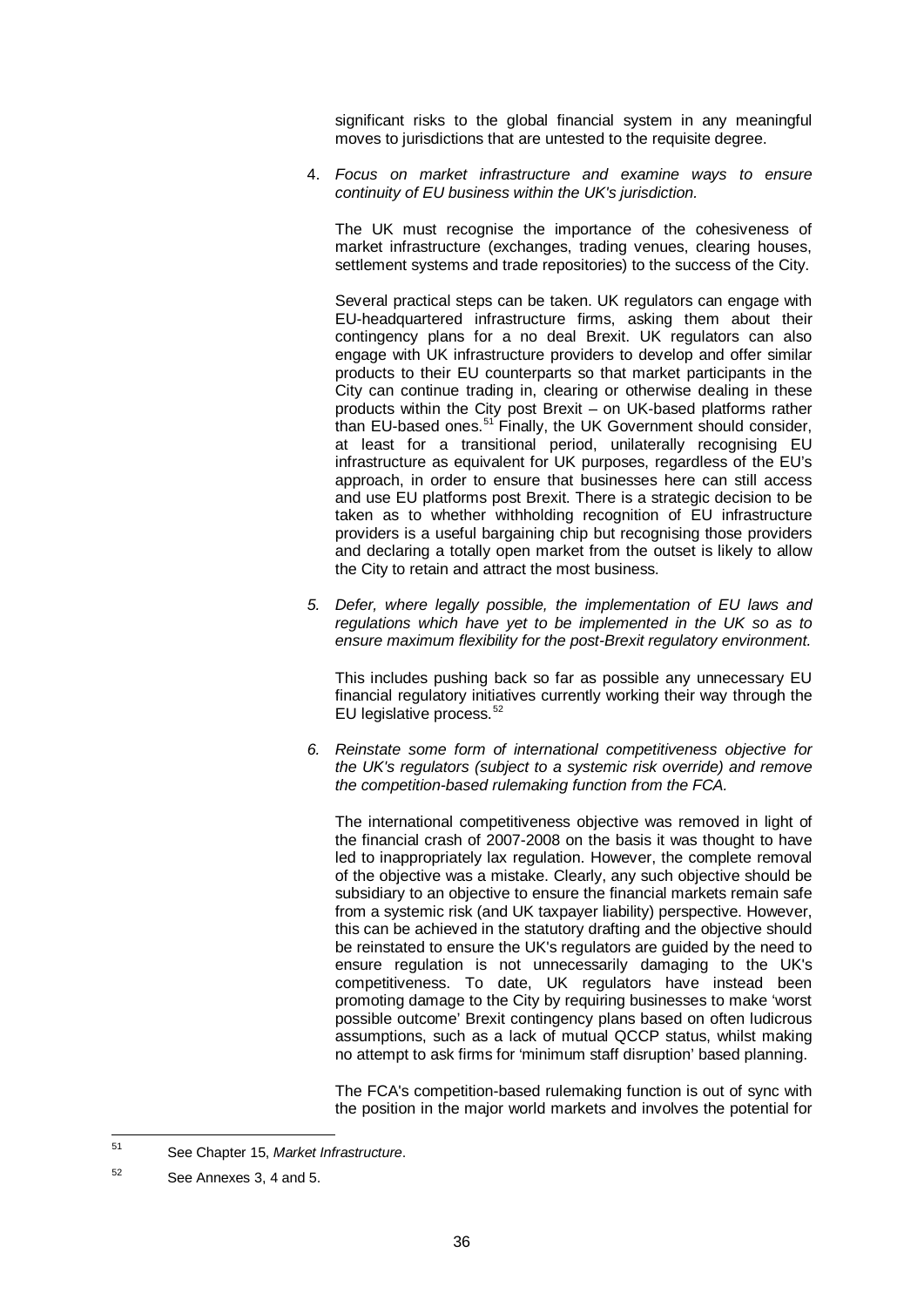*a priori* rulemaking designed to ensure markets are competitive, rather than the traditional, proven and market-friendly approach of only making competition-based rules where a market mischief has been identified and proven in accordance with the quasi-judicial processes of a proper competition authority.

*7. Take steps to form other Enhanced Equivalence/mutual recognition arrangements internationally and act to reduce any adverse reactions by overseas regulators to 'politicised' EU interpretations of regulation.*

The UK should investigate creative ways to form Enhanced Equivalence/mutual recognition arrangements with non-EU countries*,*  designed to augment the City's status as a global hub.

The UK Government should also take steps to liaise with other jurisdictions as regards interpretations of EU and UK law post Brexit. By way of example, global financial institutions with US Department of Justice and other US settlements are very cautious on any interpretations of points that could be seen as offences if their interpretation is wrong, since in that case the settlement is violated. The UK Government could assist in the alleviation of such concerns by liaising with the DOJ and other US authorities to ensure that institutions would not be in breach of their settlement by pursuing any strategies based on objectively accurate interpretations of EU laws post Brexit. This would mean that unexpected, implausible or politicised EU interpretations of relevant provisions (for example by way of land-grab attempts by EU regulators) will not have the effect of prejudicing financial institutions' positions under the settlements. Removing the threat of withdrawal of settlement for financial institutions in circumstances where erroneous legal propositions are peddled would be very helpful to institutions in this febrile environment.

8. *Enhance the other, including soft, attractions of the City.*

In particular, ensure the UK's courts and ancillary legal fabric continue to be of the very highest standards. In addition, the UK should consider ways in which it can continue to grow and expand the advantages offered by the City on a social, political and cultural level.<sup>[53](#page-43-0)</sup> For example, the UK must take active steps to ensure that it continues to attract and retain the best and brightest talent, both in the City itself and in the legal structures and courts that support it. A new deal for skilled workers and stable immigration status for EU national workers in the City – who contribute significantly to the economy and tax revenues – is anticipated.

*9. Announce tax incentives as a fall-back in the case of a no deal outcome, to create a 'heads you win, tails you win' environment for institutions wishing to keep everything in the UK.* 

There could be a temporary tax break (perhaps time limited by several years) offered on the contingency of 'no deal' only, whereby anyone in the UK dealing with EU customers and counterparties cross-border into the EU after Brexit, or with a UK affiliate of those customers, would be able to do so with a reduced UK tax burden. This would offset and counterbalance incentives being offered by EU

'… the UK must take active steps to ensure that it continues to attract and retain the best and brightest talent, both in the City itself and in the legal structures and courts that support it.'

<span id="page-43-0"></span><sup>53</sup> See Chapter [3,](#page-26-0) *Going it Alone: Reinstating Autonomy and Competitiveness*, in the section entitled *'A Reminder of the UK's Attractiveness'*, and Annexes 1 and 2.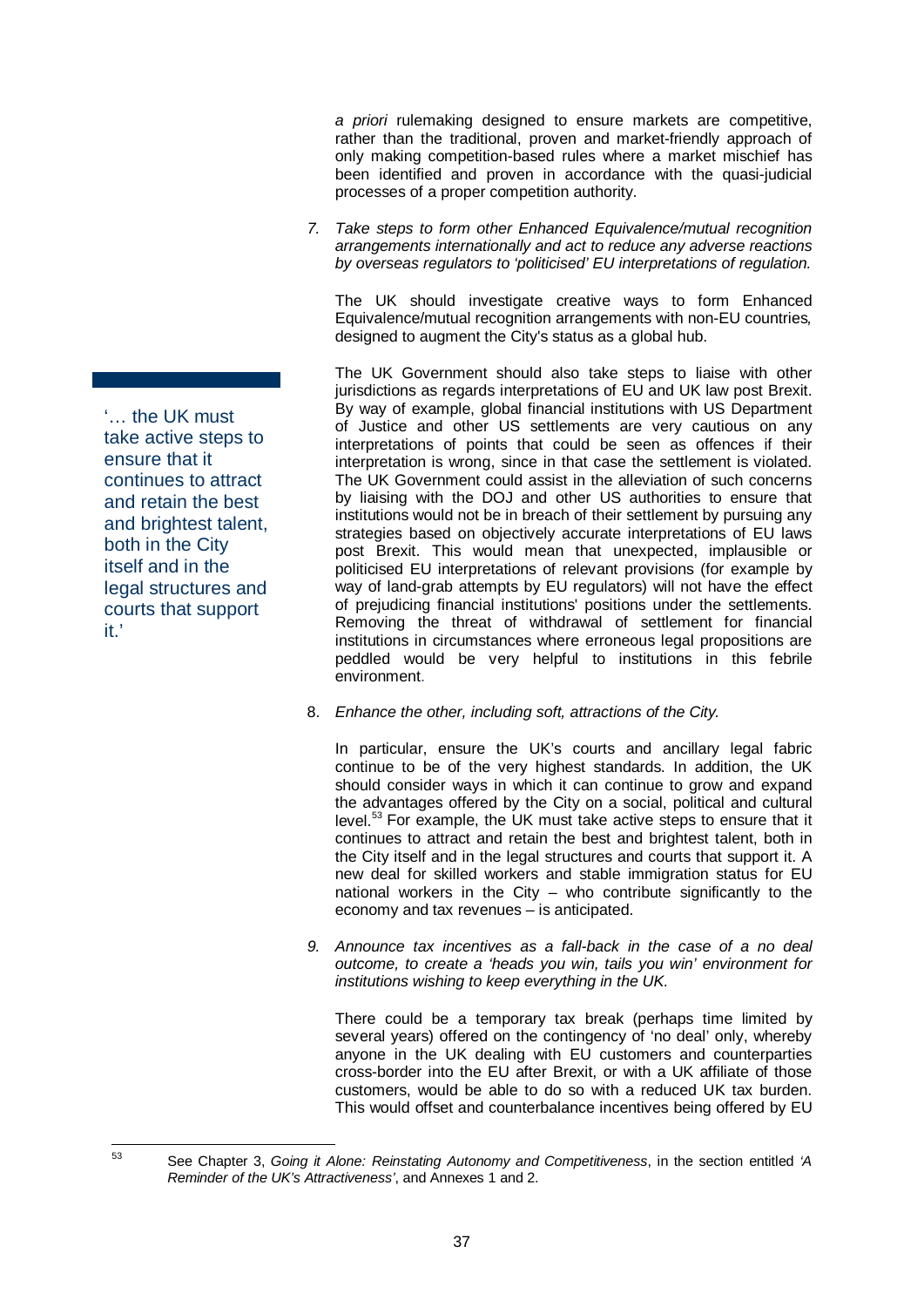countries to attract business and would help in avoiding business fragmentation (i.e. the danger of the EU business pulling with it other business currently conducted in the UK). A similar break could be offered for euro clearing. There would no doubt have to be antiavoidance provisions to prevent non-EU businesses re-routing their orders through EU affiliates. This initiative would help get the industry to work with the UK to find solutions, rather than against the UK. It would mirror the incentives being offered by EU countries to relocate business, which creates systemic risk for global financial markets and the UK due to fragmentation and unnecessary business reorganisations.

#### 10. *Take a robust view on the proper interpretation of EU law.*

The UK should take a strong view on human rights and international law protections for existing contractual arrangements between UK providers and EU counterparties, such that existing arrangements are recognised as having continuity through the Brexit period and are not disrupted by Brexit itself, even in the absence of a deal. In addition, the UK should issue and stand behind a strong view on other interpretations of EU law which facilitate the run-off of existing business in the event that no broader deal is reached. It can also take a proper view of the EU's reverse solicitation exclusions, which on some scaremongering interpretations are denuded of meaning entirely. Such steps would help demonstrate to the market that there is no 'cliff-edge'. HM Treasury could coordinate the UK's approach in this regard and could become party to any cases in the ECJ on these points in any ECJ litigation.<sup>[54](#page-44-0)</sup>

This is a non-exhaustive list. Other options arise. For instance, at the more aggressive end of the spectrum, the UK Government could also consider establishing a financial free zone within the UK (for example in parts of London, Edinburgh or Belfast).<sup>[55](#page-44-1)</sup> This would help develop a new region, and also attract more business and jobs to the UK.

<span id="page-44-0"></span><sup>54</sup> See also the section in the Introduction entitled *'The 'Cliff Edge' Fallacy: Contrary to EU and International Law'*, and Chapte[r 4,](#page-33-0) *Navigating the EU Politics*.

<span id="page-44-1"></span><sup>55</sup> See the Shearman & Sterling LLP client note *'Brexit: A Financial Free Zone Within the City'* for more details on this.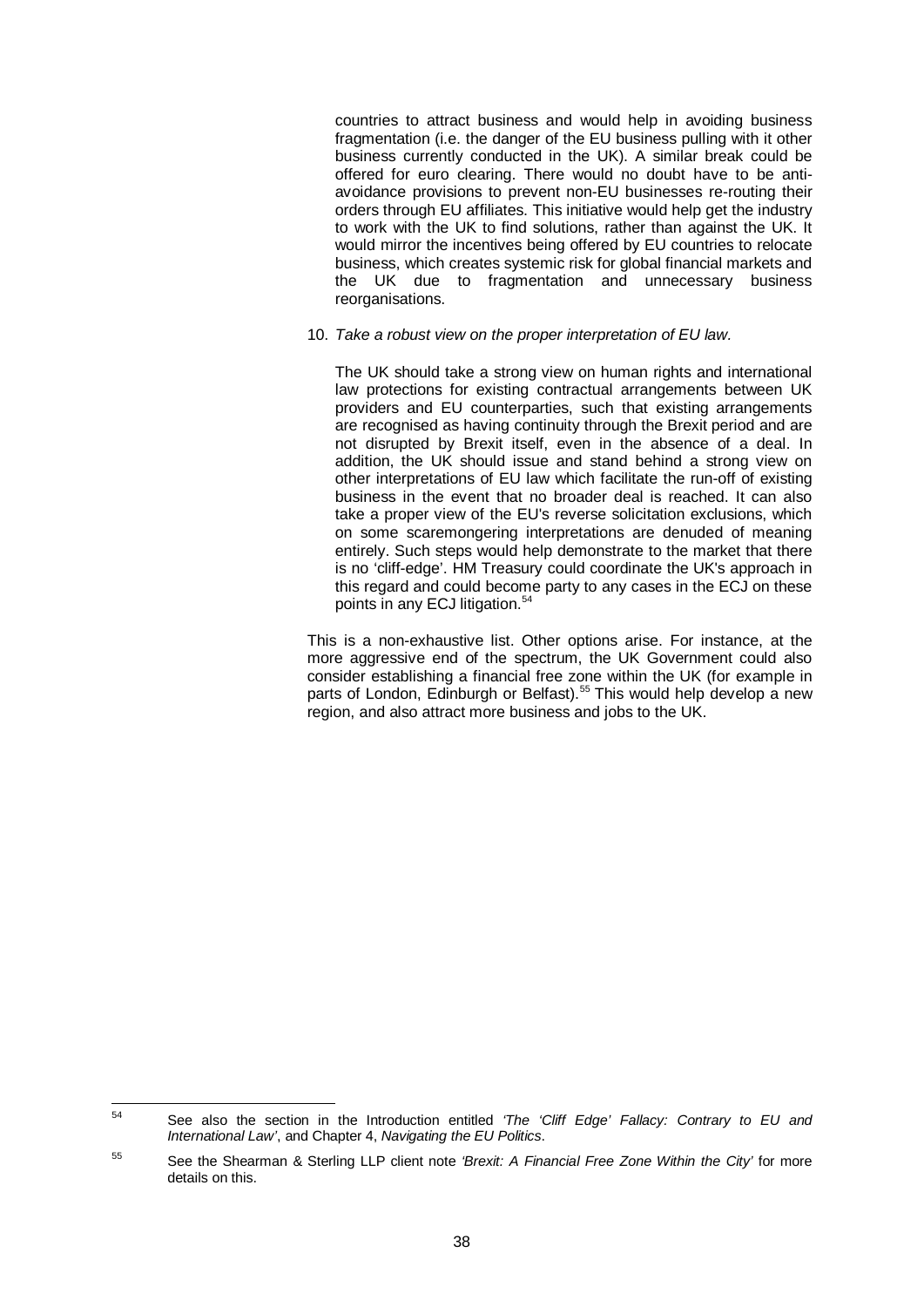# <span id="page-45-0"></span>**7. The Role of Market Infrastructure and Euro Clearing**

Robust market infrastructure is important for the success of a financial centre, as it promotes confidence, predictability and trust in a centre. Some EU countries have entered into the Brexit negotiations looking to attract bits of the City to relocate, which they have attempted to characterise as under threat following the Brexit vote. However, unravelling the complex threads that make up the City is a perilous task. The effects of such attempts on legal efficacy and certainty are unknowable. This is particularly true of market infrastructure and systems that allow the City to provide global offerings such as settlement in multiple currencies, which are significant elements in the web that makes up the City.

## **Exchanges**

Exchanges are fundamental to the equities and derivatives markets. They are used by every major financial institution to trade. Closing prices on exchanges are seen as the most reliable and trustworthy, with UK exchange prices and indices such as FTSE and Brent oil being used as the benchmark for investment performance around the world.

## **Clearing Houses**

Clearing houses are a key part of the plumbing of the financial system. They stand in the middle of the trades between two counterparties which execute on or off an exchange, taking on the credit risk against both. They allow transactions to be settled on an anonymised basis, where traders need consider only the clearing house's investment risk and not the counterparty risk of the entity they trade with. Clearing houses also enable offsetting transactions to net down, saving in the order of trillions of dollars in collateral. Central counterparties reduce the risk in the markets and allow regulators to monitor and control more effectively the systemic risks arising from the market.

A major indicator of the importance of this infrastructure is shown in the response of the G20 after the 'credit crunch' of 2007-2008. One of the main items for reform on the G20's agenda was to mandate all liquid derivatives contracts to be placed into clearing (and where possible also to force trading onto exchanges, to ensure the most transparent pricing).<sup>[56](#page-45-1)</sup> This was rightly seen to reduce systemic risk in the financial markets. Absent clearing, financial institutions have exposures on derivatives, repos and other long-term contracts to each other on a bilateral and gross basis. It is almost impossible in such circumstances to determine the effects of the interconnectedness of all parties, let alone the knock-on impact of a single institution or marketplace collapsing. The move to clearing leaves a residual systemic risk in the clearing house itself, but the UK has led the way in thinking through how to manage and mitigate that risk and clearing houses have performed well in every financial crisis for two centuries.

<span id="page-45-1"></span>

<sup>56</sup> See the Leaders' Statement from the G20 Pittsburgh Summit in September 2009.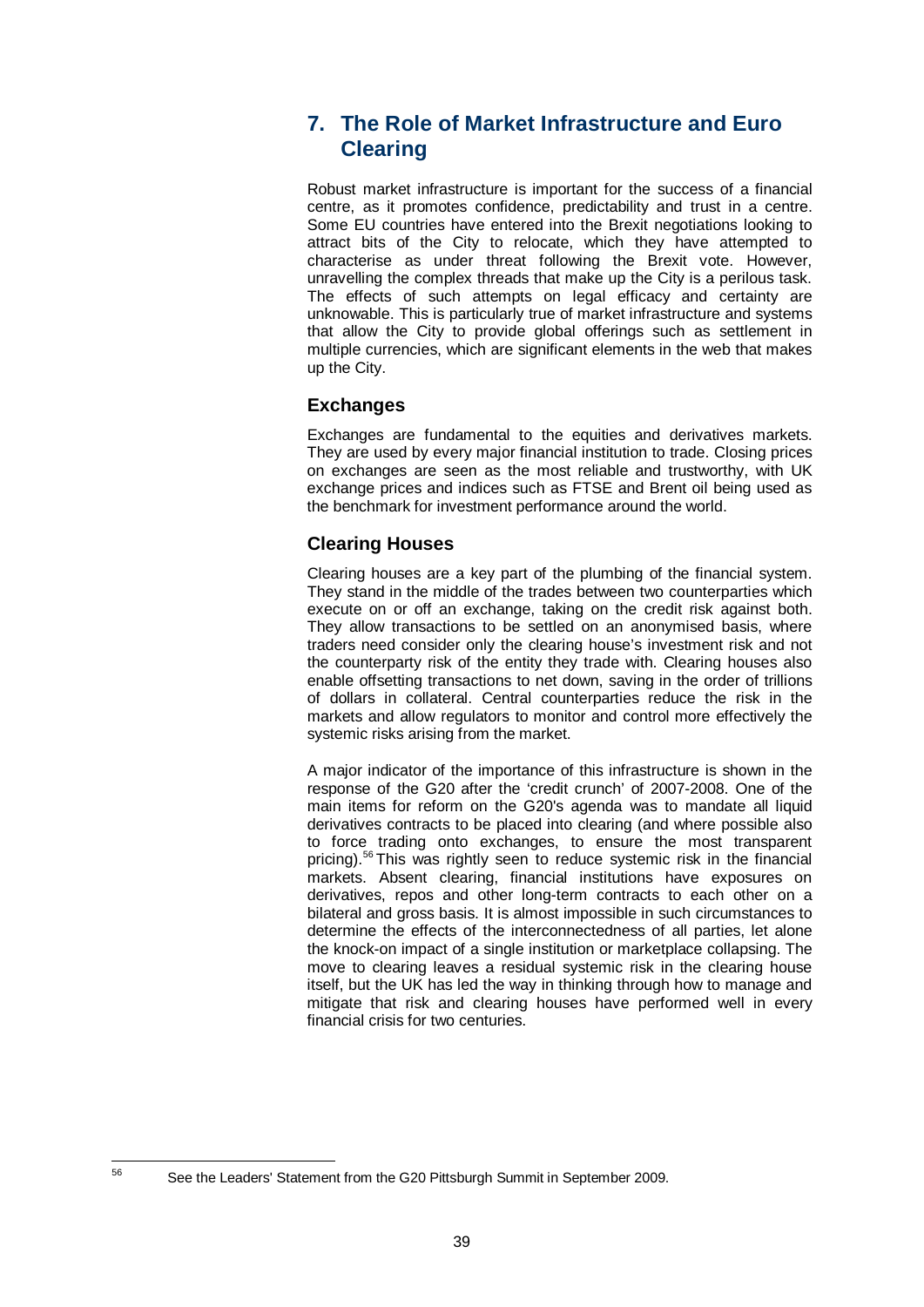## **The Importance of Not Conceding on Euro Clearing**

The ability to clear in multiple currencies is of vital importance to any sophisticated financial centre. Notwithstanding the natural tendency of protectionist governments to assert some kind of 'ownership' over their own currency, the reality is that quick and easy access to clearing in major reserve currencies  $-$  including the euro  $-$  is to the benefit of all financial market participants.

There have been some calls from and for the EU to 'move' the location of clearing in euros from the City to the Eurozone itself. This is misconceived both as a matter of law and in terms of the practical effect. As a matter of law, the European Central Bank no more 'owns' the euro than the Federal Reserve 'owns' the US dollar, which is the currency of clearing at the highest volume in the City. There is no legal mechanism by which the EU can force the City to cease providing euro clearing services, and in light of the practical difficulties set out below, the UK should resist any inclination voluntarily to attempt to give it up.

The idea of state-based control of central clearing, including in particular the margining and haircutting of collateral (which various politicians in the EU have made no secret of wishing to achieve), should alarm the markets. It constitutes a real attempt at the managed economic treatment of instruments denominated in euros, which is aimed to force the private markets to operate on a risk assessment for Eurozone sovereign debt instruments based on the Eurozone's own political calculations.<sup>[57](#page-46-0)</sup> This must be robustly resisted by the UK as part of the Brexit negotiations, and not allowed through 'on the nod'.

In addition to these harms to markets and market participants, on a practical level there has thus far been insufficient attention paid to the significant, long-term and irreversible detrimental effect both to the City and to the EU as a whole that would be realised if the UK permits euro clearing to move away from the City. The euro is the second most important reserve currency after the US dollar and is widely used in international trade. The UK is currently home to the largest OTC interest rate derivatives and euro foreign exchange transactions markets in the world, with approximately one trillion euros exchanged in the UK a day.<sup>[58](#page-46-1)</sup> LCH.Clearnet has the largest share of this euro-denominated market in the UK and, through its SwapClear service, it clears over half of the interest rate contracts and 95% of the cleared OTC interest rate swap market in the UK.<sup>[59](#page-46-2)</sup>

Xavier Rolet, the outgoing CEO of the London Stock Exchange (which owns LCH.Clearnet) estimated in September 2016 that at least 100,000 jobs across the country will be under threat if the European Union demands that euro-denominated clearing cannot take place in the UK following Brexit.<sup>[60](#page-46-3)</sup> A private report by EY of late 2016, commissioned by the LSE, estimated 83,000 related job losses over the next seven years if euro-denominated clearing is forced out of the City into continental

'The ability to clear in multiple currencies is of vital importance to any sophisticated financial centre.'

<span id="page-46-0"></span><sup>57</sup> See further detail on the negative effect on the markets of such a policy in my article '*EU-managed control of euro clearing is not viable*', *FT*, 15 May 2017.

<span id="page-46-1"></span><sup>58</sup> '*Brexit and the UK's Euro-denominated market: the role of clearing houses*', by Uuriintuya Batsaikhan, Bruegel, 7 June 2016.

<span id="page-46-2"></span><sup>59</sup> *Ibid*.

<span id="page-46-3"></span><sup>60</sup> '*At least 100,000 finance jobs face clearing threat following Brexit, warns LSE boss*', Daily Telegraph, 23 September 2016. In reality, this was probably an overestimate.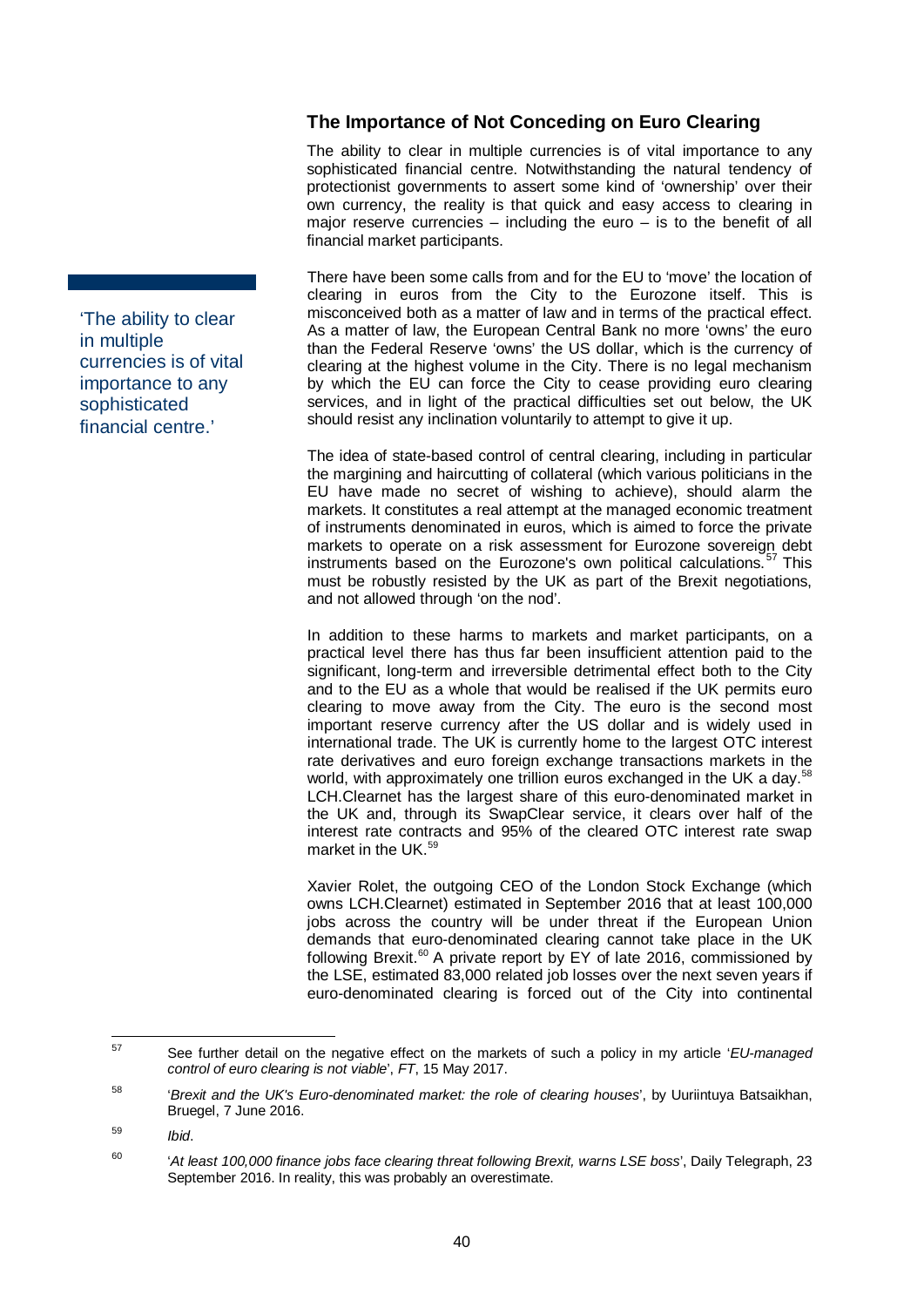Europe.<sup>[61](#page-47-0)</sup> Whatever the true figure, it is clear that a significant number of jobs in the UK are reliant on this sector. However, these jobs would not just move to the EU. The likely result of rendering UK operations illegal would be for US clearing houses to operate this business and for the market to move products that settle in different currencies.

Preserving the UK's market-driven approach to euro-denominated financial instruments would go some way to mitigating the inherent risks associated with the structural difficulties arising from the fact that the euro is a 'half-way house' currency. It is risky due to the fact that, as an EU regulatory matter, Eurozone Member State bonds are treated as zero risk weighted (i.e. equivalent to cash) when in reality under the Eurozone structure they are more akin to municipal bonds, since the issuer does not control the central bank of the currency. As a result Eurozone Member State bonds should require meaningful amounts of regulatory capital to be held by financial institutions wishing to purchase them. This is because true sovereigns need never go bust, since they can print more money to repay their debts. The Eurozone countries do not control the ECB, so they cannot do that.

Furthermore, local financial institutions are maintained as champions regardless of their true state of solvency, in order to provide a ready purchaser of the local state's government bonds (which would otherwise attract little market interest at an affordable interest rate).<sup>[62](#page-47-1)</sup> International financial institutions located in the EU are being required to pre-fund a pan-EU deposit guarantee scheme that means that collapses of financial institutions which have been overly-supported will, to a large degree, be at the expense of the international financial markets not the local taxpayers. And the bail-in rules can be used to force the risk of this setup still further onto the international financial community.

All of this introduces moral hazard and systemic risks that arise essentially due to the Eurozone having no single sovereign state standing behind it. The current location of financial institutions, principally in London and New York, subject to regulation under those two regimes, has somewhat shielded the markets from the lurking risk associated with the structure of the Eurozone. Any movement of euro clearing or indeed of significant financial business to the Eurozone exposes and exacerbates these risks, to the detriment of the financial markets globally given the interconnectedness of the markets. Governments, regulators and financial institutions should consider these concerns in detail.<sup>[63](#page-47-2)</sup>

<span id="page-47-0"></span><sup>61</sup> '*Losing euro-denominated clearing would cost London 83,000 jobs*', Financial Times, 14 November 2016.

<span id="page-47-1"></span> $62$  Although the EBA has taken some steps to address this issue through an ongoing peer review exercise into whether its 2014 Guidelines for Identification of Other Systemically Important Institutions are being complied with, in reality the problem remains.

<span id="page-47-2"></span><sup>63</sup> See further, Barnabas Reynolds, *'UK Safer for City's Financial Sector than EU'*, Politeia, 3 May 2017.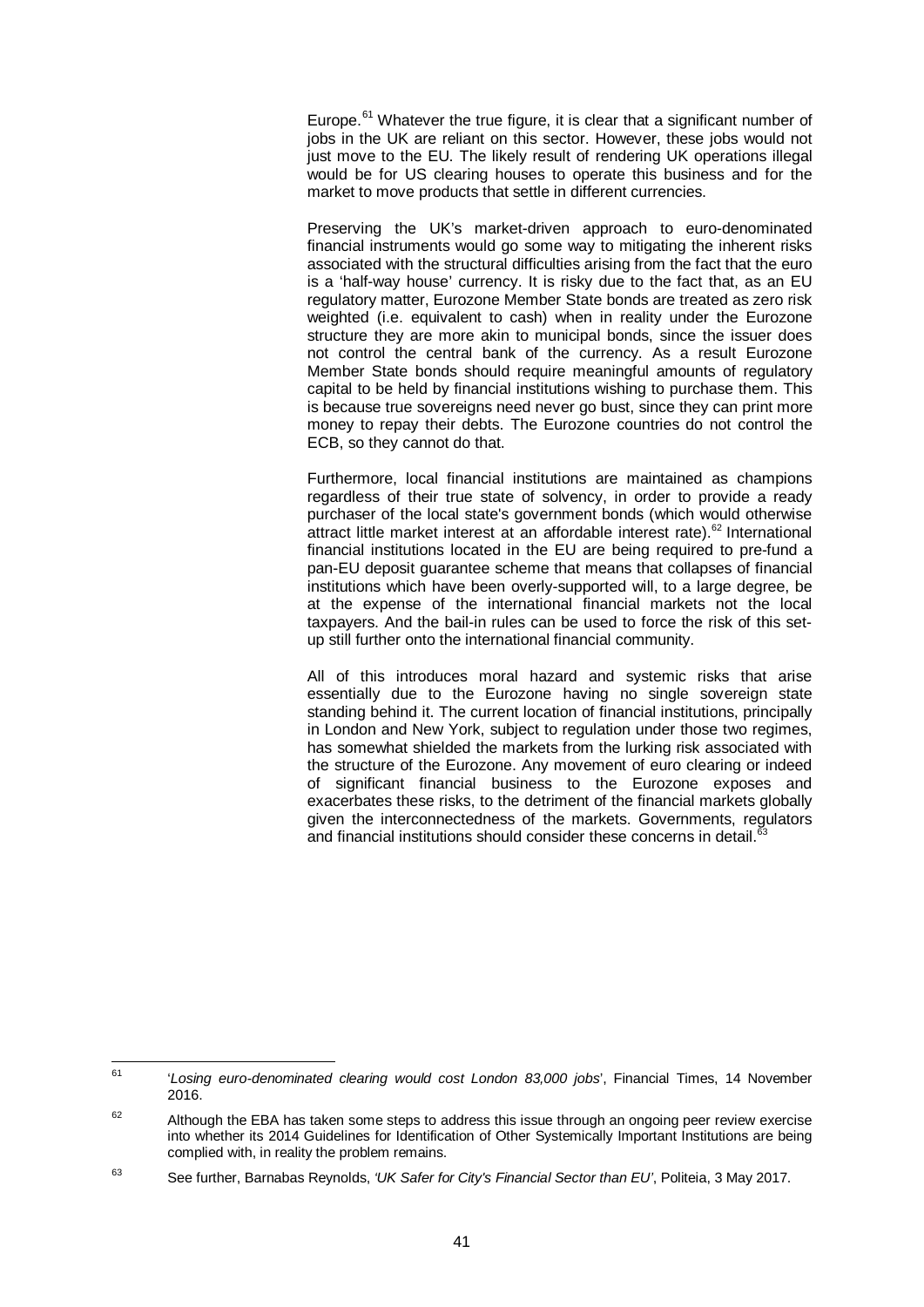# **PART II HOW TO OPTIMISE BUSINESS MODELS FOR A NO DEAL BREXIT**

# **8. How Businesses Can Best Identify the Brexit Opportunities**

A no deal outcome is not to be feared. It is likely in the long term to have benefits which could even be as good as mutual recognition (Enhanced Equivalence or otherwise).

The 'problem' which Brexit requires financial businesses to find a solution for is how to continue to service EU customer and counterparty needs. In principle there are two ways of doing this. The first is to regard the passport as paramount and to endeavour to move certain business or personnel to new hubs in the ongoing EU. The second is to take advantage of the clustering benefits of the City and to find ways to continue providing services into the EU from the UK. This book focuses on the latter option. There are a number of ways in which businesses can minimise moves by making relatively small adjustments to their business models.

## **The Approach Necessary from Business**

Some financial services market participants and industry bodies have been slower than they might have been to work through the detailed analysis required to make the most of Brexit for themselves, their shareholders or stakeholders, and the financial markets as a whole.

The basis for a successful Brexit is through establishing the right legal and commercial structures. The solution is in the law and requires careful and detailed analysis. It requires versatile lawyers, able to move beyond the nostrums and assumptions derived from within the EU panoply, to working from outside it – as those in successful non-EU financial sectors already do – from a common law tradition. It means working to overcome potential obstacles in the interests of the market, rather than seeking to shadow the EU system. This analysis is now taking place. However, there is still room for further innovation in establishing and planning ways to 'solve' Brexit. This volume seeks to cut across the assertions and accusations and to show how it can be achieved.

Many of the solutions involve minimal or even no changes in business methodologies.

## **Cross-Border Capital Flows: Existing EU Arrangements Facilitating Friction-Free Movement**

First, it is important to understand the conceptual framework behind financial regulation in both the UK and EU. What is regulated and when and what is not at all?<sup>[64](#page-48-0)</sup> This is because the current legal framework of the EU already permits much business to continue on a 'no deal' scenario.

In particular, and as explained below, there are three concepts in law which would allow UK firms to continue servicing EU clients and to do so

<span id="page-48-0"></span> <sup>64</sup> See Chapter [3,](#page-26-0) *Going it Alone: Reinstating Autonomy and Competiveness*, in the section entitled *The Self-Contained Nature of Regulatory Regimes*, for a summary of how UK and EU regulation works.

<span id="page-48-1"></span>'… the current legal framework of the EU already permits much business to continue on a 'no deal' scenario.'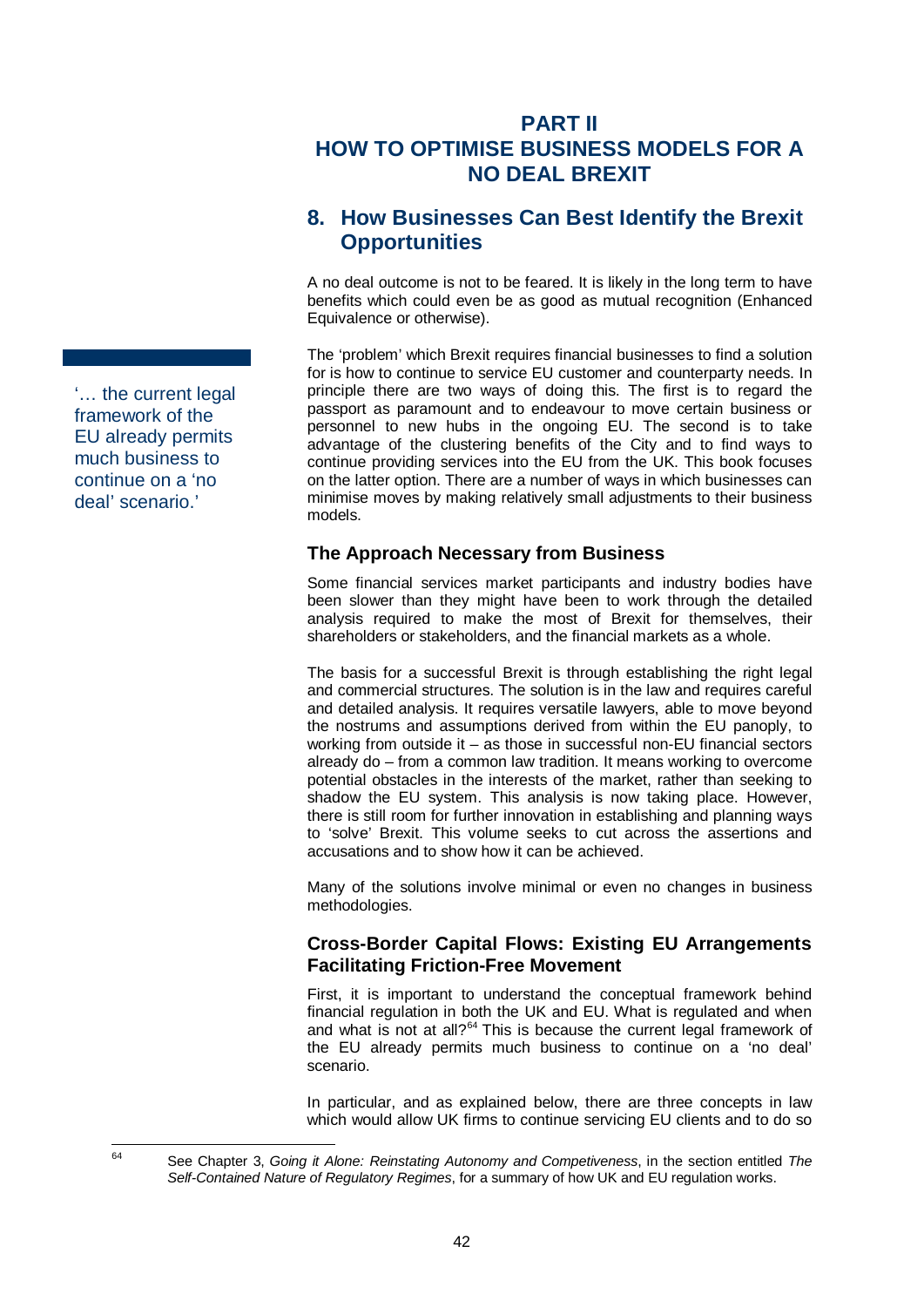in many cases even in the absence of a mutual recognition deal and on the whole without expensive restructuring. The message for UK firms is therefore to prepare. Some will need to make changes in order to take advantage of such arrangements. In many cases the use of these concepts will enable UK firms to avoid costly restructuring.

The three concepts that underpin the Financial Centre Model are as follows:

#### **a. Characteristic performance**

European guidance states that the location of service is determined by reference to the 'characteristic performance' of that service.<sup>[65](#page-49-0)</sup> This means that a service is deemed to be provided where the essential supply of the service for which payment is due takes place. If that essential supply occurs in the UK and not in the EU-27, then UK regulation, and UK supervision, will be solely applicable to the service in question.

As an example, under the 'characteristic performance' test, deposittaking is said to take place at the location of the branch where a bank's books and records are kept. Not all EU Member States adopt this approach but it is one mandated by European Commission guidance that has not been repealed.<sup>[66](#page-49-1)</sup> Similarly, fund management is said to occur in the place the manager is located.

By undertaking a careful analysis of current business practices it is possible to assess which activities carried out from the UK are actually cross-border in law, and which are either performed solely in the UK (due to their characteristic performance), or can be performed solely in the UK by making modifications to current practices to ensure that characteristic performance occurs within the UK. Any such activities performed in the UK would not, by definition, be performed in the EU-27, and so would not be subject to EU laws and regulation.

### **b. Reverse solicitation**

It is possible to rely in many instances, most notably in the wholesale context, on the 'reverse solicitation' exclusion to provide many types of service to customers in the relevant EU Member States solely under UK regulation and supervision. Under this concept, EU customers reaching out from within the EU to providers outside the EU are permitted to extricate themselves from EU regulation and to obtain the non-EU financial service or product in accordance with the protections provided to them in the non-EU jurisdiction. Essentially, the characteristic performance in such an instance is seen as being outside the EU.<sup>[67](#page-49-2)</sup>

This concept is being harmonised for wholesale investment business from the beginning of next year under MiFID II. It also exists for funds under AIFMD and is a feature of many national laws in the EU-27.

<span id="page-49-0"></span><sup>65</sup> Commission Interpretative Communication '*Freedom to Provide Services and the Interest off the General Good in the Second Banking Directive*', 20 June 1997 (SEC(97) 1193 final) and Commission Interpretative Communication on the Freedom to Provide Services and the General Good in the Insurance Sector (2000/C 43/03).

<span id="page-49-1"></span><sup>66</sup> *Ibid.*

<span id="page-49-2"></span><sup>67</sup> See Chapters [2,](#page-23-0) *Drivers in Favour of Open Borders for the EU,* and [3,](#page-26-0) *Going it Alone: Reinstating Autonomy and Competitiveness*, for an explanation of why the EU has – and needs – an exclusion of this nature.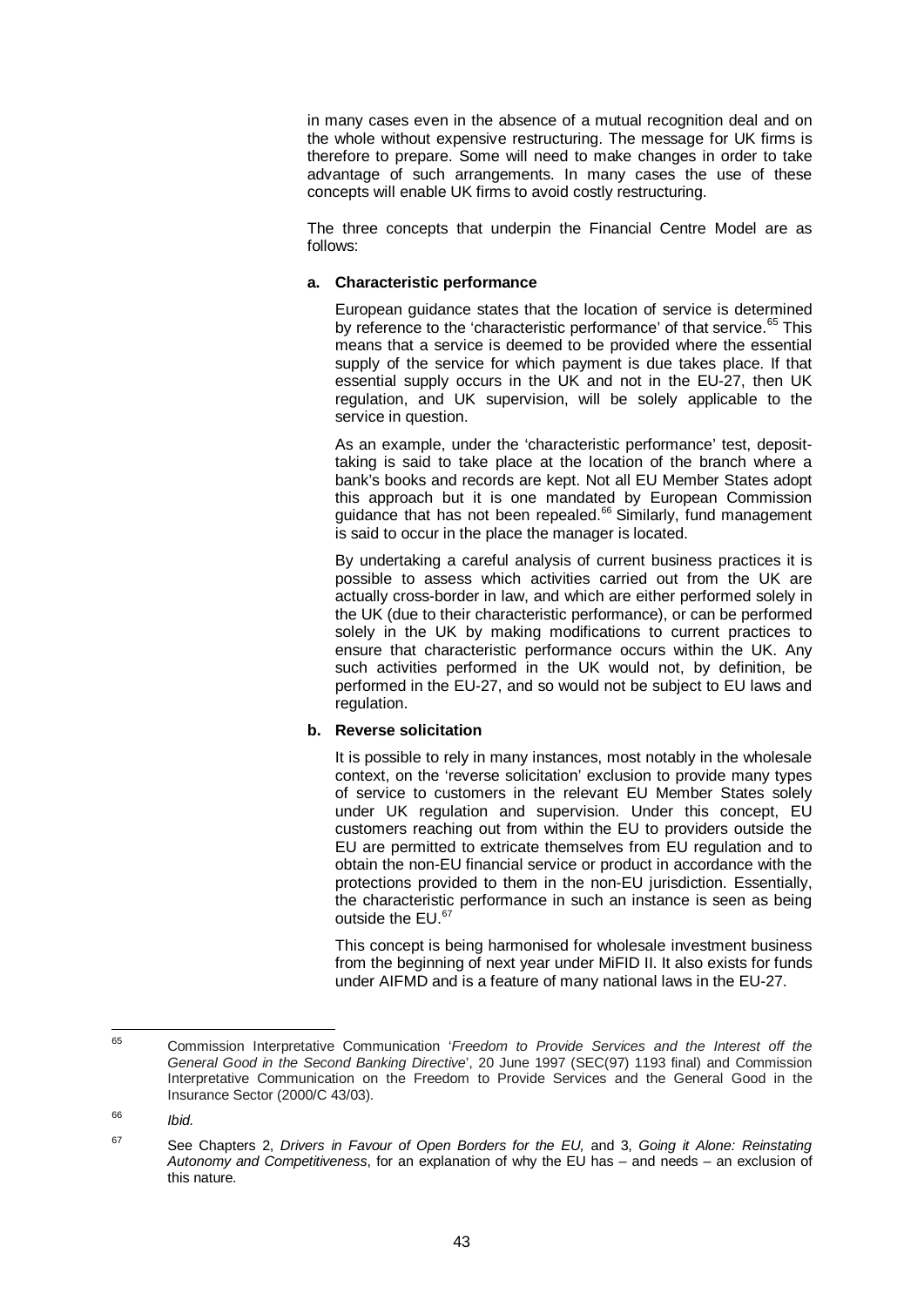Use of the reverse solicitation exclusion under MiFID II requires the provision of the service by the UK firm to be at the client's exclusive initiative. It is possible to construct business on this basis, so long as the first move in the relationship is made by the EU customer(s). This is barely a handicap, as the analysis set out later in Chapter [10,](#page-56-0) *Investment Banking and Advisory Services* reveals. Further, existing clients make solicitations pre-Brexit, to preserve business activity and avoid any cliff edge, as explained in Chapter [3,](#page-26-0) *Going it Alone: Reinstating Autonomy and Competitiveness*, in the section entitled *The Cliff Edge in the Mind – International Law: Property Rights and Contractual Rights are Protected*.

Many lawyers have feared that somehow the reverse solicitation concept, which is clearly written into EU law, is meaningless and will be the subject of politicised interpretations. They fear the door can be shut on a whim, with criminal law consequences resulting from what would then be an inadvertent breach of the EU's regulatory perimeter, enforced by regulatory or criminal authorities that wanted to be acting without regard for the law. Such thinking involves assuming that EU law is essentially a sham which cannot be relied upon, and that it is a purely political instrument, applied in bad faith by regulators and courts alike.

Fortunately, such a characterisation of EU law is flawed. For all of its faults, EU law is indeed 'law', which is applied in good faith and in accordance with its wording and purpose with a pan-national court (the ECJ) that brings Member States into line and protects non-EU persons as well as EU persons with a legitimate interest. It is generally possible to document things so that it is clear there is a reverse solicitation from the EU to UK so that the EU regulatory perimeter is not breached. Where the UK firm has an EU affiliate, it may be possible in certain types of business for that affiliate to act as agent on behalf of its EU clients to sign up to services from the UK firm, for instance as set out in Chapter 14, *Derivatives*, under the 'Agency' Model. This could be structured as a reverse solicitation by the EU client, provided the EU client requests that the EU institution act on its behalf to procure such services from non-EU firms. Such an approach, where available, can be structured so as to avoid any issues with jurisdictions that 'look through' the agent to the contractual counterparty when assessing who is providing a service in that jurisdiction.

Experience of working with US and Asian institutions accessing EU customers for investment, lending and trading purposes has shown it is possible to obtain local law firm opinions across the EU confirming this analysis.

#### **c. Customer Office in the UK**

The other way for businesses to service EU customers entirely from within the UK is for those customers to establish small branches or offices in the UK to receive the services. These need only be minimally staffed. Large EU corporates are already engaged in ensuring they have such places of business. Services provided to UK establishments take place solely within the UK's regulatory jurisdiction and EU regulatory restrictions do not apply to any consequent back-to-back group arrangements for unregulated corporates.

These key concepts would allow UK firms to continue servicing EU clients in many cases, even in the absence of an equivalence-based mutual recognition deal upon Brexit. UK firms and EU customers may need to adjust their practices in order to ensure that their activities are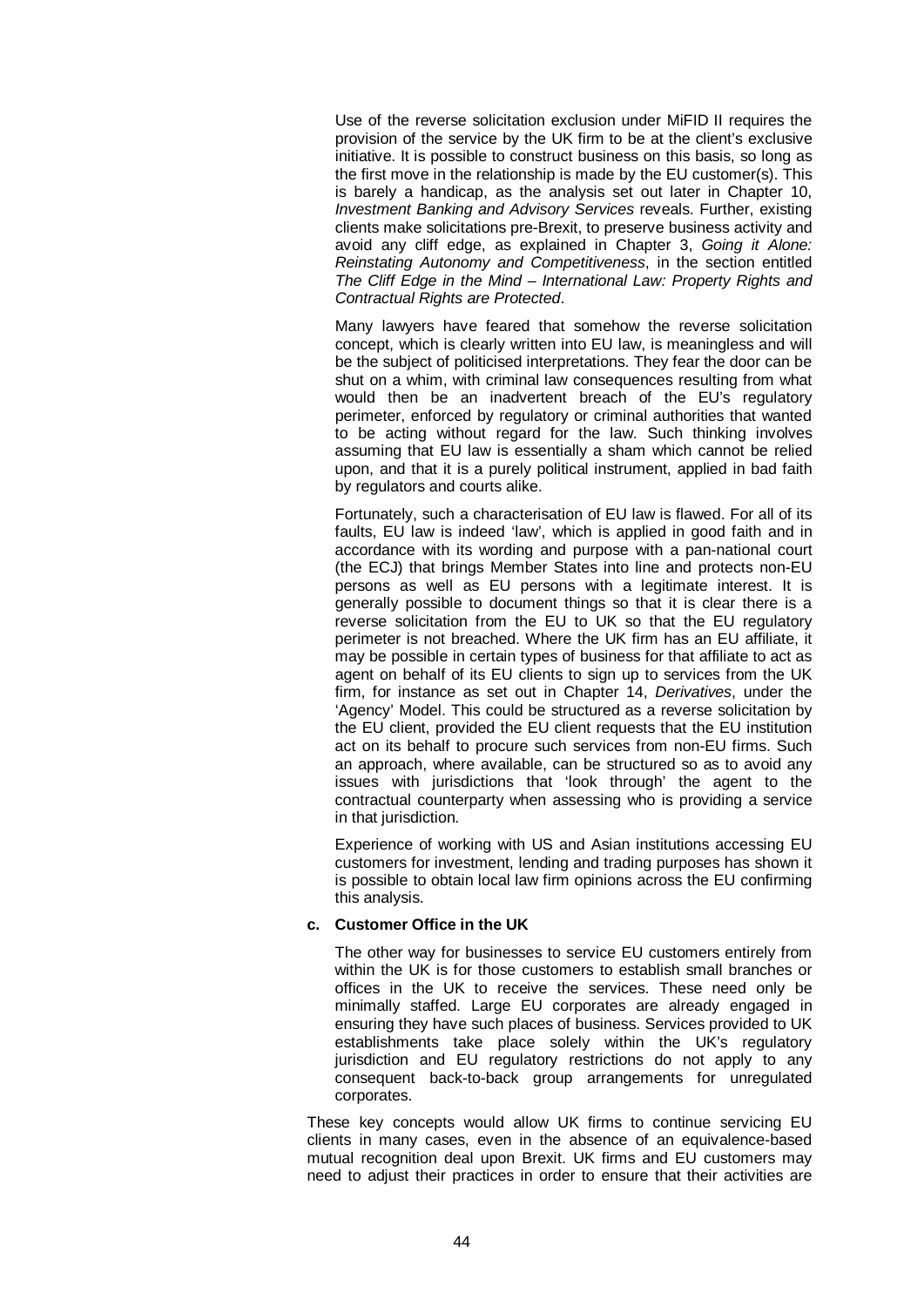purely domestic for the purposes of EU law or that they fall squarely within a relevant exemption or exclusion. In many cases, the use of these concepts will enable UK firms to avoid costly restructurings.

## **Realistic Assessment of Likely Default Equivalence Arrangements**

It is also important to bear in mind that, realistically, many existing EU equivalence regimes are almost certain to be applied in favour of UK businesses from the point of Brexit, regardless of the absence of any deal. Equivalence is often described only as a 'patchwork' solution, but this is a misconception. There are existing equivalence regimes in important areas such as the Capital Requirements Regulation ('CRR')<sup>68</sup>, which will enable inter-bank exposures between UK and EU institutions to be accounted for in a way generally similar to that in use today. CCPs based in the UK are very likely to be recognised under the EU equivalence regime, not least given the systemic access and capital consequences for the EU banks if they are not. The MiFID II equivalence provisions will enable third country firms to provide investment services to wholesale clients throughout the EU on the basis of an ESMA registration, although there are no precedents yet for this regime and the UK may choose not to seek equivalence for the purposes of this provision to avoid having to implement the more problematic aspects of MiFID II, such as some of the rules on research unbundling and the rules on transparency.<sup>[69](#page-51-1)</sup>

## **The Silver Bullet**

There is a 'silver bullet' solution available that would allow EU customers and counterparties to continue accessing the City's services in most circumstances even if there is no enhanced-equivalence type deal between the UK and EU after Brexit. This should be considered across the industry.

The solution is for a service provider to set up UK-based corporate entities (or limited partnerships or trust vehicles) for usage by EU customers and counterparties.<sup>[70](#page-51-2)</sup> These UK entities would become owned by the EU customers and counterparties. The service provider would manage the UK group entity day-to-day at the EU customer's expense. The EU clients would enter into all financial contracts through this UK affiliate, for whatever services they wished to have access to in the City.

The affiliates themselves would be unregulated. The relevant regulated financial services activity would take place in the UK under the oversight of the UK regulators. The affiliate would receive any loans, make any deposits, be the counterparty to any trades and receive the benefit of insurance (albeit it might be necessary for the UK to adjust the definition of insurable interest to permit this). Thereafter, the affiliate would upstream the proceeds to its parent in the EU. Depending on the transaction, the UK affiliate may need to benefit from a guarantee or

'… realistically, many existing EU equivalence regimes are almost certain to be applied in favour of UK businesses from the point of Brexit, regardless of the absence of any deal.'

<span id="page-51-0"></span><sup>&</sup>lt;sup>68</sup> Regulation (EU) 575/2013 on prudential requirements for credit institutions and investment firms.

<span id="page-51-1"></span> $69$  The MiFID II 'open access' regime is also unattractive for systemic risk and other reasons, particularly in light of Brexit.

<span id="page-51-2"></span><sup>70</sup> See Chapter [6,](#page-40-0) *Ten Steps for the UK to Take*. The UK Government could assist in setting up such a facility.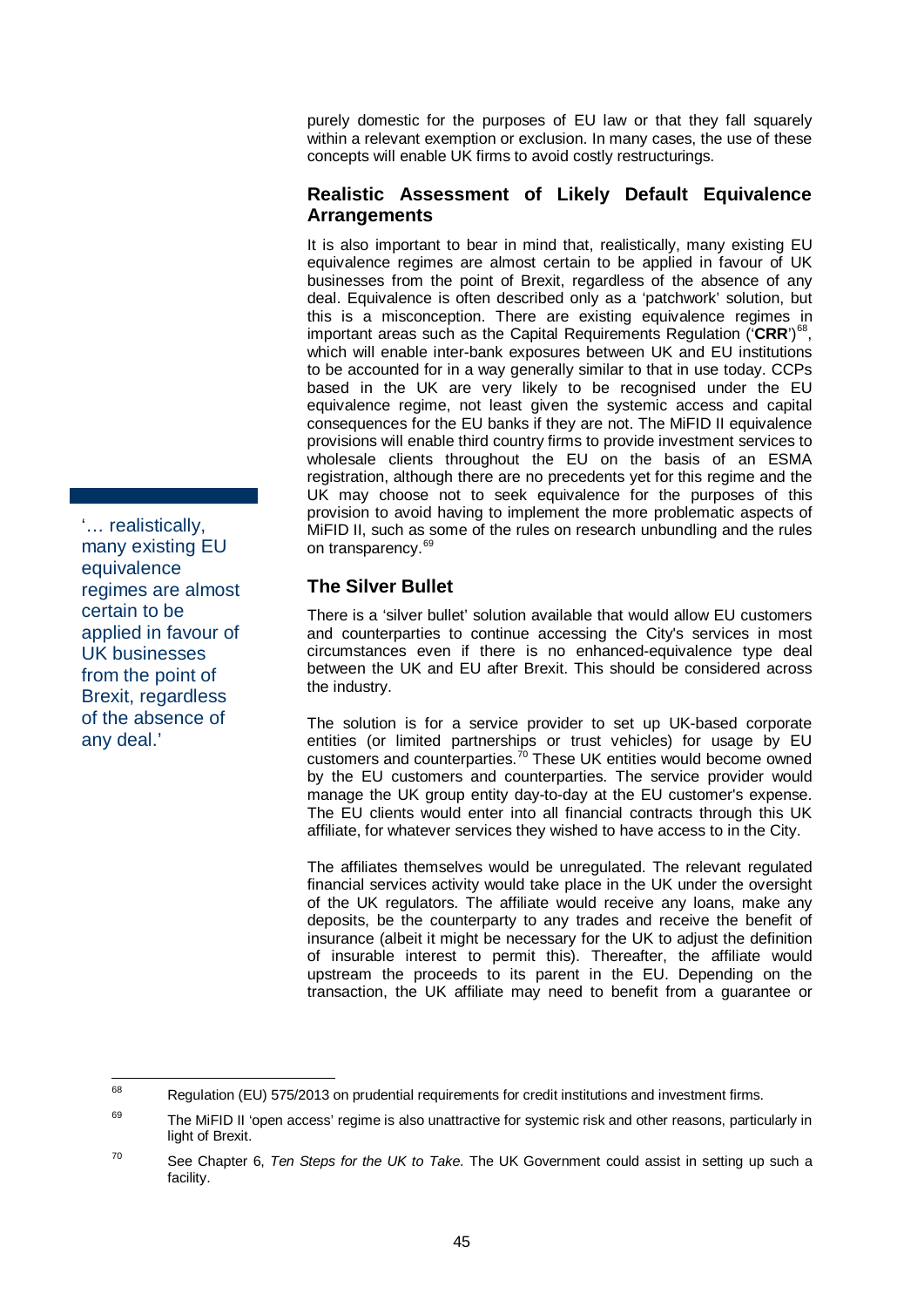collateral provided by its EU parent, or some other form of arrangement that ensures certainty.<sup>[71](#page-52-0)</sup>

## **The Insurance and Reinsurance Trust**

In the insurance and reinsurance context, it should in principle be possible to establish a trust in the UK, which holds the benefit of insurance policies on trust for EU-based beneficiaries, such that the regulated activity of writing the insurance takes place solely within the UK's jurisdiction. Premiums and claims payments would flow through the trustee.

The role for the UK Government is to ensure that its tax arrangements do not skim off improper amounts on the way out of the country. It would also need to check the clarity of application of concepts such as insurable interest, which require an insured to have an interest in the risk that is underwritten for it, as well as other EU Member State laws (although these would generally permit a UK subsidiary of substance to conduct business solely regulated in the UK). The UK would also have to check its double tax arrangements throughout the EU, although these are generally very sophisticated and appear to work favourably.

The EU could of course seek to change its laws to prohibit such structures and introduce protectionist measures such as taxing the proceeds on their way into the EU from the UK-based affiliates of EU customers. To act in such a manner unilaterally with respect to the UK, however, would have adverse effects on US and other interests, making such action unlikely. It would also run counter to world trade laws and the principles set out in Chapter [2,](#page-23-0) *Drivers in Favour of Open Borders for the EU*.

<span id="page-52-0"></span><sup>71</sup> See further, Barnabas Reynolds, *'A Blueprint for Brexit: The Future of Global Financial Services and Markets in the UK'*, Politeia, 2016, page 29 'The UK-EU Relationship: Attracting Business to the UK'.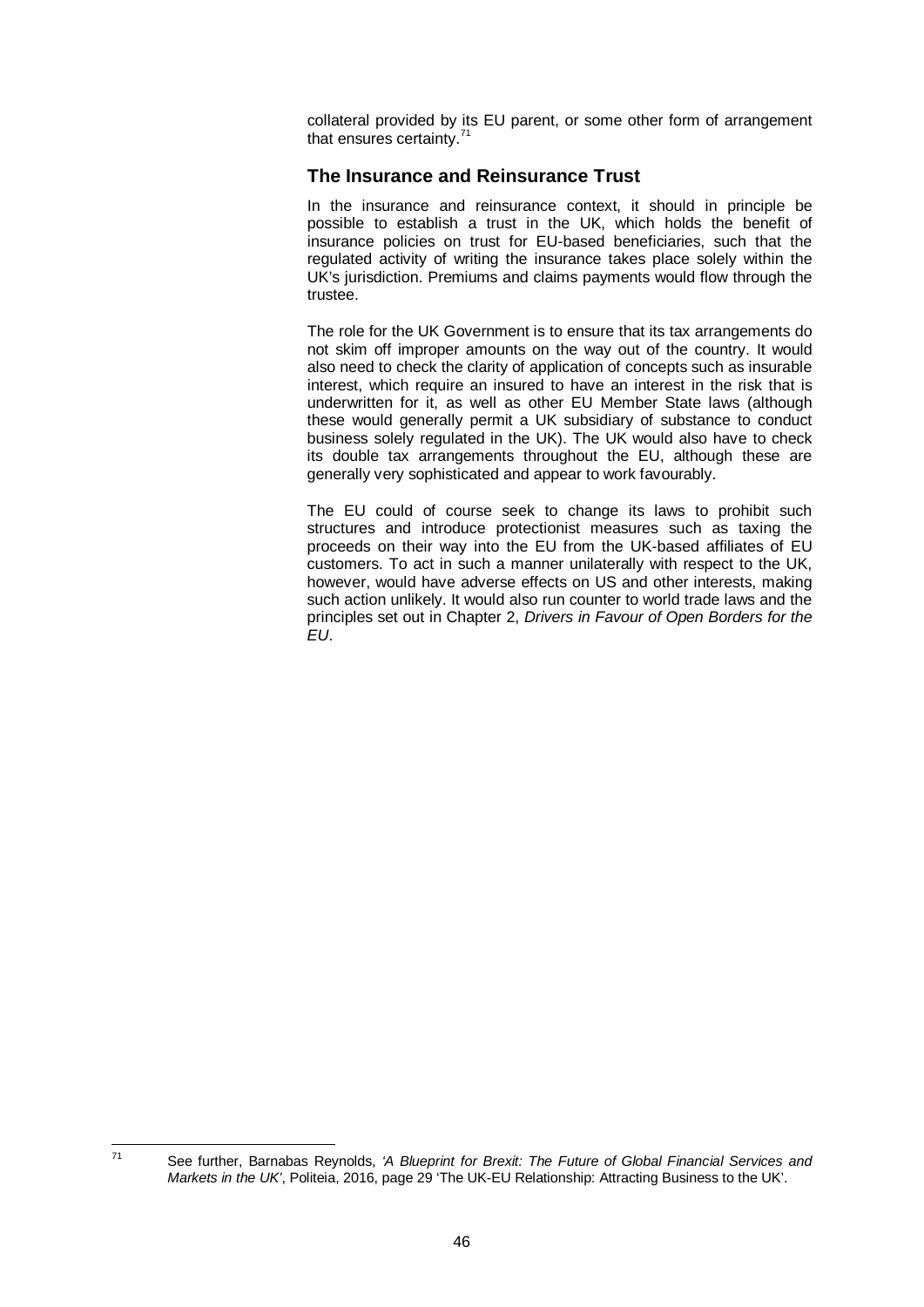# **9. Ten Steps for UK-Based Financial Businesses to Take**

Most businesses do not wish to move elements of their operations to the EU-27, even on a no deal scenario. They appreciate the clustering benefits of the City and the fact that their operations are likely to be less profitable and less dynamic if they make any such moves.<sup>[72](#page-53-0)</sup>

In addition, UK regulators and firms need to give considerable weight to the systemic risk that would be inserted into the global financial markets through the making of meaningful moves of business (including technology and contractual arrangements) to the EU-27 in anticipation of or upon Brexit. This is not just because of the risks introduced by making the moves themselves, but because the EU-27 regimes and supervisors are essentially untested for the business required and unprepared, in practical terms, given the uncertainties arising in what is to a large degree a newly-fledged environment. Their laws and regimes have no track record in dealing with the sophisticated details of the financial markets. The risks are further exacerbated by the divergent characteristics of the states being considered for the moves and the simultaneous, uncoordinated nature of the moves.

It does not make sense for the regulators or the markets to plan for such moves without having examined all options for minimising them.

It is possible to minimise and in many cases avoid any requirements to move through taking the following ten steps which enable firms to continue servicing EU customers and counterparties from the City:

*1. Make a robust and thorough assessment of any perceived cliff edge issues for existing client relationships.*

The assertions of a cliff edge on a no deal Brexit ignore key areas of law. The section in Chapter [3,](#page-26-0) *Going it Alone: Reinstating Autonomy and Competitiveness*, entitled *The Cliff Edge in the Mind – International Law: Property Rights and Contractual Rights are Protected* sets out how international law and rights to property will protect most financial contracts in place between UK and EU-27 parties at the time of Brexit. *[73](#page-53-1)*

*2. Make enhancements to existing relationships where possible (for instance by considering assignment clauses and reverse solicitation provisions where desired by the clients), so as to preserve and enhance those relationships post Brexit, allowing for future optionality – by amendments to contracts, side letters or email.*

Businesses can amend their existing contractual arrangements now, so as to strengthen their position and expand the areas covered by international law and property rights protections. This is set out in the section in Chapter 3, *Going it Alone: Reinstating Autonomy and* 

<span id="page-53-0"></span><sup>72</sup> See the section entitled *The Lessons of History* in Chapter [3,](#page-26-0) *Going it Alone: Reinstating Autonomy and Competitiveness*.

<span id="page-53-1"></span><sup>73</sup> See also '*Continuity of Contracts and Business on a 'Hard' Brexit: Human Rights and Reverse Solicitation to the Rescue!*', Shearman and Sterling LLP, 31 October 2017.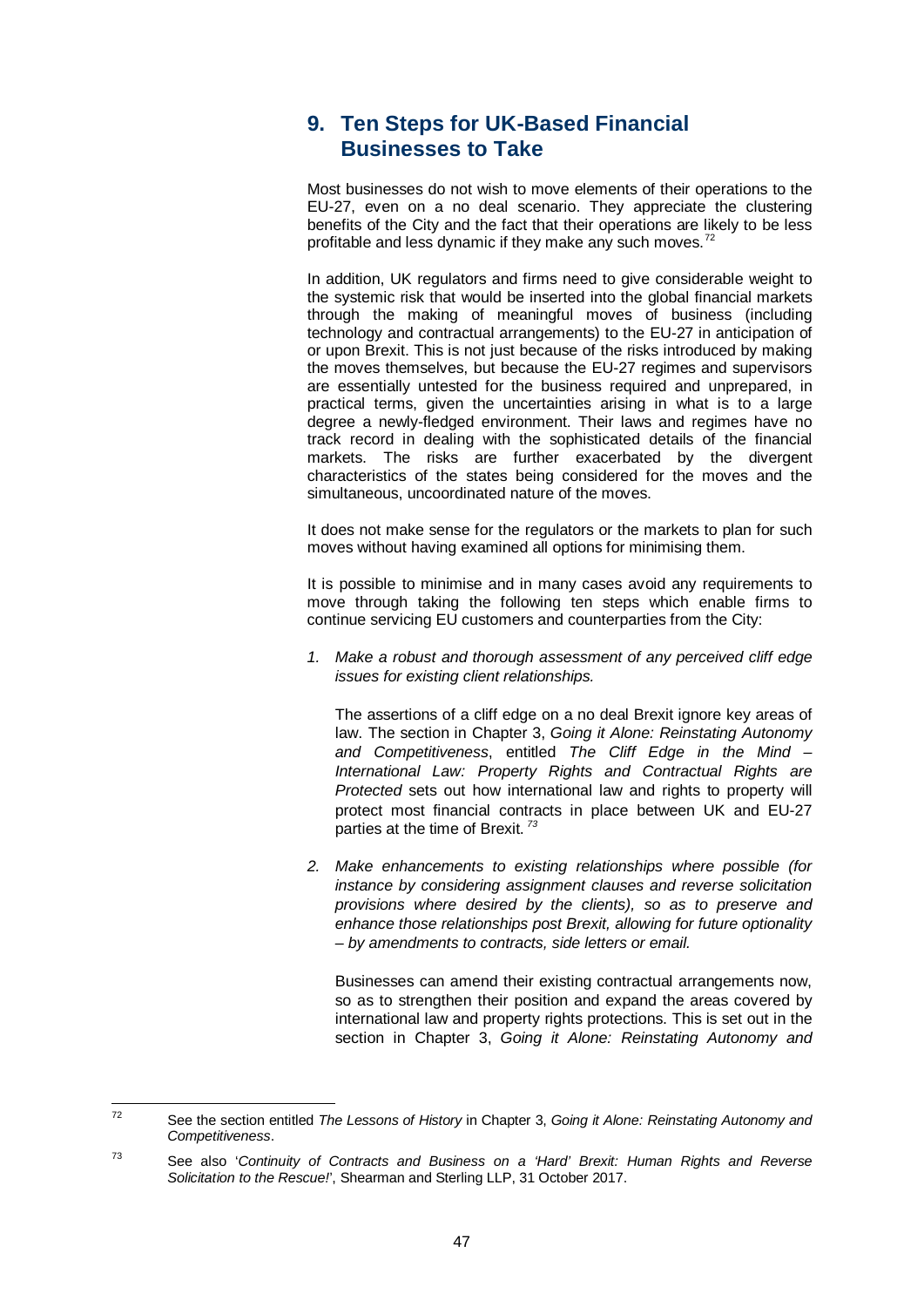*Competitiveness*, entitled *The Cliff Edge in the Mind – International*  Law: Property Rights and Contractual Rights are Protected.<sup>[74](#page-54-0)</sup>

There are various indicia relevant to whether contracts are protected in their full performance by international law and property rights after Brexit. These indicia should be considered in detail against specific arrangements. The EU law concept of reverse solicitation should also be considered.<sup>[75](#page-54-1)</sup> Thought should be given to whether pre-Brexit arrangements can be enhanced and expected future events protected against, for instance by making adjustments to permit actions otherwise requiring a new agreement after Brexit, such as derivatives portfolio compression.

If proper reliance is placed on the law, $^{76}$  $^{76}$  $^{76}$  it should be possible to avoid any cliff edge and extend the performability of existing contractual arrangements well into the future after Brexit.

*3. Ensure business which comes in through reverse solicitation is properly documented and accepted, so that the framework is robust.*

Reliance on reverse solicitation will need to be evidence-based. It is important to maintain proper evidence that any EU-27 customer or counterparty coming in through this route was the first to initiate the relationship by asking about a specific service or product. The key moment is the transition from normal website awareness-raising as well as background, brand-based awareness-raising by the firm to the customer seeking to initiate a conversation or other interaction about a specific service or product.<sup>[77](#page-54-3)</sup>

*4. Ensure a thorough analysis is made of what business is truly crossborder in law, so that non-UK regulatory provisions are applied only when necessary, and consider whether, with minor adjustments, the EU's regulatory perimeter need not be invoked at all.*

This involves a careful consideration of the 'characteristic performance' test set out in Chapter 8, *How Businesses Can Best Identify the Brexit Opportunities*, and an examination of relevant local laws.

*5. Consider the silver bullet and other solutions for assisting customers in 'coming to the UK' in a low-cost way, for instance by establishing a small place of business here such that all future provision of financial service is purely domestic UK, and EU-facing activities are intragroup.*

See Chapter 8, *How Businesses Can Best Identify the Brexit Opportunities*.

<span id="page-54-0"></span><sup>74</sup> See also *ibid.*

<span id="page-54-1"></span><sup>75</sup> See Chapter[s 8,](#page-48-1) *How Businesses Can Identify the Brexit Opportunities,* and [10,](#page-56-0) *Investment Banking and Advisory Services*.

<span id="page-54-2"></span><sup>76</sup> See Chapter [4,](#page-33-0) *Navigating the EU Politics*.

<span id="page-54-3"></span><sup>77</sup> See Option 1 in Chapter [10,](#page-56-0) *Investment Banking and Advisory Services*, for further discussion of this point.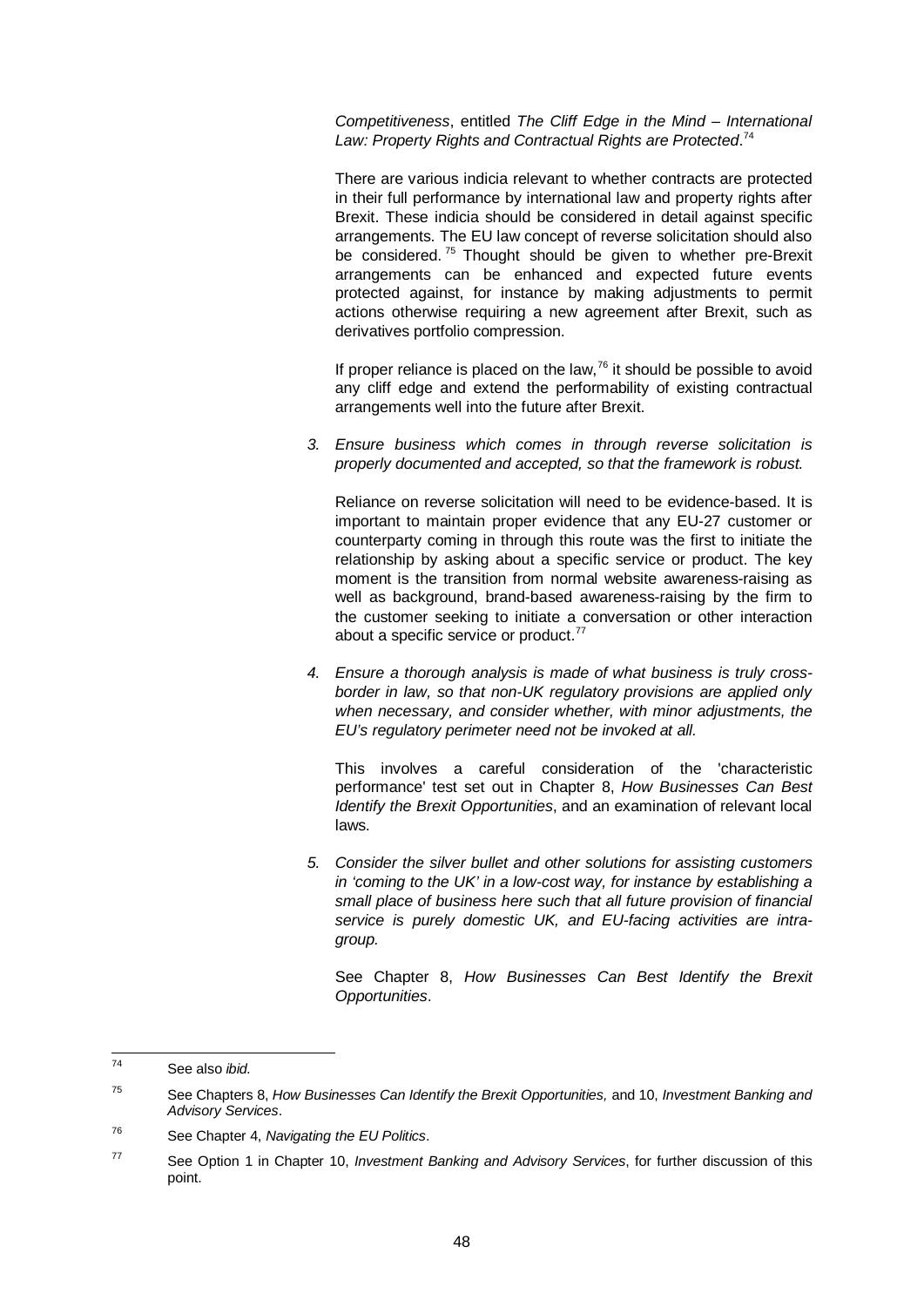*6. Consider other techniques for ensuring regulatory provision takes place in the UK, for instance the establishment of a trust to receive insurance policies and holding the benefit on trust for EU-27 customers.*

See Chapter 8, *How Businesses Can Best Identify the Brexit Opportunities*.

*7. Consider in detail individual business areas and the laws surrounding those areas allowing business moves to be minimised, for instance indirect clearing, agency arrangements, give-up agreements, delegation, outsourcings, branching back and reinsuring back into the UK from the EU-27.*

See Chapters 10 to 14.

*8. Consider market-driven and infrastructure-based solutions, for instance, UK infrastructure offering derivative or look-alike products, which permit trading to continue in the UK in spite of any issues found in trading on EU-27 platforms.*

See Chapter 15, *Market Infrastructure*.

*9. Liaise with the UK Government on the introduction of possible tax incentives and regulatory improvements so as to optimise business models whilst ensuring they are safe for the UK, the global markets and the UK taxpayer.*

See Chapter 6, *Ten Steps for the UK to Take*.

*10. Consider taking steps to retain talent and jobs by assisting staff with any immigration approvals needed to allow them to stay in the UK.*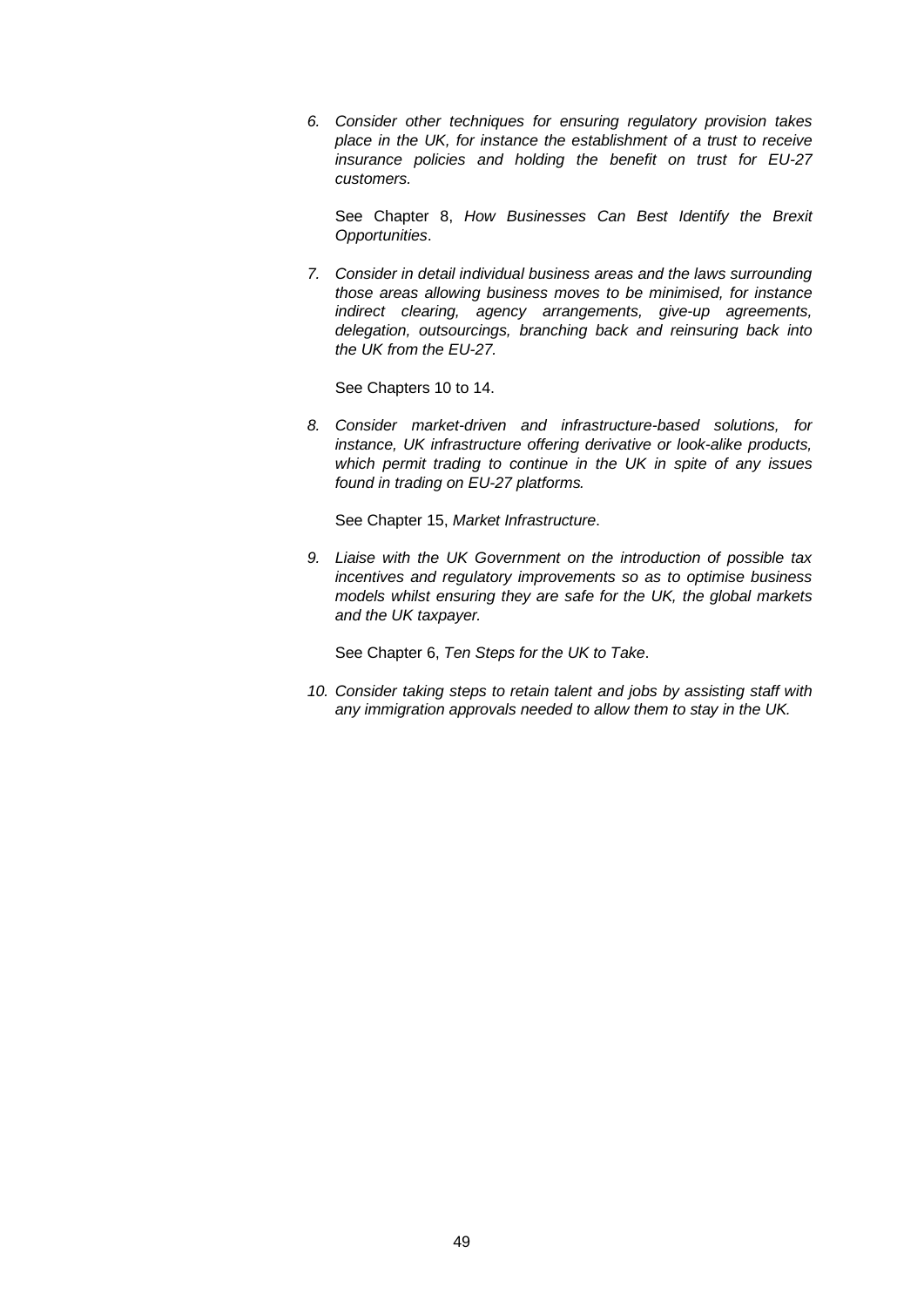# <span id="page-56-0"></span>**10. Investment Banking and Advisory Services**

### **Regulatory Treatment of Investment Banking Services Under EU Law**

Investment banking services are currently regulated pursuant to laws adopted in Member States implementing the first markets in financial instruments directive ('**MiFID I**'), [78](#page-56-1) which will be replaced by MiFID II in January 2018. MiFID II will comprise a revised directive as well as a new regulation, MiFIR. As the implementation date for MiFID II is imminent, and arises before Brexit will take effect, this book generally refers to MiFID II only, except where the MiFID I position is discussed in certain sections.

Under MiFID II, investment firms that carry out investment services and/or perform investment activities as a regular occupation or business on a professional basis within the EU must obtain prior authorisation (i.e., a licence).<sup>[79](#page-56-2)</sup> Regulated investment services and activities in investment banking include:

- a. Reception and transmission of orders in relation to one or more financial instruments;
- b. Execution of orders on behalf of clients;
- c. Dealing on own account;
- d. Underwriting of financial instruments and/or placing of financial instruments on a firm commitment basis; and
- e. Investment advice.

Firms carrying out any of the above activities by way of business in the EU will be required to obtain authorisation unless they: (i) are able to use an exemption; or (ii) are able to restructure to ensure continued access to the EU market for such services without authorisation.

When developing plans for the continuation of investment banking activity after Brexit, firms must also engage with the question of access to EU financial market infrastructure ('**FMI**'), including exchanges, clearing houses and settlement systems. Chapters 14, *Derivatives,* and [15,](#page-107-0) *Market Infrastructure*, of this book set out points for UK firms to consider when planning for continued FMI access.

## **Structuring Options for Wholesale Investment Banking Business Lines on a No Deal Scenario**

The first step when developing a strategy for post-Brexit access to the EU market for investment banking services is to determine whether the investment banking business conducted by the UK-based firm is in fact regulated in the EU. Some aspects of investment banking are not regulated, such as M&A advisory activities and business consulting.

A separate question arises as to whether the relevant services are actually cross-border in nature. This should be determined by applying the characteristic performance test (see Chapter [8,](#page-48-1) *How Businesses Can Best Identify the Brexit Opportunities*) in respect of the service and also (in light of that) all the local law tests for the location of regulated

<span id="page-56-1"></span><sup>78</sup> The Markets in Financial Instruments Directive 2004/39/EC.

<span id="page-56-2"></span> $^{79}$  Article 5(1), MiFID II.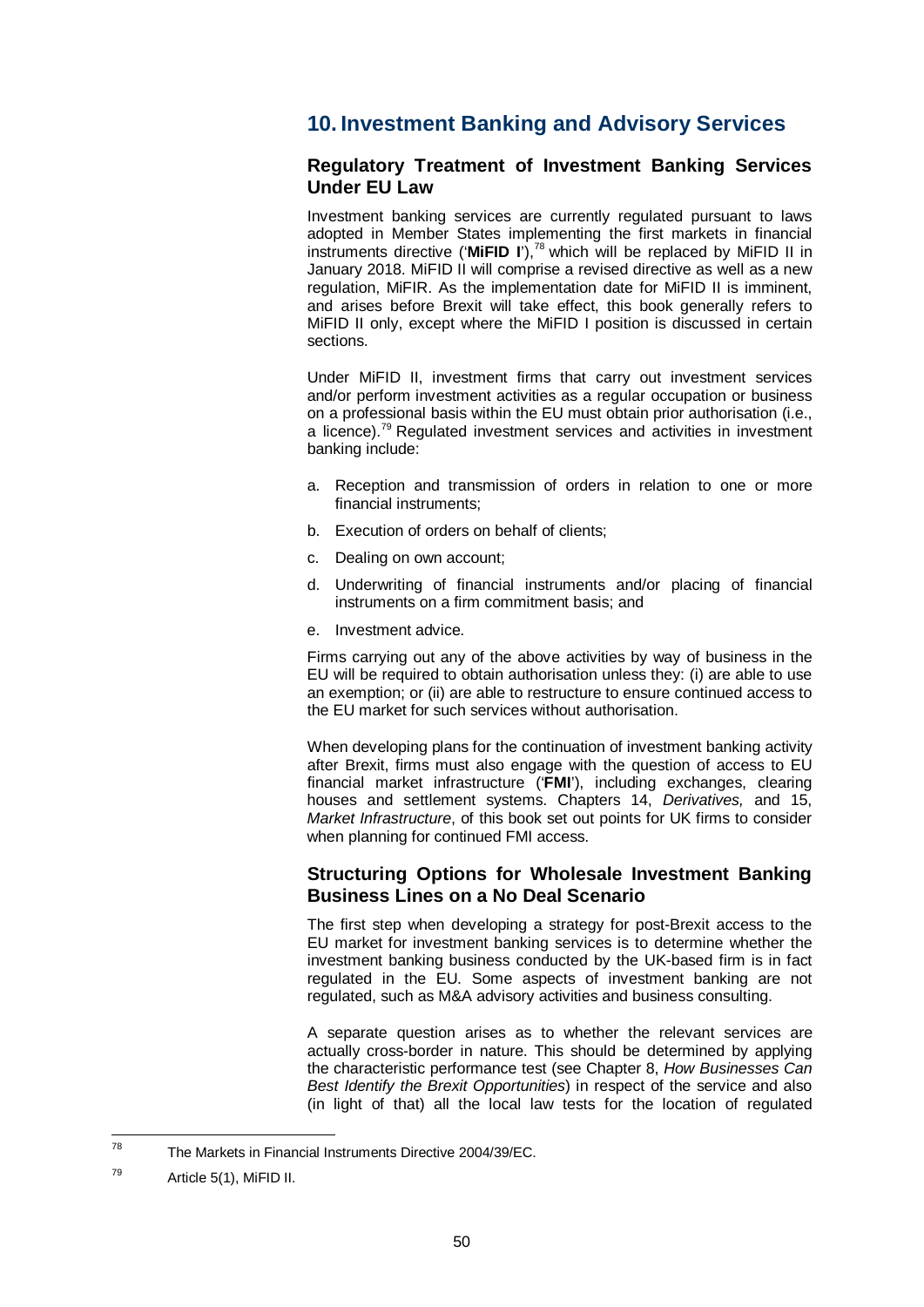activities in all of the EU jurisdictions in which investment banking activities are carried out.

If the UK firm determines that its investment banking business in the EU-27 is in principle subject to local regulation and is also cross-border in nature, there are broadly speaking four options available to continue providing investment banking services to EU clients in the EU.

#### **Option 1 – Rely upon Reverse Solicitation Exclusion**

#### *Summary of Analysis*

Reverse solicitation is permitted for wholesale clients under Recital (43) and Article 46(5) of MiFIR, which should be read in accordance with EU rules of construction.

Recital 43 of MiFIR states that:

'*The provisions of this Regulation regulating the provision of services or undertaking of activities by third-country firms should not affect the possibility for persons established in the Union to receive investment services by a third-country firm at their own exclusive initiative or for Union investment firms or credit institutions to receive investment services or activities from a third-country firm at their own exclusive initiative or for a client to receive investment services from a third-country*  firm at their own exclusive initiative through the mediation of such a credit *institution or investment firm. Where a third-country firm provides services at the own exclusive initiative of a person established in the Union, the services should not be deemed as provided in the territory of the Union. Where a third-country firm solicits clients or potential clients in the Union or promotes or advertises investment services or activities together with ancillary services in the Union, it should not be deemed as a service provided at the own exclusive initiative of the client.*' [Emphasis added.]

Article 46(5) of MiFIR provides that:

'*Member States shall ensure that where an eligible counterparty or professional client within the meaning of Section I of Annex II to Directive 2014/65/EU established or situated in the Union initiates at its own exclusive initiative the provision of an investment service or activity by a third-country firm, this Article[80](#page-57-0) does not apply to the provision of that service or activity by the third-country firm to that person including a relationship specifically related to the provision of that service or activity. An initiative by such clients shall not entitle the third-country firm to market new categories of investment product or investment service to that individual*.' [Emphasis added.]

Therefore, it will be lawful for UK-based service providers, after Brexit, to provide services and sell products to wholesale customers where:

a. The customer seeks out the UK service provider, perhaps after reviewing the provider's website or after a member of staff from the provider has spoken at a conference or engaged in brand awareness-raising. The customer asks for the service provider to

<span id="page-57-0"></span><sup>&</sup>lt;sup>80</sup> This reference is to Article 46, MiFIR, which requires third country firms to register with ESMA before providing services to wholesale clients in the EU. Recital (43) and the *travaux preparatoires* make clear that reverse solicitation is not dependent upon the ESMA registration provisions coming into operation.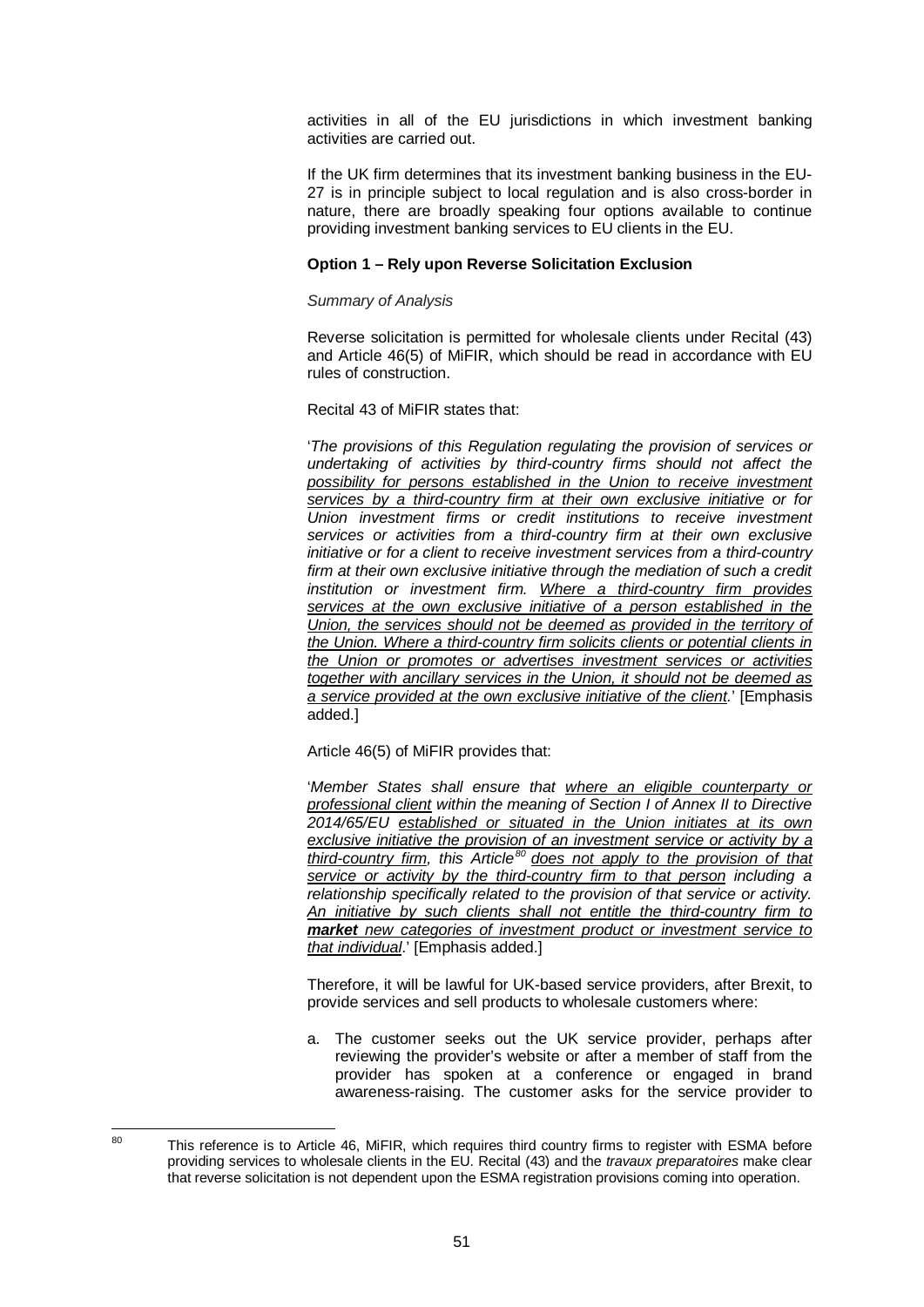agree to provide any services or products within its offering suite, as subsequently indicated (including in interactive discussion) by the customer from time to time. This approach can be memorialised in writing. The service provision or sale can then be evidenced as being at the customer's request.

Notably, the UK service provider should not have to restrict its website so as to avoid EU-27 access since otherwise the reverse<br>solicitation regime would impose impractical extraterritorial impractical extraterritorial restrictions which cannot be taken to have been intended as a matter of law. <sup>[81](#page-58-0)</sup> When the client asks to discuss specific services or products, the UK provider should request that the client reads and signs a request form. $82$ 

- b. There is nothing in the reverse solicitation exclusion prohibiting the customer from signing up to request ongoing provision in the same way, to save the customer from having to make repetitions of their request. Indeed, such an approach can be made to be consistent with *Bundesanstalt für Finanzdienstleistungsaufsicht* ('**BaFin**') guidance on the existing German Member State reverse solicitation exclusion so long as it is made at the client's request.<sup>[83](#page-58-2)</sup>
- c. The customer's original request can also cover new services and products. The customer can request in writing or even by contract that the service provider sends details as it sees appropriate of specific new services and products, or those that have yet to be tried out by the customer. In such a situation, the provision of those details should not constitute 'marketing' within the meaning of the exclusion since the customer had requested them, although care must be taken not to stray outside these strict confines.
- d. Pre-Brexit, potential new customers can be marketed to in accordance with existing EU law. Or they can be marketed to after Brexit through non-affiliated intermediaries within the EU that are licensed as investment firms or credit institutions. [84](#page-58-3) Once aware of the UK service-provider and indicating an interest in finding out more through locally regulated entities, the EU customer can be asked whether it might wish to sign up to a request.

Properly documented, it should therefore be possible for third country providers to deliver services and products safely into the EU without tripping over the EU's regulatory perimeter. The investment funds industry and US bank lending sector have operated on this basis for decades, when accessing Europe. Obviously, reverse solicitation only applies to third country entities and not to EU subsidiaries.

'Properly documented, it should therefore be possible for third country providers to deliver services and products safely into the EU without tripping over the EU's regulatory perimeter.'

<span id="page-58-0"></span><sup>&</sup>lt;sup>81</sup> See for example the European Commission's guidance in the context of packaged retail and insurancebased investment products (point 14, Commission Communication (2017/C 218/02)). The guidance states that the mere fact that a website can be accessed by a customer located in an EU Member State does not necessarily imply that investment products on that website are being marketed or directed at such customers. It would, however, be prudent to avoid being seen as actively targeting clients in the EU-27, for example by creating a particular area of the website for EU-27 clients, or providing targeted translations.

<span id="page-58-1"></span><sup>&</sup>lt;sup>82</sup> The service provider should also inform the EU-27 client in writing and in a prominent way, before the provision of any investment services, that the provider (in relying upon this exclusion) is not allowed to provide services to EU clients other than wholesale clients and that they are not subject to supervision in the EU. They must also state the name and the address of their UK regulator(s).

<span id="page-58-2"></span><sup>83</sup> See the Shearman & Sterling LLP Client Note, '*Continuity of Contracts and Business on a* '*Hard*' *Brexit: Human Rights and Reverse Solicitation to the Rescue!*' for more on this and additional details.

<span id="page-58-3"></span><sup>84</sup> See Recital (43) of MiFIR.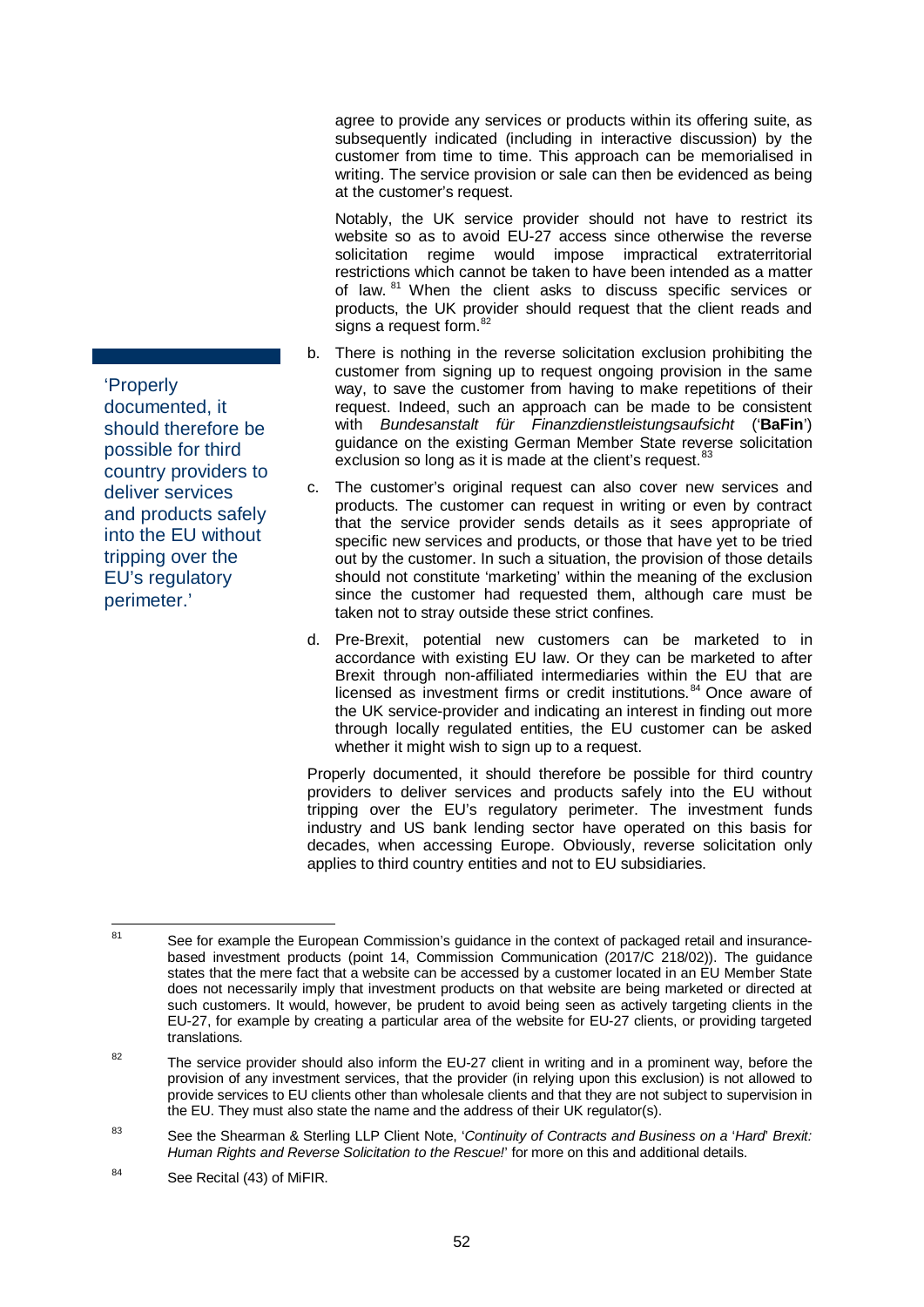It has sometimes been asserted that reverse solicitation cannot be relied upon systematically due to soft concerns that EU regulators might not like it. Any such dislike would have no basis in law. EU law, as a proper system of law, can be relied upon in accordance with its terms. What the assertion might be intended to indicate, which would be correct, is that care must be taken in relying upon this exclusion to ensure that proper records are kept of the customer's initial solicitation, so that this fact can if necessary be proved to any regulator or court. Absent evidence of overt direct marketing by UK entities, duress or fraud, a written document signed by a wholesale customer $^{85}$  $^{85}$  $^{85}$  should be valid evidence of their wish to instigate a relationship along the lines stated above.

Notably, when MiFID II/MiFIR were being drafted, there was a policy discussion regarding the continued existence of the UK's 'overseas persons exclusion', which essentially provides that non-UK based investment business providers can operate cross-border, selling their services from abroad into the UK without a place of business in the UK so long as they comply with the UK's marketing restrictions (which are essentially disapplied for wholesale business). At the time, continental countries emphasised the flexibility of 'reverse solicitation' and its permissiveness for cross-border business. It was, however, eventually agreed that that the UK's exclusion and other national exceptions could continue alongside the reverse solicitation exclusion in MiFIR.<sup>[86](#page-59-1)</sup>

### **Repapering Existing EU Clients Before Brexit**

In order to provide for the widest possible forward-looking array of services to be performed, it would be worthwhile before Brexit for clients of UK-based institutions to indicate in written form that they request future information on a comprehensive list of services provided by those institutions post Brexit. This would invoke the reverse solicitation exclusion in its broadest sense and mean that businesses can continue to operate on a wide-ranging basis solely under UK regulation and supervision after Brexit. EU laws should not be triggered in respect of those clients.

If the list of services and products that existing customers express a wish to procure also includes services and products that they ask merely to be kept informed about in case they wish to purchase them in due course, that is likely also to be permissible under the reverse solicitation provisions, since any provision of information relating to new services and products so specified will involve the provision of information in performance of contractual obligations and not the marketing of new services and products to the customer.

#### **Acquiring New Clients After Brexit**

EU clients wishing to sign up to UK-based institutions' services and product offerings after Brexit will be able to do so on their own initiative. They can sign up to terms which request the provision of services and

<span id="page-59-0"></span><sup>&</sup>lt;sup>85</sup> A wholesale customer will be presumptively sophisticated, which is most likely why the reverse solicitation exclusion in MiFIR expressly references them. As a result, the evidence provided by what is effectively their written attestation of their solicitation of the provider and expression of wishes for ongoing provision should be treated at face value. Indeed, were they to allege subsequently they did not mean what they said, this would be an actionable misrepresentation vis-à-vis the provider under English law and potentially even fraud. For this reason, such statements should be capable of being relied upon with confidence.

<span id="page-59-1"></span><sup>86</sup> See also Article 46(4), MiFIR.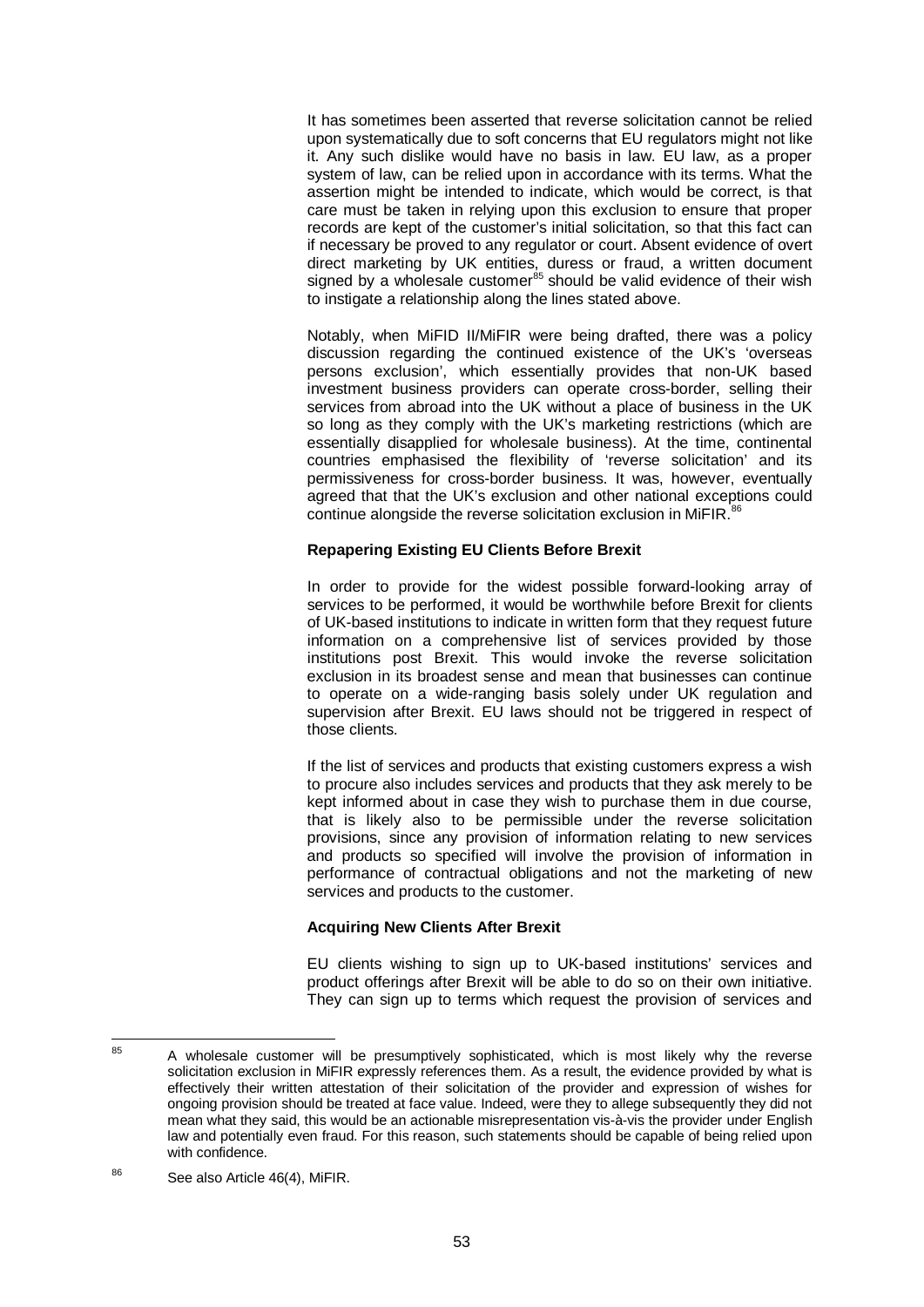'UK-based institutions can in principle still travel into Member States of the EU to raise brand awareness in a generic form, at conferences and in other such fora.'

products across a broad spectrum and can seek to oblige the UK provider, contractually, to inform them of new services and products which the provider thinks are relevant to them from time to time.

UK-based institutions can in principle still travel into Member States of the EU to raise brand awareness in a generic form, at conferences and in other such fora. This should not constitute marketing to the customer of services or products contrary to the reverse solicitation exclusion. In addition, specific meetings with potential EU-27 wholesale clients to explain service and product offerings should be permissible so long as these are at the client's request. BaFin guidance on the existing German reverse solicitation exclusion recognises this possibility. Also, Recital 43 to MiFIR recognises that a regulated investment firm or credit institution within the EU can market to potential EU clients and then, if those clients wish, can put them into contractual relations with a UK-based provider. The terms of that relationship could include the ongoing relationship maintenance provisions mentioned above, whereby the client asks to be kept abreast of new opportunities of the provider.

### **Option 2 – Adopt a Back-to-Back Booking Model**

Under this model, EU clients will trade with an EU affiliate of the UK investment firm. The EU affiliate will then trade an identical product backto-back with the UK investment firm, thus retaining a single trading book. The UK firm should be able to trade back-to-back with its EU affiliate as such intragroup trades should not trigger any requirement to obtain authorisation under MiFID II. <sup>[87](#page-60-0)</sup> The EBA has recently stated its expectations of the supervision of back-to-back structures by Member State supervisory authorities. Back-to-back models may be used so long as the EU affiliate is not an 'empty shell' and has adequate levels of Pillar 1 and 2 regulatory capital, in-house risk management and operational capability to absorb any material unhedged positions in the event of default of the UK entity to which risks have been transferred.<sup>[88](#page-60-1)</sup>

A back-to-back booking model is likely to be appropriate for certain investment banking services only. For example, execution of orders on behalf of clients is likely to be easily facilitated through a back-to-back model. However, services such as underwriting are likely to be more difficult to filter through the back-to-back booking process. Reverse solicitation may provide a better route for such services. The back-toback booking model would also attract meaningful costs compared to reverse solicitation due to the establishment costs for the EU affiliate, subsequent individual capital requirements and separate operational and risk-management capacity required for the EU affiliate.

This option would require mutual UK-EU capital reliefs under CRD IV such that 'group' exposures could be given a lower risk weighting for capital purposes.

#### **Option 3 – Split Out the EU Business**

This is the most expensive option, both in terms of initial set-up, ongoing costs and human resources. Under this option, the EU customer-facing

<span id="page-60-0"></span><sup>&</sup>lt;sup>87</sup> Article 2(1)(b), MiFID II. In some EU jurisdictions (e.g. France), the exemption under Article 2(1)(b), MiFID II has been implemented to prevent firms that provide services other than to their affiliates from relying on the exemption.

<span id="page-60-1"></span><sup>88</sup> EBA's '*Opinion on issues related to the departure of the United Kingdom from the European Union*', 12 October 2017 (EBA/Op/2017/12).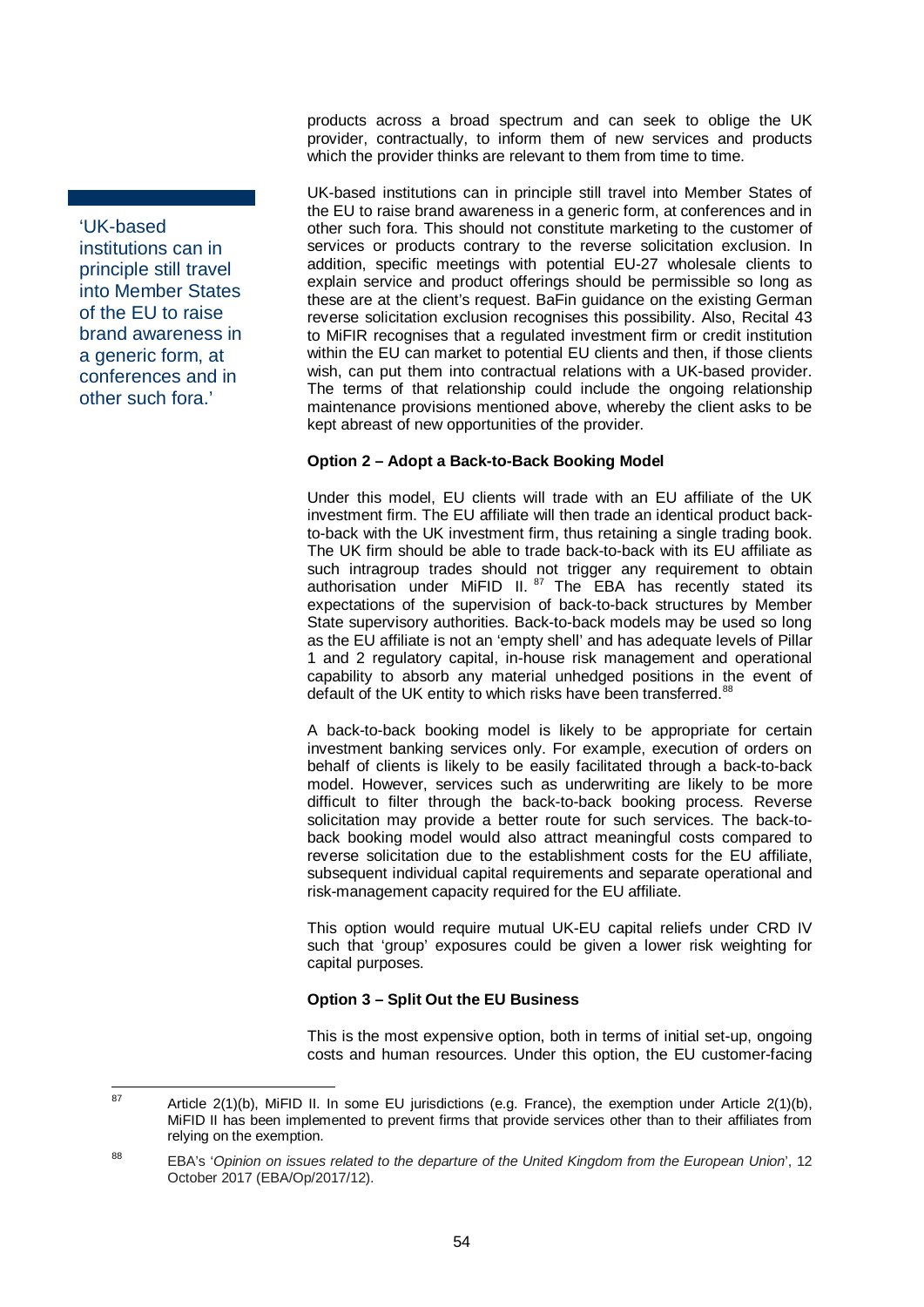investment banking business would be transferred to an existing or newly formed affiliate in the EU.

The EU affiliate would be required to obtain authorisation in the jurisdiction in which it is established. This is a time-consuming process, taking at least 6 months.<sup>[89](#page-61-0)</sup> However, regulators are able to 'stop the clock' on the application process in order to request further information, so in practice the authorisation process tends to take much longer.

There are ongoing costs associated with running a fully-fledged investment firm in the EU. These costs include capital costs (which vary depending on the size of investment banking business being undertaken) and staffing costs. Relocating suitably qualified employees can also be difficult, especially as EU regulators will require a core of employees to be locally resident, sufficiently expert, and fit and proper to carry out their functions.

#### **Option 4 – Branch-Back and/or Outsource-Back into the UK**

A further option is the 'branch-back' and/or outsource-back approach whereby the separately authorised EU affiliate also establishes a London branch and/or outsources back to the UK. The London branch or outsourcing entity could carry out certain functions for the main EU office of the EU affiliate (mitigating the need to relocate some staff and functions) and some front office functions to interface with the London market if required. This option merits consideration, as it could mitigate some of the costs and disruption entailed under Option 3. The EU affiliate would provide to the UK investment firm all of the advantages of the EU investment services passport, while there is the possibility for certain functions to be carried out by UK-based staff who do not need to relocate.

In the UK the FCA and PRA will need to be consulted to ensure that there are no supervisory concerns. EU regulators will also need to be consulted in case there are particular concerns as to the extent of staffing and business functions carried out in the London branch for the EU affiliate. A recent ESMA Opinion has stressed that the EU affiliate must be sufficiently independent and have the ability to control and manage its outsourcing and delegation arrangements.<sup>[90](#page-61-1)</sup> It also stresses the importance of supervision of the entity not being adversely affected by outsourcing or delegation arrangements. A comparable approach is likely to apply to the 'branch-back' proposition. For example, the EU-compliant internal procedures of the EU affiliate must be effectively implemented in both the London branch and the main EU office of the affiliate. The ESMA Opinion also states that the use of non-EU branches must be based on objective reasons and the EU affiliate must be able to show that the non-EU branch will be effectively supervised. These considerations do not prevent the 'branch-back' approach from being adopted. However, it is clear that early discussions with regulators are required. From a UK perspective it may also be appropriate to consider the extent to which the UK regulators can adopt a facilitative attitude towards this option, especially if the option might be pursued by a significant number of UK-based investment firms. The specific topic of derivatives clearing is dealt with in Chapter 14, *Derivatives*.

<sup>89</sup> Article 7(3), MiFID II.

<span id="page-61-1"></span><span id="page-61-0"></span>

<sup>90</sup> See ESMA's '*Opinion to support supervisory convergence in the area of investment firms in the context of the United Kingdom withdrawing from the European Union*'*,* 31 July 2017 (ESMA35-43-762).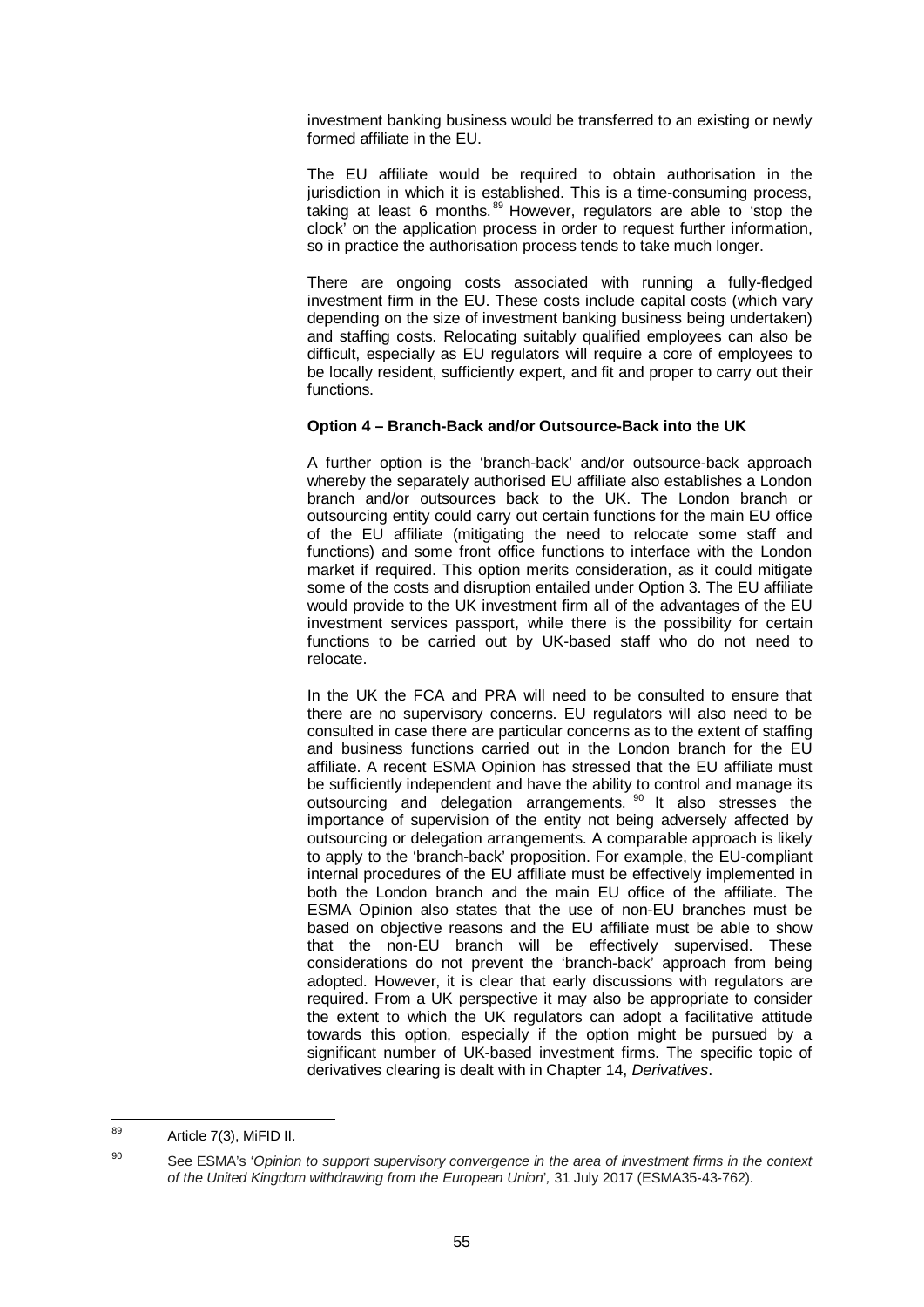# **11. Commercial Banking**

### **Regulatory Treatment of Commercial Banking Under EU Law**

Under the EU architecture, traditional banking is regulated separately from investment banking. Deposit-taking banks – or 'credit institutions' in EU terminology – are regulated under the Fourth Capital Requirements Directive or CRD IV.<sup>[91](#page-62-0)</sup> A 'credit institution' is defined as an undertaking which takes deposits or other repayable funds from the public and grants credits for its own account. <sup>[92](#page-62-1)</sup> Alongside CRD IV, the Capital Requirements Regulation (or CRR) contains various equivalence regimes and capital rules.<sup>[93](#page-62-2)</sup> Commercial banking includes the following activities that are regulated under CRD IV and CRR:

- a. Taking deposits and other repayable funds;
- b. Lending;
- c. Financial leasing;
- d. The provision of payment services, e.g. the execution of payment transactions (direct debits etc.); and
- e. Guarantees. [94](#page-62-3)

Credit institutions are also entitled to conduct investment business. The analysis for their investment business activities is set out in Chapter [10,](#page-56-0) *Investment Banking and Advisory Services*.

Payment services are separately regulated under the Payment Services Directive ('**PSD**') (which from 13 January 2018 is to be repealed and replaced by the Second Payment Services Directive ('**PSD II**'). [95](#page-62-4) The PSD sets out the types of payment services that may be undertaken by payment service providers and sets out the conditions for authorisation of certain payment institutions. Under Article 10(1) of the PSD (or Article 11(1) of PSD II), credit institutions authorised under CRD IV and branches of third country credit institutions may provide payment services in the EU without obtaining separate authorisation under the PSD.

## **Structuring Options for Commercial Banking Business Lines**

Just as for investment business, the threshold question for wholesale commercial banking is whether the relevant activity is regulated within a relevant EU Member State and whether it is conducted cross-border into the EU. In general, deposit-taking is not seen, under the 'characteristic performance' test, to be cross-border but is seen to take place in the branch of the deposit-taking institution where the books and records are kept and the liability is incurred,<sup>[96](#page-62-5)</sup> although this varies on a jurisdiction-by-

<span id="page-62-2"></span> $93$  Regulation 575/2013.

<span id="page-62-0"></span><sup>91</sup> Directive 2013/36/EU.

<span id="page-62-1"></span> $^{92}$  Article 4(1)(1), CRR.

<span id="page-62-3"></span><sup>94</sup> Annex I, CRD IV.

<span id="page-62-4"></span><sup>&</sup>lt;sup>95</sup> Directive 2007/64/EC. The PSD is due to be repealed and replaced by the Second Payment Services Directive (EU) 2015/2366) from 13 January 2018.

<span id="page-62-5"></span><sup>&</sup>lt;sup>96</sup> This is the view that has historically been taken by the UK. The 'characteristic performance' test is contained in Commission Interpretative Communication, '*Freedom to Provide Services and the Interest of the General Good in the Second Banking Directive*', 20 June 1997 (SEC(97) 1192 final).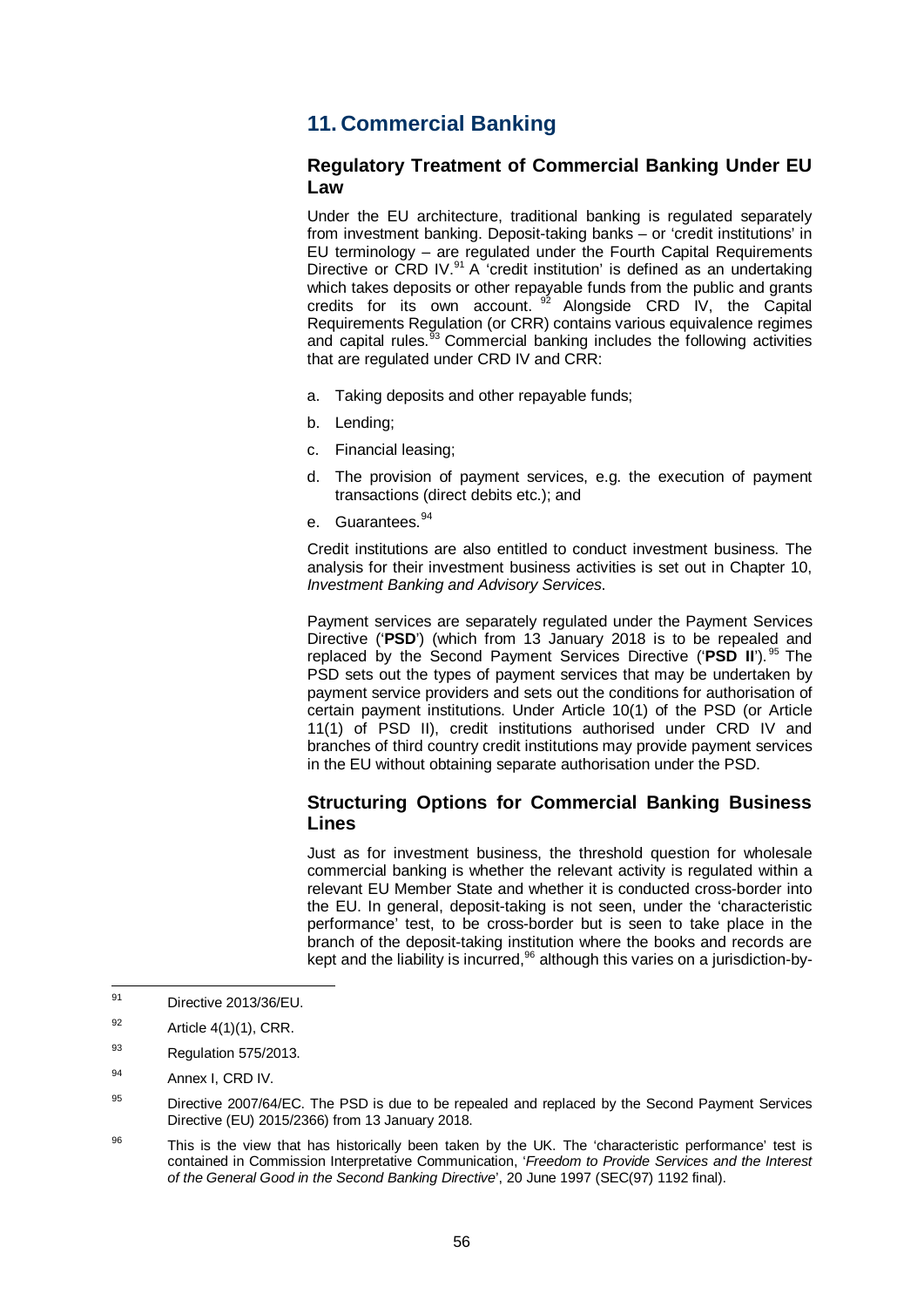jurisdiction basis. Many payment services are also not cross-border but are similarly seen to be provided where the accounts across which the debits and credits are made are located.

#### **Option 1 – Consider UK Only Restructure**

It is likely that a significant amount of commercial banking business takes place only in the UK under the 'characteristic performance' test. $97$  This refers to the place where the essential supply of the services for which payment is due. The Financial Conduct Authority ('**FCA**') has confirmed that UK firms should use the characteristic performance test to determine the place of supply of services provided by them. $98$  The Commission has also stated that the provision of distance banking services such as online banking should not be deemed to be carried out in the territory of the EU customer.[99](#page-63-2) UK firms should determine whether a service is located in an EU jurisdiction by reference to whether the essential supply for which payment is due takes place in an EU jurisdiction. Upon carrying out a technical review of its commercial banking activities and reviewing the perimeter guidance of any other relevant Member States, firms may find that all or most of their business is, under the characteristic performance test, legally deemed to be carried out in the UK only.

#### **Option 2 – Use Local Law Exemptions**

Firms may also be able to operate those business lines that are crossborder within the EU on the basis of a branch network. CRD IV does not prohibit Member States from allowing third country credit institutions to establish branches in their jurisdictions. Article 47 of CRD IV only provides that such branches should not receive favourable treatment when compared with branches of credit institutions with head offices in the EU. The EU may also agree with a third country, here the UK, to afford equal treatment across the EU to branches of credit institutions with head offices in that third country (e.g., in the UK).<sup>[100](#page-63-3)</sup>

A branch network is likely to be viable for firms that operate in only certain EU jurisdictions. Local Member State law will govern the process for establishing branches in each jurisdiction. EU regulators are likely to require a cooperation agreement with the UK regulators, they may require assets to be ring-fenced at the branch in lieu of formal capital requirements and they may impose liquidity requirements.

### **Option 3 – Split Out the EU Commercial Banking Business**

This option would involve the UK firm establishing an authorised credit institution in the EU. In order to obtain authorisation, the EU affiliate must submit a programme of operations setting out the business plan of the EU bank,<sup>[101](#page-63-4)</sup> the EU bank must hold sufficient initial capital,<sup>[102](#page-63-5)</sup> there must

<span id="page-63-5"></span><span id="page-63-0"></span><sup>97</sup> Commission Interpretative Communication '*Freedom to Provide Services and the Interest of the General Good*' in the Second Banking Directive, 20 June 1997 (SEC(97) 1193 final). The European Commission's view for the purposes of the Investment Services Directive (the precursor to MiFID) was that the activity occurred wherever the 'characteristic performance' of the activity took place. This view was adopted by the Financial Services Authority (the precursor to the FCA). However, the FCA notes that this view is not shared by all other EEA states (FCA Handbook, SUP App 3 3.3.8G).

<span id="page-63-1"></span><sup>98</sup> FCA Handbook, SUP App 3.6.8G.

<span id="page-63-2"></span><sup>99</sup> Commission Interpretative Communication '*Freedom to Provide Services and the Interest of the General Good*' in the Second Banking Directive, 20 June 1997 (SEC(97) 1193 final).

<span id="page-63-3"></span> $100$  Article 47(3), CRD IV.

<span id="page-63-4"></span><sup>101</sup> Article 10, CRD IV.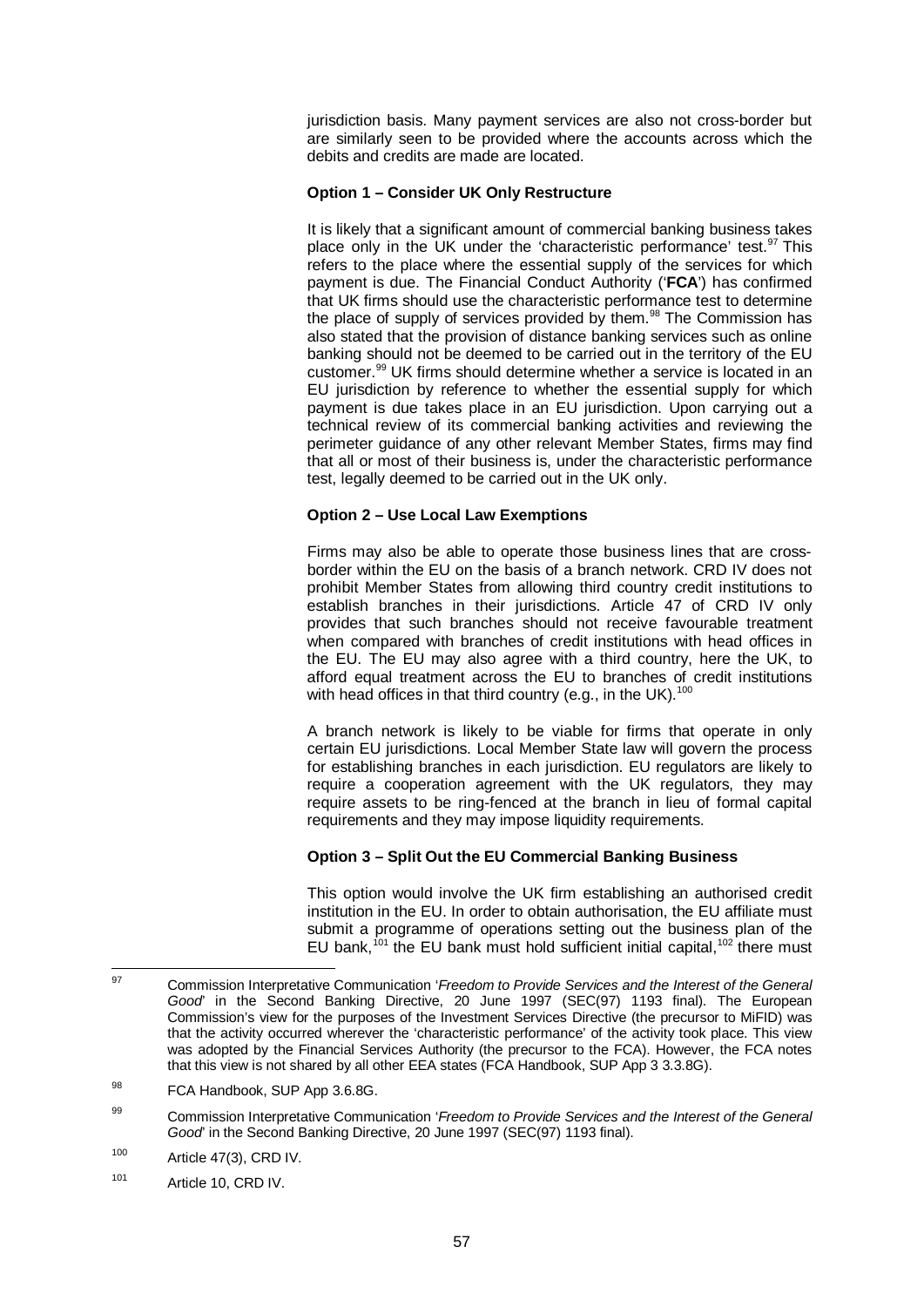be at least two persons directing the business of the EU bank<sup>[103](#page-64-0)</sup> and the shareholders must meet the suitability criteria.<sup>[104](#page-64-1)</sup> Regulators of the jurisdiction of the EU affiliate applying for authorisation under CRD IV must decide whether to grant or refuse the application within 12 months of receipt of the application.<sup>[105](#page-64-2)</sup>

The EU affiliate will be subject to the prudential requirements of CRR. These currently apply directly in the UK. However, if in the future the UK diverges in a material way from the EU approach to capital requirements such that either loses equivalence, the UK bank and EU affiliate may be subject to penal capital requirements for intra-group expenses. Furthermore, if the EU affiliate is established in a Eurozone country and is deemed to be a 'significant' credit institution for the purposes of Article 6 of the Single Supervisory Mechanism Regulation (the '**SSM Requiation**')<sup>106</sup>, it will be subject to direct oversight by the ECB.<sup>[107](#page-64-4)</sup>

Capital should be capable of being managed using sub-participations and other techniques to reduce the cost of splitting the balance sheet in this manner, though it is still the least efficient of the options.

#### **Option 4 – Branch-Back and/or Outsource-Back into the UK**

The 'branch-back' or outsourcing-back model involves the separately authorised EU banking affiliate establishing a UK branch, or outsourcing back, thus mitigating the extent to which staff would need to relocate to the main office of the EU affiliate. The proposition merits further consideration, as it could mitigate the costs and disruption of Option 3. A recent EBA Opinion stresses that outsourcing, delegation and 'empty shell' entities will be scrutinised closely.<sup>[108](#page-64-5)</sup> This is not unexpected and does not exclude the 'branch-back' approach. So long as the EU affiliate has sufficient independent corporate 'substance' (including adequate governance, risk-management and oversight arrangements) and regulatory supervision is not adversely affected, outsourcing and delegation arrangements are legitimate. Similar reasoning may apply to UK banks pursuing the 'branch-back' approach. The ECB has also made recent statements indicating that 'dual-hatting' (i.e., staff carrying out functions in more than one group entity) is likely to be scrutinised strictly due to, *inter alia*, conflicts of interests and capacity issues. Concerns would also be raised if employees of a euro area bank were spending most of their working hours in a third country rather than being physically present in the euro area – instead, control functions and local governance of EU-authorised banks must be sufficiently independent and the EU affiliate has sufficient numbers of local staff to operate

- <span id="page-64-1"></span><sup>104</sup> Article 14, CRD IV.
- <span id="page-64-2"></span><sup>105</sup> Article 15, CRD IV.
- <span id="page-64-3"></span><sup>106</sup> Regulation (EU) 1024/2013).
- <span id="page-64-4"></span><sup>107</sup> The criteria for determining the significance of a credit institution are set out in Article 6, SSM Regulation. Article 6 provides that a credit institution will be deemed to be significant if (i) its total assets exceed EUR 30bn, (ii) the ratio of its total assets over the GDP of the Member State of establishment exceeds 20%, or (iii) the national regulator notifies the ECB that it considers the credit institution to be significant and the ECB agrees.
- <span id="page-64-5"></span><sup>108</sup> See the EBA's '*Opinion on issues related to the departure of the United Kingdom from the European Union*', 12 October 2017 (EBA/Op/2017/12).

<sup>102</sup> Article 12, CRD IV.

<span id="page-64-0"></span><sup>103</sup> Article 13, CRD IV.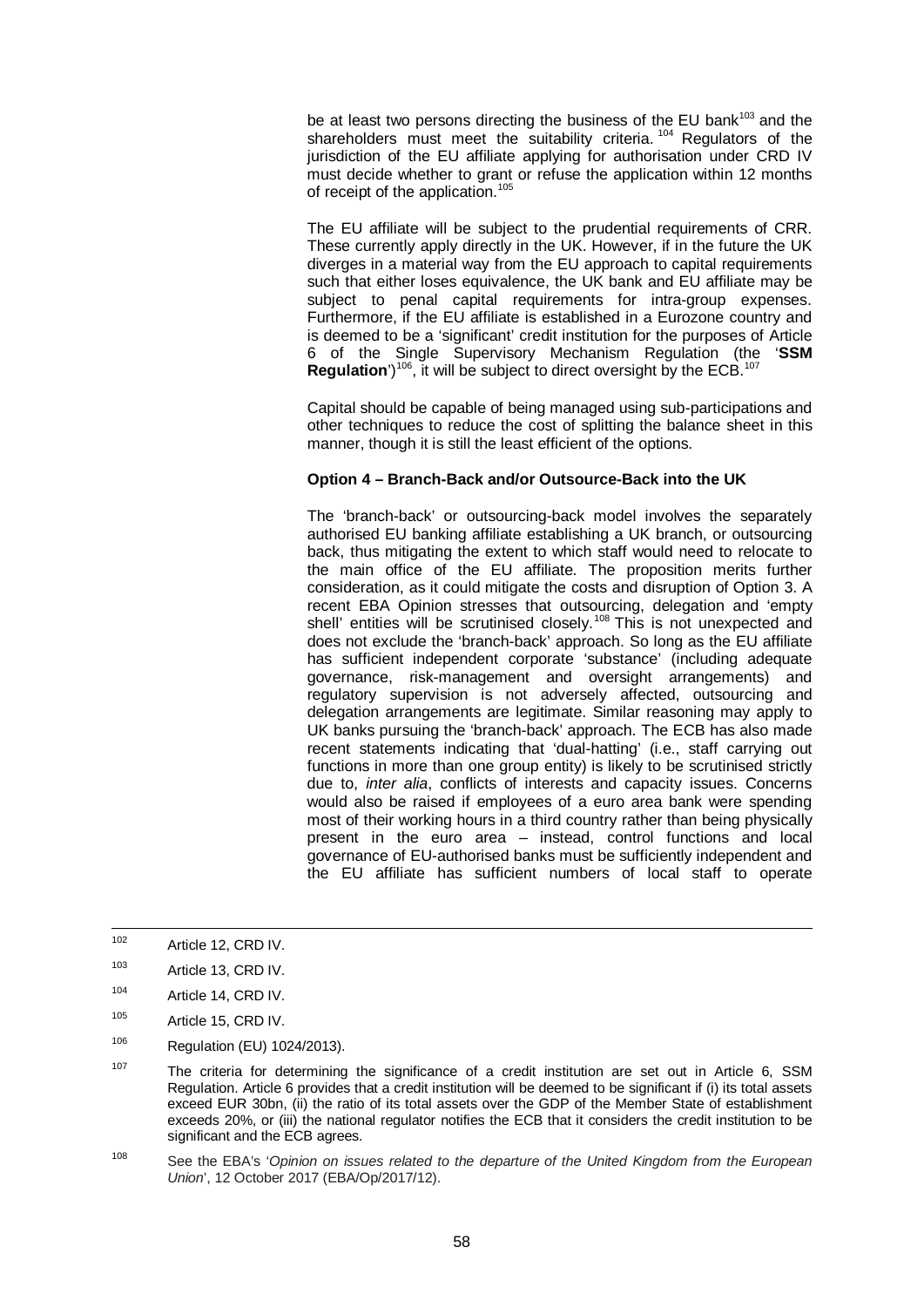effectively. <sup>[109](#page-65-0)</sup> Again, this does not exclude the 'branch-back' or outsource-back approach provided there is careful deliberation and open discussion with the relevant regulators.

## **Other Considerations for Commercial Banking**

In order to provide payment services to customers in the EU, it will be necessary for UK credit institutions to access payment schemes that allow for settlement in euro. UK banks may continue to access TARGET2 as direct participants after Brexit pursuant to Article 6 of the TARGET2 Guideline. They will no longer be able to participate as indirect participants as such participants must be credit institutions with head offices in the EEA. However, provided that UK banks obtain direct participant status, real time gross settlement in euro through TARGET2 should be unaffected.

TARGET2 is generally more useful for high value payments in euro. Retail payments are usually routed through the Single Euro Payments Area ('**SEPA**') system, Step2. This system results in lower costs for processing lower value euro-denominated transactions by netting payments on an intraday basis. After Brexit, it will no longer be possible for UK banks to access the SEPA payment systems unless the European Payments Council grants access in respect of UK credit institutions.<sup>[110](#page-65-1)</sup> If such access is not granted, retail payments in euro would have to be settled through TARGET2, resulting in higher costs for consumers.

<span id="page-65-0"></span><sup>109</sup> See *'Brexit: an ECB supervision perspective*', ECB, 15 November 2017.

<span id="page-65-1"></span><sup>110</sup> Non-EEA bank access to SEPA is governed by the SEPA criteria and assessment process outlined in SEPA document, '*Criteria for Participation in the SEPA Schemes for Communities of Banks or Financial Institutions outside the European Economic Area*' (EPC061-14).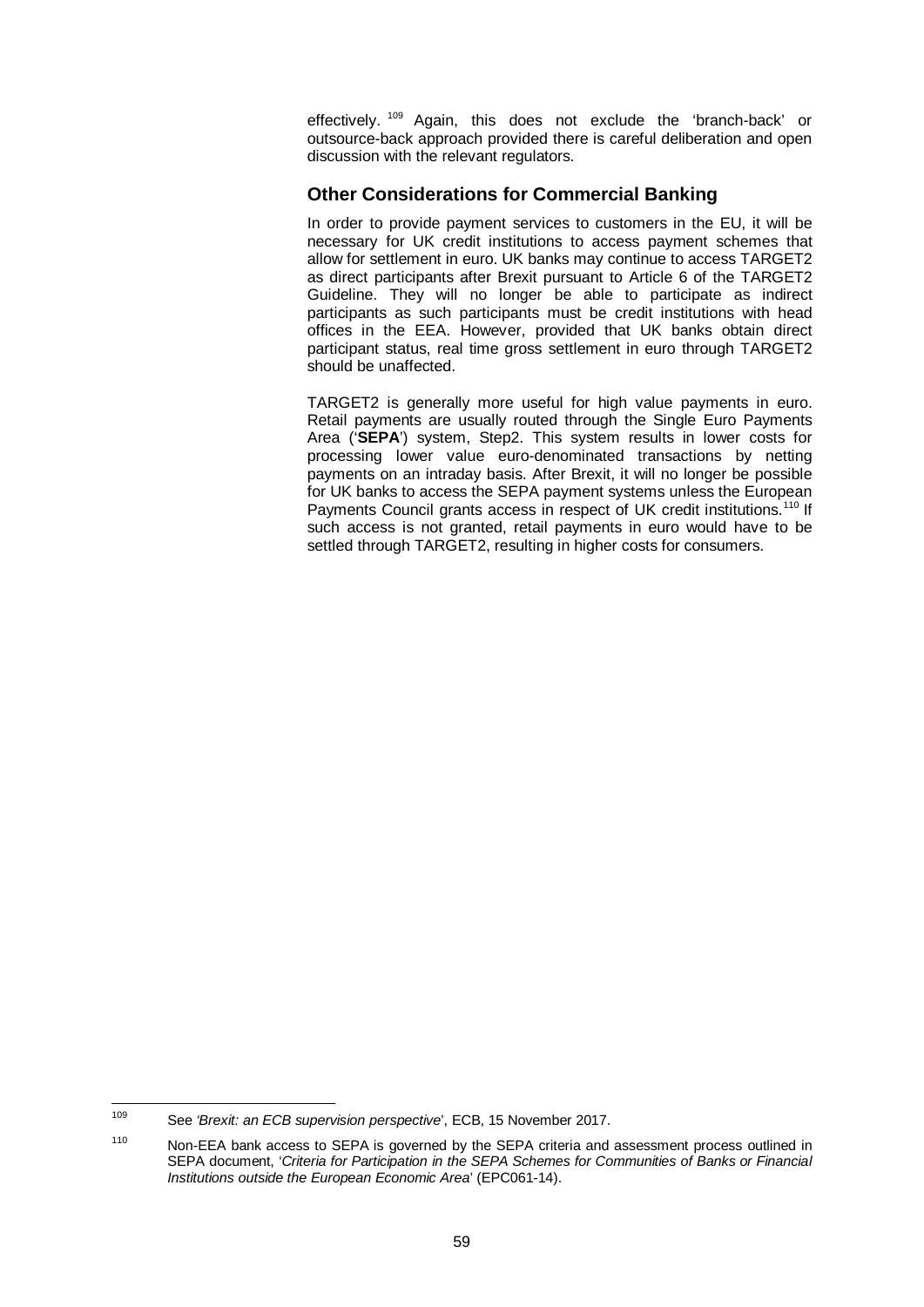# **12. Asset Management**

### **Regulatory Treatment of Asset Management under EU Law**

Institutional asset managers are regulated pursuant to laws adopted in Member States that implement one of two pieces of EU legislation. The alternative investment fund managers directive ('AIFMD')<sup>[111](#page-66-0)</sup> captures fund managers, and MiFID II (discussed in Chapter [10,](#page-56-0) *Investment Banking and Advisory Services*) captures other asset managers, such as those who are delegated authority to manage or advise funds or who manage or advise individual investors under separate account arrangements. Many managers are effectively subject to both sets of rules, since they both manage funds and perform MiFID II type activities.

The AIFMD regulates any manager ('**AIFM**') that is domiciled, or has its registered office, in the EU, to the extent that it manages any fund (other than a UCITS fund, which is subject to its own bespoke legislation). An authorised AIFM is able to manage funds domiciled anywhere in the EU, and to market those funds widely across the EU to professional investors, by using a marketing 'passport'.

These management and marketing passports are, however, currently only available where both the AIFM and the fund are within the EU. The traditional hedge fund model still used by many hedge fund managers, where a UK-based AIFM manages a Cayman Islands or other offshore fund, does not qualify for the passports. Those AIFMs therefore find themselves subject to the entire 'stick' of the AIFMD in terms of regulatory burden, but cannot enjoy the 'carrot' of the passports. Instead, to the extent that they want to market to EU investors, they do so under private placement or via reverse solicitation – just like any non-EU manager.

In due course it is hoped that the passports will be extended to some non-EU countries. The AIFMD itself contains a detailed mechanism for this<sup>[112](#page-66-1)</sup> but, since the initial date of 2015 for this extension came and went, progress has been glacial.

For asset managers subject to AIFMD, the need to consider Brexit structuring options generally only arises where the manager already manages, or wishes to manage, an EU fund and thus take advantage of the passports. For many UK-based managers, this is not the case. Furthermore, for numerous types of EU funds, there is currently no requirement to have an EU-based manager. In those circumstances, whether there is a restructuring need really comes down to the importance for the particular manager of the EU investor base. Nevertheless, a number of structuring options are set out below.

The structuring options focus on AIFMs, since the principles discussed in Chapter [10,](#page-56-0) *Investment Banking and Advisory Services*, apply to MiFID II-regulated managers and advisers. As with the rest of this book, this Chapter does not focus on the retail market and, therefore, does not deal with UCITS funds or other EU retail vehicles.

<span id="page-66-0"></span><sup>111</sup> Directive 2011/61/EU.

<span id="page-66-1"></span><sup>112</sup> Articles 35 and 39-40, AIFMD.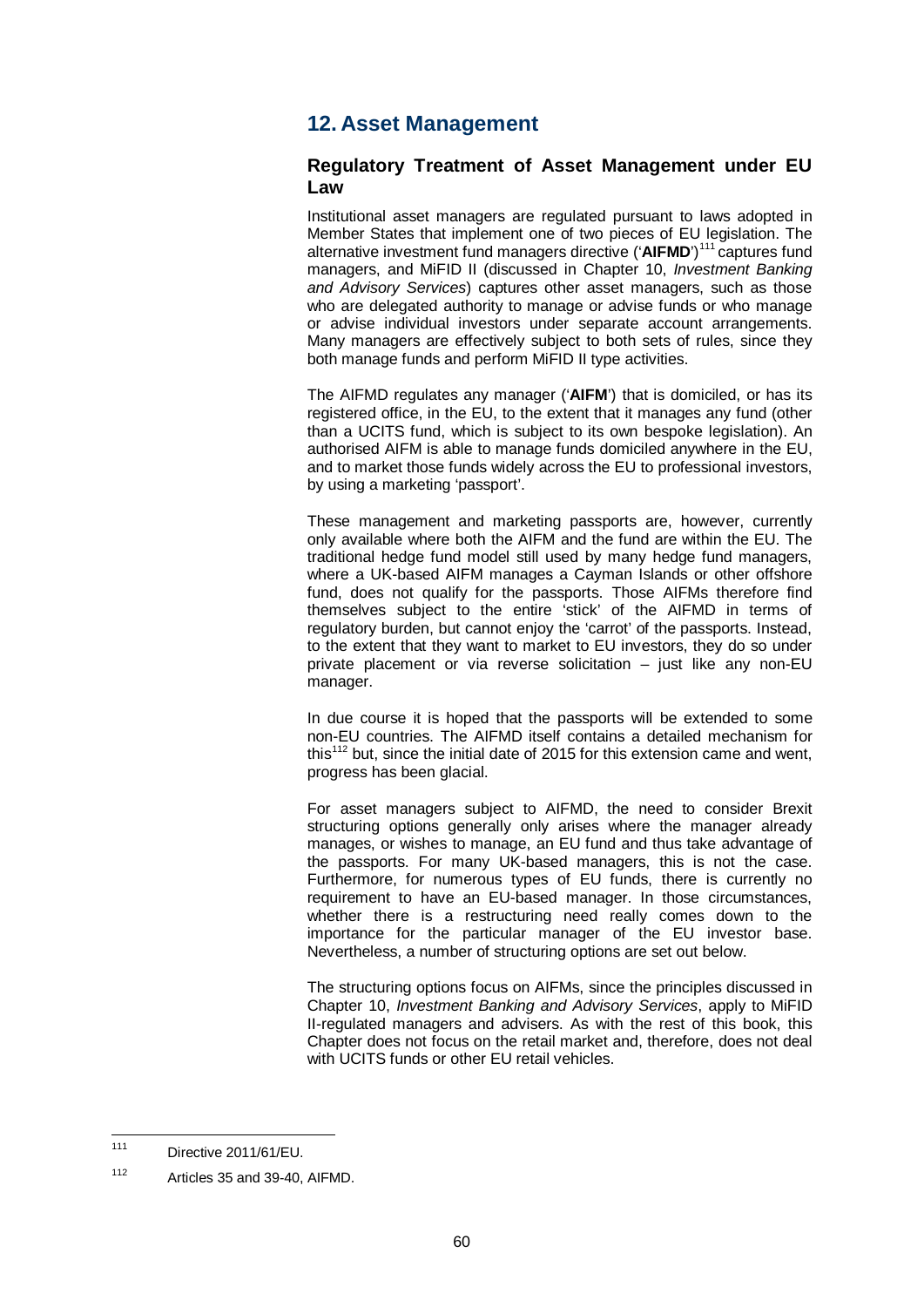## **Structuring Options for Asset Management Business Lines**

#### **Option 1 – Operate through an EU affiliate, and delegate**

Whether regulated under the AIFMD or under MiFID II, UK managers may choose to establish an (or use an existing) EU entity to act as the AIFM of the fund. That EU entity could then delegate much of the day-today management (including, critically, portfolio management activities) back to the UK manager – now characterised as a sub-manager.

Any delegation needs to comply with detailed rules contained in the AIFMD, including that: [113](#page-67-0)

- a. the AIFM can justify its entire delegation structure on objective reasons (things such as expertise and efficiency can qualify as objective reasons);
- b. the delegate must be sufficiently resourced, of sufficiently good repute, and sufficiently experienced;
- c. the delegate must be regulated as an asset manager;
- d. there must be cooperation arrangements in place between the relevant EU country and the country of the delegate;
- e. the delegation must not prevent the AIFM from acting, or the fund from being managed, in the best interests of its investors;
- f. the delegate must have been selected with all due care and will be monitored;
- g. the AIFM must be able to give instructions to the delegate and, if in the interest of investors, withdraw the delegation with immediate effect; and
- h. the AIFM does not delegate its functions (i.e., management) to such an extent that it can no longer be considered to be the manager of the fund, and to the extent that it becomes a 'letter-box entity'.

The delegation requirements are similar to those in the UCITS regime for retail funds. Under both the AIFMD and the UCITS Directive, the delegation model has been used for many years by managers located all over the world. Broadly speaking, the onshore EU manager typically retains the risk management function (or part of it), and delegates the portfolio management to the UK sub-manager. Adopting this approach thus allows the UK entity to carry on the day-to-day management, and yet benefit from the 'passport' that is only available to EU managers.

Recent pronouncements from ESMA have suggested that, going forward, there will be an additional focus on delegations, and in particular there may be a need to enhance the substance of, and the activities performed by, the onshore EU manager.<sup>[114](#page-67-1)</sup> But this does not eliminate the

<span id="page-67-0"></span><sup>113</sup> Article 20, AIFMD.

<span id="page-67-1"></span><sup>114</sup> See ESMA's '*Opinion on general principles to support supervisory convergence in the context of the United Kingdom withdrawing from the European Union*', 31 May 2017 (ESMA42-110-43); '*Opinion to support supervisory convergence in the area of investment firms in the context of the United Kingdom withdrawing from the European Union*'*,* 31 July 2017 (ESMA35-43-762); and '*Opinion to support supervisory convergence in the area of investment management in the context of the United Kingdom withdrawing from the European Union*', 13 July 2017 (ESMA34-45-344). On 20 September 2017 the European Commission also published a proposal (COM(2017) 537 final) for a draft regulation increasing the direct supervisory powers of ESMA.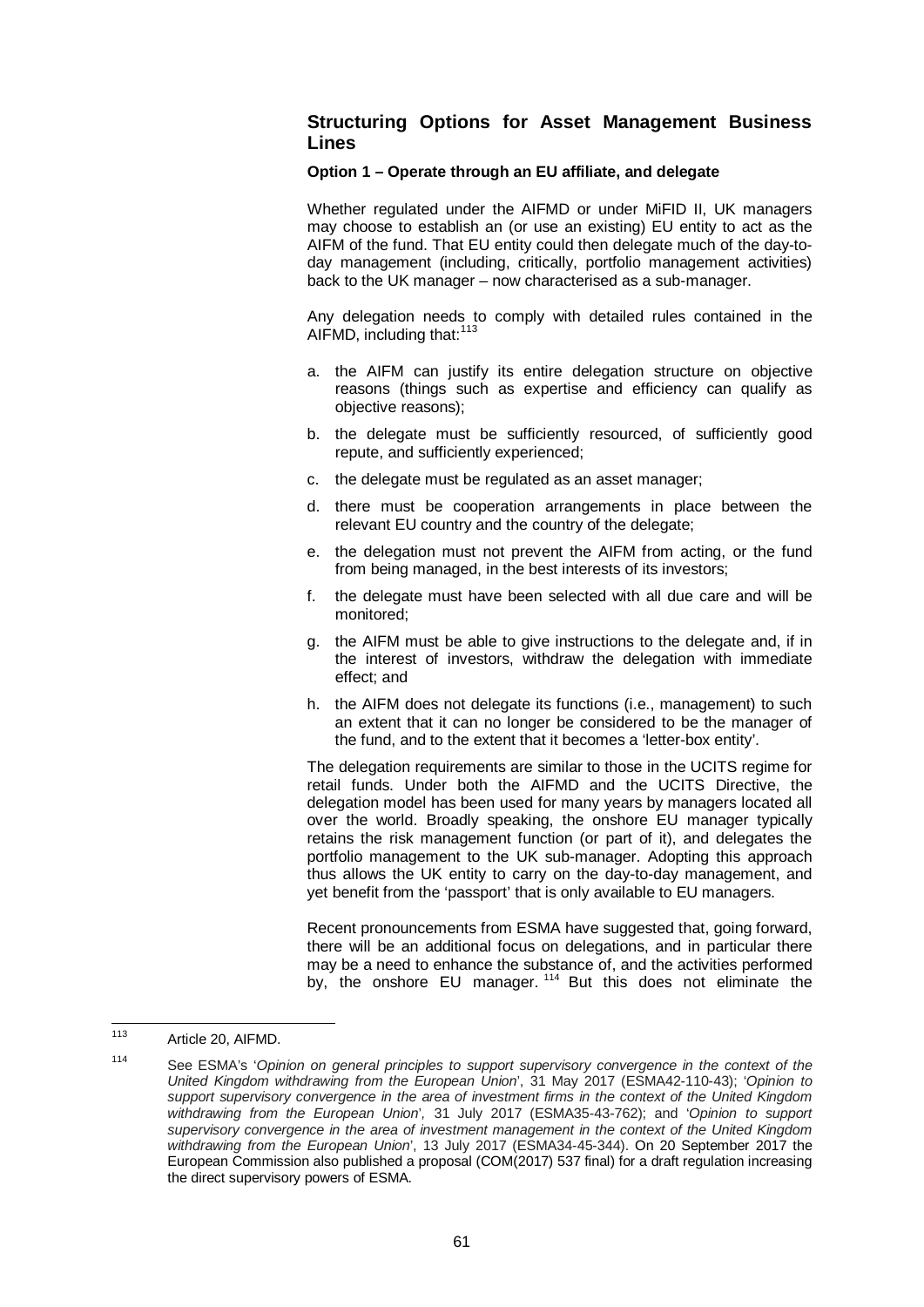delegation model as an option $115$ ; rather, it may simply involve a modest increase in the personnel staffed in the onshore EU affiliate.

#### **Option 2 – Operate using a White Label Platform, and Delegate**

Very similar to Option 1, this focuses on the delegation model. But instead of using an affiliated entity as the onshore EU manager, the UK sub-manager would use the services of an existing third-party platform provider.

Many third-party platform providers in the EU exist now. In a typical structure, the platform provider is the manager of an EU umbrella fund (set up in, say, Luxembourg or Ireland). At the request of a non-EU manager, the platform provider will create a new 'sub-fund' of its umbrella fund, and then delegate management to that non-EU manager. That subfund, for all practical purposes, is treated as an entirely separate fund, can have bespoke terms just like a standalone fund, and can even be branded with the name of the sub-manager. This model has been, and is being, used by countless non-EU managers in the US, Asia and elsewhere.

Just as with Option 1, ESMA's recent opinions have suggested a renewed focus on platform providers. However, this is again likely to be a question of degree in terms of the functions carried on by the platform provider. This Option is likely to continue to be attractive to non-EU managers.

#### **Option 3 – Reverse Solicitation**

The AIFMD explicitly carves out from its regime any marketing that is 'at the initiative of' the investor.<sup>[116](#page-68-1)</sup> Many non-EU managers forego private placement regimes currently and, to the extent that they do accept non-EU investors into their funds, do so solely on the basis of reverse solicitation. Indeed, many EU managers also do the same in the context of their non-EU funds (including a number of UK-based managers who manage offshore hedge funds).

There is no pan-EU understanding of what constitutes a reverse solicitation in the context of fund marketing. Indeed, a number of EU national regulators have issued their own pronouncements that vary considerably. The result is that some countries are flexible and generous; others are notoriously restrictive and make reverse solicitation difficult. Yet the fact remains that marketing at the initiative of the investor does happen, especially where mature market participants are involved. Many managers (including in the UK) already operate on this basis. So for a number of managers, this option really just retains the status quo. For others who genuinely make considerable use of the AIFMD marketing passport, it may mean foregoing a section of the EU investor market. But it does not eliminate the prospect of EU investors and is a popular and viable alternative for non-EU managers already.

<span id="page-68-0"></span><sup>115</sup> On 16 November 2017, Chairman Steven Maijoor of ESMA said in Brussels that '*we recognize that delegation plays a key role in the current industry set-up and that it has contributed to the success of EU funds, particularly the UCITS label, across the globe… We also recognize that delegation of key functions – including to non-EU countries – is expressly foreseen by the UCITS directive and the AIFMD… Our opinions do not call into question the delegation model. Rather, they aim to provide clarity on such elements as the appropriate substantive presence in the home Member State, the importance of oversight arrangements and the role and status of non-EU branches.*'

<span id="page-68-1"></span><sup>116</sup> Recital 70, AIFMD.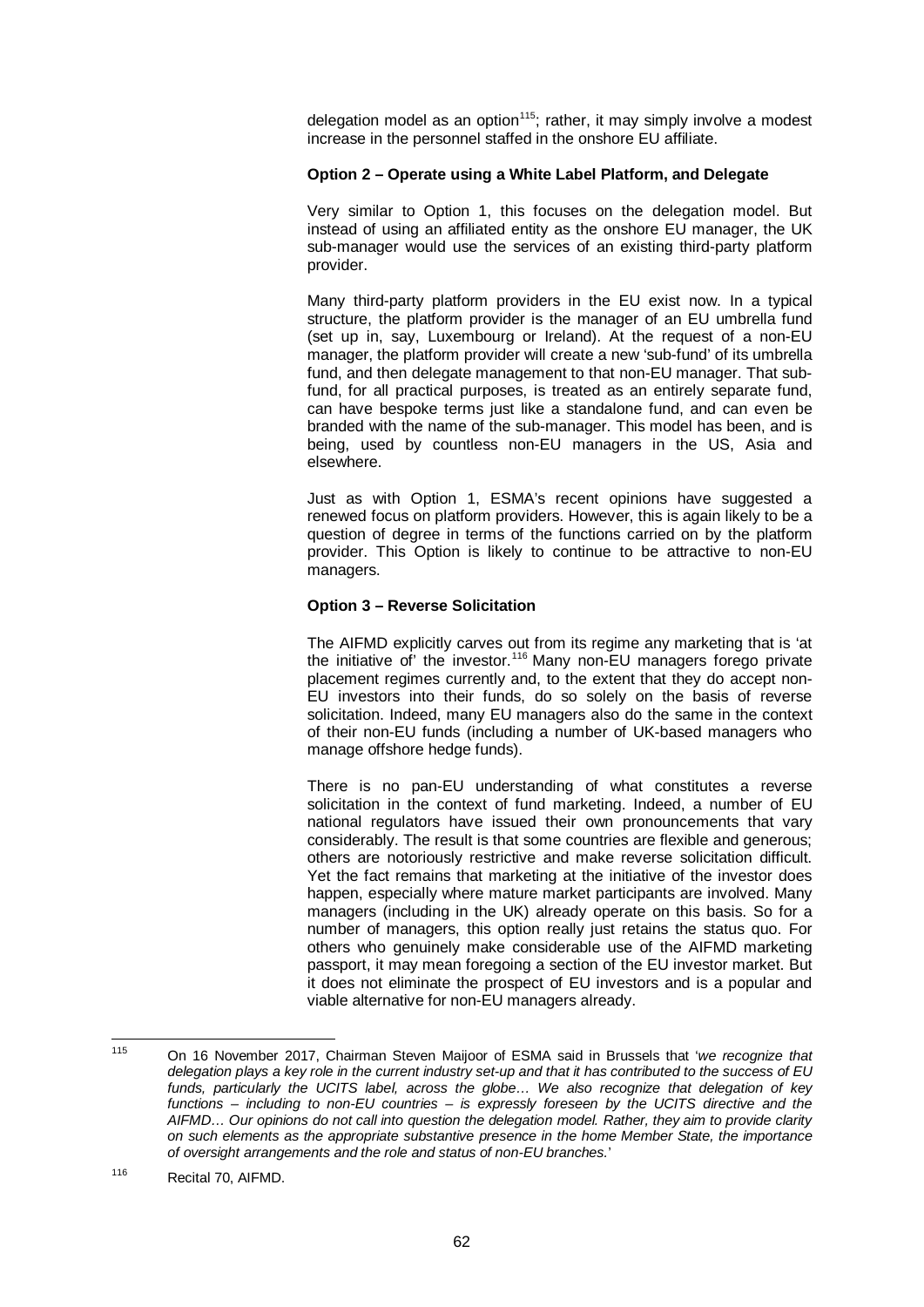## **13. Insurance and Reinsurance**

### **Regulatory Treatment of Insurance and Reinsurance Under EU Law**

Insurance and reinsurance undertakings are regulated in accordance with the Solvency II Directive ('Solvency II').<sup>[117](#page-69-0)</sup> Under Article 14 of Solvency II, all undertakings involved in direct insurance or reinsurance in the EU must obtain prior authorisation to carry out those activities.

Direct insurance includes both life and non-life insurance products.<sup>[118](#page-69-1)</sup> Reinsurance includes one of the following activities under Solvency II:

- a. accepting risks ceded by an insurance undertaking or third-country insurance undertaking, or by another reinsurance undertaking or third-country reinsurance undertaking;
- b. Lloyd's underwriting; and
- c. the provision of cover by a reinsurance undertaking to an institution for occupational retirement provision falling within the scope of the Directive covering that topic.<sup>[119](#page-69-2)</sup>

#### **Structuring Options for Insurance and Reinsurance Business Lines**

#### **Option 1 – Operate Through a Branch Network**

Solvency II sets out a harmonised approach to the supervision of branches of third country insurance and reinsurance undertakings. After Brexit, a UK insurer or reinsurer will be able to establish an EU branch to carry out insurance or reinsurance activities provided all of the applicable conditions are met. The conditions are set out in Article 162 of Solvency II and are as follows:

- a. the UK firm must be entitled to pursue insurance business in the UK;
- b. the UK firm must establish a branch in the territory of the Member State in which authorisation is sought;
- c. the UK firm must set up accounts for the EU branch specific to the business pursued in the branch and must keep records of branch business;
- d. a general representative of the UK firm must be appointed, subject to approval by the regulator;
- e. the UK firm must have sufficient initial assets;
- f. the UK firm must cover the capital requirement that would be attributable to the branch under Article 166 of Solvency II;
- g. the UK firm must communicate the name and address of the claims representative appointed in each Member State other than the Member State in which authorisation is sought where the risks to be covered are classified in a certain way;

<span id="page-69-0"></span><sup>117</sup> Directive 2009/138/EC.

<span id="page-69-1"></span><sup>118</sup> Annex I, Solvency II. Non-life insurance categories include accident, sickness, vehicles and ships. Life insurance includes marriage assurance, permanent health insurance and tontines.

<span id="page-69-2"></span><sup>&</sup>lt;sup>119</sup> Directive (EU) 2016/2341 of the European Parliament and of the Council of 14 December 2016 on the activities and supervision of institutions for occupational retirement provision (IORPs). See Article 13, Solvency II.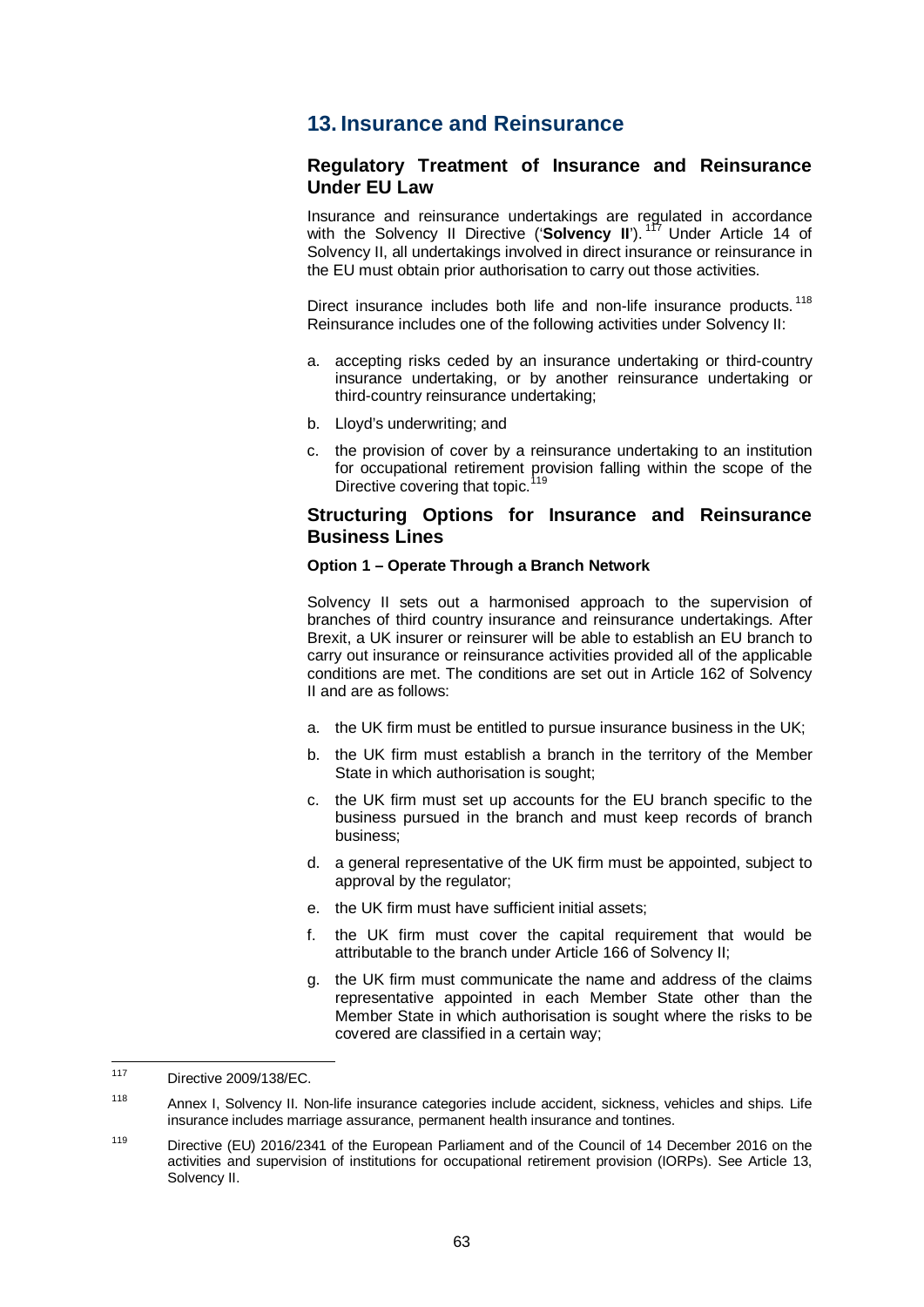- h. the UK firm must submit a business plan for the branch; and
- i. the governance requirements must be fulfilled.

UK firms that choose to operate a branch network in the EU cannot access the Solvency II passport.<sup>[120](#page-70-0)</sup> Furthermore, branches of third country insurance undertakings are not allowed simultaneously to pursue life and non-life insurance activities in the same Member State.<sup>[121](#page-70-1)</sup> UK insurers and reinsurers with an EU branch network should consider the extent to which they might, technically, be carrying out cross-border insurance or reinsurance activity out of the branch they have established in a Member State. Solvency II prescribes a cross-border test based on where the risk is located and the type of insurance and reinsurance undertaken (e.g., for life policies, the risk is deemed to be located in the habitual residence of the life policy holder). Upon carrying out an analysis of the insurance business taken out, UK firms will be able to confirm the extent of insurance business which is actually deemed to be carried out cross border in the EU and whether further third country branches authorised under Article 162 of Solvency II need to be established in other Member States.

The analysis above only considers how UK insurers and reinsurers could carry out the activities of insurance and reinsurance by establishing locally authorised Member State branches. UK insurance and reinsurance intermediaries (i.e., entities which do not insure or reinsure themselves, but only advise on, propose or carry out preparatory work relating to, insurance and reinsurance contracts) will need to consider the extent to which separate authorisation of an EU subsidiary under the second Insurance Distribution Directive (due to come into effect in February 2018) ('**IDD**') is needed. [122](#page-70-2) Member States are also permitted to set their own requirements for insurance intermediaries established in third countries to carry out business in that Member State, so long as equal treatment is provided to the third country firm and that firm is not treated more favourably or given more rights than the EU firms benefiting from passporting rights under the IDD.<sup>[123](#page-70-3)</sup>

For EU insurers and reinsurers, it is possible that Solvency II (when it is implemented into UK law) could be adapted appropriately to enable insurers from the EU Member States to write UK risks cross-border without a place of business in the UK. Unlike Solvency II, UK financial regulation has tended to be activity-based rather than focusing on the location of the risk to be insured. Some Member States, such as Germany, also permit 'home-foreign insurance' based on reverse solicitation. See Chapter [10,](#page-56-0) *Investment Banking and Advisory Services*, for a general explanation of the reverse solicitation concept. Reverse solicitation, for insurance/reinsurance, occurs when a person based in a Member State takes out insurance with a non-EU insurer on their own initiative and without being induced by or on behalf of the insurer/reinsurer. The insurer/reinsurer is not regarded as conducting insurance business in the relevant Member State and does not need to establish authorisation in that state. This option is likely to be more relevant for wholesale rather than retail insurance business. National perimeter rules will need to be assessed on a case-by-case basis under this Option. However, experience has shown it is possible to obtain high-

<span id="page-70-0"></span><sup>120</sup> Articles 145 to 147, Solvency II.

<span id="page-70-1"></span><sup>121</sup> Article 169(1), Solvency II.

<span id="page-70-2"></span><sup>122</sup> Directive 2016/97.

<span id="page-70-3"></span> $123$  Article 1(6), IDD.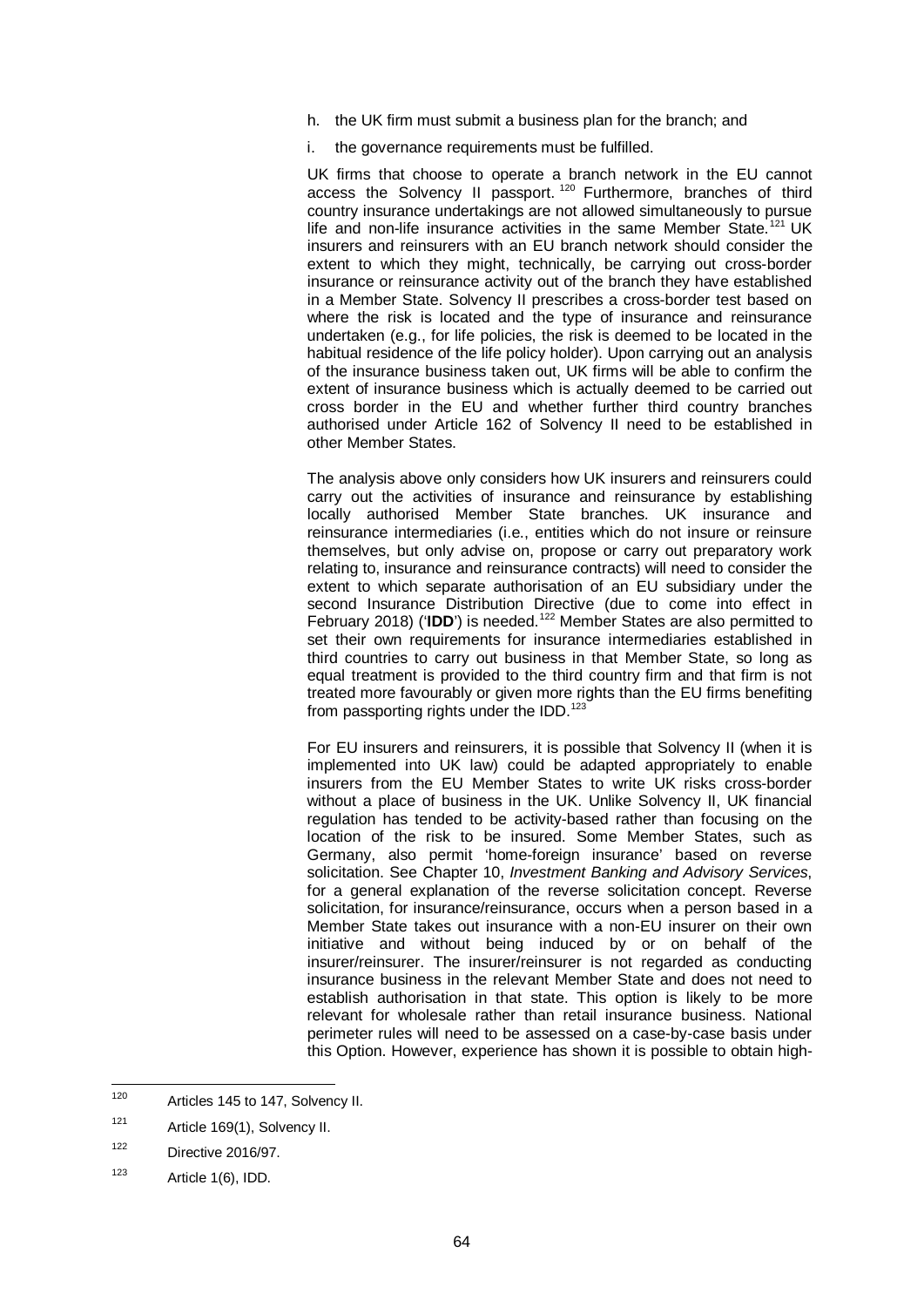quality local law opinions across the EU on this topic. Group supervision and solvency should also be considered.<sup>[124](#page-71-0)</sup>

#### **Option 2 – Operate Through an EU Subsidiary and Reinsure/Branch/Outsource-Back**

UK insurers may choose to establish an EU subsidiary to carry out insurance or reinsurance activities in the EU, if they do not already have one. Capital costs can be minimised by reinsuring most if not all of the risk back to the UK.

As part of the process for authorisation as a standalone EU insurer, the shareholders of the EU affiliate will be assessed and must meet suitability requirements.<sup>[125](#page-71-1)</sup> Furthermore, the insurance or reinsurance undertaking must take one of the legal forms prescribed in Annex III of Solvency II (which includes a body corporate).<sup>[126](#page-71-2)</sup> An EU subsidiary that obtains authorisation as an insurance undertaking will be able to provide services throughout the EU on the basis of the Solvency II passport.<sup>[127](#page-71-3)</sup>

There are different permutations of this model available for UK insurers to consider. Upon establishing an EU subsidiary, the UK insurer may consider the following: (i) the EU Institution carries out EU insurance activities, and functions are delegated or outsourced back to the main London group entity; and/or (ii) the EU Institution carries out EU insurance activities and also establishes a London branch to carry out certain functions and to carry out UK insurance business.

This option can be applied flexibly for the individual circumstances of each UK insurer to mitigate the costs, disruption and duplication entailed in establishing a separately authorised EU insurance subsidiary. It will be up to each UK insurer to consider the extent of staffing and scale of management that is required for the EU insurance subsidiary, taking into account the amount of EU insurance business that is envisaged and the local regulator's approach to supervising the EU subsidiary.

The European Insurance and Occupational Pensions Authority ('**EIOPA**') has recently issued Brexit-related guidance for all Member State insurance regulators to follow.<sup>[128](#page-71-4)</sup> The Opinion acknowledges that outsourcing and delegation arrangements are likely to be used by many UK insurers setting up separately authorised EU subsidiaries. It acknowledges that so long as the 'corporate substance', risk management and governance of the EU subsidiary is proportionate to the business that it carries out, delegation or outsourcing arrangements are workable. Outsourcing and delegation must also not affect the relevant Member State regulator's supervision and enforcement of the EU affiliate. Therefore, with careful calibration and advance discussion with relevant EU Member State regulators, the need to relocate staff and business can be mitigated.

<span id="page-71-0"></span><sup>124</sup> See the Shearman & Sterling LLP Client Note, '*Brexit: Implications for the Insurance and Reinsurance Industry*' for technical analysis of these points.

<span id="page-71-1"></span><sup>125</sup> Article 24, Solvency II.

<span id="page-71-2"></span><sup>126</sup> Article 17, Solvency II.

<span id="page-71-3"></span><sup>127</sup> Article 15(1), Solvency II.

<span id="page-71-4"></span><sup>&</sup>lt;sup>128</sup> See EIOPA's '*Opinion on supervisory convergence in light of the United Kingdom withdrawing from the European Union*', 11 July 2017 (EIOPA-BoS-17/141).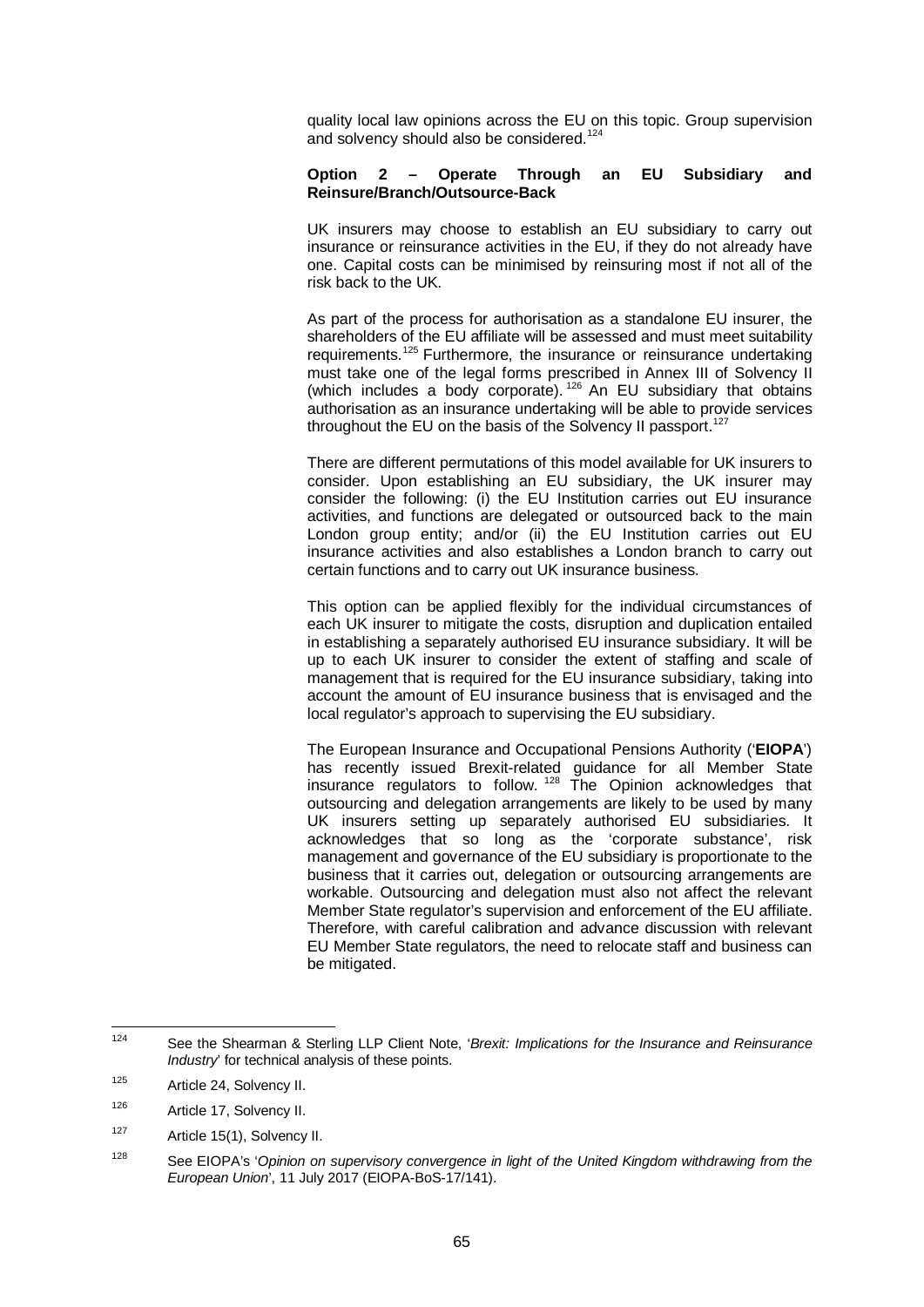EU Member State regulators are likely to be incentivised to be constructive in pre-emptive regulatory discussions. As EIOPA itself notes, the UK carries out 24% of the 28 EU Member States' combined financial and insurance activities.<sup>[129](#page-72-0)</sup>

UK insurers should also consider the extent to which EU Member State authorised insurance mediation firms can assist with marketing to local customers. Third party insurance mediation firms could be used or UK insurers could establish an EU insurance intermediation subsidiary authorised under the IDD (which would benefit from the IDD EU passport for insurance intermediation, thus avoiding the need to review each Member State's insurance intermediation rules). EU insurance intermediaries could also then branch back and/or outsource back certain activities to a UK entity. Relocation of staff would therefore be mitigated by the activities carried out by the EU subsidiary's UK branch or activities delegated back to a UK-based group entity.

The possibility of using a locally established insuring entity and the availability of third country equivalence provisions for group solvency calculations, group supervision and the determination of a single group supervisor means that many of the practical implications for UK insurers and reinsurers can largely be mitigated.

#### **Option 3 – (Reinsurers Only) Operate on the Basis of an Equivalence Decision**

This option assumes that an equivalence determination for reinsurance has been made, which seems particularly likely (given that such a decision is already in place for many relevant countries) so the option is expressly considered here. The Commission may determine that the UK's solvency regime is equivalent to the standards set out in Solvency II pursuant to Article 172 of Solvency II. If it does so, UK firms that only carry out reinsurance business will be able to conclude contracts with insurers and reinsurers established in the EU and continue with minimal post-Brexit adjustment. These contracts will be treated in the same manner in the EU as reinsurance contracts concluded with undertakings authorised in accordance with Solvency II.<sup>[130](#page-72-1)</sup> If an equivalence decision is made with respect to reinsurance, this further increases the utility of Option 2 above, as UK-based insurers should be able to access EU customers by establishing a separately authorised 'pass-through' EU vehicle which reinsures risks efficiently to their head office.<sup>[131](#page-72-2)</sup>

The Commission has made equivalence determinations with respect to the solvency regimes of Australia, Bermuda, Brazil, Canada, Japan, Mexico, Switzerland and the US.<sup>[132](#page-72-3)</sup> As the UK has implemented Solvency II in national law, its solvency regime has been crafted on an absolutely identical approach to that of the other Member States. The UK is therefore uniquely qualified to be considered as equivalent under Article 172 of Solvency II.

<span id="page-72-0"></span><sup>129</sup> Point 8, EIOPA's '*Opinion on supervisory convergence in light of the United Kingdom withdrawing from the European Union*', 11 July 2017 (EIOPA-BoS-17/141).

<span id="page-72-1"></span><sup>130</sup> Article 172(3), Solvency II.

<span id="page-72-2"></span><sup>131</sup> For further details please see the Shearman & Sterling LLP Client Note, '*Brexit: Implications for the Insurance and Reinsurance Industry*'.

<span id="page-72-3"></span><sup>&</sup>lt;sup>132</sup> See the table of Equivalence Decisions adopted by the European Commission (last updated 3 October 2017).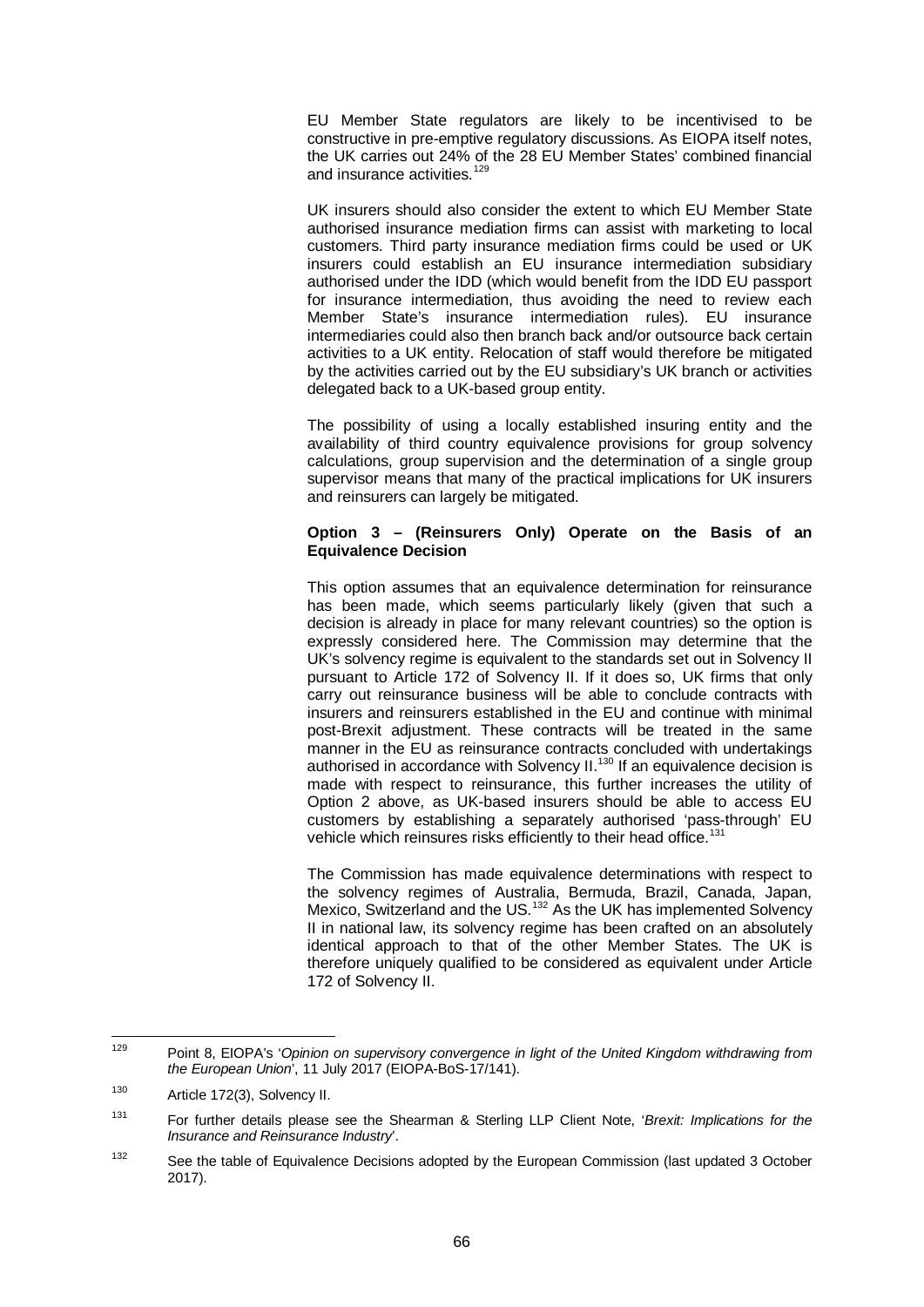## **Option 4 – Client Use of a UK affiliate or Trust Arrangement**

UK insurers and reinsurers should also consider establishing a customer trust in the UK, which will receive the benefit of insurance policies and hold them on trust for the beneficiaries in the EU. This would mean that the regulated activity in connection with the provision of insurance is being carried out in the UK, in favour of the trust. The EU customer ends up economically in the same place. The structure therefore allows EU clients efficiently to access UK insurers and reinsurers.<sup>[133](#page-73-0)</sup>

<span id="page-73-0"></span><sup>133</sup> See also the end of Chapte[r 8,](#page-48-0) *How Businesses Can Best Identify the Brexit Opportunities.*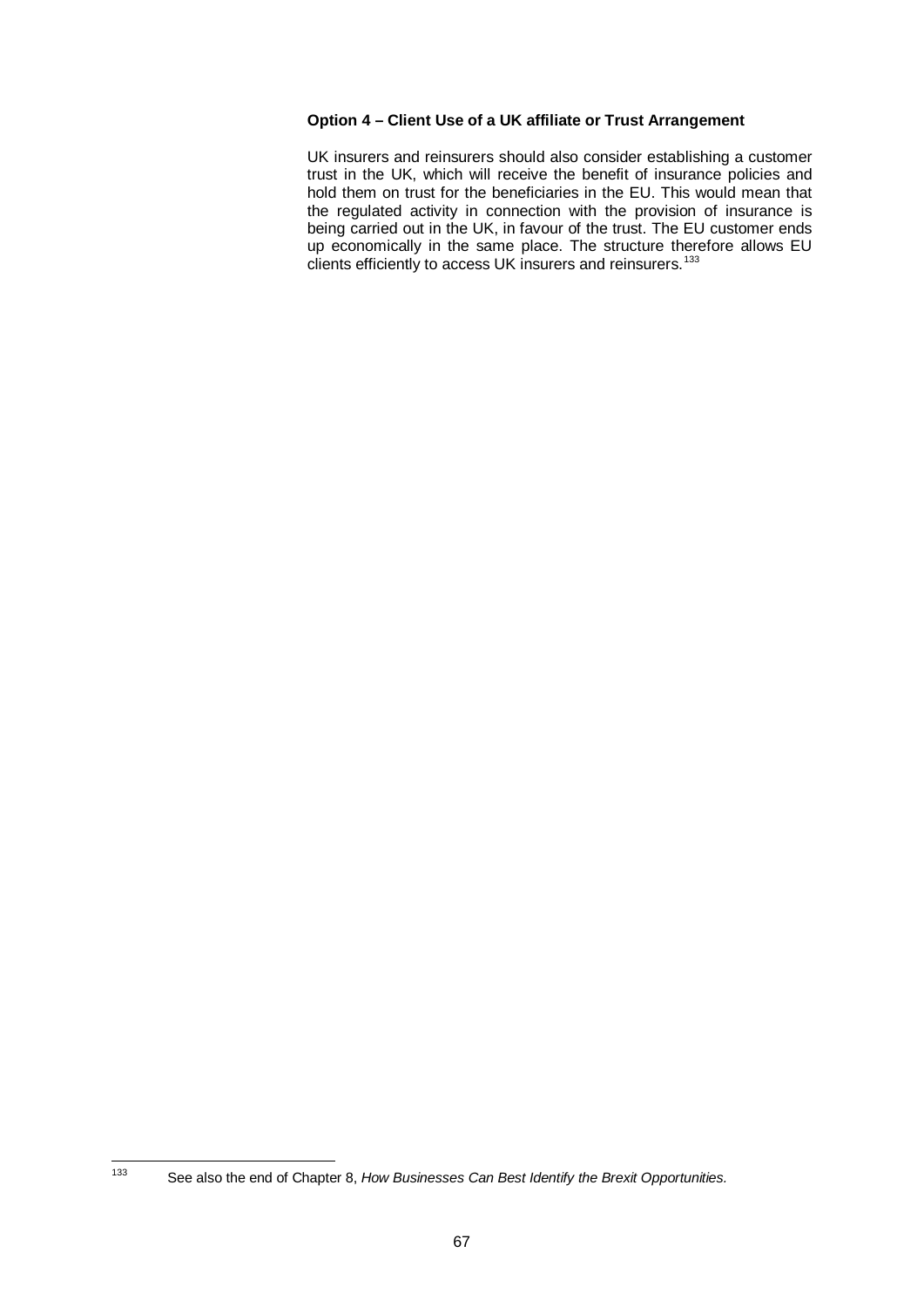# <span id="page-74-1"></span>**14. Derivatives**

## **Ways to Conduct Cleared Derivatives Business for EU Customers After a Hard Brexit**

There are various ways to carry on business in respect of exchange traded and cleared products in the EU from the UK in the absence of any mutual recognition deal. This is one of the more complex areas of financial regulation which is deeply integrated and harmonised throughout the EU.

The analysis set out below demonstrates solutions for a base case scenario. The nuances and complexities of sophisticated financial institutions mean that aspects will need tailoring and modifying to the individual circumstances. The intention, however, is to demonstrate that there are structures that can be established to ensure that limited change is needed under the Financial Centre Model, even in this highly sophisticated and harmonised area of financial regulation.

An analysis of the effect of a Financial Centre Model on market infrastructure (exchanges and CCPs) in the UK and EU is set out at Chapter [15,](#page-107-0) *Market Infrastructure*.

The models and detailed technical analysis that follow assume a hypothetical (but common) scenario, where a group containing a firm established and regulated in the UK, whether it is an investment firm or a credit institution (the '**UK Institution**'), currently offers trading and clearing services to clients established both in the EU and in third countries, and wishes to continue to do so in the absence of an equivalence-based deal between the UK and the EU post Brexit. In the UK and the EU, such services are currently provided either by CRD IVauthorised credit institutions or MiFID II-authorised investment firms. The models assume that the group containing the UK Institution also has (or will establish) a regulated EU entity to carry out certain regulated activities in the EU. This would also be regulated either as a CRD IVauthorised credit institution or a MiFID II-authorised investment firm (the '**EU Institution**').

The models set out a mechanism by which the UK Institution can continue to provide clearing services to both EU clients and third country clients based on: (i) CCPs established in the EU-27 ('**EU CCPs**') and; (ii) CCPs established in a third country ('**Third Country CCPs**') such as in the UK after Brexit and elsewhere, with minimal disruption to its existing business model. Some changes, such as making use of an EU Institution and establishing personnel in the EU, will be necessary, but the models set out how those can be minimised.<sup>[134](#page-74-0)</sup>

Three models are discussed:

- a. Split clearing;
- b. Indirect clearing; and
- c. Agency or Give-up clearing.

Each of these models would enable the UK Institution ultimately to provide clearing services to EU clients and access EU markets.

'The intention … is to demonstrate … there are structures … to ensure that limited change is needed … even in this highly sophisticated … area of financial regulation.'

<span id="page-74-0"></span><sup>134</sup> See Chapter [15,](#page-107-0) *Market Infrastructure*, for further techniques which would reduce the need to consider trading and clearing within the EU.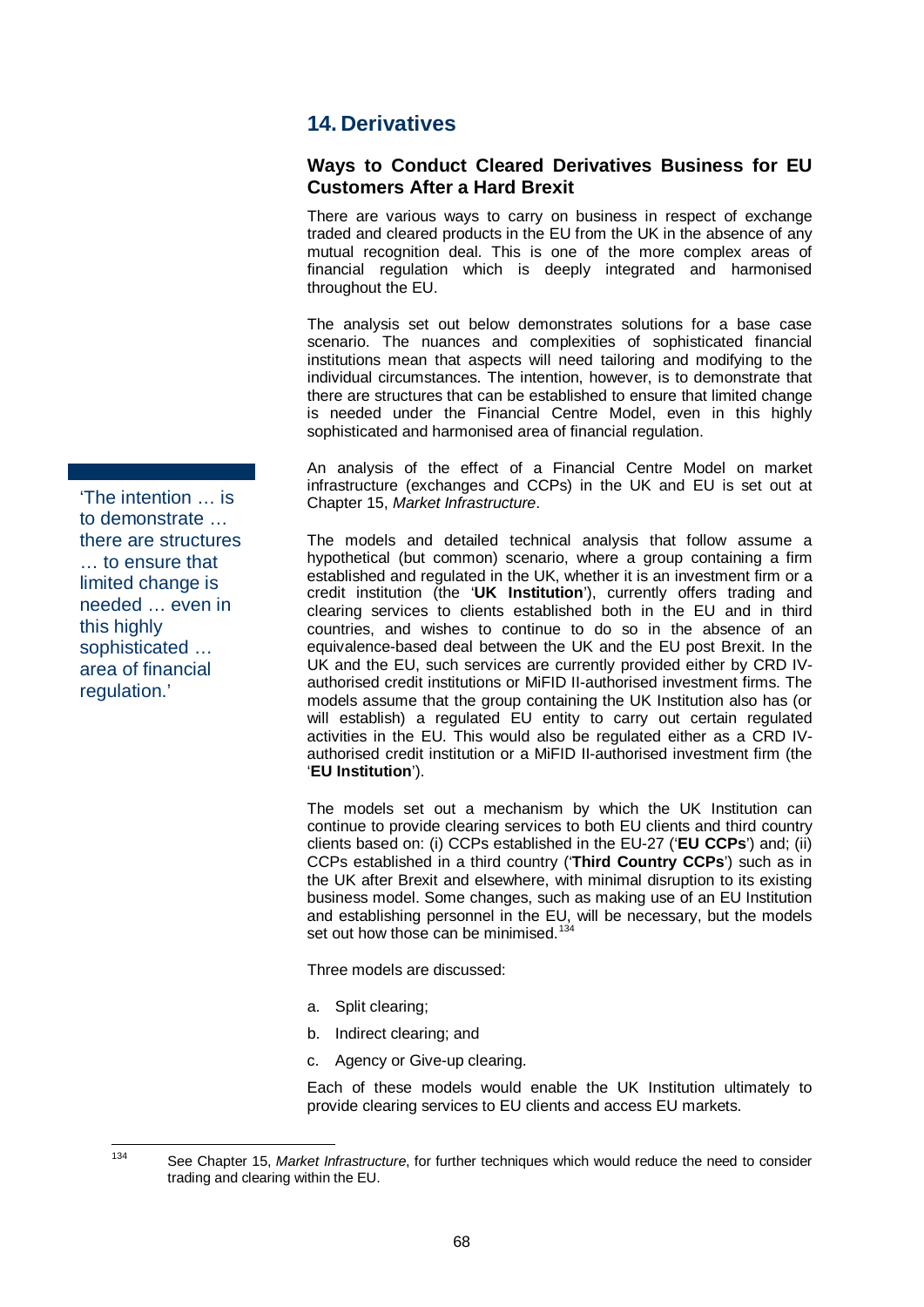General reliance on reverse solicitation for cleared trades is not considered in this Chapter. Such reliance is in principle permissible and would enable EU customers to trade and clear in the UK and elsewhere outside the EU, except where they are caught by the requirement to clear in the European Market Infrastructure Regulation ('**EMIR**') [135](#page-75-0) and the relevant CCP is not an RCCP. Reverse solicitation is therefore worthy of separate consideration for those wholesale clients who come in, in conformity with the relevant test, as explained in Chapter 10, *Investment Banking and Advisory Services*.

## **Key Considerations**

In developing these models with respect to continued access to EU CCPs, the below considerations have been taken into account.

a. Legal and Regulatory Obligations

A successful model must allow UK Institutions to continue to provide a mechanism whereby clients are able to discharge their own regulatory obligations, including, in particular, the clearing obligation under EMIR (the '**EMIR Clearing Obligation**') and the derivatives trading obligation under MiFID II (the '**Derivatives Trading Obligation**') (and any post-Brexit UK equivalent of these regimes that is implemented in the UK).<sup>[136](#page-75-1)</sup>

b. Licensing Requirements

The model must provide sufficient certainty in terms of ensuring compliance with legal obligations, including compliance with EMIR and MiFID II (and any post-Brexit UK equivalent thereof that is implemented in the UK) and, to the extent required, local licensing obligations and other requirements such as compliance with the clearing rules of the relevant CCPs.

c. Capital efficiency

Institutions' Brexit strategies must maximise the efficient allocation of resources. This includes the use of capital-efficient structures, both for UK Institutions and for their clients.

## **Assumptions**

The following (realistic) assumptions are relied on (to the extent noted below) in the various models presented:

- a. that EU CCPs will be granted QCCP status in the UK post Brexit (the '**UK QCCP Designation Assumption'**); <sup>1</sup>
- b. that Third Country CCPs will be granted QCCP status in the EU (the '**EU QCCP Designation Assumption**'). This is because the EU Institution will incur an exposure to a Third Country CCP on a solo basis under all models. In addition, if the EU client is itself regulated under CRR, it would wish for the Third Country CCP to be so designated; and

<span id="page-75-0"></span> $135$  Regulation (EU) 648/2012.

<span id="page-75-1"></span><sup>136</sup> See the following subsection entitled *(8) MiFID II/MiFIR Trading Obligation* and Article 28(4), MiFID II and Article 4, EMIR.

<span id="page-75-2"></span><sup>&</sup>lt;sup>137</sup> A qualifying CCP (or QCCP) is one that attracts a lower risk-weight for the purposes of calculating minimum capital requirements for exposures to that CCP in accordance with the CRR (in the case of the EU) or the UK's post-Brexit equivalent of the CRR (in the case of the UK).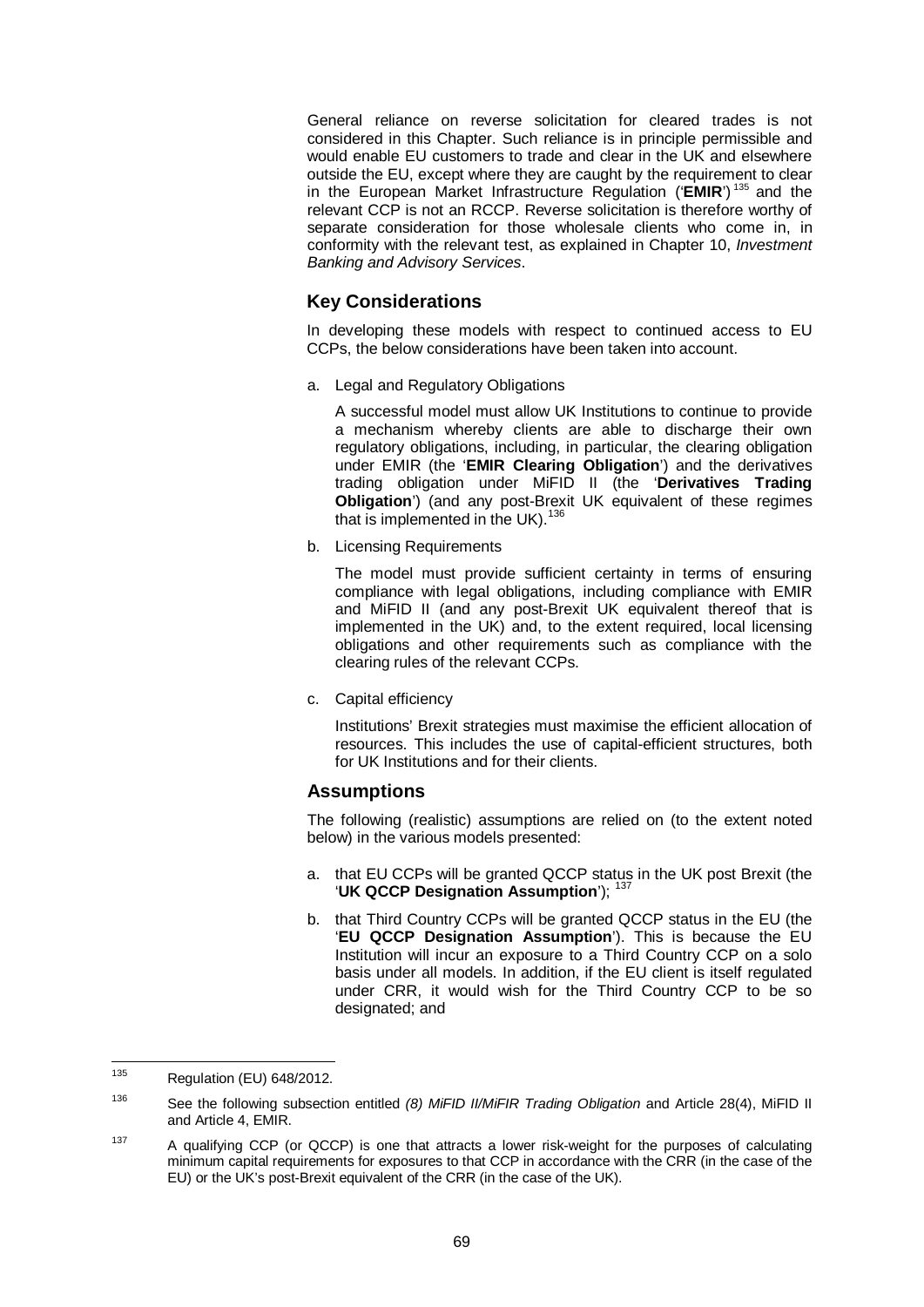c. that there is no impediment to the UK Institution being a clearing member of, and clearing trades at, EU CCPs (the '**EU CCP**  Assumption'). <sup>[138](#page-76-0)</sup>

| <b>Assumptions</b><br>relied on in each<br>model          | <b>Split</b><br><b>Clearing</b> | <b>Indirect</b><br><b>Clearing</b> | Agency/<br>Give-Up |
|-----------------------------------------------------------|---------------------------------|------------------------------------|--------------------|
| <b>UK QCCP</b><br><b>Designation</b><br><b>Assumption</b> |                                 |                                    |                    |
| <b>EU QCCP</b><br><b>Designation</b><br><b>Assumption</b> |                                 |                                    |                    |
| <b>EU CCP</b><br><b>Assumption</b>                        |                                 |                                    |                    |

Where a model provides for EU clients' trades to be cleared at a Third Country CCP, this will only be economically viable if the Third Country CCP has QCCP status in the EU. If the transaction is subject to the EMIR Clearing Obligation, the Third Country CCP will also need to be recognised as a Third Country CCP under EMIR (an 'RCCP').

## **Split Clearing Model**

The Split Clearing Model envisages a 'Track A' (for EU clients) and 'Track B' (for third country clients) for the trading and clearing of different types of client transactions.

## **Track A**

Track A is for all trades that, as a result of MiFID II, must (at least initially) be conducted for execution and counterparty purposes by a MiFID IIauthorised firm. This is assumed to include all business currently conducted by UK firms with clients established in the post-Brexit EU, EU fund managers (regardless of the location of the funds managed) and fund managers (wherever established) with respect to post-Brexit EU funds under their management, where such management takes place in the EU (i.e. through an EU management company) and the UK Institution transacts with the EU management company (together '**EU Clients**').[140](#page-76-2)

## <span id="page-76-3"></span>**Track B**

Track B of the Split Clearing Model is, essentially, for all other rest-ofworld trades; namely with respect to the UK Institutions' clients established in a third country, including third country fund managers and third country funds (together '**Third Country Clients**'). Track B also

<span id="page-76-0"></span><sup>&</sup>lt;sup>138</sup> In the event that reliance on this assumption is not valid, the UK Institution could potentially instead clear at a UK branch of an EU CCP (rather than the EU CCP itself), if one exists, as discussed at the section entitled *C. CCP Rules* below. Otherwise, the Split Clearing Model would need to be used.

<span id="page-76-1"></span><sup>&</sup>lt;sup>139</sup> This is not, strictly speaking, an 'assumption' on which the models rely, rather it is a limitation on the types of Third Country CCP at which EU Clients' trades can be cleared and merely reflects the status quo. It has not yet been determined that UK CCPs will be granted either CCP or QCCP status by the EU on Brexit.

<span id="page-76-2"></span><sup>&</sup>lt;sup>140</sup> For third country fund managers managing EU funds, either the fund is the Client, in which case Track A applies, or the fund manager is the client, in which case Track B applies. This depends on the fund structure. Potentially either the fund or the fund manager (if EU) could be subject to reverse solicitation.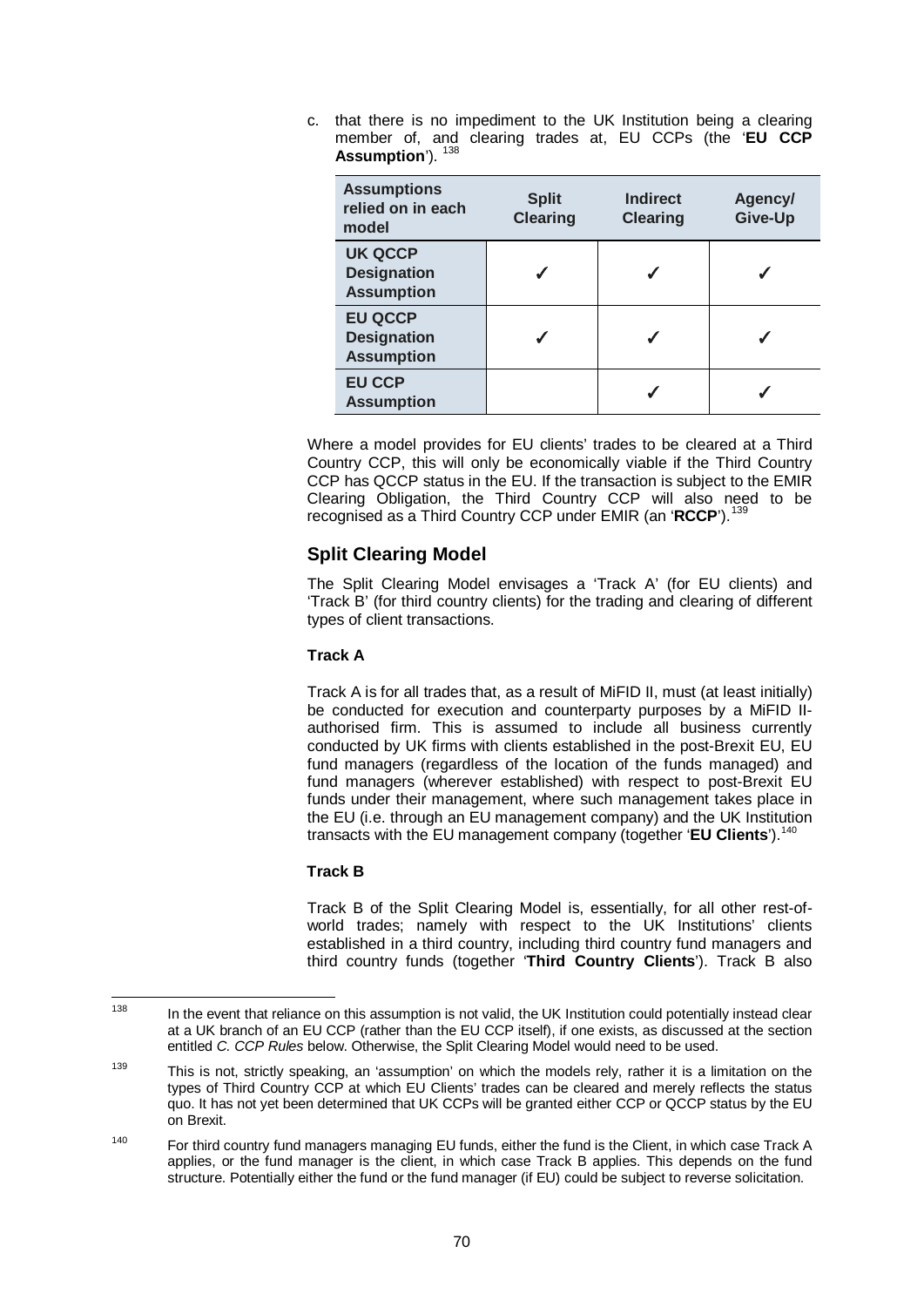provides a route to clearing for the UK Institution's own internal clearing needs and activities.

This model assumes that the UK Institution will retain its membership of all its current Third Country CCPs. The EU Institution will become a member of all relevant post-Brexit EU CCPs. It is assumed that the UK Institution's current Third Country CCP memberships, and the EU Institution's membership of such CCPs, will be permitted under the local law of the place of business of the CCP.

The two tracks operate as follows:

**Track A (EU Clients):**

- **Trading under Track A:** Post Brexit, EU Clients trade with the EU Institution.
- **Clearing under Track A:**

**Scenario 1:** Where an EU Client wishes to clear trades at an EU CCP, the EU Institution acts as clearing member and clears trades through a post-Brexit EU CCP.

**Scenario 2:** Where an EU Client wishes to clear trades at a Third Country CCP, then:

- o **Scenario 2A:** (if the EU Institution is permitted to be a clearing member of such Third Country CCP under local law): the EU Institution acts as clearing member and clears trades through the Third Country CCP; or
- o **Scenario 2B:** (if the EU Institution is not permitted to be a clearing member of such Third Country CCP under local law, or if client group facing collateral efficiencies apply (as explained below)) the UK Institution would act as clearing member for the EU Institution as client and clear the trades through the Third Country CCP. The EU Institution's clients become 'indirect clients' of the UK Institution for the purposes of EMIR, and the EU Institution remains 'in the chain' intermediating the EU Clients.

Clearing of EU Client trades at a Third Country CCP under Track A, Scenario 2A will only be economically viable at a Third Country CCP that has QCCP status in the EU. If the trade is subject to the EMIR Clearing Obligation, clearing at a Third Country CCP will only be possible if that Third Country CCP is recognised as a Third Country CCP ('**RCCP**') under EMIR. It has not yet been determined that UK CCPs will be granted either status by the EU following Brexit.

**Track B (Third Country Clients):**

- **Trading under Track B:** Post Brexit, Third Country Clients trade with the UK Institution.
- **Clearing under Track B:**

**Scenario 1:** Unless the trade is to be cleared at an EU CCP, the UK Institution acts as clearing member and clears trades through a Third Country CCP.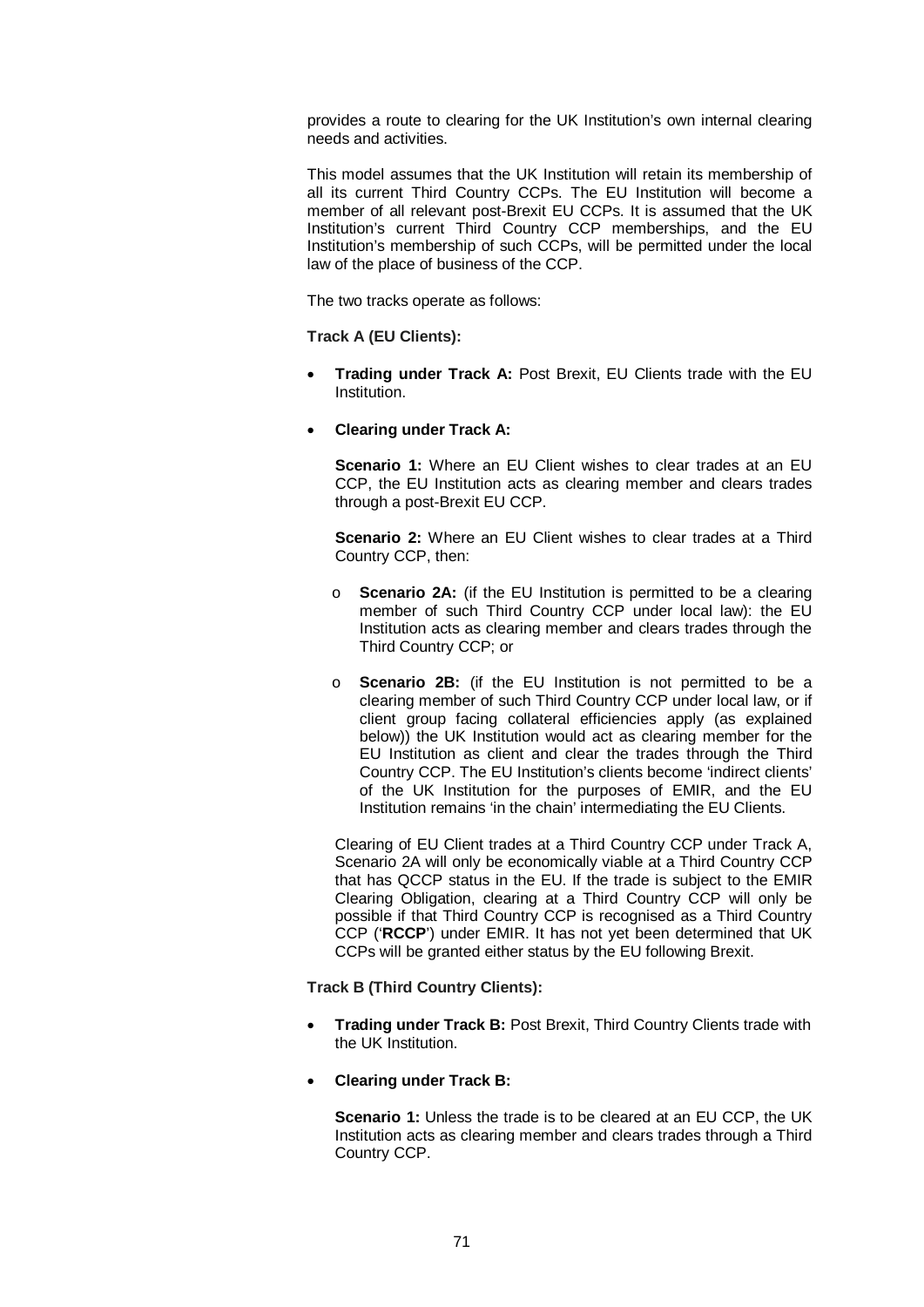**Scenario 2:** If the trade is to be cleared at an EU CCP, then the EU Institution would act as clearing member for the UK Institution as client and clear the trades through an EU CCP. The UK Institution's clients become 'indirect clients' of the EU Institution for the purposes of EMIR, and the UK Institution remains 'in the chain', intermediating the Third Country Clients.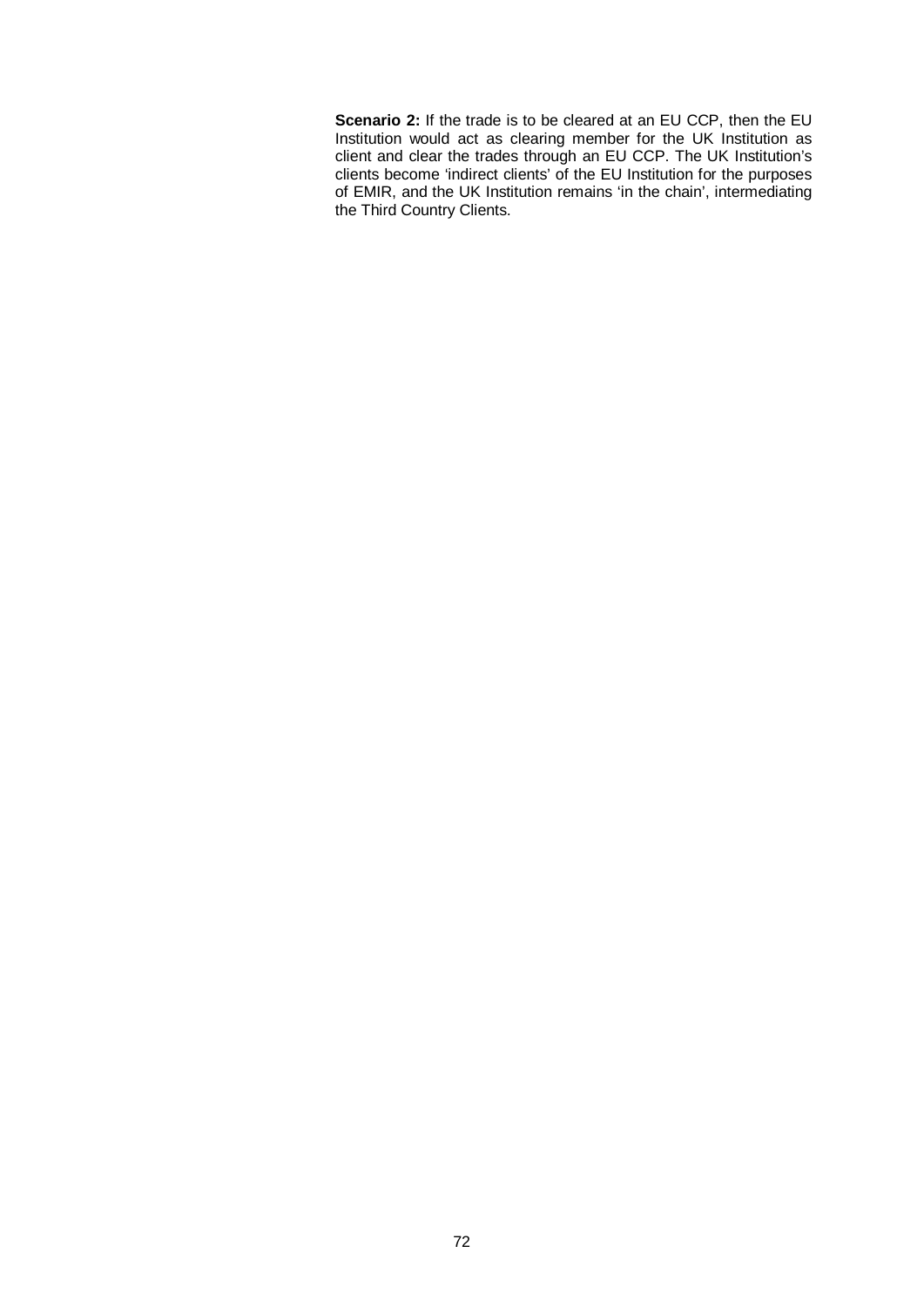#### **Split Clearing Model: Track A (EU Clients)**



**Split Clearing Model: Track B (Third Country Clients)**



\* Clearing of EU Client trades at a Third Country CCP will only be economically viable at a Third Country CCP that has QCCP status in the EU. If the trade is subject to the EMIR Clearing Obligation, clearing at a Third Country CCP will only be possible if that Third Country CCP is an RCCP under EMIR. It has not yet been determined that UK CCPs will be granted either status by the EU on Brexit. In addition, some Third Country CCPs require clearing members to be established in the same jurisdiction as the CCP itself or that of the customers (e.g. US Futures Commission Merchants clearing exchange business for US customers).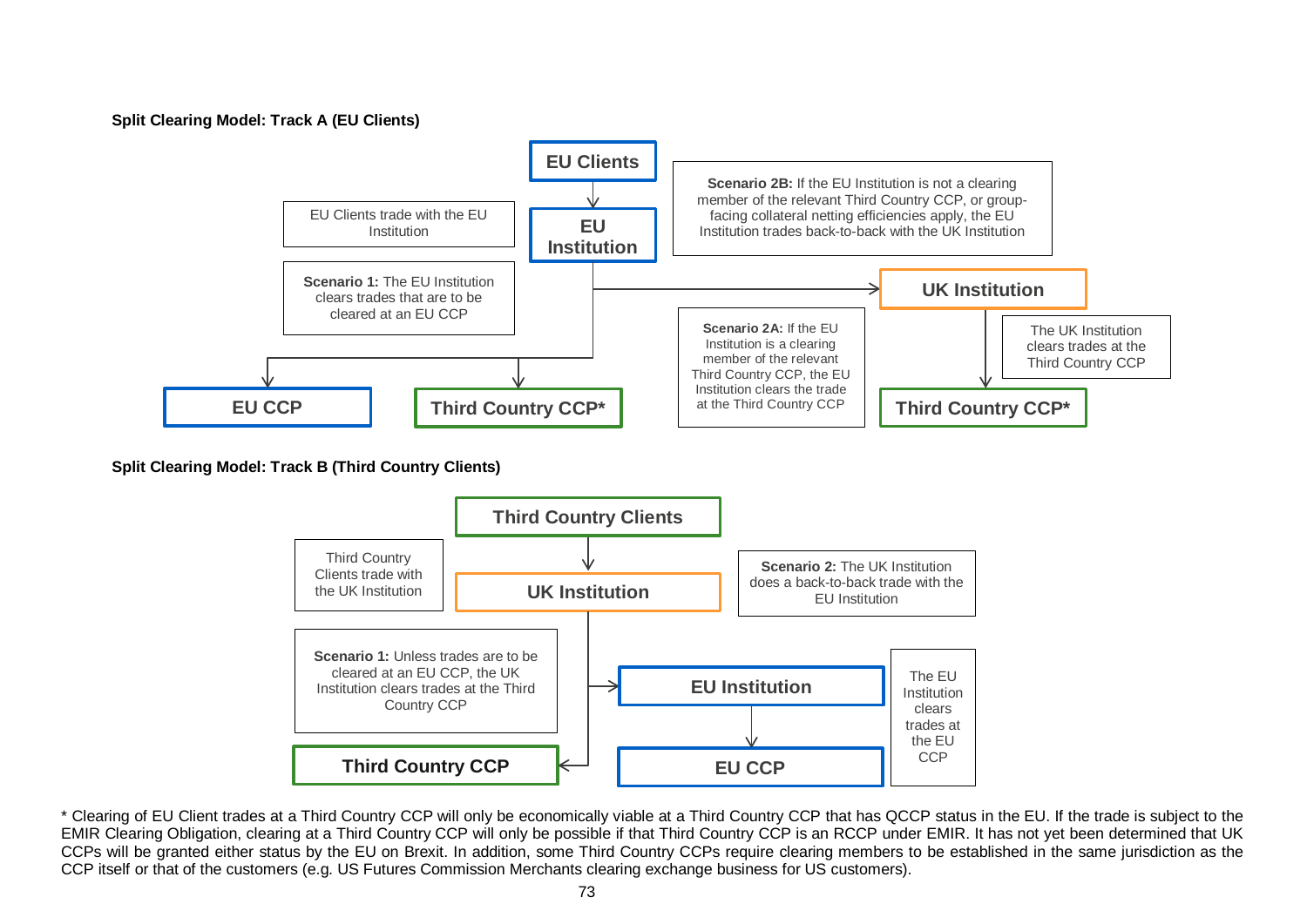## **Analysis of the Split Clearing Model**

The Split Clearing Model provides for a mechanism under which UK firms can continue to provide clearing services to all clients in accordance with applicable laws, without reliance on any approval, status, condition or permission outside UK firms' direct control (except UK QCCP status for EU CCPs, EU QCCP and RCCP status of UK and other Third Country CCPs and the EU Institution's licensing in the EU).

#### **Track A: EU Clients**

Under Track A of the Split Clearing Model, all EU Clients trade with the EU Institution.

EU Clients with trades to be cleared at an EU CCP follow Scenario 1 of Track A. Trades would be cleared at an EU CCP either because the EMIR Clearing Obligation applies, or because the client so elects. These clients simply trade with the EU Institution (which avoids any licensing difficulties for the UK Institution under MiFID II or any need for reverse solicitation), and the EU Institution then acts as the CCP clearing member (which satisfies the EMIR Clearing Obligation if applicable).

EU Clients may prefer to have their trades cleared at a Third Country CCP (Scenario 2 of Track A). The Split Clearing Model provides for this. However, clearing of trades of EU Clients at a Third Country CCP where an EU CCP also offers clearing services for such trades will only be economically viable if the Third Country CCP has QCCP status in the EU. Further, if the trade is subject to the EMIR Clearing Obligation, clearing at a Third Country CCP will only be possible if that Third Country CCP is an RCCP under EMIR. Many Third Country CCPs of which UK firms are currently members have been subject to transitional arrangements under CRR while QCCP status is considered. Moreover, several Third Country CCPs are RCCPs under EMIR and so are automatically deemed to be QCCPs. While the UK is part of the EU, EMIR-authorised CCPs in the UK are deemed to have QCCP status under the CRR. During the CRR transitional period, all CCPs listed on the Bank of England register of Recognised Clearing Houses, and those Third Country CCPs that currently provide clearing services to UK credit institutions or to their subsidiaries, will be considered to be QCCPs. However, without more, these statuses would fall away upon the UK becoming a third country. The granting of QCCP and RCCP status has an established approval process under the relevant EU regulations. It is not certain that either such status will be given in the EU to UK CCPs on Brexit.

EU Clients wishing to clear trades at a Third Country CCP would follow either Scenario 2A or Scenario 2B of Track A, depending on: (i) whether local law in the jurisdiction of the relevant Third Country CCP permits the EU Institution to become a clearing member of CCPs in that jurisdiction; and (ii) whether any collateral netting considerations apply because the client group comes in to that CCP through different tracks under the Split Clearing Model, for instance, through Track A of the Split Clearing Model for some group trades and Track B for others.

The choice of Scenario 2A or 2B (i.e. where a Third Country CCP is to be used to clear the EU Client's derivatives trades) applies as set out below.

a. **Track A, Scenario 2A:** If local law in the jurisdiction of the relevant CCP permits the EU Institution to become a clearing member of CCPs in that jurisdiction, and no collateral netting considerations apply, EU Clients trade with the EU Institution (which avoids any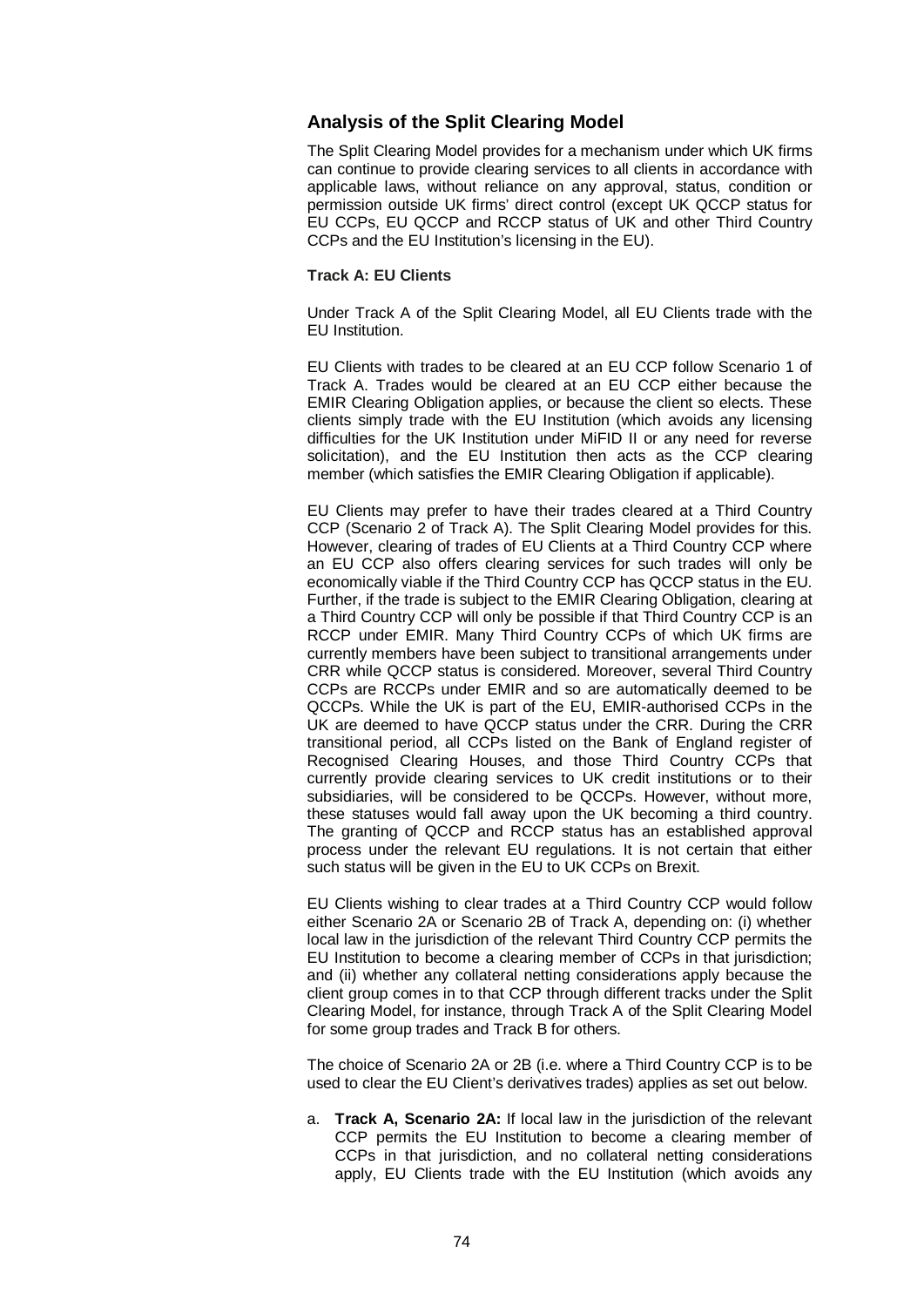difficulties under MiFID II), and the EU Institution then acts as clearing member (again avoiding any difficulties under MiFID II) at the Third Country CCP. If the EMIR Clearing Obligation applies, the Third Country CCP must be an RCCP in the EU.

b. **Track A, Scenario 2B**: If local law in the jurisdiction of the relevant CCP does not permit the EU Institution to become a clearing member of CCPs in that jurisdiction, or if collateral netting considerations apply, clients trade with the EU Institution (which avoids any difficulties under MiFID II), the EU Institution then enters into back-toback trades with the UK Institution pursuant to pre-established arrangements (as an intragroup transaction, this does not entail any difficulties under MiFID II). The UK Institution acts as clearing member for the EU Institution as client and clears the trades through the Third Country CCP. The EU Institution's clients then become 'indirect clients' of the UK Institution, and the EU Institution remains 'in the chain' intermediating the EU Clients, so avoiding MiFID II licensing difficulties.

#### **Track B: Third Country Clients**

Under Track B of the Split Clearing Model all Third Country Clients continue to trade with the UK Institution (or using existing arrangements with other local legal entities). This potentially includes third country fund managers with respect to post-Brexit third country funds under their management.<sup>[141](#page-81-0)</sup>

- a. **Track B, Scenario 1:** Unless the trade is to be cleared at an EU CCP, Third Country Clients trade with the UK Institution, and the UK Institution then acts as clearing member and clears the trade at a Third Country CCP. Third Country Clients' trades may in rare cases be subject to the EMIR Clearing Obligation, in which case the trade must be cleared at an EU CCP or a Third Country CCP that has RCCP status under EMIR. This will only be the case in the exceptional circumstances where the EMIR Clearing Obligation's anti-avoidance provisions are triggered. As such, it is unlikely that Third Country Clients' trades will be subject to the EMIR Clearing Obligation.
- b. **Track B, Scenario 2:** Third Country Clients may prefer to have their trades cleared at an EU CCP, or may be required to do so if the EMIR Clearing Obligation applies (and a Third Country CCP with RCCP status is not available). In those circumstances Third Country Clients trade with the UK Institution, the UK Institution then enters into back-to-back trades with the EU Institution pursuant to preestablished arrangements. The EU Institution acts as clearing member for the UK Institution as client and clears the trades through an EU CCP. The UK Institution's clients then become 'indirect clients' of the EU Institution, and the UK Institution remains 'in the chain' intermediating the Third Country Clients.

## **Issues**

The following administrative or practical consequences arise as a result of the Split Clearing Model:

a. CCP memberships: The EU Institution will need to establish a number of new CCP memberships.

<span id="page-81-0"></span>

<sup>&</sup>lt;sup>141</sup> See footnote [140](#page-76-3) above which considers how third country fund managers can use Track B of the Split Clearing Model if managing EU funds.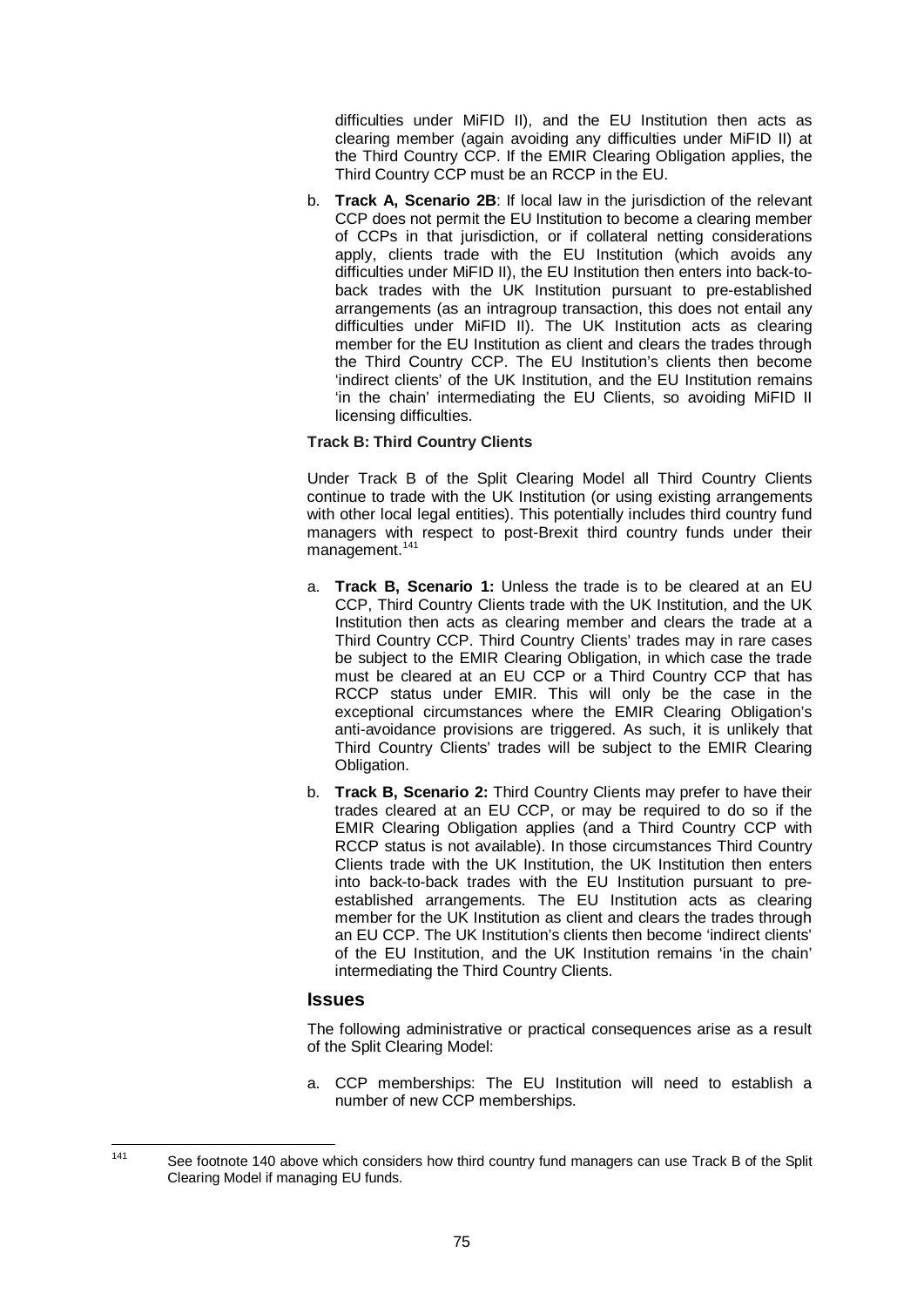- b. QCCP implications: EU Clients wishing to clear their trades at Third Country CCPs that are non-QCCPs will only be able to do so in a way that is not economically viable, assuming that the increased capital cost is passed on to the EU Clients.
- c. RCCP status: EU Clients wishing to clear their trades at Third Country CCPs where such trades are subject to the EMIR Clearing Obligation will only be able to do so if the relevant Third Country CCP has been granted RCCP status under EMIR. This is the (pre-Brexit) status quo for most of the commercially important CCPs. However, UK CCPs will be Third Country CCPs following Brexit and it has not yet been determined whether they will be granted RCCP status under EMIR and, if granted, when the RCCP status will become effective (e.g. immediately from Brexit, after any transitional agreement expires or at some other point).
- d. Re-documentation with the UK Institution: As a result of the requirement that all EU Clients trade with the EU Institution, rather than their current trading arrangements with the UK Institution, all EU Clients potentially need to have their client relationship with the UK Institution re-documented to reflect the new legal relationships. Redocumentation may also be required as a result of the issues discussed at point (j) below.
- e. Re-documentation with the EU Institution: Where the UK Institution is not able to act as a clearing member of an EU CCP (and access to such EU CCP is available only indirectly through the EU Institution, under Track B, Scenario 2), affected Third Country Clients potentially need to have their client relationship with the UK Institution redocumented to reflect a relationship with the EU Institution as clearing member for all trades to be cleared at an EU CCP. Redocumentation may also be required as a result of the issues discussed at point (j) below.
- f. Third country fund managers: Third country fund managers, who are categorised as 'EU Clients' when managing EU funds through an EU management company (as MiFID II requires such trades to proceed down Track A), and 'Third Country Clients' when managing third country funds, will need clearing arrangements with the UK Institution for trades relating to third country funds (which are to be cleared at a Third Country CCP) and the EU Institution for trades relating to EU funds (which are to be cleared at an EU CCP).<sup>[142](#page-82-0)</sup>
- g. Collateral and netting: Collateral and netting capital inefficiencies may arise for corporate groups that include both EU and third country entities as clients, which seek to clear at a single Third Country CCP.

Third country entities in that group would be allocated to Track B, Scenario 1 (transacting with the UK Institution, which would then act as clearing member at the relevant Third Country CCP).

EU entities in that group would be allocated either to Track A, Scenario 2A (transacting with the EU Institution, which then acts as clearing member at the relevant Third Country CCP) or Track A, Scenario 2B (transacting with the EU Institution, which then enters into a back-to-back trade with the UK Institution, and the UK Institution then acts as clearing member at the relevant Third Country CCP).

h. Netting across different clearing members: If EU entities are allocated to Track A, Scenario 2A, collateral inefficiencies arise as a

<span id="page-82-0"></span><sup>&</sup>lt;sup>142</sup> See footnote [140](#page-76-3) above which sets out how third country fund managers can use Track B of the Split Clearing Model if managing EU funds.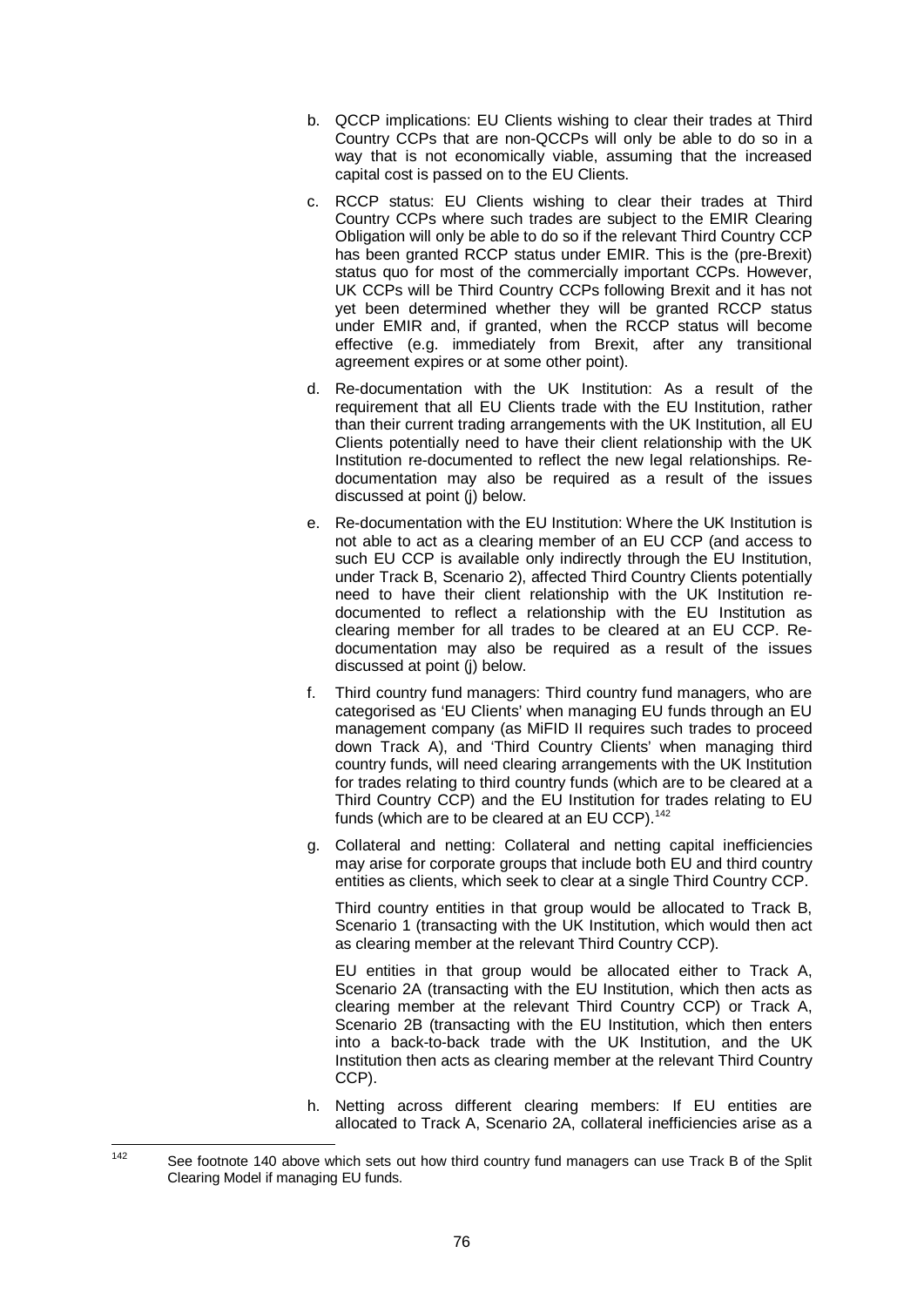result of the fact that entities in the same corporate group accessing the same Third Country CCP are doing so through different clearing members (third country entities are clearing through the UK Institution, and EU entities are clearing through the EU Institution). Given that most CCPs will not permit netting arrangements across different clearing members (even if they are affiliated), there would be a doubling up of collateral requirements as the external positions held by the two affiliated client entities would not offset one another. Such offsets could, however, be achieved by restructuring the client to place all market-facing transactions in the same legal entity. There are potential options for achieving the same economic effects of the current, pre-Brexit netting arrangements, but these rely on certain limited (but realistic) regulatory contingencies and as such do not fall squarely within the Split Clearing Model. The other models examined below address these issues.

- i. Indirect clearing and segregation implications: If EU entities are allocated to Track A, Scenario 2B, collateral inefficiencies will arise in jurisdictions that, as a result of their indirect clearing rules, require segregation of direct and indirect client positions, and do not permit netting of collateral across direct and indirect clients. This is the case, for example, in the EU under EMIR and will therefore be the case in the UK as it grandfathers in EU rules (unless and until the UK subsequently eliminates these aspects of the indirect clearing rules).
- j. Direct Electronic Access: The Split Clearing Model (and the Indirect Clearing, Agency and Give-Up Models described in the following sections) each involve trades being placed for EU Clients and Third Country Clients. These trades might be concluded on a regulated market, organised trading facility (an '**OTF**'), or a multilateral trading facility (an '**MTF**') (each, a '**trading venue**'). [143](#page-83-0) Banks and investment firms (e.g. the UK Institution or EU Institution) often offer their clients direct electronic access (or '**DEA**'). [144](#page-83-1) This enables the client to directly enter into, for example, a derivatives trade on a trading venue (whether it is a regulated market, OTF or MTF) without having to be a member of that trading venue. In relation to regulated markets, Article 48(7) of MiFIR states that only MiFID II-licensed investment firms and CRD IV-licensed credit institutions are allowed to offer DEA services to their clients (the '**DEA Restriction**'). [145](#page-83-2) Due to Article 18(5) of MiFID II the DEA Restriction also applies to the other types of trading venues. Recently issued ESMA Q&A guidance has also repeated the wording of the Article by stating that only trading venue members which are EU credit institutions or investment firms may

<span id="page-83-0"></span> $143$  Derivatives transactions can potentially be executed on a range of different types of trading venues: regulated markets, OTFs or MTFs. The DEA considerations above relate to the recent interpretative guidance issued in relation to Article 48(7) of MiFID II. This article governs which categories of the members of a regulated market are allowed to offer their own clients DEA to conclude transactions on a regulated market. Due to Article 18(5) of MiFID II the DEA Restriction also applies to the other types of trading venues (OTFs and MTFs).

<span id="page-83-1"></span><sup>144</sup> MiFID II defines 'direct electronic access' as '*an arrangement where a member or participant of a trading venue permits a person to use its trading code so the person can electronically transmit orders relating to a financial instrument directly to the trading venue and includes arrangements which involve the use by a person of the infrastructure of the member or participant or client, or any connecting system provided by the member or participant or client, to transmit the orders (direct market access) and arrangements where such an infrastructure is not used by a person (sponsored access)*' (Article 4(41), MiFID II).

<span id="page-83-2"></span><sup>&</sup>lt;sup>145</sup> Or recognised third-country equivalent entities. Given that they are able to perform investment services and activities such as dealing as agent and receiving and transmitting orders under MiFIR, MiFID II's linguistic restrictions on DEA (which are simply a form of those services) would be over-ridden by an equivalence determination.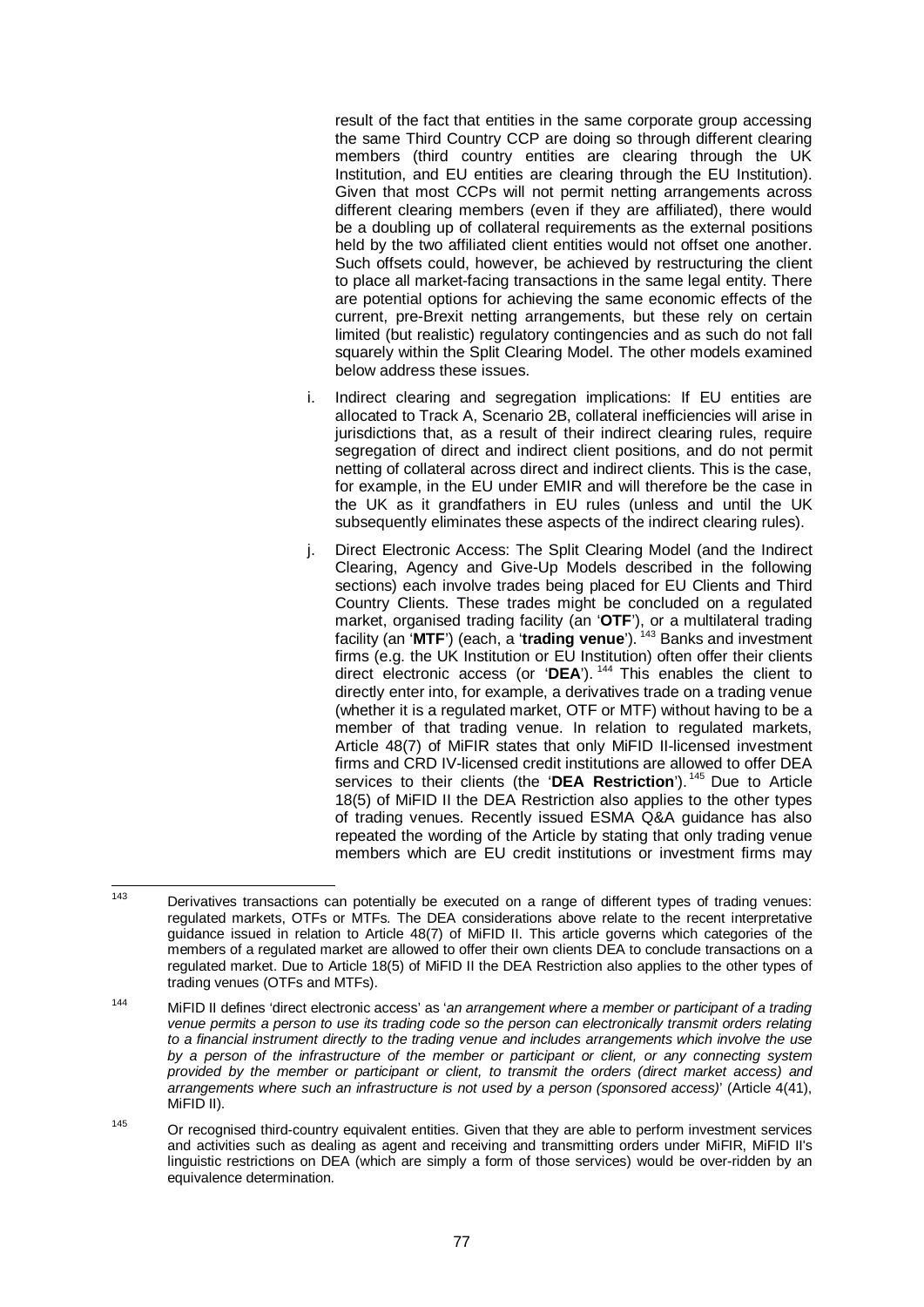offer DEA access to the venue to their clients.<sup>[146](#page-84-0)</sup> While this may appear reasonable in the first instance as it repeats the text of Article 48(7) of MiFID II, there are strong arguments that this interpretation is inconsistent with the intent of other provisions of the MiFIR/MiFID II legislative package (for further details see the subsection entitled *A. Trading* at the section entitled *Additional Legal Considerations for Derivatives Clearing* below). If correct, this interpretation has a number of consequences for Track B of the Split Clearing Model if the UK Institution offers DEA services to its clients for the execution of derivatives trades on an EU trading venue. Post Brexit, the UK Institution would be a third country member of an EU trading venue and not a MiFID II-licensed investment firm or CRD IV-licensed credit institution. For Third Country Clients executing derivatives transactions on a trading venue in the EU through DEA offered by the UK Institution in Track B, Scenario 1, DEA services will instead have to be provided by the EU Institution acting as a member of the relevant trading venue. The transaction would be cleared by the EU Institution at either a Third Country CCP or an EU CCP. Otherwise the transaction could be cleared by the UK Institution. [147](#page-84-1) This issue does not prevent proprietary transactions or non-DEA client trading activities from being carried out by a third country venue member, however.

<span id="page-84-0"></span><sup>146</sup> Answer 25, ESMA Q&A On MiFID II and MiFIR Market Structures Topics, 15 November 2017.

<span id="page-84-1"></span><sup>147</sup> See however Chapter [15,](#page-107-0) *Market Infrastructure*, for techniques to avoid using EU platforms and clearing houses post Brexit.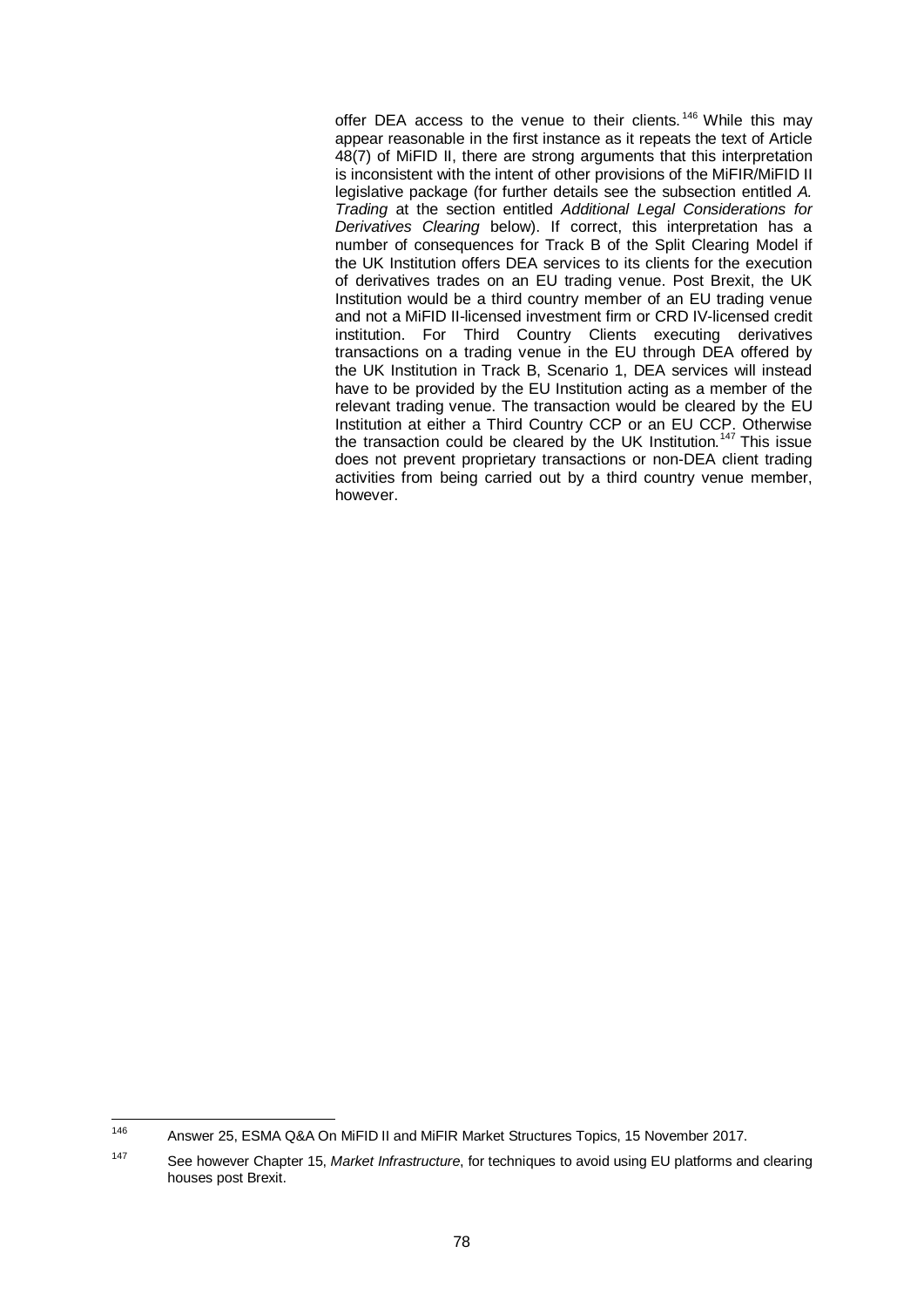## **Indirect Clearing, Agency and Give-Up Models**

#### **Third Country Clients**

There are three additional models by which clearing services can be provided: the Indirect Clearing Model, the Agency Model and the Give-up Model. These three models share a single route for all Third Country Clients (subject to non-EU, non-UK requirements to use local clearing members). Third Country Clients trade with the UK Institution. The UK Institution then acts as the clearing member, and clears the trades as follows:

- a. (in the unlikely event that the trade is subject to the EMIR Clearing Obligation)<sup>[148](#page-85-0)</sup> the trade is cleared at an EU CCP or at a third country RCCP; or
- b. (if the trade is not subject to the EMIR Clearing Obligation) the trade is cleared at an EU CCP or Third Country CCP as requested by the client.



\* DEA rules may require client trading and exchange membership to be carried out via a MiFID II-authorised EU investment firm or a CRD IV-authorised EU credit institution. Note that this DEA Restriction does not currently apply in the UK, which has implemented the restriction through a UK statutory instrument in a way that permits third country exchange memberships of trading venues for clients trading via DEA.

In addition to assuming that EU CCPs have UK QCCP status, these models rely on the EU CCP Assumption. As noted in point (j) in the section above entitled *Issues*, a strict interpretation of the DEA Restriction in MiFID II may require client trades to be executed by an EU Institution instead of the UK Institution but this would not prevent the UK Institution clearing the transaction. [149](#page-85-1) The DEA Restriction also only applies if the relevant derivatives transaction is carried out using DEA on a trading venue in the EU.

#### **EU Clients**

As a result of the MiFID II Trading Prohibition, except where reverse solicitation applies<sup>150</sup>, EU Clients<sup>[151](#page-85-3)</sup> are unable to trade directly with the

<span id="page-85-0"></span><sup>&</sup>lt;sup>148</sup> This is only if there are special circumstances triggering the EMIR Clearing Obligation's anti-avoidance provisions. There is no current indication whether UK CCPs will be recognised as Third Country RCCPs under EMIR on Brexit.

<span id="page-85-1"></span><sup>149</sup> See Chapter [15,](#page-107-0) *Market Infrastructure*, for how to avoid using EU platforms.

<span id="page-85-2"></span><sup>150</sup> See Chapter [10,](#page-56-0) *Investment Banking and Advisory Services*.

<span id="page-85-3"></span><sup>&</sup>lt;sup>151</sup> Namely clients established in the post-Brexit EU, EU fund managers (regardless of the location of the funds managed) as well as, potentially, fund managers (wherever established) with respect to post-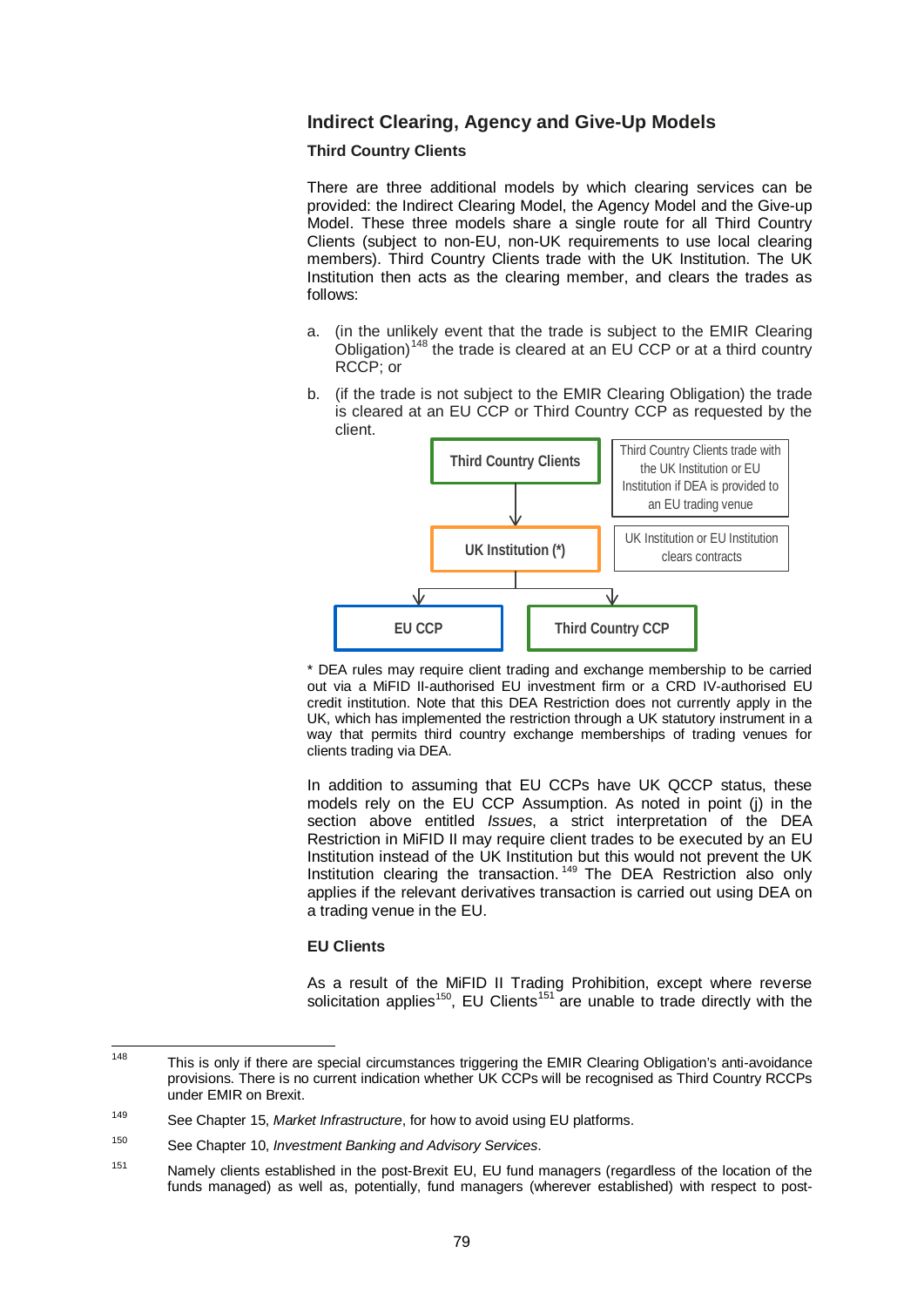UK Institution, but must instead trade directly with the EU Institution. However, if the EU CCP Assumption is valid for the relevant EU jurisdictions, the UK Institution will be able to act as clearing member and clear the trade either at an EU CCP or a Third Country CCP.

The most straightforward mechanism for achieving this outcome is the 'Indirect Clearing Model'. Two alternative models – the Agency Model and the Give-up Model – provide separate possibilities with various advantages to each.

In any event, EU Clients will need to have their client relationship with the UK Institution re-documented to reflect the new legal entity they will be facing. Under each model, the UK Institution will act as clearing member for the trade. As such the UK Institution will remain a member of all its current CCPs, and the EU Institution will not need to become a clearing member of any CCPs.

Where the client is itself also regulated under the CRR, this model also makes use of the EU QCCP Designation Assumption. If this assumption is not made, the model is not economically viable for the EU Client or EU Institution on a solo basis.

## **The Indirect Clearing Model**



Under this model post-Brexit EU Clients trade with the EU Institution as their executing broker and principal, avoiding the MiFID II Trading Prohibition. The EU Institution contracts back-to-back with the UK Institution. This is an intragroup transaction for the purposes of MiFID II, and therefore also avoids any MiFID II Trading Prohibition issues entirely.<sup>[152](#page-86-0)</sup> The EU Institution's clients become 'indirect clients' of the UK Institution, and the EU Institution remains in the contractual chain, intermediating the EU clients. The UK Institution then acts as clearing member for the EU Institution as client, and clears the trades as follows:

Brexit EU funds under their management. See footnote [140](#page-76-3) however on the application of the Derivatives Trading Obligation to third country fund managers of EU funds.

<span id="page-86-0"></span><sup>152</sup> See '*Questions and Answers: Implementation of the Regulation (EU) No 648/2012 on OTC derivatives, central counterparties and trade repositories (EMIR)*', 2 October 2017, ESMA, OTC Question 12, subquestion G, which states that 'Article 11 of EMIR only applies to OTC derivative contracts not cleared by a CCP, irrespective of its status under EMIR*.*' This means that if the UK Institution clears the trade at any CCP the derivatives trade does not constitute a non-centrally cleared OTC derivative contract for the purposes of the margin rules. See the subsection entitled *[\(2\)](#page-93-0) EMIR* further below in this section.

<u>.</u>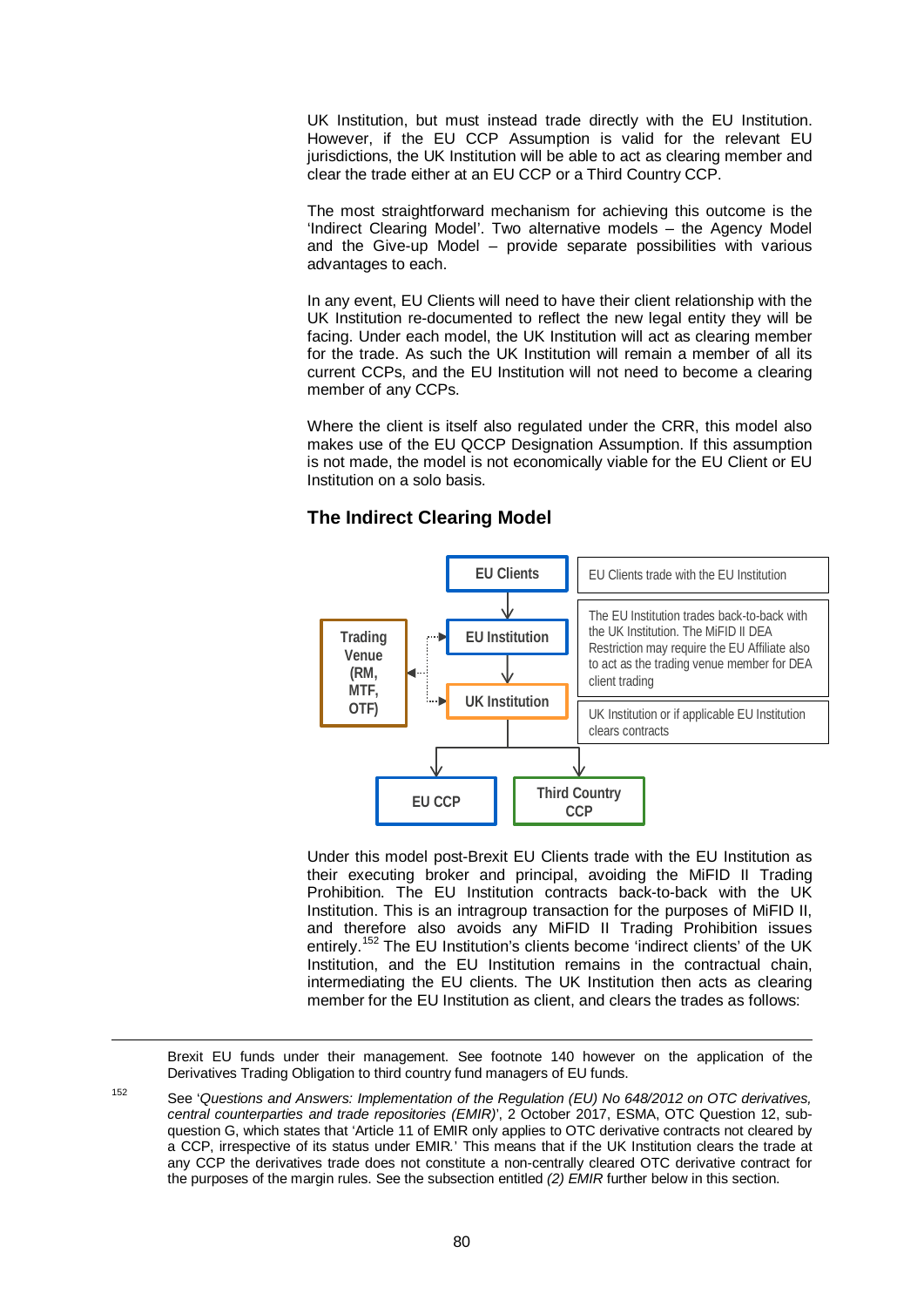- a. if the trade is subject to the EMIR Clearing Obligation, at an EU CCP or at a third country RCCP; or
- b. if the trade is not subject to the EMIR Clearing Obligation, either at an EU CCP or at a Third Country CCP that has EU QCCP status, at the client's option.

If the DEA Restriction applies and the derivatives transaction is being executed on an EU trading venue then the DEA service can only be offered by the EU Institution (who must also be a member of the relevant trading venue). Clearing could still be carried out by the UK Institution at an EU CCP or Third Country CCP as set out above.

#### **Additional Issues Arising From the Indirect Clearing Model**

Collateral and netting capital inefficiencies may arise for corporate groups with both EU and third country entities seeking to clear at a single CCP if that CCP is located in a jurisdiction which, as a result of its indirect clearing rules, requires segregation of direct and indirect client positions and does not permit netting of collateral across direct and indirect clients. This is the case, for example, in the EU under EMIR and will therefore be the case in the UK as it grandfathers in EU rules (unless and until the UK subsequently eliminates the indirect clearing rules or these aspects of them).

#### **The Agency Model**



Under this model, post-Brexit EU clients trade with the EU Institution as their broker, thus avoiding any MiFID II Trading Prohibition issues. Clients also engage the EU Institution to act as agent to procure clearing services. The EU Institution solicits the UK Institution to act as the clearing member for the transaction. This is capable of being structured as a 'reverse solicitation', whereby the provision of dealing services by the UK Institution is initiated by the EU Client on its own initiative (albeit with support from the EU Institution). The UK Institution then (on the basis of this reverse solicitation) holds the contracts directly and clears for the EU Client.

If the DEA Restriction applies and the derivatives transaction is being executed on an EU trading venue then the DEA service can only be offered by the EU Institution (who must also be a member of the relevant trading venue). Clearing could still be carried out by the UK Institution at an EU CCP or Third Country CCP as set out above.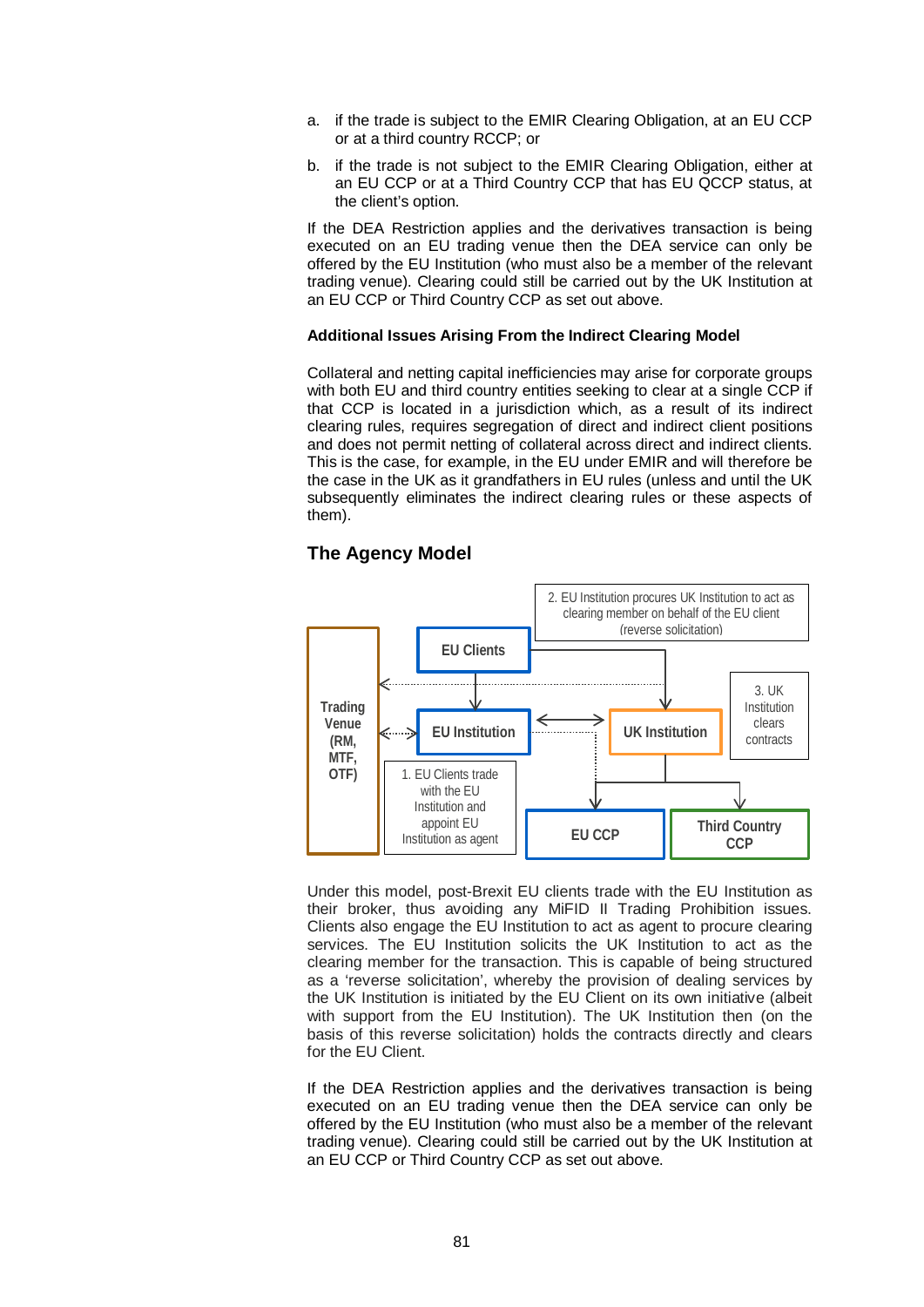## **The Give-Up Model**



Under this model, post-Brexit EU Clients trade with the EU Institution as their broker, thus avoiding any MiFID II Trading Prohibition issues. The EU Institution then gives up the trade, which is novated by way of preestablished arrangements, to the UK Institution. The UK Institution thereby becomes the counterparty to the trade. This would be carefully structured with a view to such give-up being treated as being at the exclusive initiative of the client. The UK Institution's dealing services would be capable of being structured as being provided on the basis of a reverse solicitation or as a 'passive booking vehicle', and would therefore be excluded from the MiFID II Counterparty Prohibition.<sup>[153](#page-88-0)</sup> The EU Institution's clients thereby contract directly with the UK Institution as today, and the EU Institution drops out of the chain. The UK Institution acts as clearing member for the EU Clients.

If the DEA Restriction applies and the derivatives transaction is being executed on an EU trading venue then the DEA service can only be offered by the EU Institution (who must also be a member of the relevant trading venue). Clearing could still be carried out by the UK Institution at an EU CCP or Third Country CCP as set out above.

## **Advantages of the Agency Model and Give-up Model**

These models avoid some of the re-papering, structuring, segregation, collateral and netting capital inefficiencies that may arise under the Split Clearing Model and the Indirect Clearing Model. This is because in the case of both EU and Third Country Clients, the UK Institution is providing clearing services for the clients (both EU Clients and Third Country Clients) directly, rather than a combination of directly and indirectly. Under these models, operational issues such as whether collateral payments and on-boarding are conducted by or through the EU Institution or the UK Institution will need to be considered. In particular, where EU Clients are direct customers of the UK Institution for clearing purposes, ongoing operational matters (e.g. relating to porting, deliveries, new products etc.) may, under local laws, be deemed to constitute new

<span id="page-88-0"></span><sup>153</sup> See Article 42, MiFID II: '*Member States shall ensure that where a retail client or professional client within the meaning of Section II of Annex II established or situated in the Union initiates at its own exclusive initiative the provision of an investment service or activity by a third-country firm, the requirement for authorisation under Article 39 shall not apply to the provision of that service or activity by*  the third country firm to that person including a relationship specifically relating to the provision of that *service or activity*.'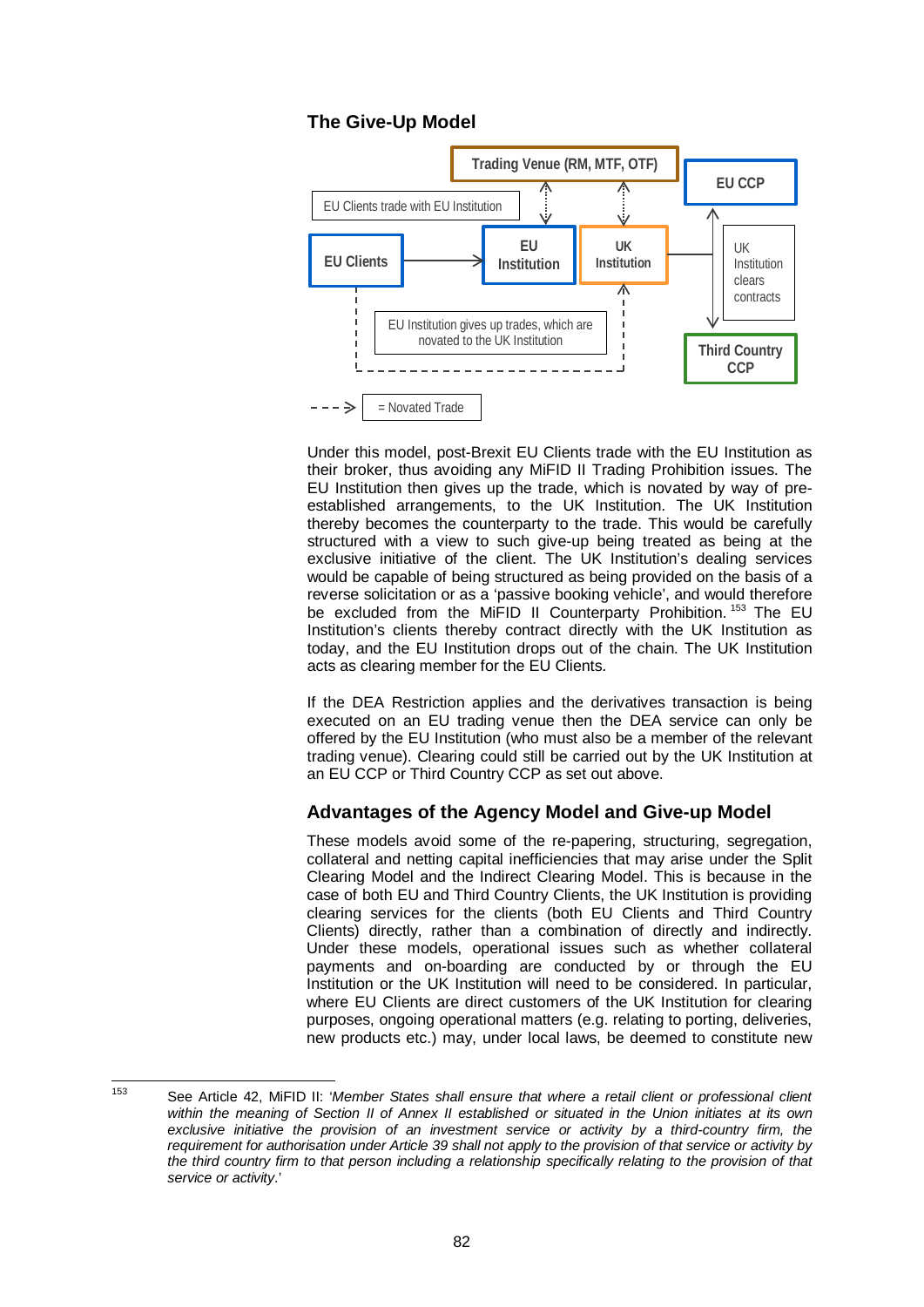and additional services falling outside the scope of the reverse solicitation exclusion.

## **Additional Legal Considerations for Derivatives Clearing**

The scope of the EU regulatory perimeter varies between Member States and has not been subjected to any material harmonisation measures for third country access to date. In particular, there is divergence between Member States as to the existence and scope of 'reverse solicitation' exclusions under MiFID I as implemented in each Member State. Under new rules, with effect from January 2018, the 'reverse solicitation' exclusion is being introduced as a pan-EU standard in a harmonised form in MiFID II (as contained in MiFIR). Under this exclusion, third-country entities such as the UK Institution in a post-Brexit UK will be able to deal with EU Clients so long as the relevant activity, which would otherwise be subject to regulation under MiFID II, is initiated by the client.

A working assumption has been made that this exclusion will not always be available for UK Institutions when clearing for clients in the EU, regardless of how the arrangements arise and are structured. However, many institutions operate global clearing arrangements using USincorporated Futures Commission Merchants, including when contracting with some non-UK EU Clients today, apparently without falling within EU Member States' regulatory trading perimeter. Non-EU clearing members of major EU CCPs also exist, who are apparently able to act outside the EU Member State's clearing perimeter. The situation for third country access is likely to improve further when MiFID II enters into force in 2018. As a result, direct access by the UK Institution to EU CCPs and possibly EU Clients is likely to be possible, particularly in respect of institutional clients and/or clients with which the UK Institution has existing relationships.

The remainder of this section analyses relevant regulatory requirements. It is, except where stated, assumed here that the 'reverse solicitation' exclusion is not being relied upon. The Split Clearing Model does not rely on any use of the exclusion. Nor does the Indirect Clearing Model. The Agency and Give-up Models rely on it to a very limited degree.

## <span id="page-89-0"></span>**(1) MiFID**

## **A. Trading**

In the 'trading' phase of a derivatives transaction, the activity of brokering trades with EU clients will likely, depending on the regulatory perimeter, result in the regulatory authorities of the client's Member State regarding an investment service as taking place in their jurisdiction. MiFID II regulates both services and activities, and each of these limbs must be analysed. The MiFID II-regulated services and activities that are likely to be relevant in this situation are:

- a. execution of orders on behalf of clients;
- b. reception and transmission of orders;
- c. dealing on own account or as agent (depending on the structures implemented); and
- d. investment advice (may be applicable, if the client is being provided or has requested investment advice).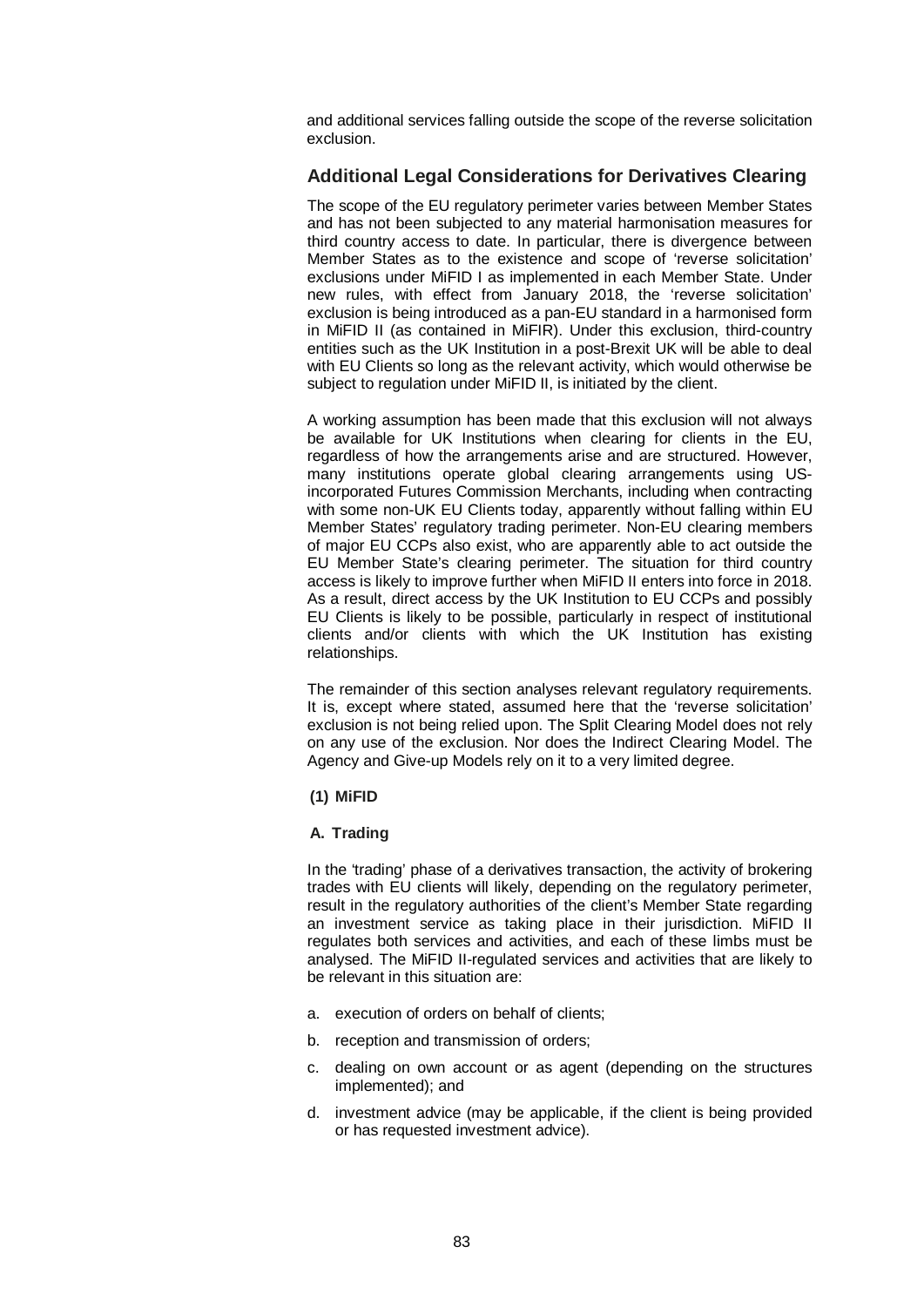#### **B. Becoming Counterparty to the Resulting Transactions with Clients**

If the UK Institution becomes a counterparty to a transaction with a client, this will involve the MiFID II service and activity of 'dealing on own account'. The activity would take place at the place of business of the UK Institution. Many or all Member States are likely to regard the related service of 'execution of orders on behalf of clients' as occurring at the location of the clients also.

In addition to the requirement for MiFID II services and activities to be authorised, Article 48(7) and Article 18(5) of MiFID II require regulated markets, MTFs and OTFs to permit only MiFID II investment firms or CRD IV credit institutions (i.e., firms authorised in an EU Member State and not third country firms) to provide DEA to their trading platform for their clients (i.e. the DEA Restriction, see also the discussion at point (j) above in the subsection entitled *Issues*). In contrast to the DEA Restriction, Article 46 of MiFIR provides that third country firms may provide services into the EU for certain classes of clients where an equivalence determination is made in respect of that jurisdiction and the entity is registered with ESMA. Where no equivalence decision has been made (which is currently the case for all third countries in relation to Article 46 of MiFIR as MiFIR takes effect on 3 January 2018), *each Member State may apply its own domestic law* governing the provision of investment services by third-country firms and its regulatory perimeter.

ESMA has recently released an 'interpretation' of Article 48(7) of MiFID II to the effect that it interprets Article 48(7) of MiFID II as literally *only* permitting members of EU trading venues to provide DEA if that venue's members are investment firms or credit institutions authorised under MiFID II or CRD IV,  $154$  which, it is true, is what the provision states. Whilst ESMA's guidance would superficially appear logical, there are questions regarding this interpretation of the DEA Restriction. Article 48(7) of MiFID II (which sets out the DEA Restriction) should not be allowed to conflict with Article 54(1) of MiFIR. Article 54(1) of MiFIR states that '*Thirdcountry firms shall be able to continue to provide services and activities in Member States, in accordance with national regimes until three years after the adoption by the Commission of a decision in relation to the relevant third country in accordance with article 47 [of MiFIR]*'.[155](#page-90-1) MiFIR is directly applicable and will override any national Member State legislation implementing Article 48(7).[156](#page-90-2) The prevalence of Article 54(1) MiFIR is also clear from a 'purposive' perspective, which is a key interpretative principle under EU law. Article 54(1) of MiFIR reflects a significant policy decision proposed at Council (Member State) level during the finalisation of the MiFIR/MiFID II legislative package. The provision was hard-fought by the 'open market' Member States (such as the UK) but opposed by the European Commission and the 'closed market' Member States (notably France and Germany) which had attempted to close Europe's doors to third country business except in 'reverse solicitation' situations or where an equivalence decision for the regulatory regime for investment firms in the relevant third country has been adopted by the

<span id="page-90-0"></span><sup>154</sup> Answer 25, ESMA Q&A On MiFID II and MiFIR Market Structures Topics, 15 November 2017.

<span id="page-90-1"></span><sup>&</sup>lt;sup>155</sup> Article 47 of MiFIR establishes the third country equivalency regime for investment firms.

<span id="page-90-2"></span><sup>&</sup>lt;sup>156</sup> Article 46 of MiFIR establishes a third-country regime. There are good grounds to argue that Article 46 of MiFIR would override Article 48(7) of MiFID II, which, as a directive, would need to be implemented through national Member State law. EU regulations supersede national laws incompatible with their substantive provisions. See, for example, *R v Secretary of State for Transport Ex parte Factortame Ltd (No. 2) [1991] 1 A.C. 603*.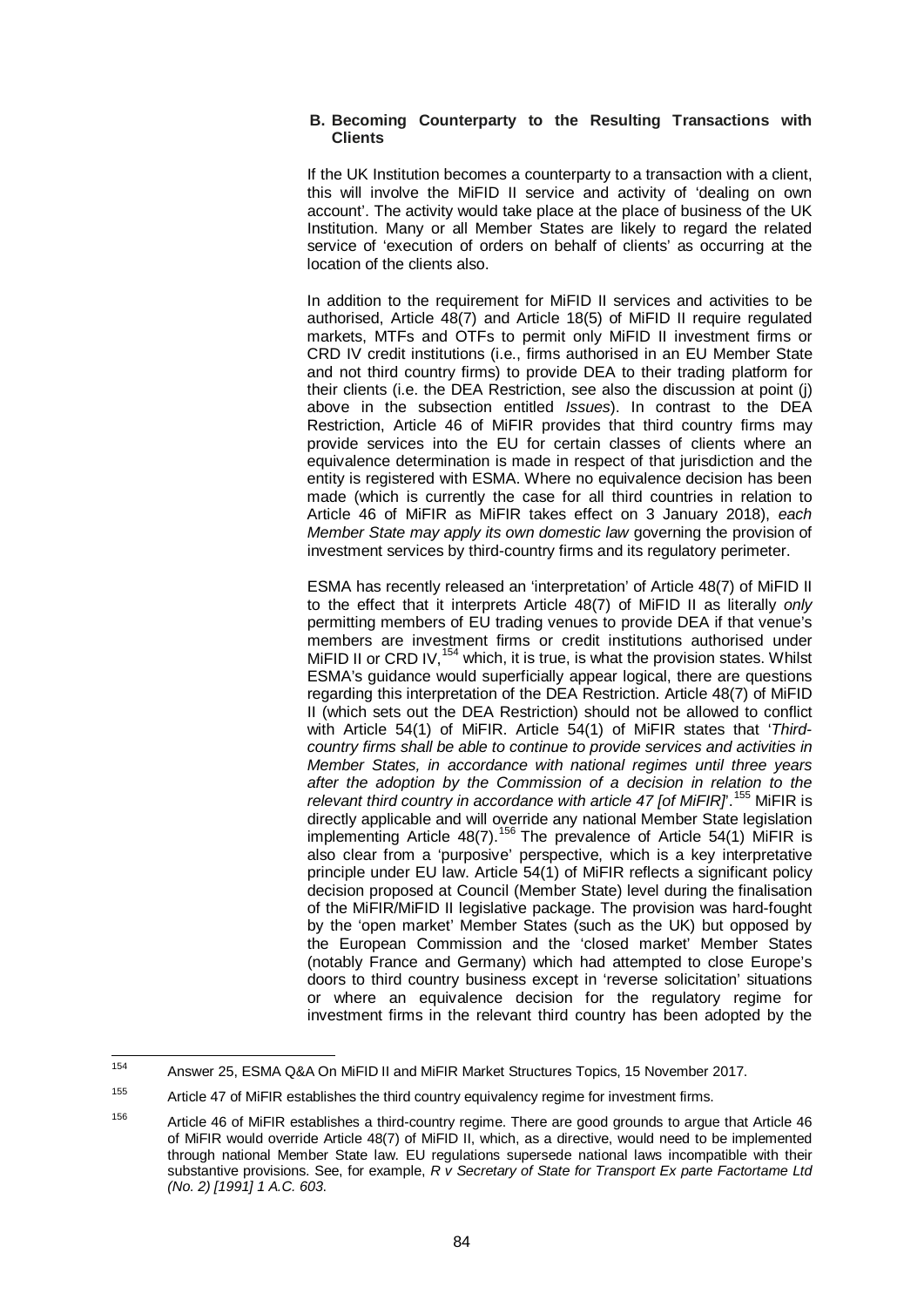European Commission.<sup>[157](#page-91-0)</sup> Whilst an equivalency regime also exists in MiFID II, in the absence of any equivalence determinations the regulatory perimeter for financial services activities is clearly reserved for national laws under MiFID II. The ESMA guidance contradicts these important structural principles underlying MiFID II.<sup>[158](#page-91-1)</sup>

The UK and the more 'open market' Member States such as Ireland and Luxembourg have traditionally operated 'overseas persons'<sup>[159](#page-91-2)</sup> regimes which allow cross-border wholesale financial business to take place without local regulation of foreign-based participants. This approach has been fundamental to the City, and the emergence of the financial sectors in Ireland and Luxembourg. Where a more closed market approach has been adopted, the inability of non-EU entities to access such jurisdictions has resulted in a primarily domestic or regional financial services market. MiFIR provides (subject to the terms of Article 54(1) of MiFIR, for three years if the relevant equivalence decision has been granted) for existing national perimeter regimes to be preserved. It is doubtful that such a key policy decision should be undermined by a case of legislative selfcontradiction in this manner.

The ESMA interpretation is also inconsistent with the UK's implementation of the DEA Restriction and for the reasons explored in the subsection entitled *(5) UK Regulatory Requirements* below does not, for now, have practical legal effect for individuals.

As far as non-DEA exchange access is concerned, in Germany membership of a German trading venue should not *per se* breach any regulatory perimeter and the activities of a trading venue's member are unregulated in Germany. Trading proprietary business would constitute the MiFID II activity of 'dealing on own account' but such activity would generally be construed as occurring in the location of the trading venue member (for example, in the UK in the models where the UK Institution retains exchange membership). Trading on a client account would constitute the MiFID II activity of 'execution of orders on behalf of clients' and such activity would be construed as occurring at the location of the relevant client. Where the UK Institution is the trading venue member and

<span id="page-91-0"></span><sup>157</sup> See the Council of the European Union's General Approach (11006/13), 18 June 2013; the Council of the European Union's General Approach (11007/13), 18 June 2013 and paragraph 54 of the Council of the European Union's Progress Report (16523/12), 13 December 2012.

<span id="page-91-1"></span><sup>&</sup>lt;sup>158</sup> It is possible, on a literal approach, to argue that the provision of DEA is not part of the investment 'services' referred to in Article 54(1) of MiFIR, as DEA is not included in the annexed list of 'investment activities and services' contained in MiFID II. There is also no specific grandfathering regime nor recognition process with regard to the provision of DEA. This may be construed as an unintended oversight and therefore Article 54(1) of MiFID II should be construed broadly to capture third country investment firms offering both MiFID services and DEA. However, from a practical perspective, DEA is nothing more than a subset of the MiFID investment services or activities of 'dealing as agent' or 'reception and transmission of orders'. Providing DEA services on-exchange will inevitably involve the provider's systems being used to enter into trades on the execution platform and at clearing house level, with the intermediary either acting as agent for a customer or minimally being involved in the information transmission in a meaningful way, such that the DEA provider is responsible under the venue's rules for the relevant activities. Since DEA is nothing more than a subset of an investment service, the restriction in MiFID II on DEA is on a proper interpretation logically, practically, factually and legally inconsistent with the third country provisions of MiFIR – as was concluded by the UK authorities when they developed the UK's national implementing measures for MiFID II. As a result, recognised third-country equivalent entities should be able to provide DEA services, given that they are able to perform investment services and activities such as dealing as agent and receiving and transmitting orders under MiFIR. Any linguistic restrictions on DEA (which are simply a form of those services) would be overridden by an equivalence determination.

<span id="page-91-2"></span><sup>159</sup> See the subsection entitled *(5) UK Regulatory Requirements* below for further explanation of the 'overseas persons regime'.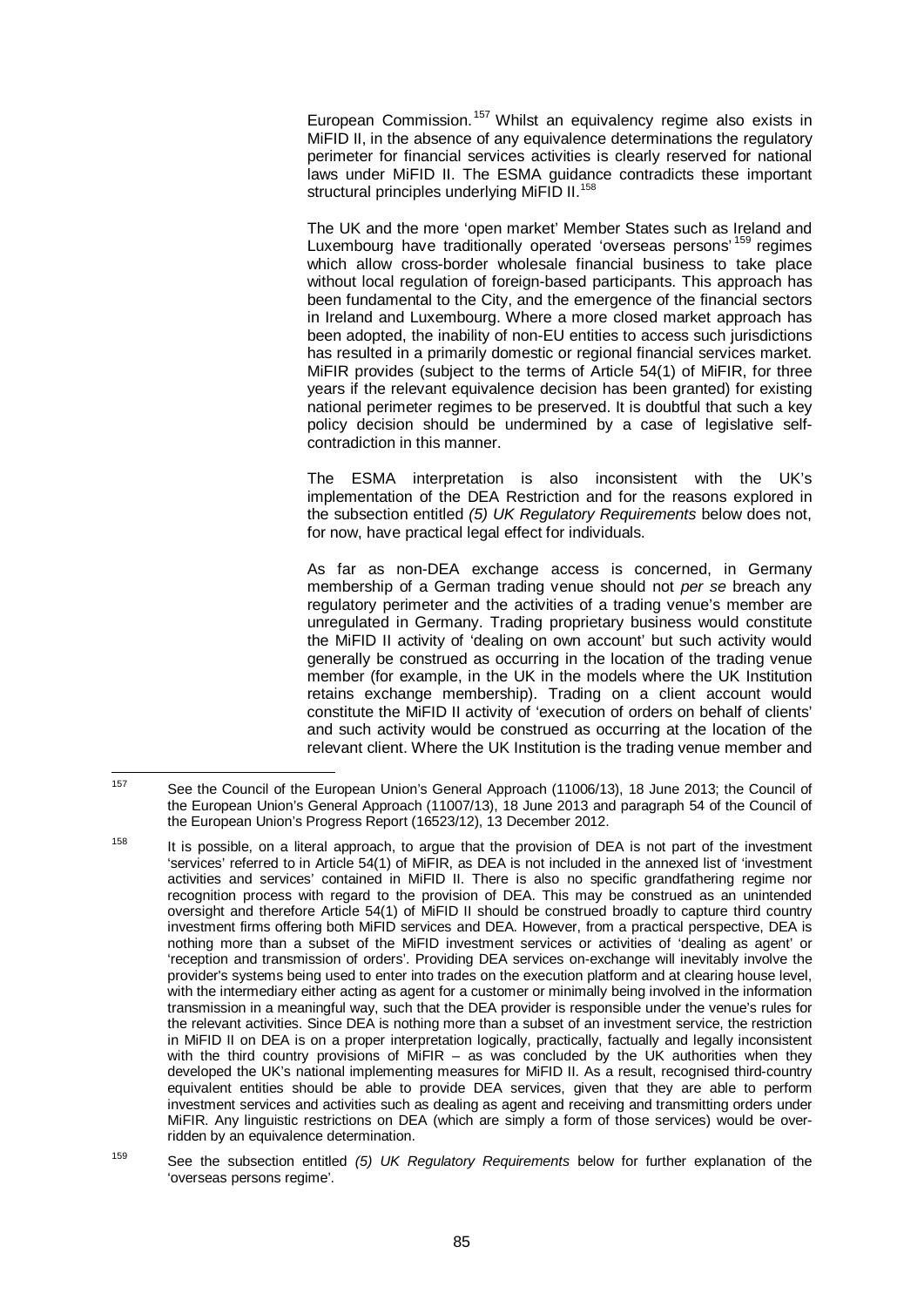enters into back-to-back arrangements and contracts with the EU Institution, the EU Institution's clients would not be deemed to be clients of the UK Institution for the purposes of the German regulatory perimeter.

In respect of the DEA Restriction, the relevant German draft implementing legislation does not specifically address the issues described above.

From a French law perspective, membership of a French trading venue for non-DEA purposes does not *per se* breach the French regulatory perimeter, although a cooperation agreement is required between the French regulator and the competent authority in the third country jurisdiction of the member. Proprietary trading activities would likely be viewed as taking place at the location of the trading venue member while executing client orders would likely be construed as taking place at the location of the trading venue or the location of the trading venue member's client. The intra-group exemption in MiFID has been implemented narrowly under French law however, so if the UK Institution were to be a trading venue member and the EU Institution were its client, the intragroup exemption would not apply if the UK Institution also provides other investment services to non-affiliates. This means that the UK Institution's services to the EU Institution would fall within the MiFID II regulatory perimeter and be deemed to be located in France (as the location of the trading venue) or the jurisdiction of the EU Institution as the client. Further analysis and structuring work may be necessary to ensure that the activity would be construed to be located solely in another jurisdiction where the EU Institution was located, such as Ireland, where the intra-group exemption under MiFID is interpreted more broadly.

In respect of the DEA Restriction, the French financial code has been amended to require members of a French market to be MiFID II investment firms or credit institutions. There is therefore little scope for UK Institution to retain membership of any trading venue in France after Brexit if it is offering DEA to clients. The French implementation was therefore already generally aligned with the recent ESMA guidance on the DEA Restriction.

The DEA Restriction (and ESMA's interpretation of it) does not apply at the clearing level, since the trading venue member could have all of its transactions cleared by another legal entity, which would not necessarily need to be an EU investment firm or credit institution.

Where the EU Institution intermediates between the UK Institution and the client, German laws would generally not require the UK Institution to have a licence for MiFID II services or activities. However under French law it would not possible for the UK Institution to remain a member of a trading venue due to the narrow application of the intra-group exemption in France or the French implementation of the DEA Restriction. In the case of, for example, the Euronext markets and for the clearing or trading of client and group transactions in particular, UK firms may wish to consider alternative routes to access such markets, such as access via Euronext Brussels, Lisbon or Amsterdam (or potentially London in the case of cash equities).<sup>[160](#page-92-0)</sup>

<span id="page-92-0"></span>

<sup>160</sup> See also the section entitled *EU CCPs* in Chapter [15,](#page-107-0) *Market Infrastructure*.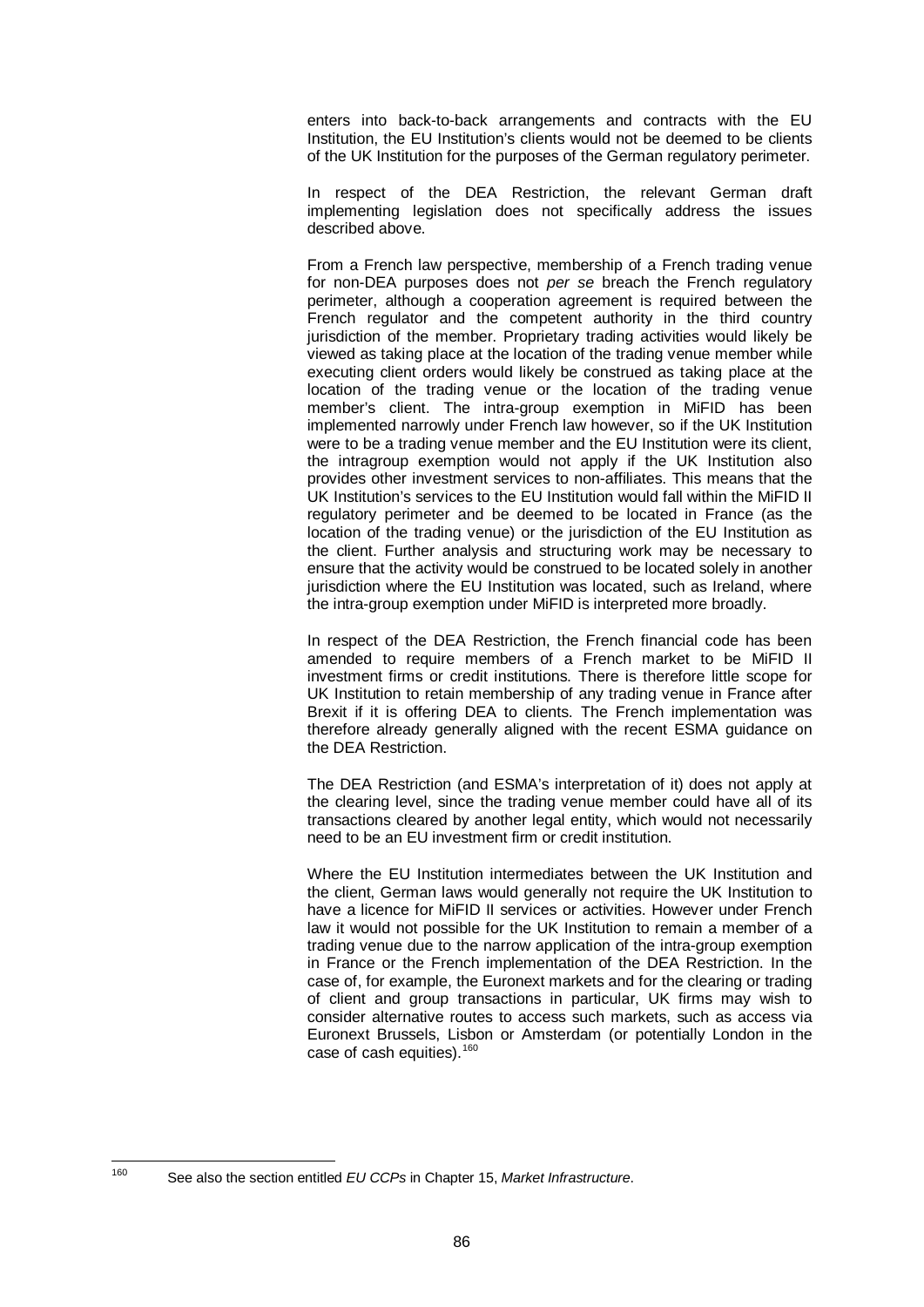#### **C. Becoming Counterparty to a CCP**

The models considered above will require an entity (the UK Institution or the EU Institution) to act as a clearing member at various points of the different scenarios. Acting as a clearing member involves the MiFID II activity of 'dealing in investments as principal' with respect to the clearing house (or CCP) that is involved in the transaction. Such MiFID II activity will take place at the place of business of the clearing member. It is unlikely that any MiFID II service would also take place at the place of business of the CCP, as the CCP will more usually be regarded as providing services to the clearing member, not *vice versa*. There may be other barriers to CCP access in certain jurisdictions, either as a matter of local law, or under the rules of the relevant CCP. For example, the relevant CCP may require legal opinions supporting post-insolvency rights under the laws of business of its members or other local law approval requirements before CCP access is granted.

The UK Institution would, on Brexit, cease to be a MiFID II-authorised firm and, based on the above assumptions, will therefore not be able to:

- a. provide brokerage services to EU Clients (the '**MiFID II Trading Prohibition**'); or
- b. become a counterparty to transactions with EU Clients resulting from such brokerage (the '**MiFID II Counterparty Prohibition**'),

without:

- i. establishing or using EU branches licensed in the place of business of its EU Clients;
- ii. arranging for the EU Clients to deal with the UK Institution through their own UK branches or subsidiaries; or
- iii. reverse solicitation applying.<sup>[161](#page-93-1)</sup>

It is possible that there may also be restrictions on interfacing with a CCP located within the EU under local laws or CCP rules.

#### <span id="page-93-0"></span>**(2) EMIR**

Under EMIR, financial counterparties<sup>[162](#page-93-2)</sup> must clear certain classes of OTC derivative contracts. Currently, the EMIR Clearing Obligation only applies to certain classes of derivatives (currently, credit default and interest rate swaps) entered into with financial and certain non-financial counterparties. Where the EMIR Clearing Obligation applies, this means that the transaction must be cleared either with an EU authorised CCP or a Third Country (e.g. US) CCP which is recognised under EMIR – an RCCP. Transactions are regarded as having been cleared where entered into in the capacity as a client with a clearing member of such a CCP which itself clears the transaction or through indirect clearing arrangements. For the purposes of the EMIR Clearing Obligation, inscope transactions for 'financial counterparties' (such as the EU Institution) include contracts that have been concluded with:

<span id="page-93-1"></span><sup>161</sup> See Chapter [10,](#page-56-0) *Investment Banking and Advisory Services*.

<span id="page-93-2"></span><sup>&</sup>lt;sup>162</sup> The EMIR Clearing Obligation applies differently depending on the status of the relevant counterparty to a particular derivatives transaction. Generally 'financial counterparties' are more likely to be subject to the obligation, as non-financial counterparties are only subject to the EMIR Clearing Obligation if they enter into a significant volume of derivatives transactions over quantitative thresholds (and are referred to as NFC+s). Financial counterparties will generally include regulated entities such as banks, investment firms, insurers, reinsurers, funds and fund managers, and pensions institutions.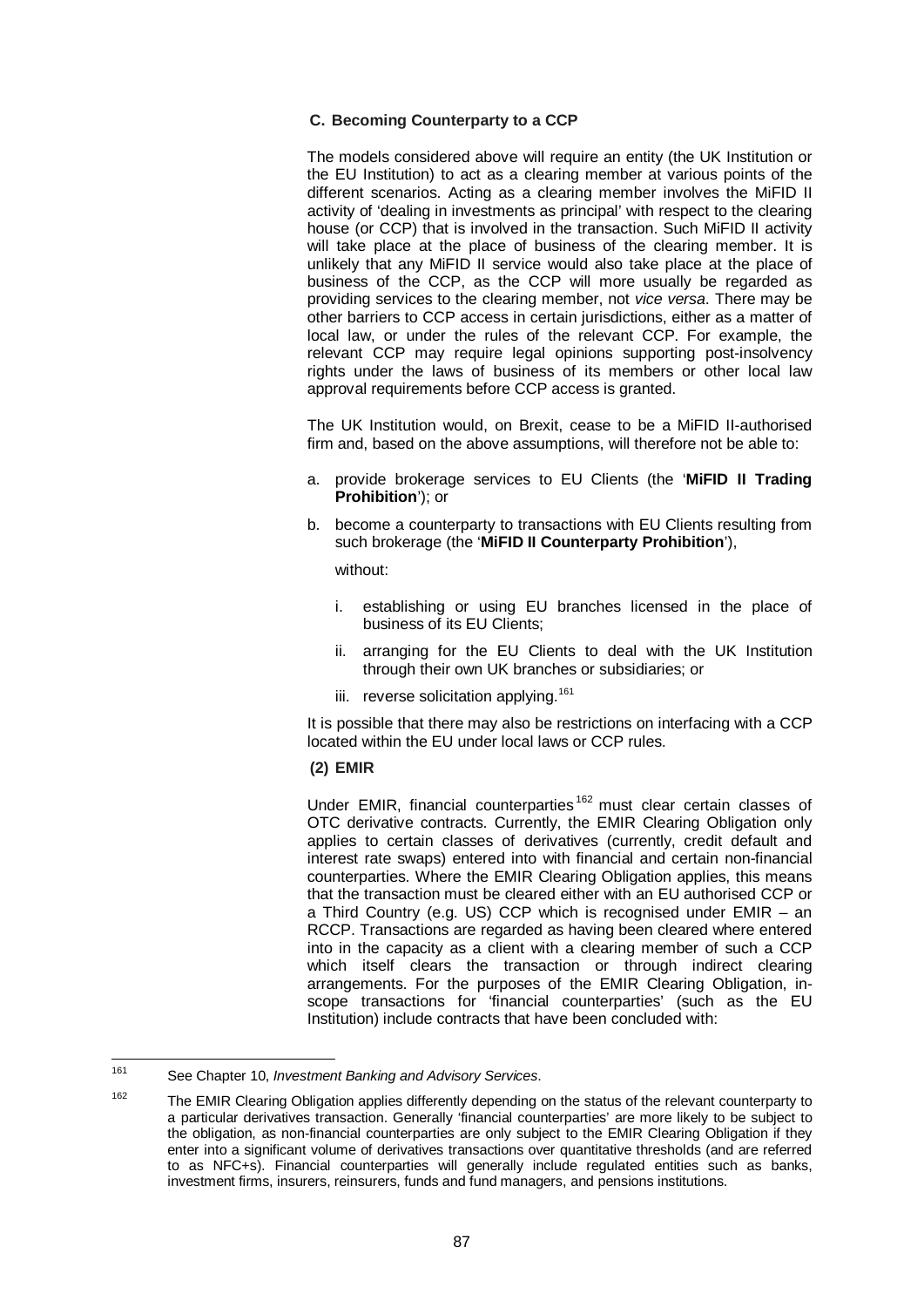- a. another EU financial counterparty; or
- b. an EU non-financial counterparty whose rolling average position over 30 working days in a particular derivative exceeds the threshold specified for that derivative by ESMA (an '**NFC+**'); or
- c. an entity established in a third country that would be subject to the clearing obligation if it were established in the EU (a '**Clearing TCE**').

The EMIR Clearing Obligation will also apply to two Clearing TCEs if the contract has a direct, substantial and foreseeable effect within the EU or where such an obligation is necessary or appropriate to prevent the evasion of any provisions of EMIR. Relevant RTS under EMIR greatly restrict this concept.

Thus, EMIR requirements are generally only relevant to the limited class of OTC derivatives required to be cleared under EMIR, in situations where the EU Institution's EU client is a regulated EU or non-EU financial institution, investment fund or NFC+. The thresholds are such that almost all corporate clients will not count as an NFC+ but will instead be an NFC- and therefore not subject to the EMIR Clearing Obligation. Of course, the client or the UK Institution (or both) may nevertheless wish to clear certain trades which are not subject to the EMIR Clearing Obligation at an EU CCP or another CCP on a voluntary basis, to manage risk or reduce collateral or capital costs of trading.

EMIR also imposes risk mitigation requirements for OTC derivatives not cleared by a CCP. Under the relevant RTS, additional margin requirements are imposed for non-centrally cleared OTC derivative contracts, even if the contract is subsequently centrally cleared. In the case of the Split Clearing Model, this could even be asserted to capture the client trade or the back-to-back arrangement between the EU Institution and UK Institution. However, the better interpretation of the RTS, and the interpretation supported by ESMA, is that such arrangements would be regarded as 'cleared' for the purposes of the RTS, even if the CCP used for such clearing is neither an RCCP under EMIR nor a QCCP.<sup>[163](#page-94-0)</sup>

## **(3) Indirect Clearing**

This arises under the Indirect Clearing Model itself but also under Track A, Scenario 2B of the Split Clearing Model, which involves EU Clients entering into transactions with the EU Institution, which then enters into back-to-back transactions with the UK Institution, which in turn clears the trade at a Third Country CCP. The EU Client thereby becomes an indirect client of the UK Institution. Indirect clearing arrangements for OTC and exchange-traded derivatives are regulated under Article 4 of EMIR, Article 30 of MiFIR and the RTS which have recently been published thereunder. Amendments to the indirect clearing RTS under EMIR and a new indirect clearing RTS under MiFIR to address certain difficulties in the current EMIR requirements and to expand the scope to exchange-traded derivatives have recently been published in the Official Journal. [164](#page-94-1)

<span id="page-94-0"></span><sup>163</sup> See '*Questions and Answers: Implementation of the Regulation (EU) No 648/2012 on OTC derivatives, central counterparties and trade repositories (EMIR)*', 2 October 2017, ESMA, OTC Question 12, subquestion G, which states that 'Article 11 of EMIR only applies to OTC derivative contracts not cleared by a CCP, irrespective of its status under EMIR.'

<span id="page-94-1"></span><sup>&</sup>lt;sup>164</sup> In relation to MiFIR see RTS 2017/2154 and in relation to EMIR see RTS 2017/2155. These were published in the Official Journal on 21 November 2017 and apply from 3 January 2018.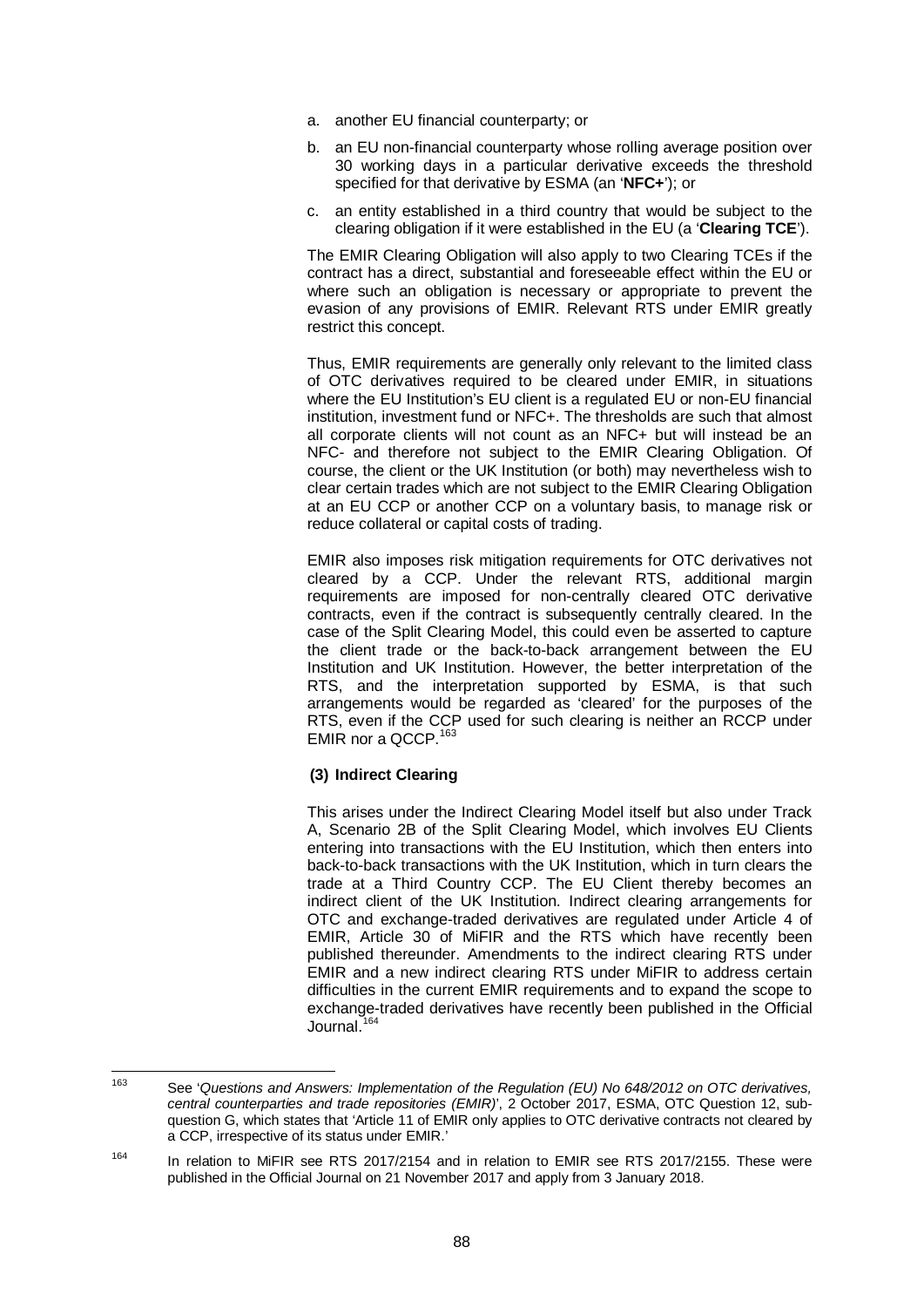An RTS under EMIR sets out the segregation requirements currently in force for OTC derivatives, but these are not widely used in the OTC market. The segregation requirements include requirements relating to account segregation options and porting, as well as measures regarding leapfrog payments and information flows. To the extent that the EU Institution or UK Institution offers indirect clearing, a number of structural changes to existing documentation, CCP accounts and systems are necessary as from January 2018. A further complication is that many of the steps required of clearing members in respect of indirect clearing are not currently possible under national insolvency regimes, as was recognised in the EMIR review. [165](#page-95-0)

The indirect clearing RTSs which have recently been published contain various limitations whereby extended 'long chains' of clearing intermediaries are only permitted under certain circumstances. This includes limits on the number of intermediaries which may be in the same corporate group. This may have a significant impact on the UK Institution's operations where the EU Institution, UK Institution and other third country intermediaries are used, or will be used, to facilitate customer clearing.

The Indirect Clearing Model might also result in additional regulatory approvals being required under MiFID II. In most situations it is unlikely that the EU Institution would seek to become an OTF, which would require it to be a 'multilateral system' engaging with 'multiple third party buying and selling interests' which 'interact' with the system.<sup>[166](#page-95-1)</sup> However, the EU Institution may become, or wish to be, a systematic internaliser ('**SI**'), under the modified MiFID II definition.

In MiFID I, SIs are defined in such a way as to cover only a small number of active market-making institutions, but the relevant requirements will be wider in scope under MiFID II. In MiFID II, it may be advantageous to become an SI (or OTF or MTF) because the Derivatives Trading Obligation can be satisfied by trading on an SI or MTF (in the case of cash equities) or an OTF or MTF (for derivatives), although MTFs are prohibited from executing client orders against proprietary capital or engaging in matched principal trading.<sup>[167](#page-95-2)</sup> Recent ESMA Q&As have clarified that a key differentiator between an SI and an OTF or MTF is that an SI provides liquidity bilaterally to clients by trading at risk. Automated riskless transactions would therefore need to be avoided for the purposes of ensuring that any SI does not constitute an OTF or MTF. If the EU Institution is on-risk for transactions for a period of time prior to the back-to-back transaction with the UK Institution being established in relation to uncleared OTC contracts, this reduces OTF recharacterisation risk. The ECB has recently issued a statement that it would not be comfortable with an approach where all market risks are transferred to a

<span id="page-95-0"></span><sup>&</sup>lt;sup>165</sup> The Commission has proposed amendments to EMIR which attempt to clarify that assets covering positions recorded in an account are not part of the insolvency estate of the CCP or clearing member. The proposals are inconsistent with the national insolvency laws of many Member States and EMIR provides no override to such laws. Instead of resolving this issue, the proposal extends the scope of Article 39 to include CCP default, which will have unintended legal consequences. Various proposals are now being made during the course of the legislative process to stop the damage that would be caused by the Commission's proposed new bankruptcy remoteness requirements (in terms of adversely affecting the rights of CCPs and investment firms to apply collateral against losses). However, none of these proposals to date fully addresses the underlying lack of insolvency law protections for actions taken pursuant to EMIR.

<span id="page-95-1"></span><sup>166</sup> Article 4(1)(23), MiFID II.

<span id="page-95-2"></span><sup>167</sup> Article 19(5), MiFID II.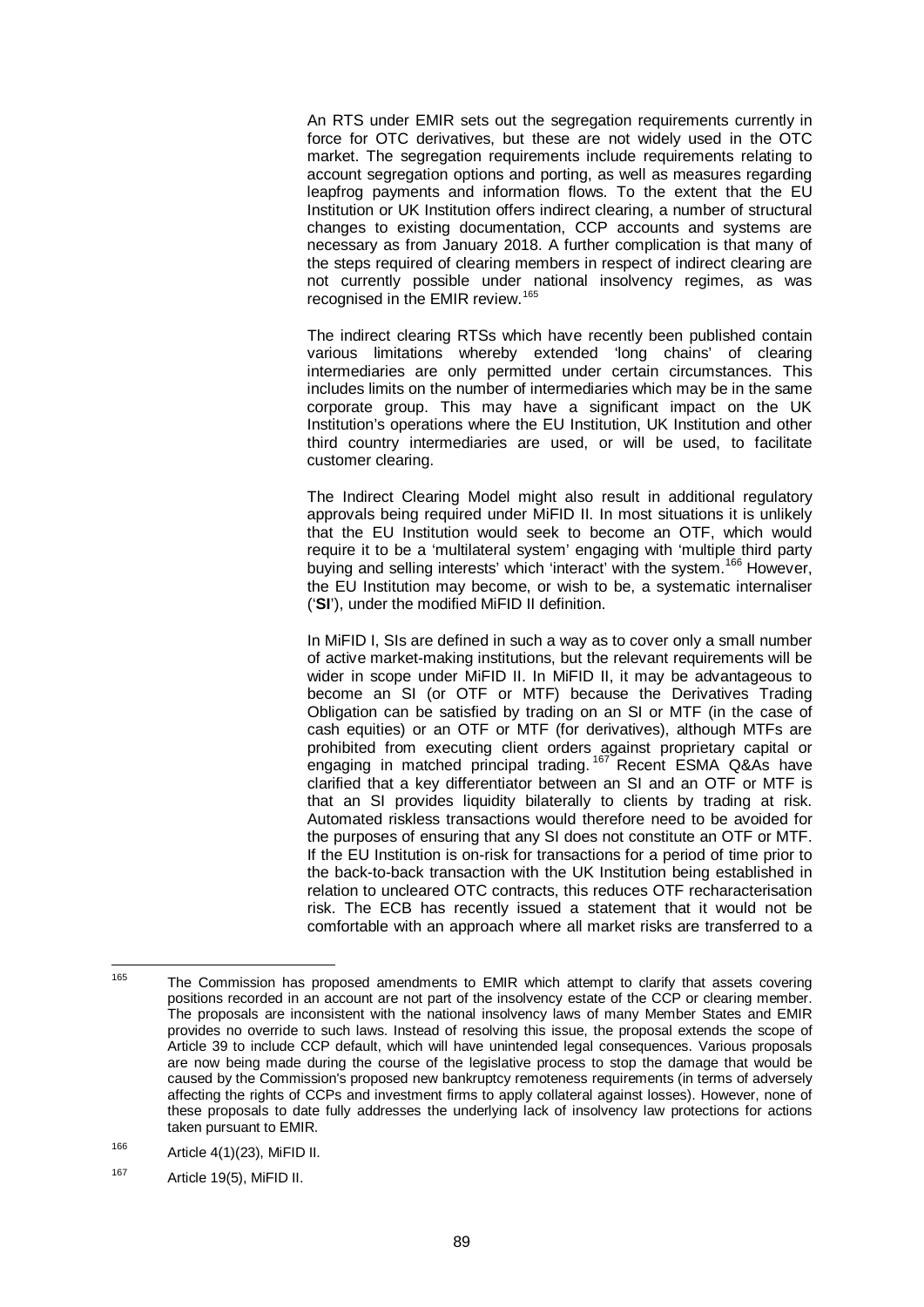third-country group entity. This could have implications on the structuring of the back-to-back transactions for the Indirect Clearing Model.<sup>[168](#page-96-0)</sup>

## **(4) QCCP Status**

Under Basel III, capital charges imposed on banks' exposures to CCPs arising from derivatives and securities financing transactions are significantly lower (based on a risk weighting of 0%-4%) if the relevant CCP has been deemed to be a QCCP. In the EU, the client transaction (and related exposures for return of client collateral held by CCPs) should have zero risk weighting for any CCP (including non-QCCP) exposures. [169](#page-96-1) However, if the CCP is not a QCCP, any related proprietary account transactions, proprietary account collateral and default fund contributions will be subject to risk weightings on the basis of standard corporate exposures, which may be up to 100% on standardised models but, it is understood, more realistically c. 8-15% under more advanced approaches. In many cases, an absence of QCCP status will render it not commercially viable to compete with other clearing member firms.

In the EU, all authorised or recognised CCPs are automatically QCCPs. Following Brexit, the UK will need to establish its own requirements for clearing houses to be given QCCP status. The EU Institution, as an EU entity, will in practice only be able to be a clearing member of a CCP which is an authorised or recognised CCP under EMIR. Various transitional instruments have been introduced under the CRR to deem CCPs which have not yet been recognised as QCCPs for the purposes of calculating own funds requirements and these are still in force for various Third Country CCPs.

Similarly, the UK Institution, as a UK entity, will in practice only be able to be a clearing member of a CCP which has been granted QCCP status by the UK (i.e. a UK CCP and such other CCPs as the UK may elect to recognise).

It is anticipated, but not certain, that there will be reciprocal granting of QCCP status effective from Brexit, such that all UK CCPs will be granted QCCP status by the EU and all EU CCPs will be granted QCCP status by the UK. QCCP status is an international standard set by the Basel Committee, reducing the possibility for political considerations to affect the decision. Moreover, the impact on EU institutions of no such reciprocal finding could be substantial.

## **(5) UK Regulatory Requirements**

The UK's regulatory perimeter for incoming business activities is relatively liberal. For the purposes of designing the models above, the key considerations must be analysed: the intra-group exemption under MiFID II, the 'overseas person exclusion' in UK law and the UK's mechanism for regulating overseas clearing houses.

<span id="page-96-0"></span><sup>168</sup> See '*Brexit: an ECB supervision perspective*', ECB, 15 November 2017 which states '*Many banks have indicated their wish to transfer all market risk to a third-country group entity. In practice, this would mean that the banks in question were fully reliant on the third-country entities. In terms of supervision, the ECB is not comfortable with such an approach, which, as the recent past has revealed, could create risks in crisis situations where local capabilities may be crucial to continue operations. This is a key reason why the ECB and the national supervisors expect banks – at least over the medium term – to manage parts of their risks locally and not to be fully reliant on back-to-back transactions of this type.*'

<span id="page-96-1"></span><sup>169</sup> Under Article 306(1)(c), CRR.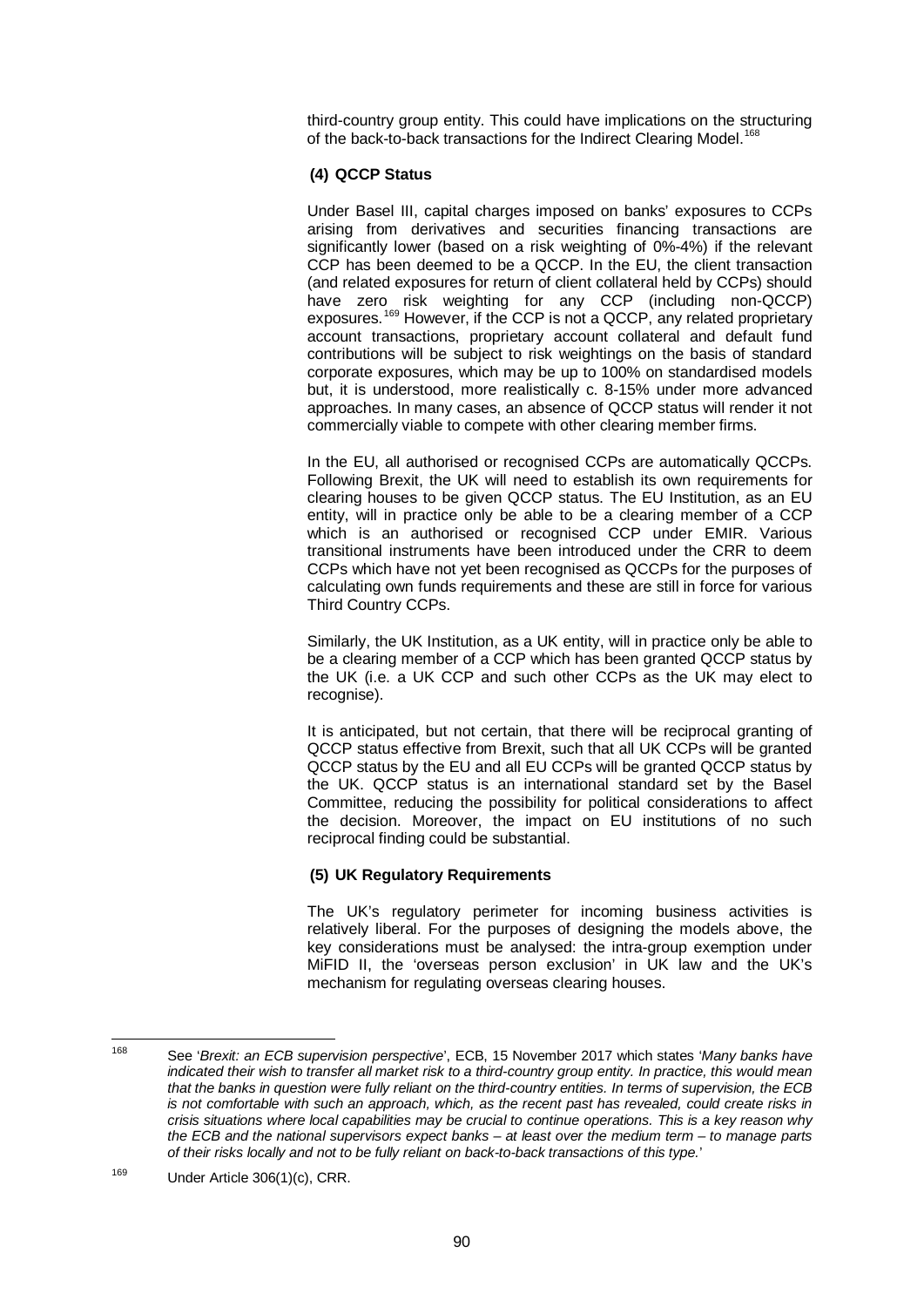MiFID II does not apply to persons that provide investment services exclusively for their parent undertaking, for their subsidiaries, or for other subsidiaries of their parent undertakings (the '**intra-group exemption**'). The intra-group exemption has been implemented in the UK on a transaction-by-transaction basis, such that no regulated activity takes place in the UK in relation to a principal-to-principal trade between members of the same group. As such, the UK does not require the entity to provide services 'exclusively' for group entities to benefit from the exemption; instead all transactions with group entities are exempt and the exemption can be combined with other exemptions. Under the UK's intra-group exemption, as long as all activities that would otherwise constitute a specified type of regulated activity take place wholly within a group of companies there is no need for authorisation.

The UK has long had a permissive view of the scope of the reverse solicitation exclusion from the requirement for authorisation for most incoming business activity. The exclusion is reflected in the UK's 'overseas persons exclusion', whereby non-UK persons are excluded from the relevant requirements in carrying on regulated activities for UKbased clients or counterparties, provided that they do not do so (or offer to do so) from a permanent place of business in the UK. To make use of this exclusion, they must only do business with regulated entities and high net worth corporates (amongst various other types of sophisticated counterparty), and they must comply with the UK's financial promotions restrictions (e.g. by using one of the exemptions under the Financial Promotion Order).<sup>1</sup>

As noted in point (j) in the section above entitled *Issues*, the UK has, predictably, in implementing the DEA Restriction in MiFID II, maintained an 'open market' approach. The UK's implementation of Article 54(1) of MiFIR (on equivalent third country investment firms) has been through the 'overseas persons exclusion' and allows 'overseas persons' to offer DEA services to their clients. Since DEA is merely a particular kind or subset of the investment service of 'dealing as agent' or 'receiving and transmitting orders', Article 54(1) of MiFIR clearly applies to it. The relevant statutory instrument states that the provision of DEA is in accordance with the UK's national regime for the purposes of MiFIR if the DEA is provided by persons falling within Article 72 of the Financial Services and Markets Act 2000 (Regulated Activities) Order 2001 ('RAO'). As a matter of UK national law, the recent ESMA quidance<sup>[171](#page-97-1)</sup> on the DEA Restriction is of no practical effect since it purports to create only criminal or regulatory breaches, not to confer rights in the UK – and so cannot have automatic direct effect. From the perspective of private individuals and companies, the UK legislation implementing MiFID II may be relied upon as prevailing over informal guidance of this nature. Any shortfall in the UK implementation is an issue between the UK and European authorities, not capable of resulting in actions under UK laws for breach. As a result, UK markets will likely continue operating in a way that allows DEA access by overseas persons, unless and until the UK statutes change. Pre and post Brexit, it remains to be seen whether the UK will change its statute to limit DEA. As this would clearly limit the attractiveness of trading venues located in the UK to third country members, it is unlikely that Parliament would pass new legislation that is detrimental to the City solely to give effect to EU regulatory guidance with a doubtful legal basis contradicting the 'open market' jurisdictions' settlement in MiFIR.

<span id="page-97-0"></span><sup>170</sup> Article 72, RAO.

<span id="page-97-1"></span><sup>171</sup> Answer 25, ESMA Q&A On MiFID II and MiFIR Market Structures Topics, 15 November 2017.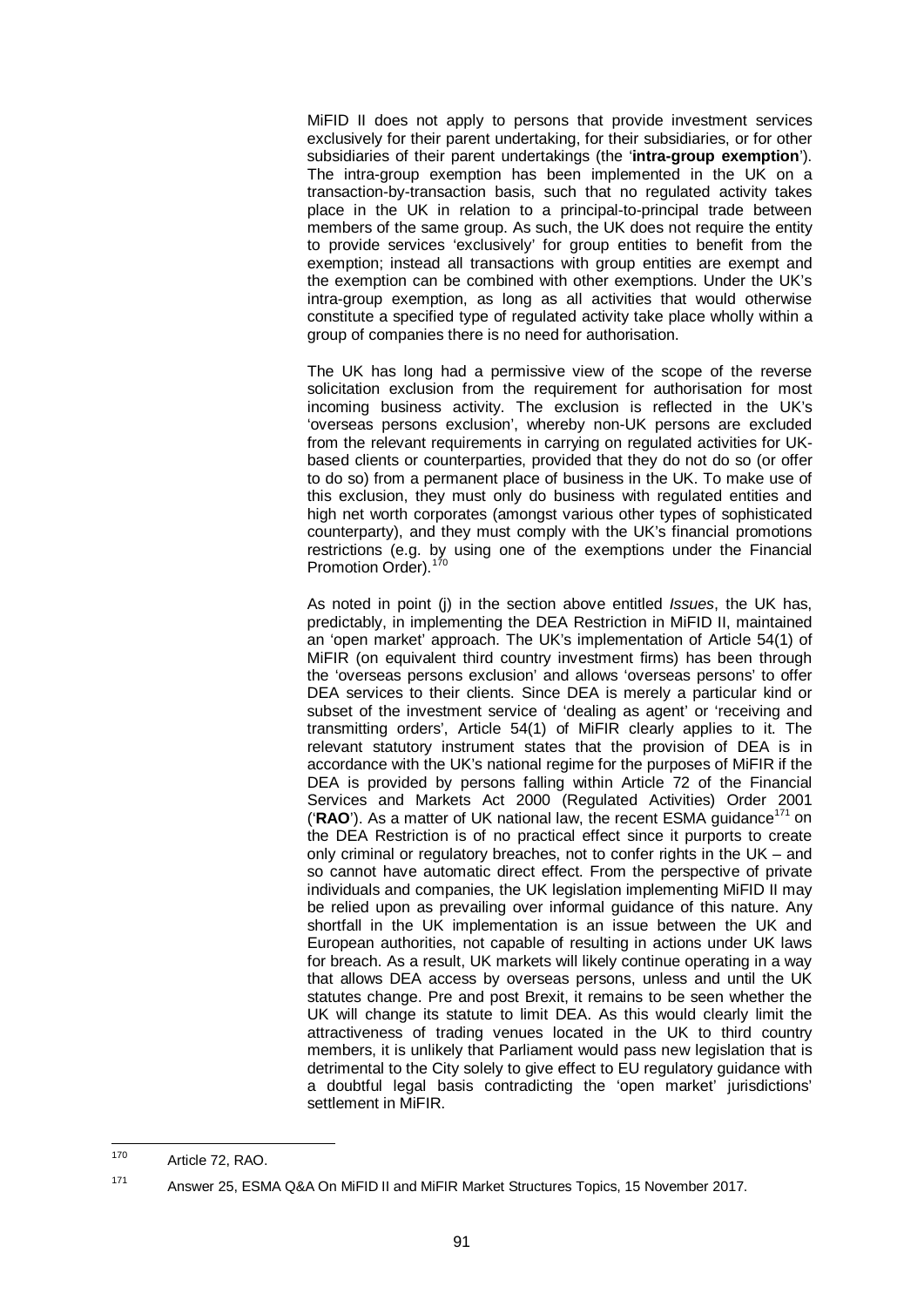CCPs that are not incorporated in the UK are able to provide services in the UK as recognised overseas clearing houses ('**ROCHs**'), and are subject to supervision by the Bank of England. Following the introduction of EMIR, EU CCPs previously operating in the UK as ROCHs had this status removed upon EMIR recognition. It is anticipated that EU CCPs already operating in the UK will be granted (or re-granted) ROCH status without significant difficulties and those CCPs could therefore deal with UK clearing members either under the overseas persons exclusion or as a ROCH. However, this is not assumed to be the case for this discussion.

#### **(6) EU CCP Issues**

All of the models set out above assume that there is no impediment to the UK Institution becoming a clearing member of, and providing clearing services with respect to, EU CCPs. This on the basis that:

- a. EU law, in particular MiFID II (as implemented in each relevant Member State) and EMIR, would not prohibit a firm such as the UK Institution from becoming a clearing member of, and providing clearing services with respect to, EU CCPs or, to the extent EMIR provides for regulatory controls around this, such controls are surmountable and subject to multiple relevant precedents;
- b. local law in each relevant EU Member State does not prohibit the UK Institution from becoming a clearing member of, and providing clearing services with respect to, EU CCPs located in that Member State; and
- c. the UK Institution would be permitted, under the rules of each relevant CCP, to continue to be and act as a clearing member of the CCP.

Each of these limbs is examined below.

Note that the DEA Restriction (and ESMA's interpretation of it) does not apply at the clearing level, since the venue member could have all of its transactions cleared by another legal entity, which would not necessarily need to be an EU investment firm or credit institution.

#### **A. EU Law**

#### **MiFID**

MiFID II regulates both services and activities, and each of these limbs must be analysed. Being a clearing member and providing clearing services would potentially involve the MiFID II activity of 'dealing in investments as principal' with respect to transactions facing the CCP. However, such MiFID II activity will take place at the place of business of the clearing member. It is unlikely that any MiFID II service would take place at the place of business of the CCP, as the CCP will more usually be regarded as providing services to the clearing member, not *vice versa*. As such, no MiFID II issues arise as a result of the UK Institution continuing to be a clearing member of an EU CCP are anticipated, as its activities will not fall within the MiFID II regulatory perimeter.

Note that this point is separate from the MiFID II Trading Prohibition and MiFID II Counterparty Prohibition discussed in the Split Clearing Model in the section entitled *Analysis of the Split Clearing Model* above. It is also separate from the DEA Restriction discussed at the subsection entitled *(5) UK Regulatory Requirements* above and at point (j) of the section entitled *Issues* above.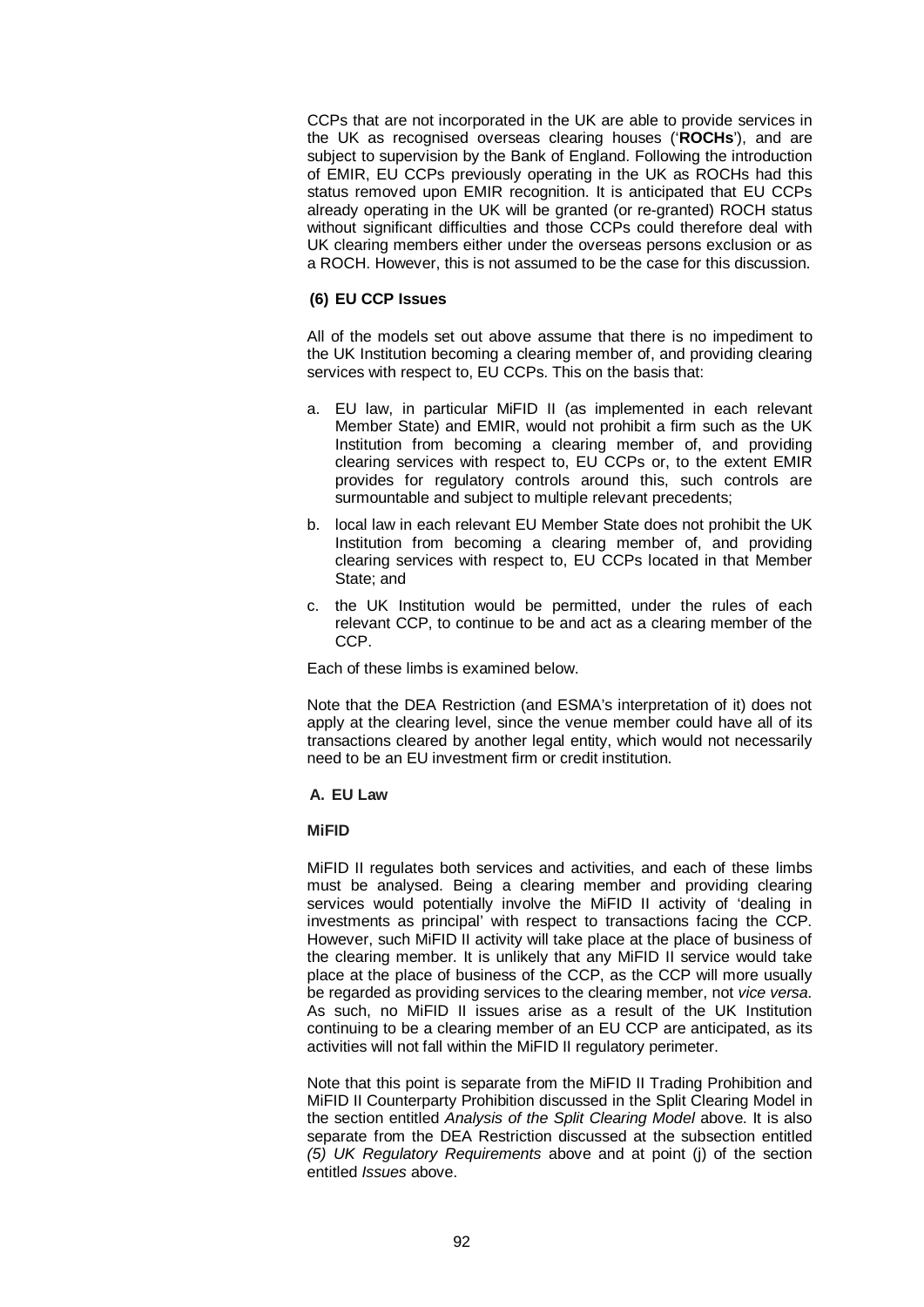#### **SFD**

A CCP may only be authorised under  $EMIR^{172}$  $EMIR^{172}$  $EMIR^{172}$  if it is notified as a system pursuant to the Settlement Finality Directive ('SFD').<sup>[173](#page-99-1)</sup> The SFD seeks to reduce the systemic risk associated with participation in payment and securities settlement systems and, in particular, the risk linked to the insolvency of a participant in such a system. This is achieved by giving various insolvency law protections to CCPs in respect of the transfers of collateral to and from them, and for some aspects of transaction settlement. However such protections only apply as between the operator of the SFD system and its 'participants'.

The following definitions are relevant for the discussion below. In the SFD:

- a. a 'participant' is defined as '*an institution, a central counterparty, a settlement agent, a clearing house or a system operator*'; [174](#page-99-2)
- b. an 'institution' is defined as '*a credit institution as defined in Article 4(1) of [CRD IV]…,[175](#page-99-3) an investment firm as defined in [MiFID], public authorities and publicly guaranteed undertakings, or any undertaking whose head office is outside the Community and whose functions correspond to those of the Community credit institutions or investment firms*'; [176](#page-99-4) and
- c. a 'credit institution' is defined in CRD IV by reference to the CRR,<sup>[177](#page-99-5)</sup> which in turn defines it as '*an undertaking the business of which is to take deposits or other repayable funds from the public and to grant credits for its own account.*' [178](#page-99-6)

It should be noted that the CRR definition of a 'credit institution' is not on its face restricted to EU entities, and so arguably includes deposit-taking institutions wherever they are established. Some commentators, however, have taken the more conservative view that 'credit institution' for CRR purposes should be interpreted to only include EU entities.<sup>[179](#page-99-7)</sup> In any event, non-EU credit institutions would be captured by the final section of the definition of 'institution' in the SFD ('*any undertaking whose head office is outside the Community and whose functions correspond to those of the Community credit institutions or investment firms*').

Third-country entities can therefore be considered 'participants' under SFD either (a) by virtue of being a 'credit institution' under the CRR definition (on the interpretation that such definition is not restricted to EU entities), or (b) by virtue of having functions that 'correspond' to those of EU credit institutions or investment firms. Post Brexit, many UK firms would be likely to qualify under either limb. However, this is ultimately a matter of implementation of the SFD at the Member State level, and some jurisdictions may have introduced conditionality around what is

- <span id="page-99-3"></span><sup>175</sup> Directive 2006/48/EC was repealed and replaced by CRD IV.
- <span id="page-99-4"></span> $176$  Article 2(b), SFD.
- <span id="page-99-5"></span> $177$  Article 3(1)(1), CRD IV.
- <span id="page-99-6"></span> $178$  Article 4(1)(1), CRR.
- <span id="page-99-7"></span> $179$  Some provisions of CRR and CRD IV use the term 'credit institution' in a way that only makes sense when restricted to EU-regulated firms.

<span id="page-99-0"></span> $172$  Article 17(4), EMIR.

<span id="page-99-1"></span><sup>173</sup> Directive 98/26/EC.

<span id="page-99-2"></span><sup>174</sup> Article 2(f), SFD.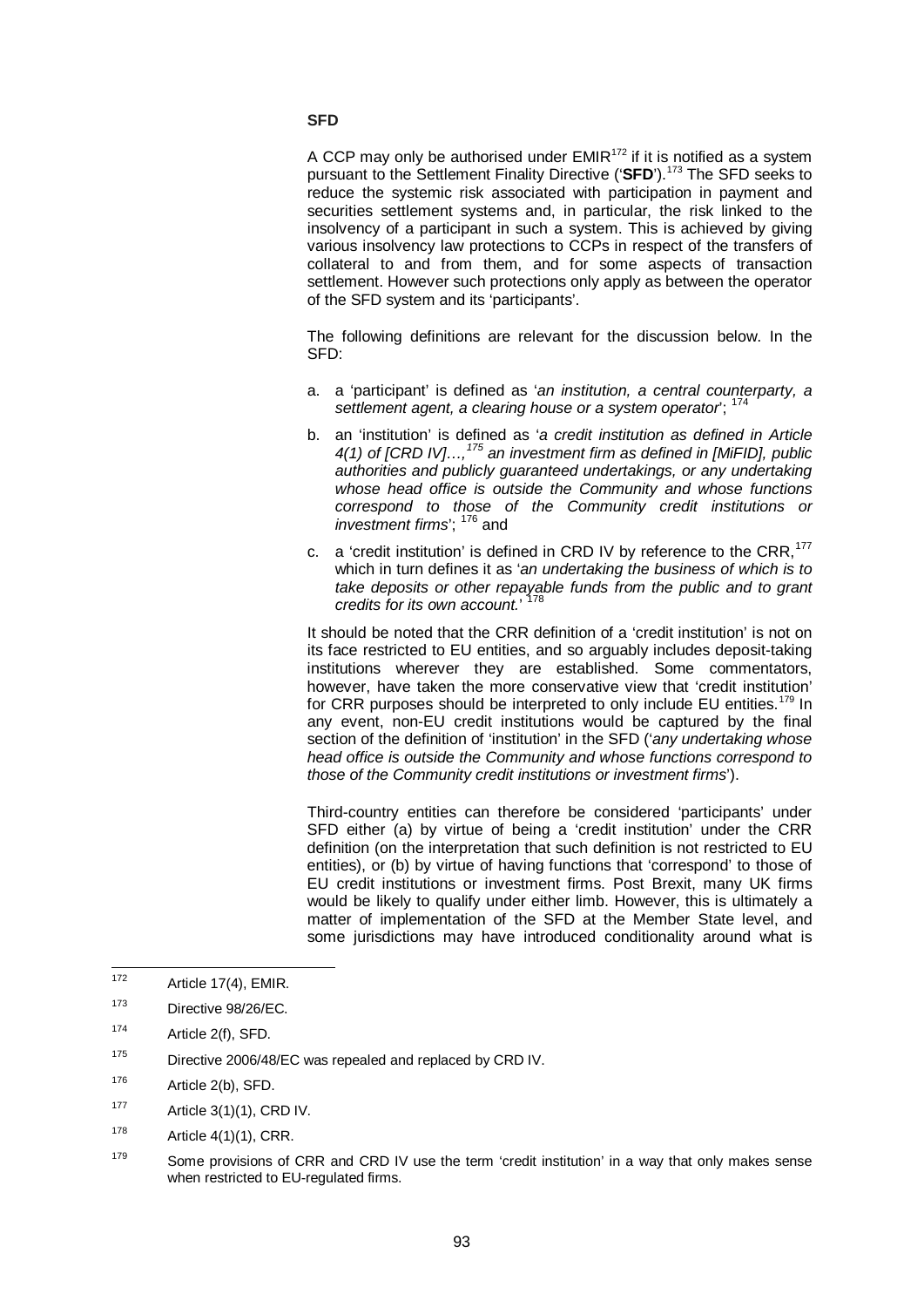required under the second limb in terms of local regulatory review. CCP rulebooks may also have bespoke definitions of the 'participant' for the purposes of the relevant designated system operated by that CCP.

There is no third country equivalence regime under the SFD. As a result, there is no assurance that matters governing participation in SFDdesignated systems would be governed by relevant system laws (as opposed to local defaulter insolvency laws). As a result, the risks of allowing access to EU clearing or settlement systems from the UK (or *vice versa*) on a cross-border basis after Brexit would be increased for system operators and participants in those systems, since positions recorded in those systems could potentially become subject to claims based on insolvency moratoria or claw-back rules.<sup>[180](#page-100-0)</sup>

#### **EMIR**

EMIR does not require clearing members of EU CCPs to be established in the EU. However, pursuant to the RTS made under EMIR,<sup>[181](#page-100-1)</sup> EU CCPs are required to '*identify and analyse potential conflicts of law issues and develop rules and procedures to mitigate legal risk resulting from such issues. If necessary, independent legal opinions shall be sought by the CCP for the purpose of this analysis*.' In practice, this has been interpreted as a requirement for EU recognised CCPs to obtain legal opinions on the enforceability of their default rules and collateral and conflicts of law issues under the laws of the jurisdictions where all clearing members are located. Such opinions are, in practice, subject to regulatory review by a CCP's competent authority and, often, its EMIR college. Any legal opinions supporting membership of UK clearing members by EU CCPs would doubtless need to be revised following Brexit. Any new material impediments to enforceability or new conflicts of law issues presented by Brexit could present a barrier to the CCP being permitted to offer continuing membership to UK clearing members by its regulator or its EMIR college. Insolvency law carve-outs for EU CCP default rules currently recognised under the UK's implementation of EMIR (via Part VII of the Companies Act 1989) and the SFD (through the UK's Financial Markets & Insolvency (Settlement Finality) Regulations 1999) would need to continue to apply as protections for EU CCPs post Brexit. Currently, such protections only extend to EU CCPs and to ROCHs, making a fast path to ROCH (or other protected) status for EU CCPs in the UK an important issue. Steps taken by EU CCPs in relation to non-EU (UK) clearing members may also need additional legal protections under the insolvency law of the place of business of the CCP.

## **B. Local Law**

This section and the following section entitled *CCP Rules* set out an illustrative analysis of the post-Brexit considerations that could apply to the UK Institution as a member of an EU CCP. The implications under French and German law have been set out and for the purposes of this illustration it has been assumed that the UK Institution is a clearing member of two significant EU CCPs, Eurex Frankfurt AG ('**Eurex**') in Germany and LCH.Clearnet SA in France.

Under German law, the UK Institution's membership of Eurex would not entail an investment service provided by the UK Institution to Eurex. The service, if any, would be seen to arise from Eurex to the UK Institution

<span id="page-100-0"></span><sup>180</sup> See Chapter [15,](#page-107-0) *Market Infrastructure,* in the section entitled *'Impact of No Deal on UK Exchanges'.*

<span id="page-100-1"></span><sup>181</sup> Article 5(4), Commission Delegated Regulation (EU) 153/2013.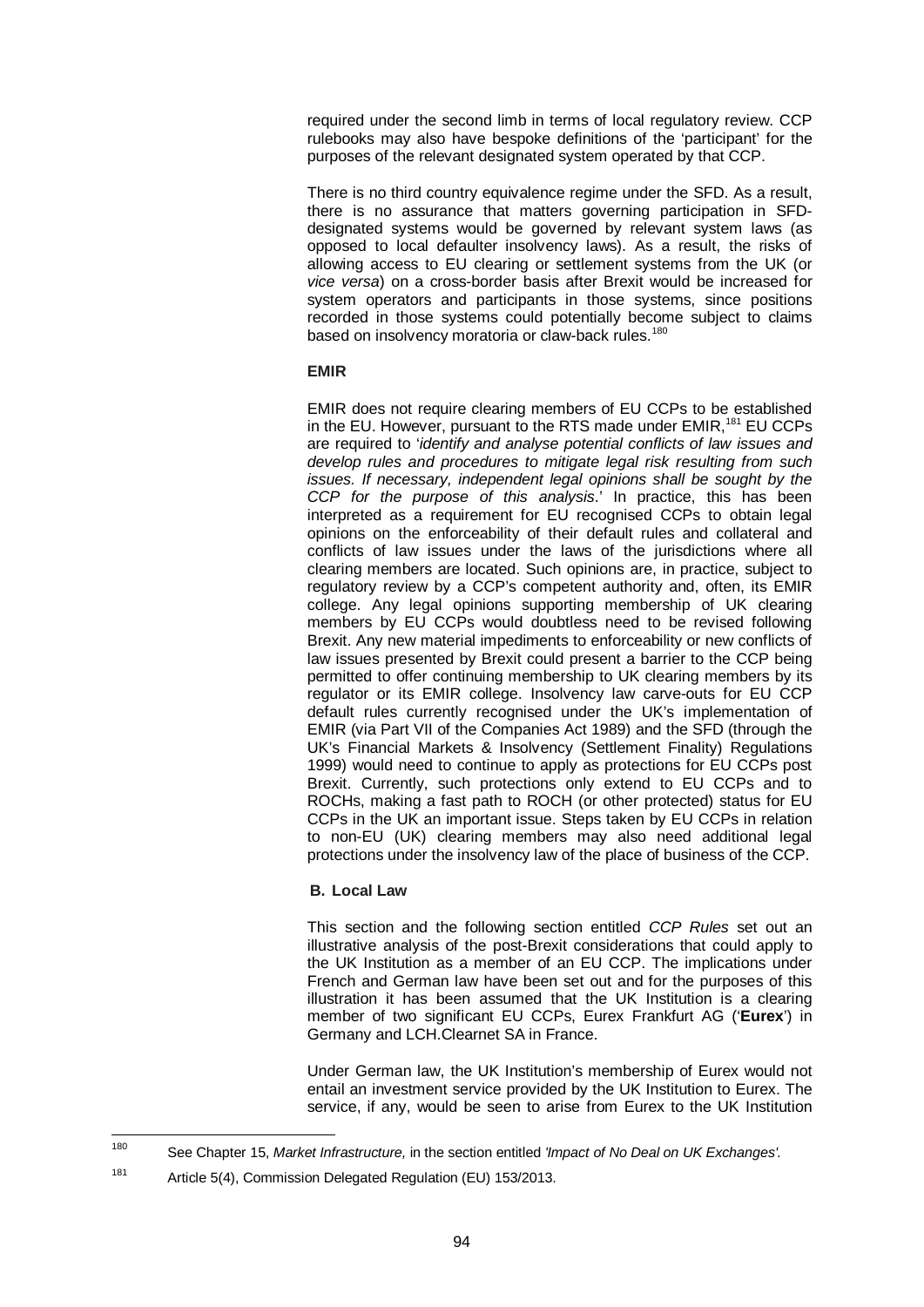and from the UK Institution to its EU Institution as client for the reasons set out the previous section entitled *Additional Legal Considerations for Derivatives Clearing*. [182](#page-101-0)

Under French law, the membership prerequisites contained in LCH.Clearnet SA's Clearing Rule Book (discussed below) are premised upon French legislation that requires the *Autorité de Marchés Financiers* ('**AMF**') to approve a third-country entity being a clearing member if such entity is subject in its home state to rules governing the conduct of clearing and supervision that are equivalent to those in effect in France.<sup>[183](#page-101-1)</sup> As such, the UK Institution would require approval (or a cooperation agreement between the UK Prudential Regulation Authority (the '**PRA**') and the AMF would have to be in place) in order to continue as a clearing member of LCH.Clearnet SA. It appears that the cooperation agreement between the US Federal Reserve System and the AMF (described below) is the only agreement entered into with the AMF regarding exemption for prior authorisation as a clearing member.

See also point (j) of the subsection entitled *Issues* above and *B. Becoming Counterparty to the Resulting Transactions with Clients* concerning additional restrictions arising as a result of the recent ESMA guidance on the DEA Restriction<sup>[184](#page-101-2)</sup> and local MiFID II implementation, as applicable to trading where this involves DEA.

#### **C. CCP Rules**

Each EU CCP has its own membership criteria set out in its clearing rules. The clearing rules of LCH.Clearnet SA and Eurex, as two of the most significant EU CCPs, are examined here.

*LCH.Clearnet SA Clearing Rule Book*

Article 2.1.1.2(5) of the LCH.Clearnet SA Rule Book states:

*'The following entities are eligible to become a Clearing Member, pursuant to Article L 440-2 of the French Monetary and Financial Code: […]*

*(5) In the circumstances set out in the general regulations of the Autorité des Marchés Financiers (AMF), Credit Institutions and investment firms which do not have their head office neither in a European Community Member State, nor in a State party to the Agreement on the European economic area, and legal persons whose principal or sole object is the clearing of Financial Instruments, that are not established in metropolitan France or in French overseas departments, under prior approval of the Autorité des Marchés Financiers. An agreement between the Autorité des Marchés Financiers and (an) other Competent Authority(ies) may provide for an exemption from prior authorisation for a category of entities.'*

<span id="page-101-0"></span><sup>182</sup> According to BaFin, 'dealing on own account' by a general clearer constitutes a service (*Eigenhandel*) that is provided by the general clearer to the ordinary trading participant that could not otherwise access the relevant financial market infrastructure. See the relevant guidance contained in '*Merkblatt - Hinweise zu den Tatbeständen des Eigenhandels und des Eigengeschäfts*', dated 6 July 2017.

<span id="page-101-1"></span><sup>183</sup> Article 541-16, AMF General Regulations.

<span id="page-101-2"></span><sup>&</sup>lt;sup>184</sup> Answer 25, ESMA Q&A On MiFID II and MiFIR Market Structures Topics, 15 November 2017.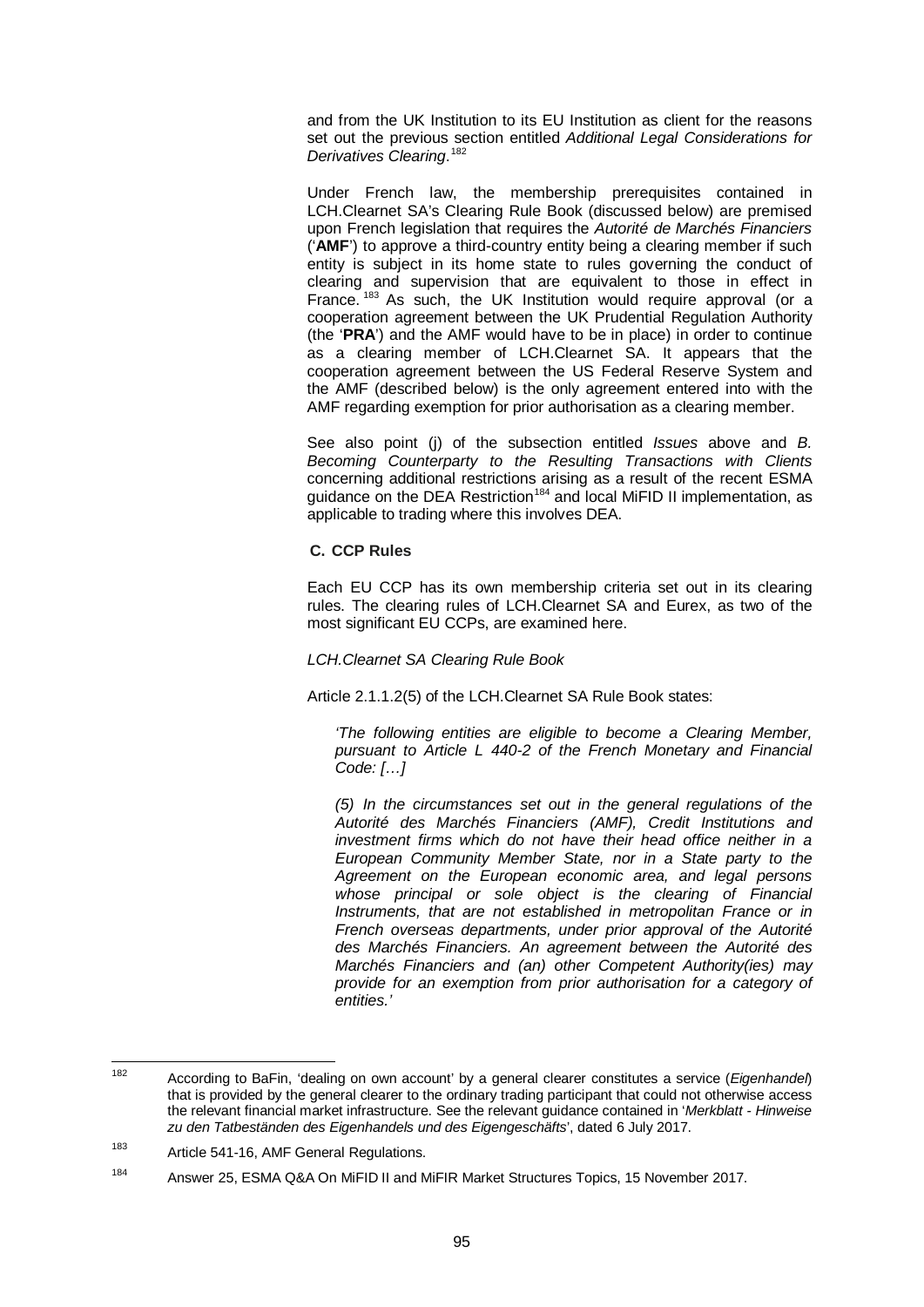As a non-EU firm following Brexit, the UK Institution would be able to maintain its membership of LCH.Clearnet SA either with prior approval of the AMF, or if the PRA and AMF came to an agreement regarding an exemption. Although it seems reasonable to assume that an agreement to cooperate will be reached between the PRA and AMF, [185](#page-102-0) such agreement might only be effective from the date of Brexit. It would therefore be prudent for the UK Institution to seek individual approval from the AMF in advance of Brexit, so as to avoid issues with the UK Institution continuing to be a clearing member of LCH.Clearnet SA on day 1, and also to approach the PRA to encourage it to establish cooperation arrangements with the AMF.

#### *Eurex Clearing Conditions*

Number 2.1.2(2)(ee), Chapter 1 of the Eurex Clearing Conditions states that a clearing license will only be granted to:

'*(ee) an institution domiciled outside the EU or Switzerland which is (i) permitted in its country of domicile to provide credit to customers in relation to Transactions and receive collateral in the form of cash or securities and (ii) supervised in its country of domicile according to standards equivalent to the applicable regulatory standards of the EU as determined by Eurex Clearing AG, provided that (iii) the competent supervisory authority is a signatory to Appendix A of the IOSCO Multilateral Memorandum of Understanding or has signed an applicable bilateral memorandum of understanding with the Federal Financial Supervisory Authority (Bundesanstalt für Finanzdienstleistungsaufsicht – 'BaFin')…*'

Following Brexit, the UK Institution will be an institution that is domiciled outside the EU and so long as it is permitted in its country of domicile to provide credit and receive collateral it satisfies condition (i) above. The FCA is a signatory to Appendix A of the IOSCO Multilateral Memorandum of Understanding and BaFin have entered into a memorandum of understanding with the Bank of England and the Financial Services Authority (as the PRA and FCA were then) in relation to banking supervision in 1995. The remaining condition that will need to be met for the UK Institution to continue as a clearing member of Eurex following Brexit will be (ii), namely that Eurex deems the UK regulatory standards to be equivalent to the applicable regulatory standards of the EU. The Eurex Clearing Conditions do not provide for how this process operates. In particular, the requirement is that Eurex determines the applicable regulatory standards to be equivalent, but in practice it is expected that Eurex would liaise to some extent with BaFin. Given the number and significance of UK clearing members of Eurex, it seems likely that an equivalence decision from Eurex would be in its commercial interests following Brexit, regardless of any equivalence decision at the EU level.

In the event that an impediment to the UK Institution becoming a clearing member of, or providing clearing services with respect to, an EU CCP does in fact arise because of the MiFID II Counterparty Prohibition or MiFID II Trading Prohibition, as locally interpreted, a possible solution might be for the UK Institution to clear trades at a UK branch of an EU CCP. This would involve the following factors:

a. The relevant EU CCP being willing to establish a branch in the UK from the point of Brexit.

<span id="page-102-0"></span> $185$  The US Federal Reserve System and the AMF have entered into a cooperation agreement which permits EU branches of US banks to become clearing members of LCH.Clearnet SA.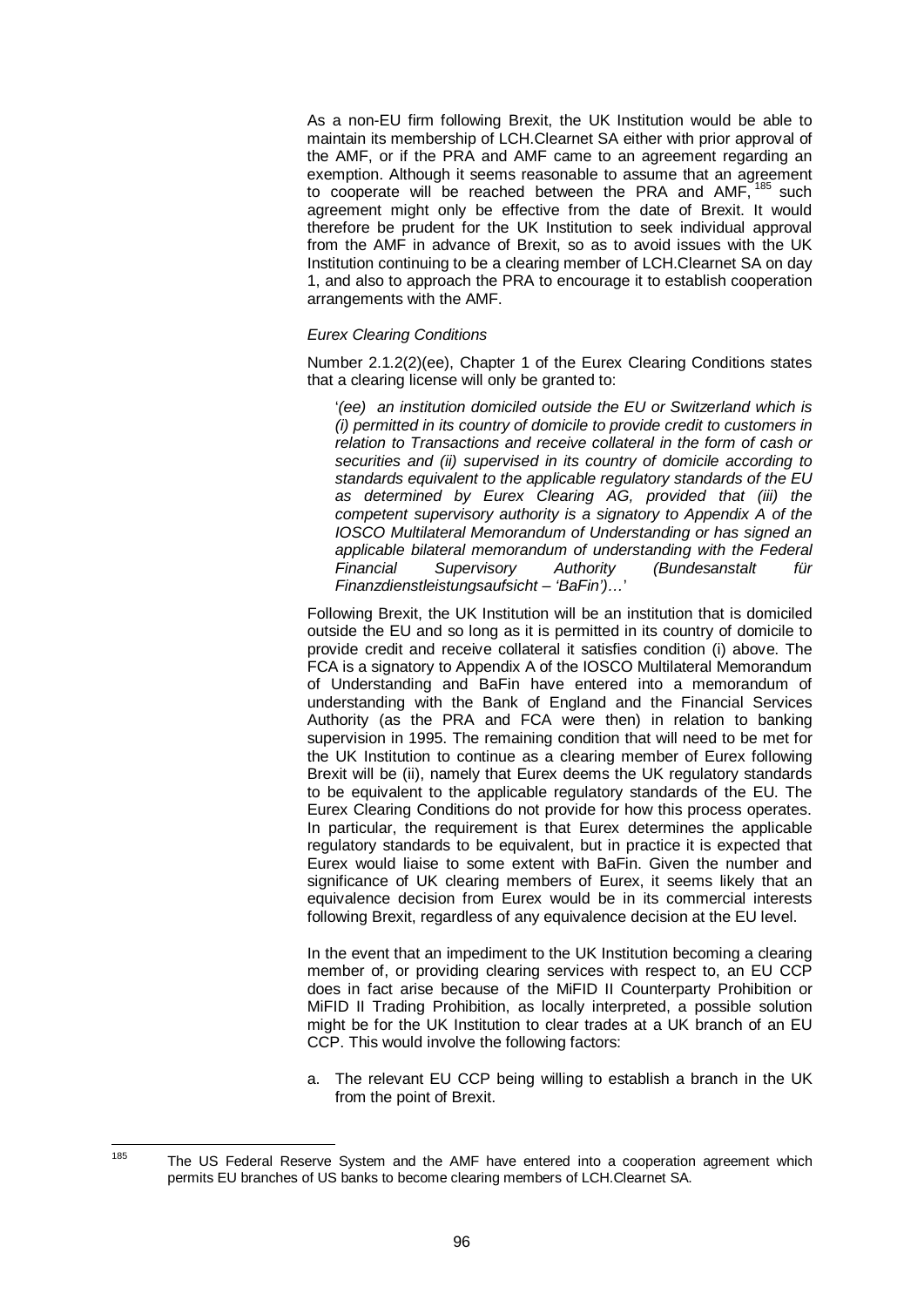- b. There would likely be administrative issues under EMIR that the CCP in question should consider if it does not already have a UK branch. The CCP would be required, without undue delay, to notify the competent authority of any material changes affecting the conditions for authorisation.<sup>[186](#page-103-0)</sup> Depending on the nature of the activities and services provided in the UK and in the CCP's home state, it may also be required to apply to the competent authority for an extension of services.<sup>[187](#page-103-1)</sup> Coincidentally Eurex has a UK branch already, so this would not be an issue for Eurex.
- c. The Bank of England would need to recognise the UK branch as a ROCH<sup>188</sup>. In order for such recognition to be granted, the UK branch must satisfy certain requirements <sup>[189](#page-103-3)</sup> which relate to investor protection, default management, information sharing and cooperation arrangements with the home regulator of the EU CCP. ROCH status also entails UK QCCP status. Following the introduction of EMIR, EU CCPs previously operating in the UK had their ROCH status removed as they became subject to pan-EU regulation under EMIR (e.g., Eurex had this status pre-EMIR but LCH.Clearnet SA did not). It is expected that EU CCPs already operating in the UK will be granted ROCH status without significant difficulties and those CCPs could deal with UK clearing members either under the overseas persons exclusion or as a ROCH.

Given that a UK branch would constitute the same legal entity as the relevant EMIR-authorised EU CCP, the EU CCP would continue to benefit from that EMIR-authorised status. As such, it would be possible to satisfy the EMIR Clearing Obligation (if the obligation arises) by clearing trades at the UK branch of an EU CCP, and the branch would also be an EU QCCP.<sup>[190](#page-103-4)</sup>

<span id="page-103-0"></span> $186$  Article 14(4), EMIR.

<span id="page-103-1"></span><sup>&</sup>lt;sup>187</sup> Article 15(1), EMIR. The authorisation process for such extensions is outlined in Article 17, EMIR.

<span id="page-103-2"></span><sup>188</sup> Pursuant to Section 288 of FSMA.

<span id="page-103-3"></span><sup>&</sup>lt;sup>189</sup> As set out in Section 292(3) of FSMA.

<span id="page-103-4"></span><sup>190</sup> See OTC Question 12, EMIR Q&A, 3 October 2017, ESMA.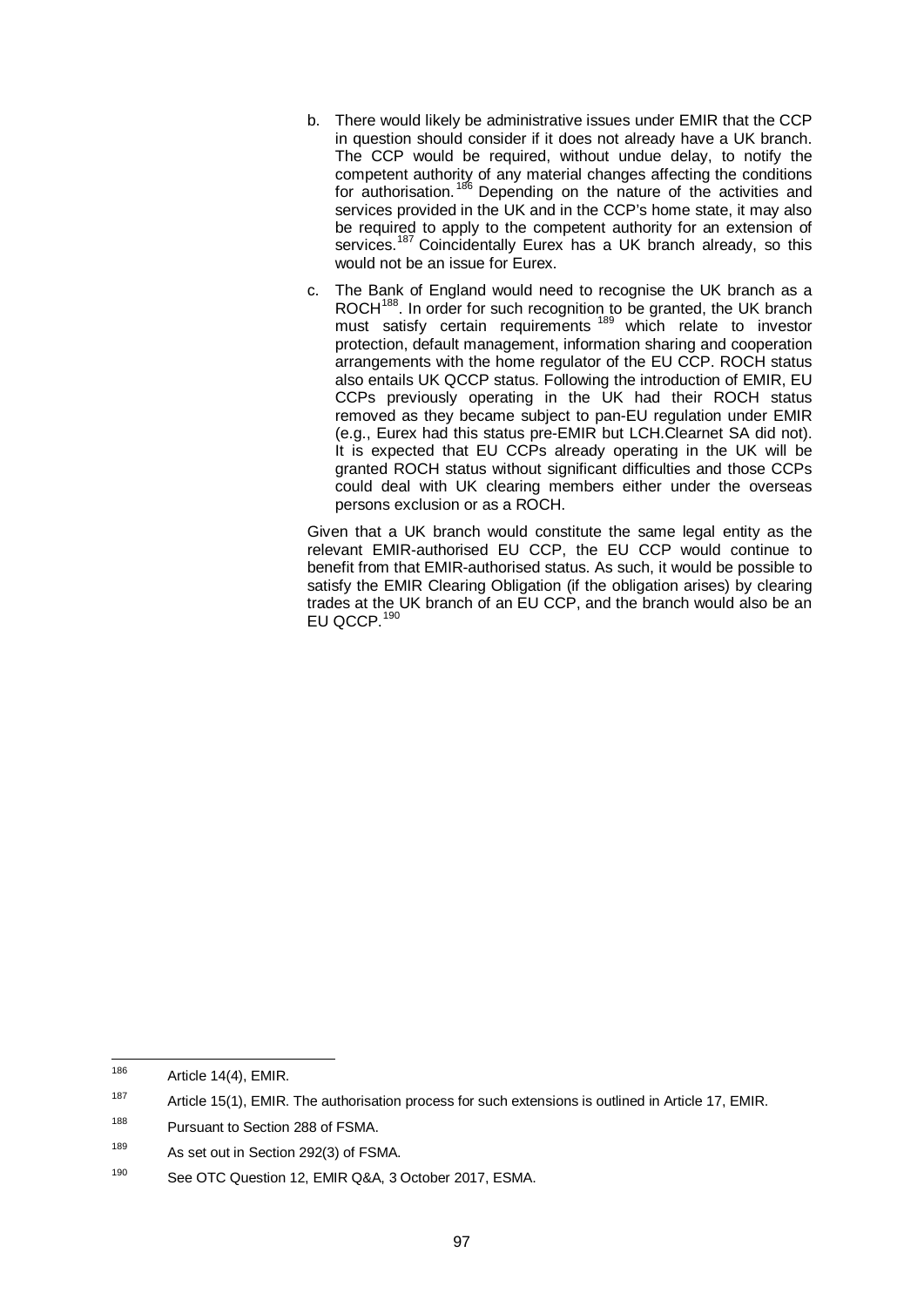#### **(7) Reverse Solicitation**

As mentioned in the subsection entitled *A. Trading* at the section entitled *[\(1\)](#page-89-0) MiFID* above the activities of brokering trades with EU clients will likely result in the regulatory authorities of the Member State of the client regarding an investment service<sup>[191](#page-104-0)</sup> as taking place in the jurisdiction of the client. This will depend on the local regulatory perimeter for services and activities likely to be carried out, which include:

- a. execution of orders on behalf of clients;
- b. reception and transmission of orders;
- c. dealing on own account or as agent (depending on structures implemented); and
- d. investment advice (potentially).

Similarly, becoming a counterparty to the resulting transactions with clients will likely involve the MiFID service and activity of 'dealing in investments as principal'. This activity is likely be deemed to take place at the place of business of the UK Institution. Many Member States are likely to regard the related service of dealing in investments for clients as occurring at the location of the client.

As a result, the UK Institution, which will cease to be a MiFID II authorised firm on Brexit, could be subject to the MiFID II Trading Prohibition and the MiFID II Counterparty Prohibition.

An exclusion from the MiFID II Trading Prohibition and MiFID II Counterparty Prohibition may be found in the concept of a 'reverse solicitation'. Under reverse solicitation, financial institutions are permitted to provide cross-border financial services to a client, without being registered or authorised in that client's Member State, provided that the services are provided at the exclusive initiative of the client.

MiFIR provides an EU-wide formulation of the exclusion in respect of eligible counterparties and *per se* professional clients which will enable third country financial institutions to provide MiFID II-regulated services to wholesale clients on a harmonised basis throughout the EU. The section entitled *Option 1 – Rely upon Reverse Solicitation Exclusion* in Chapter [10,](#page-56-0) *Investment Banking and Advisory Services*, sets out a full analysis of how this exclusion can be used for the MiFID II-regulated investment activities carried out by the UK Institution when its brokers trade with EU Clients.

The UK has long had a permissive view of the scope of its regime for most incoming business activity, reflected in its 'overseas persons exclusion', whereby persons who do not carry on a regulated activity (or offer to do so) from a permanent place of business in the UK are excluded from some of the requirements for authorisation where, in essence, they comply with the UK's financial promotions restrictions<sup>[192](#page-104-1)</sup> (e.g., by using one of the exemptions under the Financial Promotion Order).<sup>193</sup> The overseas persons exclusion falls within MiFID II's reverse  $\frac{793}{100}$  The overseas persons exclusion falls within MiFID II's reverse

<span id="page-104-0"></span><sup>191</sup> Set out in Section A to Annex I of MiFID.

<span id="page-104-1"></span><sup>192</sup> Article 72(7), Financial Services and Markets Act 2000 (Regulated Activities) Order 2001.

<span id="page-104-2"></span><sup>193</sup> Financial Services and Markets Act 2000 (Financial Promotion) Order 2005 SI 2005/1529. Notable exemptions include the exemption in respect of solicited communications (Article 14) and the intra-group communication exemption (Article 45).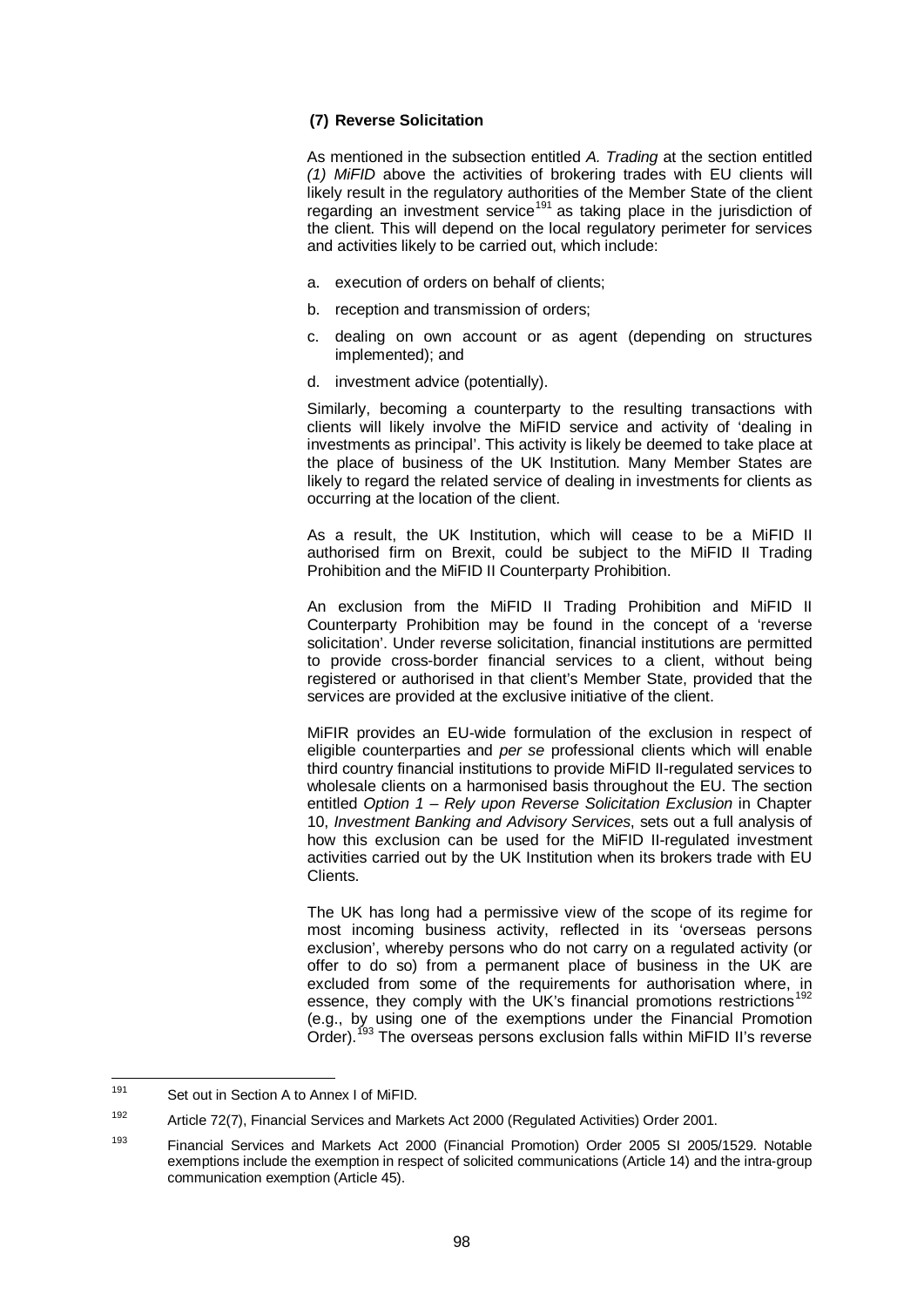solicitation exclusion. See section (5) *UK Regulatory Requirements* above for further discussion of the overseas persons exclusion.

It should be possible to structure carefully the arrangements described in the Agency Model or Give-Up Model, and reflect such arrangements across all documentation, so as to fall within the scope of the reverse solicitation exclusion under MiFID II. It would be possible to structure arrangements so that it is clear that there is a reverse solicitation from the EU Client to the UK Institution such that the EU regulatory perimeter is not breached. Assuming that a firm in the UK Institution's position in the models above has an affiliated EU Institution (or intends to establish one), it may be possible for the EU Institution to act as agent or introducer on behalf of its EU clients, at their request, to procure certain services from the UK Institution or provide local advisory, marketing and coverage for EU Clients to approach the UK Institution for particular services.

#### **(8) MiFID II/MiFIR Trading Obligation**

Article 23 of MiFIR will require MiFID II investment firms to ensure that trades in shares that are admitted to trading on an EU exchange are concluded on a regulated market, MTF, OTF, SI or equivalent third country trading venue (the '**Equities Trading Obligation**'). Article 28(2) of MiFIR will require financial counterparties and NFC+s that enter into certain derivatives trades with third country financial institutions to conclude those transactions on regulated markets, MTFs, OTFs or equivalent third country trading venues (the '**Derivatives Trading Obligation**').

#### **A. Equities Trading Obligation**

Some of the models set out in this Chapter [14,](#page-74-1) *Derivatives*, entail a backto-back booking model in which trades entered into by the EU Institution with EU Clients (which may include trades that are subject to either the Equities Trading Obligation or the Derivatives Trading Obligation) are also combined with equivalent OTC transactions between the EU Institution and the UK Institution.

Article 23 of MiFIR provides an exemption from the Equities Trading Obligation in respect of trades carried out between eligible/professional counterparties which do not contribute to the price discovery process. The back-to-back trade between the EU Institution and the UK Institution would fall within this exemption as: (a) the EU Institution is (and will continue to be post Brexit) an eligible counterparty and the UK Institution will be a professional or eligible counterparty post Brexit, and (b) the price discovery process in respect of the trade will have already been completed when the EU Institution enters into the trade with the EU Client on the relevant trading venue. The back-to-back trade is therefore exempt from the Equities Trading Obligation.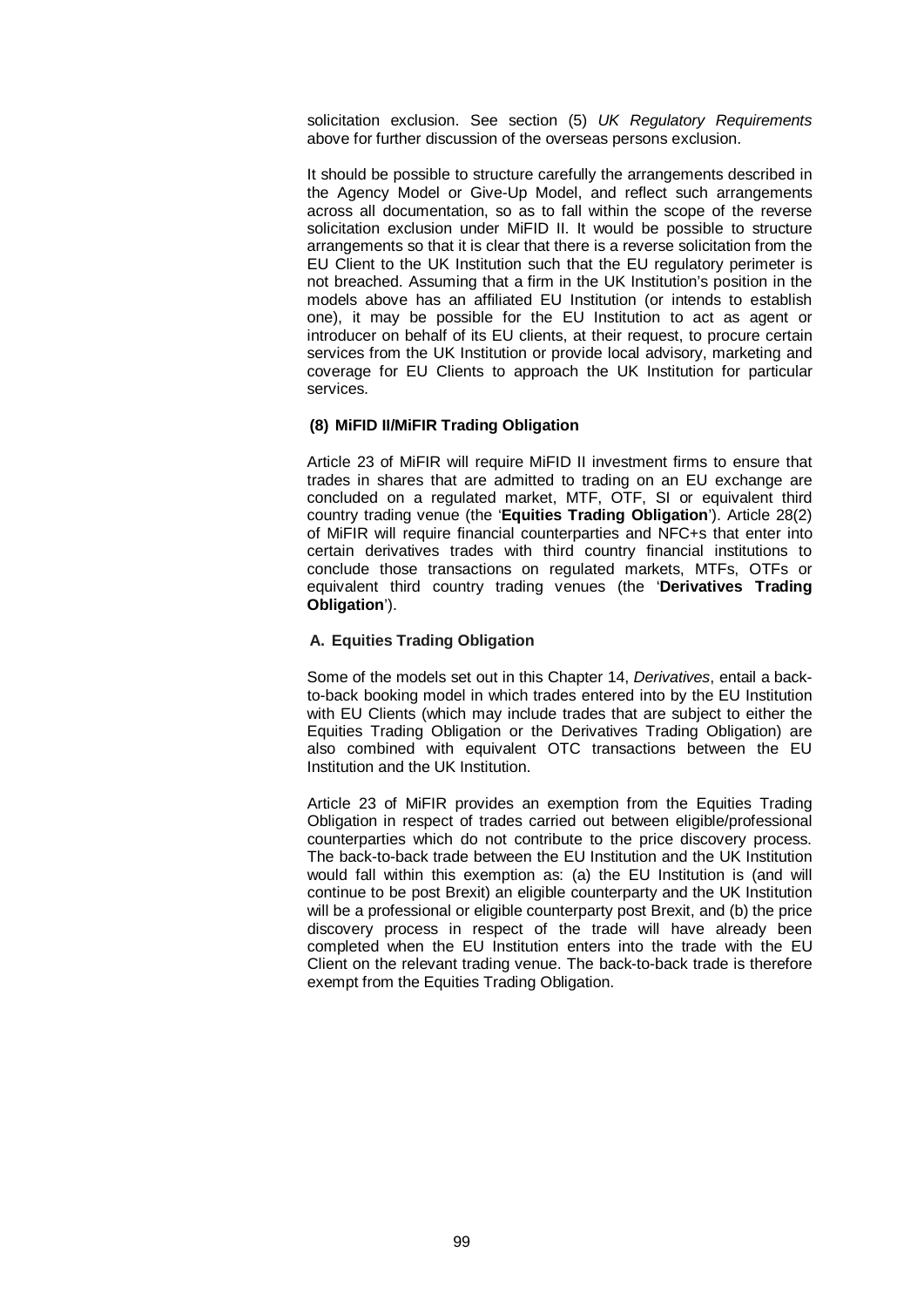#### **B. Derivatives Trading Obligation**

Under Article 28 of MiFIR, the Derivatives Trading Obligation does not apply in respect of trades in derivatives subject to the Derivatives Trading Obligation which are intragroup transactions for EMIR purposes. The back-to-back derivatives trade between the UK Institution and the EU Institution would likely be regarded as an intragroup transaction for the purposes of EMIR. An intragroup transaction in respect of a financial counterparty and another counterparty in its corporate group will arise where the following conditions are satisfied:

- a. the financial counterparty is established in the EU or in an equivalent third country;
- b. the other counterparty is a financial counterparty, a financial holding company, a financial institution or an ancillary services undertaking; [194](#page-106-0)
- c. both counterparties are included in the same consolidation on a full basis; and
- d. both counterparties are subject to appropriate centralised risk [195](#page-106-1) evaluation, measurement and control procedures.

Condition (a) above will be satisfied post Brexit as the EU Institution will be a financial counterparty established in the EU. The UK Institution will satisfy condition (b) either on the basis that the UK Institution will be a financial counterparty post Brexit because it is a credit institution, or on the basis that the UK Institution will be a financial institution post Brexit. [196](#page-106-2)

Both the EU Institution and UK Institution will be included in the same consolidation group, either for CRD IV purposes (on the basis of equivalence) or for accounting purposes (which will not require an equivalence determination). Although Article 3 of EMIR provides a narrow definition of consolidation which mandatorily counts for such purposes, this is not specified to be exhaustive. ESMA has confirmed that a contract between counterparties that are in the same group for accounting purposes but not consolidated under CRD IV is still eligible for the intragroup exemption under Article 3 of EMIR.<sup>[197](#page-106-3)</sup> Therefore, even if the UK Institution and EU Institution are not in the same consolidation for regulatory capital purposes on the basis of the absence of an equivalence determination under Article 127 of CRD IV, the EMIR intragroup designation should still be applicable and condition (c) can be satisfied. Condition (d) is a factual question, and would be satisfied if, post Brexit, the UK Institution and the EU Institution are subject to a centralised risk function.

The back-to-back trade with the UK Institution can therefore constitute an intragroup transaction and so will be exempt from the Derivatives Trading Obligation.

<span id="page-106-0"></span><sup>194</sup> Financial holding company, financial institution and ancillary services undertaking are all defined terms under EMIR.

<span id="page-106-1"></span><sup>195</sup> Under Article 3(2), EMIR.

<span id="page-106-2"></span><sup>&</sup>lt;sup>196</sup> The UK Institution will be a 'credit institution' for the purposes of the CRR if the view is taken that 'credit institution' includes deposit-taking institutions wherever they are established. Some commentators, however, have taken the different that 'credit institution' for certain CRR purposes only includes EUestablished entities.

<span id="page-106-3"></span><sup>197</sup> See OTC Question 6, EMIR Q&A, 3 October 2017, ESMA.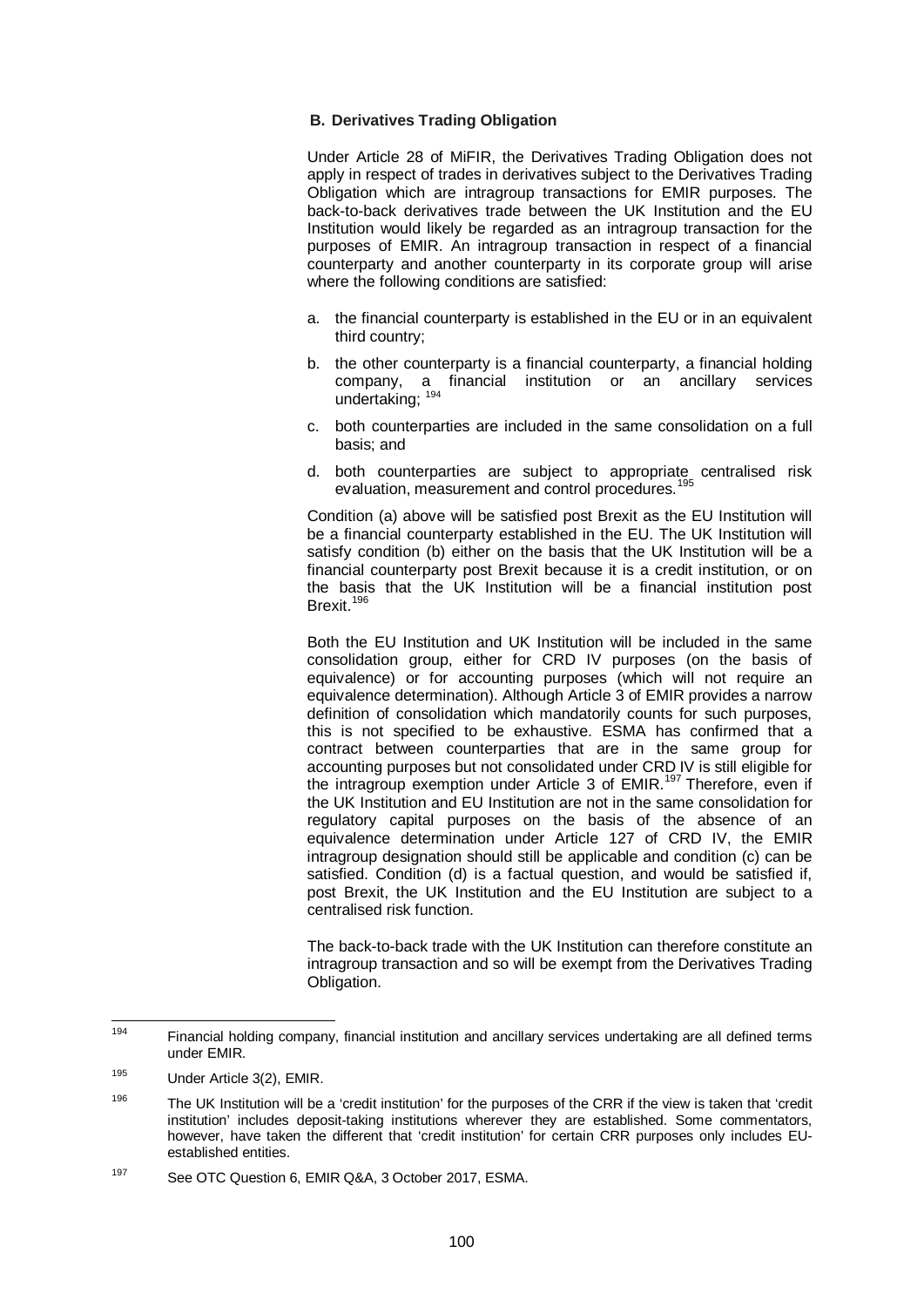# <span id="page-107-0"></span>**15. Market Infrastructure**

## **Impact of No Deal on UK Exchanges**

Under the Financial Centre Model, exchange business within London will be unaffected. Cross-border access from firms in the EU into the UK will be possible for as long as the UK's overseas persons exclusion is maintained.<sup>[198](#page-107-1)</sup> Maintaining this exclusion is solely within the control of the UK, and so far there have been no proposals to replace or amend this exclusion. Clearing of exchange trades within London will be similarly unaffected. Non-UK clearing members can rely on the overseas persons exclusion to carry out the regulated activity of dealing in investments as principal or agent in respect of their interactions with their UK clearing house. Major UK clearing houses do not require clearing members to be established in a particular jurisdiction. For instance, this is the case under the ICE and LCH Rulebooks. However, such access is typically subject to requirements that the clearing house may admit the member only if the local laws and in particular local insolvency laws are acceptable to the clearing house.

UK clearing houses would still be able to manage defaults under the Financial Collateral Directive, which protects EU and non-EU collateral takers equally. However, other steps such as porting and ensuring settlement finality are not currently supported for non-EU clearing houses under EU laws. It would be helpful to obtain some form of mutual recognition under the SFD to ensure further protections for settlement finality in the EU. However, non-EU clearing houses already operate without such protections and live with or manage this risk. UK clearing houses could also consider obtaining SFD protections for EU branches. Recognition of third country systems with EU places of business under the SFD is possible and has precedents such as X-Clear and CLS Bank. EU Member States may also apply the SFD to their domestic institutions that participate directly in non-EU systems. [199](#page-107-2)

London will doubtless continue to attract third country issuers to list locally. If listing standards diverge, issuers on London markets may need to comply with EU listing standards using an EU 'wrapper' and *vice versa*. This would consist of an EU listing rule-compliant template enclosing the UK issuer's original prospectus. Supplementing issuer disclosures and sections required to comply with EU listing rules can be added in to 'top up' the original prospectus.

## **Impact of No Deal on EU Exchanges**

Cross-border exchange memberships of entities established in London will likely be unproblematic in the main jurisdictions - Germany and France. In these jurisdictions, proprietary trading is deemed to take place at the place of business of the exchange member and not at the location of the exchange. Proprietary trading carried out by UK firms on EU exchanges is therefore likely to be unaffected by the absence of a mutual recognition deal.

However, the MiFID II service of dealing in investments on behalf of clients is usually deemed also to occur at the location of the client. Where

'Under the Financial Centre Model, exchange business within London will be unaffected.'

<span id="page-107-1"></span><sup>198</sup> As set out in Article 72, Regulated Activities Order, see the section entitled *Reverse Solicitation*, in Chapte[r 8,](#page-48-0) *How Businesses Can Best Identify the Brexit Opportunities*, for further details of the overseas persons exclusion.

<span id="page-107-2"></span><sup>199</sup> As confirmed by Recital 17, SFD.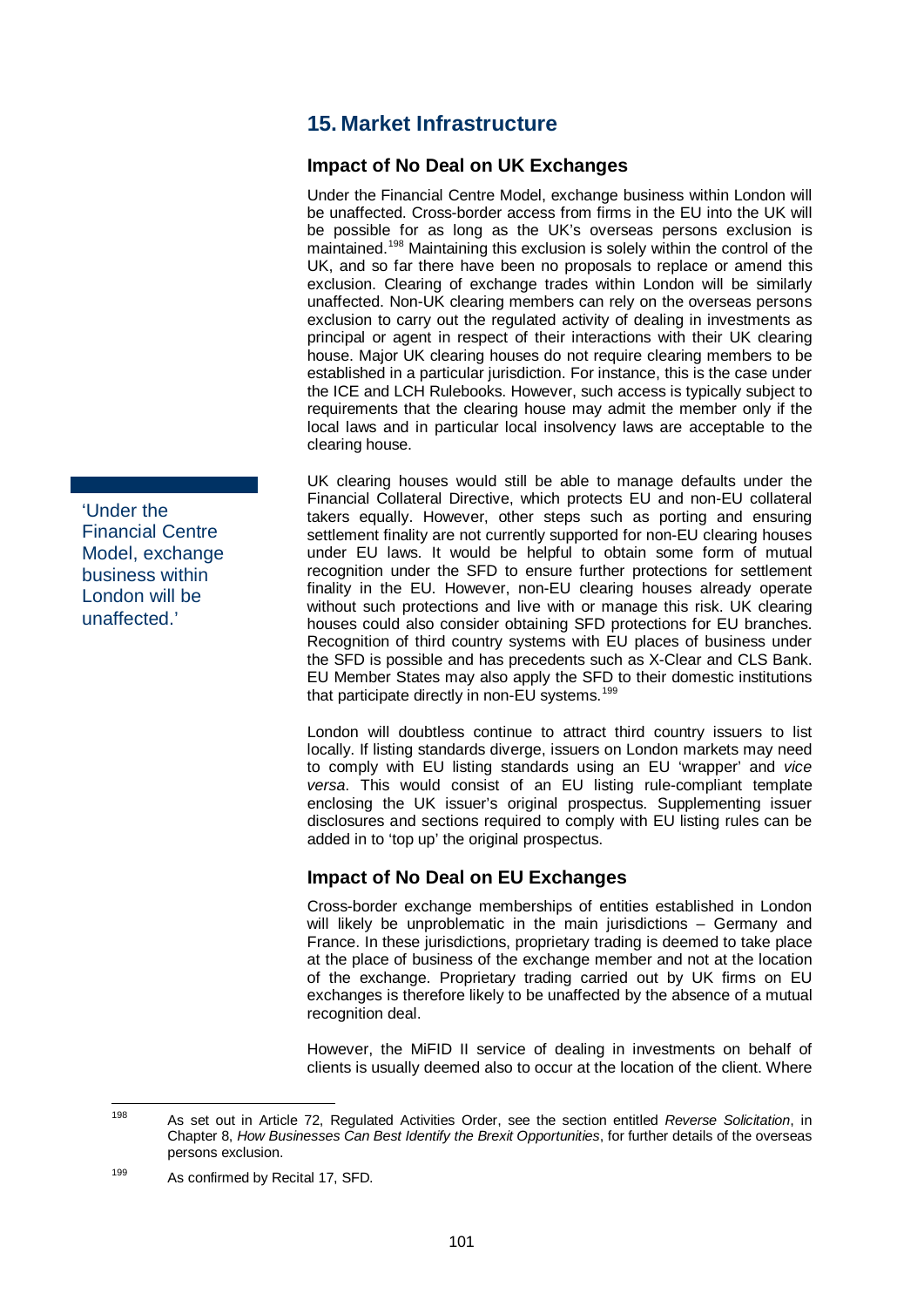the client is located in the EU, a UK firm may be required to obtain authorisation in order to provide services to such clients, unless the arrangement can be structured as a reverse solicitation.

For issuances, if EU listing standards diverge from the UK's, a wrapper may become necessary to sell into the UK. The wrapper would contain any supplemental disclosures required to comply with UK listing rules. For issuers seeking to list in the EU after Brexit this will require a prospectus to be approved by the relevant regulator in the EU under the Prospectus Directive. The relevant regulator is that of the Member State in which the issuance is listed.

UK firms that are members of EU trading venues may provide access to these platforms to their clients through DEA. EU clients wishing to avail themselves of DEA through a UK-based member of a trading venue would be required to route the orders through an EU affiliate or restructure the arrangement as a reverse solicitation by the EU client as a result of the interpretation to Article 48(7) of MiFID II that has been issued by ESMA (see point (j) in the subsection entitled *Issues* and the subsection *B. Becoming Counterparty to the Resulting Transactions with Clients* and *(5) UK Regulatory Requirements* in Chapter 14, *Derivatives*.

#### **Impact of No Deal on UK Clearing Houses**

EU firms located in the EU may continue to be members of UK clearing houses on a cross-border basis under the overseas persons exclusion. The SFD will be grandfathered into UK law under the Great Repeal Bill and will continue as UK legislation alongside the UK Companies Act 1989. However, there needs to be EMIR recognition for the UK CCP in order for the UK CCP to be permitted to have EU clearing members.

EMIR recognition would also mean QCCP status for capital purposes for the UK clearing house, such that EU regulated members and EU regulated customers get a 0% or 2% capital treatment charge, rather than the higher counterparty risk charge that would apply if the UK clearing house was not recognised as a QCCP. Clearing at a UK CCP for an EU regulated customer or counterparty or for an EU customer or counterparty which is not regulated but is subject to the EMIR Clearing Obligation will not be economically viable unless the UK CCP is a QCCP. Obtaining QCCP status will require UK CCPs to obtain recognition under EMIR.  $200$  This process will require the Commission to make an equivalence determination in respect of the UK. The UK will be implementing EMIR in national law such that EU and UK standards will be identical for the purposes of the equivalence determination.

It seems a remote possibility that UK CCPs will not be recognised under the existing EMIR equivalence regime since several other countries with quite different regulatory systems have been so recognised, and given the detrimental impact to the EU of severing access to UK-based clearing services. But if so, the business of EU clearing members and EU customers needing clearing will suffer. EU clearing members would need then to transfer memberships to UK entities. Most clearing members of UK CCPs are based in the UK or operate from UK branches, and are outside the EU's regulatory net.

<span id="page-108-0"></span><sup>200</sup> Pursuant to Article 25, EMIR.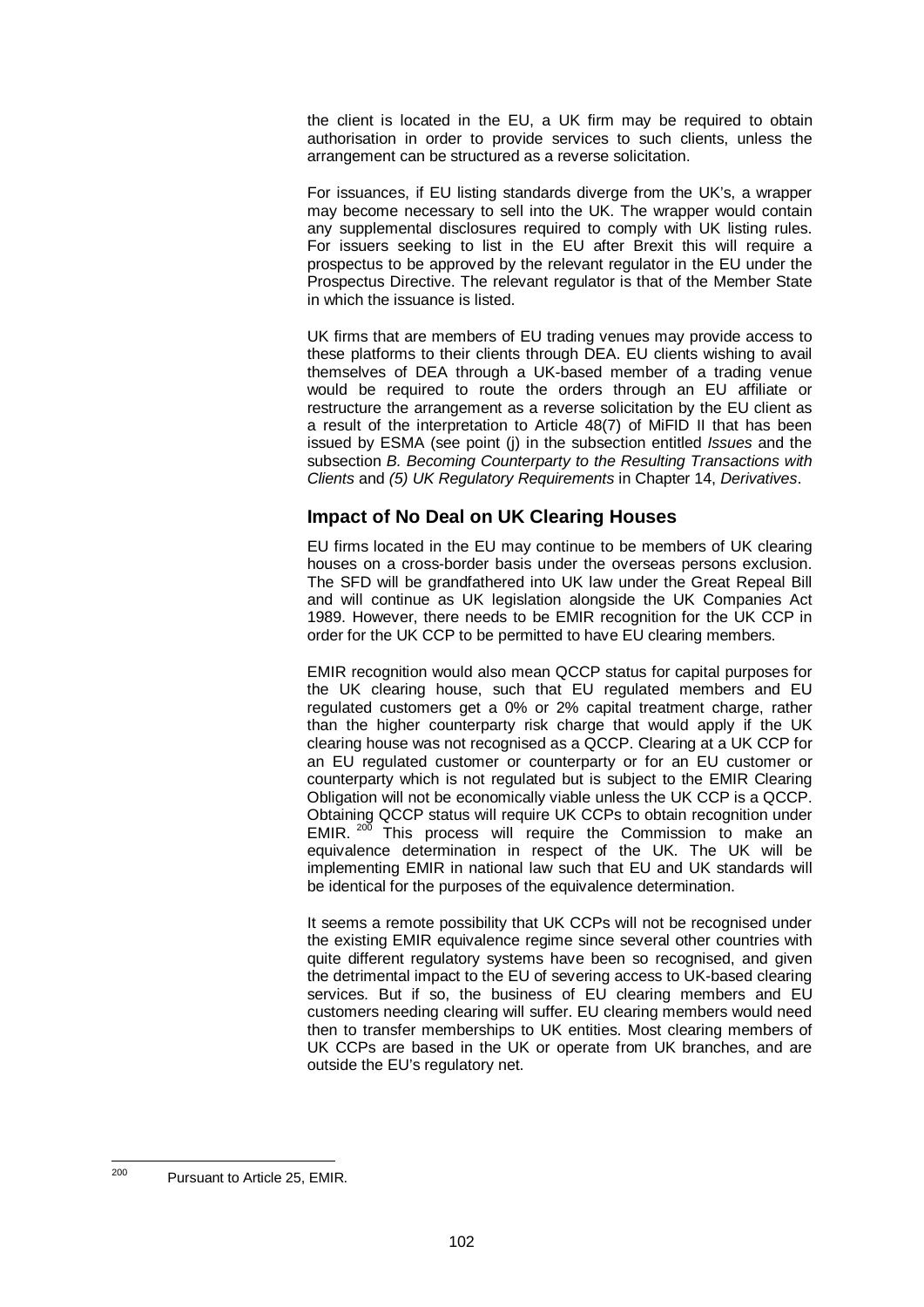#### **Impact of No Deal on EU CCPs**

UK firms are likely in many cases to be able to continue their memberships of EU CCPs on a cross-border basis. This is because under EU law, the clearing service is deemed to be provided from the CCP (outbound from the EU), rather than from the clearing member inbound into the EU. The UK must recognise EU CCPs as QCCPs under the legislation replacing CRR post Brexit to ensure that UK firms that are exposed to EU CCPs are not subject to a prohibitively expensive capital charge on such exposures.

When the UK transposes the CRR and EMIR, it should simultaneously issue its own equivalence determinations in respect of the main EU CCPs. This would neatly grant QCCP status to those CCPs to ensure UK clearing members' exposures to such CCPs are treated appropriately for capital purposes.

If recognition of UK CCPs under the existing EMIR equivalence regime is not forthcoming, or if there are any other barriers to access that the EU introduces, UK firms should still be in a good position to restructure themselves to ensure that they are not caught by the EU regulatory perimeter. In particular, UK CCPs might consider the provision of lookalike products to those cleared in the EU to ensure business can carry on solely within the UK regulatory regime.

#### **Impact of No Deal on Underlying Trades of EU Customers**

EU customers will need, absent an equivalence determination under MiFID II and absent reverse solicitation, to deal with an EU broker before their trades are put into clearing. There are several ways to achieve this and then to put the cleared trade back into the liquidity pool of the City and to avoid splitting the book. These include adopting indirect clearing models, or using the Split Clearing, Agency and Give-Up structures detailed in Chapter [14,](#page-74-0) *Derivatives*. As described above, the clearing leg of the trade executed by the EU entities should still be eligible for clearing in the UK. The previous sections of this publication describe the structures that may be adopted to ensure that clearing can still take place in respect of the EU market in all circumstances.

#### **Impact of No Deal on Resolution and Recovery of Exchanges and CCPs**

There will in due course need to be cross-border mutual recognition arrangements between the UK and EU to ensure that resolution arrangements, particularly in respect of CCPs, can be recognised on a cross-border basis. Fundamentally, the UK and the EU must determine whether the resolution and recovery arrangements will be recognised on the basis of a gateway, where each party will be able to determine that the other has properly operated its resolution and recovery framework, or on the basis of recognition which is largely automatic.

### **Impact of No Deal on Central Securities Depositaries**

Under the Central Securities Depository Regulation ('CSDR'),<sup>[201](#page-109-0)</sup> central securities depositories ('**CSDs**') must be authorised in the EU, or be deemed equivalent under the third-country regime established in Article 25, CSDR. It is highly likely that, even in the absence of a wider Brexit

'… UK CCPs might consider the provision of lookalike products to those cleared in the EU to ensure business can carry on solely within the UK regulatory regime.'

<span id="page-109-0"></span><sup>201</sup> Regulation (EU) 909/2014.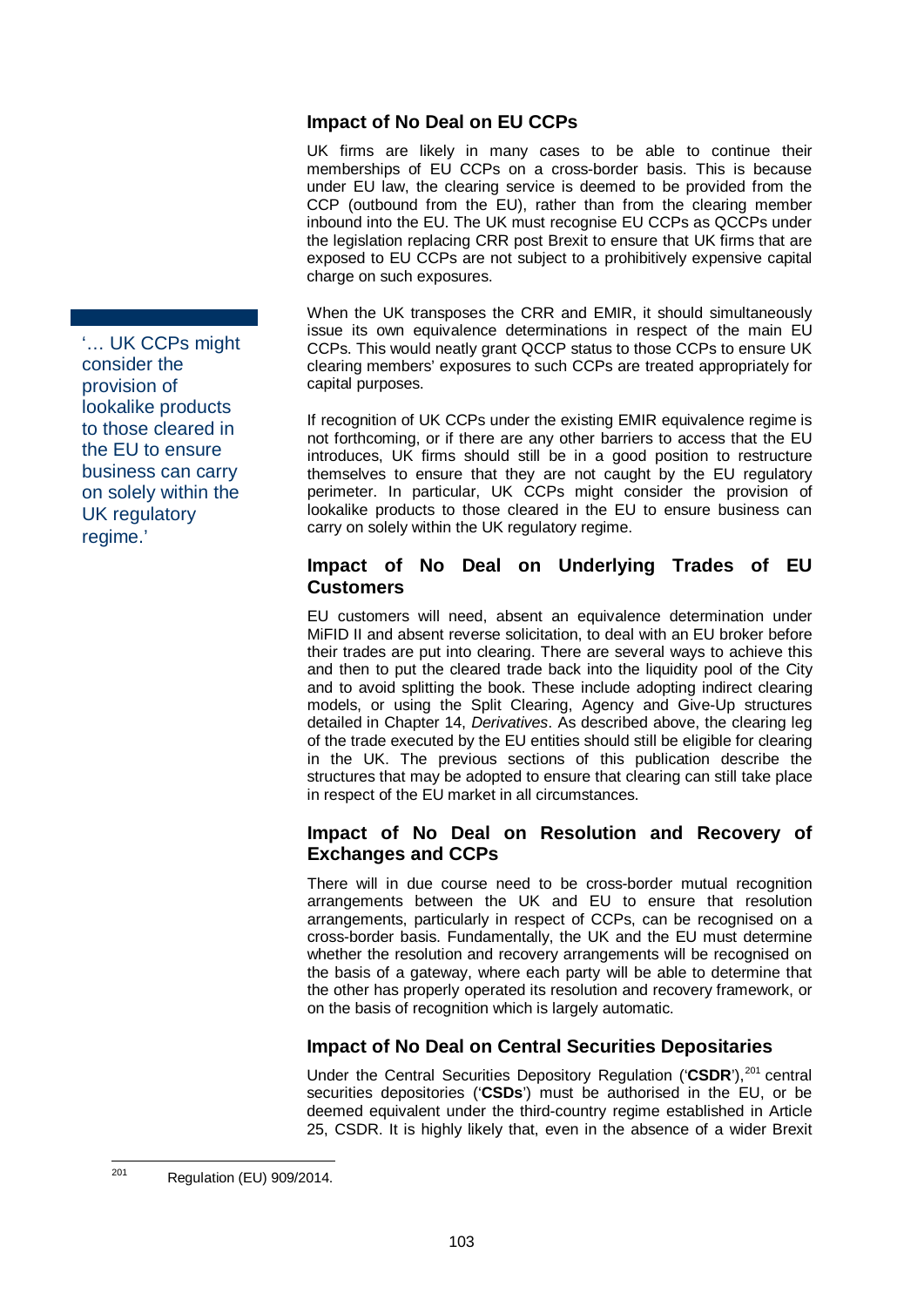deal, the UK's CSD, CREST, would be recognised as equivalent, as failure to do so would risk disruption to security settlements in the EU-27, not least in the case of those Member States, particularly Ireland, that make use of the UK's CSD in the absence of their own.

It would make no sense for EU or UK to omit to recognise one another under CSDR, since this would restrict access to investors wishing to hold sovereign bonds or local issuers' securities, which could only have negative effects in pricing and liquidity. An EU attempt to cut off UK participant access to Euroclear and Clearstream would make it more difficult and costly for City participants to hold EU sovereign bonds, for example. Non-recognition is therefore only likely in the event of a political desire to punish the UK to such an extent that it means detrimentally impacting the ability of EU governments to raise debt and pricing of such debt, which seems implausible. Even if mutual equivalence is not established, local custodians in the UK and EU could intermediate access to their local CSDs, and use reverse solicitation, subcustody or other techniques to access end users on the other side of the Channel.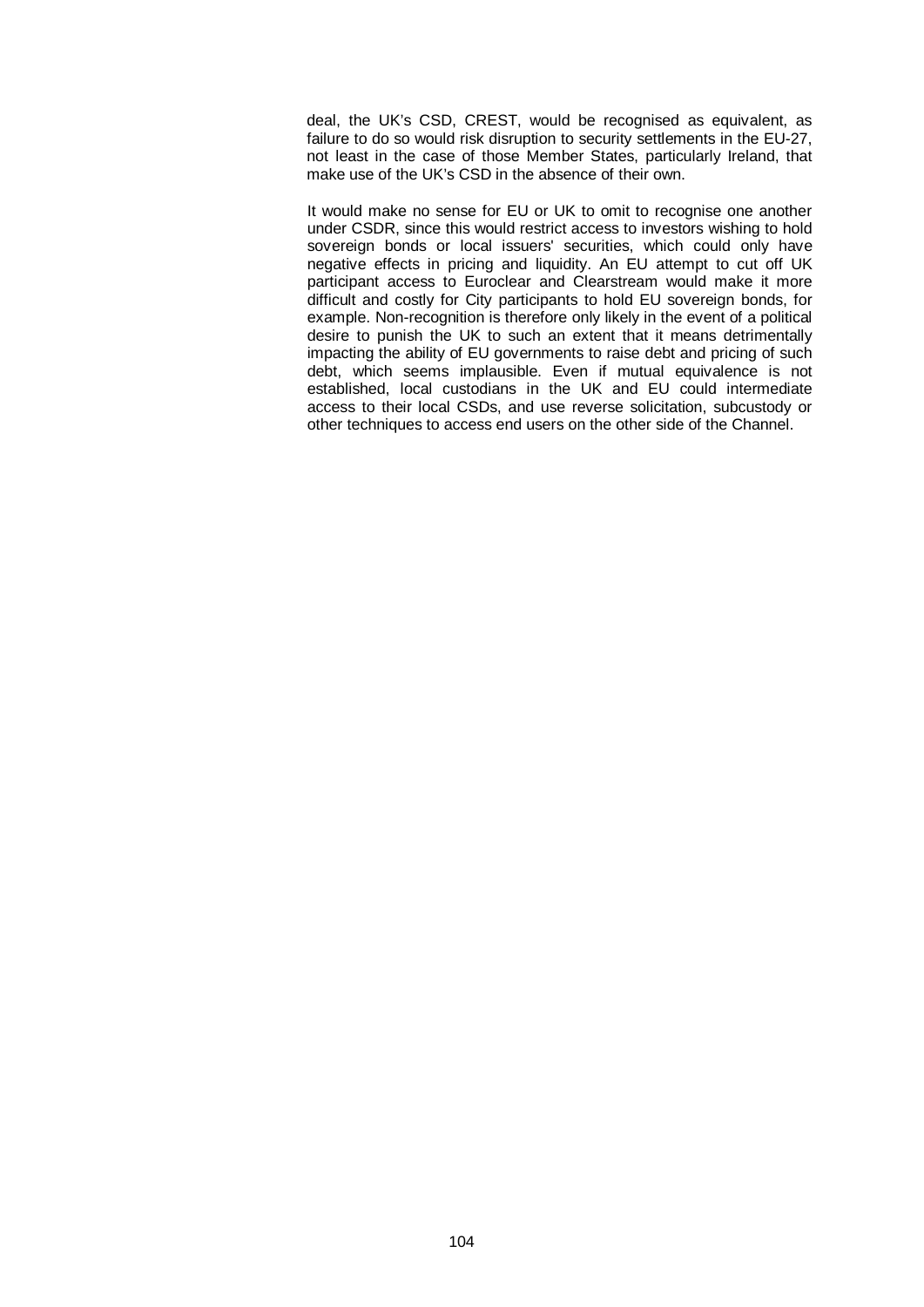## ANNEX 1 - Key Legal and Regulatory Factors Behind the City's Success

### **Use of Common Law and Focused Legislative Approach**

The UK has traditionally had a strong but adaptable legal and regulatory framework. The common law is a flexible system that encourages and facilitates innovation. The UK's reputation for financial services is built on a foundation of robust regulation, starting (in the modern era) with the Financial Services Act 1986, which created the Securities and Investments Board (SIB) presiding over several self-regulatory organisations and the Banking Act 1987 which formalised certain powers for the Bank of England.

The UK is generally quick to respond to developments in the market, and in particular has a faster process for legislating and amending or revoking legislation and rules than the EU. This is a result both of its processes, which are more flexible, often affording discretion and authority to on-theground regulators, and of the fact that the EU must operate across 28 separate legal jurisdictions and build political consensus through the Parliament and Council.

Regardless of any personal preference for common law or civil law approaches, the common law system is a proven winner when it comes to the financial markets. It is notable that the top four financial centres in the world – London, New York, Hong Kong and Singapore – are all based on the common law approach to legislation and are all based on the clear legislative style of drafting adopted in the UK. Moreover, newer financial centres, such as the Dubai International Financial Centre and the Abu Dhabi Global Market, have also adopted the common law, in an attempt to leverage its business-friendly reputation to improve the fledgling centres' standing.

## **Robust Drafting and Straightforward Judicial Interpretations**

English is the language of the international financial markets. In order to be effective, laws must be clear and well-drafted, and not result in the unintended consequences which can appear when laws are drafted by expansive committees. The common law has the advantage of decades – even centuries – of robust judicial interpretation by some of the world's leading judges in the English courts and what is now the UK Supreme Court. The English legal system, which is structured to avoid in-built jurisdictional protectionism and allow a fair hearing of written and oral evidence, continues to be the gold standard of judicial process globally.

## **Regulatory Philosophy of Focusing on Outcomes**

The UK's regulatory approach has traditionally been based on requiring higher standards with less prescription. It has focused on the key outcomes required to keep taxpayers, markets and customers safe, whilst permitting innovation. The UK has welcomed cross-border institutional business and has made the establishment of local UK presences as easy as possible. Overly-prescriptive 'tick-box' or 'one-sizefits-all' approaches to regulation have been eschewed in favour of rigorous and intelligent oversight on a case-by-case basis by sophisticated regulators.

'... the common law system is a proven winner when it comes to the financial markets.'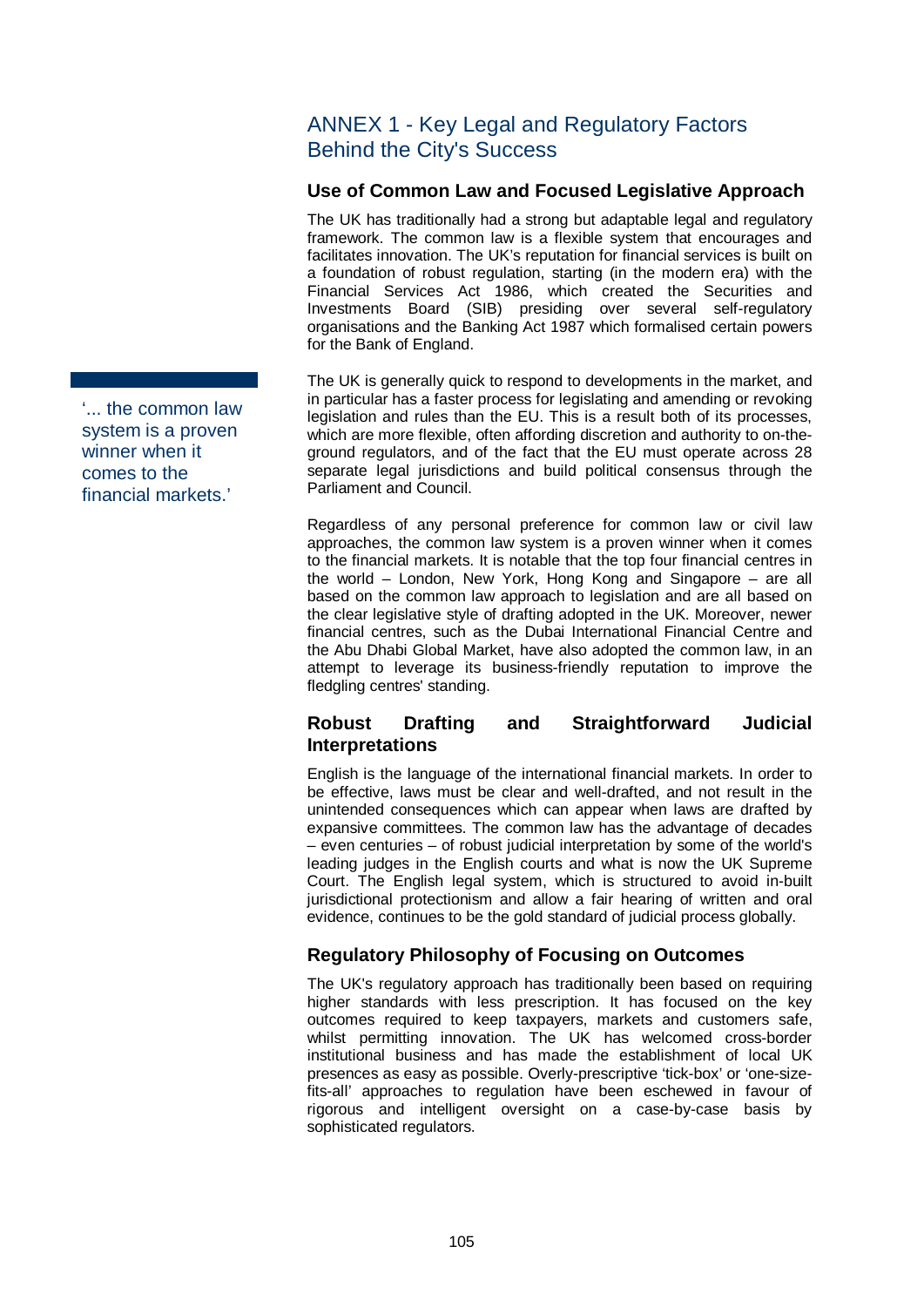### **Highly-Skilled, Market-Experienced Personnel at Regulators, Exercising Real-Time Face-to-Face Judgment, Including in Rulemaking**

UK regulators have historically been close to the market, enabling them to keep their ears to the ground and identify issues as they arise. They have applied the rules pragmatically and in accordance with a predictable and standard interpretation of the requirements of the relevant legal provision. If the laws or regulations omitted to capture a behaviour, then the legislature or the regulators (as rulemakers) would consult and amend the laws and rules respectively. This has provided for considerable immediacy, certainty, predictability and market friendliness, whilst generally keeping the markets safe.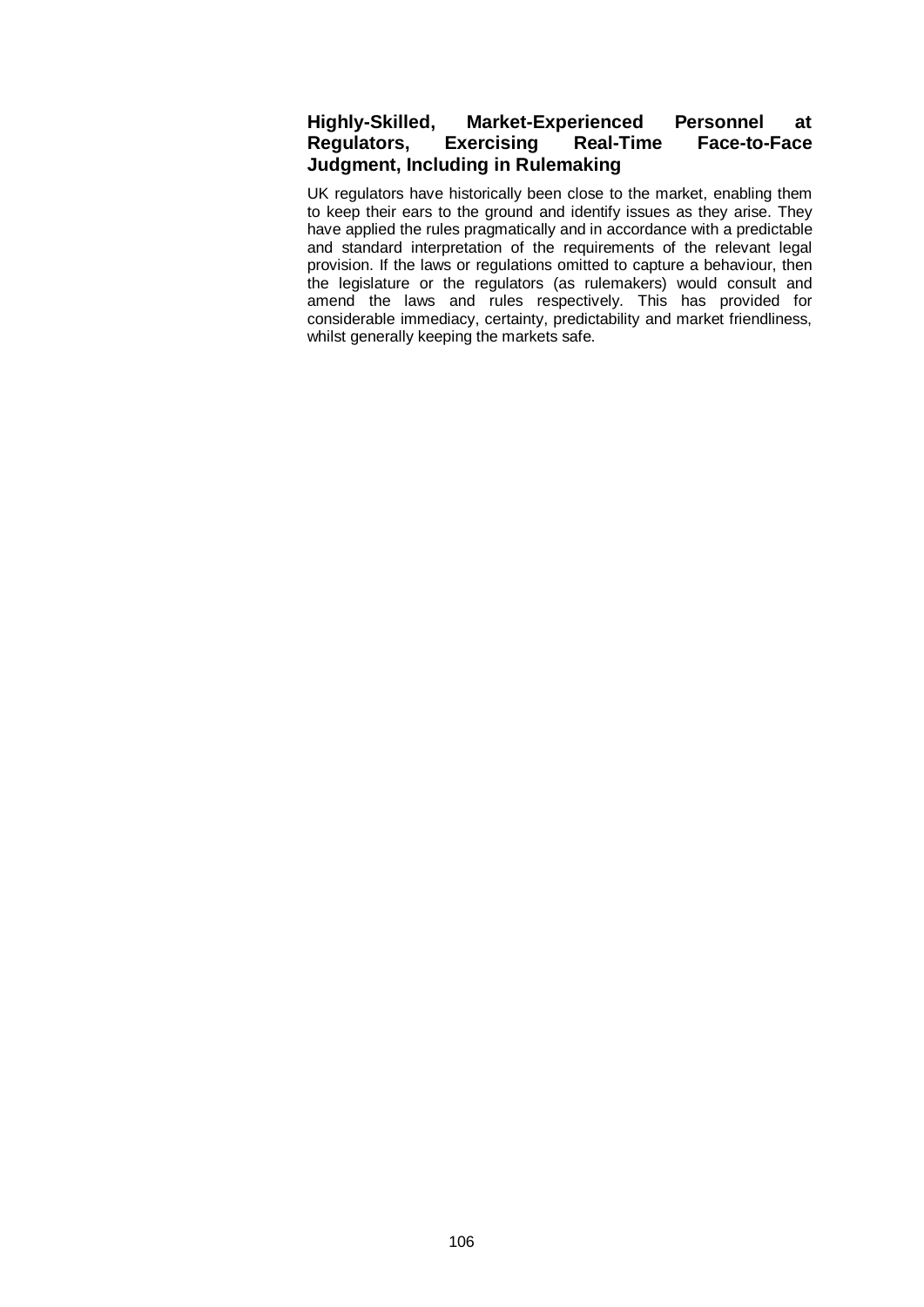## ANNEX 2 – EU-Driven Erosion of UK Competitiveness in Financial Services

#### **Civil Law Structures**

Civil law systems are intrinsically less attractive for financial services than common law systems. The main global financial centres have flourished under the common law for a reason. The purposive method of interpretation in civil law systems, which has been adopted and pursued with vigour in EU law, means that the words on the page are often not given their literal meaning, but rather are to be interpreted and applied in accordance with the underlying purpose of the legislator or rulemaker, and – in the case of the EU – with judicial understandings of the purpose of the European project as a whole. This creates uncertainty and can detract from freedom of contract. The uncertainties that arise in a dynamically evolving environment have a detrimental effect on business and innovation.

#### **One-Size-Fits-All Overly Prescriptive Laws and Regulations**

Both as a result of its civil law system, and as a function of attempting to create a single regulatory framework that would apply across 28 separate jurisdictions, the EU approach to regulation has been very prescriptive. Since 2008, there has been a civil law-based programme seeking to impose a codified blanket of regulation on the financial markets, specifying how business should be run in extraordinary detail. This programme has gone beyond many of the ideas originally underpinning the post-reform agenda, many of which actually emanated from the UK. Some of the post-crisis reform programme has been achieved through global cooperation under the FSB and IOSCO, but the EU has gone further than global standards in numerous ways. The UK played a significant part in moulding the new regulations implementing these global standards at the EU, as it did for those in effect prior to 2008, but this was as a committee member against the backdrop of an approach that was overly prescriptive because it was mistrustful of Member States and the City in particular.<sup>[202](#page-113-0)</sup>

The EU has sought to map out in detail the practical application of the outcomes desired, instead of adopting the market-friendly and safe method of legislating for outcomes and leaving the regulators, using their expertise and discretion, to decide on the particularities. Huge manuals have been created for both regulators and participants, which layer on unnecessary and distracting compliance costs and processes to the industry (as discussed below), increasing costs and stifling innovation and competition. The purposive interpretation method has in turn soaked the blanket of EU laws and regulation in water, stifling creativity further.

'Since 2008, there has been a civil law-based programme seeking to impose a codified blanket of regulation on the financial markets, specifying how business should be run in extraordinary detail.'

<span id="page-113-0"></span>

<sup>&</sup>lt;sup>202</sup> For instance, MiFID II contains an extensive attempt to map out detailed rules for four different types of platform-type trading arrangement, which stem from an attempt to broaden the number and types of competing platforms across the EU away from exchanges – a project which commenced in the first MiFID directive. Its highly detailed provisions go significantly further than what is required to ensure clean and safe markets and represent to a large degree the implementation of a 'single market' objective across the EU, the price for which is a massive compromise on prescriptive rules as to how that market is to be broken down and regulated. It is, at best, unclear whether the four-way split was necessary for the UK's markets or truly of benefit to them. The detailed prescription is in any event undesirable.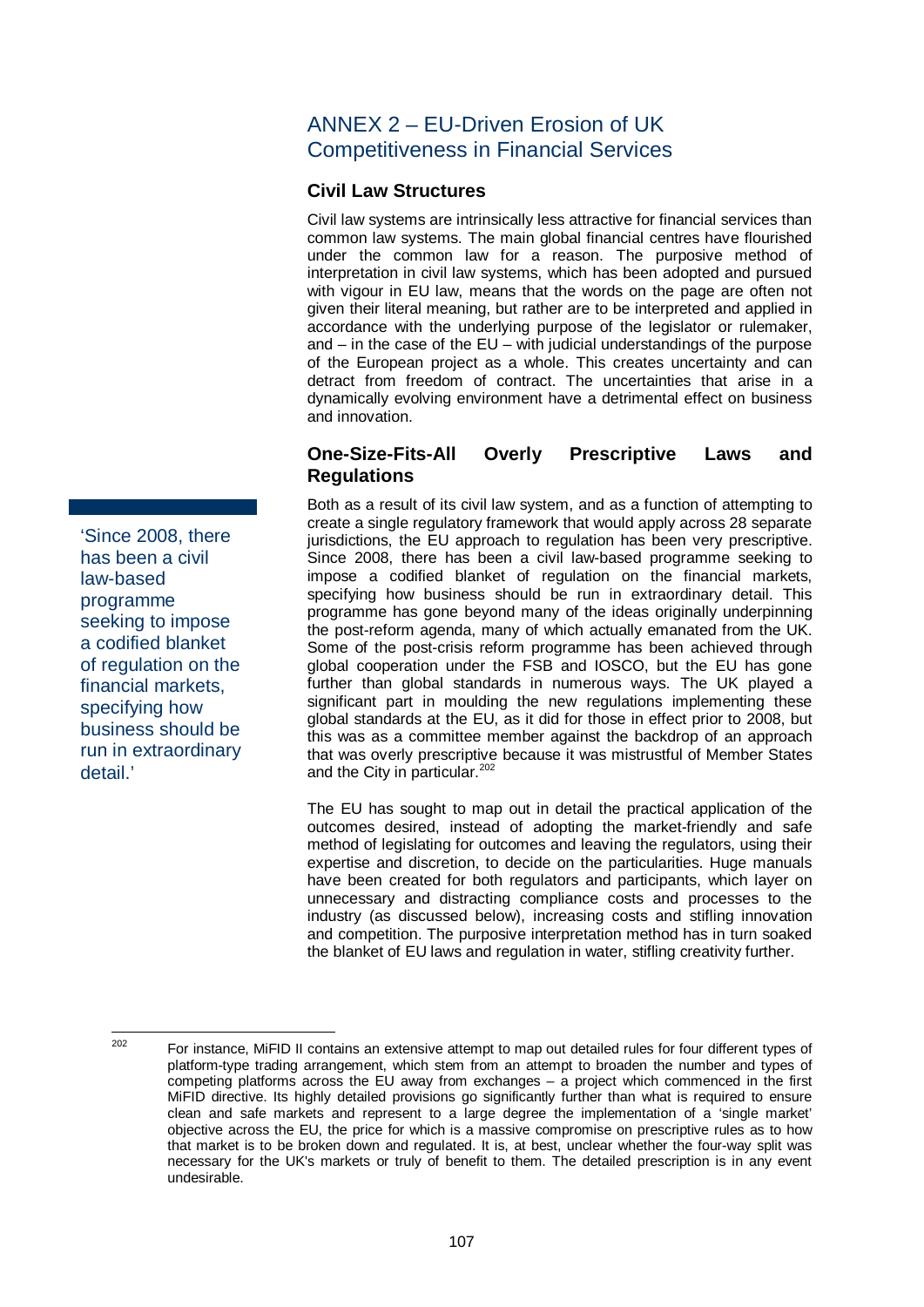The overall effect has been to stifle innovation and dynamism. The rulemaking has been ill-focused – as evidenced by the fact that the UK's regulators have felt the need to impose higher standards in some key instances,<sup>[203](#page-114-0)</sup> whilst not being able to strip away misdirected prescription in others. The US regulatory approach has by contrast been focused far more on the efficacy of oversight by corporate boards, which brings the responsibility for safety back closer to the market itself and allows for more judgement-based and discretionary regulation.

#### **Dangerous Splitting of Rule-Making and Supervision**

This EU structural approach to regulation has removed key discretions from the national regulators. Instead of empowering those regulators to exercise good faith judgement and swiftly to amend the rules when issues are identified in a responsive and dynamic manner, the EU's institutional infrastructure, most recently augmented by the introduction of the ESAs in 2008, has meant that regulators have to consult with EU bodies on points of interpretation, second guess the ECJ on points of law, and seek to go back through the EU rulemaking and clarificatory procedures in order to effect changes to address market issues thrown up by poorly drafted, overly prescriptive EU laws.<sup>[204](#page-114-1)</sup>

The civil law structure, which naturally relies less on guidance from regulators than in common law systems, coupled with the need to coordinate any guidance given across all EU jurisdictions between many involved parties, means that there is significantly less in the way of practice directions or guidance for firms to follow under EU law than (traditionally) in the UK.

This is uniquely stultifying in a top tier financial centre and has introduced considerable dangers into the UK's financial markets. It means that a very high degree of consensus needs to be achieved with numerous people far-removed from the market and the City in order to respond to market developments or issues arising. This point itself gives rise to significant systemic risk in a way that is little-understood, highly undesirable and difficult if not impossible to manage.

### **Uncertain and Politicised Rule-Making Processes**

The EU legislative and consultative process is often political, as involved parties balance competing national concerns and the political project of the EU as a whole. This means that technical or expert consultation can often be less important than political considerations. This has resulted in some cases in regulatory requirements which are difficult to integrate into businesses on a practical level, and which can be unnecessarily costly[205](#page-114-2) or sometimes impossible to comply with where, for example,

<span id="page-114-0"></span> $203$  Notably regulatory capital and senior management accountability.

<span id="page-114-1"></span><sup>&</sup>lt;sup>204</sup> For instance, there is a process whereby ESMA produces Q&As, the legal status of which is unclear, but which are designed to clarify – across the whole of the EU – points of uncertainty arising in regulations for which ESMA is responsible. This is the case for instance for the key area of derivatives regulation under EMIR. In that context the UK regulators need to deal with numerous uncertainties arising from EU drafting by going back through ESMA, rather than being in a position to rule on the matter in real time. This process is highly unattractive and introduces risk to the UK's markets and credibility issues for the UK's regulators in making determinations.

<span id="page-114-2"></span> $205$  This is for instance the case in relation to the multiple overlapping trade reporting requirements that have been introduced after the credit crunch, which have introduced a hugely expensive set of requirements, many of which are unnecessary. For instance the details of many futures trades are already in the hands of clearing houses, and yet the EU is requiring the reporting of the same trades to trade repositories.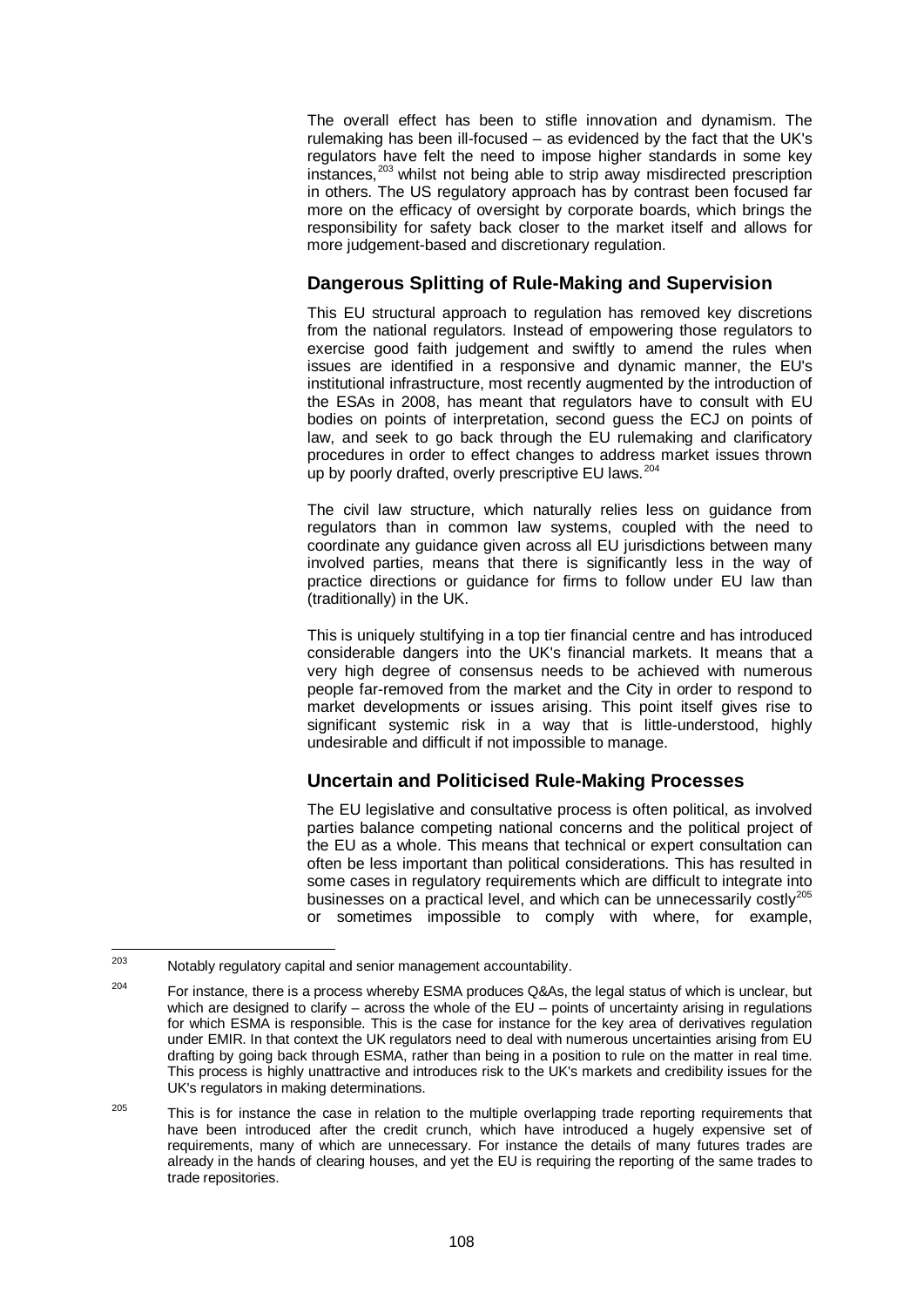'As a result, since 2008, the UK and EU investment banking sector has fared noticeably worse than that in the US, where an approach more sensitive to commercial needs has been adopted.'

requirements introduced by different measures appear to conflict with each other.

As a result, since 2008, the UK and EU investment banking sector has fared noticeably worse than that in the US, where an approach more sensitive to commercial needs has been adopted. Given the unwieldy nature of the EU institutions, there has subsequently been an unwillingness on the part of the EU to revisit regulations to determine whether they achieve what was intended, or to remove or change regulations which have proven unnecessary or ineffective. The Commission only began to consider a re-evaluation of EU legislation in 2016 with the 'Better Regulation' agenda and Regulatory Fitness and Performance programme after the appointment of Lord Hill of Oareford by the UK as EU Financial Services Commissioner. Lord Hill also initiated the Action Plan for the Capital Markets Union. These are the first EU programmes for the removal of red tape and liberalising of business in financial services. Although the work appears to be continuing, it is likely to pursued with less vigour following Brexit and after the resignation of Lord Hill.

### **Competing Social Priorities, Designed to Promote a More Managed Economy**

The EU, being a project based on larger socio-political considerations of 'ever-closer union' rather than a mere financial market, has pursued social policies which have not always prioritised the City's competitiveness, in particular since the financial crisis of 2007-2008 and the political dissatisfaction associated with the fallout from that.<sup>[206](#page-115-0)</sup> In an effort to centralise control, the EU has increased its grip over the legislative and regulatory framework for the City, generally from outside the City.

It has concentrated significant amounts of rulemaking in Brussels and also, more recently, in the ESAs in Paris (ESMA) and Frankfurt (EIOPA). The EBA is located in London, but is EU-run, and in any event many banking sector activities that one might expect it to regulate – such as clearing – have been consistently and deliberately given to ESMA in Paris.<sup>[207](#page-115-1)</sup> It also operates alongside, and is increasingly overshadowed by, the ECB, located in Frankfurt. Further, these bodies have no day-to-day regulatory functions. They just write rules. They are not close to the market. They do not operate fully in English and many personnel have no practical experience or expertise of working in leading financial markets.

<span id="page-115-0"></span><sup>&</sup>lt;sup>206</sup> For instance, the EU's highly politicised cap imposed on the amount bankers may earn by way of bonus goes against the UK's express wish to allow banks to compensate their employees very significantly in a contingent manner. The EU's approach makes banks less safe to run by lowering their fixed costs. It also prefers shareholders as recipients of profits over employees, so is questionable as a social policy in any event.

<span id="page-115-1"></span> $207$  As noted in footnote [46,](#page-37-0) it may well be the case that more powers are awarded to the EBA once it has moved to Paris.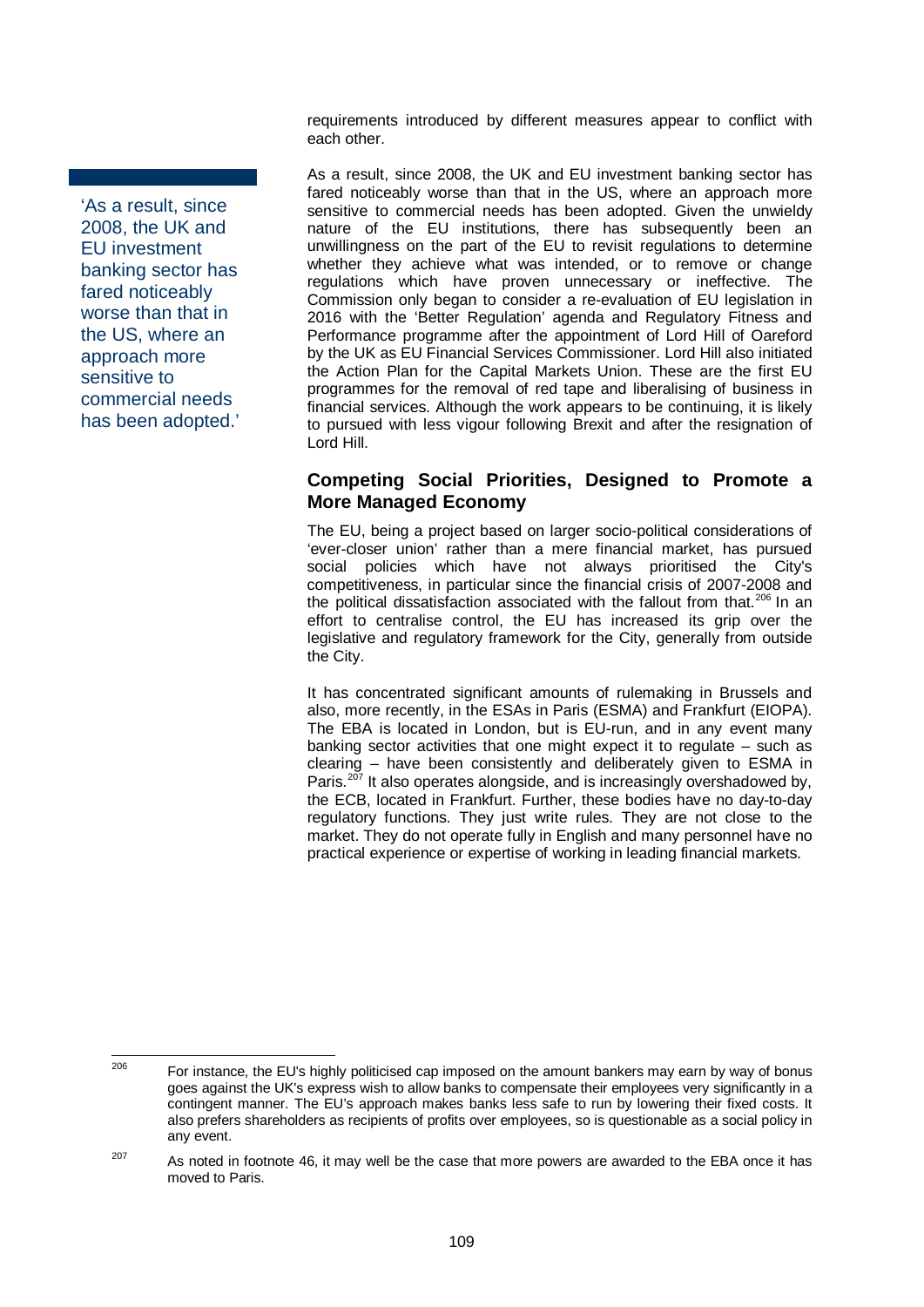## ANNEX 3 – MiFID II, MIFIR: EU Law Carve Outs – National Regulators

The table below sets out a summary of the powers of national competent authorities to waive, vary or otherwise affect implementation of requirements under MiFID II, MiFIR and the technical standards published thereunder.

| Annex 3 - MiFID II, MIFIR: EU Law Carve Outs - National Regulators |                                                                                                                                                                                                                                                                                                                                                                                                                                                                                                                                                                                                                                                                                                                                                                                                                                                                                                                                                                                                  |  |
|--------------------------------------------------------------------|--------------------------------------------------------------------------------------------------------------------------------------------------------------------------------------------------------------------------------------------------------------------------------------------------------------------------------------------------------------------------------------------------------------------------------------------------------------------------------------------------------------------------------------------------------------------------------------------------------------------------------------------------------------------------------------------------------------------------------------------------------------------------------------------------------------------------------------------------------------------------------------------------------------------------------------------------------------------------------------------------|--|
| <b>Article</b>                                                     | <b>Summary</b>                                                                                                                                                                                                                                                                                                                                                                                                                                                                                                                                                                                                                                                                                                                                                                                                                                                                                                                                                                                   |  |
|                                                                    | <b>MiFID II</b>                                                                                                                                                                                                                                                                                                                                                                                                                                                                                                                                                                                                                                                                                                                                                                                                                                                                                                                                                                                  |  |
| 28(2)                                                              | <b>Client Order Handling Rules</b><br>Competent authorities may waive the obligation on investment firms to make<br>public a client limit order in respect of shares admitted to trading on a regulated<br>market or traded on a trading venue which are not immediately executed under<br>prevailing market conditions if the client limit order is large in scale compared with<br>normal market size.                                                                                                                                                                                                                                                                                                                                                                                                                                                                                                                                                                                         |  |
|                                                                    | <b>MiFIR</b>                                                                                                                                                                                                                                                                                                                                                                                                                                                                                                                                                                                                                                                                                                                                                                                                                                                                                                                                                                                     |  |
| 4(1)                                                               | <b>Waivers for Equity Instruments</b><br>Competent authorities may waive the obligation for market operators and<br>investment firms operating a trading venue to make public certain information<br>including current bid and offer prices for:<br>systems matching orders based on a trading methodology by which<br>a.<br>the price of the financial instrument (including shares, depositary<br>receipts, exchange-traded funds, certificates and other similar<br>financial instruments) is derived from the trading venue where that<br>financial instrument was first admitted to trading, or the most relevant<br>market in terms of liquidity, where that reference price is widely<br>published and is regarded as a reliable reference price;<br>systems that formalise negotiated transactions;<br>b.<br>orders that are large in scale compared with normal market size; and<br>C.<br>d.<br>orders held in an order management facility of the trading venue<br>pending disclosure. |  |
| 5(8)                                                               | Volume Cap Mechanism<br>Competent authorities may suspend the use of waivers for equity instruments<br>(which allow market operators and investment firms operating a trading venue to<br>waive the obligation to make public certain information). Competent authorities<br>may suspend such waivers from the date of MiFIR's application (3 January 2018)<br>and thereafter on a monthly basis.                                                                                                                                                                                                                                                                                                                                                                                                                                                                                                                                                                                                |  |
| 7(1)                                                               | <b>Authorisation of Deferred Publication</b><br>Competent authorities may authorise market operators and investment firms<br>operating a trading venue to provide for deferred publication of the details of<br>transactions in equity instruments based on their type or size.                                                                                                                                                                                                                                                                                                                                                                                                                                                                                                                                                                                                                                                                                                                  |  |
| 9(1)                                                               | <b>Waivers for Non-Equity Instruments</b><br>Competent authorities may waive the obligation for market operators and                                                                                                                                                                                                                                                                                                                                                                                                                                                                                                                                                                                                                                                                                                                                                                                                                                                                             |  |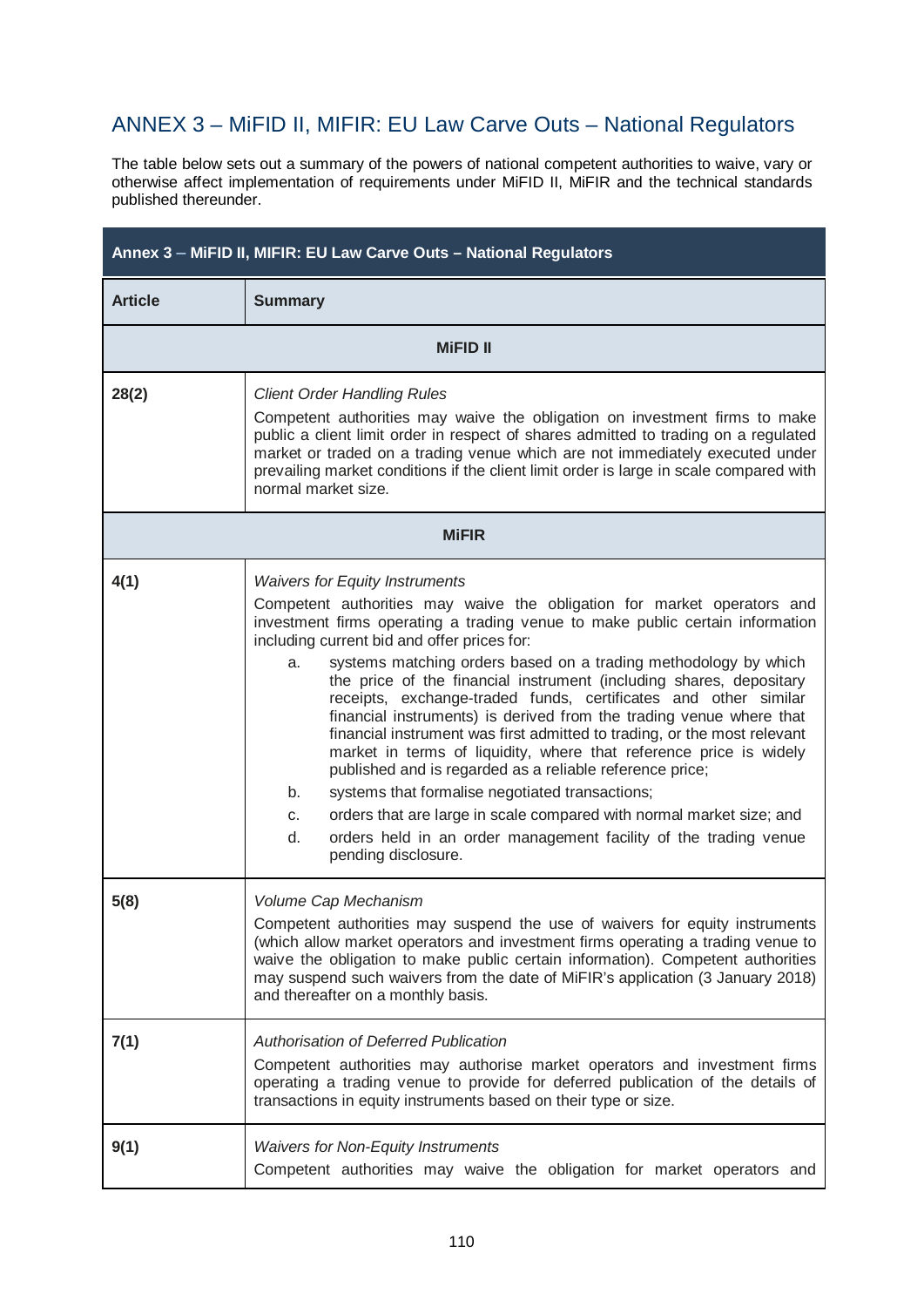| <b>Article</b> | <b>Summary</b>                                                                                                                                                                                                                                                                                                                                                                                                                                                                                                                                                                                                                                                                                                                                                                                                                                                      |
|----------------|---------------------------------------------------------------------------------------------------------------------------------------------------------------------------------------------------------------------------------------------------------------------------------------------------------------------------------------------------------------------------------------------------------------------------------------------------------------------------------------------------------------------------------------------------------------------------------------------------------------------------------------------------------------------------------------------------------------------------------------------------------------------------------------------------------------------------------------------------------------------|
|                | investment firms operating a trading venue to make public information such as<br>current bid and offer prices for:                                                                                                                                                                                                                                                                                                                                                                                                                                                                                                                                                                                                                                                                                                                                                  |
|                | orders that are large in scale compared with normal market size and<br>a.<br>orders held in an order management facility of the trading venue<br>pending disclosure;                                                                                                                                                                                                                                                                                                                                                                                                                                                                                                                                                                                                                                                                                                |
|                | actionable indications of interest in request-for-quote and voice<br>b.<br>trading systems that are above a size specific to the financial<br>instrument, which would expose liquidity providers to undue risk and<br>takes into account whether the relevant market participants are retail<br>or wholesale investors;                                                                                                                                                                                                                                                                                                                                                                                                                                                                                                                                             |
|                | derivatives which are not subject to the obligation to trade on<br>C.<br>regulated markets, MTFs or OTFs and other financial instruments for<br>which there is not a liquid market;                                                                                                                                                                                                                                                                                                                                                                                                                                                                                                                                                                                                                                                                                 |
|                | order for the purpose of executing an exchange for physical; and<br>d.                                                                                                                                                                                                                                                                                                                                                                                                                                                                                                                                                                                                                                                                                                                                                                                              |
|                | package orders that meet certain conditions.<br>е.                                                                                                                                                                                                                                                                                                                                                                                                                                                                                                                                                                                                                                                                                                                                                                                                                  |
| 9(2a)          | <b>Waivers for Non-Equity Instruments</b>                                                                                                                                                                                                                                                                                                                                                                                                                                                                                                                                                                                                                                                                                                                                                                                                                           |
|                | Competent authorities may waive the obligation to make public certain<br>information including current bid and offer prices for each individual component of<br>a package order. A package order is an order that is priced as a single unit either<br>for the purpose of executing an exchange for physical or in two or more financial<br>instruments for the purpose of executing a package transaction.                                                                                                                                                                                                                                                                                                                                                                                                                                                         |
| 9(4)           | <b>Waivers for Non-Equity Instruments</b>                                                                                                                                                                                                                                                                                                                                                                                                                                                                                                                                                                                                                                                                                                                                                                                                                           |
|                | The competent authority responsible for supervising one or more trading venues<br>on which a class of bond, structured finance product, emission allowance or<br>derivative is traded may, where the liquidity of that class of financial instrument<br>falls below a specified threshold, temporarily suspend the pre-trade transparency<br>requirements for trading venues.<br>The specified threshold is defined on the basis of objective criteria specific to the<br>market for the financial instrument concerned. The temporary suspension shall be<br>valid for an initial period not exceeding three months from the date of publication<br>on the website of the relevant competent authority. The suspension may then be<br>renewed for further periods not exceeding three months at a time if the grounds<br>for suspension continue to be applicable. |
| 11(1)          | <b>Authorisation of Deferred Publication</b><br>Competent authorities may authorise market operators and investment firms<br>operating a trading venue to provide for deferred publication of the details of<br>transactions in non-equity instruments based on the size or type of the<br>transaction.                                                                                                                                                                                                                                                                                                                                                                                                                                                                                                                                                             |
| 11(2)          | <b>Authorisation of Deferred Publication</b><br>The competent authority responsible for supervising one or more trading venues<br>on which a class of bond, structured finance product, emission allowance or<br>derivative is traded may, where the liquidity of that class of financial instrument<br>falls below the threshold, temporarily suspend the post-trade transparency<br>requirements for trading venues.<br>The threshold shall be defined based on objective criteria specific to the market<br>for the financial instrument concerned. The temporary suspension shall be valid<br>for an initial period not exceeding three months from the date of its publication on                                                                                                                                                                              |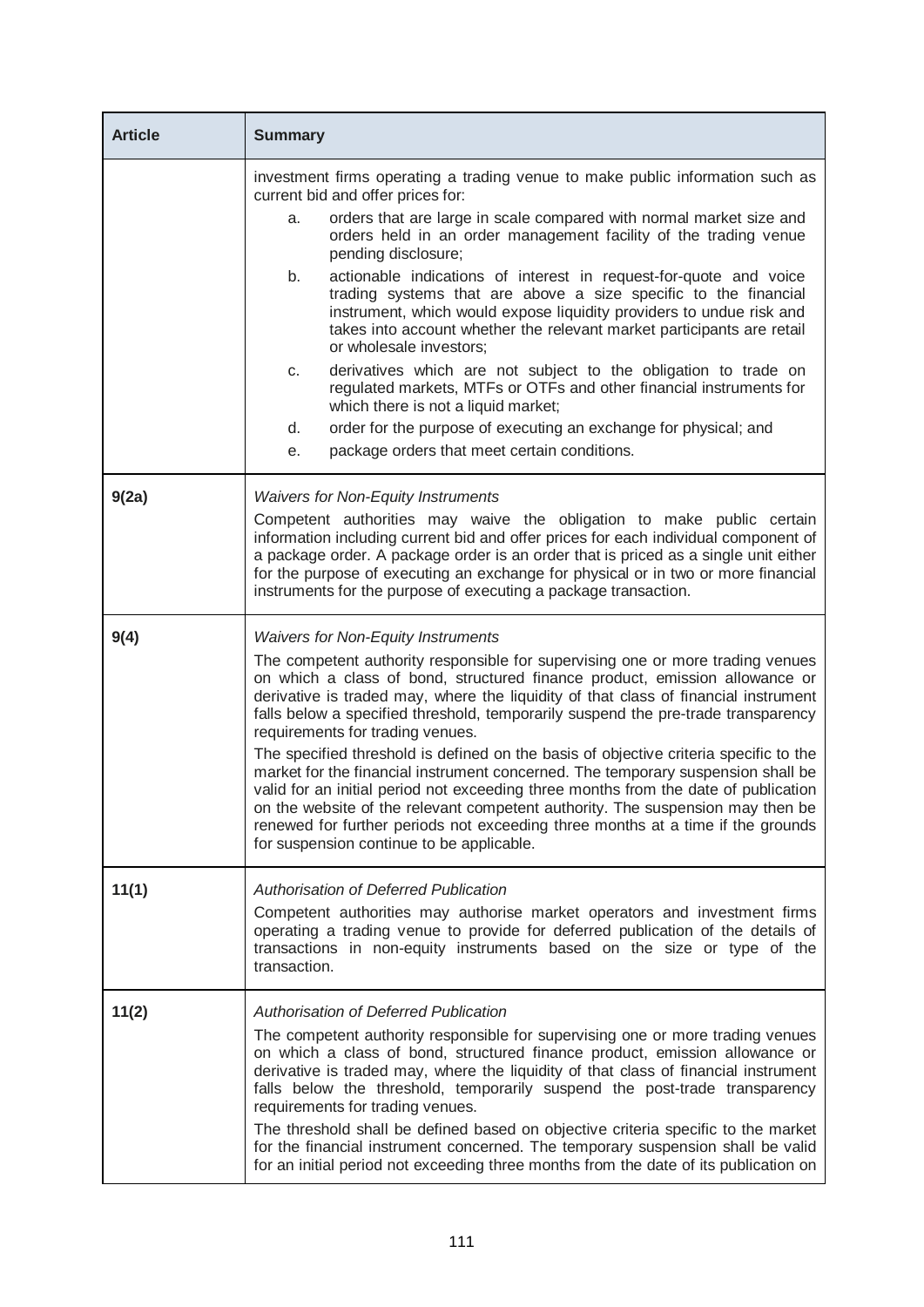| <b>Article</b> | <b>Summary</b>                                                                                                                                                                                                                                                                                                                                                                                                                                                                                                                                                                            |
|----------------|-------------------------------------------------------------------------------------------------------------------------------------------------------------------------------------------------------------------------------------------------------------------------------------------------------------------------------------------------------------------------------------------------------------------------------------------------------------------------------------------------------------------------------------------------------------------------------------------|
|                | the website of the relevant competent authority. The suspension may be renewed<br>for further periods not exceeding three months at a time if the grounds for<br>suspension continue to be applicable.                                                                                                                                                                                                                                                                                                                                                                                    |
| 21(4)          | Post-Trade Disclosure by Investment Firms, Including Systematic Internalisers, in<br>Respect of Bonds, Structured Finance Products, Emission Allowances and<br><b>Derivatives</b><br>Competent authorities may authorise investment firms to provide for deferred<br>publication of post-trade disclosure, or may request the publication of limited<br>details of a transaction or details of several transactions in an aggregated form, or<br>a combination thereof.                                                                                                                   |
| 35(5)          | Non-Discriminatory Access to a CCP<br>Competent authorities may decide that the non-discriminatory access to a CCP<br>provisions do not apply in respect of transferable securities and money market<br>instruments for a transitional period until 3 July 2020 to newly established and<br>authorised CCPs, recognised CCPs or CCPs authorised under a pre-existing<br>national authorisation regime for a period of less than three years on 2 July 2014.                                                                                                                               |
| 54(2)          | <b>Transitional Provisions</b><br>Competent authorities, taking into account the risks resulting from the application<br>of the access rights under Article 35 (non-discriminatory access to a CCP) or 36<br>(non-discriminatory access to a trading venue) as regards exchange-traded<br>derivatives to the orderly functioning of the relevant CCP or trading venue, may<br>decide that Article 35 or 36 would not apply to the relevant CCP or trading venue,<br>respectively, in respect of exchange-traded derivatives, for a transitional period<br>until 3 July 2020.              |
|                | <b>Commission Delegated Regulation (EU) 2017/583</b>                                                                                                                                                                                                                                                                                                                                                                                                                                                                                                                                      |
| 11(1)(b)       | Transparency Requirements in Conjunction with Deferred Publication at the<br><b>Discretion of the Competent Authorities</b><br>Competent authorities may, in conjunction with an authorisation of deferred<br>publication of the details of transactions in non-equity instruments, allow the<br>omission of the publication of the volume of an individual transaction for an<br>extended time period of four weeks.                                                                                                                                                                     |
| 11(1)(c)       | Transparency Requirements in Conjunction with Deferred Publication at the<br><b>Discretion of the Competent Authorities</b><br>In respect of non-equity instruments that are not sovereign debt, competent<br>authorities may, in conjunction with an authorisation of deferred publication of the<br>details of transactions in non-equity instruments, allow for an extended time<br>period of deferral of four weeks, the publication of the aggregation of several<br>transactions executed over the course of one calendar week on the following<br>Tuesday before 09.00 local time. |
| 11(1)(d)       | Transparency Requirements in Conjunction with Deferred Publication at the<br><b>Discretion of the competent Authorities</b><br>In respect of sovereign debt instruments, competent authorities may, in<br>conjunction with an authorisation of deferred publication of the details of                                                                                                                                                                                                                                                                                                     |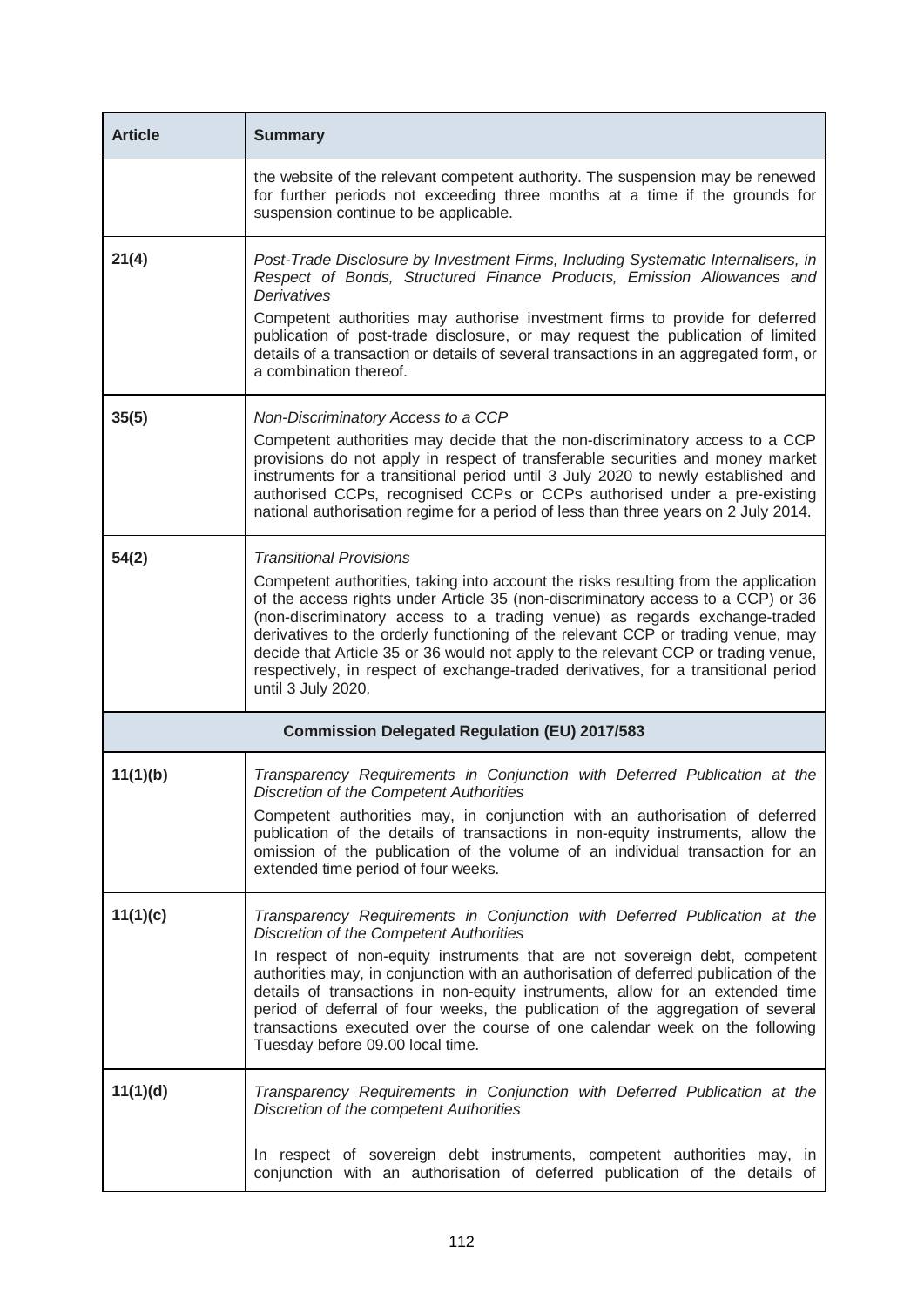| <b>Article</b> | <b>Summary</b>                                                                                                                                                                                                                                                                                                                                                                                                                                                                                                                                                 |
|----------------|----------------------------------------------------------------------------------------------------------------------------------------------------------------------------------------------------------------------------------------------------------------------------------------------------------------------------------------------------------------------------------------------------------------------------------------------------------------------------------------------------------------------------------------------------------------|
|                | transactions in non-equity instruments, allow for an indefinite period of time, the<br>publication of the aggregation of several transactions executed over the course of<br>one calendar week on the following Tuesday before 09.00 local time.                                                                                                                                                                                                                                                                                                               |
| 16(1)          | <b>Temporary Suspension of Transparency Obligations</b><br>For financial instruments for which there is a liquid market, competent authorities<br>may temporarily suspend the pre- and post-trade transparency requirements for<br>non-equity instruments where for a class of bonds, structured finance products,<br>emission allowances or derivatives, the total volume for the previous 30 calendar<br>days represents less than 40% of the average monthly volume calculated for the<br>12 full calendar months preceding those 30 calendar days.         |
| 16(2)          | <b>Temporary Suspension of Transparency Obligations</b><br>For financial instruments for which there is not a liquid market, competent<br>authorities may temporarily suspend the pre- and post-trade transparency<br>requirements for non-equity instruments where for a class of bonds, structured<br>finance products, emission allowances and derivatives, the total volume for the<br>previous 30 calendar days represents less than 20% of the average monthly<br>volume calculated for the full 12 calendar months preceding those 30 calendar<br>days. |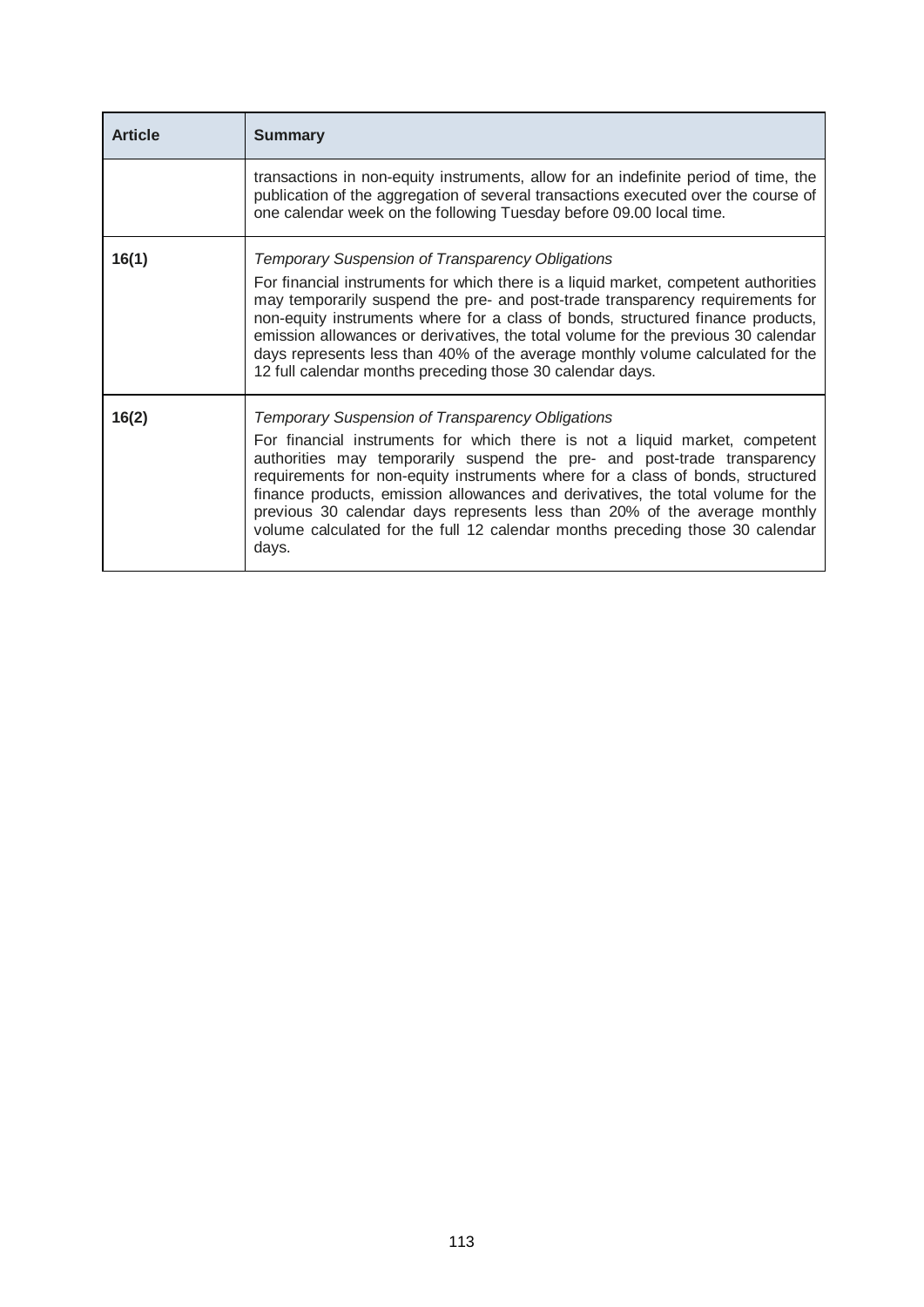## ANNEX 4 – EMIR, CRR/CRD IV: EU Law Carve Outs – National **Regulators**

The table below sets out a summary of the powers of national competent authorities to waive, vary or otherwise affect implementation of requirements under EMIR, CRR/CRD IV and the technical standards published thereunder.

| Annex 4 - EMIR, CRR/CRD IV: EU Law Carve Outs - National Regulators |                                                                                                                                                                                                                                                                                                                                                                                                                                                                                                                                                                                                                                                                                                                                                                                                                                                                                                                                             |  |
|---------------------------------------------------------------------|---------------------------------------------------------------------------------------------------------------------------------------------------------------------------------------------------------------------------------------------------------------------------------------------------------------------------------------------------------------------------------------------------------------------------------------------------------------------------------------------------------------------------------------------------------------------------------------------------------------------------------------------------------------------------------------------------------------------------------------------------------------------------------------------------------------------------------------------------------------------------------------------------------------------------------------------|--|
| <b>Article</b>                                                      | <b>Summary</b>                                                                                                                                                                                                                                                                                                                                                                                                                                                                                                                                                                                                                                                                                                                                                                                                                                                                                                                              |  |
|                                                                     | <b>EMIR</b>                                                                                                                                                                                                                                                                                                                                                                                                                                                                                                                                                                                                                                                                                                                                                                                                                                                                                                                                 |  |
| 11(8)                                                               | Risk-Mitigation Techniques for OTC Derivative Contracts not Cleared by a CCP<br>An intragroup transaction in relation to a financial counterparty that is entered into<br>by a counterparty which is established in the Union and a counterparty which is<br>established in a third-country jurisdiction shall be exempt totally or partially from<br>the requirement to exchange collateral with respect to OTC derivative contracts<br>on the basis of a positive decision of the relevant competent authority responsible<br>for supervision of the counterparty which is established in the Union provided that<br>the following conditions are fulfilled:                                                                                                                                                                                                                                                                              |  |
|                                                                     | the risk-management procedures of the counterparties<br>(a)<br>are<br>adequately sound, robust and consistent with the level of complexity<br>of the derivative transaction; and<br>there is no current or foreseen practical or legal impediment to the<br>(b)<br>prompt transfer of own funds or repayment of liabilities between the<br>counterparties.                                                                                                                                                                                                                                                                                                                                                                                                                                                                                                                                                                                  |  |
| 11(10)                                                              | Risk-Mitigation Techniques for OTC Derivative Contracts not Cleared by a CCP<br>An intragroup transaction that is entered into by a non-financial counterparty and<br>a financial counterparty which are established in different Member States shall be<br>exempt totally or partially from the requirement to exchange collateral with<br>respect to OTC derivative contracts on the basis of a positive decision of the<br>relevant competent authority responsible for supervision of the financial<br>counterparty provided that the following conditions are fulfilled:<br>the risk-management procedures of the counterparties<br>(a)<br>are<br>adequately sound, robust and consistent with the level of complexity<br>of the derivative transaction; and<br>there is no current or foreseen practical or legal impediment to the<br>(b)<br>prompt transfer of own funds or repayment of liabilities between the<br>counterparties. |  |
| 89(2)                                                               | <b>Transitional Provisions</b><br>In relation to pension scheme arrangements that are either occupational<br>retirement provision businesses of life insurance undertakings or any other<br>authorised and supervised entities, or arrangements, operating on a national<br>basis that are recognised under national law and whose primary purpose is to<br>provide retirement benefits, competent authorities may grant, until 16 August<br>2018 exempt the clearing obligation from applying to OTC derivative contracts<br>that are objectively measurable as reducing investment risks directly relating to<br>the financial solvency of the pension scheme arrangements.                                                                                                                                                                                                                                                               |  |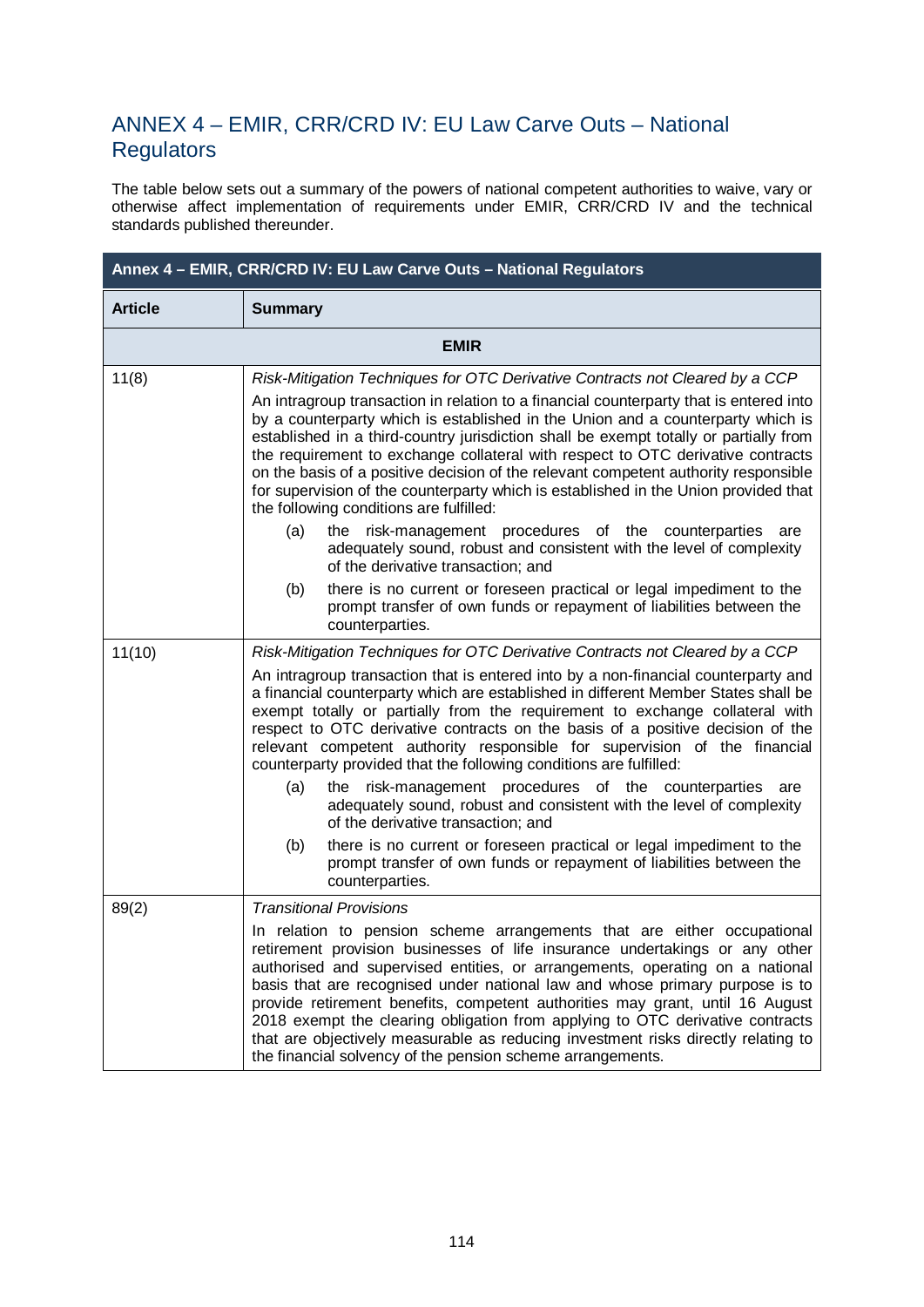| <b>Article</b> | <b>Summary</b>                                                                                                                                                                                                                                                                                                                                                                                                                                                                                                                                           |
|----------------|----------------------------------------------------------------------------------------------------------------------------------------------------------------------------------------------------------------------------------------------------------------------------------------------------------------------------------------------------------------------------------------------------------------------------------------------------------------------------------------------------------------------------------------------------------|
|                | <b>CRD IV</b>                                                                                                                                                                                                                                                                                                                                                                                                                                                                                                                                            |
| 21(1)          | Waiver for Credit Institutions Permanently Affiliated to a Central Body                                                                                                                                                                                                                                                                                                                                                                                                                                                                                  |
|                | Competent authorities may waive the following requirements for credit institutions<br>which are permanently affiliated to a central body which supervises them and<br>which is established in the same Member State:                                                                                                                                                                                                                                                                                                                                     |
|                | to include a programme of operations setting out the types of<br>(a)<br>business and the structural organisation of the credit institution in its<br>application for authorisation;                                                                                                                                                                                                                                                                                                                                                                      |
|                | to hold separate own funds or initial capital of EUR 5 million; and<br>(b)                                                                                                                                                                                                                                                                                                                                                                                                                                                                               |
|                | to have at least two persons who effectively direct the business of<br>(c)<br>the applicant credit institution.                                                                                                                                                                                                                                                                                                                                                                                                                                          |
| 76(3)          | <b>Treatment of Risks</b>                                                                                                                                                                                                                                                                                                                                                                                                                                                                                                                                |
|                | Competent authorities may allow an institution which is not considered significant<br>to combine the risk committee with the audit committee.                                                                                                                                                                                                                                                                                                                                                                                                            |
| 91(6)          | <b>Management Body</b>                                                                                                                                                                                                                                                                                                                                                                                                                                                                                                                                   |
|                | Competent authorities may authorise members of the management body to hold<br>one additional non-executive directorship. This is in addition to the combinations<br>determined under s91(3) which provides that members of a management body<br>must not hold more than one of the following combinations of directorships at the<br>same time:                                                                                                                                                                                                          |
|                | one executive directorship with two non-executive directorships; or<br>(a)                                                                                                                                                                                                                                                                                                                                                                                                                                                                               |
|                | (b)<br>four non-executive directorships.                                                                                                                                                                                                                                                                                                                                                                                                                                                                                                                 |
| 108(1)         | <b>Internal Capital Adequacy Assessment Process</b>                                                                                                                                                                                                                                                                                                                                                                                                                                                                                                      |
|                | For credit institutions which are permanently affiliated to a central body,<br>competent authorities may waive the requirement for institutions to have in place<br>sound, effective and comprehensive strategies and process to assess and<br>maintain on an ongoing basis the amounts, types and distribution of internal<br>capital that they consider adequate to cover the nature and level of the risks to<br>which they are or might be exposed.                                                                                                  |
| 111(5)         | Determination of the Consolidating Supervisor                                                                                                                                                                                                                                                                                                                                                                                                                                                                                                            |
|                | If the application of the following conditions would be inappropriate, taking into<br>account the institutions and the relative importance of their activities in different<br>countries, competent authorities may, by common agreement, waive the following<br>criteria and appoint a different competent authority to exercise supervision on a<br>consolidated basis:                                                                                                                                                                                |
|                | where institutions authorised in two or more Member States have as<br>a.<br>their parent the same parent financial holding company, the same<br>parent mixed financial holding company in a Member State, the<br>same EU parent financial holding company or the same EU parent<br>mixed financial holding company, supervision on a consolidated<br>basis shall be exercised by the competent authorities of the<br>institution authorised in the Member State in which the financial<br>holding company or mixed financial holding company was set up; |
|                | where the parent undertakings of institutions authorised in two or<br>b.<br>more Member States comprise more than one financial holding<br>company or mixed financial holding company with head offices in<br>different Member States and there is a credit institution in each of<br>those States, supervision on a consolidated basis shall be exercised<br>by the competent authority of the credit institution with the largest<br>balance sheet total; or<br>where more than one financial institution authorised in the Union has<br>c.            |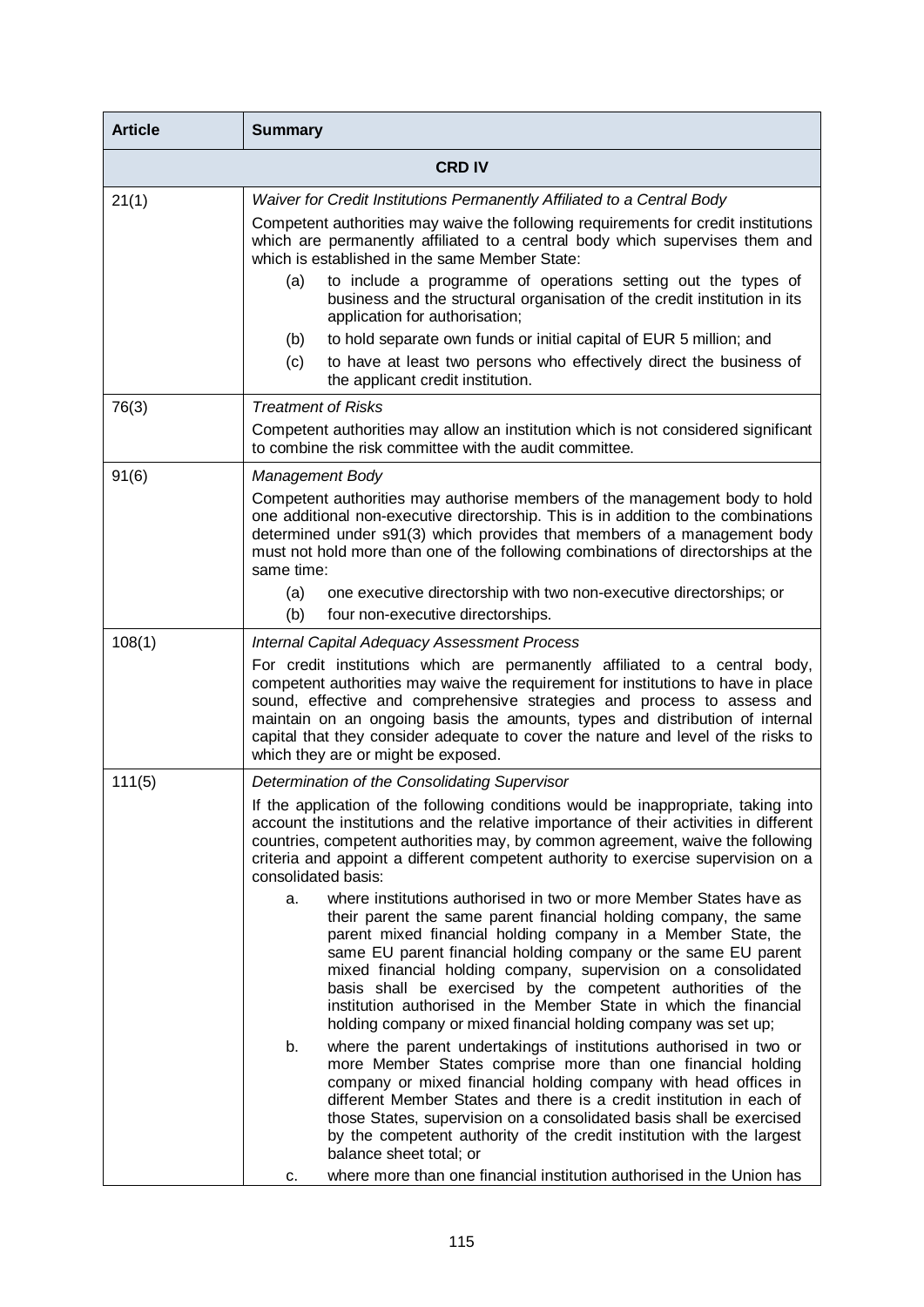| <b>Article</b> | <b>Summary</b>                                                                                                                                                                                                                                                                                                                                                                                                                                                                                                                                                                |
|----------------|-------------------------------------------------------------------------------------------------------------------------------------------------------------------------------------------------------------------------------------------------------------------------------------------------------------------------------------------------------------------------------------------------------------------------------------------------------------------------------------------------------------------------------------------------------------------------------|
|                | as its parent the same financial holding company or mixed financial<br>holding company and none of those institutions has been authorised<br>in the Member State in which the financial holding company or mixed<br>financial holding company was set up, supervision on a consolidated<br>basis shall be exercised by the competent authority that authorised<br>the institution with the largest balance sheet total, which shall be<br>considered as the institution controlled by an EU parent financial<br>holding company or EU parent mixed financial holding company. |
| 6(4)           | General principles                                                                                                                                                                                                                                                                                                                                                                                                                                                                                                                                                            |
|                | Pending a report from the Commission, competent authorities may exempt<br>investment firms from compliance with the liquidity obligations taking into account<br>the nature, scale and complexity of the investment firms' activities.                                                                                                                                                                                                                                                                                                                                        |
| 7(1)           | Derogation from the Application of Prudential Requirements on an Individual<br>Basis                                                                                                                                                                                                                                                                                                                                                                                                                                                                                          |
|                | For any subsidiary of an institution, where both the subsidiary and the institution<br>are subject to authorisation and supervision by the Member State concerned, and<br>the subsidiary is included in the supervision on a consolidated basis of the<br>institution which is the parent undertaking, and provided that the following<br>conditions are met:                                                                                                                                                                                                                 |
|                | there is no current or foreseen material practical or legal impediment<br>a.<br>to the prompt transfer of own funds or repayment of liabilities by its<br>parent undertaking;                                                                                                                                                                                                                                                                                                                                                                                                 |
|                | b.<br>either the parent undertaking satisfies the competent authority<br>regarding the prudent management of the subsidiary and has<br>declared, with the permission of the subsidiary, that it guarantees the<br>commitments entered into by the subsidiary, or the risks in the<br>subsidiary are of negligible interest;                                                                                                                                                                                                                                                   |
|                | the risk evaluation, measurement and control procedures of the<br>c.<br>parent undertaking cover the subsidiary; and                                                                                                                                                                                                                                                                                                                                                                                                                                                          |
|                | the parent undertaking holds more than 50% of the voting rights<br>d.<br>attached to shares in the capital of the subsidiary or has the right to<br>appoint or remove a majority of the members of the management<br>body of the subsidiary;                                                                                                                                                                                                                                                                                                                                  |
|                | competent authorities may waive the application of the following obligations:                                                                                                                                                                                                                                                                                                                                                                                                                                                                                                 |
|                | own funds;<br>а.                                                                                                                                                                                                                                                                                                                                                                                                                                                                                                                                                              |
|                | capital requirements;<br>b.                                                                                                                                                                                                                                                                                                                                                                                                                                                                                                                                                   |
|                | large exposures;<br>c.                                                                                                                                                                                                                                                                                                                                                                                                                                                                                                                                                        |
|                | d.<br>exposures to transferred credit risk; and                                                                                                                                                                                                                                                                                                                                                                                                                                                                                                                               |
|                | disclosure by institutions.<br>е.                                                                                                                                                                                                                                                                                                                                                                                                                                                                                                                                             |
| 7(2)           | Derogation from the Application of Prudential Requirements on an Individual<br>Basis                                                                                                                                                                                                                                                                                                                                                                                                                                                                                          |
|                | Competent may also exercise the option outlined in 7(1) above where the parent<br>undertaking is a financial holding company or a mixed financial holding company<br>set up in the same Member State as the institution, provided that is it subject to<br>the same supervision as that exercised over institutions.                                                                                                                                                                                                                                                          |
| 7(3)           | Derogation from the Application of Prudential Requirements on an Individual<br><b>Basis</b>                                                                                                                                                                                                                                                                                                                                                                                                                                                                                   |
|                | For a parent institution in a Member State where that institution is subject to the<br>authorisation and supervision by the Member State concerned, and it is included<br>in the supervision on a consolidated basis, and provided that the following are<br>met:                                                                                                                                                                                                                                                                                                             |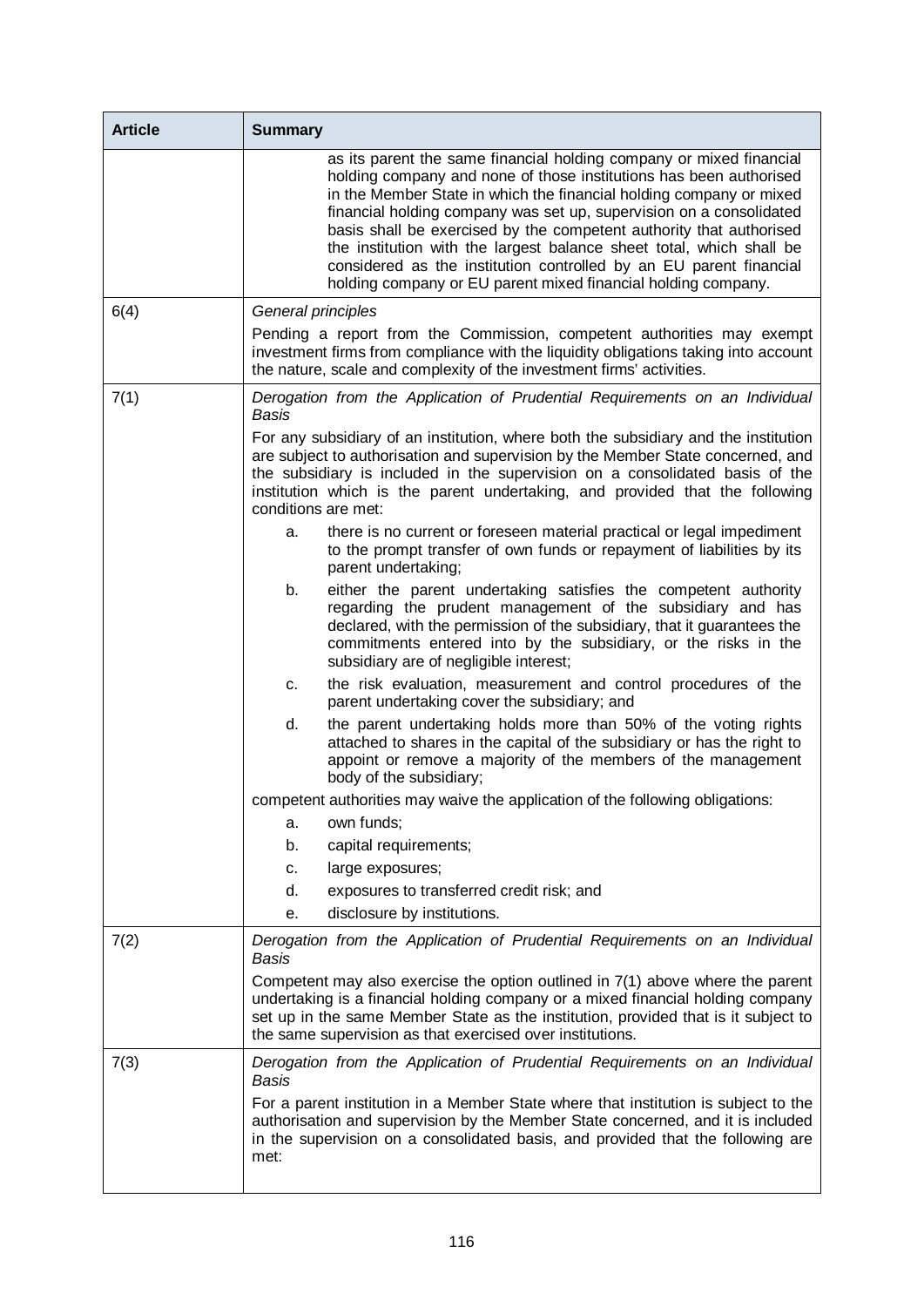| <b>Article</b> | <b>Summary</b>                                                                                                                                                                                                                                                                                                                                            |
|----------------|-----------------------------------------------------------------------------------------------------------------------------------------------------------------------------------------------------------------------------------------------------------------------------------------------------------------------------------------------------------|
|                | there is no current or foreseen material practical or legal impediment<br>a.<br>to the prompt transfer of own funds or repayment liabilities to the<br>parent institution in a Member State; and                                                                                                                                                          |
|                | the risk evaluation, measurement and control procedures relevant<br>b.<br>for consolidated supervision cover the parent institution in a Member<br>State;                                                                                                                                                                                                 |
|                | competent authorities may waive the application of the following obligations:                                                                                                                                                                                                                                                                             |
|                | own funds;<br>a.                                                                                                                                                                                                                                                                                                                                          |
|                | capital requirements;<br>b.                                                                                                                                                                                                                                                                                                                               |
|                | large exposures;<br>c.                                                                                                                                                                                                                                                                                                                                    |
|                | d.<br>exposures to transferred credit risk; and                                                                                                                                                                                                                                                                                                           |
|                | disclosure by institutions.<br>е.                                                                                                                                                                                                                                                                                                                         |
| 8(1)           | Derogation from the Application of Liquidity Requirements on an Individual Basis                                                                                                                                                                                                                                                                          |
|                | Competent authorities may waive, in full or part, the application of the liquidity<br>requirements to an institution and to all or some of its subsidiaries in the Union<br>and supervise them as a single liquidity sub-group provided that the following<br>conditions are fulfilled;                                                                   |
|                | the parent institution on a consolidated basis or a subsidiary<br>a.<br>institution on a sub-consolidated basis complies with the liquidity<br>obligations;                                                                                                                                                                                               |
|                | b.<br>the parent institution on a consolidated basis or the subsidiary<br>institution on a sub-consolidated basis monitors and has oversight at<br>all times over the liquidity positions of all institutions within the group<br>or sub-group, that are subject to the waiver and ensures a sufficient<br>level of liquidity for all these institutions; |
|                | the institutions have entered into contracts that, to the satisfaction of<br>c.<br>the competent authorities, provide for the free movements of funds<br>between them to enable them to meet their individual and joint<br>obligations as they become due; and                                                                                            |
|                | d.<br>there is no current or foreseen material practical or<br>legal<br>impediments to the fulfilment of the contracts referred to in (c).                                                                                                                                                                                                                |
| 8(2)           | Derogation from the Application of Liquidity Requirements on an Individual basis                                                                                                                                                                                                                                                                          |
|                | Competent authorities may waive the liquidity requirements, in full or in part, to an<br>institution and to all or some of its subsidiaries where all institutions of the single<br>liquidity sub-group are authorised in the same Member State and provided the<br>conditions specified at 8(1) above are fulfilled.                                     |
| 8(3)           | Derogation from the Application of Liquidity Requirements on an Individual Basis                                                                                                                                                                                                                                                                          |
|                | Where institutions of a single liquidity sub-group are authorised in several<br>Member States, the waiver at 8(1) shall only be applied after following the joint<br>decisions on the level of application of liquidity requirement procedure and only to<br>those institutions whose competent authorities agree on:                                     |
|                | their assessment of the compliance of the organisation and of the<br>a.<br>treatment of liquidity risk across the single liquidity sub-group;                                                                                                                                                                                                             |
|                | the distribution amounts, location and ownership of the required<br>b.<br>assets to be held within the single liquidity sub-group;                                                                                                                                                                                                                        |
|                | the determination of minimum amounts of liquid assets to be held by<br>c.<br>institutions for which the application of the liquidity obligations will be<br>waived;                                                                                                                                                                                       |
|                | the need for stricter parameters than those set out in the liquidity<br>d.<br>obligations;                                                                                                                                                                                                                                                                |
|                | unrestricted sharing of complete information between the competent<br>е.                                                                                                                                                                                                                                                                                  |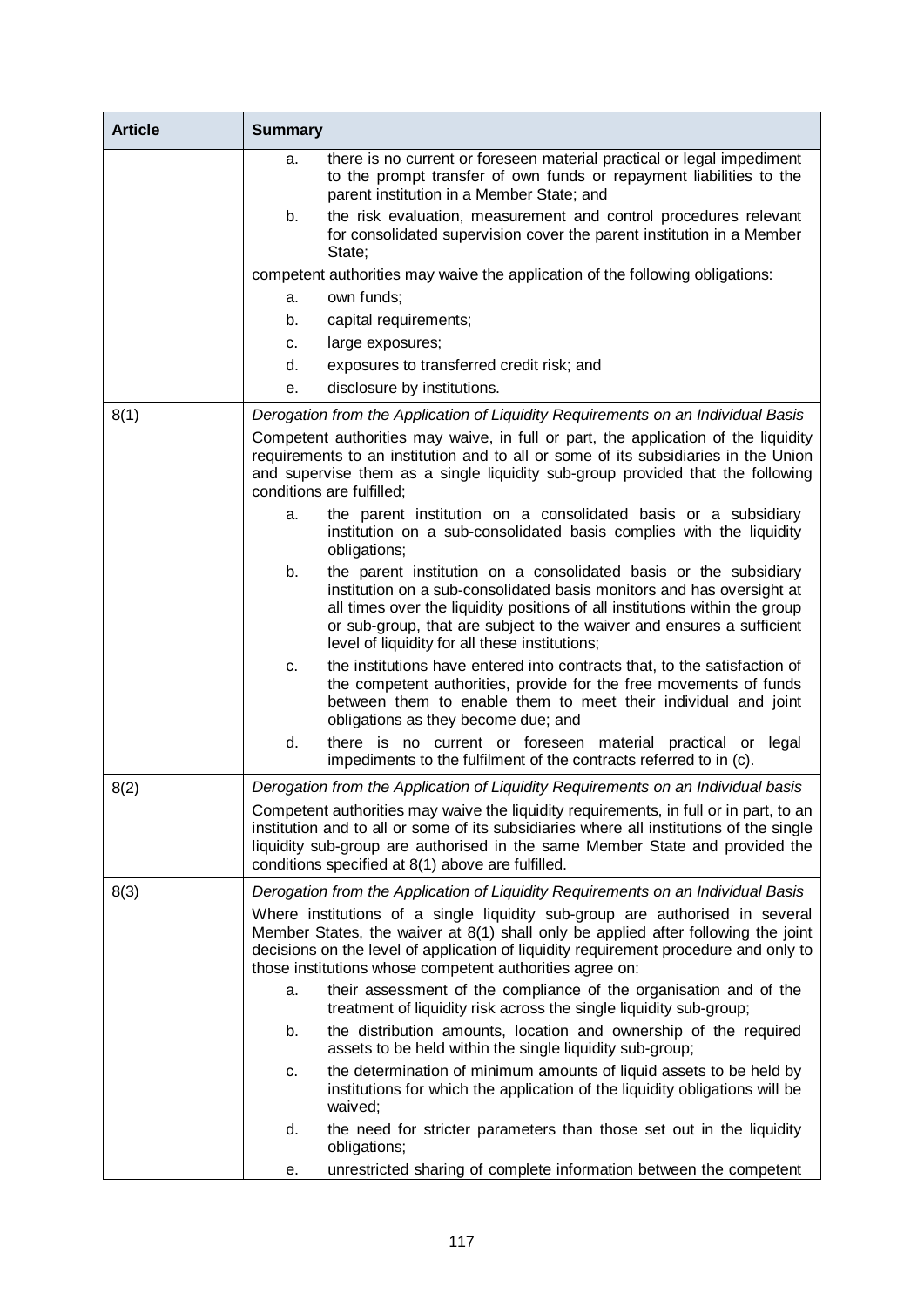| <b>Article</b> | <b>Summary</b>                                                                                                                                                                                                                                                                                                                                                                                                                                                                 |
|----------------|--------------------------------------------------------------------------------------------------------------------------------------------------------------------------------------------------------------------------------------------------------------------------------------------------------------------------------------------------------------------------------------------------------------------------------------------------------------------------------|
|                | authorities; and                                                                                                                                                                                                                                                                                                                                                                                                                                                               |
|                | f.<br>a full understanding of the implications of such waiver.                                                                                                                                                                                                                                                                                                                                                                                                                 |
| 8(4)           | Derogation from the Application of Liquidity Requirements on an Individual Basis<br>Competent authorities may apply $8(1)$ , $8(2)$ and $8(3)$ to institutions which are<br>members of the same institutional protection scheme. Competent authorities shall<br>in that case determine one of the institutions subject to the waiver to meet the<br>liquidity obligations on the basis of the consolidated situation of all institutions of<br>the single liquidity sub-group. |
| 10(1)          | Waiver for Credit Institutions Permanently Affiliated to a Central Body                                                                                                                                                                                                                                                                                                                                                                                                        |
|                | In accordance with national law, competent authorities may partially or fully waive<br>the application of the following obligations:<br>own funds;<br>a.<br>b.<br>capital requirements;                                                                                                                                                                                                                                                                                        |
|                | large exposures;<br>c.                                                                                                                                                                                                                                                                                                                                                                                                                                                         |
|                | d.<br>exposures to transferred credit risk;                                                                                                                                                                                                                                                                                                                                                                                                                                    |
|                | liquidity;<br>е.                                                                                                                                                                                                                                                                                                                                                                                                                                                               |
|                | f.<br>leverage; and                                                                                                                                                                                                                                                                                                                                                                                                                                                            |
|                | disclosure by institutions;<br>g.                                                                                                                                                                                                                                                                                                                                                                                                                                              |
|                | to one or more credit institutions situated in the same Member State and which<br>are permanently affiliated to a central body which supervises them and which is<br>established in the same Member State provided the following conditions are met:                                                                                                                                                                                                                           |
|                | the commitments of the central body and affiliated institutions are<br>a.<br>joint and several liabilities or the commitments of its affiliated<br>institutions are entirely guaranteed by the central body;                                                                                                                                                                                                                                                                   |
|                | the solvency and liquidity of the central body and of all the affiliated<br>b.<br>institutions are monitored as a whole on the basis of consolidated<br>accounts of these institutions; and                                                                                                                                                                                                                                                                                    |
|                | the management of the central body is empowered to issue<br>c.<br>instructions to the management of the affiliated institutions.                                                                                                                                                                                                                                                                                                                                               |
| 10(2)          | Waiver for Credit Institutions Permanently Affiliated to a Central Body                                                                                                                                                                                                                                                                                                                                                                                                        |
|                | Where competent authorities are satisfied with the conditions set out in 10(1)<br>above and where the liabilities or commitments of the central body are entirely<br>guaranteed by the affiliated institutions, the competent authorities may waive the<br>application of the following obligations to the central body on an individual basis:                                                                                                                                |
|                | own funds;<br>a.                                                                                                                                                                                                                                                                                                                                                                                                                                                               |
|                | b.<br>capital requirements;                                                                                                                                                                                                                                                                                                                                                                                                                                                    |
|                | large exposures;<br>c.                                                                                                                                                                                                                                                                                                                                                                                                                                                         |
|                | d.<br>exposures to transferred credit risk;                                                                                                                                                                                                                                                                                                                                                                                                                                    |
|                | liquidity;<br>е.                                                                                                                                                                                                                                                                                                                                                                                                                                                               |
|                | f.<br>leverage; and                                                                                                                                                                                                                                                                                                                                                                                                                                                            |
|                | disclosure by institutions.<br>g.                                                                                                                                                                                                                                                                                                                                                                                                                                              |
| 11(3)          | <b>General Treatment</b><br>Pending a report from the Commission and if a group comprises only investment<br>firms, competent authorities may exempt investment firms from compliance with<br>the liquidity obligations on a consolidated basis, taking into account the nature,<br>scale and complexity of the investment firm's activities.                                                                                                                                  |
| 15(2)          | Derogation from the Application of Own Funds Requirements on a Consolidated<br><b>Basis for Groups of Investment Firms</b><br>Competent authorities may waive the capital requirements obligations and the                                                                                                                                                                                                                                                                     |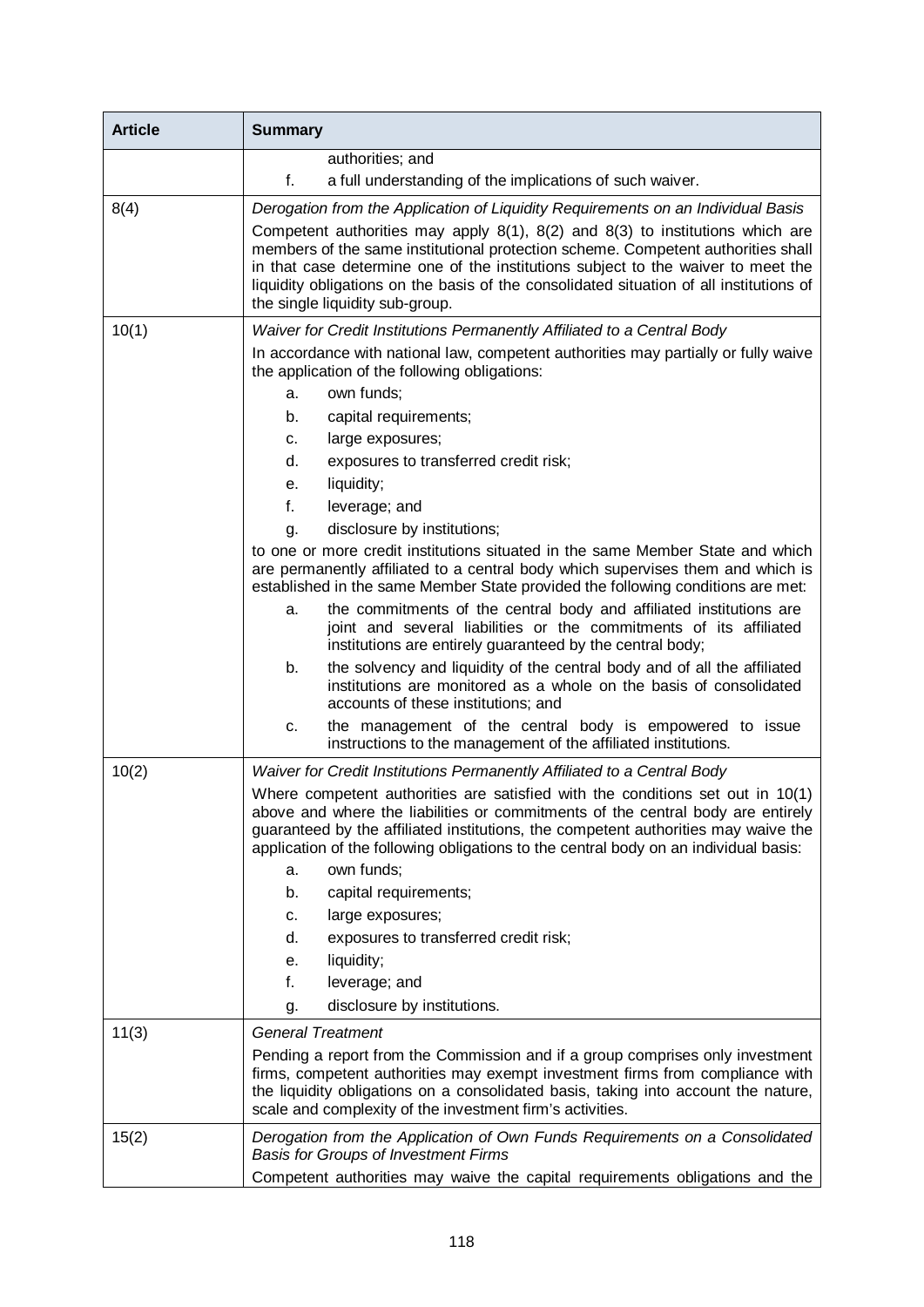| <b>Article</b> | <b>Summary</b>                                                                                                                                                                                                                                                                                                                                                                                                                                                                                                                                                                                   |
|----------------|--------------------------------------------------------------------------------------------------------------------------------------------------------------------------------------------------------------------------------------------------------------------------------------------------------------------------------------------------------------------------------------------------------------------------------------------------------------------------------------------------------------------------------------------------------------------------------------------------|
|                | prudential supervision principles if the financial holding companies holds a lower<br>amount of own funds than either of the following:                                                                                                                                                                                                                                                                                                                                                                                                                                                          |
|                | the sum of the full book value of any holdings, subordinated claims<br>а.<br>and instruments in investment firms, financial institutions, asset<br>management companies and ancillary services undertakings which<br>would otherwise be consolidated; and                                                                                                                                                                                                                                                                                                                                        |
|                | the total amount of any contingent liability in favour of investment<br>b.<br>firms, financial institutions, asset management companies and<br>ancillary services undertakings<br>which would<br>otherwise<br>be<br>consolidated;                                                                                                                                                                                                                                                                                                                                                                |
|                | but no lower than the sum of the own funds requirements imposed on an<br>individual basis to investment firms, financial institutions, asset management<br>companies and ancillary services undertakings which would otherwise be<br>consolidated and the total amount of any contingent liability in favour of<br>investment firms, financial institutions, asset management companies and<br>ancillary services undertakings which would otherwise be consolidated.                                                                                                                            |
| 78(3)          | <b>Supervisory Permission for Reducing Own Funds</b>                                                                                                                                                                                                                                                                                                                                                                                                                                                                                                                                             |
|                | Where an institution reduces, redeems or repurchases Common Equity Tier 1<br>instruments in a manner that is permitted under applicable national law and the<br>refusal of the redemption of Common Equity Tier 1 instruments is prohibited by<br>applicable national law, competent authorities may waive the following conditions:                                                                                                                                                                                                                                                             |
|                | earlier than or at the same time as the reduction, redemption or<br>a.<br>repurchase, the institution replaces the Common Equity Tier 1<br>instruments with own funds instruments of equal or higher quality in<br>terms that are sustainable for the income capacity of the institution;<br>or                                                                                                                                                                                                                                                                                                  |
|                | b.<br>the institution has demonstrated to the satisfaction of the competent<br>authority that the own funds of the institution would, following the<br>reduction, redemption or repurchase exceed certain requirements.                                                                                                                                                                                                                                                                                                                                                                          |
|                | The competent authority may waive these conditions provided that it required the<br>institution to limit the redemption of such instruments on an appropriate basis.                                                                                                                                                                                                                                                                                                                                                                                                                             |
| 79(1)          | Temporary Waiver of Deduction from Own Funds                                                                                                                                                                                                                                                                                                                                                                                                                                                                                                                                                     |
|                | Where an institution holds capital instruments or has granted subordinated loans<br>that qualify as Common Equity Tier 1, Additional Tier 1 or Tier 2 instruments in a<br>financial sector entity temporarily and the competent authority deems those<br>holdings to be for the purposes of a financial assistance operation designed to<br>reorganise or save that entity, the competent authority may temporarily waive the<br>provisions on deduction that would otherwise apply to those instruments.                                                                                        |
| 83(1)          | Qualifying Additional Tier 1 and Tier 2 Capital Issued by Special Purpose Entity                                                                                                                                                                                                                                                                                                                                                                                                                                                                                                                 |
|                | Where the competent authority considers the assets of the special purpose entity<br>other than its investment in the own funds of the parent undertaking or subsidiary<br>thereof that is included in the scope of consolidation to be minimal and<br>insignificant for such an entity, the competent authority may waive the condition<br>that the only assets of the special purpose entity in its investment in the own<br>funds of a parent undertaking or a subsidiary thereof that can be included fully in<br>the consolidation are Additional Tier 1 instruments and Tier 2 instruments. |
| 84(5)          | Minority Interest Included in Consolidated Common Equity Tier 1 Capital                                                                                                                                                                                                                                                                                                                                                                                                                                                                                                                          |
|                | Competent authorities may waive the application of Article 84 (minority interest<br>included in consolidated Common Equity Tier 1 capital) to a parent financial<br>holding company that satisfies all of the following:                                                                                                                                                                                                                                                                                                                                                                         |
|                | its principal activity is to acquire holdings;<br>a.                                                                                                                                                                                                                                                                                                                                                                                                                                                                                                                                             |
|                | it is subject to prudential supervision on a consolidated basis;<br>b.                                                                                                                                                                                                                                                                                                                                                                                                                                                                                                                           |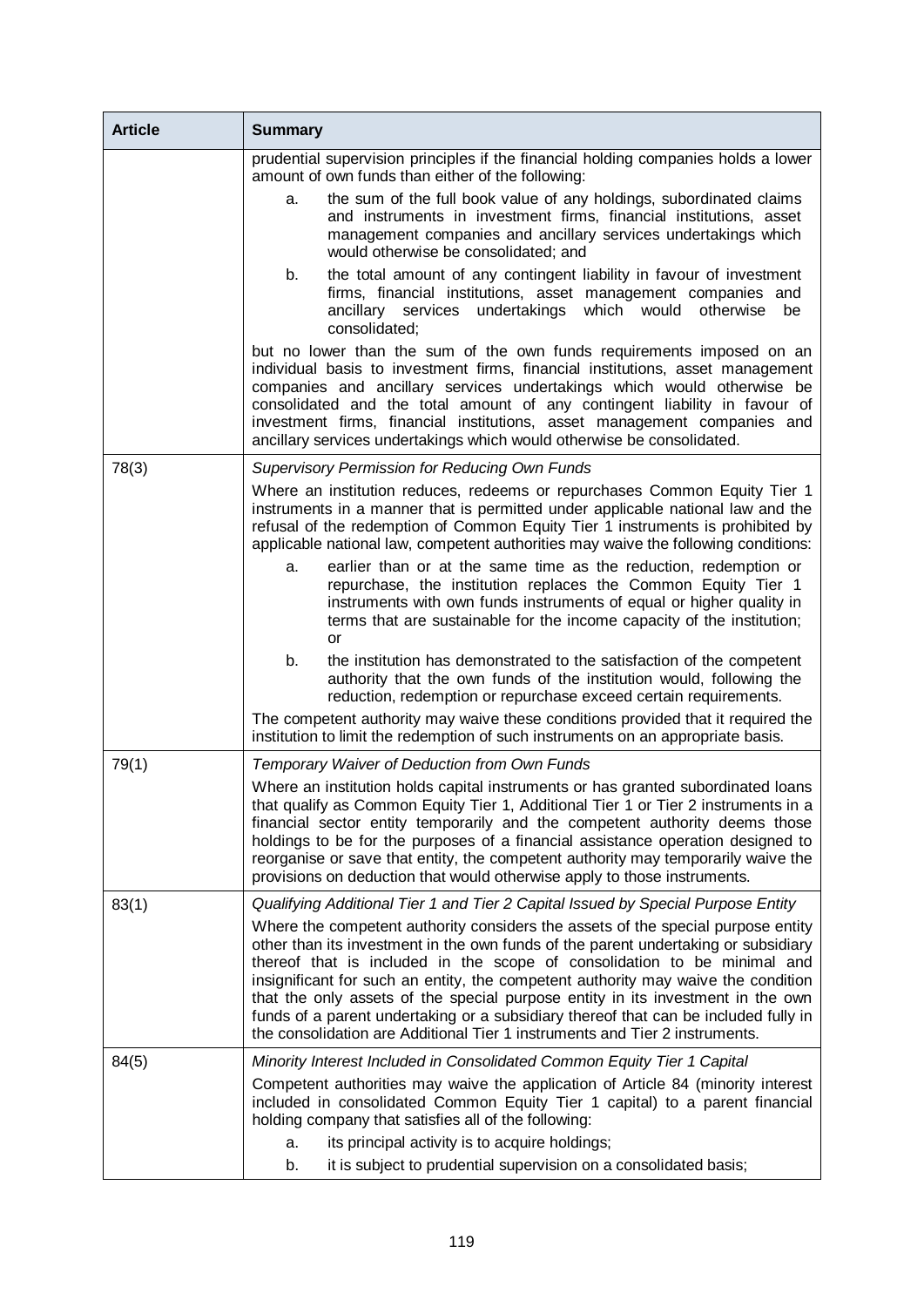| <b>Article</b> | <b>Summary</b>                                                                                                                                                                                                                                                                                                                                                                                                                                                                         |
|----------------|----------------------------------------------------------------------------------------------------------------------------------------------------------------------------------------------------------------------------------------------------------------------------------------------------------------------------------------------------------------------------------------------------------------------------------------------------------------------------------------|
|                | it consolidates a subsidiary institution in which it has only a minority<br>c.<br>holding by virtue of a control relationship; and                                                                                                                                                                                                                                                                                                                                                     |
|                | d.<br>more than 90% of the consolidated required Common Equity Tier 1<br>capital arises from the subsidiary institution referred to in point (c)<br>calculated on a sub-consolidated basis.                                                                                                                                                                                                                                                                                            |
| 129(1)         | Exposures in the Form of Covered Bonds                                                                                                                                                                                                                                                                                                                                                                                                                                                 |
|                | After consulting the EBA, competent authorities may partly waive the application<br>of the following requirement:                                                                                                                                                                                                                                                                                                                                                                      |
|                | covered bonds shall be collateralised by exposures to institutions<br>a.<br>that qualify for the credit quality step 1. The total exposure of this<br>kind shall not exceed 15% of the nominal amount of outstanding<br>covered bonds of the issuing institution. Exposures to institutions in<br>the Union with a maturity not exceeding 100 days shall not be<br>comprised by the step 1 requirement but those institutions shall as a<br>minimum qualify for credit quality step 2. |
|                | In partially waiving this requirement, the competent authorities will allow credit<br>quality step 2 for up to 10% of the total exposure of the nominal amount of<br>outstanding covered bonds of the issuing institution, provided that significant<br>potential concentration problems in the Member States concerned can be<br>documented due to the application of the credit quality step 1 requirement.                                                                          |
| 157(5)         | Risk-Weighted Exposure Amounts for Dilution Risk of Purchased Receivables                                                                                                                                                                                                                                                                                                                                                                                                              |
|                | Competent authorities shall exempt an institution from calculating and<br>recognising risk-weighted exposure amounts for dilution risk of a type of<br>exposures caused by purchased corporate or retail receivables where the<br>institution has demonstrated to the satisfaction of the competent authority that<br>dilution risk for that institution is immaterial for this type of exposures.                                                                                     |
| 395(1)         | <b>Limits to Large Exposures</b>                                                                                                                                                                                                                                                                                                                                                                                                                                                       |
|                | Competent authorities may set a lower limit than EUR 150 million for exposures<br>and shall inform the Commission and the EBA thereof.                                                                                                                                                                                                                                                                                                                                                 |
| 396(1)         | <b>Compliance with Large Exposures Requirements</b>                                                                                                                                                                                                                                                                                                                                                                                                                                    |
|                | Where the exposure amount of EUR 150 million is applicable, the competent<br>authorities may allow on a case-by-case basis the 100% limit in terms of the<br>institutions eligible capital to be exceeded.                                                                                                                                                                                                                                                                             |
| 400(2)         | Exemptions                                                                                                                                                                                                                                                                                                                                                                                                                                                                             |
|                | Subject to certain conditions, competent authorities may fully or partially exempt<br>the following exposures:                                                                                                                                                                                                                                                                                                                                                                         |
|                | certain covered bonds;<br>a.                                                                                                                                                                                                                                                                                                                                                                                                                                                           |
|                | b.<br>asset items constituting claims on regional governments or local<br>authorities of Member States where those claims would be assigned<br>a 20% risk rate and other exposures to or guaranteed by those<br>regional governments or local authorities, claims on which would be<br>assigned a 20% risk weight;                                                                                                                                                                     |
|                | exposures, including participations or other kinds of holdings,<br>C.<br>incurred by an institution to its parent undertaking, to other<br>subsidiaries of that parent undertaking or to its own subsidiaries, in<br>so far as those undertakings are covered by the supervision on a<br>consolidated basis to which the institution itself is subject or with<br>equivalent standards in force in a third country;                                                                    |
|                | d.<br>asset items constituting claims on and other exposures, including<br>participations or other kinds of holdings, to regional or central credit<br>institutions with which the credit institution is associated in a network<br>in accordance with legal or statutory provisions and which are                                                                                                                                                                                     |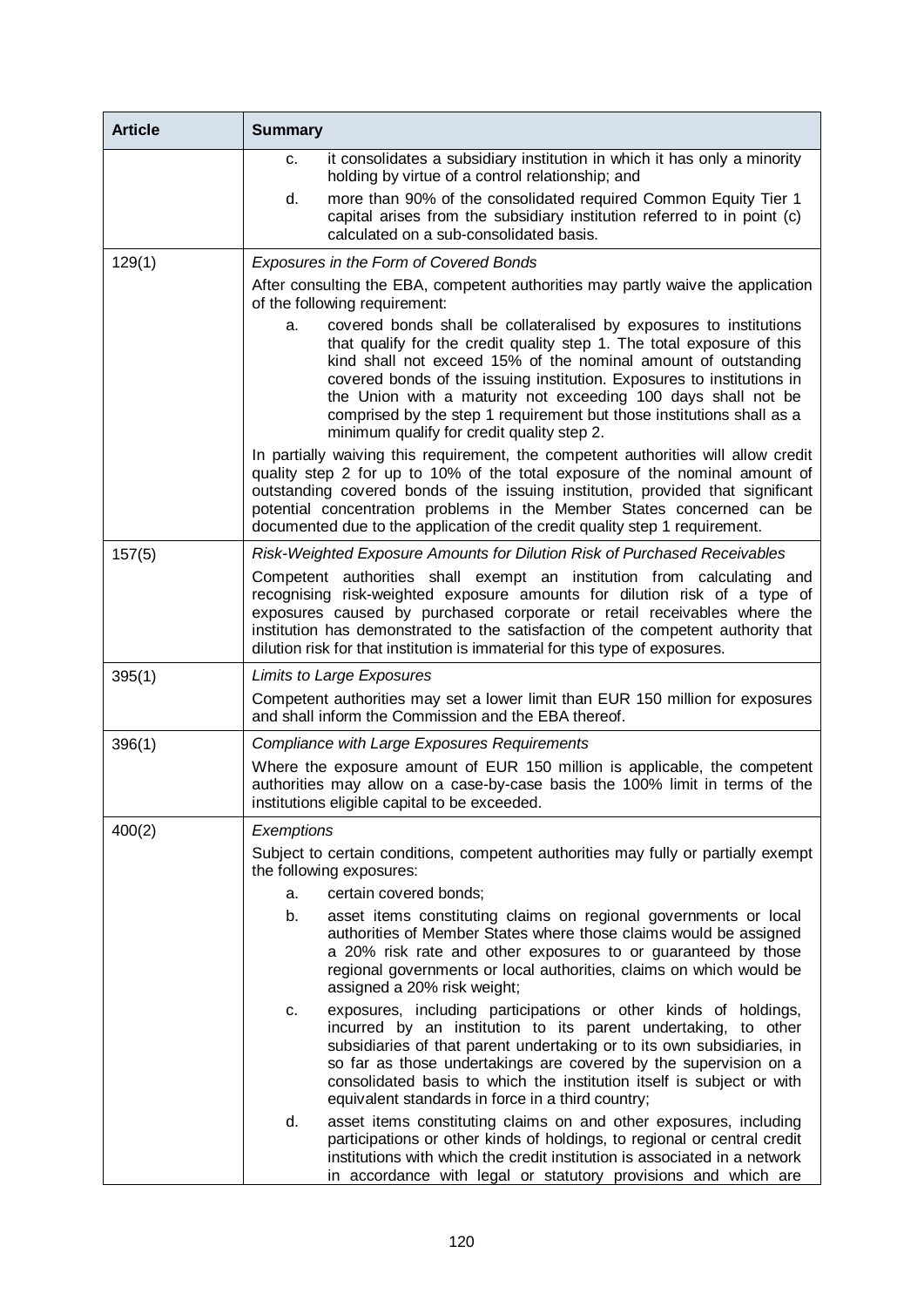| <b>Article</b> | <b>Summary</b>                                                                                                                                                                                                                                                                                                                                                                                                                                                                                                                                                                |
|----------------|-------------------------------------------------------------------------------------------------------------------------------------------------------------------------------------------------------------------------------------------------------------------------------------------------------------------------------------------------------------------------------------------------------------------------------------------------------------------------------------------------------------------------------------------------------------------------------|
|                | responsible, under those provisions, for cash-clearing operations<br>within the network;                                                                                                                                                                                                                                                                                                                                                                                                                                                                                      |
|                | asset items constituting claims on and other exposures to credit<br>е.<br>institutions incurred by credit institutions, one of which operates on a<br>non-competitive basis or provides or guarantees loans under<br>legislative programmes or its statutes, to promote specified sectors<br>of the economy under some form of government oversight and<br>restrictions on the use of the loans, provided that the respective<br>exposures arise from such loans that are passed on to the<br>beneficiaries via credit institutions or from the guarantees of these<br>loans; |
|                | f.<br>asset items constituting claims on and other exposures to<br>institutions, provided that those exposures do not constitute such<br>institutions' own funds, do not last longer than the following business<br>day and are not denominated in a major trading currency;                                                                                                                                                                                                                                                                                                  |
|                | asset items constituting claims on central banks in the form of<br>g.<br>required minimum reserves held at those central banks which are<br>denominated in their national currencies;                                                                                                                                                                                                                                                                                                                                                                                         |
|                | asset items constituting claims on central governments in the form of<br>h.<br>statutory liquidity requirements held in government securities which<br>are denominated and funded in their national currencies, provided<br>that, at the discretion of the competent authority, the credit<br>assessment of those central governments assigned by a nominated<br>ECAI is investment grade;                                                                                                                                                                                    |
|                | i.<br>50% of medium/low risk off-balance sheet documentary credits and<br>off medium/low risk off-balance sheet undrawn credit facilities and<br>subject to the competent authorities' agreement, 80% of guarantees<br>other than loan guarantees which have a legal and regulatory basis<br>and are given for their members by mutual guarantee schemes<br>possessing the status of credit institutions;                                                                                                                                                                     |
|                | legally required guarantees used when a mortgage loan financed by<br>j.<br>issuing mortgage bonds is paid to the mortgage borrower before the<br>final registration of the mortgage in the land register, provided that<br>the guarantee is not used as reducing the risk in calculating the risk-<br>weighted exposure amounts; and                                                                                                                                                                                                                                          |
|                | k.<br>asset items constituting claims on and other exposures to<br>recognised exchanges.                                                                                                                                                                                                                                                                                                                                                                                                                                                                                      |
| 422(9)         | <b>Outflows on Other Liabilities</b>                                                                                                                                                                                                                                                                                                                                                                                                                                                                                                                                          |
|                | Competent authorities may waive the condition that the institution and the<br>depositor be established in the same Member State for the purpose of<br>determining whether the criteria for specific intragroup treatment are met.                                                                                                                                                                                                                                                                                                                                             |
| 425(5)         | <b>Inflows</b>                                                                                                                                                                                                                                                                                                                                                                                                                                                                                                                                                                |
|                | Competent authorities may waive the condition that the institution and the<br>counterparty be established in the same Member State for the purpose of<br>determining whether the criteria for specific intragroup treatment are met.                                                                                                                                                                                                                                                                                                                                          |
| 429(7)         | Calculation of the Leverage Ratio                                                                                                                                                                                                                                                                                                                                                                                                                                                                                                                                             |
|                | Competent authorities may permit an institution not to include in the exposure<br>measure exposures that can benefit from the prior approval of the competent<br>authorities to decide not to apply the calculation of risk-weighted exposure<br>amounts to the exposures of that institution to a counterparty which is its parent<br>undertaking, its subsidiary, a subsidiary of its parent undertaking or an<br>undertaking linked by a relationship. Competent authorities may grant the<br>permission only where the following conditions are met:                      |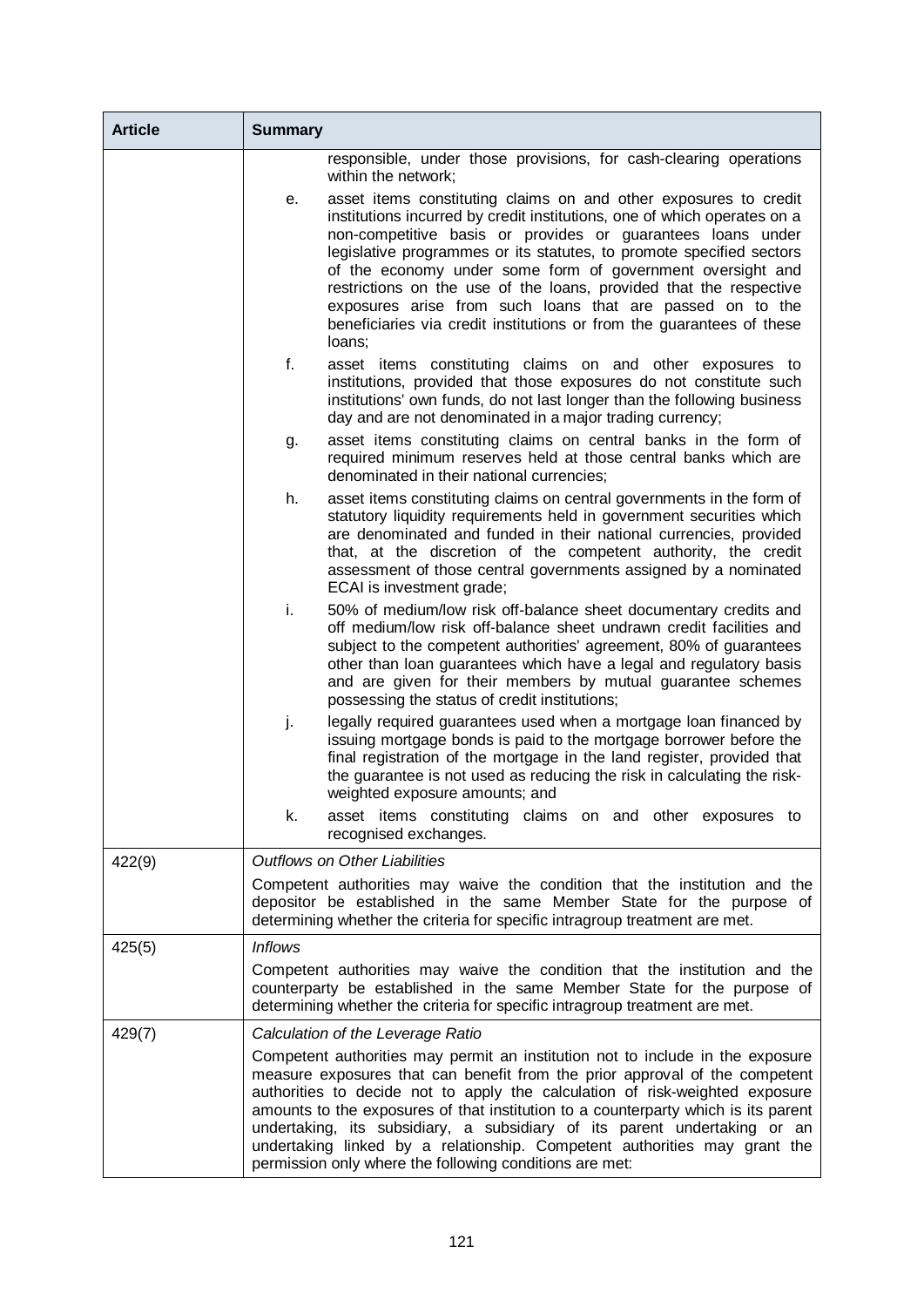| <b>Article</b> | <b>Summary</b>                                                                                                                               |                                                                                                                                                                                                                                                                                                                                                                                                                                                           |
|----------------|----------------------------------------------------------------------------------------------------------------------------------------------|-----------------------------------------------------------------------------------------------------------------------------------------------------------------------------------------------------------------------------------------------------------------------------------------------------------------------------------------------------------------------------------------------------------------------------------------------------------|
|                | a.                                                                                                                                           | the counterparty is an institution, a financial institution or an ancillary<br>services undertaking subject to appropriate prudential requirements;                                                                                                                                                                                                                                                                                                       |
|                | b.                                                                                                                                           | the counterparty is included in the same consolidation as the<br>institution on a full basis;                                                                                                                                                                                                                                                                                                                                                             |
|                | C.                                                                                                                                           | the counterparty subject to the same risk evaluation, measurement<br>and control procedures as the institution;                                                                                                                                                                                                                                                                                                                                           |
|                | d.                                                                                                                                           | the counterparty is established in the same Member State as the<br>institution; and                                                                                                                                                                                                                                                                                                                                                                       |
|                | е.                                                                                                                                           | there is no current or foreseen material or practical legal impediment<br>to the prompt transfer of own funds or repayment of liabilities from<br>the counterparty to the institution.                                                                                                                                                                                                                                                                    |
| 429(14)        | Calculation of the Leverage Ratio                                                                                                            |                                                                                                                                                                                                                                                                                                                                                                                                                                                           |
|                | Competent authorities may permit an institution to exclude from the exposure<br>measure exposures that meet all of the following conditions: |                                                                                                                                                                                                                                                                                                                                                                                                                                                           |
|                | a.                                                                                                                                           | they are exposures to a public sector entity;                                                                                                                                                                                                                                                                                                                                                                                                             |
|                | b.                                                                                                                                           | they are exposures to public sector entities treated as exposures to<br>the central government, regional government or local authority in<br>whose jurisdiction they are established where in the opinion of the<br>competent authorities of this jurisdiction there is no difference in risk<br>between such exposures because of the existence of an appropriate<br>guarantee by the central government, regional government or local<br>authority; and |
|                | C.                                                                                                                                           | they are exposures that arise from deposits that the institution is<br>legally obliged to transfer to the public sector entity referred to in (a)<br>for the purposes of funding general interest investments.                                                                                                                                                                                                                                            |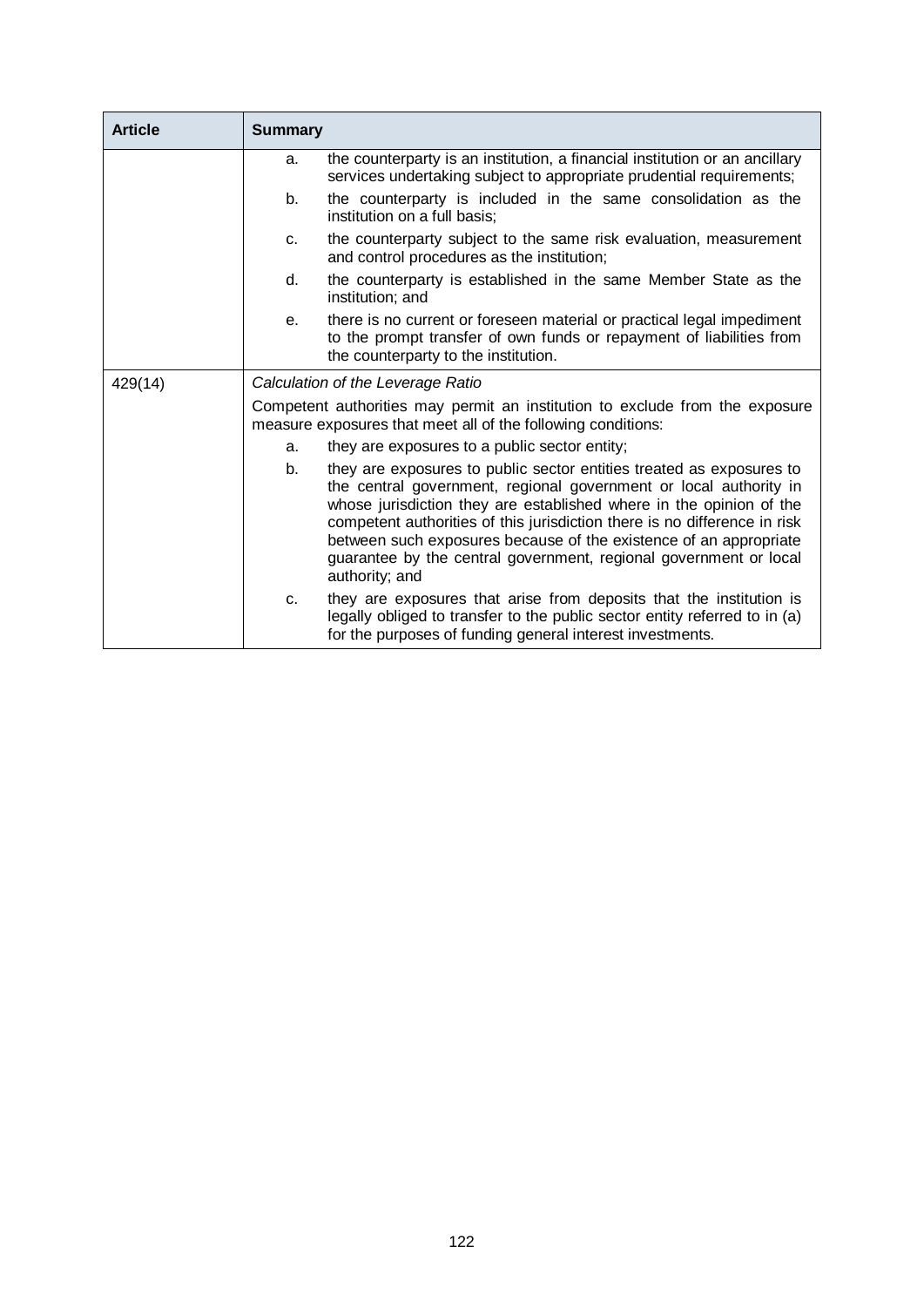| <b>Article</b> | <b>Summary</b>                                                                                                                                                                                                                                                                                                                                                                                                                                                                                                                         |  |
|----------------|----------------------------------------------------------------------------------------------------------------------------------------------------------------------------------------------------------------------------------------------------------------------------------------------------------------------------------------------------------------------------------------------------------------------------------------------------------------------------------------------------------------------------------------|--|
| 471(1)         | Exemption from Deduction of Equity Holdings in Insurance Companies from<br><b>Common Equity Tier 1 Items</b>                                                                                                                                                                                                                                                                                                                                                                                                                           |  |
|                | During the period from 1 January 2014 to 31 December 2022, competent<br>authorities may permit institutions to not deduct equity holdings in insurance<br>undertakings, reinsurance undertakings or insurance holding companies where<br>the following conditions are met:                                                                                                                                                                                                                                                             |  |
|                | the financial sector entity is an insurance undertaking, a re-insurance<br>a.<br>undertaking or an insurance holding company;                                                                                                                                                                                                                                                                                                                                                                                                          |  |
|                | the institution has received the prior permission of the competent<br>b.<br>authorities;                                                                                                                                                                                                                                                                                                                                                                                                                                               |  |
|                | the holdings in the entity belong to one of the following:<br>c.                                                                                                                                                                                                                                                                                                                                                                                                                                                                       |  |
|                | i.<br>the parent credit institution;                                                                                                                                                                                                                                                                                                                                                                                                                                                                                                   |  |
|                | ii.<br>the parent financial holding company;                                                                                                                                                                                                                                                                                                                                                                                                                                                                                           |  |
|                | iii.<br>the parent mixed financial holding company;                                                                                                                                                                                                                                                                                                                                                                                                                                                                                    |  |
|                | the institution; or<br>iv.                                                                                                                                                                                                                                                                                                                                                                                                                                                                                                             |  |
|                | a subsidiary of one of the above entities that is included in the<br>v.<br>scope of the consolidation;                                                                                                                                                                                                                                                                                                                                                                                                                                 |  |
|                | d.<br>the competent authorities are satisfied with the level of risk control<br>and financial analysis procedures specifically adopted by the<br>institution in order to supervise the investment in the undertaking or<br>holding company;                                                                                                                                                                                                                                                                                            |  |
|                | the equity holdings of the institution in the insurance undertaking,<br>е.<br>reinsurance undertaking or insurance holding company do not<br>exceed 15% of the Common Equity Tier 1 instruments issued by that<br>insurance entity as at 31 December 2012 and during the period from<br>1 January 2013 to 31 December 2022; and                                                                                                                                                                                                        |  |
|                | f.<br>the amount of the equity holding which is not deducted does not<br>exceed the amount held in the Common Equity Tier 1 instruments in<br>the insurance undertaking, reinsurance undertaking or insurance<br>holding company as at 31 December 2012.                                                                                                                                                                                                                                                                               |  |
| 473(1)         | Introduction of Amendments to IAS 19                                                                                                                                                                                                                                                                                                                                                                                                                                                                                                   |  |
|                | During the period from 1 January 2014 until 31 December 2018, competent<br>authorities may permit institutions that prepare their accounts in conformity with<br>the international accounting standards adopted in accordance with the procedure<br>laid down in Regulation (EC) No 1606/2002 of the European Parliament and of<br>the Council of 19 July 2002 on the application of the international accounting<br>standards to add to their Common Equity Tier 1 capital the applicable amount in<br>accordance with the following: |  |
|                | the applicable amount is calculated by deducting from the sum<br>a.<br>derived in accordance with point (i) below the sum derived in<br>accordance with point (ii);                                                                                                                                                                                                                                                                                                                                                                    |  |
|                | institutions shall determine the values of the assets of their<br>i.<br>defined pensions funds or plans. Institutions shall then deduct<br>from the values of these assets the values of the obligations<br>under the same funds or plans determined according to the<br>same accounting rules; and                                                                                                                                                                                                                                    |  |
|                | institutions shall determine the values of the assets of their<br>ii.<br>defined pension funds or plans. Institutions shall then deduct<br>from the values of those assets, the values of the obligations<br>under the same funds or plans determined in accordance with<br>the same accounting rules;                                                                                                                                                                                                                                 |  |
|                | b.<br>the amount determined in accordance with (a) shall be limited to the<br>amount not required to be deducted from own funds prior to 1                                                                                                                                                                                                                                                                                                                                                                                             |  |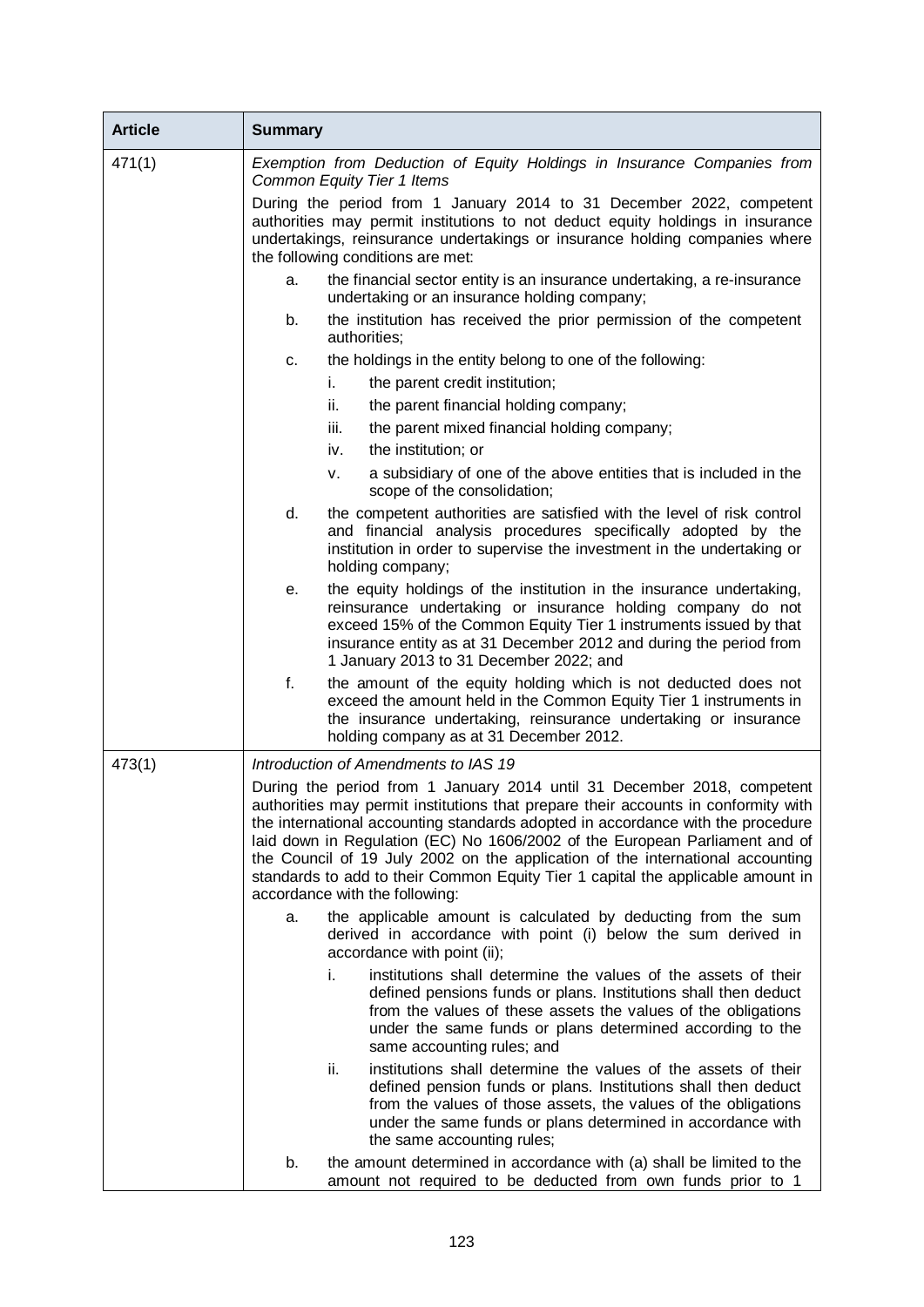| <b>Article</b> | <b>Summary</b>                                                                                                                                                                                                                                                                                                                                                                                                                                                                     |
|----------------|------------------------------------------------------------------------------------------------------------------------------------------------------------------------------------------------------------------------------------------------------------------------------------------------------------------------------------------------------------------------------------------------------------------------------------------------------------------------------------|
|                | January 2014, under the national transposition of measures under<br>Directive 2006/48/EC of the European Parliament and of the Council<br>of 14 June 2006 relating to the taking up and pursuit of the business<br>of credit institutions, insofar as those national transposition<br>measures would be eligible for the additional filters and deductions<br>treatment in the Member State concerned;                                                                             |
|                | the capital applicable amount calculated in accordance with points (a) and (b) is<br>multiplied by the factor applied in accordance with the following:                                                                                                                                                                                                                                                                                                                            |
|                | 1 in the period from 1 January 2014 to 31 December 2014;<br>a.                                                                                                                                                                                                                                                                                                                                                                                                                     |
|                | 0.8 in the period from 1 January 2015 to 31 December 2015;<br>b.                                                                                                                                                                                                                                                                                                                                                                                                                   |
|                | 0.6 in the period from 1 January 2016 to 31 December 2016;<br>c.                                                                                                                                                                                                                                                                                                                                                                                                                   |
|                | d.<br>0.4 in the period from 1 January 2017 to 31 December 2017; and                                                                                                                                                                                                                                                                                                                                                                                                               |
|                | 0.2 in the period from 1 January 2018 to 31 December 2018.<br>е.                                                                                                                                                                                                                                                                                                                                                                                                                   |
| 495(1)         | Treatment of Equity Exposures Under the IRB Approach                                                                                                                                                                                                                                                                                                                                                                                                                               |
|                | Until 31 December 2017, the competent authorities may, by way of derogation,<br>exempt from the IRB treatment certain categories of equity exposures held by<br>institutions and EU subsidiaries of institutions in that Member State as at 31<br>December 2007.                                                                                                                                                                                                                   |
| 496(1)         | Own Funds Requirements for Covered Bonds                                                                                                                                                                                                                                                                                                                                                                                                                                           |
|                | Until 31 December 2017, competent authorities may waive in full or in part, the<br>10% limit for senior units issued by French Fonds Communs de Créances<br>provided that:                                                                                                                                                                                                                                                                                                         |
|                | the securitised residential property or commercial immovable<br>a.<br>property exposures were originated by a member of the same<br>consolidated group of which the issuer of the covered bonds is a<br>member, or by an entity affiliated to the same central body to which<br>the issuer of the covered bonds is affiliated, where that common<br>group membership or affiliation shall be determined at the time the<br>senior units are made collateral for covered bonds; and |
|                | a member of the same consolidated group of which the issuer of the<br>b.<br>covered bonds is a member, or an entity affiliated to the same<br>central body to which the issuer of the covered bonds is affiliated,<br>retains the whole first loss tranche supporting those senior units.                                                                                                                                                                                          |
| 499(3)         | Leverage                                                                                                                                                                                                                                                                                                                                                                                                                                                                           |
|                | During the period from 1 January 2014 to 31 December 2017, competent<br>authorities may permit institutions to calculate the end-of-quarter leverage ratio<br>where they consider that institutions may not have data of sufficiently good<br>quality to calculate a leverage ratio that is an arithmetic mean of the monthly<br>leverage ratios over a quarter.                                                                                                                   |
| 500(5)         | Transitional Provisions - Basel I Floor                                                                                                                                                                                                                                                                                                                                                                                                                                            |
|                | After consulting the EBA, competent authorities may waive the following<br>requirement:                                                                                                                                                                                                                                                                                                                                                                                            |
|                | that, until 31 December 2017, institutions calculating risk-weighted<br>a.<br>institutions<br>using<br>amounts<br>and<br>the<br>Advanced<br>exposure<br>Measurement Approaches for the calculation of their own funds<br>requirements for operational risk shall hold own funds which are at<br>all times more than or equal to 80% of the total minimum amount of<br>own funds that the institution would be required to hold;                                                    |
|                | provided that all the requirements for the IRB Approach or the qualifying criteria<br>for the use of the Advanced Measurement Approach, as applicable, are met.                                                                                                                                                                                                                                                                                                                    |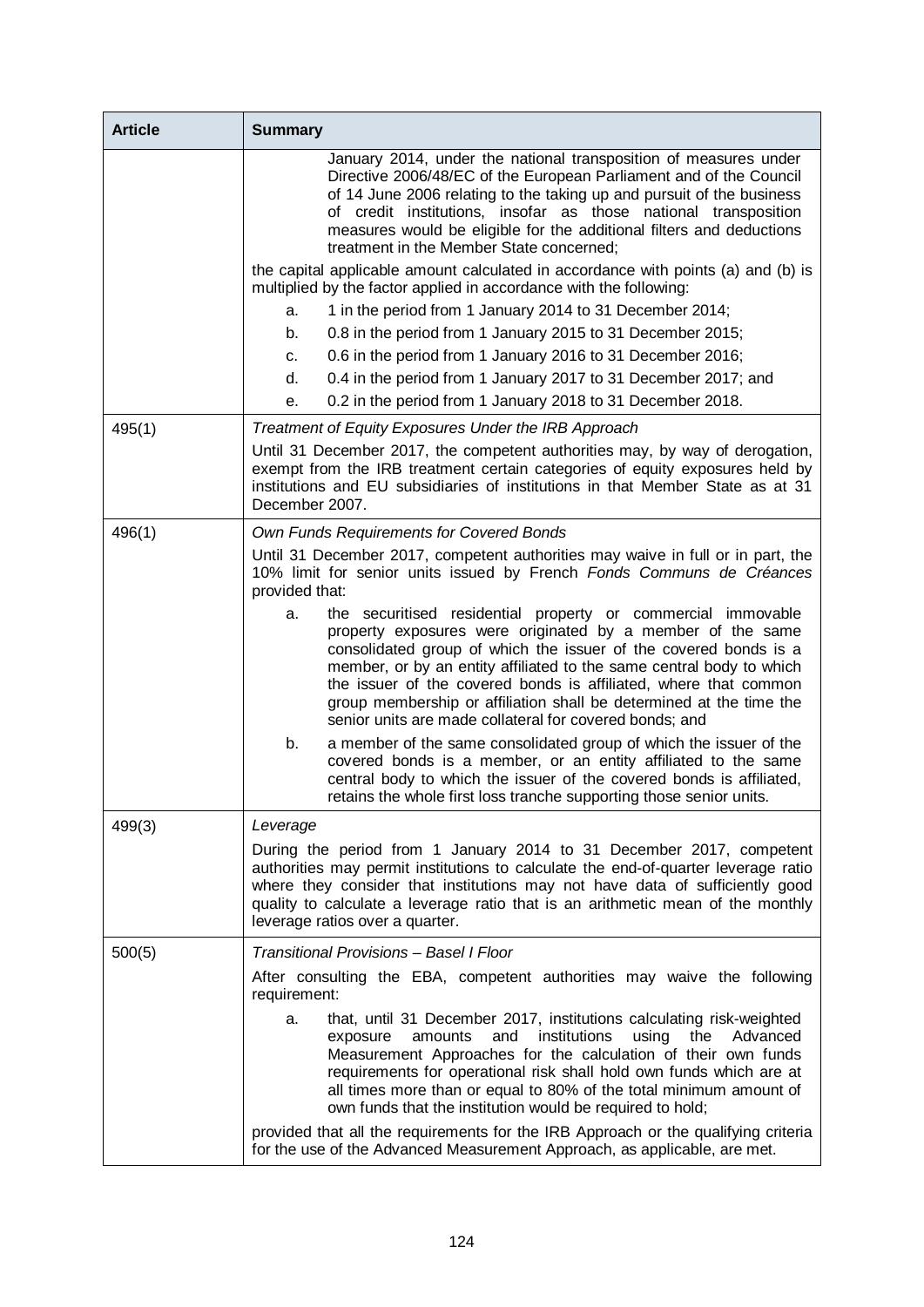| <b>Article</b> | <b>Summary</b> |                                                                                                                                                                                                                                                                         |
|----------------|----------------|-------------------------------------------------------------------------------------------------------------------------------------------------------------------------------------------------------------------------------------------------------------------------|
|                |                | <b>Commission Delegated Regulation (EU) No 241/2014</b>                                                                                                                                                                                                                 |
| 30(2)          |                | Content of the Application to be Submitted by the Institution for the Purposes of<br>Article 77 (EU) No 575/2013                                                                                                                                                        |
|                |                | The competent authority shall waive the submission of some of the following<br>information where is it satisfied that this information is already available to it:                                                                                                      |
|                | a.             | a well-founded explanation of the rationale for reducing or<br>repurchasing Common Equity Tier 1 instruments or calling,<br>redeeming or repurchasing Additional Tier 1 or Tier 2 instruments;                                                                          |
|                | b.             | the information on capital requirements and capital buffers covering<br>at least a three year period, including the level and composition of<br>own funds before and after the performing of the action and the<br>impact of the action on the regulatory requirements; |
|                | C <sub>1</sub> | the impact on the profitability of the institution of a replacement of a<br>capital instrument;                                                                                                                                                                         |
|                | d.             | an evaluation of the risks to which the institution is or might be<br>exposed and whether the level of own fund ensures an appropriate<br>coverage of such risks, including stress tests on main risks<br>evidencing potential losses under different scenarios;        |
|                | е.             | any other information considered necessary by the competent<br>authority for evaluating the appropriateness of granting a permission<br>for reducing own funds.                                                                                                         |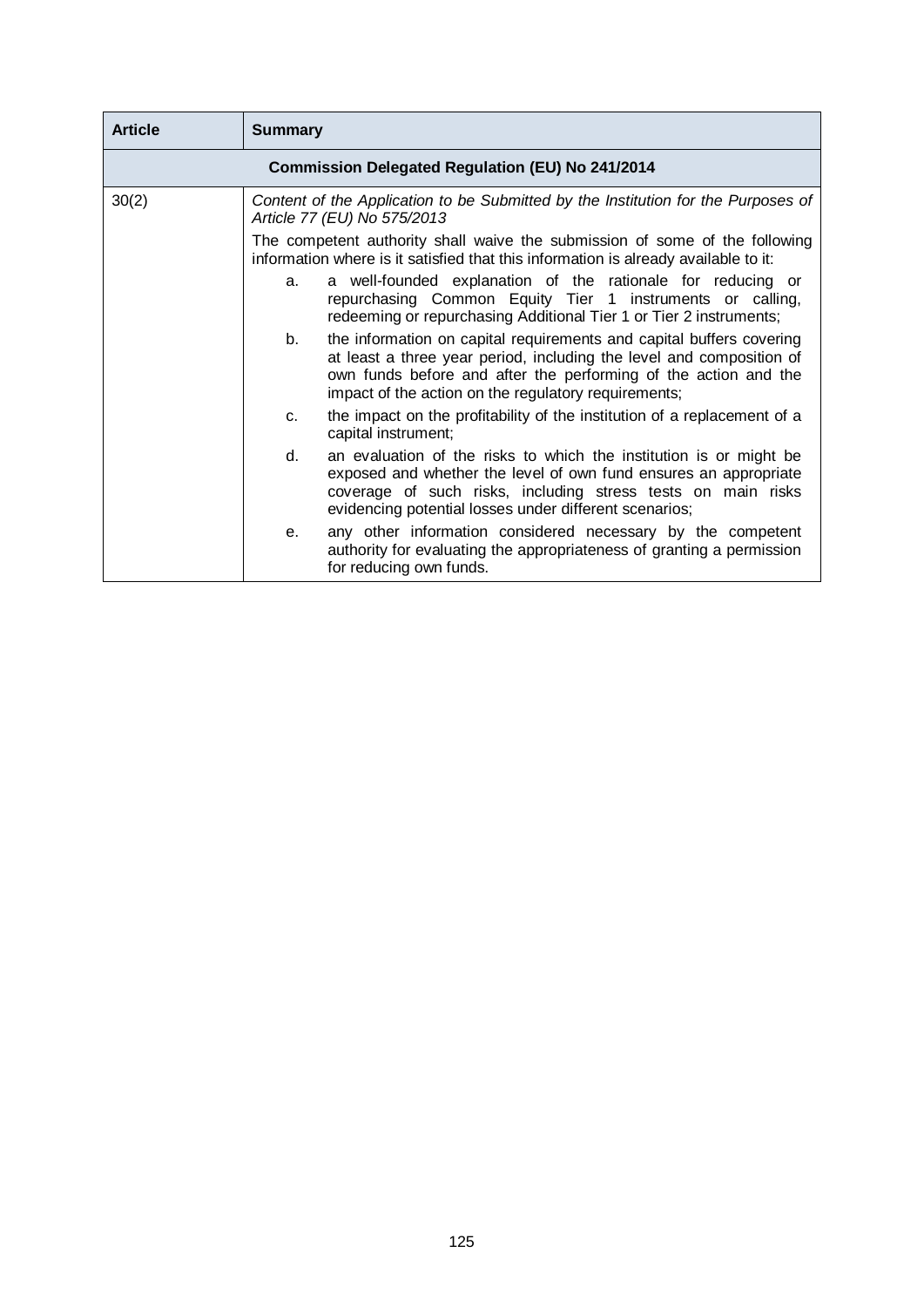# ANNEX 5 – Financial Market Infrastructure: EU Law Carve Outs – National Regulators

The table below sets out a summary of the powers of national competent authorities to waive, vary or otherwise affect implementation of requirements under MiFID II, MiFIR, EMIR and the technical standards published thereunder relevant to FMI.

| Annex 5 - Financial Market Infrastructure: EU Law Carve Outs - National Regulators |                                                                                                                                                                                                                                                                                                                                                                                                                                                                                     |  |
|------------------------------------------------------------------------------------|-------------------------------------------------------------------------------------------------------------------------------------------------------------------------------------------------------------------------------------------------------------------------------------------------------------------------------------------------------------------------------------------------------------------------------------------------------------------------------------|--|
| <b>Article</b>                                                                     | <b>Summary</b>                                                                                                                                                                                                                                                                                                                                                                                                                                                                      |  |
|                                                                                    | <b>MiFID II</b>                                                                                                                                                                                                                                                                                                                                                                                                                                                                     |  |
| 28(2)                                                                              | <b>Client Order Handling Rules</b><br>Competent authorities may waive the obligation on investment firms to make<br>public a client limit order in respect of shares admitted to trading on a regulated<br>market or traded on a trading venue which are not immediately executed under<br>prevailing market conditions if the client limit order is large in scale compared with<br>normal market size.                                                                            |  |
| <b>MiFIR</b>                                                                       |                                                                                                                                                                                                                                                                                                                                                                                                                                                                                     |  |
| 4(1)                                                                               | <b>Waivers for Equity Instruments</b><br>Competent authorities may waive the obligation for market operators and<br>investment firms operating a trading venue to make public certain information<br>including current bid and offer prices for:                                                                                                                                                                                                                                    |  |
|                                                                                    | systems matching orders based on a trading methodology by which<br>a.<br>the price of the financial instrument (including shares, depositary<br>receipts, ETFs, certificates and other similar financial instruments) is<br>derived from the trading venue where that financial instrument was<br>first admitted to trading, or the most relevant market in terms of<br>liquidity, where that reference price is widely published and is<br>regarded as a reliable reference price; |  |
|                                                                                    | systems that formalise negotiated transactions;<br>b.                                                                                                                                                                                                                                                                                                                                                                                                                               |  |
|                                                                                    | orders that are large in scale compared with normal market size; and<br>c.<br>d.<br>orders held in an order management facility of the trading venue<br>pending disclosure.                                                                                                                                                                                                                                                                                                         |  |
| 5(8)                                                                               | Volume Cap Mechanism                                                                                                                                                                                                                                                                                                                                                                                                                                                                |  |
|                                                                                    | Competent authorities may suspend the use of waivers for equity instruments<br>(which allow market operators and investment firms operating a trading venue to<br>waive the obligation to make public certain information). Competent authorities<br>may suspend such waivers from the date of MiFIR's application (3 January 2018)<br>and thereafter on a monthly basis.                                                                                                           |  |
| 7(1)                                                                               | <b>Authorisation of Deferred Publication</b>                                                                                                                                                                                                                                                                                                                                                                                                                                        |  |
|                                                                                    | Competent authorities may authorise market operators and investment firms<br>operating a trading venue to provide for deferred publication of the details of<br>transactions in equity instruments based on their type or size.                                                                                                                                                                                                                                                     |  |
| 9(1)                                                                               | <b>Waivers for Non-Equity Instruments</b>                                                                                                                                                                                                                                                                                                                                                                                                                                           |  |
|                                                                                    | Competent authorities may waive the obligation for market operators and<br>investment firms operating a trading venue to make public information such as<br>current bid and offer prices for:                                                                                                                                                                                                                                                                                       |  |
|                                                                                    | orders that are large in scale compared with normal market size and<br>a.<br>orders held in an order management facility of the trading venue<br>pending disclosure;                                                                                                                                                                                                                                                                                                                |  |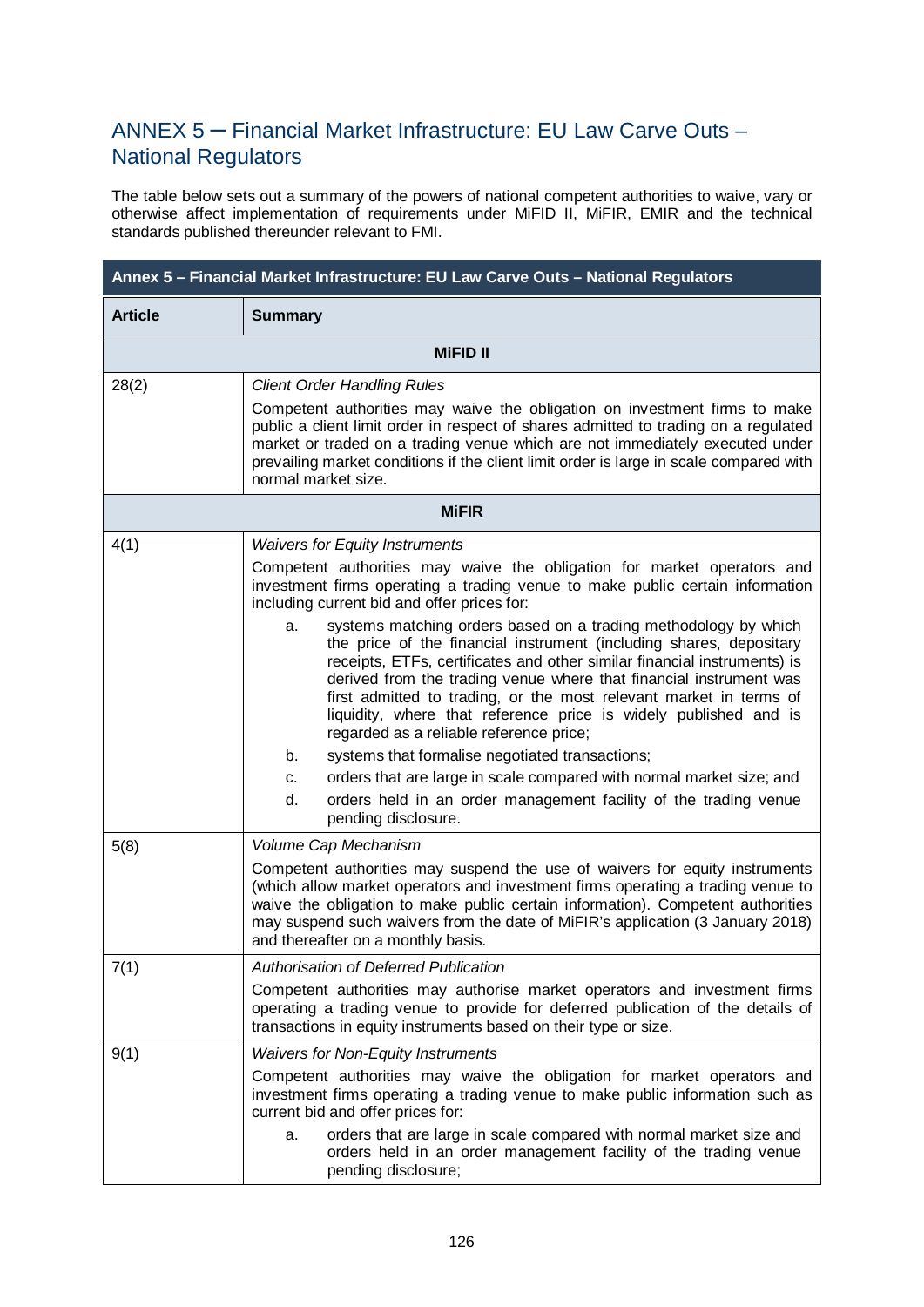| <b>Article</b> | <b>Summary</b>                                                                                                                                                                                                                                                                                                                                                                                                                                                                     |
|----------------|------------------------------------------------------------------------------------------------------------------------------------------------------------------------------------------------------------------------------------------------------------------------------------------------------------------------------------------------------------------------------------------------------------------------------------------------------------------------------------|
|                | b.<br>actionable indications of interest in request-for-quote and voice<br>trading systems that are above a size specific to the financial<br>instrument, which would expose liquidity providers to undue risk and<br>takes into account whether the relevant market participants are retail<br>or wholesale investors;                                                                                                                                                            |
|                | derivatives which are not subject to the obligation to trade on<br>c.<br>regulated markets, MTFs or OTFs and other financial instruments for<br>which there is not a liquid market;                                                                                                                                                                                                                                                                                                |
|                | order for the purpose of executing an exchange for physical; and<br>d.                                                                                                                                                                                                                                                                                                                                                                                                             |
|                | package orders that meet certain conditions.<br>е.                                                                                                                                                                                                                                                                                                                                                                                                                                 |
| 9(2a)          | <b>Waivers for Non-Equity Instruments</b>                                                                                                                                                                                                                                                                                                                                                                                                                                          |
|                | Competent authorities may waive the obligation to make public certain<br>information including current bid and offer prices for each individual component of<br>a package order. A package order is an order that is priced as a single unit either<br>for the purpose of executing an exchange for physical or in two or more financial<br>instruments for the purpose of executing a package transaction.                                                                        |
| 9(4)           | <b>Waivers for Non-Equity Instruments</b>                                                                                                                                                                                                                                                                                                                                                                                                                                          |
|                | The competent authority responsible for supervising one or more trading venues<br>on which a class of bond, structured finance product, emission allowance or<br>derivative is traded may, where the liquidity of that class of financial instrument<br>falls below a specified threshold, temporarily suspend the pre-trade transparency<br>requirements for trading venues.                                                                                                      |
|                | The specified threshold is defined on the basis of objective criteria specific to the<br>market for the financial instrument concerned. The temporary suspension shall<br>be valid for an initial period not exceeding three months from the date of<br>publication on the website of the relevant competent authority. The suspension<br>may then be renewed for further periods not exceeding three months at a time if<br>the grounds for suspension continue to be applicable. |
| 11(1)          | <b>Authorisation of Deferred Publication</b>                                                                                                                                                                                                                                                                                                                                                                                                                                       |
|                | Competent authorities may authorise market operators and investment firms<br>operating a trading venue to provide for deferred publication of the details of<br>transactions in non-equity instruments based on the size or type of the<br>transaction.                                                                                                                                                                                                                            |
| 11(2)          | <b>Authorisation of Deferred Publication</b>                                                                                                                                                                                                                                                                                                                                                                                                                                       |
|                | The competent authority responsible for supervising one or more trading venues<br>on which a class of bond, structured finance product, emission allowance or<br>derivative is traded may, where the liquidity of that class of financial instrument<br>falls below the threshold, temporarily suspend the post-trade transparency<br>requirements for trading venues.                                                                                                             |
|                | The threshold shall be defined based on objective criteria specific to the market<br>for the financial instrument concerned. The temporary suspension shall be valid<br>for an initial period not exceeding three months from the date of its publication on<br>the website of the relevant competent authority. The suspension may be renewed<br>for further periods not exceeding three months at a time if the grounds for<br>suspension continue to be applicable.             |
| 21(4)          | Post-Trade Disclosure by Investment Firms, Including Systematic Internalisers, in<br>Respect of Bonds, Structured Finance Products, Emission Allowances and<br>Derivatives                                                                                                                                                                                                                                                                                                         |
|                | Competent authorities may authorise investment firms to provide for deferred<br>publication of post-trade disclosure, or may request the publication of limited<br>details of a transaction or details of several transactions in an aggregated form,<br>or a combination thereof.                                                                                                                                                                                                 |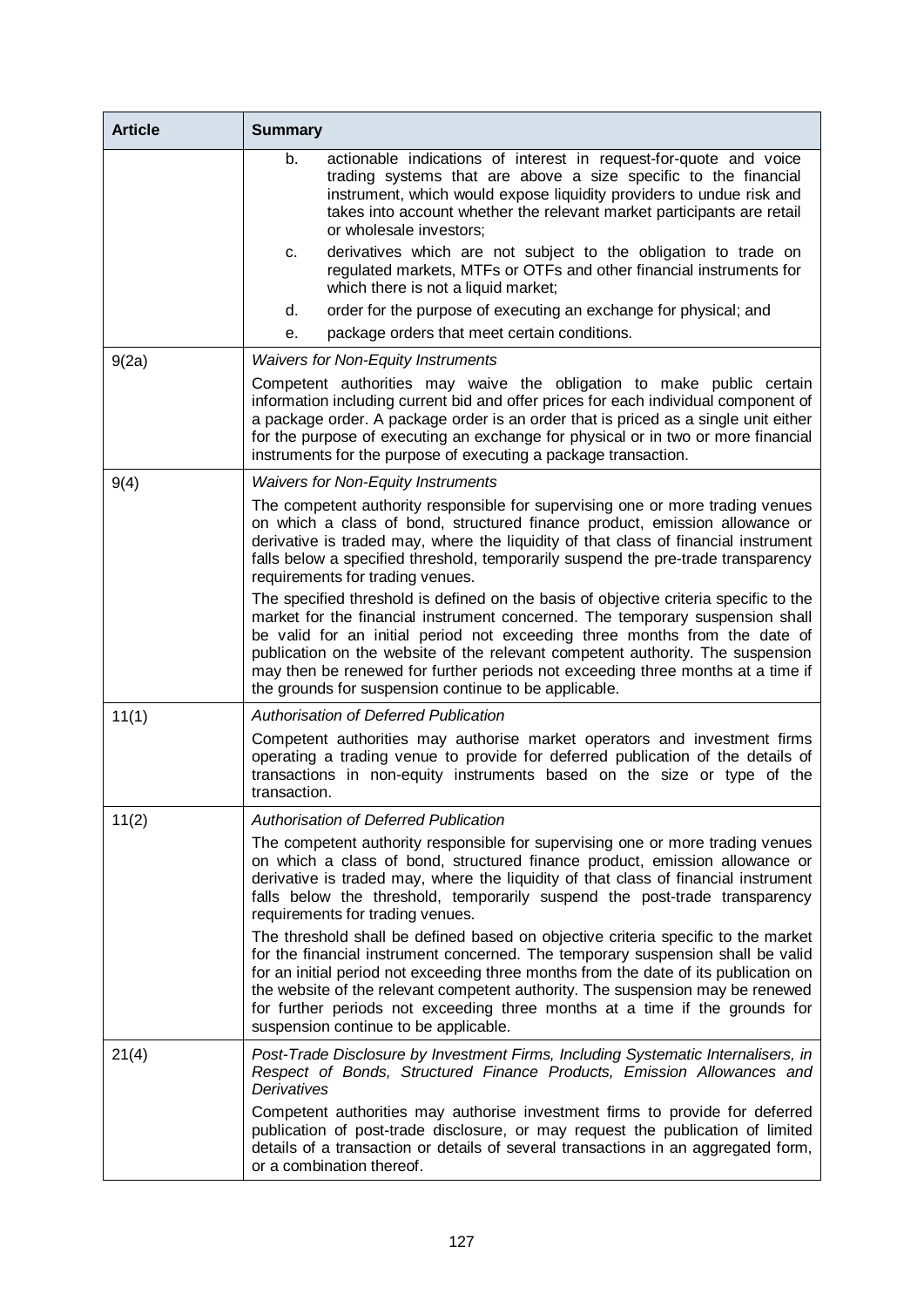| <b>Article</b> | <b>Summary</b>                                                                                                                                                                                                                                                                                                                                                                                                                                                                                                                             |
|----------------|--------------------------------------------------------------------------------------------------------------------------------------------------------------------------------------------------------------------------------------------------------------------------------------------------------------------------------------------------------------------------------------------------------------------------------------------------------------------------------------------------------------------------------------------|
| 35(5)          | Non-Discriminatory Access to a CCP<br>Competent authorities may decide that the non-discriminatory access to a CCP<br>provisions do not apply in respect of transferable securities and money market<br>instruments for a transitional period until 3 July 2020 to newly established and<br>authorised CCPs, recognised CCPs or CCPs authorised under a pre-existing<br>national authorisation regime for a period of less than three years on 2 July 2014.                                                                                |
| 36(4)          | Non-Discriminatory Access to a Trading Venue<br>The competent authority of the trading venue or that of the CCP shall grant a                                                                                                                                                                                                                                                                                                                                                                                                              |
|                | CCP access to a trading venue only where such access:<br>would not require an interoperability arrangement, in the case of<br>a.<br>derivatives that are not OTC derivatives pursuant to Article 2(7) of<br>Regulation (EU) No 648/2012; or                                                                                                                                                                                                                                                                                                |
|                | b.<br>would not threaten the smooth and orderly functioning of the<br>markets, in particular due to liquidity fragmentation and the trading<br>venue has put in place adequate mechanisms to prevent such<br>fragmentation, or would not adversely affect systemic risk.                                                                                                                                                                                                                                                                   |
| 54(2)          | <b>Transitional Provisions</b>                                                                                                                                                                                                                                                                                                                                                                                                                                                                                                             |
|                | Competent authorities, taking into account the risks resulting from the application<br>of the access rights under Article 35 (non-discriminatory access to a CCP) or 36<br>(non-discriminatory access to a trading venue) as regards exchange-traded<br>derivatives to the orderly functioning of the relevant CCP or trading venue, may<br>decide that Article 35 or 36 would not apply to the relevant CCP or trading venue,<br>respectively, in respect of exchange-traded derivatives, for a transitional period<br>until 3 July 2020. |
|                | <b>Commission Delegated Regulation (EU) 2017/583</b>                                                                                                                                                                                                                                                                                                                                                                                                                                                                                       |
| 11(1)(b)       | Transparency Requirements in Conjunction with Deferred Publication at the<br><b>Discretion of the Competent Authorities</b>                                                                                                                                                                                                                                                                                                                                                                                                                |
|                | Competent authorities may, in conjunction with an authorisation of deferred<br>publication of the details of transactions in non-equity instruments, allow the<br>omission of the publication of the volume of an individual transaction for an<br>extended time period of four weeks.                                                                                                                                                                                                                                                     |
| 11(1)(c)       | Transparency Requirements in Conjunction with Deferred Publication at the<br>Discretion of the Competent Authorities                                                                                                                                                                                                                                                                                                                                                                                                                       |
|                | In respect of non-equity instruments that are not sovereign debt, competent<br>authorities may, in conjunction with an authorisation of deferred publication of the<br>details of transactions in non-equity instruments, allow for an extended time<br>period of deferral of four weeks, the publication of the aggregation of several<br>transactions executed over the course of one calendar week on the following<br>Tuesday before 09.00 local time.                                                                                 |
| 11(1)(d)       | Transparency Requirements in Conjunction with Deferred Publication at the<br><b>Discretion of the Competent Authorities</b>                                                                                                                                                                                                                                                                                                                                                                                                                |
|                | In respect of sovereign debt instruments, competent authorities may, in<br>conjunction with an authorisation of deferred publication of the details of<br>transactions in non-equity instruments, allow for an indefinite period of time, the<br>publication of the aggregation of several transactions executed over the course of<br>one calendar week on the following Tuesday before 09.00 local time.                                                                                                                                 |
| 16(1)          | <b>Temporary Suspension of Transparency Obligations</b>                                                                                                                                                                                                                                                                                                                                                                                                                                                                                    |
|                | For financial instruments for which there is a liquid market, competent authorities<br>may temporarily suspend the pre- and post-trade transparency requirements for<br>non-equity instruments where for a class of bonds, structured finance products,<br>emission allowances or derivatives, the total volume for the previous 30 calendar                                                                                                                                                                                               |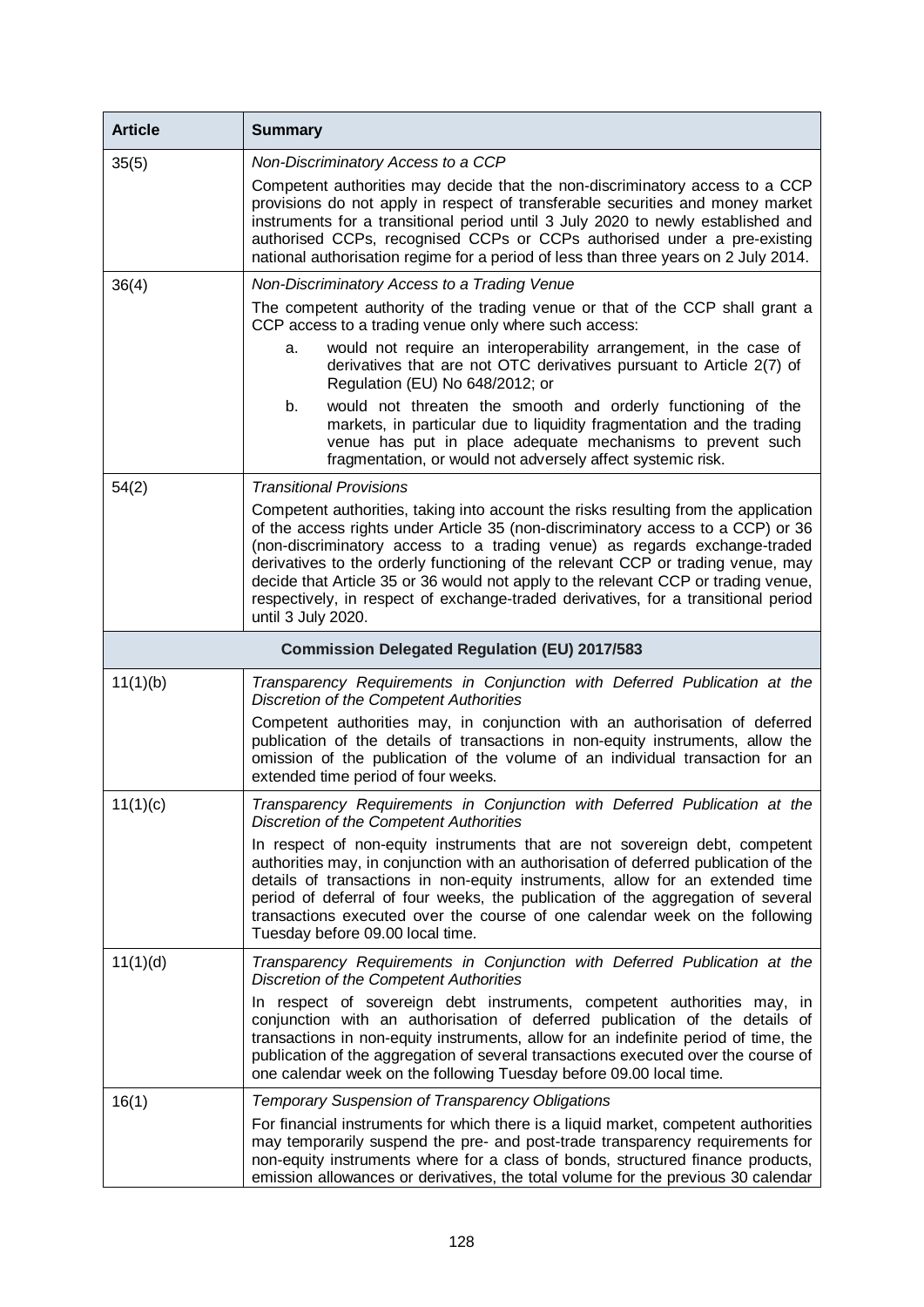| <b>Article</b> | <b>Summary</b>                                                                                                                                                                                                                                                                                                                                                                                                                                                                                                                                                                                                                              |
|----------------|---------------------------------------------------------------------------------------------------------------------------------------------------------------------------------------------------------------------------------------------------------------------------------------------------------------------------------------------------------------------------------------------------------------------------------------------------------------------------------------------------------------------------------------------------------------------------------------------------------------------------------------------|
|                | days represents less than 40% of the average monthly volume calculated for the<br>12 full calendar months preceding those 30 calendar days.                                                                                                                                                                                                                                                                                                                                                                                                                                                                                                 |
| 16(2)          | <b>Temporary Suspension of Transparency Obligations</b>                                                                                                                                                                                                                                                                                                                                                                                                                                                                                                                                                                                     |
|                | For financial instruments for which there is not a liquid market, competent<br>authorities may temporarily suspend the pre- and post-trade transparency<br>requirements for non-equity instruments where for a class of bonds, structured<br>finance products, emission allowances and derivatives, the total volume for the<br>previous 30 calendar days represents less than 20% of the average monthly<br>volume calculated for the full 12 calendar months preceding those 30 calendar<br>days.                                                                                                                                         |
|                | <b>EMIR</b>                                                                                                                                                                                                                                                                                                                                                                                                                                                                                                                                                                                                                                 |
| 11(8)          | Risk-Mitigation Techniques for OTC Derivative Contracts Not Cleared by a CCP                                                                                                                                                                                                                                                                                                                                                                                                                                                                                                                                                                |
|                | An intragroup transaction in relation to a financial counterparty that is entered into<br>by a counterparty which is established in the Union and a counterparty which is<br>established in a third-country jurisdiction shall be exempt totally or partially from<br>the requirement to exchange collateral with respect to OTC derivative contracts<br>on the basis of a positive decision of the relevant competent authority responsible<br>for supervision of the counterparty which is established in the Union provided that<br>the following conditions are fulfilled:                                                              |
|                | the risk-management procedures of the counterparties are<br>a.<br>adequately sound, robust and consistent with the level of complexity<br>of the derivative transaction; and                                                                                                                                                                                                                                                                                                                                                                                                                                                                |
|                | there is no current or foreseen practical or legal impediment to the<br>b.<br>prompt transfer of own funds or repayment of liabilities between the<br>counterparties.                                                                                                                                                                                                                                                                                                                                                                                                                                                                       |
| 11(10)         | Risk-Mitigation Techniques for OTC Derivative Contracts Not Cleared by a CCP                                                                                                                                                                                                                                                                                                                                                                                                                                                                                                                                                                |
|                | An intragroup transaction that is entered into by a non-financial counterparty and<br>a financial counterparty which are established in different Member States shall be<br>exempt totally or partially from the requirement to exchange collateral with<br>respect to OTC derivative contracts on the basis of a positive decision of the<br>relevant competent authority responsible for supervision of the financial<br>counterparty provided that the following conditions are fulfilled:                                                                                                                                               |
|                | a. the risk-management procedures of the counterparties are<br>adequately sound, robust and consistent with the level of complexity<br>of the derivative transaction; and                                                                                                                                                                                                                                                                                                                                                                                                                                                                   |
|                | there is no current or foreseen practical or legal impediment to the<br>b.<br>prompt transfer of own funds or repayment of liabilities between the<br>counterparties.                                                                                                                                                                                                                                                                                                                                                                                                                                                                       |
| 89(2)          | <b>Transitional Provisions</b>                                                                                                                                                                                                                                                                                                                                                                                                                                                                                                                                                                                                              |
|                | In relation to pension scheme arrangements that are either occupational<br>retirement provision businesses of life insurance undertakings or any other<br>authorised and supervised entities, or arrangements, operating on a national<br>basis that are recognised under national law and whose primary purpose is to<br>provide retirement benefits, competent authorities may grant, until 16 August<br>2018 exempt the clearing obligation from applying to OTC derivative contracts<br>that are objectively measurable as reducing investment risks directly relating to<br>the financial solvency of the pension scheme arrangements. |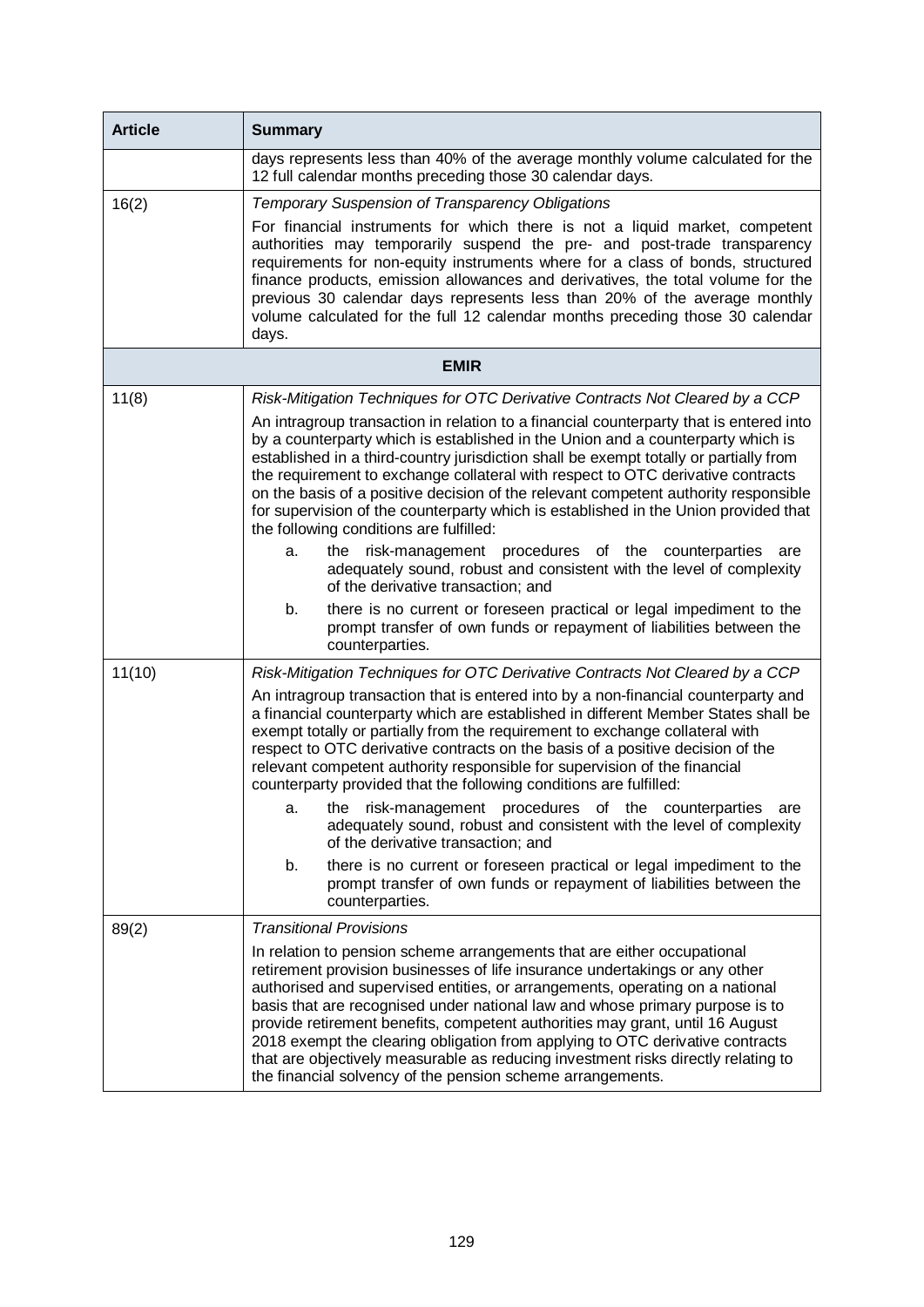# ANNEX 6 – Glossary of Terms Used

#### **This table sets out definitions of the key terms and abbreviations used in this book.**

| Legislation                                              |                                                                          |  |
|----------------------------------------------------------|--------------------------------------------------------------------------|--|
| <b>AIFMD</b>                                             | Alternative Investment Fund Managers Directive (Directive 2011/61/EU)    |  |
| <b>BRRD</b>                                              | Bank Recovery and Resolution Directive (Directive 2014/59/EU)            |  |
| <b>Charter</b>                                           | EU Charter of Fundamental Rights                                         |  |
| <b>Convention</b>                                        | European Convention on Human Rights                                      |  |
| <b>CRD IV</b>                                            | Capital Requirements Directive (Directive 2013/36/EU)                    |  |
| <b>Credit Institution</b><br><b>Winding-Up Directive</b> | Directive 2001/24/EC                                                     |  |
| <b>CRR</b>                                               | Capital Requirements Regulation (Regulation (EU) 575/2013)               |  |
| <b>CSDR</b>                                              | Central Securities Depositary Regulation (Regulation (EU) 909/2014)      |  |
| <b>EMIR</b>                                              | European Market Infrastructure Regulation (Regulation (EU) 648/2012)     |  |
| <b>Financial Promotion</b><br>Order                      | Financial Services and Markets Act 2000 (Financial Promotion) Order 2005 |  |
| <b>FSMA</b>                                              | <b>Financial Services and Markets Act 2000</b>                           |  |
| GATS                                                     | General Agreement on Tariffs and Trade                                   |  |
| <b>IDD</b>                                               | Insurance Distribution Directive (Directive 2016/97)                     |  |
| <b>MiFID I</b>                                           | Markets in Financial Instruments Directive (Directive 2004/39/EC)        |  |
| <b>MiFID II</b>                                          | Markets in Financial Instruments Directive (Directive 2014/65/EU)        |  |
| <b>MiFIR</b>                                             | Markets in Financial Instruments Regulation (Regulation (EU) 600/2014)   |  |
| <b>PSD</b>                                               | Payment Services Directive (Directive 2007/64/EC)                        |  |
| <b>PSD II</b>                                            | Second Payment Services Directive (Directive 2015/2366)                  |  |
| <b>SFD</b>                                               | Settlement Finality Directive (Directive 98/26/EC)                       |  |
| Solvency II                                              | Solvency II Directive (Directive 2009/138/EC)                            |  |
| <b>SSM Regulation</b>                                    | SSM Regulation (Regulation (EU) 1024/2013)                               |  |
| <b>Treaty</b>                                            | Treaty on European Union                                                 |  |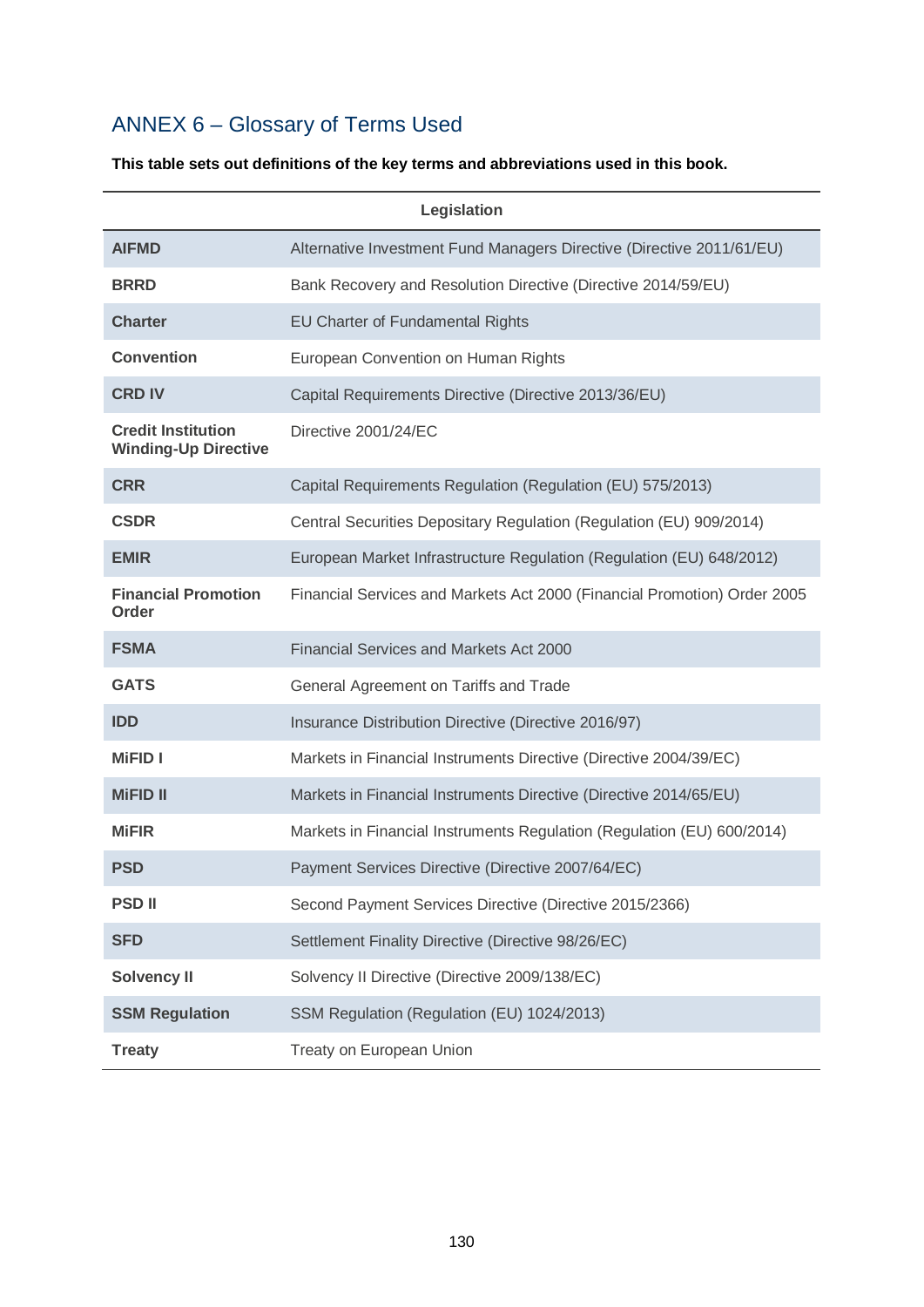| <b>Other Definitions</b>                        |                                                                                                                                                                                                                                                                                                                                                                                                         |  |
|-------------------------------------------------|---------------------------------------------------------------------------------------------------------------------------------------------------------------------------------------------------------------------------------------------------------------------------------------------------------------------------------------------------------------------------------------------------------|--|
| <b>AIFM</b>                                     | Alternative Investment Fund Manager                                                                                                                                                                                                                                                                                                                                                                     |  |
| <b>AMF</b>                                      | Autorité des Marchés Financières                                                                                                                                                                                                                                                                                                                                                                        |  |
| <b>Basel Committee</b>                          | <b>Basel Committee on Banking Supervision</b>                                                                                                                                                                                                                                                                                                                                                           |  |
| <b>BaFin</b>                                    | Bundesanstalt für Finanzdienstleistungsaufsicht                                                                                                                                                                                                                                                                                                                                                         |  |
| <b>CCP</b>                                      | Central counterparty                                                                                                                                                                                                                                                                                                                                                                                    |  |
| <b>Commission</b>                               | The European Commission                                                                                                                                                                                                                                                                                                                                                                                 |  |
| <b>Council</b>                                  | Council of the European Union                                                                                                                                                                                                                                                                                                                                                                           |  |
| <b>DEA</b>                                      | <b>Direct Electronic Access</b>                                                                                                                                                                                                                                                                                                                                                                         |  |
| <b>EBA</b>                                      | <b>European Banking Authority</b>                                                                                                                                                                                                                                                                                                                                                                       |  |
| <b>ECB</b>                                      | European Central Bank                                                                                                                                                                                                                                                                                                                                                                                   |  |
| <b>EEA</b>                                      | European Economic Area                                                                                                                                                                                                                                                                                                                                                                                  |  |
| <b>EIOPA</b>                                    | European Insurance and Occupational Pensions Authority                                                                                                                                                                                                                                                                                                                                                  |  |
| <b>Eligible counterparty</b>                    | Under MiFID I and MiFID II/MiFIR, EU Credit Institutions, EU Investment<br>Firms, insurers, asset managers, funds, other institutional investors, other<br>EU regulated firms, national governments, central banks, supranational<br>organisations and non-EU equivalent regulated entities as well as<br>commodity dealers and large companies consenting to be treated as an<br>eligible counterparty |  |
| <b>ESA</b>                                      | <b>European Supervisory Authorities</b>                                                                                                                                                                                                                                                                                                                                                                 |  |
| <b>ESMA</b>                                     | European Securities and Markets Authority                                                                                                                                                                                                                                                                                                                                                               |  |
| EU.                                             | European Union                                                                                                                                                                                                                                                                                                                                                                                          |  |
| <b>EU-27</b>                                    | The Member States of the EU post Brexit                                                                                                                                                                                                                                                                                                                                                                 |  |
| <b>EU CCP</b>                                   | A CCP established in the EU-27                                                                                                                                                                                                                                                                                                                                                                          |  |
| <b>Eurex</b>                                    | <b>Eurex Clearing AG</b>                                                                                                                                                                                                                                                                                                                                                                                |  |
| <b>FCA</b>                                      | <b>Financial Conduct Authority</b>                                                                                                                                                                                                                                                                                                                                                                      |  |
| <b>FMI</b>                                      | Financial market infrastructure                                                                                                                                                                                                                                                                                                                                                                         |  |
| <b>FSB</b>                                      | <b>Financial Stability Board</b>                                                                                                                                                                                                                                                                                                                                                                        |  |
| <b>IAIS</b>                                     | International Association of Insurance Supervisors                                                                                                                                                                                                                                                                                                                                                      |  |
| <b>IOSCO</b>                                    | International Organization of Securities Commissions                                                                                                                                                                                                                                                                                                                                                    |  |
| <b>Most Favoured</b><br><b>Nation Principle</b> | The general principle under GATS that countries cannot grant certain<br>trading partners favourable investment without extending such treatment to<br>all WTO members                                                                                                                                                                                                                                   |  |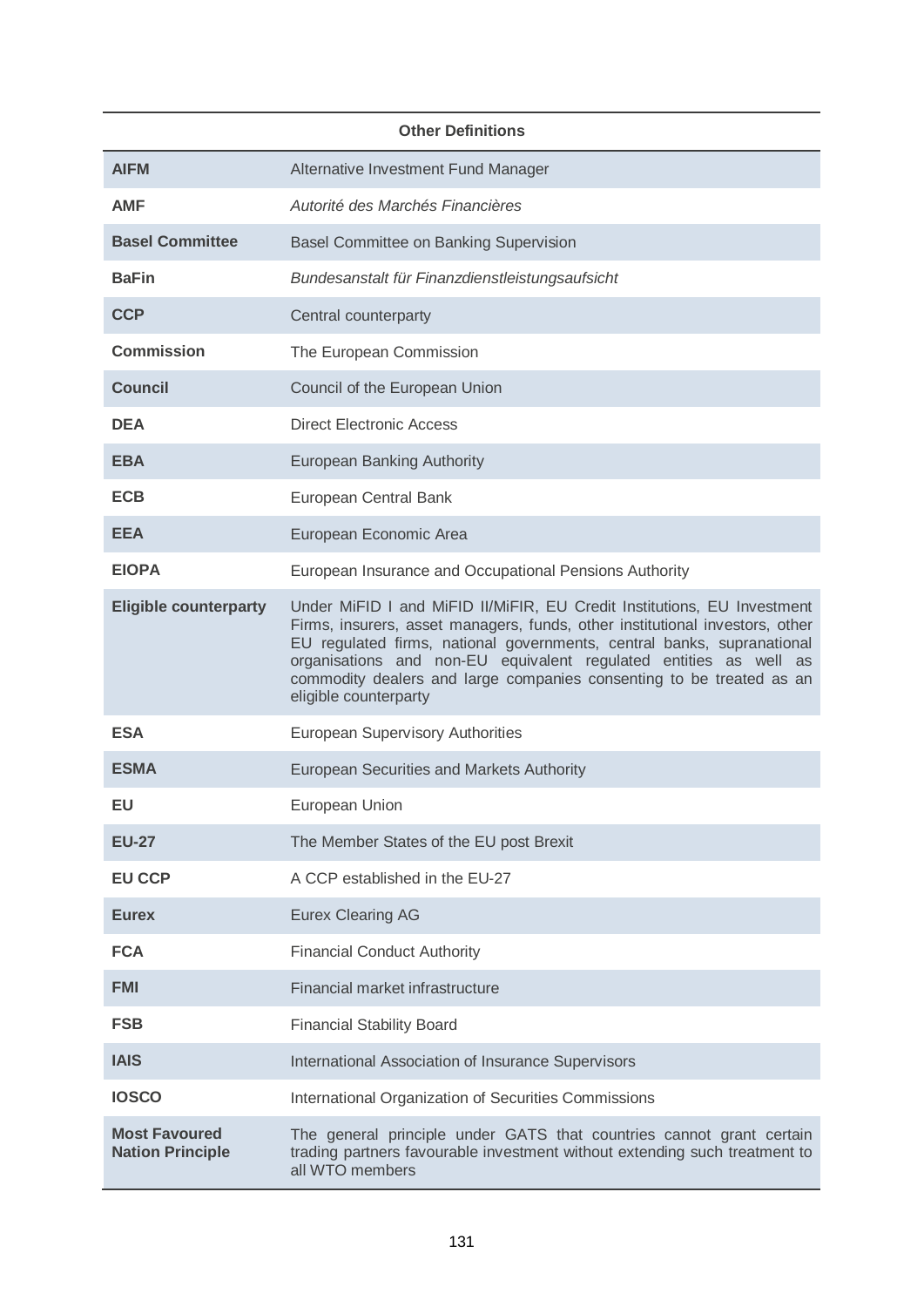| <b>MTF</b>                     | <b>Multilateral Trading Facility</b>                                                                                                                                                                                                                                                                                                                                                                                                                                                                                             |
|--------------------------------|----------------------------------------------------------------------------------------------------------------------------------------------------------------------------------------------------------------------------------------------------------------------------------------------------------------------------------------------------------------------------------------------------------------------------------------------------------------------------------------------------------------------------------|
| <b>OTC</b>                     | Over-the-counter                                                                                                                                                                                                                                                                                                                                                                                                                                                                                                                 |
| <b>OTF</b>                     | <b>Organised Trading Facility</b>                                                                                                                                                                                                                                                                                                                                                                                                                                                                                                |
| Per se professional<br>clients | Under MiFID I and MiFID II/MiFIR, EU Credit Institutions, EU Investment<br>Firms, insurers, asset managers, funds, commodity dealers, other<br>institutional investors, non-EU equivalent entities; national and regional<br>governments, central banks, bodies managing public debts, international<br>and supranational institutions; large companies and other institutional<br>investors whose main activity is to invest in financial instruments including<br>those that mostly securitise assets and finance transactions |
| <b>PRA</b>                     | <b>Prudential Regulation Authority</b>                                                                                                                                                                                                                                                                                                                                                                                                                                                                                           |
| <b>QCCP</b>                    | <b>Qualifying Central Counterparty</b>                                                                                                                                                                                                                                                                                                                                                                                                                                                                                           |
| <b>RCCP</b>                    | A Third Country CCP that is recognised in the EU                                                                                                                                                                                                                                                                                                                                                                                                                                                                                 |
| <b>ROCH</b>                    | Recognised overseas clearing house                                                                                                                                                                                                                                                                                                                                                                                                                                                                                               |
| <b>RTS</b>                     | <b>Regulatory Technical Standards</b>                                                                                                                                                                                                                                                                                                                                                                                                                                                                                            |
| <b>SI</b>                      | Systematic Internaliser                                                                                                                                                                                                                                                                                                                                                                                                                                                                                                          |
| <b>SEPA</b>                    | Single Euro Payments Area                                                                                                                                                                                                                                                                                                                                                                                                                                                                                                        |
| <b>TARGET2</b>                 | Trans-European Automated Real-time Gross settlement Express Transfer<br>system                                                                                                                                                                                                                                                                                                                                                                                                                                                   |
| <b>Third country</b>           | A country other than the EU-27 post Brexit                                                                                                                                                                                                                                                                                                                                                                                                                                                                                       |
| <b>Third Country CCP</b>       | A CCP established in a third country                                                                                                                                                                                                                                                                                                                                                                                                                                                                                             |
| <b>UCITS</b>                   | Undertakings for Collective Investment in Transferable Securities                                                                                                                                                                                                                                                                                                                                                                                                                                                                |
| <b>UK</b>                      | <b>United Kingdom</b>                                                                                                                                                                                                                                                                                                                                                                                                                                                                                                            |
| <b>UK Institution</b>          | A credit institution established and regulated in the UK                                                                                                                                                                                                                                                                                                                                                                                                                                                                         |
| <b>US</b>                      | <b>United States of America</b>                                                                                                                                                                                                                                                                                                                                                                                                                                                                                                  |
| <b>WTO</b>                     | World Trade Organisation                                                                                                                                                                                                                                                                                                                                                                                                                                                                                                         |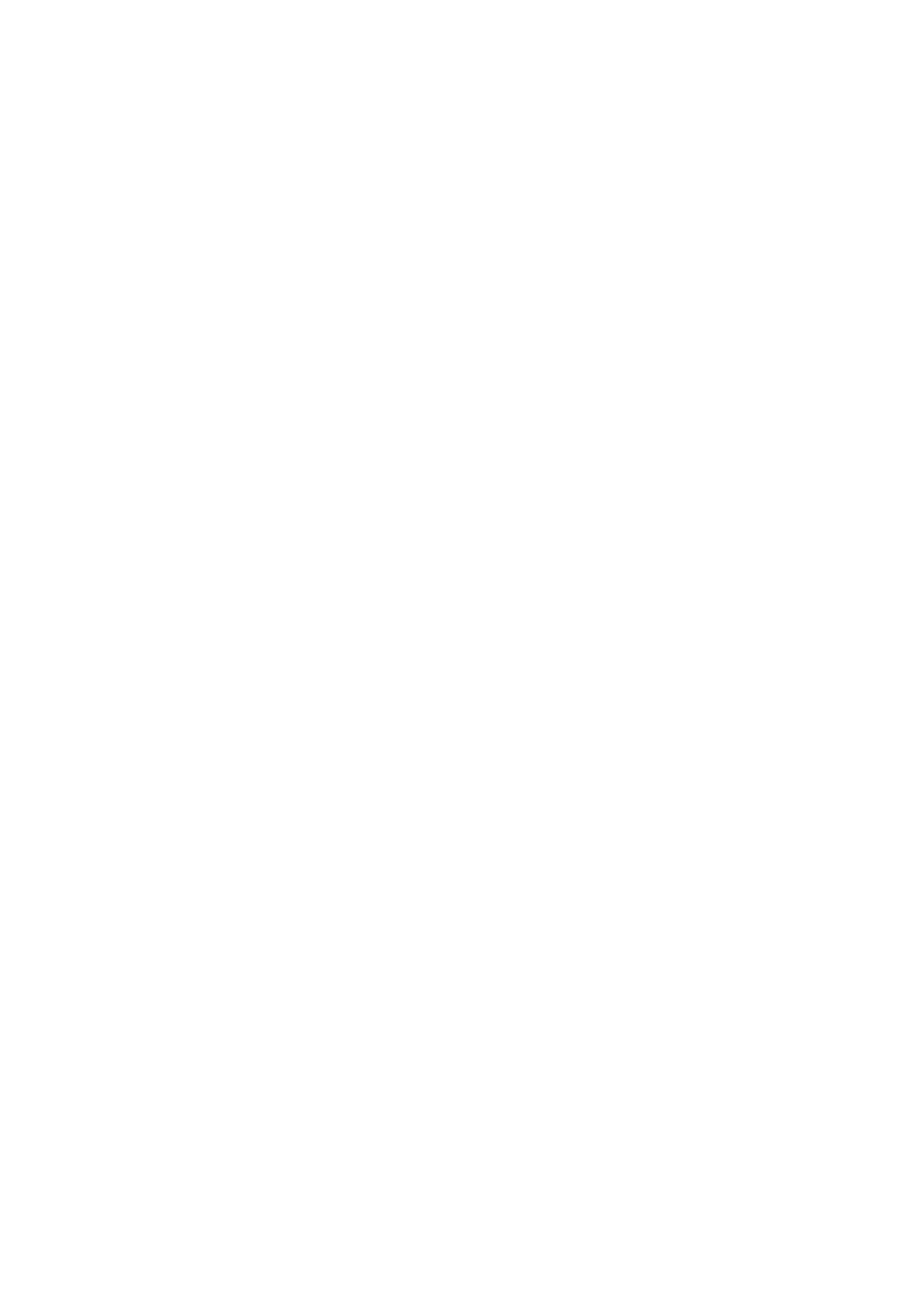#### **Subscribe to Politeia's Publications!**

For £35 a year (£30 standing order) you will receive an electronic copy of each of our publications, plus hard copies of two new publications on request, and, if you wish, free hard copies of your choice from our back catalogue. You will also receive advance notice and invitations to Politeia's conferences and flagship events, with guest speakers from the UK and overseas.

More information can be found on our website: www.politeia.co.uk. Or, write to the Secretary, Politeia, 14a Eccleston Street, London, SW1W 9LT or at secretary@politeia.co.uk

#### **A Selection of Recent and Related Publications**

The Cost of Transition: Few Gains, Much Pain? *Martin Howe QC*

Negotiating Brexit: The Legal Basis for EU & Global Trade *David Collins*

A Template for Enhanced Equivalence: Creating a Lasting Relationship for Financial Services between the EU and the UK *Barnabas Reynolds*

> Hard Choices: Britain's Foreign Policy for a Dangerous World *John Baron*

Triggering Article 50: Courts, Government and Parliament *D. Abulafia, J. Clark, P. Crisp, D. Howarth, S. Lawlor & R. Tombs*

Flawed Forecasts: The Treasury, the EU and Britain's future *Patrick Minford*

> Joining the World: Britain Outside the EU *Nigel Lawson*

Prosperity not Austerity: Brexit Benefits - Britain's New Economy *John Redwood*

A Blueprint for Brexit: The Future of Global Financial Services and Markets in the UK *Barnabas Reynolds*

How to leave the EU: Legal and Trade Priorities for the New Britain *Martin Howe QC*

> The EU: An idea whose time has passed *Roger Bootle*

Ruling the Ruler: Parliament, the People and Britain's Political Identity *Sheila Lawlor*

Banking on Recovery: Towards an accountable, stable financial sector *J. McFall, S. Kamall, G. Lyons, R. Roberts, F. Capie, G. Wood, K. Matthews, D. B. Smith, M. Powell, E. Michaels & S. Lawlor*

> Dumbing Down the Law: The SRA's Proposals for Legal Training *Anthony Bradney*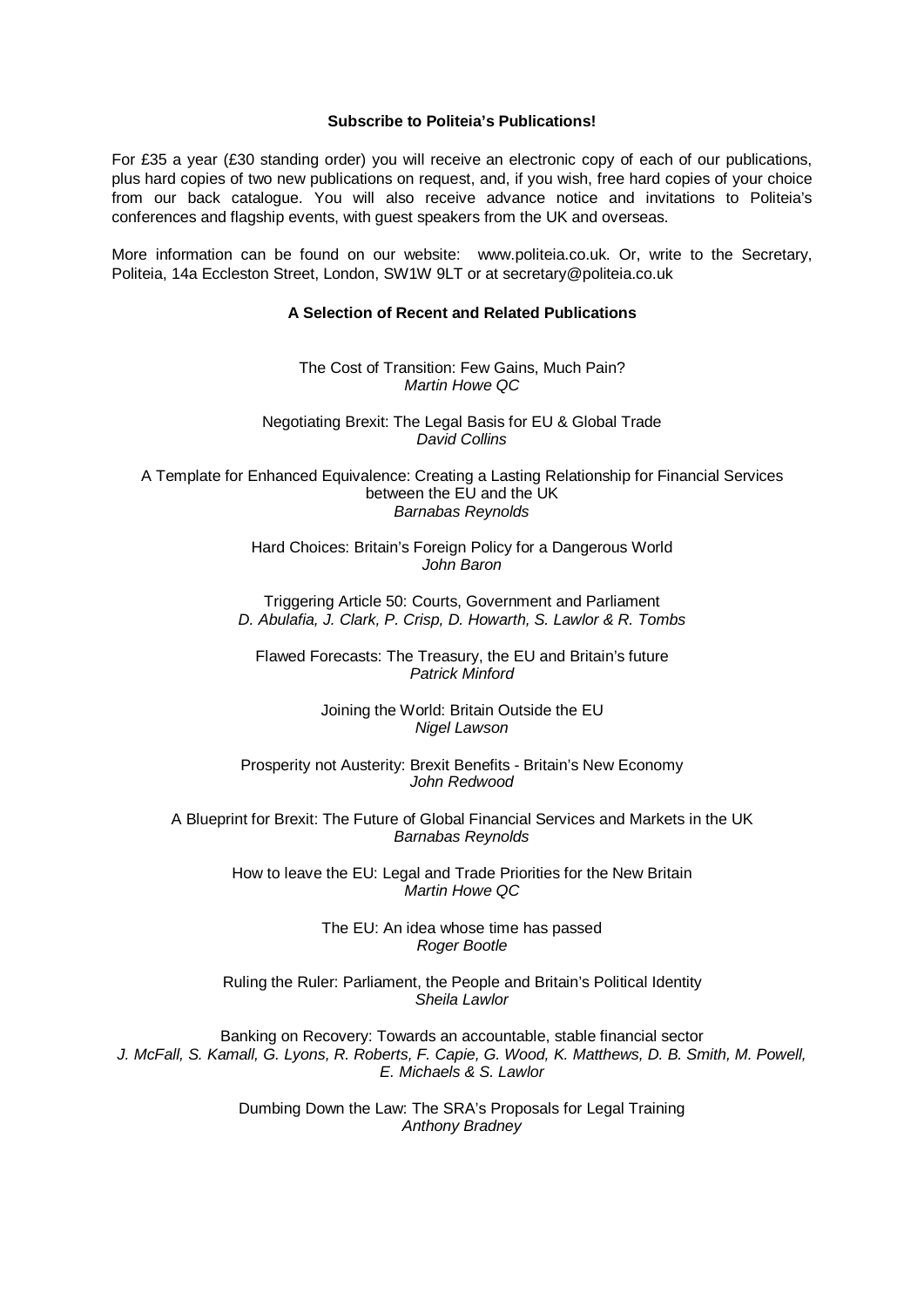#### The British Bill of Rights: Protecting Freedom Under the Law *Jonathan Fisher QC*

Paying for the Future: Working Systems for Pensions and Healthcare *L. Schuknecht, M. Dauns & W. Erbert*

What's the Point of the Human Rights Act: The Common Law, the Convention, and the English **Constitution** *Dinah Rose QC*

> QE for the Eurozone: Sensible, Appropriate, and Well-Calibrated *Tim Congdon*

The Financial Sector and the UK Economy: The Danger of Over-Regulation *J. McFall, K. Matthews, P. Minford, D. Green, J. Dannhauser, J. Hodgson, S. Cochrane & D. B. Smith*

> Working Systems: Towards Safer NHS Nursing *T. Hockley & S. Boyle*

> > Nuclear Options: Powering the Future *R. Cashmore, D. Mowat & S. Taylor*

Primary Problems for the New Curriculum: Tougher Maths, Better Teachers *David Burghes*

University Diversity: Freedom, Excellence and Funding for a Global Future *Martin Rees*

Realistic Recovery: Why Keynesian Solutions Will Not Work *Vito Tanzi*

History in the Making: The New Curriculum: Right or Wrong? *D. Abulafia, J. Clark & R. Tombs*

History in the Making: The New Curriculum: Right or Wrong? *D. Abulafia, J. Clark and R. Tombs*

Primary Problems: A First Curriculum for Mathematics *David Burghes*

University Diversity: Freedom, Excellence and Funding for a Global Future *Martin Rees*

Going for Growth: The best course for sustained economic recovery *N. Hoekstra, L. Schuknecht and H. Zemanek*

Realistic Recovery: Why Keynesian Solutions Will Not Work *Vito Tanzi*

Freedom, Responsibility and the State: Curbing Over-Mighty Government *J. Rees-Mogg, M. Vickers, Z. Goldsmith, J. Morris, J. McCartney, J. Stevenson, C. Whittaker, F. Bruce, S. Reevell and D. Mowat*

> Jailbreak: How to Transform Prisoners' Training *J. Trigg, M. Lovell & C. Altounyan*

The Cost to Justice: Government Policy and the Magistrates' Court *Stanley Brodie*